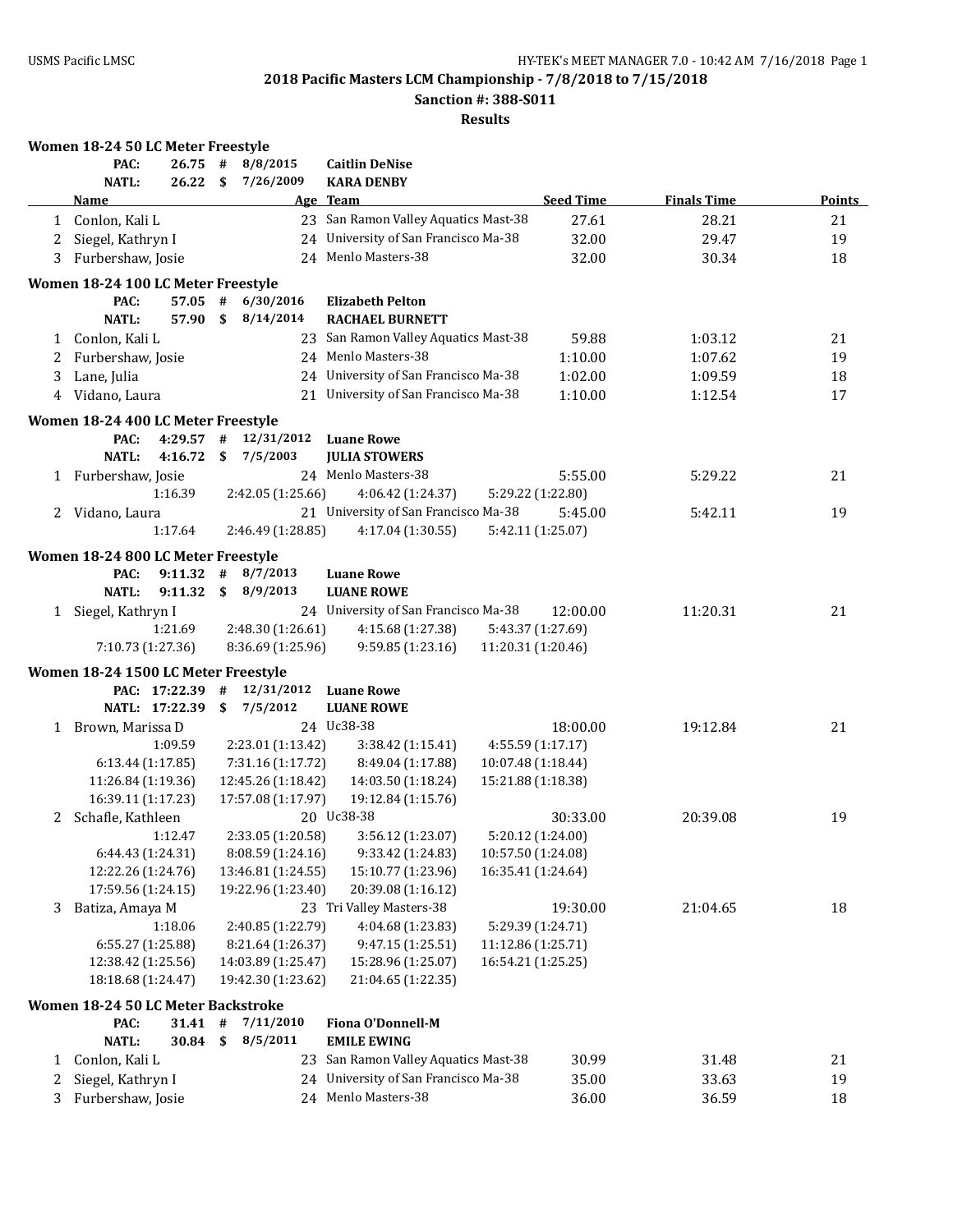**Sanction #: 388-S011**

|       | Women 18-24 100 LC Meter Backstroke           |              |    |                   |                                              |         |         |    |
|-------|-----------------------------------------------|--------------|----|-------------------|----------------------------------------------|---------|---------|----|
|       | PAC:                                          | 1:01.73      | #  | 6/27/2016         | <b>Elizabeth Pelton</b>                      |         |         |    |
|       | <b>NATL:</b>                                  | 1:04.67      | \$ | 7/20/2012         | <b>JENNY VON JOUANNE</b>                     |         |         |    |
| 1     | Conlon, Kali L                                |              |    |                   | 23 San Ramon Valley Aquatics Mast-38         | 1:07.79 | 1:11.34 | 21 |
| 2     | Crow, Vivian A                                |              |    |                   | 21 Davis Aquatic Masters-38                  | 1:15.15 | 1:16.18 | 19 |
| 3     | Vidano, Laura                                 |              |    |                   | 21 University of San Francisco Ma-38         | 1:12.00 | 1:21.61 | 18 |
| 4     | Furbershaw, Josie                             |              |    |                   | 24 Menlo Masters-38                          | 1:30.00 | 1:24.03 | 17 |
| 5     | Lane, Julia                                   |              |    |                   | 24 University of San Francisco Ma-38         | 1:25.00 | 1:24.11 | 16 |
|       | Women 18-24 200 LC Meter Backstroke           |              |    |                   |                                              |         |         |    |
|       | PAC:                                          | $2:15.69$ #  |    | 7/1/2016          | <b>Elizabeth Pelton</b>                      |         |         |    |
|       | <b>NATL:</b>                                  | 2:19.70      | \$ | 8/20/2000         | <b>S SCHWEITZER</b>                          |         |         |    |
|       | 1 Siegel, Kathryn I                           |              |    |                   | 24 University of San Francisco Ma-38         | 3:00.00 | 2:52.47 | 21 |
|       |                                               | 1:24.84      |    | 2:52.47 (1:27.63) |                                              |         |         |    |
|       | Women 18-24 50 LC Meter Breaststroke          |              |    |                   |                                              |         |         |    |
|       | PAC:                                          | $36.01$ #    |    | 12/31/1988        | <b>Liz Scheetz</b>                           |         |         |    |
|       | <b>NATL:</b>                                  | 32.92 S      |    | 8/1/2015          | <b>LAUREN GREENBERG</b>                      |         |         |    |
|       | 1 Lane, Julia                                 |              |    |                   | 24 University of San Francisco Ma-38         | 33.00   | 41.16   | 21 |
|       |                                               |              |    |                   |                                              |         |         |    |
|       | Women 18-24 200 LC Meter Breaststroke<br>PAC: | 2:44.25      |    | 12/31/2006        |                                              |         |         |    |
|       | <b>NATL:</b>                                  | $2:36.61$ \$ | #  | 7/19/2009         | <b>Laura M Davis</b><br><b>MARISSA CLAPP</b> |         |         |    |
|       | 1 Lane, Julia                                 |              |    |                   | 24 University of San Francisco Ma-38         | 2:20.00 | 3:26.59 | 21 |
|       |                                               | 1:36.45      |    | 3:26.59 (1:50.14) |                                              |         |         |    |
|       |                                               |              |    |                   |                                              |         |         |    |
|       | Women 18-24 50 LC Meter Butterfly             |              |    |                   |                                              |         |         |    |
|       | PAC:                                          | 28.62        | #  | 12/31/2009        | <b>Meg Gill</b>                              |         |         |    |
|       | <b>NATL:</b>                                  | 28.62 S      |    | 7/12/2009         | <b>MEG GILL</b>                              |         |         |    |
|       | 1 Conlon, Kali L                              |              |    |                   | 23 San Ramon Valley Aquatics Mast-38         | 29.99   | 29.59   | 21 |
| 2     | Crow, Vivian A                                |              |    |                   | 21 Davis Aquatic Masters-38                  | 33.33   | 31.69   | 19 |
| 3     | Vidano, Laura                                 |              |    |                   | 21 University of San Francisco Ma-38         | 34.00   | 32.62   | 18 |
| 4     | Furbershaw, Josie                             |              |    |                   | 24 Menlo Masters-38                          | 38.00   | 32.85   | 17 |
| 5     | Lane, Julia                                   |              |    |                   | 24 University of San Francisco Ma-38         | 35.00   | 35.83   | 16 |
| $---$ | Sudarma, Tiffany C                            |              |    |                   | 24 The Olympic Club-38                       | 29.00   | DQ      |    |
|       | Women 18-24 100 LC Meter Butterfly            |              |    |                   |                                              |         |         |    |
|       | PAC:                                          | $1:01.04$ #  |    | 7/6/2008          | <b>Laura M Davis</b>                         |         |         |    |
|       | <b>NATL:</b>                                  | $1:01.04$ \$ |    | 6/29/2008         | <b>LAURA DAVIS</b>                           |         |         |    |
|       | 1 Siegel, Kathryn I                           |              |    |                   | 24 University of San Francisco Ma-38         | 1:15.00 | 1:09.97 | 21 |
|       | Women 25-29 50 LC Meter Freestyle             |              |    |                   |                                              |         |         |    |
|       | PAC:                                          | $26.64$ #    |    | 8/9/2015          | <b>Marie A Ballenger</b>                     |         |         |    |
|       | <b>NATL:</b>                                  | 24.83        | \$ | 8/10/2014         | <b>MADISON KENNEDY</b>                       |         |         |    |
| 1     | Dove, Jeanette                                |              |    |                   | 26 University of San Francisco Ma-38         | 30.20   | 28.17   | 21 |
| 2     | Petrakis, Danae                               |              |    |                   | 26 University of San Francisco Ma-38         | 28.84   | 29.08   | 19 |
| 3     | Petrakis, Kristina                            |              |    | 29                | University of San Francisco Ma-38            | 30.28   | 29.36   | 18 |
| 4     | Deer, LillyBelle K                            |              |    | 25                | Davis Aquatic Masters-38                     | 30.83   | 30.24   | 17 |
| 5     | Hwang, Jenn                                   |              |    |                   | 26 Walnut Creek Masters-38                   | 30.29   | 31.25   | 16 |
| 6     | Peoples, Katie                                |              |    |                   | 26 Walnut Creek Masters-38                   | 40.00   | 33.10   | 15 |
| 7     | Hosking, Paige E                              |              |    | 26                | University of San Francisco Ma-38            | 40.00   | 33.35   | 14 |
| 8     | Greer, Fiona M                                |              |    |                   | 25 East Bay Bat Rays Masters-38              | 33.00   | 35.08   | 13 |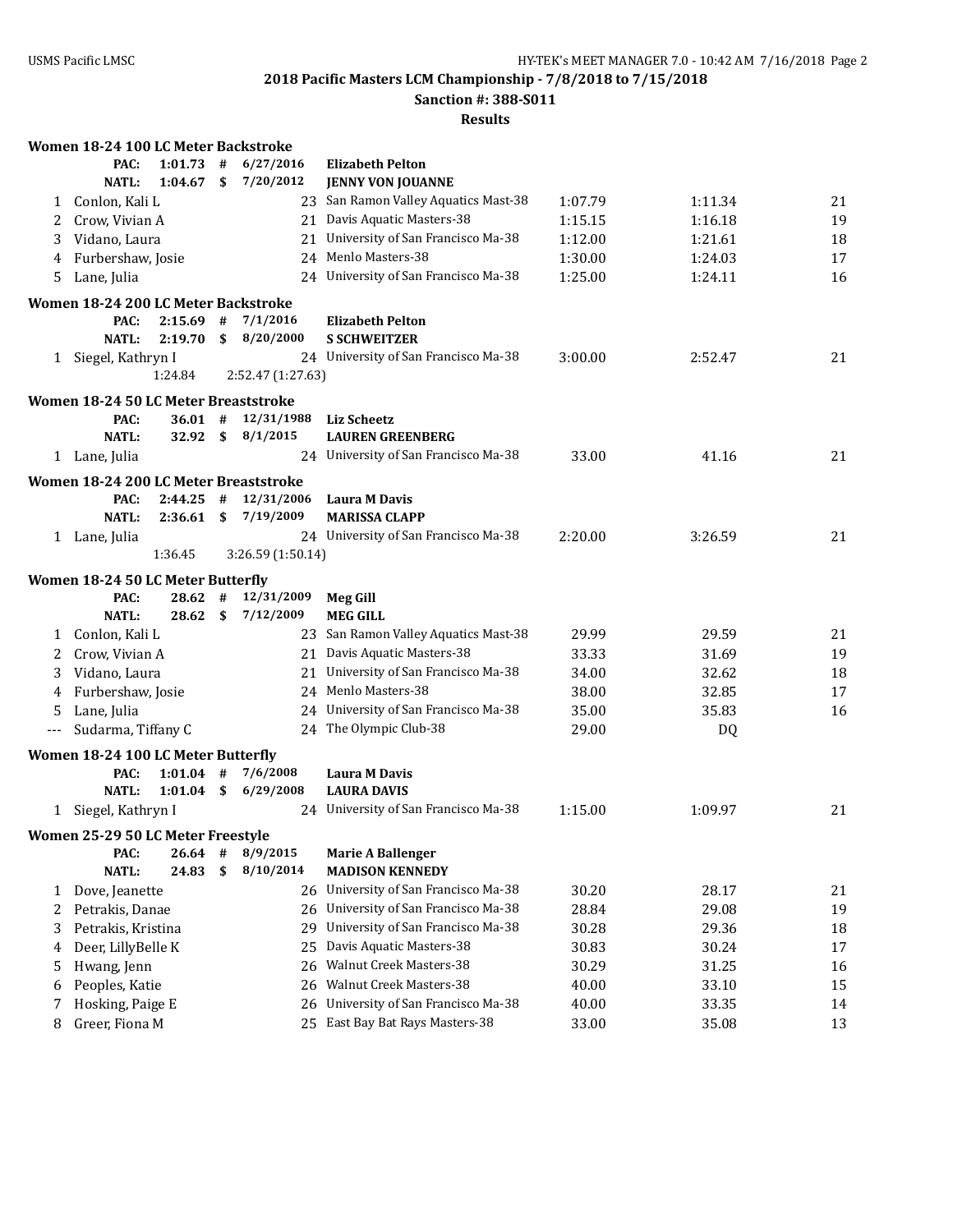**Women 25-29 100 LC Meter Freestyle**

**2018 Pacific Masters LCM Championship - 7/8/2018 to 7/15/2018**

**Sanction #: 388-S011**

|   | PAC:                               | 58.34 #     | 12/31/1989                | Sara Shand                                    |                    |          |    |
|---|------------------------------------|-------------|---------------------------|-----------------------------------------------|--------------------|----------|----|
|   | <b>NATL:</b>                       | 54.72       | 8/6/2014<br>$\mathbf{s}$  | <b>MADISON KENNEDY</b>                        |                    |          |    |
|   | 1 Petrakis, Danae                  |             |                           | 26 University of San Francisco Ma-38          | 1:04.70            | 1:04.79  | 21 |
|   | 2 Hwang, Jenn                      |             |                           | 26 Walnut Creek Masters-38                    | 1:08.23            | 1:11.09  | 19 |
|   | Women 25-29 200 LC Meter Freestyle |             |                           |                                               |                    |          |    |
|   | PAC:                               |             | $2:07.11$ # $12/31/1989$  | Sara Shand                                    |                    |          |    |
|   | NATL:<br>2:02.06                   |             | \$12/2/1995               | <b>SHEILA TAORMINA</b>                        |                    |          |    |
|   | 1 Gaudinier, Lindsay E             |             |                           | 29 Walnut Creek Masters-38                    | 2:24.42            | 2:17.93  | 21 |
|   | 1:06.53                            |             | 2:17.93 (1:11.40)         |                                               |                    |          |    |
|   | Women 25-29 200 LC Meter Freestyle |             |                           |                                               |                    |          |    |
|   | PAC:                               |             | $2:07.11$ # $12/31/1989$  | <b>Sara Shand</b>                             |                    |          |    |
|   | <b>NATL:</b>                       |             | $2:02.06$ \$ $12/2/1995$  | <b>SHEILA TAORMINA</b>                        |                    |          |    |
|   | 2 Hwang, Jenn                      |             |                           | 26 Walnut Creek Masters-38                    | <b>NT</b>          | 2:46.59  |    |
|   | Women 25-29 400 LC Meter Freestyle |             |                           |                                               |                    |          |    |
|   | PAC:                               | $4:27.53$ # | 12/31/1989                | <b>Sara Shand</b>                             |                    |          |    |
|   | NATL:<br>4:13.03                   |             | $\mathbf{s}$<br>12/2/1995 | <b>SHEILA TAORMINA</b>                        |                    |          |    |
|   | 1 Arnold, Allison A                |             |                           | 26 The Olympic Club-38                        | 4:45.00            | 4:49.80  | 21 |
|   | 1:08.99                            |             | 2:22.20 (1:13.21)         | 3:36.12 (1:13.92)                             | 4:49.80 (1:13.68)  |          |    |
|   | 2 Gaudinier, Lindsay E             |             |                           | 29 Walnut Creek Masters-38                    | 4:56.90            | 4:54.02  | 19 |
|   | 1:09.85                            |             | 2:24.38 (1:14.53)         | 3:40.02 (1:15.64)                             | 4:54.02 (1:14.00)  |          |    |
|   | 3 Hwang, Jenn                      |             |                           | 26 Walnut Creek Masters-38                    | 6:00.75            | 6:06.63  | 18 |
|   | 1:14.37                            |             | 2:46.59 (1:32.22)         | 4:29.32 (1:42.73)                             | 6:06.63 (1:37.31)  |          |    |
|   | 4 Torres, Erika                    |             |                           | 25 University of San Francisco Ma-38          | 5:58.00            | 6:09.26  | 17 |
|   | 1:22.39                            |             | 2:55.54 (1:33.15)         | 4:32.17 (1:36.63)                             | 6:09.26 (1:37.09)  |          |    |
|   | Women 25-29 800 LC Meter Freestyle |             |                           |                                               |                    |          |    |
|   | 9:18.43<br>PAC:                    |             | #<br>12/31/1989           | Sara Shand                                    |                    |          |    |
|   | <b>NATL:</b><br>8:47.44            |             | \$<br>7/19/2001           | <b>RACHEL KOMISARZ</b>                        |                    |          |    |
|   | 1 Gaudinier, Lindsay E             |             |                           | 29 Walnut Creek Masters-38                    | 10:35.14           | 10:13.70 | 21 |
|   | 1:12.34                            |             | 2:29.82 (1:17.48)         | 3:47.88 (1:18.06)                             | 5:06.03 (1:18.15)  |          |    |
|   | 6:23.79 (1:17.76)                  |             | 7:41.23 (1:17.44)         | 8:58.98 (1:17.75)                             | 10:13.70 (1:14.72) |          |    |
|   | 2 Deer, LillyBelle K               |             |                           | 25 Davis Aquatic Masters-38                   | 10:30.00           | 10:48.07 | 19 |
|   | 1:16.16                            |             | 2:37.55 (1:21.39)         | 3:59.31 (1:21.76)                             | 5:20.91 (1:21.60)  |          |    |
|   | 6:43.16 (1:22.25)                  |             | 8:05.03 (1:21.87)         | 9:26.59 (1:21.56)                             | 10:48.07 (1:21.48) |          |    |
|   | 3 Mohn, Jennifer L                 |             |                           | 27 Davis Aquatic Masters-38                   | 11:11.23           | 11:20.54 | 18 |
|   | 1:21.64                            |             | 2:49.21 (1:27.57)         | 4:16.05 (1:26.84)                             | 5:43.33 (1:27.28)  |          |    |
|   | 7:10.39 (1:27.06)                  |             | 8:36.31 (1:25.92)         | 9:59.24 (1:22.93)                             | 11:20.54 (1:21.30) |          |    |
|   | 4 Chu, Christine                   |             |                           | 25 University of San Francisco Ma-38 13:30.00 |                    | 12:13.91 | 17 |
|   | 1:21.46                            |             | 2:52.26 (1:30.80)         | 4:25.20 (1:32.94)                             | 6:00.08 (1:34.88)  |          |    |
|   | 7:35.13 (1:35.05)                  |             | 9:09.85 (1:34.72)         | 10:43.59 (1:33.74)                            | 12:13.91 (1:30.32) |          |    |
|   | 5 Petrakis, Kristina               |             |                           | 29 University of San Francisco Ma-38          | 12:23.34           | 12:23.39 | 16 |
|   | 1:26.99                            |             | 3:00.05 (1:33.06)         | 4:34.86 (1:34.81)                             | 6:10.44 (1:35.58)  |          |    |
|   | 7:45.16 (1:34.72)                  |             | 9:18.95 (1:33.79)         | 10:52.28 (1:33.33)                            | 12:23.39 (1:31.11) |          |    |
| 6 | Hosking, Paige E                   |             |                           | 26 University of San Francisco Ma-38          | 11:00.00           | 12:26.50 | 15 |
|   | 1:24.48                            |             | 2:58.25 (1:33.77)         | 4:34.13 (1:35.88)                             | 6:10.47 (1:36.34)  |          |    |
|   | 7:46.64 (1:36.17)                  |             | 9:21.61 (1:34.97)         | 10:55.25 (1:33.64)                            | 12:26.50 (1:31.25) |          |    |
| 7 | Torres, Erika                      |             |                           | 25 University of San Francisco Ma-38          | 14:30.00           | 12:35.43 | 14 |
|   | 1:24.04                            |             | 2:57.62 (1:33.58)         | 4:33.52 (1:35.90)                             | 6:10.41 (1:36.89)  |          |    |
|   | 7:48.38 (1:37.97)                  |             | 9:26.18 (1:37.80)         | 11:02.75 (1:36.57)                            | 12:35.43 (1:32.68) |          |    |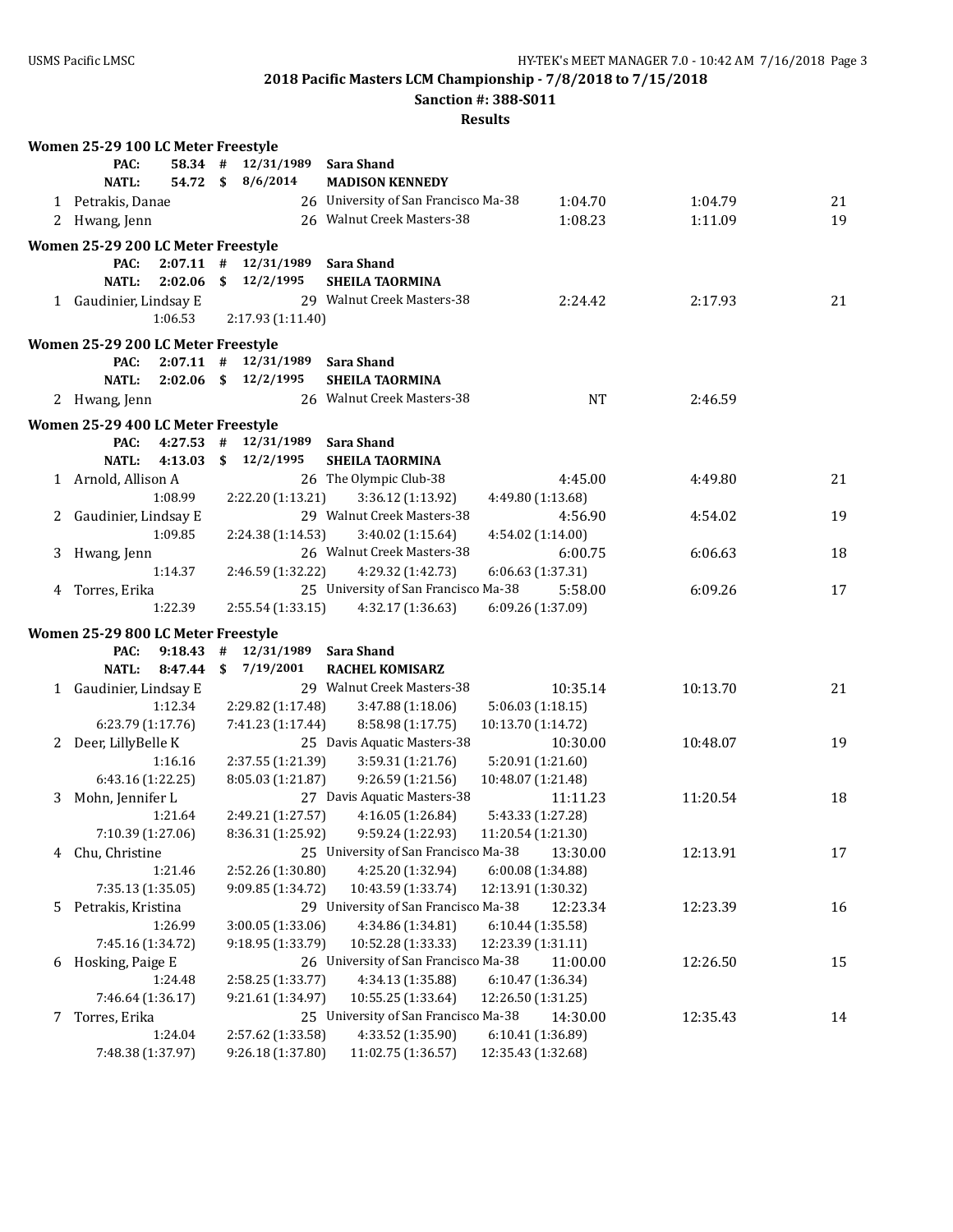**Sanction #: 388-S011**

#### **Results**

# **Women 25-29 1500 LC Meter Freestyle**

|              | PAC: 17:41.64                       |         | #    | 12/31/2004         | Linda Gallo                          |                    |                   |          |    |
|--------------|-------------------------------------|---------|------|--------------------|--------------------------------------|--------------------|-------------------|----------|----|
|              | NATL: 16:39.77                      |         | \$   | 7/19/2001          | <b>RACHEL KOMISARZ</b>               |                    |                   |          |    |
| 1            | Petrakis, Danae                     |         |      |                    | 26 University of San Francisco Ma-38 |                    | 20:51.36          | 21:10.54 | 21 |
|              |                                     | 1:14.72 |      | 2:35.71 (1:20.99)  | 3:58.60 (1:22.89)                    |                    | 5:23.11 (1:24.51) |          |    |
|              | 6:46.91 (1:23.80)                   |         |      | 8:10.95 (1:24.04)  | 9:35.67 (1:24.72)                    | 11:02.18 (1:26.51) |                   |          |    |
|              | 12:29.90 (1:27.72)                  |         |      | 13:56.08 (1:26.18) | 15:22.98 (1:26.90)                   | 16:51.38 (1:28.40) |                   |          |    |
|              | 18:18.76 (1:27.38)                  |         |      | 19:45.11 (1:26.35) | 21:10.54 (1:25.43)                   |                    |                   |          |    |
| 2            | Teasdale-Schafle, Corinne           |         |      |                    | 26 Walnut Creek Masters-38           |                    | 22:00.00          | 21:34.71 | 19 |
|              |                                     | 1:18.22 |      | 2:42.69 (1:24.47)  | 4:09.85 (1:27.16)                    |                    | 5:37.05 (1:27.20) |          |    |
|              | 7:04.63 (1:27.58)                   |         |      | 8:31.56 (1:26.93)  | 9:59.11 (1:27.55)                    | 11:26.66 (1:27.55) |                   |          |    |
|              | 12:53.23 (1:26.57)                  |         |      | 14:20.17 (1:26.94) | 15:47.60 (1:27.43)                   | 17:15.65 (1:28.05) |                   |          |    |
|              | 18:44.63 (1:28.98)                  |         |      | 20:11.95 (1:27.32) | 21:34.71 (1:22.76)                   |                    |                   |          |    |
| 3            | Petrakis, Kristina                  |         |      |                    | 29 University of San Francisco Ma-38 |                    | 24:01.20          | 22:21.38 | 18 |
|              |                                     | 1:21.97 |      | 2:50.79 (1:28.82)  | 4:20.18 (1:29.39)                    |                    | 5:49.80 (1:29.62) |          |    |
|              | 7:20.28 (1:30.48)                   |         |      | 8:51.29 (1:31.01)  | 10:20.55 (1:29.26)                   | 11:51.55 (1:31.00) |                   |          |    |
|              | 13:21.95 (1:30.40)                  |         |      | 14:53.73 (1:31.78) | 16:25.33 (1:31.60)                   | 17:55.52 (1:30.19) |                   |          |    |
|              | 19:26.35 (1:30.83)                  |         |      | 20:55.61 (1:29.26) | 22:21.38 (1:25.77)                   |                    |                   |          |    |
| 4            | Mohn, Jennifer L                    |         |      |                    | 27 Davis Aquatic Masters-38          |                    | 21:15.91          | 22:42.33 | 17 |
|              |                                     | 1:22.23 |      | 2:51.41 (1:29.18)  | 4:20.49 (1:29.08)                    |                    | 5:48.92 (1:28.43) |          |    |
|              | 7:18.71 (1:29.79)                   |         |      | 8:49.25 (1:30.54)  | 10:21.94 (1:32.69)                   | 11:53.83 (1:31.89) |                   |          |    |
|              | 13:26.21 (1:32.38)                  |         |      | 14:58.44 (1:32.23) | 16:31.76 (1:33.32)                   | 18:04.32 (1:32.56) |                   |          |    |
|              | 19:37.48 (1:33.16)                  |         |      | 21:10.53 (1:33.05) | 22:42.33 (1:31.80)                   |                    |                   |          |    |
|              |                                     |         |      |                    |                                      |                    |                   |          |    |
|              | Women 25-29 50 LC Meter Backstroke  |         |      |                    |                                      |                    |                   |          |    |
|              | PAC:                                | 31.10   | $\#$ | 4/24/2017          | <b>Anna K Senko</b>                  |                    |                   |          |    |
|              | <b>NATL:</b>                        | 29.15   | \$   | 8/8/2014           | <b>MADISON KENNEDY</b>               |                    |                   |          |    |
| 1            | Dove, Jeanette                      |         |      |                    | 26 University of San Francisco Ma-38 |                    | 33.80             | 32.15    | 21 |
| 2            | Pedote, Elyssa                      |         |      | 25                 | The Olympic Club-38                  |                    | 34.68             | 34.77    | 19 |
| 3            | Olson, Christine A                  |         |      | 28                 | The Olympic Club-38                  |                    | 34.50             | 37.57    | 18 |
| 4            | Torres, Erika                       |         |      | 25                 | University of San Francisco Ma-38    |                    | 36.00             | 37.88    | 17 |
| 5            | Behm, Meredith                      |         |      | 27                 | University of San Francisco Ma-38    |                    | 50.00             | 38.31    | 16 |
| 6            | Peoples, Katie                      |         |      | 26                 | Walnut Creek Masters-38              |                    | 50.00             | 39.46    | 15 |
| 7            | Greer, Fiona M                      |         |      | 25                 | East Bay Bat Rays Masters-38         |                    | 38.50             | 41.27    | 14 |
| 8            | Harris, Meghan E                    |         |      | 27                 | University of San Francisco Ma-38    |                    | 50.00             | 44.19    | 13 |
|              |                                     |         |      |                    |                                      |                    |                   |          |    |
|              | Women 25-29 100 LC Meter Backstroke |         |      |                    |                                      |                    |                   |          |    |
|              | PAC:                                | 1:06.85 | #    | 4/23/2017          | <b>Anna K Senko</b>                  |                    |                   |          |    |
|              | <b>NATL:</b>                        | 1:06.44 | \$   | 7/31/2011          | <b>KELLY HARRIGAN</b>                |                    |                   |          |    |
|              | 1 Schallert, Lia                    |         |      |                    | 28 University of San Francisco Ma-38 |                    | 1:19.58           | 1:18.63  | 21 |
|              | 2 Arnold, Allison A                 |         |      |                    | 26 The Olympic Club-38               |                    | 1:25.00           | 1:20.88  | 19 |
| 3            | Torres, Erika                       |         |      |                    | 25 University of San Francisco Ma-38 |                    | 1:23.00           | 1:24.90  | 18 |
| 4            | Mohn, Jennifer L                    |         |      |                    | 27 Davis Aquatic Masters-38          |                    | 1:25.46           | 1:33.04  | 17 |
|              |                                     |         |      |                    |                                      |                    |                   |          |    |
|              | Women 25-29 200 LC Meter Backstroke |         |      |                    |                                      |                    |                   |          |    |
|              | PAC:                                | 2:26.62 | #    | 12/31/1994         | <b>Martie McKinney</b>               |                    |                   |          |    |
|              | <b>NATL:</b>                        | 2:19.97 | \$   | 8/20/1989          | <b>D GRANER-GALLAS</b>               |                    |                   |          |    |
|              | 1 Gaudinier, Lindsay E              |         |      |                    | 29 Walnut Creek Masters-38           |                    | 2:47.78           | 2:43.14  | 21 |
|              |                                     | 1:19.86 |      | 2:43.14 (1:23.28)  |                                      |                    |                   |          |    |
| $\mathbf{Z}$ | Schallert, Lia                      |         |      |                    | 28 University of San Francisco Ma-38 |                    | 2:45.47           | 2:43.32  | 19 |
|              |                                     | 1:18.88 |      | 2:43.32 (1:24.44)  |                                      |                    |                   |          |    |
| 3            | Deer, LillyBelle K                  |         |      |                    | 25 Davis Aquatic Masters-38          |                    | 2:56.16           | 2:58.55  | 18 |
|              |                                     | 1:27.14 |      | 2:58.55 (1:31.41)  |                                      |                    |                   |          |    |
| 4            | Torres, Erika                       |         |      |                    | 25 University of San Francisco Ma-38 |                    | 3:07.00           | 3:04.24  | 17 |
|              |                                     | 1:28.49 |      | 3:04.24 (1:35.75)  |                                      |                    |                   |          |    |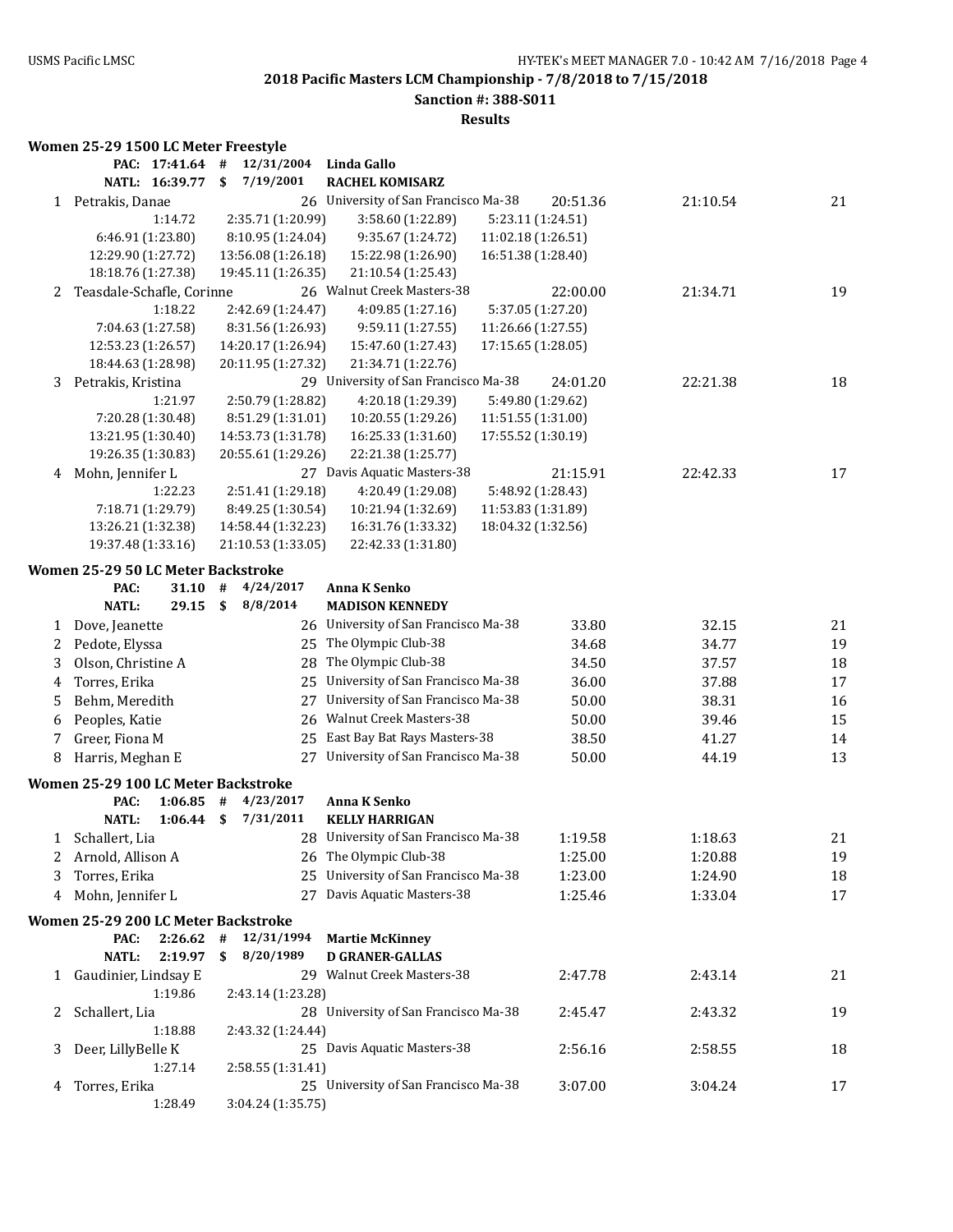**Sanction #: 388-S011**

|    | Women 25-29 50 LC Meter Breaststroke  |      |                   |                                      |         |         |    |
|----|---------------------------------------|------|-------------------|--------------------------------------|---------|---------|----|
|    | PAC:<br>33.39                         | #    | 8/17/2014         | <b>Marie A Ballenger</b>             |         |         |    |
|    | <b>NATL:</b><br>30.82                 | \$   | 6/27/2016         | <b>KATIE MEILI</b>                   |         |         |    |
|    | 1 Petrakis, Danae                     |      |                   | 26 University of San Francisco Ma-38 | 37.38   | 35.23   | 21 |
| 2  | Petrakis, Kristina                    |      |                   | 29 University of San Francisco Ma-38 | 41.21   | 39.14   | 19 |
| 3  | Dove, Jeanette                        |      | 26                | University of San Francisco Ma-38    | 42.01   | 40.27   | 18 |
| 4  | Chu, Christine                        |      | 25                | University of San Francisco Ma-38    | 41.00   | 41.17   | 17 |
| 5  | Hwang, Jenn                           |      | 26                | Walnut Creek Masters-38              | 39.67   | 41.43   | 16 |
| 6  | Mohn, Jennifer L                      |      | 27                | Davis Aquatic Masters-38             | 44.21   | 46.63   | 15 |
| 7  | Greer, Fiona M                        |      |                   | 25 East Bay Bat Rays Masters-38      | 42.00   | 47.15   | 14 |
|    | Women 25-29 100 LC Meter Breaststroke |      |                   |                                      |         |         |    |
|    | PAC:<br>$1:15.48$ #                   |      | 12/31/2002        | <b>Helen Salcedo</b>                 |         |         |    |
|    | <b>NATL:</b><br>1:06.07               | \$   | 6/28/2016         | <b>KATIE MEILI</b>                   |         |         |    |
| 1  | Petrakis, Danae                       |      |                   | 26 University of San Francisco Ma-38 | 1:15.12 | 1:17.80 | 21 |
| 2  | Olson, Christine A                    |      |                   | 28 The Olympic Club-38               | 1:19.52 | 1:20.39 | 19 |
| 3  | Schallert, Lia                        |      | 28                | University of San Francisco Ma-38    | 1:30.36 | 1:23.11 | 18 |
| 4  | Chu, Christine                        |      | 25                | University of San Francisco Ma-38    | 1:32.00 | 1:30.05 | 17 |
| 5  | Hwang, Jenn                           |      | 26                | <b>Walnut Creek Masters-38</b>       | 1:28.55 | 1:34.86 | 16 |
| 6  | Mohn, Jennifer L                      |      | 27                | Davis Aquatic Masters-38             | 1:37.91 | 1:39.63 | 15 |
| 7  | Hosking, Paige E                      |      | 26                | University of San Francisco Ma-38    | 1:40.00 | 1:41.43 | 14 |
|    | Women 25-29 200 LC Meter Breaststroke |      |                   |                                      |         |         |    |
|    | PAC:<br>2:44.76                       | #    | 4/27/2017         | <b>Christine A Olson</b>             |         |         |    |
|    | <b>NATL:</b><br>2:29.90               | \$   | 6/26/2013         | <b>JUSTINE MUELLER</b>               |         |         |    |
| 1  | Arnold, Allison A                     |      |                   | 26 The Olympic Club-38               | 2:55.00 | 2:55.98 | 21 |
|    | 1:24.71                               |      | 2:55.98 (1:31.27) |                                      |         |         |    |
| 2  | Schallert, Lia                        |      |                   | 28 University of San Francisco Ma-38 | 3:05.00 | 3:00.82 | 19 |
|    | 1:27.19                               |      | 3:00.82 (1:33.63) |                                      |         |         |    |
| 3  | Gaudinier, Lindsay E                  |      |                   | 29 Walnut Creek Masters-38           | 3:15.23 | 3:08.45 | 18 |
|    | 1:33.98                               |      | 3:08.45 (1:34.47) |                                      |         |         |    |
| 4  | Chu, Christine                        |      |                   | 25 University of San Francisco Ma-38 | 3:20.00 | 3:19.25 | 17 |
|    | 1:34.69                               |      | 3:19.25 (1:44.56) |                                      |         |         |    |
| 5. | Mohn, Jennifer L                      |      |                   | 27 Davis Aquatic Masters-38          | 3:24.15 | 3:30.19 | 16 |
|    | 1:43.19                               |      | 3:30.19 (1:47.00) |                                      |         |         |    |
|    | Women 25-29 50 LC Meter Butterfly     |      |                   |                                      |         |         |    |
|    | PAC:<br>28.82                         | #    | 12/31/1992        | <b>Anna Pettis-Scott</b>             |         |         |    |
|    | 27.37 S<br><b>NATL:</b>               |      | 6/28/2017         | <b>HANNAH SAIZ</b>                   |         |         |    |
| 1  | Petrakis, Danae                       |      |                   | 26 University of San Francisco Ma-38 | 29.84   | 30.64   | 21 |
| 2  | Petrakis, Kristina                    |      | 29                | University of San Francisco Ma-38    | 33.74   | 31.46   | 19 |
| 3  | Dove, Jeanette                        |      | 26                | University of San Francisco Ma-38    | 34.00   | 31.71   | 18 |
| 4  | Arnold, Allison A                     |      | 26                | The Olympic Club-38                  | 38.00   | 33.18   | 17 |
| 5  | Hwang, Jenn                           |      | 26                | Walnut Creek Masters-38              | 34.42   | 34.57   | 16 |
| 6  | Torres, Erika                         |      | 25                | University of San Francisco Ma-38    | 38.00   | 36.42   | 15 |
|    | Women 25-29 100 LC Meter Butterfly    |      |                   |                                      |         |         |    |
|    | PAC:<br>1:04.47                       | $\#$ | 7/26/2015         | <b>Katie C Kastes</b>                |         |         |    |
|    | <b>NATL:</b><br>59.74                 | \$   | 8/4/2017          | <b>HANNAH SAIZ</b>                   |         |         |    |
| 1  | Petrakis, Danae                       |      |                   | 26 University of San Francisco Ma-38 | 1:06.98 | 1:09.40 | 21 |
| 2  | Pedote, Elyssa                        |      |                   | 25 The Olympic Club-38               | 1:11.06 | 1:12.05 | 19 |
| 3  | Schallert, Lia                        |      | 28                | University of San Francisco Ma-38    | 1:14.66 | 1:15.61 | 18 |
| 4  | Chu, Christine                        |      | 25                | University of San Francisco Ma-38    | 1:23.00 | 1:20.71 | 17 |
| 5  | Deer, LillyBelle K                    |      |                   | 25 Davis Aquatic Masters-38          | 1:24.83 | 1:24.21 | 16 |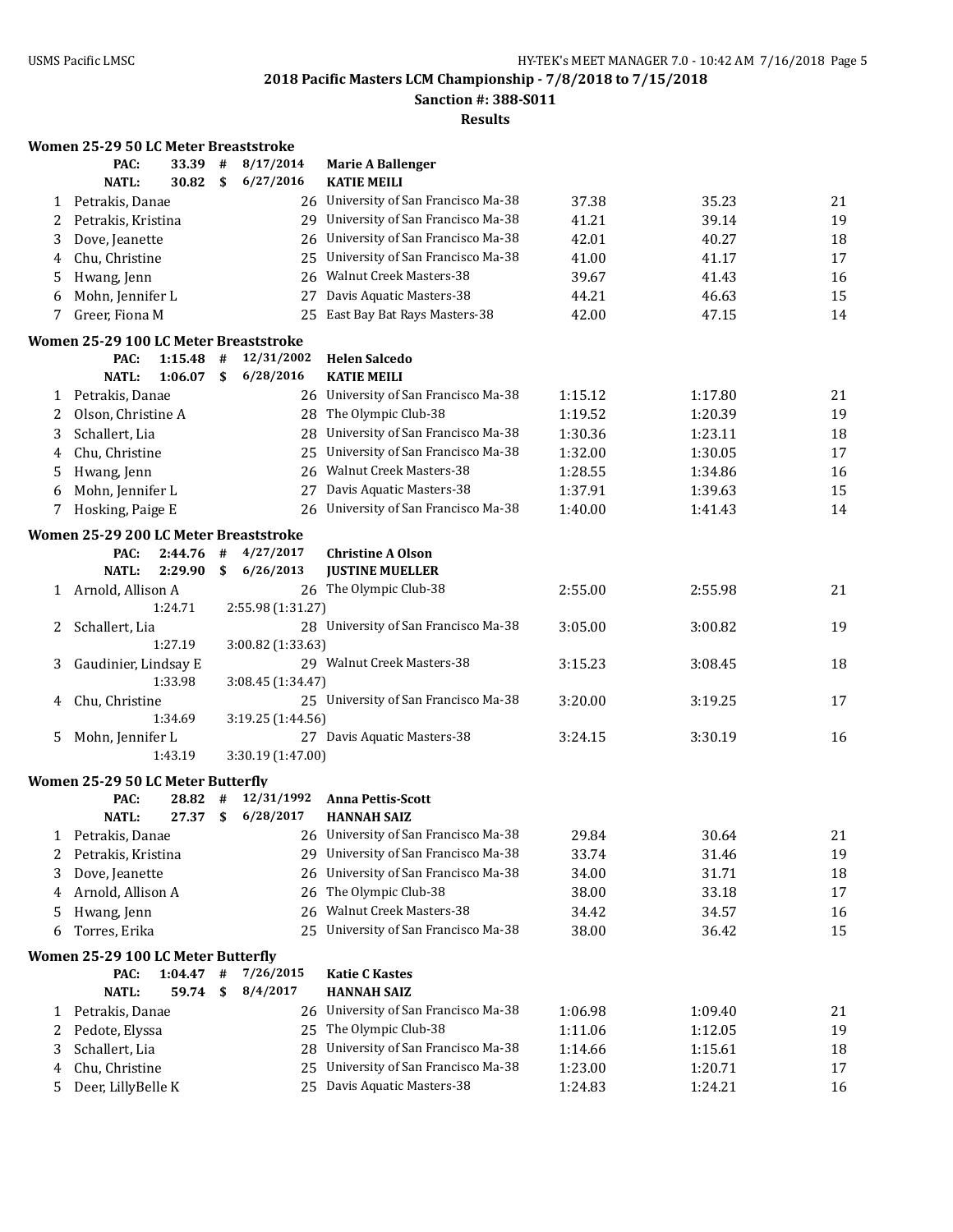**Sanction #: 388-S011**

|    | (Women 25-29 100 LC Meter Butterfly) |             |              |                   |                                      |                   |         |    |
|----|--------------------------------------|-------------|--------------|-------------------|--------------------------------------|-------------------|---------|----|
|    | 6 Harris, Meghan E                   |             |              |                   | 27 University of San Francisco Ma-38 | 1:40.00           | 1:32.35 | 15 |
|    | 7 Behm, Meredith                     |             |              | 27                | University of San Francisco Ma-38    | 1:40.00           | 1:37.90 | 14 |
|    | Women 25-29 200 LC Meter Butterfly   |             |              |                   |                                      |                   |         |    |
|    | PAC:                                 | 2:24.36     | #            | 12/31/1989        | <b>Sara Shand</b>                    |                   |         |    |
|    | <b>NATL:</b>                         | 2:10.83     | \$           | 6/27/2017         | <b>HANNAH SAIZ</b>                   |                   |         |    |
|    | 1 Gaudinier, Lindsay E               |             |              |                   | 29 Walnut Creek Masters-38           | 2:59.21           | 2:51.39 | 21 |
|    |                                      | 1:19.16     |              | 2:51.39 (1:32.23) |                                      |                   |         |    |
|    | Women 25-29 200 LC Meter IM          |             |              |                   |                                      |                   |         |    |
|    | PAC:                                 | 2:21.98     | #            | 12/31/2005        | <b>Allison Wagner</b>                |                   |         |    |
|    | <b>NATL:</b>                         | 2:14.03     | \$           | 6/29/2013         | <b>JUSTINE MUELLER</b>               |                   |         |    |
|    | 1 Arnold, Allison A                  |             |              |                   | 26 The Olympic Club-38               | 2:40.00           | 2:37.74 | 21 |
|    |                                      | 1:17.09     |              | 2:37.74 (1:20.65) |                                      |                   |         |    |
| 2  | Schallert, Lia                       |             |              |                   | 28 University of San Francisco Ma-38 | 2:50.25           | 2:43.50 | 19 |
|    |                                      | 1:19.56     |              | 2:43.50 (1:23.94) |                                      |                   |         |    |
| 3  | Chu, Christine                       |             |              |                   | 25 University of San Francisco Ma-38 | 3:00.00           | 2:55.80 | 18 |
|    |                                      | 1:24.76     |              | 2:55.80 (1:31.04) |                                      |                   |         |    |
|    | 4 Hwang, Jenn                        |             |              |                   | 26 Walnut Creek Masters-38           | 2:58.28           | 2:58.41 | 17 |
|    |                                      | 1:25.07     |              | 2:58.41 (1:33.34) |                                      |                   |         |    |
|    | Women 25-29 400 LC Meter IM          |             |              |                   |                                      |                   |         |    |
|    | PAC:                                 | 5:06.34     | #            | 12/31/1989        | <b>Sara Shand</b>                    |                   |         |    |
|    | <b>NATL:</b>                         | 5:06.34     | \$           | 7/30/1989         | <b>SARA SHAND</b>                    |                   |         |    |
|    | 1 Gaudinier, Lindsay E               |             |              |                   | 29 Walnut Creek Masters-38           | 5:45.87           | 5:35.01 | 21 |
|    |                                      | 1:15.80     |              | 2:43.78 (1:27.98) | 4:22.20 (1:38.42)                    | 5:35.01 (1:12.81) |         |    |
| 2  | Chu, Christine                       |             |              |                   | 25 University of San Francisco Ma-38 | 6:30.00           | 6:21.13 | 19 |
|    |                                      | 1:22.09     |              | 3:01.09 (1:39.00) | 4:46.56 (1:45.47)                    | 6:21.13 (1:34.57) |         |    |
| 3  | Mohn, Jennifer L                     |             |              |                   | 27 Davis Aquatic Masters-38          | 6:30.56           | 6:22.81 | 18 |
|    |                                      | 1:36.27     |              | 3:11.27 (1:35.00) | 4:58.17 (1:46.90)                    | 6:22.81 (1:24.64) |         |    |
|    | Women 30-34 50 LC Meter Freestyle    |             |              |                   |                                      |                   |         |    |
|    | PAC:                                 | 26.16       | #            | 6/18/2016         | <b>Marie A Ballenger</b>             |                   |         |    |
|    | <b>NATL:</b>                         | 25.57       | $\mathbf{s}$ | 8/8/2009          | <b>ERIKA ERNDL</b>                   |                   |         |    |
|    | 1 Arnold, Malisa                     |             |              |                   | 32 University of San Francisco Ma-38 | 30.00             | 31.78   | 21 |
| 2  | Greer, Margaret R                    |             |              |                   | 30 East Bay Bat Rays Masters-38      | 31.80             | 31.90   | 19 |
| 3  | Stewart, Heather                     |             |              |                   | 31 University of San Francisco Ma-38 | 32.09             | 32.99   | 18 |
| 4  | Alwon-Mount, Georgia                 |             |              |                   | 33 University of San Francisco Ma-38 | 35.00             | 33.99   | 17 |
| 5. | Arnold, Sarina                       |             |              |                   | 30 University of San Francisco Ma-38 | 40.00             | 35.72   | 16 |
|    | Women 30-34 100 LC Meter Freestyle   |             |              |                   |                                      |                   |         |    |
|    | PAC:                                 | 59.76 #     |              | 4/16/2016         | <b>Marie A Ballenger</b>             |                   |         |    |
|    | <b>NATL:</b>                         | 54.59 \$    |              | 8/5/2009          | <b>ERIKA ERNDL</b>                   |                   |         |    |
|    | 1 Greer, Margaret R                  |             |              |                   | 30 East Bay Bat Rays Masters-38      | 1:10.50           | 1:11.17 | 21 |
|    | Women 30-34 200 LC Meter Freestyle   |             |              |                   |                                      |                   |         |    |
|    | PAC:                                 | $2:10.99$ # |              | 6/18/1994         | <b>Susan Porter</b>                  |                   |         |    |
|    | <b>NATL:</b>                         | 1:58.92     | \$           | 8/7/2009          | <b>ERIKA ERNDL</b>                   |                   |         |    |
|    | 1 Rogers, Rebecca C                  |             |              |                   | 33 Walnut Creek Masters-38           | 2:35.30           | 2:26.84 | 21 |
|    |                                      | 1:10.74     |              | 2:26.84 (1:16.10) |                                      |                   |         |    |
|    |                                      |             |              |                   |                                      |                   |         |    |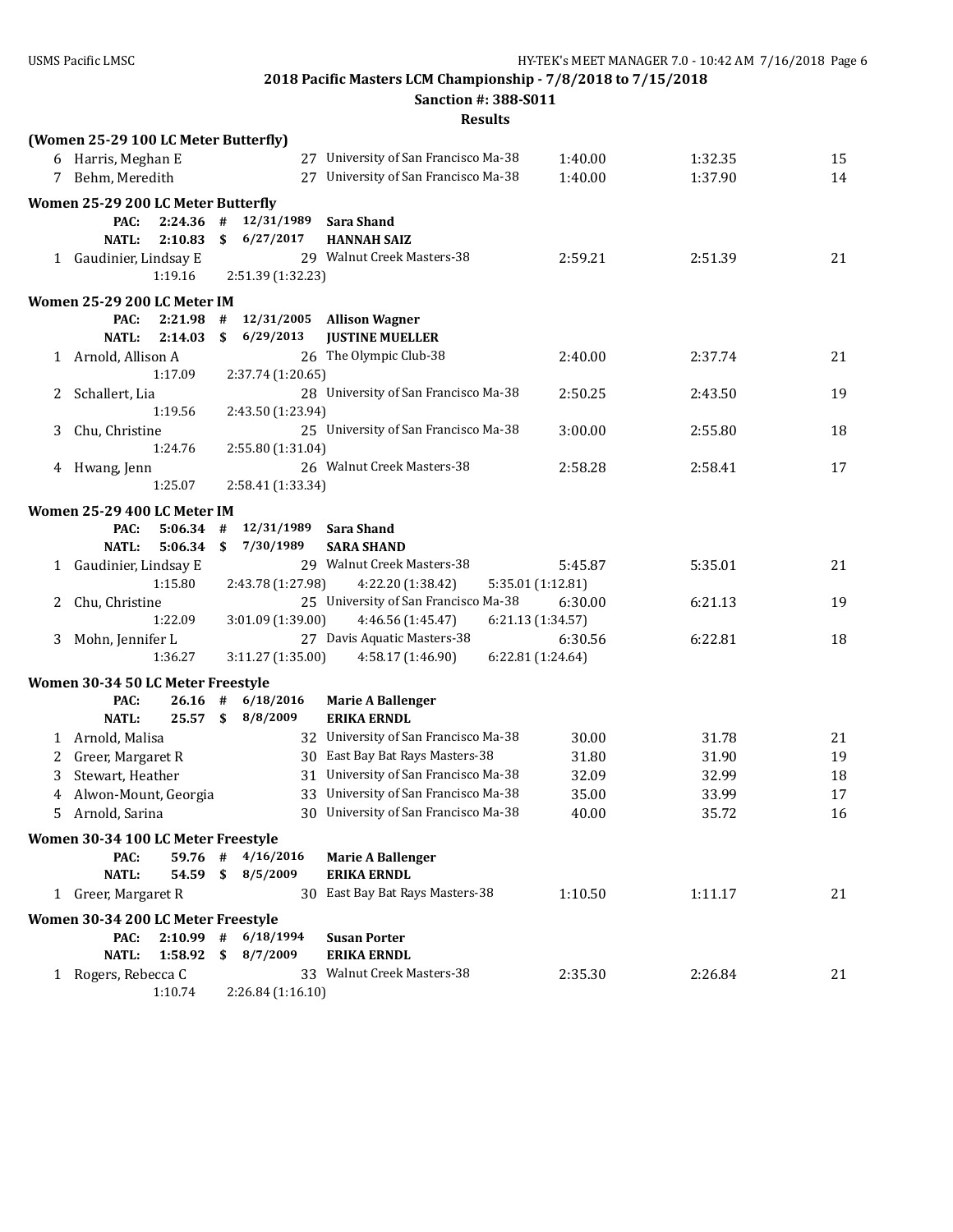**Sanction #: 388-S011**

|   | Women 30-34 800 LC Meter Freestyle         |                    |                                           |                    |          |          |
|---|--------------------------------------------|--------------------|-------------------------------------------|--------------------|----------|----------|
|   | PAC:<br>9:07.46                            | 12/31/2009<br>#    | <b>Heidi S George</b>                     |                    |          |          |
|   | <b>NATL:</b><br>8:46.22                    | \$<br>5/30/2010    | <b>DAWN HECKMAN</b>                       |                    |          |          |
|   | 1 Radecke-Noble, Jennifer D                |                    | 34 Tri Valley Masters-38                  | 12:00.00           | 11:51.09 | 21       |
|   | 1:27.48                                    | 2:58.55 (1:31.07)  | 4:30.22 (1:31.67)                         | 6:00.81 (1:30.59)  |          |          |
|   | 7:31.80 (1:30.99)                          | 9:01.26 (1:29.46)  | 10:27.44 (1:26.18)                        | 11:51.09 (1:23.65) |          |          |
|   | 2 Arnold, Malisa                           |                    | 32 University of San Francisco Ma-38      | 14:00.00           | 11:57.35 | 19       |
|   | 1:20.49                                    | 2:48.09 (1:27.60)  | 4:18.15 (1:30.06)                         | 5:49.66 (1:31.51)  |          |          |
|   | 7:21.84 (1:32.18)                          | 8:54.93 (1:33.09)  | 10:27.62 (1:32.69)                        | 11:57.35 (1:29.73) |          |          |
| 3 | Alwon-Mount, Georgia                       |                    | 33 University of San Francisco Ma-38      | 12:00.00           | 12:39.08 | 18       |
|   | 1:25.31                                    | 2:58.81 (1:33.50)  | 4:34.83 (1:36.02)                         | 6:11.81 (1:36.98)  |          |          |
|   | 7:50.40 (1:38.59)                          | 9:28.97 (1:38.57)  | 11:06.73 (1:37.76)                        | 12:39.08 (1:32.35) |          |          |
|   | 4 Arnold, Sarina                           |                    | 30 University of San Francisco Ma-38      | 15:00.00           | 13:15.60 | 17       |
|   | 1:31.61                                    | 3:11.93 (1:40.32)  | 4:53.88 (1:41.95)                         | 6:36.11 (1:42.23)  |          |          |
|   | 8:17.33 (1:41.22)                          | 9:59.19 (1:41.86)  | 11:39.77 (1:40.58)                        | 13:15.60 (1:35.83) |          |          |
|   | Women 30-34 1500 LC Meter Freestyle        |                    |                                           |                    |          |          |
|   | PAC: 17:11.25                              | 12/31/2009<br>#    | <b>Heidi S George</b>                     |                    |          |          |
|   | NATL: 17:07.54                             | - \$<br>4/25/2010  | <b>DAWN HECKMAN</b>                       |                    |          |          |
| 1 | McQuade, Stephanie M                       |                    | 31 Manatee Aquatic Masters Inc-38         | 20:55.00           | 20:50.10 | 21       |
|   | 1:20.55                                    | 2:44.90 (1:24.35)  | 4:08.39 (1:23.49)                         | 5:32.24 (1:23.85)  |          |          |
|   | 6:56.11 (1:23.87)                          | 8:19.51 (1:23.40)  | 9:43.08 (1:23.57)                         | 11:06.23 (1:23.15) |          |          |
|   | 12:29.85 (1:23.62)                         | 13:53.51 (1:23.66) | 15:17.22 (1:23.71)                        | 16:40.44 (1:23.22) |          |          |
|   | 18:04.04 (1:23.60)                         | 19:27.51 (1:23.47) | 20:50.10 (1:22.59)                        |                    |          |          |
| 2 | Thomas, Alexandra J                        |                    | 30 Walnut Creek Masters-38                | 23:40.00           | 23:23.84 | 19       |
|   | 1:24.64                                    | 2:54.67 (1:30.03)  | 4:26.76 (1:32.09)                         | 6:00.08 (1:33.32)  |          |          |
|   | 7:34.94 (1:34.86)                          | 9:09.30 (1:34.36)  | 10:45.51 (1:36.21)                        | 12:22.09 (1:36.58) |          |          |
|   | 13:59.83 (1:37.74)                         | 15:36.60 (1:36.77) | 17:13.45 (1:36.85)                        | 18:48.09 (1:34.64) |          |          |
|   | 20:21.88 (1:33.79)                         | 21:54.75 (1:32.87) | 23:23.84 (1:29.09)                        |                    |          |          |
| 3 | Alwon-Mount, Georgia                       |                    | 33 University of San Francisco Ma-38      | 25:00.00           | 24:55.26 | 18       |
|   | 1:33.62                                    | 3:10.81 (1:37.19)  | 4:49.88 (1:39.07)                         | 6:29.04 (1:39.16)  |          |          |
|   | 8:08.06 (1:39.02)                          | 9:48.27 (1:40.21)  | 11:28.91 (1:40.64)                        | 13:10.25 (1:41.34) |          |          |
|   | 14:51.57 (1:41.32)                         | 16:33.19 (1:41.62) | 18:15.81 (1:42.62)                        | 19:58.79 (1:42.98) |          |          |
|   | 21:40.68 (1:41.89)                         | 23:19.09 (1:38.41) | 24:55.26 (1:36.17)                        |                    |          |          |
|   |                                            |                    |                                           |                    |          |          |
|   | Women 30-34 50 LC Meter Backstroke<br>PAC: | 12/31/1986<br>#    |                                           |                    |          |          |
|   | 32.21<br><b>NATL:</b><br>28.57             | \$<br>7/8/2012     | <b>Kathy Neill</b><br><b>NORIKO INADA</b> |                    |          |          |
|   |                                            |                    | 30 East Bay Bat Rays Masters-38           |                    |          |          |
|   | 1 Greer, Margaret R                        |                    | 33 University of San Francisco Ma-38      | 37.50              | 36.54    | 21<br>19 |
|   | Alwon-Mount, Georgia                       |                    |                                           | 45.00              | 39.20    |          |
| 3 | Arnold, Malisa                             |                    | 32 University of San Francisco Ma-38      | 35.00              | 40.72    | 18       |
| 4 | Arnold, Sarina                             |                    | 30 University of San Francisco Ma-38      | 49.00              | 43.32    | 17       |
|   | Women 30-34 100 LC Meter Backstroke        |                    |                                           |                    |          |          |
|   | PAC:<br>$1:03.78$ #                        | 12/31/2009         | <b>Sarabeth Metzger</b>                   |                    |          |          |
|   | $1:01.78$ \$<br>NATL:                      | 8/6/2011           | <b>NORIKO INADA</b>                       |                    |          |          |
|   | 1 Martinez-Canton, Cristina L              |                    | 34 Davis Aquatic Masters-38               | 1:45.00            | 1:34.52  | 21       |
|   | Women 30-34 200 LC Meter Backstroke        |                    |                                           |                    |          |          |
|   | $2:17.61$ #<br>PAC:                        | 12/31/2009         | <b>Sarabeth Metzger</b>                   |                    |          |          |
|   | <b>NATL:</b><br>$2:17.61$ \$               | 8/6/2009           | <b>SARABETH METZGER</b>                   |                    |          |          |
|   | 1 Alwon-Mount, Georgia                     |                    | 33 University of San Francisco Ma-38      | 4:00.00            | 3:07.67  | 21       |
|   | 1:32.03                                    | 3:07.67 (1:35.64)  |                                           |                    |          |          |
|   | 2 Arnold, Sarina                           |                    | 30 University of San Francisco Ma-38      | 3:25.00            | 3:16.09  | 19       |
|   | 1:35.70                                    | 3:16.09 (1:40.39)  |                                           |                    |          |          |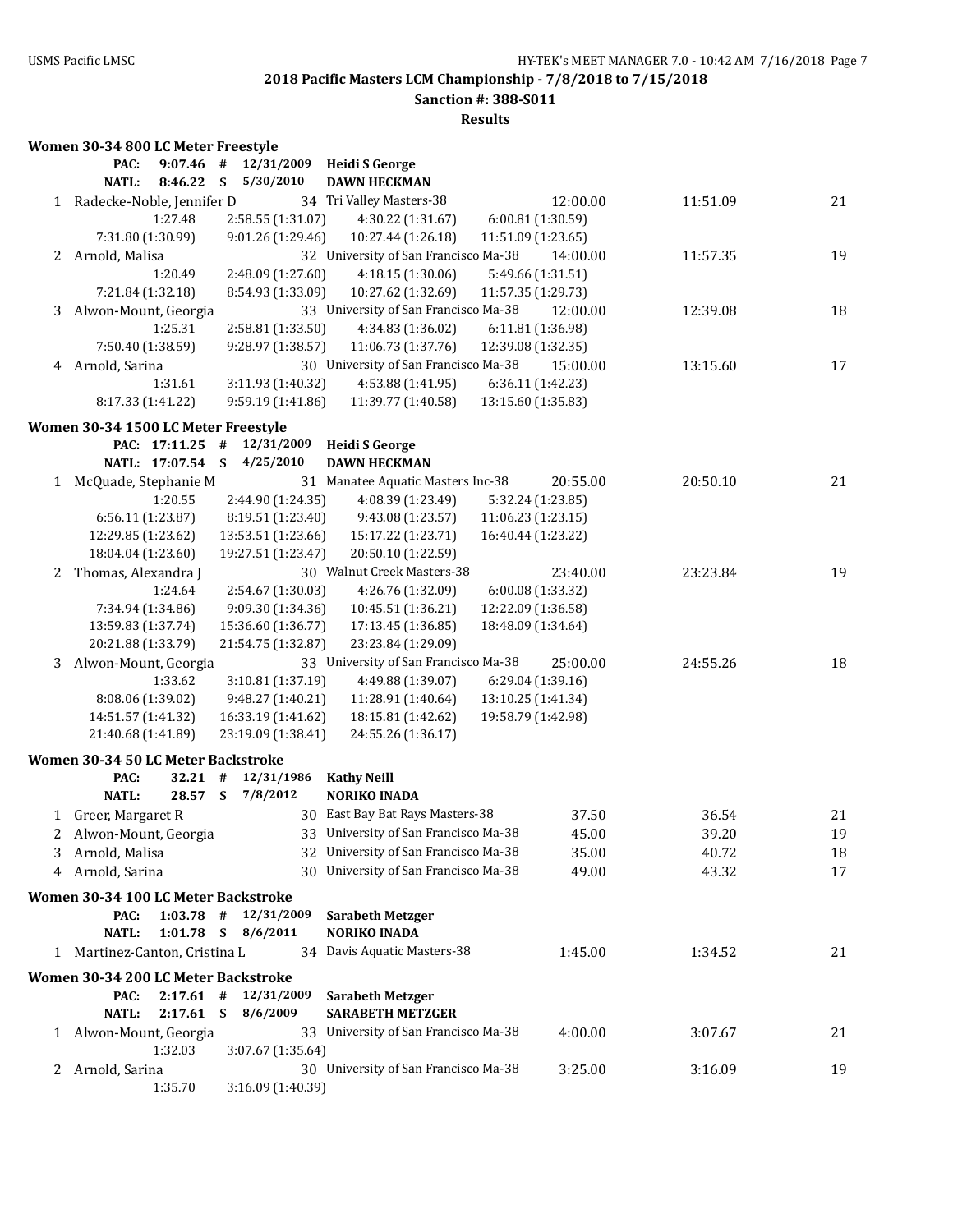**Sanction #: 388-S011**

|   | Women 30-34 50 LC Meter Breaststroke       |                        |    |                         |                                               |         |         |    |
|---|--------------------------------------------|------------------------|----|-------------------------|-----------------------------------------------|---------|---------|----|
|   | PAC:                                       | 34.99                  | #  | 8/19/2016               | <b>Kathleen E McGraw</b>                      |         |         |    |
|   | <b>NATL:</b>                               | 33.20                  | \$ | 8/15/2008               | <b>KATIE MCCLELLAND</b>                       |         |         |    |
|   | 1 Martinez-Canton, Cristina L              |                        |    |                         | 34 Davis Aquatic Masters-38                   | 50.00   | 47.25   | 21 |
|   | Women 30-34 100 LC Meter Breaststroke      |                        |    |                         |                                               |         |         |    |
|   | PAC:                                       | $1:16.71$ #            |    | 8/5/2017                | <b>Katy Houston</b>                           |         |         |    |
|   | <b>NATL:</b>                               | $1:13.29$ \$           |    | 8/16/2008               | <b>KATIE MCCLELLAND</b>                       |         |         |    |
|   | 1 Arnold, Malisa                           |                        |    |                         | 32 University of San Francisco Ma-38          | 1:28.00 | 1:29.85 | 21 |
|   | 2 Arnold, Sarina                           |                        |    |                         | 30 University of San Francisco Ma-38          | 1:50.00 | 1:43.72 | 19 |
|   | Women 30-34 50 LC Meter Butterfly          |                        |    |                         |                                               |         |         |    |
|   | PAC:                                       | 29.86 #                |    | 12/31/2009              | <b>Sarabeth Metzger</b>                       |         |         |    |
|   | <b>NATL:</b>                               | 27.48 S                |    | 6/7/2008                | <b>MARTINA MORAVCOVA</b>                      |         |         |    |
|   | 1 Martinez-Canton, Cristina L              |                        |    |                         | 34 Davis Aquatic Masters-38                   | 37.15   | 38.89   | 21 |
|   | Women 30-34 100 LC Meter Butterfly         |                        |    |                         |                                               |         |         |    |
|   | PAC:                                       | $1:04.67$ #            |    | 12/31/2009              | <b>Sarabeth Metzger</b>                       |         |         |    |
|   | <b>NATL:</b>                               | 58.81 \$               |    | 6/7/2008                | <b>MARTINA MORAVCOVA</b>                      |         |         |    |
|   | 1 Stewart, Heather                         |                        |    |                         | 31 University of San Francisco Ma-38          | 1:21.91 | 1:29.24 | 21 |
|   | 2 Alwon-Mount, Georgia                     |                        |    |                         | 33 University of San Francisco Ma-38          | 2:50.00 | 1:38.72 | 19 |
|   | Women 30-34 400 LC Meter IM                |                        |    |                         |                                               |         |         |    |
|   | PAC:                                       | $5:13.97$ #            |    | 12/31/1994              | <b>Susan Porter</b>                           |         |         |    |
|   | NATL:                                      | 4:47.06                | \$ | 6/29/2008               | <b>ERIKA ERNDL</b>                            |         |         |    |
| 1 | Houston, Katy                              |                        |    |                         | 31 The Olympic Club-38                        | 5:49.00 | 5:32.33 | 21 |
|   |                                            | 1:17.51                |    | 2:41.51 (1:24.00)       | 4:15.16 (1:33.65)<br>5:32.33 (1:17.17)        |         |         |    |
| 2 | Rogers, Rebecca C                          |                        |    |                         | 33 Walnut Creek Masters-38                    | 6:15.30 | 5:48.61 | 19 |
|   |                                            | 1:17.38                |    | 2:47.97 (1:30.59)       | 4:30.37 (1:42.40)<br>5:48.61 (1:18.24)        |         |         |    |
|   | Women 35-39 50 LC Meter Freestyle          |                        |    |                         |                                               |         |         |    |
|   | PAC:                                       | 26.89                  | #  | 12/31/1993              | <b>Sandy Neilson-Bel</b>                      |         |         |    |
|   | <b>NATL:</b>                               | 25.52                  | \$ | 6/29/2013               | <b>ERIKA ERNDL</b>                            |         |         |    |
|   | 1 Carlstrom, Erin                          |                        |    |                         | 35 Santa Rosa Masters-38                      | 31.00   | 29.90   | 21 |
| 2 | Tiernan, Heather                           |                        |    |                         | 35 Walnut Creek Masters-38                    | 32.64   | 32.11   | 19 |
| 3 | Nehrebecki, Helene                         |                        |    |                         | 38 Rocklin Aquatics Masters-38                | 32.80   | 32.49   | 18 |
| 4 | Flecker, Donita L                          |                        |    |                         | 36 Sebastopol Masters Aquatic Clu-38          | 42.00   | 35.12   | 17 |
|   |                                            |                        |    |                         |                                               |         |         |    |
|   | Women 35-39 100 LC Meter Freestyle<br>PAC: | $1:00.31$ #            |    | 12/31/2002              | <b>Laureen K Welting</b>                      |         |         |    |
|   | <b>NATL:</b>                               | 55.17 \$               |    | 6/25/2013               | <b>ERIKA ERNDL</b>                            |         |         |    |
|   | 1 Lawrence, Laura A                        |                        |    |                         | 38 Walnut Creek Masters-38                    | 1:08.32 | 1:05.33 | 21 |
| 2 | Carlstrom, Erin                            |                        |    |                         | 35 Santa Rosa Masters-38                      | 1:15.00 | 1:05.75 | 19 |
| 3 | Tiernan, Heather                           |                        |    |                         | 35 Walnut Creek Masters-38                    | 1:09.72 | 1:09.56 | 18 |
| 4 | Reilly, Marley O                           |                        |    |                         | 36 Marcia's Enthusiastic Masters-38           | 1:19.08 | 1:17.71 | 17 |
| 5 | Flynn, Elizabeth A                         |                        |    |                         | 39 Marcia's Enthusiastic Masters-38           | 1:22.49 | 1:20.84 | 16 |
| 6 | Flecker, Donita L                          |                        |    |                         | 36 Sebastopol Masters Aquatic Clu-38          | 1:30.00 | 1:23.95 | 15 |
| 7 | Klensch, Sabine A                          |                        |    |                         | 38 Albany Armada Aquatic Masters-38           | 1:40.00 | 1:31.48 | 14 |
|   |                                            |                        |    |                         |                                               |         |         |    |
|   | Women 35-39 200 LC Meter Freestyle         |                        |    |                         |                                               |         |         |    |
|   | PAC:<br><b>NATL:</b>                       | $2:10.28$ #<br>2:00.04 | \$ | 12/31/1999<br>6/26/2013 | <b>Jill S Hernandez</b><br><b>ERIKA ERNDL</b> |         |         |    |
|   | Nehrebecki, Helene                         |                        |    |                         | 38 Rocklin Aquatics Masters-38                | 2:47.09 | 2:39.20 | 21 |
| 1 |                                            | 1:16.02                |    | 2:39.20 (1:23.18)       |                                               |         |         |    |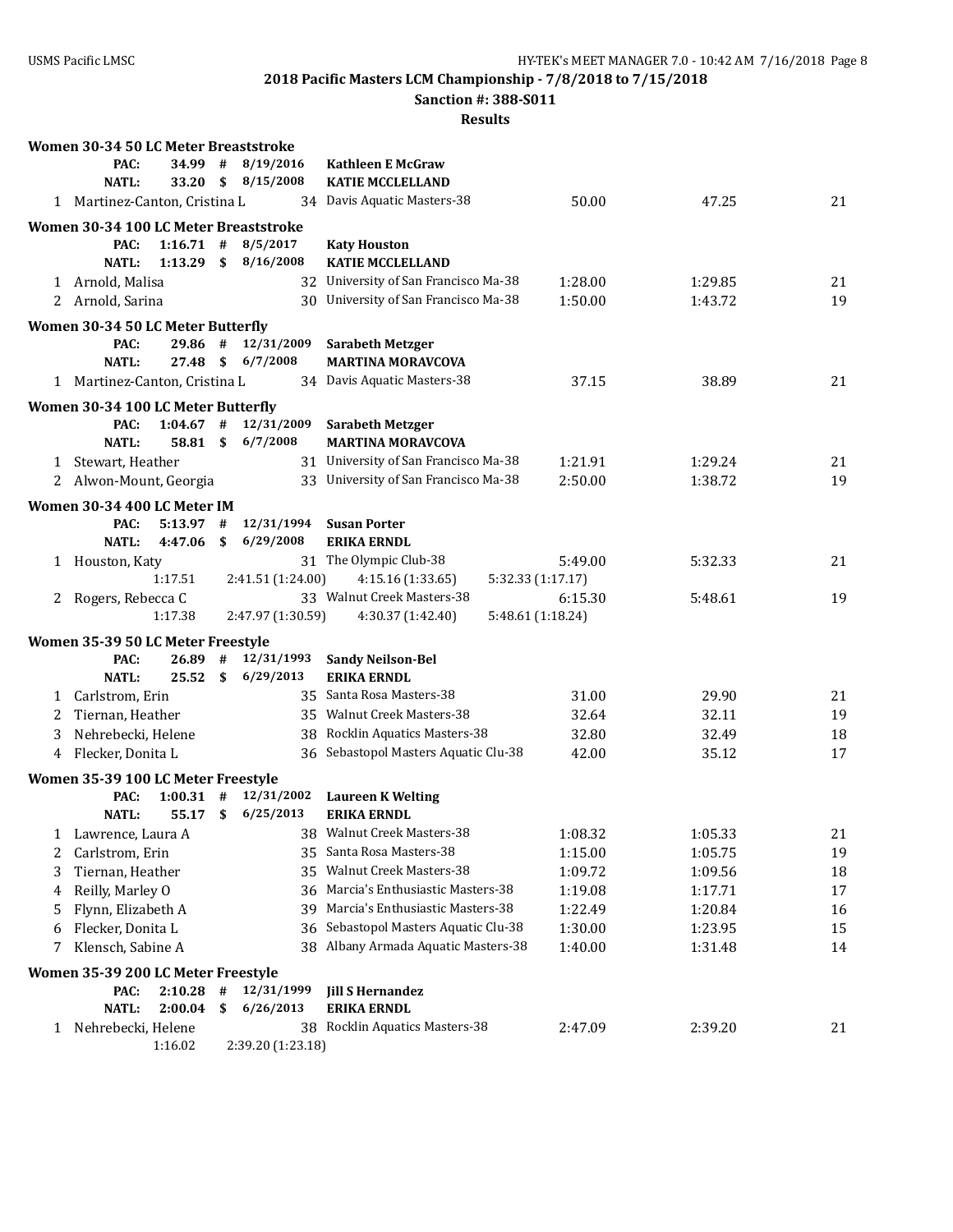**Sanction #: 388-S011**

|   | Women 35-39 200 LC Meter Freestyle  |                |               |                          |                                              |                    |          |    |
|---|-------------------------------------|----------------|---------------|--------------------------|----------------------------------------------|--------------------|----------|----|
|   | PAC:                                | 2:10.28        | #             | 12/31/1999               | <b>Jill S Hernandez</b>                      |                    |          |    |
|   | <b>NATL:</b>                        | $2:00.04$ \$   |               | 6/26/2013                | <b>ERIKA ERNDL</b>                           |                    |          |    |
|   | 1 Lawrence, Laura A                 |                |               |                          | 38 Walnut Creek Masters-38                   | NT                 | 2:30.11  |    |
|   | 3 Flynn, Elizabeth A                |                |               |                          | 39 Marcia's Enthusiastic Masters-38          | <b>NT</b>          | 3:14.41  |    |
|   | Women 35-39 400 LC Meter Freestyle  |                |               |                          |                                              |                    |          |    |
|   | PAC:                                | $4:37.34$ #    |               | 12/31/1999               | <b>Jill S Hernandez</b>                      |                    |          |    |
|   | NATL:                               | 4:16.19        | $\mathbf{\$}$ | 6/1/2012                 | <b>DAWN HECKMAN</b>                          |                    |          |    |
|   | 1 Flynn, Elizabeth A                |                |               |                          | 39 Marcia's Enthusiastic Masters-38          | 6:40.53            | 6:27.87  | 21 |
|   |                                     | 1:34.22        |               | 3:14.41 (1:40.19)        | 4:53.56 (1:39.15)                            | 6:27.87 (1:34.31)  |          |    |
|   | 2 Reilly, Marley O                  |                |               |                          | 36 Marcia's Enthusiastic Masters-38          | 7:17.00            | 6:48.69  | 19 |
|   |                                     | 1:32.03        |               | 3:15.33 (1:43.30)        | 5:03.39 (1:48.06)                            | 6:48.69 (1:45.30)  |          |    |
|   | Women 35-39 800 LC Meter Freestyle  |                |               |                          |                                              |                    |          |    |
|   | PAC:                                |                |               | $9:29.55$ # $12/31/1999$ | <b>Jill S Hernandez</b>                      |                    |          |    |
|   | <b>NATL:</b>                        | 8:47.28        | $\mathsf{\$}$ | 6/3/2012                 | <b>DAWN HECKMAN</b>                          |                    |          |    |
|   | 1 Abbott, Bridget                   |                |               |                          | 37 Walnut Creek Masters-38                   | 15:00.00           | 14:46.65 | 21 |
|   |                                     | 1:42.37        |               | 3:33.87 (1:51.50)        | 5:26.32 (1:52.45)                            | 7:19.82 (1:53.50)  |          |    |
|   | 9:12.35 (1:52.53)                   |                |               | 11:05.30 (1:52.95)       | 12:58.72 (1:53.42)                           | 14:46.65 (1:47.93) |          |    |
|   |                                     |                |               |                          |                                              |                    |          |    |
|   | Women 35-39 1500 LC Meter Freestyle | PAC: 17:17.22  | #             | 8/6/2015                 |                                              |                    |          |    |
|   |                                     | NATL: 17:17.22 | $\mathbf{s}$  | 8/6/2015                 | <b>Heidi S George</b><br><b>HEIDI GEORGE</b> |                    |          |    |
|   |                                     |                |               |                          | 38 Walnut Creek Masters-38                   | 22:00.00           | 21:17.84 | 21 |
|   | 1 Lawrence, Laura A                 | 1:18.45        |               | 2:41.30 (1:22.85)        | 4:04.43 (1:23.13)                            | 5:28.14 (1:23.71)  |          |    |
|   | 6:52.73 (1:24.59)                   |                |               | 8:18.64 (1:25.91)        | 9:45.08 (1:26.44)                            | 11:11.28 (1:26.20) |          |    |
|   | 12:37.93 (1:26.65)                  |                |               | 14:04.78 (1:26.85)       | 15:31.47 (1:26.69)                           | 16:58.14 (1:26.67) |          |    |
|   | 18:25.44 (1:27.30)                  |                |               | 19:52.57 (1:27.13)       | 21:17.84 (1:25.27)                           |                    |          |    |
|   | 2 Nehrebecki, Helene                |                |               |                          | 38 Rocklin Aquatics Masters-38               | 22:51.51           | 22:36.71 | 19 |
|   |                                     | 1:23.86        |               | 2:54.44 (1:30.58)        | 4:26.35 (1:31.91)                            | 5:58.32 (1:31.97)  |          |    |
|   | 7:29.79 (1:31.47)                   |                |               | 9:02.92 (1:33.13)        | 10:34.58 (1:31.66)                           | 12:06.07 (1:31.49) |          |    |
|   | 13:37.75 (1:31.68)                  |                |               | 15:07.71 (1:29.96)       | 16:38.56 (1:30.85)                           | 18:08.95 (1:30.39) |          |    |
|   | 19:39.89 (1:30.94)                  |                |               | 21:10.49 (1:30.60)       | 22:36.71 (1:26.22)                           |                    |          |    |
| 3 | Sitzmann, Amy K                     |                |               |                          | 38 Tri Valley Masters-38                     | 22:35.11           | 22:47.88 | 18 |
|   |                                     | 1:24.64        |               | 2:55.18 (1:30.54)        | 4:25.58 (1:30.40)                            | 5:56.07 (1:30.49)  |          |    |
|   | 7:27.65 (1:31.58)                   |                |               | 8:58.49 (1:30.84)        | 10:29.05 (1:30.56)                           | 11:59.90 (1:30.85) |          |    |
|   | 13:30.85 (1:30.95)                  |                |               | 15:02.88 (1:32.03)       | 16:36.22 (1:33.34)                           | 18:09.99 (1:33.77) |          |    |
|   | 19:43.39 (1:33.40)                  |                |               | 21:16.30 (1:32.91)       | 22:47.88 (1:31.58)                           |                    |          |    |
|   | Women 35-39 50 LC Meter Backstroke  |                |               |                          |                                              |                    |          |    |
|   | PAC:                                | 31.71          | #             | 12/31/2008               | <b>Jody Smith</b>                            |                    |          |    |
|   | <b>NATL:</b>                        | 28.63          | \$            | 8/18/2016                | <b>NORIKO INADA</b>                          |                    |          |    |
| 1 | Watanabe, Naoko                     |                |               |                          | 36 The Olympic Club-38                       | 36.36              | 32.86    | 21 |
| 2 | Tiernan, Heather                    |                |               |                          | 35 Walnut Creek Masters-38                   | 37.83              | 38.58    | 19 |
| 3 | Rueda, Marcela                      |                |               |                          | 36 Santa Rosa Masters-38                     | 42.37              | 41.53    | 18 |
| 4 | Nehrebecki, Helene                  |                |               |                          | 38 Rocklin Aquatics Masters-38               | 41.23              | 41.61    | 17 |
| 5 | Flecker, Donita L                   |                |               |                          | 36 Sebastopol Masters Aquatic Clu-38         | 45.00              | 44.26    | 16 |
|   | Women 35-39 100 LC Meter Backstroke |                |               |                          |                                              |                    |          |    |
|   | PAC:                                | $1:06.91$ #    |               | 12/31/2008               | <b>Jody Smith</b>                            |                    |          |    |
|   | <b>NATL:</b>                        | 1:01.75        | \$            | 8/19/2017                | <b>NORIKO INADA</b>                          |                    |          |    |
| 1 | Tiernan, Heather                    |                |               |                          | 35 Walnut Creek Masters-38                   | NT                 | 1:21.73  |    |
| 2 | Flynn, Elizabeth A                  |                |               |                          | 39 Marcia's Enthusiastic Masters-38          | <b>NT</b>          | 1:34.33  |    |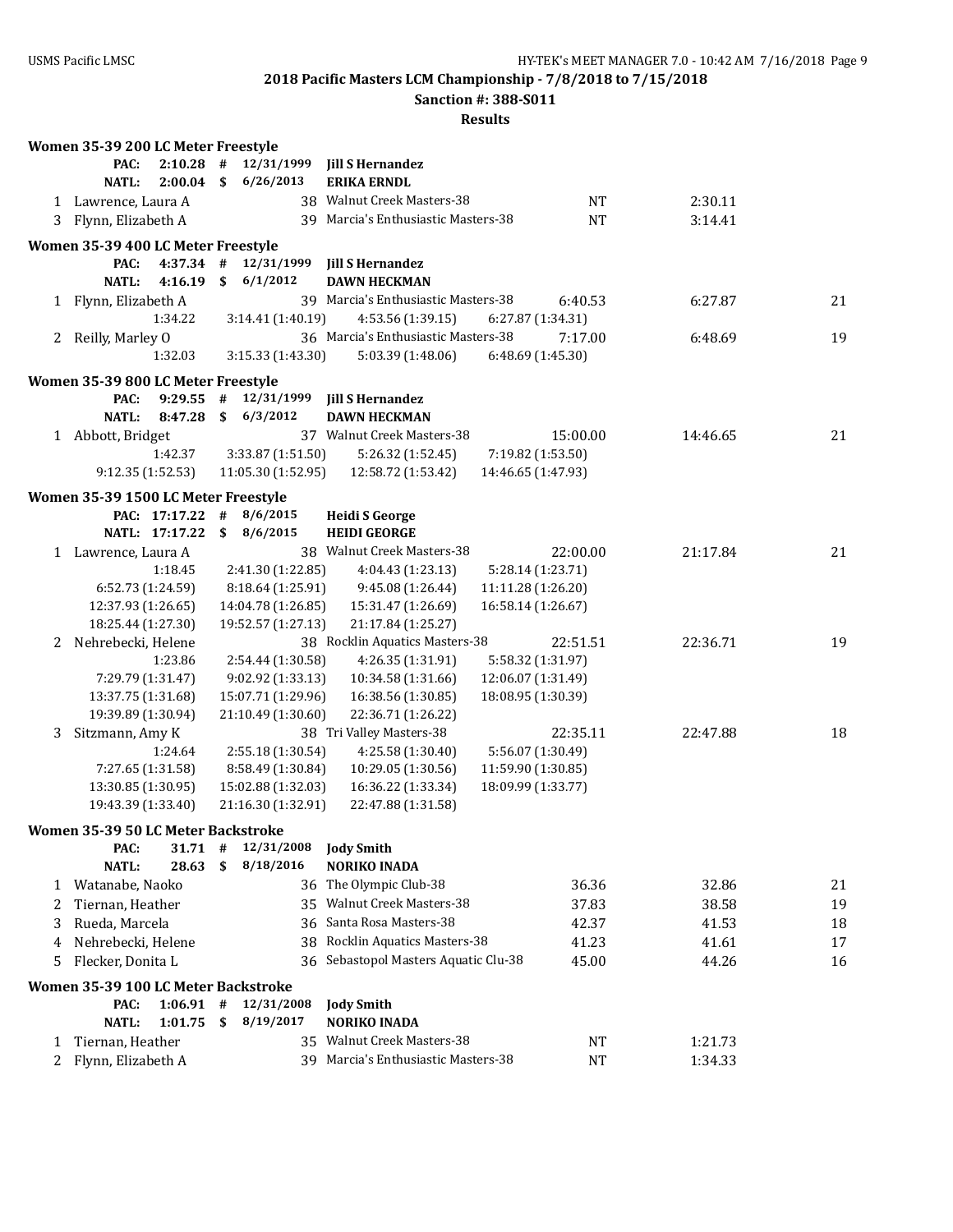**Sanction #: 388-S011**

|        | Women 35-39 100 LC Meter Backstroke          |             |      |                   |                                      |                |                |    |
|--------|----------------------------------------------|-------------|------|-------------------|--------------------------------------|----------------|----------------|----|
|        | PAC:                                         | 1:06.91     | #    | 12/31/2008        | <b>Jody Smith</b>                    |                |                |    |
|        | <b>NATL:</b>                                 | 1:01.75     | \$   | 8/19/2017         | <b>NORIKO INADA</b>                  |                |                |    |
|        | 1 Lawrence, Laura A                          |             |      |                   | 38 Walnut Creek Masters-38           | 1:25.00        | 1:18.22        | 21 |
| 2      | Tiernan, Heather                             |             |      |                   | 35 Walnut Creek Masters-38           | 1:24.00        | 1:21.41        | 19 |
| 3      | Rueda, Marcela                               |             |      |                   | 36 Santa Rosa Masters-38             | 1:26.35        | 1:24.73        | 18 |
| 4      | Flecker, Donita L                            |             |      |                   | 36 Sebastopol Masters Aquatic Clu-38 | 1:40.00        | 1:35.46        | 17 |
| 5      | Klensch, Sabine A                            |             |      |                   | 38 Albany Armada Aquatic Masters-38  | 1:45.00        | 1:47.53        | 16 |
|        | Women 35-39 200 LC Meter Backstroke          |             |      |                   |                                      |                |                |    |
|        | PAC:                                         | 2:22.07     | #    | 12/31/2008        | <b>Jody Smith</b>                    |                |                |    |
|        | <b>NATL:</b>                                 | 2:18.20     | \$   | 8/10/1997         | <b>K PIPES-NEILSEN</b>               |                |                |    |
| 1      | Watanabe, Naoko                              |             |      |                   | 36 The Olympic Club-38               | 3:00.88        | 2:33.81        | 21 |
|        |                                              | 1:15.11     |      | 2:33.81 (1:18.70) |                                      |                |                |    |
| 2      | Tiernan, Heather                             |             |      |                   | 35 Walnut Creek Masters-38           | 2:59.66        | 2:52.88        | 19 |
|        |                                              | 1:26.21     |      | 2:52.88 (1:26.67) |                                      |                |                |    |
| 3      | Lawrence, Laura A                            |             |      |                   | 38 Walnut Creek Masters-38           | 3:00.00        | 2:55.01        | 18 |
|        |                                              | 1:27.93     |      | 2:55.01 (1:27.08) |                                      |                |                |    |
| 4      | Rueda, Marcela                               |             |      |                   | 36 Santa Rosa Masters-38             | 3:14.01        | 2:59.04        | 17 |
|        |                                              | 1:28.12     |      | 2:59.04 (1:30.92) |                                      |                |                |    |
| 5.     | Flecker, Donita L                            |             |      |                   | 36 Sebastopol Masters Aquatic Clu-38 | 3:45.00        | 3:32.87        | 16 |
|        |                                              | 1:43.78     |      | 3:32.87 (1:49.09) |                                      |                |                |    |
|        |                                              |             |      |                   |                                      |                |                |    |
|        | Women 35-39 50 LC Meter Breaststroke<br>PAC: | 32.86       | $\#$ | 8/7/2013          | <b>Katie Glenn</b>                   |                |                |    |
|        | <b>NATL:</b>                                 | 32.86       | \$   | 8/9/2013          | <b>KATIE GLENN</b>                   |                |                |    |
|        | 1 Rueda, Marcela                             |             |      |                   | 36 Santa Rosa Masters-38             | 41.37          | 40.17          | 21 |
|        | Flynn, Elizabeth A                           |             |      |                   | 39 Marcia's Enthusiastic Masters-38  |                |                | 19 |
| 2<br>3 | Reilly, Marley O                             |             |      |                   | 36 Marcia's Enthusiastic Masters-38  | 43.60<br>42.94 | 42.69<br>46.14 | 18 |
|        |                                              |             |      |                   |                                      |                |                |    |
|        | Women 35-39 100 LC Meter Breaststroke        |             |      |                   |                                      |                |                |    |
|        | PAC:                                         | $1:12.34$ # |      | 8/7/2013          | <b>Katie Glenn</b>                   |                |                |    |
|        | <b>NATL:</b>                                 | 1:12.30     | - \$ | 5/27/2012         | <b>CYNTHIA LEWIS</b>                 |                |                |    |
|        | 1 Rueda, Marcela                             |             |      |                   | 36 Santa Rosa Masters-38             | 1:30.82        | 1:28.79        | 21 |
| 2      | Nehrebecki, Helene                           |             |      |                   | 38 Rocklin Aquatics Masters-38       | 1:34.67        | 1:33.23        | 19 |
|        | Women 35-39 100 LC Meter Breaststroke        |             |      |                   |                                      |                |                |    |
|        | PAC:                                         | 1:12.34     | #    | 8/7/2013          | <b>Katie Glenn</b>                   |                |                |    |
|        | <b>NATL:</b>                                 | 1:12.30     | - \$ | 5/27/2012         | <b>CYNTHIA LEWIS</b>                 |                |                |    |
|        | 1 Flynn, Elizabeth A                         |             |      |                   | 39 Marcia's Enthusiastic Masters-38  | <b>NT</b>      | 1:42.71        |    |
|        | Women 35-39 200 LC Meter Breaststroke        |             |      |                   |                                      |                |                |    |
|        | PAC:                                         | 2:39.78     | #    | 8/7/2013          | <b>Katie Glenn</b>                   |                |                |    |
|        | <b>NATL:</b>                                 | 2:39.78     | \$   | 8/10/2013         | <b>KATIE GLENN</b>                   |                |                |    |
|        | 1 Rueda, Marcela                             |             |      |                   | 36 Santa Rosa Masters-38             | 3:15.83        | 3:10.80        | 21 |
|        |                                              | 1:30.50     |      | 3:10.80 (1:40.30) |                                      |                |                |    |
| 2      | Flynn, Elizabeth A                           |             |      |                   | 39 Marcia's Enthusiastic Masters-38  | 3:34.34        | 3:28.63        | 19 |
|        |                                              | 1:42.71     |      | 3:28.63 (1:45.92) |                                      |                |                |    |
| 3      | Klensch, Sabine A                            |             |      |                   | 38 Albany Armada Aquatic Masters-38  | 3:55.00        | 3:58.75        | 18 |
|        |                                              | 1:53.23     |      | 3:58.75 (2:05.52) |                                      |                |                |    |
| 4      | Reilly, Marley O                             |             |      |                   | 36 Marcia's Enthusiastic Masters-38  | 3:44.72        | 4:02.93        | 17 |
|        |                                              | 1:55.32     |      | 4:02.93 (2:07.61) |                                      |                |                |    |
|        |                                              |             |      |                   |                                      |                |                |    |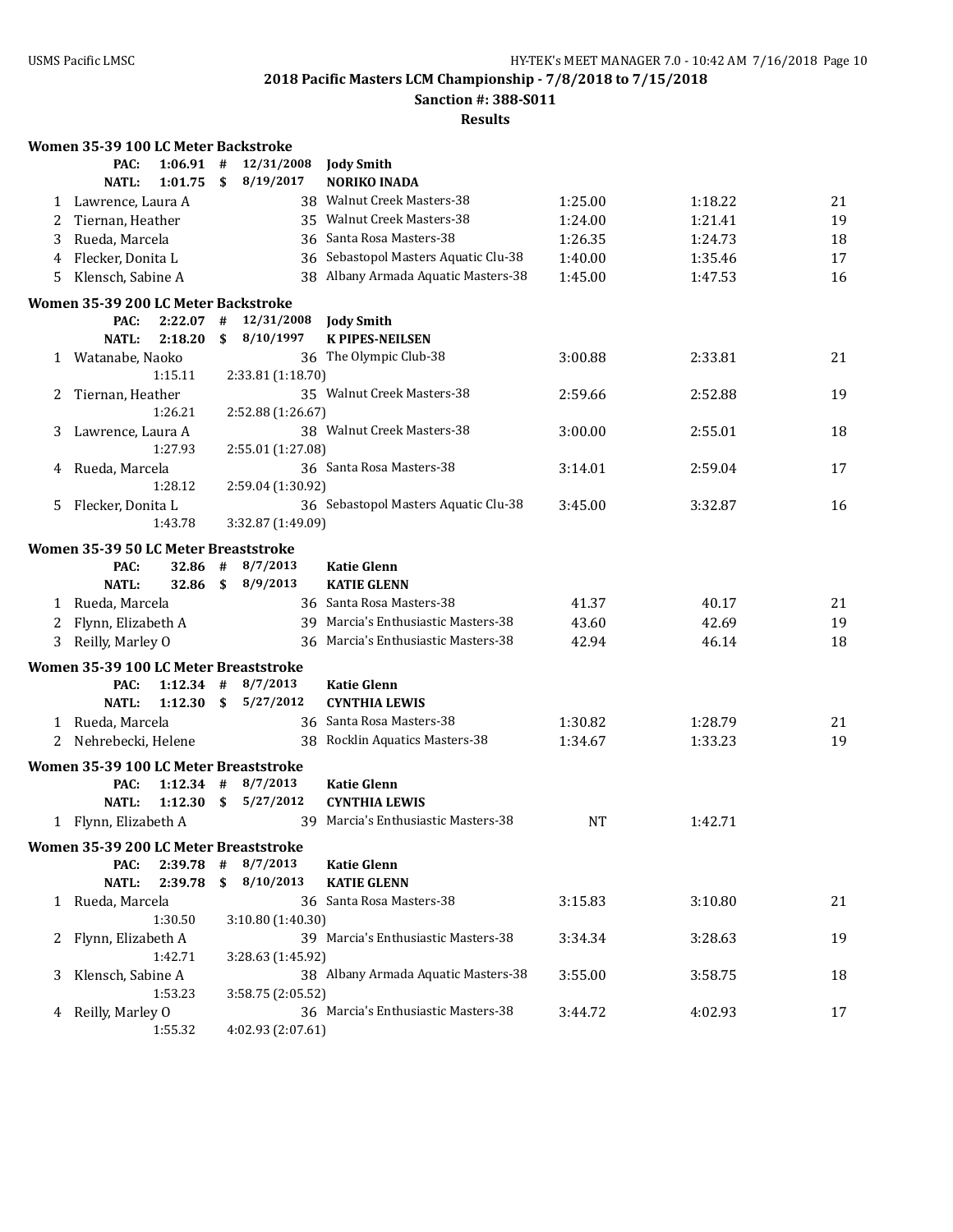**Sanction #: 388-S011**

|    | Women 35-39 50 LC Meter Butterfly   |    |                        |                                                   |         |         |    |
|----|-------------------------------------|----|------------------------|---------------------------------------------------|---------|---------|----|
|    | PAC:<br>29.79                       | #  | 12/31/1989             | Laura B Val                                       |         |         |    |
|    | <b>NATL:</b><br>27.46               | \$ | 8/5/2014               | <b>NORIKO INADA</b>                               |         |         |    |
|    | 1 Carlstrom, Erin                   |    |                        | 35 Santa Rosa Masters-38                          | 35.00   | 32.71   | 21 |
|    | 2 Reilly, Marley O                  |    |                        | 36 Marcia's Enthusiastic Masters-38               | 41.22   | 41.96   | 19 |
|    | Women 35-39 100 LC Meter Butterfly  |    |                        |                                                   |         |         |    |
|    | 1:06.19<br>PAC:                     | #  | 12/31/1989             | Laura B Val                                       |         |         |    |
|    | <b>NATL:</b><br>59.52               | \$ | 6/27/2013              | <b>ERIKA ERNDL</b>                                |         |         |    |
| 1  | Watanabe, Naoko                     |    |                        | 36 The Olympic Club-38                            | 1:20.08 | 1:09.06 | 21 |
| 2  | Carlstrom, Erin                     |    |                        | 35 Santa Rosa Masters-38                          | 1:25.00 | 1:12.51 | 19 |
| 3  | Lawrence, Laura A                   |    |                        | 38 Walnut Creek Masters-38                        | 1:20.00 | 1:15.61 | 18 |
| 4  | Nehrebecki, Helene                  |    |                        | 38 Rocklin Aquatics Masters-38                    | 1:20.20 | 1:22.05 | 17 |
|    | Women 35-39 200 LC Meter IM         |    |                        |                                                   |         |         |    |
|    | PAC:<br>2:29.30                     | #  | 12/31/1989             | <b>Jill S Hernandez</b>                           |         |         |    |
|    | NATL:<br>2:22.42                    | \$ | 7/19/1997              | <b>K PIPES-NEILSEN</b>                            |         |         |    |
|    | 1 Lawrence, Laura A                 |    |                        | 38 Walnut Creek Masters-38                        | 3:00.00 | 2:43.04 | 21 |
|    | 1:18.06                             |    | 2:43.04 (1:24.98)      |                                                   |         |         |    |
| 2  | Carlstrom, Erin                     |    |                        | 35 Santa Rosa Masters-38                          | 2:45.00 | 2:44.30 | 19 |
|    | 1:16.77                             |    | 2:44.30 (1:27.53)      |                                                   |         |         |    |
| 3  | Tiernan, Heather                    |    |                        | 35 Walnut Creek Masters-38                        | 2:54.93 | 2:48.74 | 18 |
|    | 1:19.87                             |    | 2:48.74 (1:28.87)      |                                                   |         |         |    |
| 4  | Rueda, Marcela<br>1:26.05           |    | 2:54.68 (1:28.63)      | 36 Santa Rosa Masters-38                          | 3:00.62 | 2:54.68 | 17 |
|    |                                     |    |                        | 39 Marcia's Enthusiastic Masters-38               | 3:30.00 | 3:14.74 | 16 |
| 5. | Flynn, Elizabeth A<br>1:36.82       |    | 3:14.74 (1:37.92)      |                                                   |         |         |    |
|    |                                     |    |                        |                                                   |         |         |    |
|    | Women 35-39 400 LC Meter IM<br>PAC: | #  | 12/31/1989             |                                                   |         |         |    |
|    | 5:18.43<br><b>NATL:</b><br>5:02.67  | \$ | 8/15/1998              | <b>Jill S Hernandez</b><br><b>K PIPES-NEILSEN</b> |         |         |    |
|    | 1 Lawrence, Laura A                 |    |                        | 38 Walnut Creek Masters-38                        | 6:30.00 | 5:58.01 | 21 |
|    | 1:20.17                             |    | 2:55.69 (1:35.52)      | 4:39.45 (1:43.76)<br>5:58.01 (1:18.56)            |         |         |    |
| 2  | Tiernan, Heather                    |    |                        | 35 Walnut Creek Masters-38                        | 6:40.00 | 6:00.47 | 19 |
|    | 1:22.36                             |    | 2:52.94 (1:30.58)      | 4:38.04 (1:45.10)<br>6:00.47 (1:22.43)            |         |         |    |
|    | 3 Nehrebecki, Helene                |    |                        | 38 Rocklin Aquatics Masters-38                    | 6:38.79 | 6:32.46 | 18 |
|    |                                     |    | 3:17.22()              | 5:05.46 (1:48.24)<br>6:32.46 (1:27.00)            |         |         |    |
|    | Women 40-44 50 LC Meter Freestyle   |    |                        |                                                   |         |         |    |
|    | PAC:                                |    | $28.05$ # $12/31/1992$ | Laura B Val                                       |         |         |    |
|    | <b>NATL:</b>                        |    | 24.25 \$ 7/6/2008      | <b>DARA TORRES</b>                                |         |         |    |
| 1  | Maidenberg, Eve G                   |    | 42                     | Manatee Aquatic Masters Inc-38                    | 32.33   | 31.67   | 21 |
| 2  | Smith, Angela R                     |    | 44                     | San Ramon Valley Aquatics Mast-38                 | 32.00   | 32.35   | 19 |
| 3  | Johnson, Michelle                   |    | 42                     | San Ramon Valley Aquatics Mast-38                 | 32.30   | 32.45   | 18 |
| 4  | Stoner, Stephanie                   |    | 43                     | University of San Francisco Ma-38                 | 38.00   | 33.03   | 17 |
| 5  | Belluomini, Melanie C               |    | 41                     | Davis Aquatic Masters-38                          | 34.10   | 33.47   | 16 |
| 6  | Chow, Jackie I                      |    | 40                     | Davis Aquatic Masters-38                          | 36.99   | 33.79   | 15 |
| 7  | Ongerth, Ann Michelle               |    | 44                     | <b>Walnut Creek Masters-38</b>                    | 36.00   | 35.96   | 14 |
| 8  | Nishimoto, Amber D                  |    | 40                     | University of San Francisco Ma-38                 | 40.00   | 36.38   | 13 |
| 9  | Darling, Colleen M                  |    | 44                     | <b>Walnut Creek Masters-38</b>                    | 36.72   | 38.58   | 12 |
|    | Women 40-44 100 LC Meter Freestyle  |    |                        |                                                   |         |         |    |
|    | 1:00.68<br>PAC:                     | #  | 7/24/2016              | <b>Katie Glenn</b>                                |         |         |    |
|    | <b>NATL:</b><br>53.78               | \$ | 7/4/2008               | <b>DARA TORRES</b>                                |         |         |    |
|    | 1 Maidenberg, Eve G                 |    |                        | 42 Manatee Aquatic Masters Inc-38                 | NT      | 1:09.61 |    |
|    |                                     |    |                        |                                                   |         |         |    |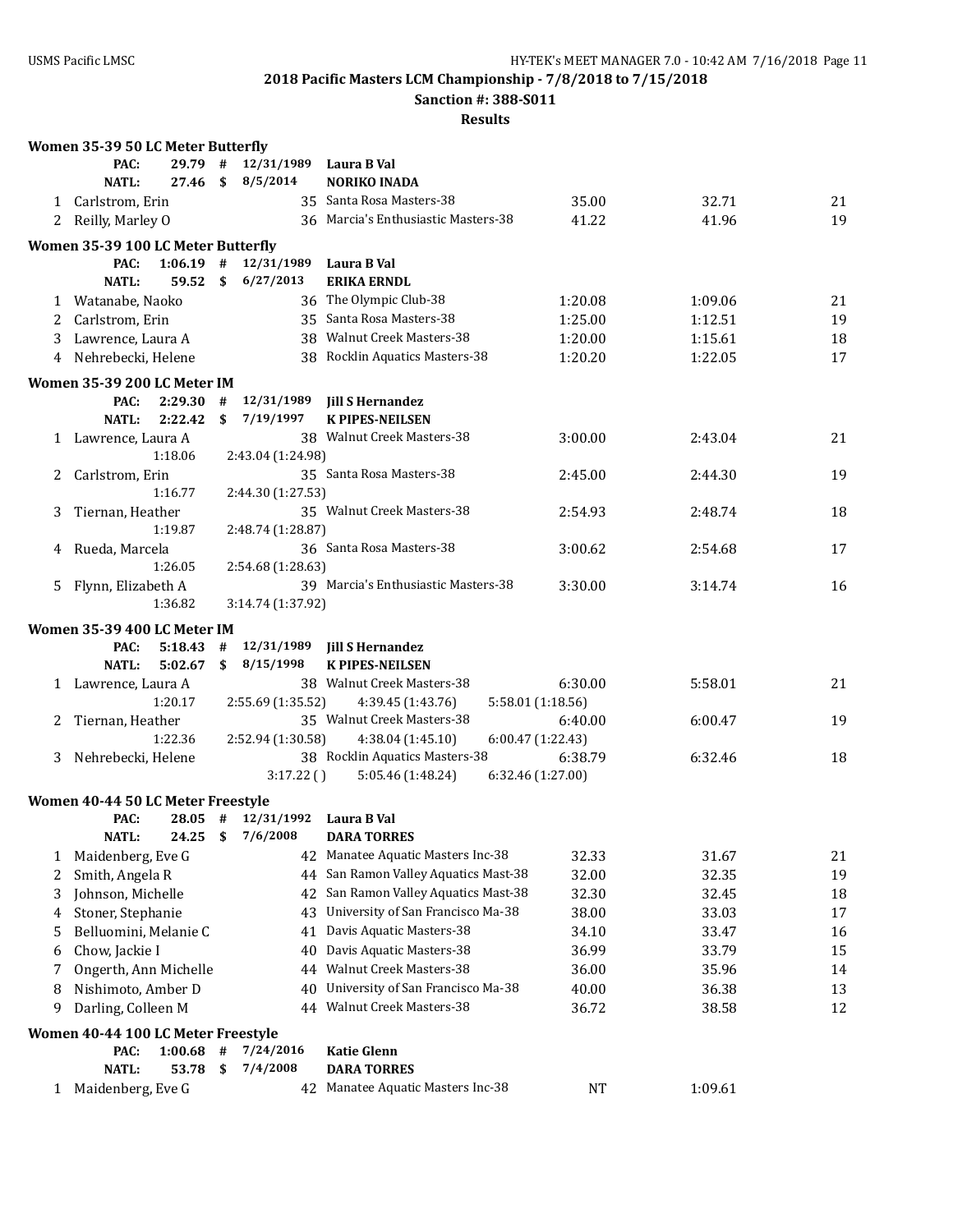**Sanction #: 388-S011**

|              | Women 40-44 100 LC Meter Freestyle |             |      |                    |                                                                          |          |          |    |
|--------------|------------------------------------|-------------|------|--------------------|--------------------------------------------------------------------------|----------|----------|----|
|              | PAC:                               | $1:00.68$ # |      | 7/24/2016          | <b>Katie Glenn</b>                                                       |          |          |    |
|              | <b>NATL:</b>                       | 53.78       | - \$ | 7/4/2008           | <b>DARA TORRES</b>                                                       |          |          |    |
|              | 1 Maidenberg, Eve G                |             |      |                    | 42 Manatee Aquatic Masters Inc-38                                        | 1:10.03  | 1:09.38  | 21 |
| 2            | Ongerth, Ann Michelle              |             |      |                    | 44 Walnut Creek Masters-38                                               | 1:18.26  | 1:25.31  | 19 |
| 3            | Maze, Ghislaine                    |             |      |                    | 44 University of San Francisco Ma-38                                     | 1:27.88  | 1:27.30  | 18 |
|              | Women 40-44 200 LC Meter Freestyle |             |      |                    |                                                                          |          |          |    |
|              | PAC:                               | $2:10.47$ # |      | 8/18/2016          | <b>Katie Glenn</b>                                                       |          |          |    |
|              | <b>NATL:</b><br>2:09.00            |             | \$   | 5/25/2003          | <b>K PIPES-NEILSEN</b>                                                   |          |          |    |
|              | 1 Maidenberg, Eve G                |             |      |                    | 42 Manatee Aquatic Masters Inc-38                                        | 2:26.73  | 2:27.12  | 21 |
|              | 1:10.55                            |             |      | 2:27.12 (1:16.57)  |                                                                          |          |          |    |
| 2            | Romero, Mary                       |             |      |                    | 42 Sierra Marlins Masters-38                                             | 2:31.01  | 2:27.26  | 19 |
|              | 1:12.14                            |             |      | 2:27.26 (1:15.12)  |                                                                          |          |          |    |
| 3            | Nishimoto, Amber D                 |             |      |                    | 40 University of San Francisco Ma-38                                     | 3:15.00  | 2:53.42  | 18 |
|              | 1:25.48                            |             |      | 2:53.42 (1:27.94)  |                                                                          |          |          |    |
| 4            | Tilds, Katrina                     |             |      |                    | 41 University of San Francisco Ma-38                                     | 3:45.00  | 3:09.75  | 17 |
|              | 1:33.78                            |             |      | 3:09.75 (1:35.97)  |                                                                          |          |          |    |
|              | 5 Bohnel Buch, Suzanne             |             |      |                    | 43 University of San Francisco Ma-38                                     | 3:15.00  | 3:29.91  | 16 |
|              | 1:38.90                            |             |      | 3:29.91 (1:51.01)  |                                                                          |          |          |    |
|              | Women 40-44 400 LC Meter Freestyle |             |      |                    |                                                                          |          |          |    |
|              | PAC:<br>4:34.33                    |             |      |                    | # 12/31/2006 Susan H Preston                                             |          |          |    |
|              | NATL:<br>4:22.87                   |             |      | \$8/13/2011        | <b>JANET EVANS</b>                                                       |          |          |    |
|              | 1 Keeler, Susan E                  |             |      |                    | 40 Stanford Masters Swimming-38                                          | 5:10.00  | 5:06.13  | 21 |
|              | 1:14.76                            |             |      | 2:32.96 (1:18.20)  | 3:50.85(1:17.89)<br>5:06.13 (1:15.28)                                    |          |          |    |
|              | 2 Romero, Mary                     |             |      |                    | 42 Sierra Marlins Masters-38                                             | 5:20.00  | 5:08.66  | 19 |
|              | 1:15.03                            |             |      | 2:33.51 (1:18.48)  | 3:52.17(1:18.66)<br>5:08.66 (1:16.49)                                    |          |          |    |
| 3            | Maidenberg, Eve G                  |             |      |                    | 42 Manatee Aquatic Masters Inc-38                                        | 5:08.40  | 5:08.99  | 18 |
|              | 1:14.26                            |             |      | 2:32.47 (1:18.21)  | 3:50.72 (1:18.25)<br>5:08.99 (1:18.27)                                   |          |          |    |
|              | 4 Maze, Ghislaine<br>1:36.98       |             |      |                    | 44 University of San Francisco Ma-38<br>7:05.21 (1:46.21)                | 6:46.85  | 7:05.21  | 17 |
|              |                                    |             |      | 3:27.43 (1:50.45)  | 5:19.00 (1:51.57)                                                        |          |          |    |
|              | Women 40-44 800 LC Meter Freestyle |             |      |                    |                                                                          |          |          |    |
|              | PAC:                               |             |      |                    | 9:25.95 $\#$ 12/31/2006 Susan H Preston                                  |          |          |    |
|              | <b>NATL:</b><br>8:59.06            |             |      | \$6/11/2011        | <b>JANET EVANS</b>                                                       |          |          |    |
|              | 1 Keeler, Susan E<br>1:15.41       |             |      | 2:35.15 (1:19.74)  | 40 Stanford Masters Swimming-38<br>3:54.63(1:19.48)<br>5:14.37 (1:19.74) | 11:01.28 | 10:30.36 | 21 |
|              | 6:34.05 (1:19.68)                  |             |      | 7:53.66 (1:19.61)  | 9:12.91(1:19.25)<br>10:30.36 (1:17.45)                                   |          |          |    |
|              | Maidenberg, Eve G                  |             |      |                    | 42 Manatee Aquatic Masters Inc-38                                        |          | 10:32.89 | 19 |
| $\mathbf{2}$ | 1:13.62                            |             |      |                    | 3:50.57()                                                                | 10:32.47 |          |    |
|              |                                    |             |      |                    | 9:14.02()<br>10:32.89 (1:18.87)                                          |          |          |    |
| 3            | Maze, Ghislaine                    |             |      |                    | 44 University of San Francisco Ma-38                                     | 13:44.26 | 14:07.07 | 18 |
|              | 1:37.62                            |             |      | 3:24.51 (1:46.89)  | 7:01.87 (1:48.92)<br>5:12.95 (1:48.44)                                   |          |          |    |
|              | 8:49.73 (1:47.86)                  |             |      | 10:38.66 (1:48.93) | 12:26.80 (1:48.14)<br>14:07.07 (1:40.27)                                 |          |          |    |
|              | 4 Bohnel Buch, Suzanne             |             |      |                    | 43 University of San Francisco Ma-38                                     | 15:00.00 | 15:33.42 | 17 |
|              | 1:42.80                            |             |      | 3:37.35 (1:54.55)  | 5:34.66 (1:57.31)<br>7:34.37 (1:59.71)                                   |          |          |    |
|              | 9:35.07 (2:00.70)                  |             |      | 11:35.62 (2:00.55) | 13:35.55 (1:59.93)<br>15:33.42 (1:57.87)                                 |          |          |    |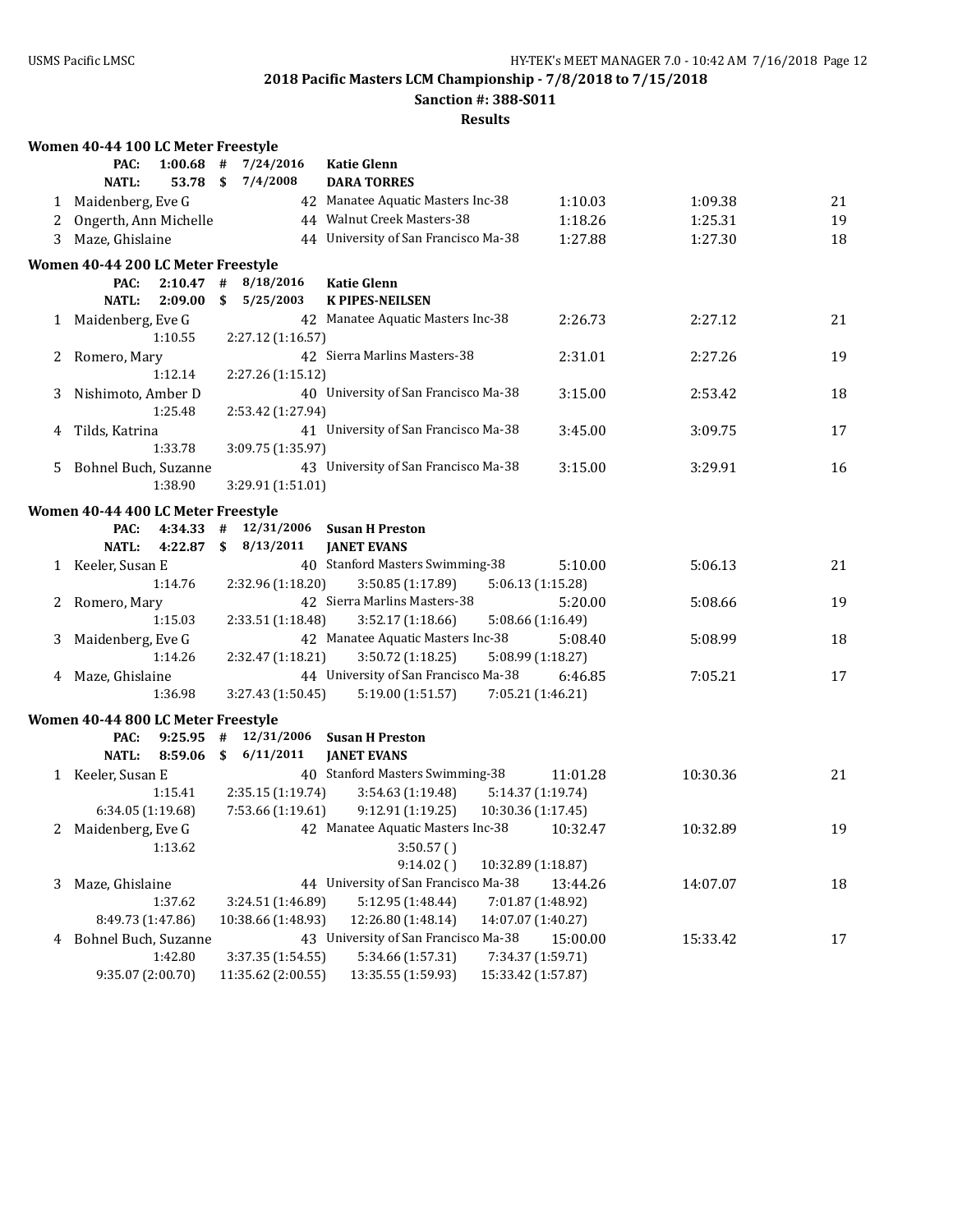### **Sanction #: 388-S011**

#### **Results**

#### **Women 40-44 1500 LC Meter Freestyle**

|    | PAC: 17:29.43                           | 6/30/2017<br>#                           | <b>Heidi S George</b>                    |                                         |          |    |
|----|-----------------------------------------|------------------------------------------|------------------------------------------|-----------------------------------------|----------|----|
|    | NATL: 17:17.59                          | 4/30/2017<br>\$                          | <b>HEIDI GEORGE</b>                      |                                         |          |    |
|    | 1 Romero, Mary                          |                                          | 42 Sierra Marlins Masters-38             | 22:00.00                                | 20:14.54 | 21 |
|    | 1:16.80                                 | 2:37.13 (1:20.33)                        | 3:58.46 (1:21.33)                        | 5:20.04 (1:21.58)                       |          |    |
|    | 6:41.11 (1:21.07)                       | 8:02.47 (1:21.36)                        | 9:23.51 (1:21.04)                        | 10:44.78 (1:21.27)                      |          |    |
|    | 12:05.68 (1:20.90)                      | 13:26.80 (1:21.12)                       | 14:47.69 (1:20.89)                       | 16:09.46 (1:21.77)                      |          |    |
|    | 17:31.82 (1:22.36)                      | 18:53.39 (1:21.57)                       | 20:14.54 (1:21.15)                       |                                         |          |    |
| 2  | Maidenberg, Eve G                       |                                          | 42 Manatee Aquatic Masters Inc-38        | 20:15.86                                | 20:15.98 | 19 |
|    | 1:14.32                                 | 2:37.22 (1:22.90)                        | 3:57.14 (1:19.92)                        | 5:18.76 (1:21.62)                       |          |    |
|    | 6:40.44 (1:21.68)                       | 8:01.97 (1:21.53)                        | 9:24.40 (1:22.43)                        | 10:46.57 (1:22.17)                      |          |    |
|    | 12:08.18 (1:21.61)                      | 13:30.21 (1:22.03)                       | 14:51.60 (1:21.39)                       | 16:13.81 (1:22.21)                      |          |    |
|    | 17:35.58 (1:21.77)                      | 18:57.22 (1:21.64)                       | 20:15.98 (1:18.76)                       |                                         |          |    |
| 3  | Keeler, Susan E                         |                                          | 40 Stanford Masters Swimming-38          | 19:45.00                                | 20:31.50 | 18 |
|    | 1:17.20                                 | 2:38.77 (1:21.57)                        | 4:00.72 (1:21.95)                        | 5:22.20 (1:21.48)                       |          |    |
|    | 6:43.91 (1:21.71)                       | 8:05.90 (1:21.99)                        | 9:27.86 (1:21.96)                        | 10:50.55 (1:22.69)                      |          |    |
|    | 12:13.23 (1:22.68)                      | 13:36.59 (1:23.36)                       | 14:59.13 (1:22.54)                       | 16:21.82 (1:22.69)                      |          |    |
|    | 17:45.37 (1:23.55)                      | 19:08.73 (1:23.36)                       | 20:31.50 (1:22.77)                       |                                         |          |    |
|    | 4 Pearson, Loren                        |                                          | 43 Tri Valley Masters-38                 | 30:00.00                                | 26:18.87 | 17 |
|    | 1:37.36                                 | 3:23.45 (1:46.09)                        | 5:10.63 (1:47.18)                        | 6:57.36 (1:46.73)                       |          |    |
|    | 8:43.43 (1:46.07)                       | 10:29.65 (1:46.22)                       | 12:15.01 (1:45.36)                       | 14:01.17 (1:46.16)                      |          |    |
|    | 15:46.45 (1:45.28)                      | 17:32.43 (1:45.98)                       | 19:18.89 (1:46.46)                       | 21:05.64 (1:46.75)                      |          |    |
|    | 22:52.27 (1:46.63)                      | 24:38.28 (1:46.01)                       | 26:18.87 (1:40.59)                       |                                         |          |    |
| 5. | Maze, Ghislaine                         |                                          | 44 University of San Francisco Ma-38     | 26:17.91                                | 27:02.77 | 16 |
|    | 1:38.14                                 | 3:25.51 (1:47.37)                        | 5:15.17 (1:49.66)                        | 7:05.25 (1:50.08)<br>14:26.60 (1:49.69) |          |    |
|    | 8:55.80 (1:50.55)<br>16:16.05 (1:49.45) | 10:46.61 (1:50.81)<br>18:04.37 (1:48.32) | 12:36.91 (1:50.30)<br>19:54.02 (1:49.65) | 21:42.99 (1:48.97)                      |          |    |
|    | 22:23.67 (40.68)                        | 23:08.72 (45.05)                         | 27:02.77 (3:54.05)                       |                                         |          |    |
| 6  | Parrish, Ariel                          |                                          | 43 University of San Francisco Ma-38     | 30:00.00                                | 29:52.27 | 15 |
|    | 1:51.28                                 | 3:48.09 (1:56.81)                        | 5:47.79 (1:59.70)                        | 7:46.74 (1:58.95)                       |          |    |
|    | 9:46.46 (1:59.72)                       | 11:45.97 (1:59.51)                       | 13:46.10 (2:00.13)                       | 15:46.52 (2:00.42)                      |          |    |
|    | 17:48.17 (2:01.65)                      | 19:49.59 (2:01.42)                       | 21:51.27 (2:01.68)                       | 23:51.94 (2:00.67)                      |          |    |
|    | 25:53.53 (2:01.59)                      | 27:54.05 (2:00.52)                       | 29:52.27 (1:58.22)                       |                                         |          |    |
|    | Women 40-44 50 LC Meter Backstroke      |                                          |                                          |                                         |          |    |
|    | PAC:<br>31.63                           | 12/31/2009<br>#                          | <b>Jody Smith</b>                        |                                         |          |    |
|    | <b>NATL:</b><br>31.38                   | \$<br>8/8/2015                           | <b>ERIKA BRAUN</b>                       |                                         |          |    |
| 1  | Johnson, Michelle                       |                                          | 42 San Ramon Valley Aquatics Mast-38     | 37.00                                   | 40.72    | 21 |
| 2  | Chow, Jackie I                          | 40                                       | Davis Aquatic Masters-38                 | 42.99                                   | 41.24    | 19 |
| 3  | Stoner, Stephanie                       |                                          | 43 University of San Francisco Ma-38     | 48.00                                   | 42.29    | 18 |
|    | 4 Smith, Angela R                       |                                          | 44 San Ramon Valley Aquatics Mast-38     | 41.50                                   | 42.36    | 17 |
|    |                                         |                                          |                                          |                                         |          |    |
|    | Women 40-44 100 LC Meter Backstroke     |                                          |                                          |                                         |          |    |
|    | PAC:                                    | $1:07.21$ # $12/31/2009$                 | <b>Jody Smith</b>                        |                                         |          |    |
|    | <b>NATL:</b><br>$1:07.21$ \$            | 8/7/2009                                 | <b>JODY SMITH</b>                        |                                         |          |    |
|    | 1 Keeler, Susan E                       |                                          | 40 Stanford Masters Swimming-38          | 1:20.09                                 | 1:22.27  | 21 |
|    | 2 Romero, Mary                          |                                          | 42 Sierra Marlins Masters-38             | 1:20.00                                 | 1:23.43  | 19 |
|    | Women 40-44 200 LC Meter Backstroke     |                                          |                                          |                                         |          |    |
|    | 2:23.18<br>PAC:                         | 12/31/2009<br>#                          | <b>Jody Smith</b>                        |                                         |          |    |
|    | <b>NATL:</b><br>2:23.18                 | \$<br>8/6/2009                           | <b>JODY SMITH</b>                        |                                         |          |    |
|    | 1 Chow, Jackie I                        |                                          | 40 Davis Aquatic Masters-38              | 3:26.99                                 | 3:20.75  | 21 |
|    | 1:37.78                                 | 3:20.75 (1:42.97)                        |                                          |                                         |          |    |
| 2  | Stoner, Stephanie                       |                                          | 43 University of San Francisco Ma-38     | 3:26.00                                 | 3:23.66  | 19 |
|    | 1:40.13                                 | 3:23.66 (1:43.53)                        |                                          |                                         |          |    |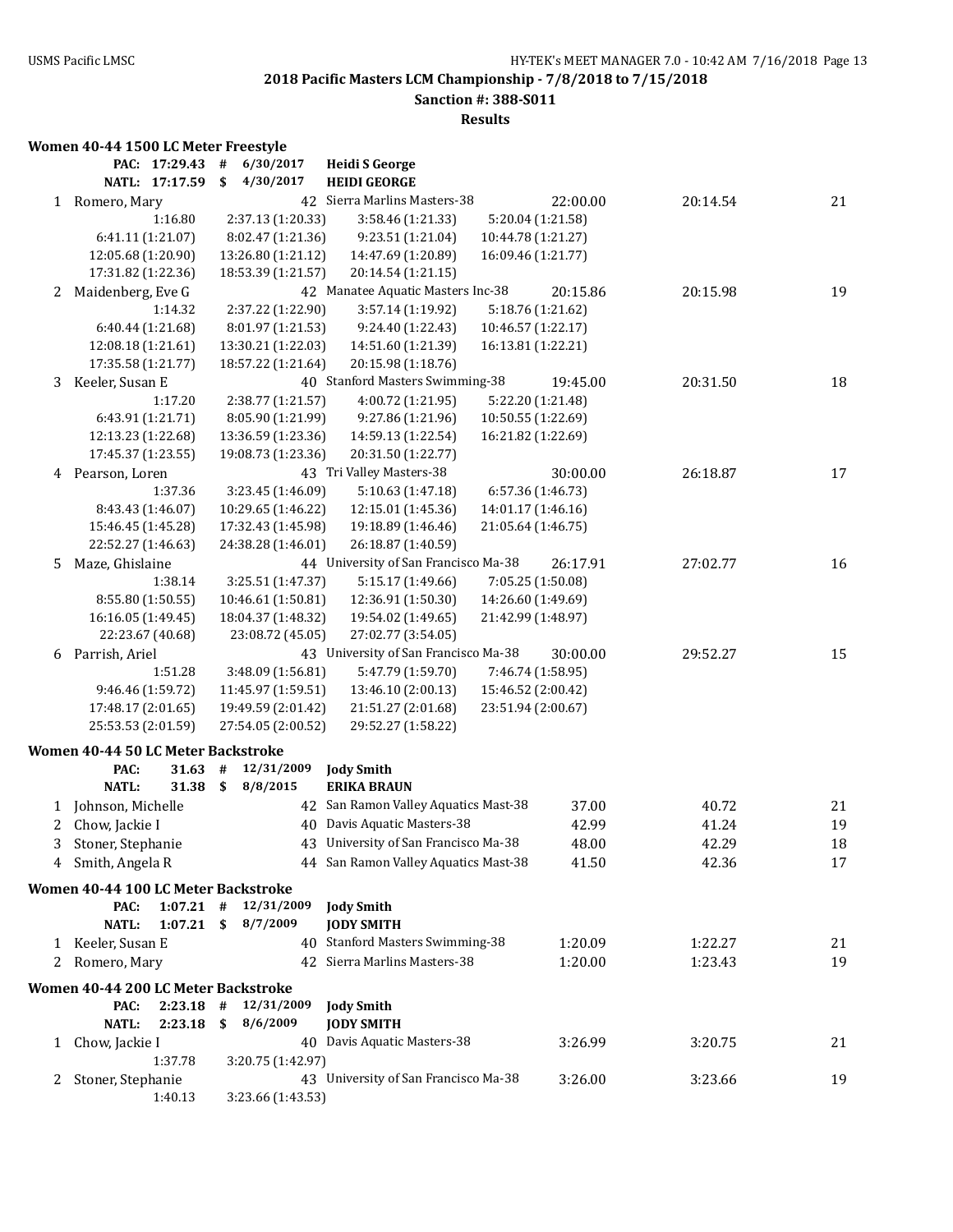**Sanction #: 388-S011**

|   | (Women 40-44 200 LC Meter Backstroke)                 |     |                   |                                                        |         |         |    |
|---|-------------------------------------------------------|-----|-------------------|--------------------------------------------------------|---------|---------|----|
|   | 3 Nishimoto, Amber D                                  |     |                   | 40 University of San Francisco Ma-38                   | 3:45.00 | 3:24.85 | 18 |
|   | 1:41.70                                               |     | 3:24.85 (1:43.15) |                                                        |         |         |    |
|   | 4 Bohnel Buch, Suzanne                                |     |                   | 43 University of San Francisco Ma-38                   | 3:45.00 | 4:03.21 | 17 |
|   | 1:57.68                                               |     | 4:03.21 (2:05.53) |                                                        |         |         |    |
|   | Women 40-44 50 LC Meter Breaststroke                  |     |                   |                                                        |         |         |    |
|   | PAC:<br>32.47                                         | #   | 8/19/2016         | <b>Katie Glenn</b>                                     |         |         |    |
|   | <b>NATL:</b><br>32.47                                 | \$  | 8/19/2016         | <b>KATIE GLENN</b>                                     |         |         |    |
| 1 | Smith, Angela R                                       |     |                   | 44 San Ramon Valley Aquatics Mast-38                   | 45.00   | 44.68   | 21 |
| 2 | Maze, Ghislaine                                       |     |                   | 44 University of San Francisco Ma-38                   | 46.99   | 47.51   | 19 |
| 3 | Darling, Colleen M                                    |     |                   | 44 Walnut Creek Masters-38                             | 54.59   | 50.14   | 18 |
|   | Women 40-44 100 LC Meter Breaststroke                 |     |                   |                                                        |         |         |    |
|   | PAC:<br>1:13.57                                       | #   | 8/18/2016         | <b>Katie Glenn</b>                                     |         |         |    |
|   | NATL:<br>1:12.12                                      | -\$ | 6/30/2008         | <b>S VON DER LIPPE</b>                                 |         |         |    |
| 1 | Nishimoto, Amber D                                    |     |                   | 40 University of San Francisco Ma-38                   | 1:45.00 | 1:37.19 | 21 |
| 2 | Smith, Angela R                                       |     |                   | 44 San Ramon Valley Aquatics Mast-38                   | 1:35.00 | 1:39.70 | 19 |
| 3 | Ongerth, Ann Michelle                                 |     |                   | 44 Walnut Creek Masters-38                             | 1:56.00 | 1:51.20 | 18 |
| 4 | Darling, Colleen M                                    |     |                   | 44 Walnut Creek Masters-38                             | 1:57.73 | 1:55.30 | 17 |
|   | Women 40-44 200 LC Meter Breaststroke                 |     |                   |                                                        |         |         |    |
|   | PAC:<br>2:47.92                                       | #   | 7/24/2016         | <b>Katie Glenn</b>                                     |         |         |    |
|   | NATL:<br>$2:38.44$ \$                                 |     | 8/9/2006          | <b>S VON DER LIPPE</b>                                 |         |         |    |
|   | 1 Romero, Mary                                        |     |                   | 42 Sierra Marlins Masters-38                           | 3:05.86 | 3:08.72 | 21 |
|   | 1:33.13                                               |     | 3:08.72 (1:35.59) |                                                        |         |         |    |
|   |                                                       |     |                   |                                                        |         |         |    |
|   | Women 40-44 50 LC Meter Butterfly<br>PAC:<br>29.89    | #   | 12/31/1994        | Laura B Val                                            |         |         |    |
|   | <b>NATL:</b><br>28.36                                 | \$  | 6/8/2013          | <b>ERIKA BRAUN</b>                                     |         |         |    |
| 1 | Belluomini, Melanie C                                 |     |                   | 41 Davis Aquatic Masters-38                            | 34.40   | 34.06   | 21 |
| 2 | Smith, Angela R                                       |     |                   | 44 San Ramon Valley Aquatics Mast-38                   | 34.50   | 34.94   | 19 |
| 3 | Darling, Colleen M                                    |     |                   | 44 Walnut Creek Masters-38                             | 45.57   | 40.11   | 18 |
| 4 | Maze, Ghislaine                                       |     |                   | 44 University of San Francisco Ma-38                   | 43.91   | 41.95   | 17 |
| 5 | Ongerth, Ann Michelle                                 |     |                   | 44 Walnut Creek Masters-38                             | 43.00   | 42.39   | 16 |
|   |                                                       |     |                   |                                                        |         |         |    |
|   | Women 40-44 100 LC Meter Butterfly<br>PAC:<br>1:06.27 | #   | 12/31/1992        |                                                        |         |         |    |
|   | <b>NATL:</b><br>1:02.47                               | -\$ | 6/29/2008         | Laura B Val<br><b>S VON DER LIPPE</b>                  |         |         |    |
|   | Belluomini, Melanie C                                 |     |                   | 41 Davis Aquatic Masters-38                            | 1:21.50 | 1:20.94 | 21 |
| 1 | 2 Nishimoto, Amber D                                  |     |                   | 40 University of San Francisco Ma-38                   | 2:00.00 | 1:31.04 | 19 |
| 3 | Ongerth, Ann Michelle                                 |     |                   | 44 Walnut Creek Masters-38                             | 1:43.00 | 1:41.37 | 18 |
| 4 | Maze, Ghislaine                                       |     |                   | 44 University of San Francisco Ma-38                   | 1:45.59 | 1:41.54 | 17 |
|   |                                                       |     |                   |                                                        |         |         |    |
|   | Women 40-44 200 LC Meter Butterfly                    |     |                   |                                                        |         |         |    |
|   | PAC:<br>$2:25.15$ #<br><b>NATL:</b>                   |     | 12/31/2006        | <b>Susan H Preston</b>                                 |         |         |    |
|   | $2:24.77$ \$                                          |     | 8/17/2003         | <b>K PIPES-NEILSEN</b><br>44 Walnut Creek Masters-38   | 3:30.00 | 3:52.13 | 21 |
|   | 1 Ongerth, Ann Michelle<br>1:52.95                    |     | 3:52.13 (1:59.18) |                                                        |         |         |    |
|   |                                                       |     |                   |                                                        |         |         |    |
|   | Women 40-44 200 LC Meter IM                           |     |                   |                                                        |         |         |    |
|   | PAC:<br>2:30.96                                       | #   | 12/31/2000        | <b>Jill S Hernandez</b>                                |         |         |    |
|   | <b>NATL:</b><br>2:25.03                               | \$  | 8/5/2007          | <b>S VON DER LIPPE</b><br>42 Sierra Marlins Masters-38 |         |         |    |
|   | 1 Romero, Mary<br>1:21.41                             |     | 2:49.04 (1:27.63) |                                                        | 2:48.45 | 2:49.04 | 21 |
|   |                                                       |     |                   |                                                        |         |         |    |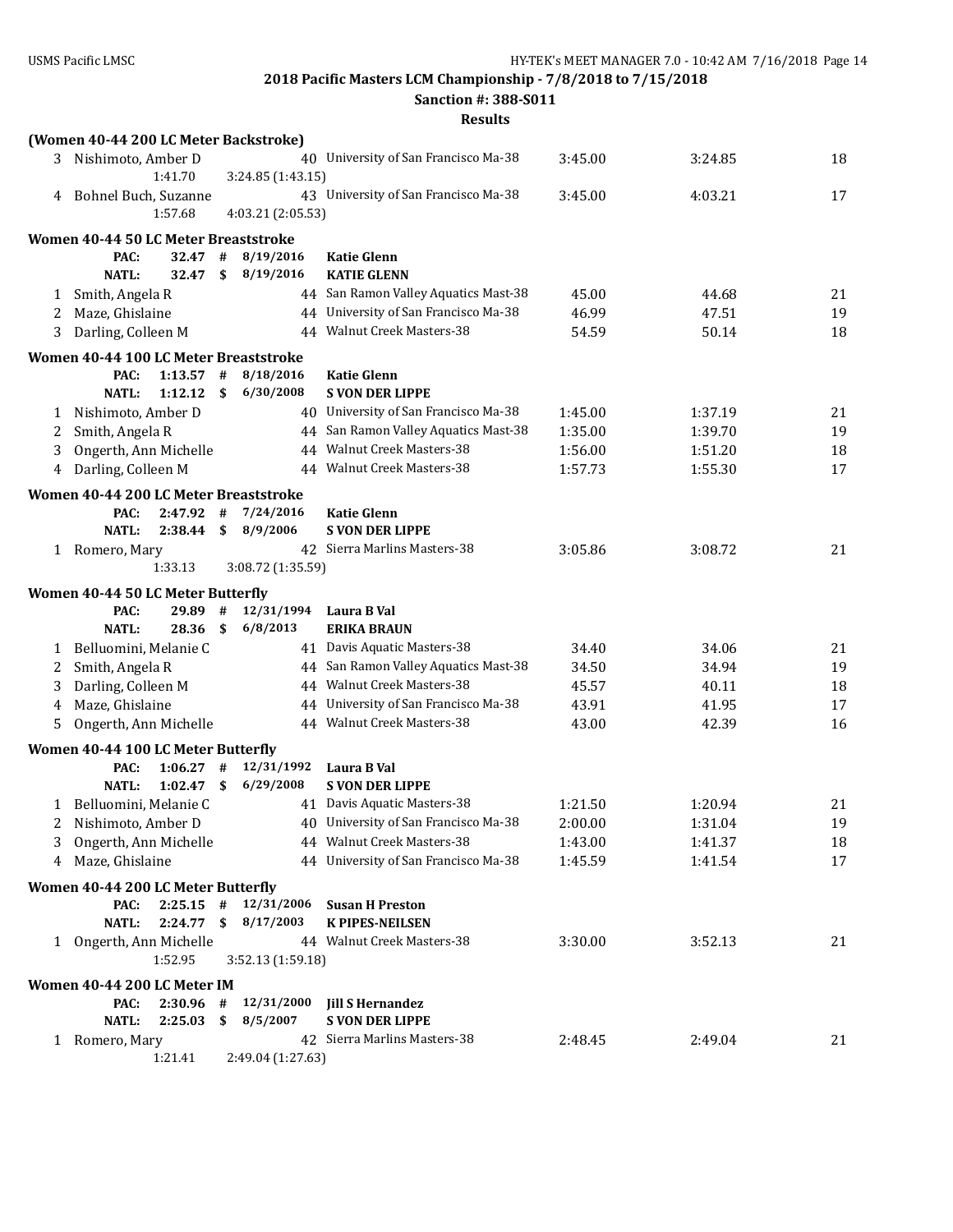**Sanction #: 388-S011**

| 2 Maidenberg, Eve G<br>19<br>42 Manatee Aquatic Masters Inc-38<br>2:54.73<br>2:59.02<br>1:26.94<br>2:59.02 (1:32.08)<br>3:05.00<br>Smith, Angela R<br>44 San Ramon Valley Aquatics Mast-38<br>3:05.50<br>18<br>3<br>1:25.23<br>3:05.50 (1:40.27)<br>Belluomini, Melanie C<br>41 Davis Aquatic Masters-38<br>3:12.00<br>17<br>3:16.91<br>4<br>1:31.52<br>3:16.91 (1:45.39)<br>44 Walnut Creek Masters-38<br>Ongerth, Ann Michelle<br>5<br>3:31.00<br>3:29.62<br>16<br>1:43.11<br>3:29.62 (1:46.51)<br>Women 40-44 400 LC Meter IM<br>12/31/2000<br>PAC:<br>5:21.32<br>#<br><b>Jill S Hernandez</b><br>8/1/2004<br><b>NATL:</b><br>5:09.83<br>\$<br><b>K PIPES-NEILSEN</b><br>42 Sierra Marlins Masters-38<br>5:59.49<br>21<br>1 Romero, Mary<br>5:57.59<br>1:22.78<br>2:57.17 (1:34.39)<br>4:37.68 (1:40.51)<br>5:57.59 (1:19.91)<br>40 University of San Francisco Ma-38<br>7:15.00<br>19<br>Nishimoto, Amber D<br>6:56.85<br>2<br>5:20.19 (1:50.84)<br>6:56.85 (1:36.66)<br>1:36.51<br>3:29.35 (1:52.84)<br>41 University of San Francisco Ma-38<br>18<br>Tilds, Katrina<br>10:00.00<br>8:09.40<br>3<br>2:03.84<br>6:25.63 (2:12.30)<br>8:09.40 (1:43.77)<br>4:13.33 (2:09.49)<br>43 University of San Francisco Ma-38<br>4 Bohnel Buch, Suzanne<br>8:00.00<br>17<br>8:25.46<br>1:56.33<br>4:10.85 (2:14.52)<br>6:29.02 (2:18.17)<br>8:25.46 (1:56.44)<br>Women 45-49 50 LC Meter Freestyle<br>PAC:<br>28.56#<br>12/31/2006<br><b>Suzanne M Heim-Bo</b><br>27.09<br>\$<br>8/5/2017<br><b>NATL:</b><br>THOMAS\BRAUN<br>49 University of San Francisco Ma-38<br>42.00<br>21<br>1 Jeong, Michelle<br>37.78<br>Women 45-49 100 LC Meter Freestyle<br>PAC:<br>1:02.11<br>#<br>12/31/2003<br><b>Suzanne M Heim-Bo</b><br>$\mathbf{s}$<br>8/8/2015<br><b>NATL:</b><br>57.40<br><b>MELANIE THOMAS</b><br>48 University of San Francisco Ma-38<br>1:15.00<br>21<br>1 Wiesmann, Nicky C<br>1:11.83<br>Tannehill, Aimee A<br>45 Davis Aquatic Masters-38<br>19<br>1:30.00<br>1:18.61<br>2<br>48 Marcia's Enthusiastic Masters-38<br>Espinosa, Rebecca<br>1:59.00<br>1:53.15<br>18<br>3<br>Women 45-49 400 LC Meter Freestyle<br>PAC:<br>4:39.20<br>#<br>12/31/2003<br><b>Suzanne M Heim-Bo</b><br>9/6/2008<br><b>NATL:</b><br>4:35.84<br>\$<br><b>K PIPES-NEILSEN</b><br>49 Santa Cruz Masters Aquatics-38<br>21<br>1 Hertzer, Cynthia J<br>5:25.00<br>5:27.24<br>2:42.66 (1:23.33)<br>4:06.72 (1:24.06)<br>1:19.33<br>5:27.24 (1:20.52)<br>45 Davis Aquatic Masters-38<br>19<br>2 Tannehill, Aimee A<br>6:15.00<br>6:02.98<br>1:27.79<br>2:59.64 (1:31.85)<br>4:31.34 (1:31.70)<br>6:02.98 (1:31.64)<br>48 Marcia's Enthusiastic Masters-38<br>9:00.00<br>9:08.86<br>18<br>Espinosa, Rebecca<br>3<br>4:30.56 (2:19.99)<br>9:08.86 (2:16.53)<br>2:10.57<br>6:52.33 (2:21.77)<br>Women 45-49 800 LC Meter Freestyle<br>PAC:<br>9:24.53<br>#<br>12/31/2003<br><b>Suzanne M Heim-Bo</b><br>8/5/2007<br><b>NATL:</b><br>9:24.11<br>\$<br><b>K PIPES-NEILSEN</b><br>Tannehill, Aimee A<br>45 Davis Aquatic Masters-38<br>12:15.00<br>12:27.29<br>21<br>$\mathbf{1}$<br>1:28.26<br>3:02.85 (1:34.59)<br>6:13.13 (1:35.28)<br>4:37.85 (1:35.00)<br>7:47.89 (1:34.76)<br>10:57.61 (1:34.62)<br>9:22.99 (1:35.10)<br>12:27.29 (1:29.68)<br>48 Marcia's Enthusiastic Masters-38<br>Espinosa, Rebecca<br>19<br>20:00.00<br>18:38.12<br>2<br>2:07.75<br>4:27.26 (2:19.51)<br>6:48.25 (2:20.99)<br>9:08.80 (2:20.55)<br>13:52.09 (2:21.12)<br>16:17.61 (2:25.52)<br>18:38.12 (2:20.51)<br>11:30.97 (2:22.17) | (Women 40-44 200 LC Meter IM) |  |  |  |
|---------------------------------------------------------------------------------------------------------------------------------------------------------------------------------------------------------------------------------------------------------------------------------------------------------------------------------------------------------------------------------------------------------------------------------------------------------------------------------------------------------------------------------------------------------------------------------------------------------------------------------------------------------------------------------------------------------------------------------------------------------------------------------------------------------------------------------------------------------------------------------------------------------------------------------------------------------------------------------------------------------------------------------------------------------------------------------------------------------------------------------------------------------------------------------------------------------------------------------------------------------------------------------------------------------------------------------------------------------------------------------------------------------------------------------------------------------------------------------------------------------------------------------------------------------------------------------------------------------------------------------------------------------------------------------------------------------------------------------------------------------------------------------------------------------------------------------------------------------------------------------------------------------------------------------------------------------------------------------------------------------------------------------------------------------------------------------------------------------------------------------------------------------------------------------------------------------------------------------------------------------------------------------------------------------------------------------------------------------------------------------------------------------------------------------------------------------------------------------------------------------------------------------------------------------------------------------------------------------------------------------------------------------------------------------------------------------------------------------------------------------------------------------------------------------------------------------------------------------------------------------------------------------------------------------------------------------------------------------------------------------------------------------------------------------------------------------------------------------------------------------------------------------------------------------------------------------------------------------------------------------------------------------------------------------------------------------------------------------------------------------------------------------------------------------------------------------------------------------------|-------------------------------|--|--|--|
|                                                                                                                                                                                                                                                                                                                                                                                                                                                                                                                                                                                                                                                                                                                                                                                                                                                                                                                                                                                                                                                                                                                                                                                                                                                                                                                                                                                                                                                                                                                                                                                                                                                                                                                                                                                                                                                                                                                                                                                                                                                                                                                                                                                                                                                                                                                                                                                                                                                                                                                                                                                                                                                                                                                                                                                                                                                                                                                                                                                                                                                                                                                                                                                                                                                                                                                                                                                                                                                                                       |                               |  |  |  |
|                                                                                                                                                                                                                                                                                                                                                                                                                                                                                                                                                                                                                                                                                                                                                                                                                                                                                                                                                                                                                                                                                                                                                                                                                                                                                                                                                                                                                                                                                                                                                                                                                                                                                                                                                                                                                                                                                                                                                                                                                                                                                                                                                                                                                                                                                                                                                                                                                                                                                                                                                                                                                                                                                                                                                                                                                                                                                                                                                                                                                                                                                                                                                                                                                                                                                                                                                                                                                                                                                       |                               |  |  |  |
|                                                                                                                                                                                                                                                                                                                                                                                                                                                                                                                                                                                                                                                                                                                                                                                                                                                                                                                                                                                                                                                                                                                                                                                                                                                                                                                                                                                                                                                                                                                                                                                                                                                                                                                                                                                                                                                                                                                                                                                                                                                                                                                                                                                                                                                                                                                                                                                                                                                                                                                                                                                                                                                                                                                                                                                                                                                                                                                                                                                                                                                                                                                                                                                                                                                                                                                                                                                                                                                                                       |                               |  |  |  |
|                                                                                                                                                                                                                                                                                                                                                                                                                                                                                                                                                                                                                                                                                                                                                                                                                                                                                                                                                                                                                                                                                                                                                                                                                                                                                                                                                                                                                                                                                                                                                                                                                                                                                                                                                                                                                                                                                                                                                                                                                                                                                                                                                                                                                                                                                                                                                                                                                                                                                                                                                                                                                                                                                                                                                                                                                                                                                                                                                                                                                                                                                                                                                                                                                                                                                                                                                                                                                                                                                       |                               |  |  |  |
|                                                                                                                                                                                                                                                                                                                                                                                                                                                                                                                                                                                                                                                                                                                                                                                                                                                                                                                                                                                                                                                                                                                                                                                                                                                                                                                                                                                                                                                                                                                                                                                                                                                                                                                                                                                                                                                                                                                                                                                                                                                                                                                                                                                                                                                                                                                                                                                                                                                                                                                                                                                                                                                                                                                                                                                                                                                                                                                                                                                                                                                                                                                                                                                                                                                                                                                                                                                                                                                                                       |                               |  |  |  |
|                                                                                                                                                                                                                                                                                                                                                                                                                                                                                                                                                                                                                                                                                                                                                                                                                                                                                                                                                                                                                                                                                                                                                                                                                                                                                                                                                                                                                                                                                                                                                                                                                                                                                                                                                                                                                                                                                                                                                                                                                                                                                                                                                                                                                                                                                                                                                                                                                                                                                                                                                                                                                                                                                                                                                                                                                                                                                                                                                                                                                                                                                                                                                                                                                                                                                                                                                                                                                                                                                       |                               |  |  |  |
|                                                                                                                                                                                                                                                                                                                                                                                                                                                                                                                                                                                                                                                                                                                                                                                                                                                                                                                                                                                                                                                                                                                                                                                                                                                                                                                                                                                                                                                                                                                                                                                                                                                                                                                                                                                                                                                                                                                                                                                                                                                                                                                                                                                                                                                                                                                                                                                                                                                                                                                                                                                                                                                                                                                                                                                                                                                                                                                                                                                                                                                                                                                                                                                                                                                                                                                                                                                                                                                                                       |                               |  |  |  |
|                                                                                                                                                                                                                                                                                                                                                                                                                                                                                                                                                                                                                                                                                                                                                                                                                                                                                                                                                                                                                                                                                                                                                                                                                                                                                                                                                                                                                                                                                                                                                                                                                                                                                                                                                                                                                                                                                                                                                                                                                                                                                                                                                                                                                                                                                                                                                                                                                                                                                                                                                                                                                                                                                                                                                                                                                                                                                                                                                                                                                                                                                                                                                                                                                                                                                                                                                                                                                                                                                       |                               |  |  |  |
|                                                                                                                                                                                                                                                                                                                                                                                                                                                                                                                                                                                                                                                                                                                                                                                                                                                                                                                                                                                                                                                                                                                                                                                                                                                                                                                                                                                                                                                                                                                                                                                                                                                                                                                                                                                                                                                                                                                                                                                                                                                                                                                                                                                                                                                                                                                                                                                                                                                                                                                                                                                                                                                                                                                                                                                                                                                                                                                                                                                                                                                                                                                                                                                                                                                                                                                                                                                                                                                                                       |                               |  |  |  |
|                                                                                                                                                                                                                                                                                                                                                                                                                                                                                                                                                                                                                                                                                                                                                                                                                                                                                                                                                                                                                                                                                                                                                                                                                                                                                                                                                                                                                                                                                                                                                                                                                                                                                                                                                                                                                                                                                                                                                                                                                                                                                                                                                                                                                                                                                                                                                                                                                                                                                                                                                                                                                                                                                                                                                                                                                                                                                                                                                                                                                                                                                                                                                                                                                                                                                                                                                                                                                                                                                       |                               |  |  |  |
|                                                                                                                                                                                                                                                                                                                                                                                                                                                                                                                                                                                                                                                                                                                                                                                                                                                                                                                                                                                                                                                                                                                                                                                                                                                                                                                                                                                                                                                                                                                                                                                                                                                                                                                                                                                                                                                                                                                                                                                                                                                                                                                                                                                                                                                                                                                                                                                                                                                                                                                                                                                                                                                                                                                                                                                                                                                                                                                                                                                                                                                                                                                                                                                                                                                                                                                                                                                                                                                                                       |                               |  |  |  |
|                                                                                                                                                                                                                                                                                                                                                                                                                                                                                                                                                                                                                                                                                                                                                                                                                                                                                                                                                                                                                                                                                                                                                                                                                                                                                                                                                                                                                                                                                                                                                                                                                                                                                                                                                                                                                                                                                                                                                                                                                                                                                                                                                                                                                                                                                                                                                                                                                                                                                                                                                                                                                                                                                                                                                                                                                                                                                                                                                                                                                                                                                                                                                                                                                                                                                                                                                                                                                                                                                       |                               |  |  |  |
|                                                                                                                                                                                                                                                                                                                                                                                                                                                                                                                                                                                                                                                                                                                                                                                                                                                                                                                                                                                                                                                                                                                                                                                                                                                                                                                                                                                                                                                                                                                                                                                                                                                                                                                                                                                                                                                                                                                                                                                                                                                                                                                                                                                                                                                                                                                                                                                                                                                                                                                                                                                                                                                                                                                                                                                                                                                                                                                                                                                                                                                                                                                                                                                                                                                                                                                                                                                                                                                                                       |                               |  |  |  |
|                                                                                                                                                                                                                                                                                                                                                                                                                                                                                                                                                                                                                                                                                                                                                                                                                                                                                                                                                                                                                                                                                                                                                                                                                                                                                                                                                                                                                                                                                                                                                                                                                                                                                                                                                                                                                                                                                                                                                                                                                                                                                                                                                                                                                                                                                                                                                                                                                                                                                                                                                                                                                                                                                                                                                                                                                                                                                                                                                                                                                                                                                                                                                                                                                                                                                                                                                                                                                                                                                       |                               |  |  |  |
|                                                                                                                                                                                                                                                                                                                                                                                                                                                                                                                                                                                                                                                                                                                                                                                                                                                                                                                                                                                                                                                                                                                                                                                                                                                                                                                                                                                                                                                                                                                                                                                                                                                                                                                                                                                                                                                                                                                                                                                                                                                                                                                                                                                                                                                                                                                                                                                                                                                                                                                                                                                                                                                                                                                                                                                                                                                                                                                                                                                                                                                                                                                                                                                                                                                                                                                                                                                                                                                                                       |                               |  |  |  |
|                                                                                                                                                                                                                                                                                                                                                                                                                                                                                                                                                                                                                                                                                                                                                                                                                                                                                                                                                                                                                                                                                                                                                                                                                                                                                                                                                                                                                                                                                                                                                                                                                                                                                                                                                                                                                                                                                                                                                                                                                                                                                                                                                                                                                                                                                                                                                                                                                                                                                                                                                                                                                                                                                                                                                                                                                                                                                                                                                                                                                                                                                                                                                                                                                                                                                                                                                                                                                                                                                       |                               |  |  |  |
|                                                                                                                                                                                                                                                                                                                                                                                                                                                                                                                                                                                                                                                                                                                                                                                                                                                                                                                                                                                                                                                                                                                                                                                                                                                                                                                                                                                                                                                                                                                                                                                                                                                                                                                                                                                                                                                                                                                                                                                                                                                                                                                                                                                                                                                                                                                                                                                                                                                                                                                                                                                                                                                                                                                                                                                                                                                                                                                                                                                                                                                                                                                                                                                                                                                                                                                                                                                                                                                                                       |                               |  |  |  |
|                                                                                                                                                                                                                                                                                                                                                                                                                                                                                                                                                                                                                                                                                                                                                                                                                                                                                                                                                                                                                                                                                                                                                                                                                                                                                                                                                                                                                                                                                                                                                                                                                                                                                                                                                                                                                                                                                                                                                                                                                                                                                                                                                                                                                                                                                                                                                                                                                                                                                                                                                                                                                                                                                                                                                                                                                                                                                                                                                                                                                                                                                                                                                                                                                                                                                                                                                                                                                                                                                       |                               |  |  |  |
|                                                                                                                                                                                                                                                                                                                                                                                                                                                                                                                                                                                                                                                                                                                                                                                                                                                                                                                                                                                                                                                                                                                                                                                                                                                                                                                                                                                                                                                                                                                                                                                                                                                                                                                                                                                                                                                                                                                                                                                                                                                                                                                                                                                                                                                                                                                                                                                                                                                                                                                                                                                                                                                                                                                                                                                                                                                                                                                                                                                                                                                                                                                                                                                                                                                                                                                                                                                                                                                                                       |                               |  |  |  |
|                                                                                                                                                                                                                                                                                                                                                                                                                                                                                                                                                                                                                                                                                                                                                                                                                                                                                                                                                                                                                                                                                                                                                                                                                                                                                                                                                                                                                                                                                                                                                                                                                                                                                                                                                                                                                                                                                                                                                                                                                                                                                                                                                                                                                                                                                                                                                                                                                                                                                                                                                                                                                                                                                                                                                                                                                                                                                                                                                                                                                                                                                                                                                                                                                                                                                                                                                                                                                                                                                       |                               |  |  |  |
|                                                                                                                                                                                                                                                                                                                                                                                                                                                                                                                                                                                                                                                                                                                                                                                                                                                                                                                                                                                                                                                                                                                                                                                                                                                                                                                                                                                                                                                                                                                                                                                                                                                                                                                                                                                                                                                                                                                                                                                                                                                                                                                                                                                                                                                                                                                                                                                                                                                                                                                                                                                                                                                                                                                                                                                                                                                                                                                                                                                                                                                                                                                                                                                                                                                                                                                                                                                                                                                                                       |                               |  |  |  |
|                                                                                                                                                                                                                                                                                                                                                                                                                                                                                                                                                                                                                                                                                                                                                                                                                                                                                                                                                                                                                                                                                                                                                                                                                                                                                                                                                                                                                                                                                                                                                                                                                                                                                                                                                                                                                                                                                                                                                                                                                                                                                                                                                                                                                                                                                                                                                                                                                                                                                                                                                                                                                                                                                                                                                                                                                                                                                                                                                                                                                                                                                                                                                                                                                                                                                                                                                                                                                                                                                       |                               |  |  |  |
|                                                                                                                                                                                                                                                                                                                                                                                                                                                                                                                                                                                                                                                                                                                                                                                                                                                                                                                                                                                                                                                                                                                                                                                                                                                                                                                                                                                                                                                                                                                                                                                                                                                                                                                                                                                                                                                                                                                                                                                                                                                                                                                                                                                                                                                                                                                                                                                                                                                                                                                                                                                                                                                                                                                                                                                                                                                                                                                                                                                                                                                                                                                                                                                                                                                                                                                                                                                                                                                                                       |                               |  |  |  |
|                                                                                                                                                                                                                                                                                                                                                                                                                                                                                                                                                                                                                                                                                                                                                                                                                                                                                                                                                                                                                                                                                                                                                                                                                                                                                                                                                                                                                                                                                                                                                                                                                                                                                                                                                                                                                                                                                                                                                                                                                                                                                                                                                                                                                                                                                                                                                                                                                                                                                                                                                                                                                                                                                                                                                                                                                                                                                                                                                                                                                                                                                                                                                                                                                                                                                                                                                                                                                                                                                       |                               |  |  |  |
|                                                                                                                                                                                                                                                                                                                                                                                                                                                                                                                                                                                                                                                                                                                                                                                                                                                                                                                                                                                                                                                                                                                                                                                                                                                                                                                                                                                                                                                                                                                                                                                                                                                                                                                                                                                                                                                                                                                                                                                                                                                                                                                                                                                                                                                                                                                                                                                                                                                                                                                                                                                                                                                                                                                                                                                                                                                                                                                                                                                                                                                                                                                                                                                                                                                                                                                                                                                                                                                                                       |                               |  |  |  |
|                                                                                                                                                                                                                                                                                                                                                                                                                                                                                                                                                                                                                                                                                                                                                                                                                                                                                                                                                                                                                                                                                                                                                                                                                                                                                                                                                                                                                                                                                                                                                                                                                                                                                                                                                                                                                                                                                                                                                                                                                                                                                                                                                                                                                                                                                                                                                                                                                                                                                                                                                                                                                                                                                                                                                                                                                                                                                                                                                                                                                                                                                                                                                                                                                                                                                                                                                                                                                                                                                       |                               |  |  |  |
|                                                                                                                                                                                                                                                                                                                                                                                                                                                                                                                                                                                                                                                                                                                                                                                                                                                                                                                                                                                                                                                                                                                                                                                                                                                                                                                                                                                                                                                                                                                                                                                                                                                                                                                                                                                                                                                                                                                                                                                                                                                                                                                                                                                                                                                                                                                                                                                                                                                                                                                                                                                                                                                                                                                                                                                                                                                                                                                                                                                                                                                                                                                                                                                                                                                                                                                                                                                                                                                                                       |                               |  |  |  |
|                                                                                                                                                                                                                                                                                                                                                                                                                                                                                                                                                                                                                                                                                                                                                                                                                                                                                                                                                                                                                                                                                                                                                                                                                                                                                                                                                                                                                                                                                                                                                                                                                                                                                                                                                                                                                                                                                                                                                                                                                                                                                                                                                                                                                                                                                                                                                                                                                                                                                                                                                                                                                                                                                                                                                                                                                                                                                                                                                                                                                                                                                                                                                                                                                                                                                                                                                                                                                                                                                       |                               |  |  |  |
|                                                                                                                                                                                                                                                                                                                                                                                                                                                                                                                                                                                                                                                                                                                                                                                                                                                                                                                                                                                                                                                                                                                                                                                                                                                                                                                                                                                                                                                                                                                                                                                                                                                                                                                                                                                                                                                                                                                                                                                                                                                                                                                                                                                                                                                                                                                                                                                                                                                                                                                                                                                                                                                                                                                                                                                                                                                                                                                                                                                                                                                                                                                                                                                                                                                                                                                                                                                                                                                                                       |                               |  |  |  |
|                                                                                                                                                                                                                                                                                                                                                                                                                                                                                                                                                                                                                                                                                                                                                                                                                                                                                                                                                                                                                                                                                                                                                                                                                                                                                                                                                                                                                                                                                                                                                                                                                                                                                                                                                                                                                                                                                                                                                                                                                                                                                                                                                                                                                                                                                                                                                                                                                                                                                                                                                                                                                                                                                                                                                                                                                                                                                                                                                                                                                                                                                                                                                                                                                                                                                                                                                                                                                                                                                       |                               |  |  |  |
|                                                                                                                                                                                                                                                                                                                                                                                                                                                                                                                                                                                                                                                                                                                                                                                                                                                                                                                                                                                                                                                                                                                                                                                                                                                                                                                                                                                                                                                                                                                                                                                                                                                                                                                                                                                                                                                                                                                                                                                                                                                                                                                                                                                                                                                                                                                                                                                                                                                                                                                                                                                                                                                                                                                                                                                                                                                                                                                                                                                                                                                                                                                                                                                                                                                                                                                                                                                                                                                                                       |                               |  |  |  |
|                                                                                                                                                                                                                                                                                                                                                                                                                                                                                                                                                                                                                                                                                                                                                                                                                                                                                                                                                                                                                                                                                                                                                                                                                                                                                                                                                                                                                                                                                                                                                                                                                                                                                                                                                                                                                                                                                                                                                                                                                                                                                                                                                                                                                                                                                                                                                                                                                                                                                                                                                                                                                                                                                                                                                                                                                                                                                                                                                                                                                                                                                                                                                                                                                                                                                                                                                                                                                                                                                       |                               |  |  |  |
|                                                                                                                                                                                                                                                                                                                                                                                                                                                                                                                                                                                                                                                                                                                                                                                                                                                                                                                                                                                                                                                                                                                                                                                                                                                                                                                                                                                                                                                                                                                                                                                                                                                                                                                                                                                                                                                                                                                                                                                                                                                                                                                                                                                                                                                                                                                                                                                                                                                                                                                                                                                                                                                                                                                                                                                                                                                                                                                                                                                                                                                                                                                                                                                                                                                                                                                                                                                                                                                                                       |                               |  |  |  |
|                                                                                                                                                                                                                                                                                                                                                                                                                                                                                                                                                                                                                                                                                                                                                                                                                                                                                                                                                                                                                                                                                                                                                                                                                                                                                                                                                                                                                                                                                                                                                                                                                                                                                                                                                                                                                                                                                                                                                                                                                                                                                                                                                                                                                                                                                                                                                                                                                                                                                                                                                                                                                                                                                                                                                                                                                                                                                                                                                                                                                                                                                                                                                                                                                                                                                                                                                                                                                                                                                       |                               |  |  |  |
|                                                                                                                                                                                                                                                                                                                                                                                                                                                                                                                                                                                                                                                                                                                                                                                                                                                                                                                                                                                                                                                                                                                                                                                                                                                                                                                                                                                                                                                                                                                                                                                                                                                                                                                                                                                                                                                                                                                                                                                                                                                                                                                                                                                                                                                                                                                                                                                                                                                                                                                                                                                                                                                                                                                                                                                                                                                                                                                                                                                                                                                                                                                                                                                                                                                                                                                                                                                                                                                                                       |                               |  |  |  |
|                                                                                                                                                                                                                                                                                                                                                                                                                                                                                                                                                                                                                                                                                                                                                                                                                                                                                                                                                                                                                                                                                                                                                                                                                                                                                                                                                                                                                                                                                                                                                                                                                                                                                                                                                                                                                                                                                                                                                                                                                                                                                                                                                                                                                                                                                                                                                                                                                                                                                                                                                                                                                                                                                                                                                                                                                                                                                                                                                                                                                                                                                                                                                                                                                                                                                                                                                                                                                                                                                       |                               |  |  |  |
|                                                                                                                                                                                                                                                                                                                                                                                                                                                                                                                                                                                                                                                                                                                                                                                                                                                                                                                                                                                                                                                                                                                                                                                                                                                                                                                                                                                                                                                                                                                                                                                                                                                                                                                                                                                                                                                                                                                                                                                                                                                                                                                                                                                                                                                                                                                                                                                                                                                                                                                                                                                                                                                                                                                                                                                                                                                                                                                                                                                                                                                                                                                                                                                                                                                                                                                                                                                                                                                                                       |                               |  |  |  |
|                                                                                                                                                                                                                                                                                                                                                                                                                                                                                                                                                                                                                                                                                                                                                                                                                                                                                                                                                                                                                                                                                                                                                                                                                                                                                                                                                                                                                                                                                                                                                                                                                                                                                                                                                                                                                                                                                                                                                                                                                                                                                                                                                                                                                                                                                                                                                                                                                                                                                                                                                                                                                                                                                                                                                                                                                                                                                                                                                                                                                                                                                                                                                                                                                                                                                                                                                                                                                                                                                       |                               |  |  |  |
|                                                                                                                                                                                                                                                                                                                                                                                                                                                                                                                                                                                                                                                                                                                                                                                                                                                                                                                                                                                                                                                                                                                                                                                                                                                                                                                                                                                                                                                                                                                                                                                                                                                                                                                                                                                                                                                                                                                                                                                                                                                                                                                                                                                                                                                                                                                                                                                                                                                                                                                                                                                                                                                                                                                                                                                                                                                                                                                                                                                                                                                                                                                                                                                                                                                                                                                                                                                                                                                                                       |                               |  |  |  |
|                                                                                                                                                                                                                                                                                                                                                                                                                                                                                                                                                                                                                                                                                                                                                                                                                                                                                                                                                                                                                                                                                                                                                                                                                                                                                                                                                                                                                                                                                                                                                                                                                                                                                                                                                                                                                                                                                                                                                                                                                                                                                                                                                                                                                                                                                                                                                                                                                                                                                                                                                                                                                                                                                                                                                                                                                                                                                                                                                                                                                                                                                                                                                                                                                                                                                                                                                                                                                                                                                       |                               |  |  |  |
|                                                                                                                                                                                                                                                                                                                                                                                                                                                                                                                                                                                                                                                                                                                                                                                                                                                                                                                                                                                                                                                                                                                                                                                                                                                                                                                                                                                                                                                                                                                                                                                                                                                                                                                                                                                                                                                                                                                                                                                                                                                                                                                                                                                                                                                                                                                                                                                                                                                                                                                                                                                                                                                                                                                                                                                                                                                                                                                                                                                                                                                                                                                                                                                                                                                                                                                                                                                                                                                                                       |                               |  |  |  |
|                                                                                                                                                                                                                                                                                                                                                                                                                                                                                                                                                                                                                                                                                                                                                                                                                                                                                                                                                                                                                                                                                                                                                                                                                                                                                                                                                                                                                                                                                                                                                                                                                                                                                                                                                                                                                                                                                                                                                                                                                                                                                                                                                                                                                                                                                                                                                                                                                                                                                                                                                                                                                                                                                                                                                                                                                                                                                                                                                                                                                                                                                                                                                                                                                                                                                                                                                                                                                                                                                       |                               |  |  |  |
|                                                                                                                                                                                                                                                                                                                                                                                                                                                                                                                                                                                                                                                                                                                                                                                                                                                                                                                                                                                                                                                                                                                                                                                                                                                                                                                                                                                                                                                                                                                                                                                                                                                                                                                                                                                                                                                                                                                                                                                                                                                                                                                                                                                                                                                                                                                                                                                                                                                                                                                                                                                                                                                                                                                                                                                                                                                                                                                                                                                                                                                                                                                                                                                                                                                                                                                                                                                                                                                                                       |                               |  |  |  |
|                                                                                                                                                                                                                                                                                                                                                                                                                                                                                                                                                                                                                                                                                                                                                                                                                                                                                                                                                                                                                                                                                                                                                                                                                                                                                                                                                                                                                                                                                                                                                                                                                                                                                                                                                                                                                                                                                                                                                                                                                                                                                                                                                                                                                                                                                                                                                                                                                                                                                                                                                                                                                                                                                                                                                                                                                                                                                                                                                                                                                                                                                                                                                                                                                                                                                                                                                                                                                                                                                       |                               |  |  |  |
|                                                                                                                                                                                                                                                                                                                                                                                                                                                                                                                                                                                                                                                                                                                                                                                                                                                                                                                                                                                                                                                                                                                                                                                                                                                                                                                                                                                                                                                                                                                                                                                                                                                                                                                                                                                                                                                                                                                                                                                                                                                                                                                                                                                                                                                                                                                                                                                                                                                                                                                                                                                                                                                                                                                                                                                                                                                                                                                                                                                                                                                                                                                                                                                                                                                                                                                                                                                                                                                                                       |                               |  |  |  |
|                                                                                                                                                                                                                                                                                                                                                                                                                                                                                                                                                                                                                                                                                                                                                                                                                                                                                                                                                                                                                                                                                                                                                                                                                                                                                                                                                                                                                                                                                                                                                                                                                                                                                                                                                                                                                                                                                                                                                                                                                                                                                                                                                                                                                                                                                                                                                                                                                                                                                                                                                                                                                                                                                                                                                                                                                                                                                                                                                                                                                                                                                                                                                                                                                                                                                                                                                                                                                                                                                       |                               |  |  |  |
|                                                                                                                                                                                                                                                                                                                                                                                                                                                                                                                                                                                                                                                                                                                                                                                                                                                                                                                                                                                                                                                                                                                                                                                                                                                                                                                                                                                                                                                                                                                                                                                                                                                                                                                                                                                                                                                                                                                                                                                                                                                                                                                                                                                                                                                                                                                                                                                                                                                                                                                                                                                                                                                                                                                                                                                                                                                                                                                                                                                                                                                                                                                                                                                                                                                                                                                                                                                                                                                                                       |                               |  |  |  |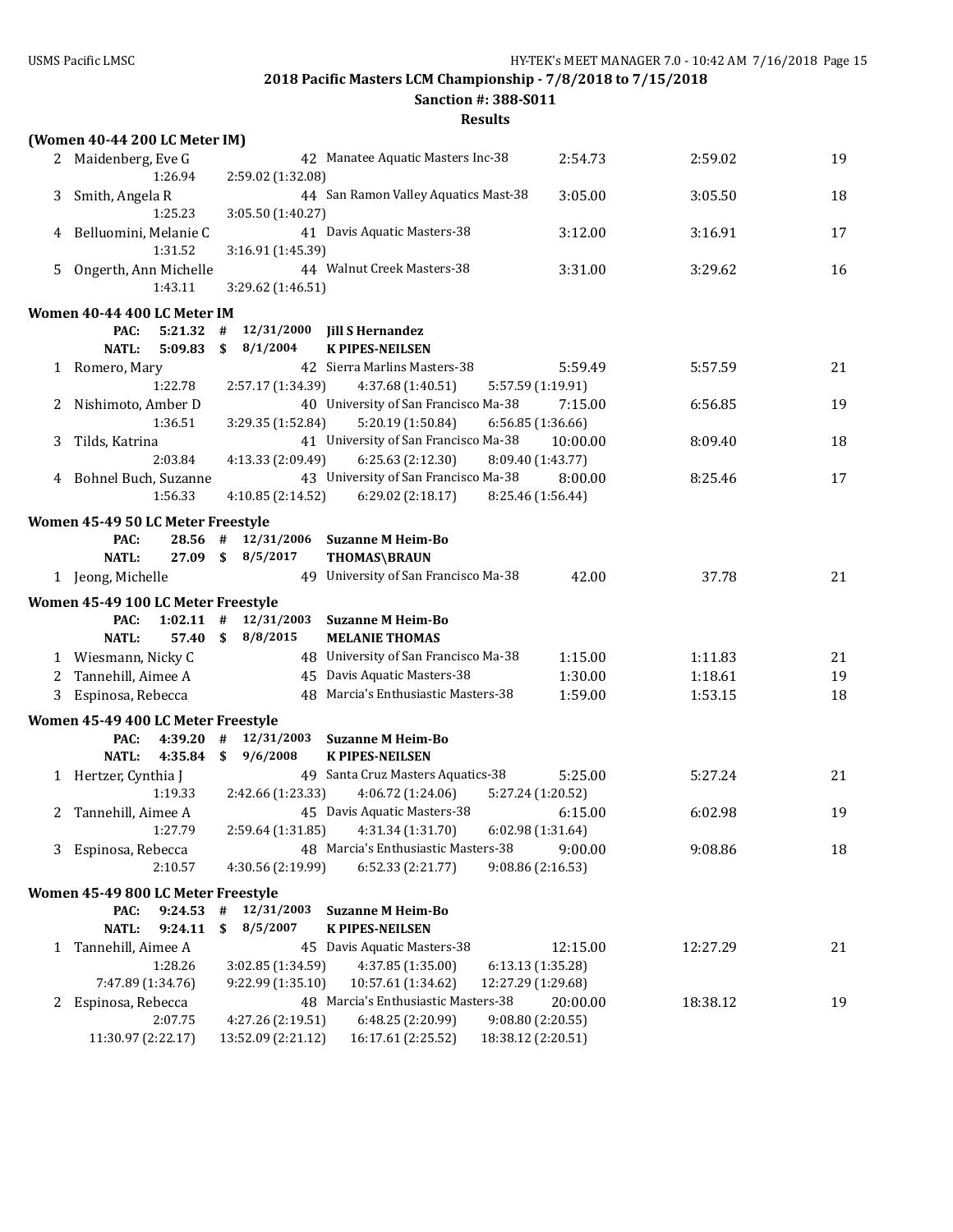**Sanction #: 388-S011**

|              | Women 45-49 1500 LC Meter Freestyle   |                |              |                    |                                      |                    |          |    |
|--------------|---------------------------------------|----------------|--------------|--------------------|--------------------------------------|--------------------|----------|----|
|              |                                       | PAC: 17:55.83  | #            | 12/31/2003         | <b>Suzanne M Heim-Bo</b>             |                    |          |    |
|              |                                       | NATL: 17:55.83 | \$           | 8/17/2003          | <b>SHEIM-BOWEN</b>                   |                    |          |    |
| 1            | Tannehill, Aimee A                    |                |              |                    | 45 Davis Aquatic Masters-38          | 26:00.00           | 24:05.31 | 21 |
|              |                                       | 1:32.92        |              | 3:10.58 (1:37.66)  | 4:49.03 (1:38.45)                    | 6:28.17 (1:39.14)  |          |    |
|              | 8:05.46 (1:37.29)                     |                |              | 9:42.98 (1:37.52)  | 11:19.49 (1:36.51)                   | 12:55.28 (1:35.79) |          |    |
|              | 14:31.56 (1:36.28)                    |                |              | 16:07.46 (1:35.90) | 17:42.93 (1:35.47)                   | 19:19.26 (1:36.33) |          |    |
|              | 20:55.12 (1:35.86)                    |                |              | 22:30.88 (1:35.76) | 24:05.31 (1:34.43)                   |                    |          |    |
|              | Women 45-49 50 LC Meter Backstroke    |                |              |                    |                                      |                    |          |    |
|              | PAC:                                  | 32.93          | #            | 12/31/1997         | Laura B Val                          |                    |          |    |
|              | <b>NATL:</b>                          | 31.71S         |              | 7/7/2012           | JENKINS\REYNOLDS\                    |                    |          |    |
| 1            | Tannehill, Aimee A                    |                |              |                    | 45 Davis Aquatic Masters-38          | 48.00              | 41.40    | 21 |
| 2            | Siu, Kelly                            |                |              |                    | 46 Walnut Creek Masters-38           | 1:09.00            | 1:03.09  | 19 |
| 3            | Espinosa, Rebecca                     |                |              |                    | 48 Marcia's Enthusiastic Masters-38  | 1:12.72            | 1:03.53  | 18 |
|              |                                       |                |              |                    |                                      |                    |          |    |
|              | Women 45-49 100 LC Meter Backstroke   |                |              |                    |                                      |                    |          |    |
|              | PAC:                                  | $1:11.34$ #    |              | 12/31/2009         | Lisa A Ward                          |                    |          |    |
|              | <b>NATL:</b>                          | $1:08.11$ \$   |              | 5/24/2009          | <b>K PIPES-NEILSEN</b>               |                    |          |    |
|              | 1 Wiesmann, Nicky C                   |                |              |                    | 48 University of San Francisco Ma-38 | 1:10.00            | 1:26.03  | 21 |
| 2            | Tannehill, Aimee A                    |                |              |                    | 45 Davis Aquatic Masters-38          | 1:40.00            | 1:29.72  | 19 |
|              | Women 45-49 200 LC Meter Backstroke   |                |              |                    |                                      |                    |          |    |
|              | PAC:                                  | 2:31.93        | #            | 12/31/2009         | Lisa A Ward                          |                    |          |    |
|              | <b>NATL:</b>                          | 2:26.06        | $\mathbf{s}$ | 5/22/2009          | <b>K PIPES-NEILSEN</b>               |                    |          |    |
| 1            | Tannehill, Aimee A                    |                |              |                    | 45 Davis Aquatic Masters-38          | 3:23.63            | 3:12.34  | 21 |
|              |                                       | 1:36.22        |              | 3:12.34 (1:36.12)  |                                      |                    |          |    |
| 2            | Espinosa, Rebecca                     |                |              |                    | 48 Marcia's Enthusiastic Masters-38  | 9:00.00            | 5:07.73  | 19 |
|              |                                       | 2:27.18        |              | 5:07.73 (2:40.55)  |                                      |                    |          |    |
|              | Women 45-49 200 LC Meter Breaststroke |                |              |                    |                                      |                    |          |    |
|              | PAC:                                  | 2:59.80        | #            | 12/31/2009         | Lisa A Ward                          |                    |          |    |
|              | <b>NATL:</b>                          | 2:45.20        |              | \$8/5/2007         | <b>CAROLINE KRATTLI</b>              |                    |          |    |
|              | 1 Hertzer, Cynthia J                  |                |              |                    | 49 Santa Cruz Masters Aquatics-38    | 3:20.00            | 3:19.67  | 21 |
|              |                                       | 1:37.98        |              | 3:19.67 (1:41.69)  |                                      |                    |          |    |
|              | Women 45-49 50 LC Meter Butterfly     |                |              |                    |                                      |                    |          |    |
|              | PAC:                                  | $30.01$ #      |              | 12/31/2009         | Lisa A Ward                          |                    |          |    |
|              | <b>NATL:</b>                          | 28.40          | $\mathbf{s}$ | 8/5/2017           | <b>ERIKA BRAUN</b>                   |                    |          |    |
|              | 1 Wiesmann, Nicky C                   |                |              |                    | 48 University of San Francisco Ma-38 | 38.00              | 36.64    | 21 |
|              |                                       |                |              |                    |                                      |                    |          |    |
|              | Women 45-49 200 LC Meter Butterfly    |                |              |                    |                                      |                    |          |    |
|              | PAC:                                  | $2:31.37$ #    |              | 12/31/1998         | Laura B Val                          |                    |          |    |
|              | <b>NATL:</b>                          | 2:24.34        | \$           | 6/20/2009          | <b>K PIPES-NEILSEN</b>               |                    |          |    |
|              | 1 Hertzer, Cynthia J                  |                |              |                    | 49 Santa Cruz Masters Aquatics-38    | 3:10.00            | 3:23.62  | 21 |
|              |                                       | 1:35.68        |              | 3:23.62 (1:47.94)  |                                      |                    |          |    |
|              | Women 45-49 200 LC Meter IM           |                |              |                    |                                      |                    |          |    |
|              | PAC:                                  | 2:32.46        | #            | 12/31/2005         | <b>Jill S Hernandez</b>              |                    |          |    |
|              | NATL:                                 | 2:27.57        | \$           | 8/16/2008          | <b>K PIPES-NEILSEN</b>               |                    |          |    |
|              | 1 Hertzer, Cynthia J                  |                |              |                    | 49 Santa Cruz Masters Aquatics-38    | 2:59.00            | 2:59.86  | 21 |
|              |                                       | 1:29.42        |              | 2:59.86 (1:30.44)  |                                      |                    |          |    |
| $\mathbf{Z}$ | Wiesmann, Nicky C                     |                |              |                    | 48 University of San Francisco Ma-38 | 2:55.00            | 3:09.85  | 19 |
|              |                                       | 1:26.25        |              | 3:09.85 (1:43.60)  |                                      |                    |          |    |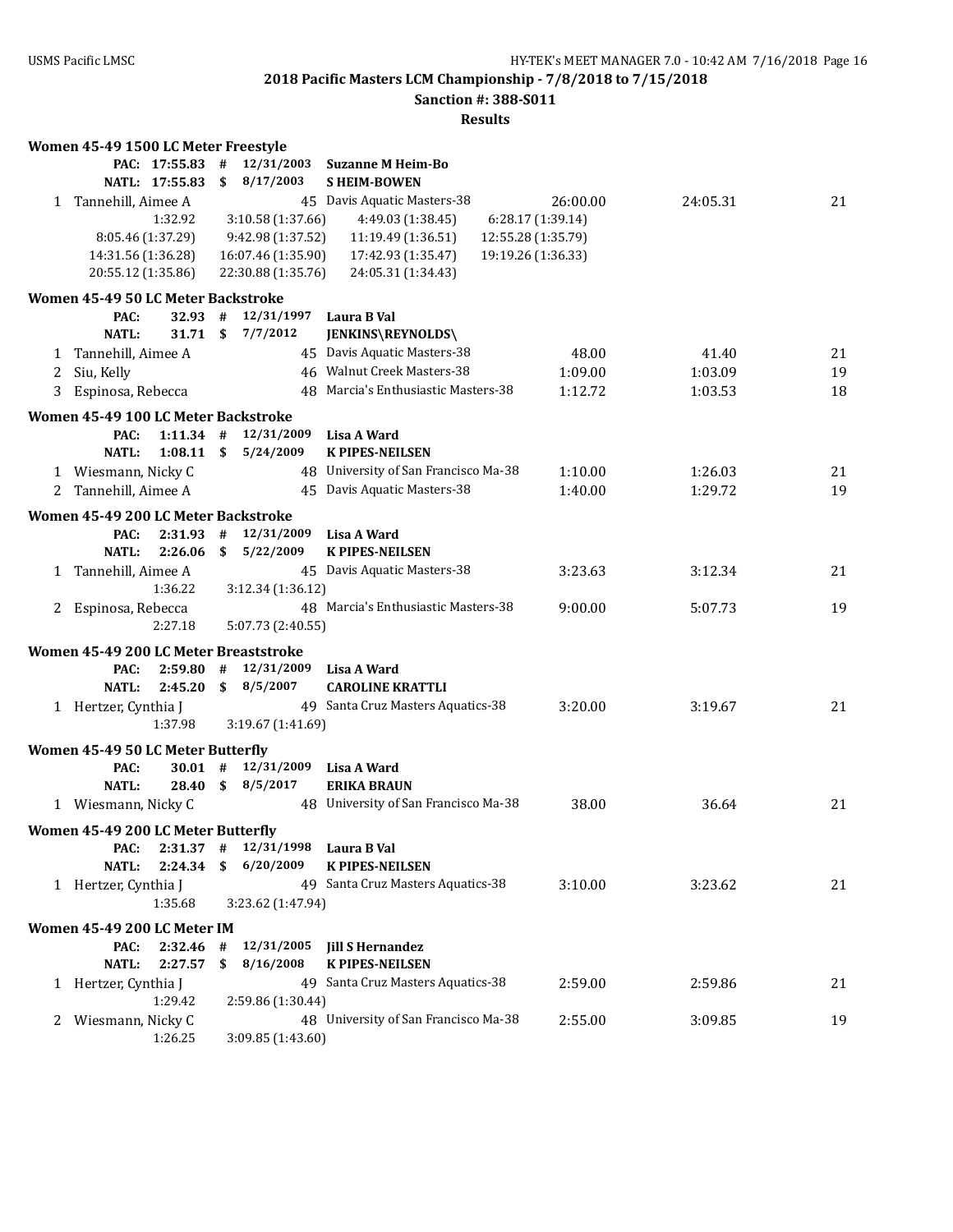**Sanction #: 388-S011**

|    | Women 50-54 50 LC Meter Freestyle  |              |      |                   |     |                                                                           |           |         |          |
|----|------------------------------------|--------------|------|-------------------|-----|---------------------------------------------------------------------------|-----------|---------|----------|
|    | PAC:                               | 28.22        | #    | 12/31/2001        |     | Laura B Val                                                               |           |         |          |
|    | <b>NATL:</b>                       | 28.17        | \$   | 7/9/2016          |     | <b>FALL WILLEBOORDSE</b>                                                  |           |         |          |
| 1  | Quick, Sarah E                     |              |      |                   |     | 54 North Bay Aquatics-38                                                  | 30.25     | 29.87   | 21       |
| 2  | Welting, Laureen K                 |              |      |                   |     | 53 The Olympic Club-38                                                    | 31.72     | 31.20   | 19       |
| 3  | Boone, Danielle                    |              |      |                   |     | 53 Walnut Creek Masters-38                                                | 32.48     | 32.12   | 18       |
| 4  | Houts, Jennifer                    |              |      |                   |     | 53 Rolling Hills Mud Sharks-38                                            | 34.02     | 32.88   | 17       |
| 5  | Juson, Justine                     |              |      |                   | 50  | University of San Francisco Ma-38                                         | 40.00     | 35.89   | 16       |
| 6  | Squyer, Michelle P                 |              |      |                   | 50  | University of San Francisco Ma-38                                         | 1:00.00   | 49.47   | 15       |
|    | Women 50-54 100 LC Meter Freestyle |              |      |                   |     |                                                                           |           |         |          |
|    | PAC:                               | 1:01.13      | #    | 12/31/2001        |     | Laura B Val                                                               |           |         |          |
|    | <b>NATL:</b>                       | 1:01.13      | \$   | 8/19/2001         |     | <b>LAURA VAL</b>                                                          |           |         |          |
| 1  | Quick, Sarah E                     |              |      |                   |     | 54 North Bay Aquatics-38                                                  | 1:06.36   | 1:05.17 | 21       |
| 2  | Curtin, Janice A                   |              |      |                   |     | 51 Sierra Marlins Masters-38                                              | 1:09.22   | 1:07.67 | 19       |
| 3  | Cox, Juliet E                      |              |      |                   |     | 50 Manatee Aquatic Masters Inc-38                                         | 1:10.20   | 1:11.38 | 18       |
| 4  | Boone, Danielle                    |              |      |                   |     | 53 Walnut Creek Masters-38                                                | 1:14.44   | 1:11.54 | 17       |
| 5  | Houts, Jennifer                    |              |      |                   |     | 53 Rolling Hills Mud Sharks-38                                            | 1:19.10   | 1:13.41 | 16       |
| 6  | Harris, Karen C                    |              |      |                   |     | 52 Richmond Plunge Masters-38                                             | 1:21.46   | 1:21.80 | 15       |
|    | Cannon, Lindsey A                  |              |      |                   |     | 52 Walnut Creek Masters-38                                                | 1:22.90   | 1:25.09 | 14       |
| 7  | Cooper, Carla                      |              |      |                   |     | 51 University of San Francisco Ma-38                                      |           |         | 13       |
| 8  | Chachkin, Myra                     |              |      |                   |     | 50 Manatee Aquatic Masters Inc-38                                         | 1:30.00   | 1:25.49 | 12       |
| 9  |                                    |              |      |                   |     |                                                                           | 1:32.00   | 1:45.67 |          |
| 10 | Macleod, Pascale                   |              |      |                   |     | 54 University of San Francisco Ma-38<br>University of San Francisco Ma-38 | 4:00.00   | 1:52.68 | 11<br>10 |
| 11 | Squyer, Michelle P                 |              |      |                   | 50. |                                                                           | 2:00.00   | 1:53.13 |          |
|    | Women 50-54 200 LC Meter Freestyle |              |      |                   |     |                                                                           |           |         |          |
|    | PAC:                               | $2:13.18$ #  |      | 8/7/2013          |     | <b>Jill S Hernandez</b>                                                   |           |         |          |
|    | <b>NATL:</b>                       | $2:13.18$ \$ |      | 8/8/2013          |     | <b>JILL HERNANDEZ</b>                                                     |           |         |          |
| 1  | Shu, Vicki                         |              |      |                   |     | 50 Marcia's Enthusiastic Masters-38                                       | <b>NT</b> | 2:50.86 |          |
|    | 2 Perry, Rebecca R                 |              |      |                   |     | 54 Manatee Aquatic Masters Inc-38                                         | <b>NT</b> | 3:07.77 |          |
|    | Women 50-54 200 LC Meter Freestyle |              |      |                   |     |                                                                           |           |         |          |
|    | PAC:                               | 2:13.18      | #    | 8/7/2013          |     | <b>Jill S Hernandez</b>                                                   |           |         |          |
|    | <b>NATL:</b>                       | 2:13.18      | - \$ | 8/8/2013          |     | <b>JILL HERNANDEZ</b>                                                     |           |         |          |
| 1  | Ward, Lisa A                       |              |      |                   |     | 54 Walnut Creek Masters-38                                                | 2:33.00   | 2:29.59 | 21       |
|    |                                    | 1:13.86      |      | 2:29.59 (1:15.73) |     |                                                                           |           |         |          |
| 2  | Cox, Juliet E                      |              |      |                   |     | 50 Manatee Aquatic Masters Inc-38                                         | 2:33.00   | 2:31.34 | 19       |
|    |                                    | 1:14.58      |      | 2:31.34 (1:16.76) |     |                                                                           |           |         |          |
| 3  | Jones, Sara H                      |              |      |                   |     | 50 Santa Rosa Masters-38                                                  | 2:39.58   | 2:37.41 | 18       |
|    |                                    | 1:15.97      |      | 2:37.41 (1:21.44) |     |                                                                           |           |         |          |
|    | 4 Boone, Danielle                  |              |      |                   |     | 53 Walnut Creek Masters-38                                                | 2:41.32   | 2:38.85 | 17       |
|    |                                    | 1:16.04      |      | 2:38.85 (1:22.81) |     |                                                                           |           |         |          |
| 5  | Couch, Stephanie D                 |              |      |                   |     | 54 Menlo Masters-38                                                       | 2:45.25   | 2:42.44 | 16       |
|    |                                    | 1:19.60      |      | 2:42.44 (1:22.84) |     |                                                                           |           |         |          |
| 6  | Harris, Karen C                    |              |      |                   |     | 52 Richmond Plunge Masters-38                                             | 2:59.01   | 3:01.69 | 15       |
|    |                                    | 1:27.41      |      | 3:01.69 (1:34.28) |     |                                                                           |           |         |          |
| 7  | Cannon, Lindsey A                  |              |      |                   |     | 52 Walnut Creek Masters-38                                                | 3:06.34   | 3:11.07 | 14       |
|    |                                    | 1:33.85      |      | 3:11.07 (1:37.22) |     |                                                                           |           |         |          |
|    | 8 Juson, Justine                   |              |      |                   |     | 50 University of San Francisco Ma-38                                      | 3:30.00   | 3:12.25 | 13       |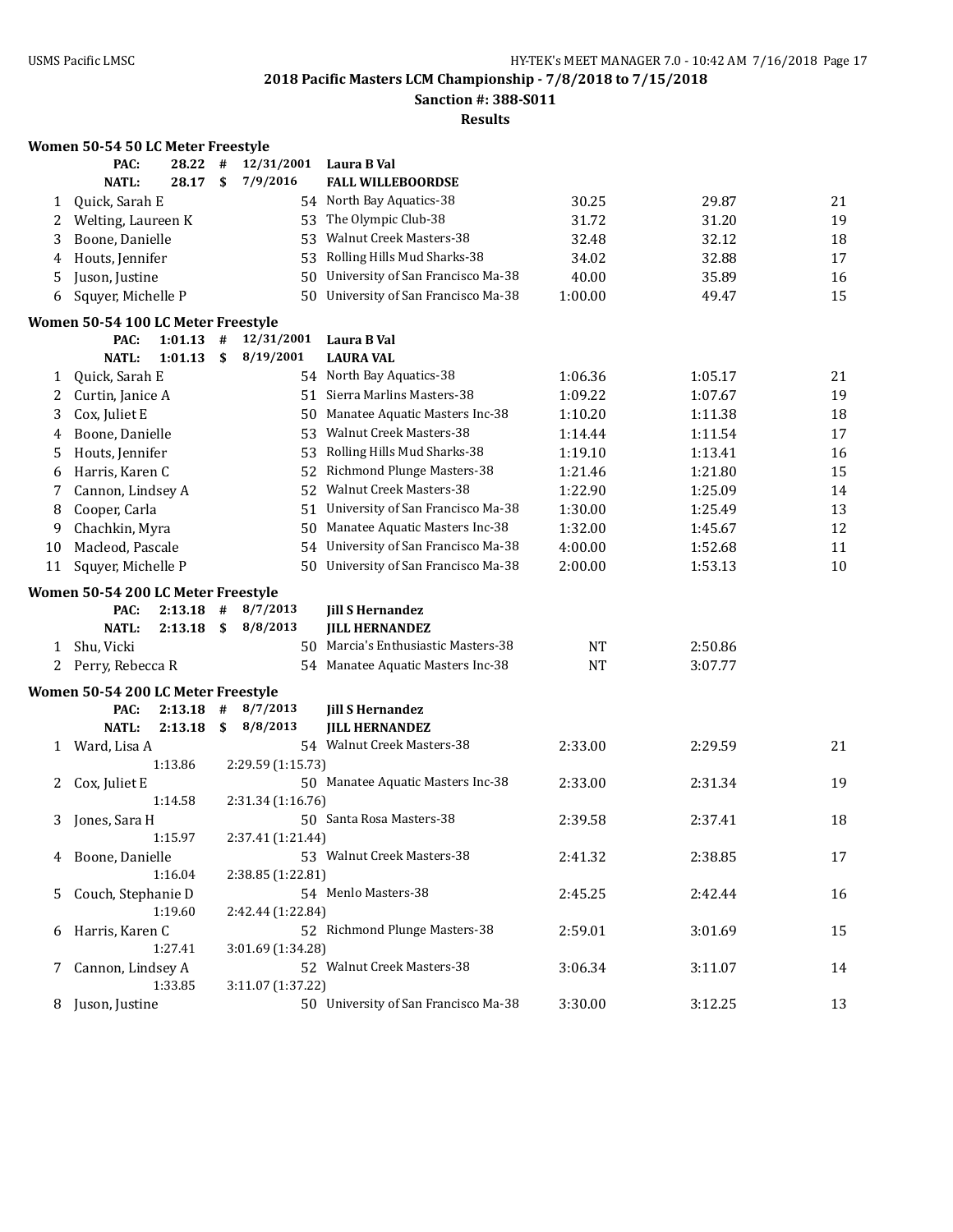**Sanction #: 388-S011**

**Results**

# **Women 50-54 400 LC Meter Freestyle**

|   | PAC:                               | 4:40.66            | #       | 8/7/2013              | <b>Jill S Hernandez</b>                          |                    |          |    |
|---|------------------------------------|--------------------|---------|-----------------------|--------------------------------------------------|--------------------|----------|----|
|   | <b>NATL:</b>                       | 4:40.66            | \$      | 8/11/2013             | <b>JILL HERNANDEZ</b>                            |                    |          |    |
| 1 | Curtin, Janice A                   |                    |         |                       | 51 Sierra Marlins Masters-38                     | 5:18.24            | 5:09.15  | 21 |
|   |                                    | 1:15.24            |         | 2:33.17 (1:17.93)     | 3:51.68 (1:18.51)                                | 5:09.15 (1:17.47)  |          |    |
| 2 | Cox, Juliet E                      |                    |         |                       | 50 Manatee Aquatic Masters Inc-38                | 5:17.40            | 5:16.75  | 19 |
|   |                                    | 1:18.65            |         | 2:40.18 (1:21.53)     | 3:59.86 (1:19.68)                                | 5:16.75 (1:16.89)  |          |    |
| 3 | Ward, Lisa A                       |                    |         |                       | 54 Walnut Creek Masters-38                       | 5:40.00            | 5:23.11  | 18 |
|   |                                    | 1:17.00            |         | 2:39.01 (1:22.01)     | 4:01.48 (1:22.47)                                | 5:23.11 (1:21.63)  |          |    |
| 4 | Boone, Danielle                    |                    |         |                       | 53 Walnut Creek Masters-38                       | 5:55.55            | 5:40.07  | 17 |
|   |                                    | 1:21.01            |         | 2:48.13 (1:27.12)     | 4:16.12 (1:27.99)                                | 5:40.07 (1:23.95)  |          |    |
| 5 | Shu, Vicki                         |                    |         |                       | 50 Marcia's Enthusiastic Masters-38              | 5:48.07            | 5:57.54  | 16 |
|   |                                    | 1:26.74            |         | 2:58.48 (1:31.74)     | 4:28.34 (1:29.86)                                | 5:57.54 (1:29.20)  |          |    |
| 6 | Squyer, Michelle P                 |                    |         |                       | 50 University of San Francisco Ma-38             | 8:15.00            | 8:04.87  | 15 |
|   |                                    | 1:58.19            |         | 4:02.17 (2:03.98)     | 6:05.74 (2:03.57)                                | 8:04.87 (1:59.13)  |          |    |
|   | 7 Asta, Lisa M                     |                    |         |                       | 53 Walnut Creek Masters-38                       | 8:24.00            | 9:06.46  | 14 |
|   |                                    | 2:13.15            |         | 4:33.40 (2:20.25)     | 6:52.50 (2:19.10)                                | 9:06.46 (2:13.96)  |          |    |
|   |                                    |                    |         |                       |                                                  |                    |          |    |
|   | Women 50-54 400 LC Meter Freestyle |                    |         |                       |                                                  |                    |          |    |
|   | PAC:<br><b>NATL:</b>               | 4:40.66<br>4:40.66 | #<br>\$ | 8/7/2013<br>8/11/2013 | <b>Jill S Hernandez</b><br><b>JILL HERNANDEZ</b> |                    |          |    |
|   |                                    |                    |         |                       | 54 Walnut Creek Masters-38                       |                    |          |    |
| 1 | Ward, Lisa A                       |                    |         |                       |                                                  | <b>NT</b>          | 5:34.71  |    |
| 2 | Shu, Vicki                         |                    |         |                       | 50 Marcia's Enthusiastic Masters-38              | <b>NT</b>          | 5:55.58  |    |
| 3 | Cook, Amy M                        |                    |         |                       | 54 Walnut Creek Masters-38                       | <b>NT</b>          | 6:03.52  |    |
| 4 | Boone, Danielle                    |                    |         |                       | 53 Walnut Creek Masters-38                       | <b>NT</b>          | 6:04.82  |    |
| 5 | Perry, Rebecca R                   |                    |         |                       | 54 Manatee Aquatic Masters Inc-38                | <b>NT</b>          | 6:19.06  |    |
| 6 | Phalen, Jennifer R                 |                    |         |                       | 54 Davis Aquatic Masters-38                      | <b>NT</b>          | 6:32.28  |    |
|   | Women 50-54 800 LC Meter Freestyle |                    |         |                       |                                                  |                    |          |    |
|   | PAC:                               | $9:34.12$ #        |         | 7/23/2016             | <b>Susan H Preston</b>                           |                    |          |    |
|   | <b>NATL:</b>                       | $9:34.12$ \$       |         | 7/23/2016             | <b>SUSAN PRESTON</b>                             |                    |          |    |
| 1 | Cox, Juliet E                      |                    |         |                       | 50 Manatee Aquatic Masters Inc-38                | <b>NT</b>          | 10:52.90 |    |
| 2 | Ward, Lisa A                       |                    |         |                       | 54 Walnut Creek Masters-38                       | <b>NT</b>          | 11:21.59 |    |
| 3 | Boone, Danielle                    |                    |         |                       | 53 Walnut Creek Masters-38                       | <b>NT</b>          | 12:08.63 |    |
| 4 | Cook, Amy M                        |                    |         |                       | 54 Walnut Creek Masters-38                       | <b>NT</b>          | 12:09.23 |    |
| 5 | Perry, Rebecca R                   |                    |         |                       | 54 Manatee Aquatic Masters Inc-38                | <b>NT</b>          | 12:34.90 |    |
|   |                                    |                    |         |                       |                                                  |                    |          |    |
|   | Women 50-54 800 LC Meter Freestyle |                    |         |                       |                                                  |                    |          |    |
|   | PAC:                               | 9:34.12            | #       | 7/23/2016             | <b>Susan H Preston</b>                           |                    |          |    |
|   | NATL:                              | 9:34.12            | \$      | 7/23/2016             | <b>SUSAN PRESTON</b>                             |                    |          |    |
|   | 1 Couch, Stephanie D               |                    |         |                       | 54 Menlo Masters-38                              | 11:33.43           | 11:17.12 | 21 |
|   |                                    | 1:21.32            |         | 2:47.14 (1:25.82)     | 4:12.50 (1:25.36)                                | 5:38.55 (1:26.05)  |          |    |
|   | 7:03.98 (1:25.43)                  |                    |         | 8:29.27 (1:25.29)     | 9:54.26 (1:24.99)                                | 11:17.12 (1:22.86) |          |    |
| 2 | Shu, Vicki                         |                    |         |                       | 50 Marcia's Enthusiastic Masters-38              | 11:52.00           | 11:55.58 | 19 |
|   |                                    | 1:25.78            |         | 2:56.05 (1:30.27)     | 4:25.47 (1:29.42)                                | 5:55.58 (1:30.11)  |          |    |
|   | 7:26.56 (1:30.98)                  |                    |         | 8:57.57 (1:31.01)     | 10:27.52 (1:29.95)                               | 11:55.58 (1:28.06) |          |    |
| 3 | Phalen, Jennifer R                 |                    |         |                       | 54 Davis Aquatic Masters-38                      | 13:15.64           | 13:08.61 | 18 |
|   |                                    | 1:33.25            |         | 3:13.40 (1:40.15)     | 4:53.25 (1:39.85)                                | 6:32.28 (1:39.03)  |          |    |
|   | 8:12.05 (1:39.77)                  |                    |         | 9:53.27 (1:41.22)     | 11:31.71 (1:38.44)                               | 13:08.61 (1:36.90) |          |    |
|   | 4 Juson, Justine                   |                    |         |                       | 50 University of San Francisco Ma-38             | 13:15.00           | 13:34.94 | 17 |
|   |                                    |                    |         |                       | 4:59.32()                                        |                    |          |    |
|   |                                    | 8:27.62()          |         | 10:11.47 (1:43.85)    | 11:56.43 (1:44.96)                               | 13:34.94 (1:38.51) |          |    |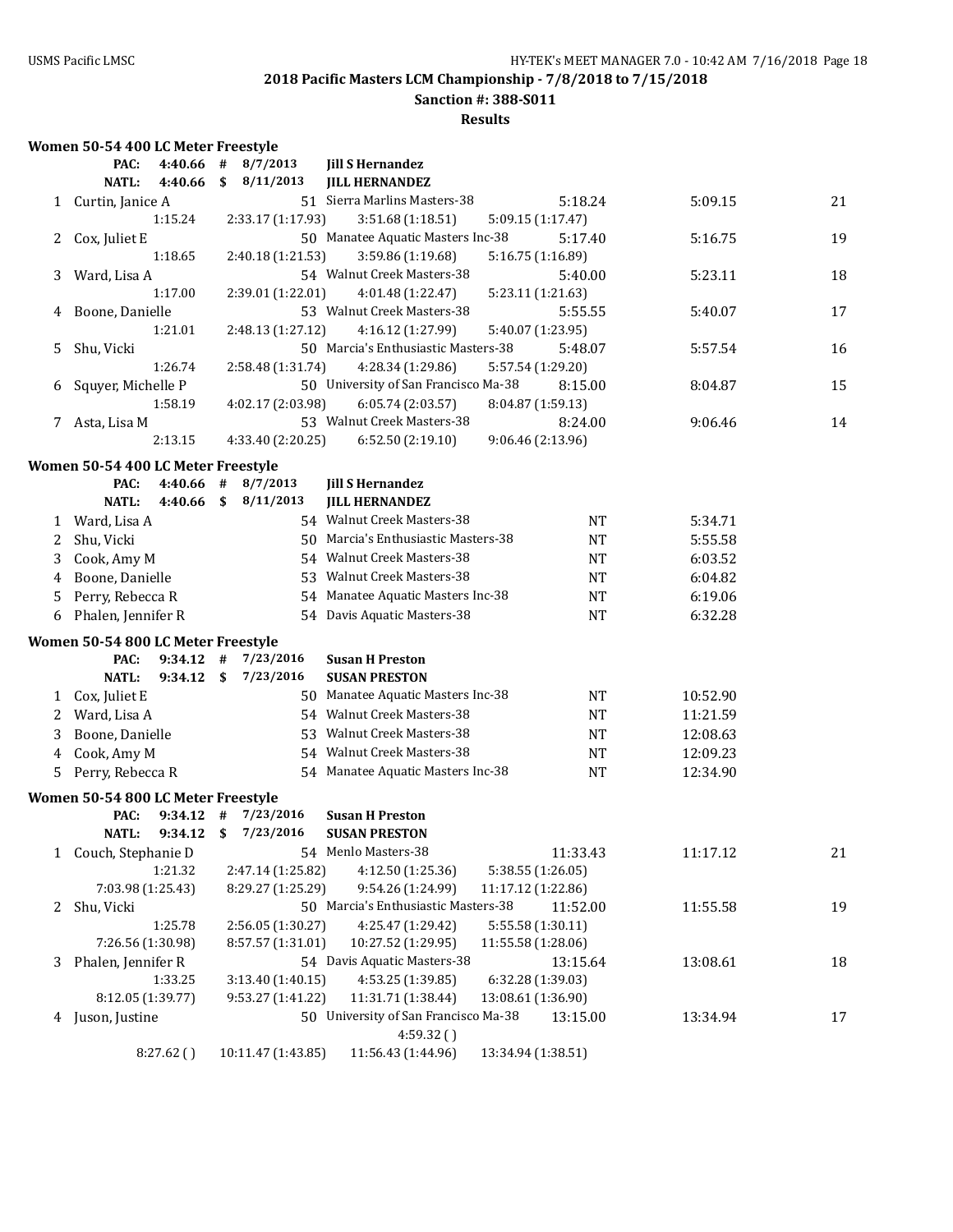**Sanction #: 388-S011**

|              | (Women 50-54 800 LC Meter Freestyle) |                    |                                      |                    |          |    |
|--------------|--------------------------------------|--------------------|--------------------------------------|--------------------|----------|----|
|              | 5 Squyer, Michelle P                 |                    | 50 University of San Francisco Ma-38 | 22:00.00           | 16:16.75 | 16 |
|              | 1:56.95                              | 3:58.93 (2:01.98)  | 6:00.22 (2:01.29)                    | 8:02.99 (2:02.77)  |          |    |
|              | 10:07.29 (2:04.30)                   | 12:12.28 (2:04.99) | 14:15.75 (2:03.47)                   | 16:16.75 (2:01.00) |          |    |
|              | 6 Asta, Lisa M                       |                    | 53 Walnut Creek Masters-38           | 16:47.00           | 19:11.30 | 15 |
|              | 2:15.81                              | 4:41.38 (2:25.57)  | 7:07.53 (2:26.15)                    | 9:35.71 (2:28.18)  |          |    |
|              | 12:02.16 (2:26.45)                   | 14:28.78 (2:26.62) | 16:53.13 (2:24.35)                   | 19:11.30 (2:18.17) |          |    |
|              | Women 50-54 1500 LC Meter Freestyle  |                    |                                      |                    |          |    |
|              | PAC: 18:32.76                        | #<br>12/31/2008    | <b>Suzanne M Heim-Bo</b>             |                    |          |    |
|              | NATL: 18:32.76                       | \$<br>8/14/2008    | <b>SHEIM-BOWEN</b>                   |                    |          |    |
| 1            | Cox, Juliet E                        |                    | 50 Manatee Aquatic Masters Inc-38    | 20:45.00           | 20:19.09 | 21 |
|              | 1:17.84                              | 2:41.59 (1:23.75)  | 4:04.14 (1:22.55)                    | 5:26.11 (1:21.97)  |          |    |
|              | 6:48.89 (1:22.78)                    | 8:10.73 (1:21.84)  | 9:31.91 (1:21.18)                    | 10:52.90 (1:20.99) |          |    |
|              | 12:14.81 (1:21.91)                   | 13:35.67 (1:20.86) | 14:56.75 (1:21.08)                   | 16:18.18 (1:21.43) |          |    |
|              | 17:39.45 (1:21.27)                   | 19:00.50 (1:21.05) | 20:19.09 (1:18.59)                   |                    |          |    |
| $\mathbf{Z}$ | Curtin, Janice A                     |                    | 51 Sierra Marlins Masters-38         | 21:16.08           | 20:33.80 | 19 |
|              | 1:18.31                              | 2:39.04 (1:20.73)  | 4:01.39 (1:22.35)                    | 5:23.38 (1:21.99)  |          |    |
|              | 6:45.49 (1:22.11)                    | 8:07.75 (1:22.26)  | 9:29.96 (1:22.21)                    | 10:52.39 (1:22.43) |          |    |
|              | 12:15.52 (1:23.13)                   | 13:38.88 (1:23.36) | 15:01.75 (1:22.87)                   | 16:25.05 (1:23.30) |          |    |
|              | 17:48.13 (1:23.08)                   | 19:11.75 (1:23.62) | 20:33.80 (1:22.05)                   |                    |          |    |
| 3            | Ward, Lisa A                         |                    | 54 Walnut Creek Masters-38           | 22:00.00           | 21:26.35 | 18 |
|              | 1:18.25                              | 2:42.96 (1:24.71)  | 4:08.48 (1:25.52)                    | 5:34.71 (1:26.23)  |          |    |
|              | 7:01.42 (1:26.71)                    | 8:27.86 (1:26.44)  | 9:54.68 (1:26.82)                    | 11:21.59 (1:26.91) |          |    |
|              | 12:48.89 (1:27.30)                   | 14:15.17 (1:26.28) | 15:42.43 (1:27.26)                   | 17:09.60 (1:27.17) |          |    |
|              | 18:36.55 (1:26.95)                   | 20:02.87 (1:26.32) | 21:26.35 (1:23.48)                   |                    |          |    |
| 4            | Couch, Stephanie D                   |                    | 54 Menlo Masters-38                  | 21:44.79           | 21:28.20 | 17 |
|              | 1:21.37                              | 2:47.16 (1:25.79)  | 4:13.07 (1:25.91)                    | 5:39.99 (1:26.92)  |          |    |
|              | 7:06.88 (1:26.89)                    | 8:33.98 (1:27.10)  | 10:01.03 (1:27.05)                   | 11:27.74 (1:26.71) |          |    |
|              | 12:54.70 (1:26.96)                   | 14:20.94 (1:26.24) | 15:46.81 (1:25.87)                   | 17:12.79 (1:25.98) |          |    |
|              | 18:38.80 (1:26.01)                   | 20:04.26 (1:25.46) | 21:28.20 (1:23.94)                   |                    |          |    |
| 5            | Boone, Danielle                      |                    | 53 Walnut Creek Masters-38           | 23:55.00           | 22:31.88 | 16 |
|              | 1:27.86                              | 3:00.43 (1:32.57)  | 4:32.82 (1:32.39)                    | 6:04.82 (1:32.00)  |          |    |
|              | 7:36.56 (1:31.74)                    | 9:07.99 (1:31.43)  | 10:38.95 (1:30.96)                   | 12:08.63 (1:29.68) |          |    |
|              | 13:38.74 (1:30.11)                   | 15:08.93 (1:30.19) | 16:38.99 (1:30.06)                   | 18:08.15 (1:29.16) |          |    |
|              | 19:37.93 (1:29.78)                   | 21:06.71 (1:28.78) | 22:31.88 (1:25.17)                   |                    |          |    |
| 6            | Cook, Amy M                          |                    | 54 Walnut Creek Masters-38           | 23:30.01           | 22:44.57 | 15 |
|              | 1:26.42                              | 2:58.71 (1:32.29)  | 4:31.21 (1:32.50)                    | 6:03.52 (1:32.31)  |          |    |
|              | 7:35.09 (1:31.57)                    | 9:06.34(1:31.25)   | 10:37.95 (1:31.61)                   | 12:09.23 (1:31.28) |          |    |
|              | 13:39.46 (1:30.23)                   | 15:09.48 (1:30.02) | 16:40.46 (1:30.98)                   | 18:10.99 (1:30.53) |          |    |
|              | 19:43.30 (1:32.31)                   | 21:14.97 (1:31.67) | 22:44.57 (1:29.60)                   |                    |          |    |
| 7            | Shu, Vicki                           |                    | 50 Marcia's Enthusiastic Masters-38  | 22:55.00           | 23:09.51 | 14 |
|              | 1:30.28                              | 3:04.13 (1:33.85)  | 4:38.25 (1:34.12)                    | 6:11.14 (1:32.89)  |          |    |
|              | 7:44.69 (1:33.55)                    | 9:17.51 (1:32.82)  | 10:50.51 (1:33.00)                   | 12:22.78 (1:32.27) |          |    |
|              | 13:55.19 (1:32.41)                   | 15:27.69 (1:32.50) | 17:00.05 (1:32.36)                   | 18:33.35 (1:33.30) |          |    |
|              | 20:06.65 (1:33.30)                   | 21:39.18 (1:32.53) | 23:09.51 (1:30.33)                   |                    |          |    |
| 8            | Perry, Rebecca R                     |                    | 54 Manatee Aquatic Masters Inc-38    | 24:31.00           | 23:14.87 | 13 |
|              | 1:31.46                              | 3:07.77 (1:36.31)  | 4:43.55 (1:35.78)                    | 6:19.06 (1:35.51)  |          |    |
|              | 7:54.02 (1:34.96)                    | 9:27.21 (1:33.19)  | 11:01.10 (1:33.89)                   | 12:34.90 (1:33.80) |          |    |
|              | 14:07.59 (1:32.69)                   | 15:40.00 (1:32.41) | 17:12.07 (1:32.07)                   | 18:43.86 (1:31.79) |          |    |
|              | 20:14.91 (1:31.05)                   | 21:45.55 (1:30.64) | 23:14.87 (1:29.32)                   |                    |          |    |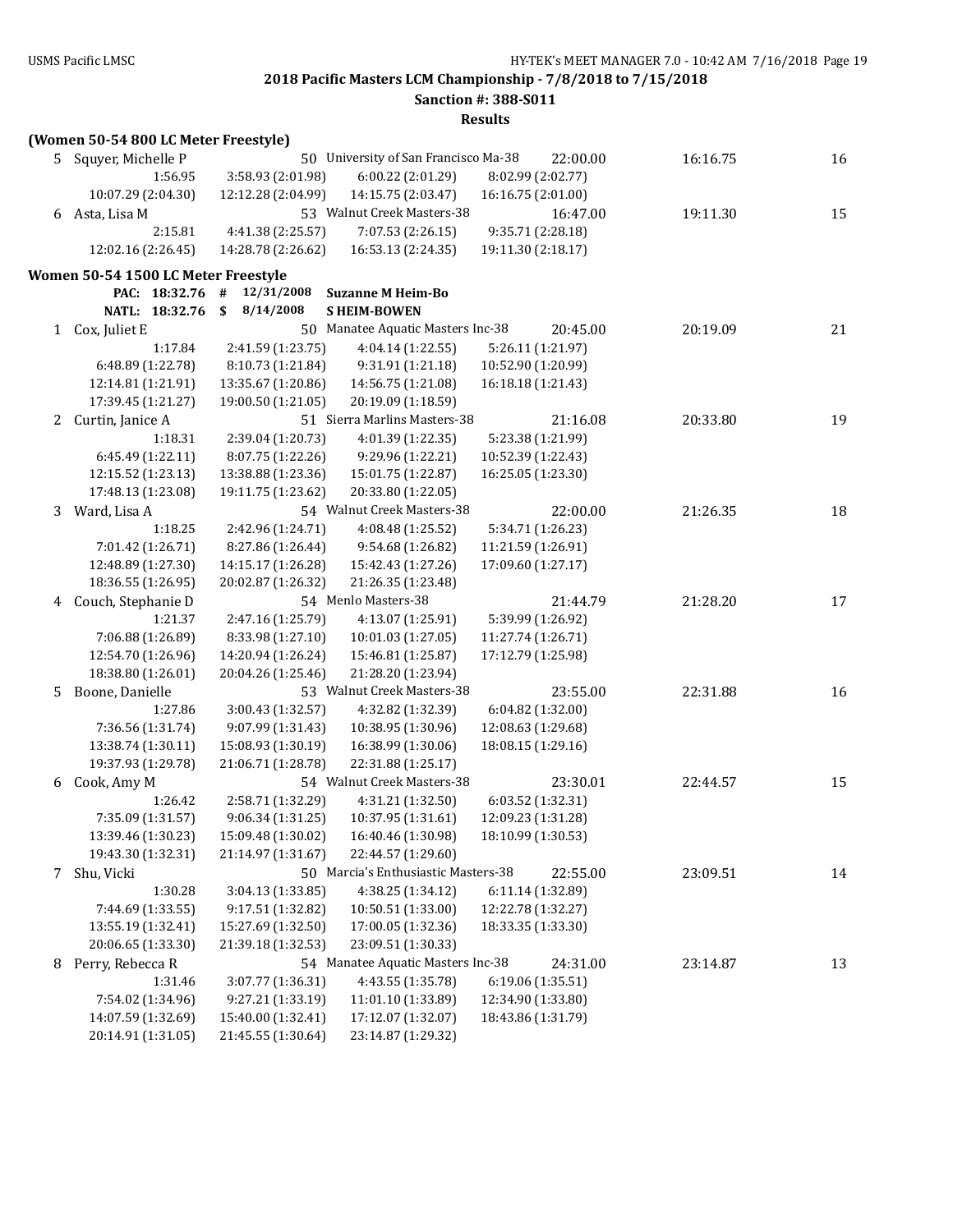# **Sanction #: 388-S011**

| 9  | Ask, Julie A                               |    |                    | 50 University of San Francisco Ma-38 |                    | 27:00.00          | 24:33.27 | 12 |
|----|--------------------------------------------|----|--------------------|--------------------------------------|--------------------|-------------------|----------|----|
|    | 1:32.85                                    |    | 3:11.08 (1:38.23)  | 4:49.44 (1:38.36)                    |                    | 6:28.39 (1:38.95) |          |    |
|    | 8:06.54 (1:38.15)                          |    | 9:45.00 (1:38.46)  | 11:23.43 (1:38.43)                   | 13:02.53 (1:39.10) |                   |          |    |
|    | 14:41.71 (1:39.18)                         |    | 16:21.41 (1:39.70) | 18:00.56 (1:39.15)                   | 19:39.41 (1:38.85) |                   |          |    |
|    | 21:18.40 (1:38.99)                         |    | 22:57.44 (1:39.04) | 24:33.27 (1:35.83)                   |                    |                   |          |    |
| 10 | Phalen, Jennifer R                         |    |                    | 54 Davis Aquatic Masters-38          |                    | 24:45.64          | 25:17.26 | 11 |
|    | 1:32.39                                    |    | 3:10.87 (1:38.48)  | 4:51.17 (1:40.30)                    |                    | 6:32.01 (1:40.84) |          |    |
|    | 8:14.24 (1:42.23)                          |    | 9:56.04 (1:41.80)  | 11:38.31 (1:42.27)                   | 13:22.89 (1:44.58) |                   |          |    |
|    | 15:05.64 (1:42.75)                         |    | 16:50.58 (1:44.94) | 18:32.37 (1:41.79)                   | 20:15.45 (1:43.08) |                   |          |    |
|    | 21:57.18 (1:41.73)                         |    | 23:39.26 (1:42.08) | 25:17.26 (1:38.00)                   |                    |                   |          |    |
|    | 11 Harris, Karen C                         |    |                    | 52 Richmond Plunge Masters-38        |                    | 24:50.74          | 26:50.94 | 10 |
|    | 1:34.46                                    |    | 3:15.83 (1:41.37)  | 5:00.54 (1:44.71)                    |                    | 6:48.06 (1:47.52) |          |    |
|    | 8:38.54 (1:50.48)                          |    | 10:28.10 (1:49.56) | 12:17.59 (1:49.49)                   | 14:08.18 (1:50.59) |                   |          |    |
|    | 15:58.42 (1:50.24)                         |    | 17:49.14 (1:50.72) | 19:39.54 (1:50.40)                   | 21:29.51 (1:49.97) |                   |          |    |
|    | 23:20.02 (1:50.51)                         |    | 25:09.29 (1:49.27) | 26:50.94 (1:41.65)                   |                    |                   |          |    |
| 12 | Asta, Lisa M                               |    |                    | 53 Walnut Creek Masters-38           |                    | 29:59.59          | 37:57.96 | 9  |
|    | 2:21.06                                    |    | 4:47.61 (2:26.55)  | 7:18.08 (2:30.47)                    |                    | 9:49.92 (2:31.84) |          |    |
|    | 12:23.37 (2:33.45)                         |    | 14:56.05 (2:32.68) | 17:27.85 (2:31.80)                   | 20:04.93 (2:37.08) |                   |          |    |
|    | 22:39.86 (2:34.93)                         |    | 25:16.71 (2:36.85) | 27:52.83 (2:36.12)                   | 30:29.16 (2:36.33) |                   |          |    |
|    | 33:02.79 (2:33.63)                         |    | 35:33.89 (2:31.10) | 37:57.96 (2:24.07)                   |                    |                   |          |    |
|    |                                            |    |                    |                                      |                    |                   |          |    |
|    | Women 50-54 50 LC Meter Backstroke         |    |                    |                                      |                    |                   |          |    |
|    | PAC:<br>33.45                              | #  | 12/31/2009         | <b>Bonnie M Bilich</b>               |                    |                   |          |    |
|    | <b>NATL:</b><br>32.41                      | \$ | 6/22/2013          | <b>LESLIE LIVINGSTON</b>             |                    |                   |          |    |
| 1  | Cox, Juliet E                              |    |                    | 50 Manatee Aquatic Masters Inc-38    |                    | 36.40             | 36.27    | 21 |
| 2  | Welting, Laureen K                         |    | 53                 | The Olympic Club-38                  |                    | 36.97             | 36.40    | 19 |
| 3  | Juson, Justine                             |    | 50                 | University of San Francisco Ma-38    |                    | 44.00             | 41.23    | 18 |
| 4  | Jones, Sara H                              |    | 50                 | Santa Rosa Masters-38                |                    | 39.24             | 41.24    | 17 |
| 5  | Houts, Jennifer                            |    | 53                 | Rolling Hills Mud Sharks-38          |                    | 44.23             | 42.81    | 16 |
| 6  | Harris, Karen C                            |    | 52                 | Richmond Plunge Masters-38           |                    | 46.60             | 46.06    | 15 |
| 7  | Squyer, Michelle P                         |    | 50                 | University of San Francisco Ma-38    |                    | 1:00.00           | 1:08.74  | 14 |
|    |                                            |    |                    |                                      |                    |                   |          |    |
|    | Women 50-54 100 LC Meter Backstroke        |    |                    |                                      |                    |                   |          |    |
|    | 1:13.76<br>PAC:                            | #  | 12/31/2009         | <b>Bonnie M Bilich</b>               |                    |                   |          |    |
|    | <b>NATL:</b><br>1:09.28                    | \$ | 8/8/2014           | <b>ELLEN REYNOLDS</b>                |                    |                   |          |    |
| 1  | Ward, Lisa A                               |    |                    | 54 Walnut Creek Masters-38           |                    | 1:22.00           | 1:16.28  | 21 |
| 2  | Cox, Juliet E                              |    |                    | 50 Manatee Aquatic Masters Inc-38    |                    | 1:20.80           | 1:21.93  | 19 |
| 3  | Welting, Laureen K                         |    | 53                 | The Olympic Club-38                  |                    | 1:20.00           | 1:23.43  | 18 |
| 4  | Jones, Sara H                              |    | 50                 | Santa Rosa Masters-38                |                    | 1:25.02           | 1:23.94  | 17 |
|    | 5 Garforth, Emma                           |    |                    | 50 Davis Aquatic Masters-38          |                    | 1:23.07           | 1:25.32  | 16 |
| 6  | Harris, Karen C                            |    |                    | 52 Richmond Plunge Masters-38        |                    | 1:42.21           | 1:47.42  | 15 |
|    | <b>Women 50-54 100 LC Meter Backstroke</b> |    |                    |                                      |                    |                   |          |    |
|    | PAC:<br>1:13.76                            | #  | 12/31/2009         | <b>Bonnie M Bilich</b>               |                    |                   |          |    |
|    | <b>NATL:</b><br>1:09.28                    | \$ | 8/8/2014           | <b>ELLEN REYNOLDS</b>                |                    |                   |          |    |
|    | 1 Cox, Juliet E                            |    |                    | 50 Manatee Aquatic Masters Inc-38    |                    | NT                | 1:21.44  |    |
|    |                                            |    |                    |                                      |                    |                   |          |    |
|    | <b>Women 50-54 200 LC Meter Backstroke</b> |    |                    |                                      |                    |                   |          |    |
|    | $2:39.40$ #<br>PAC:                        |    | 12/31/2009         | <b>Bonnie M Bilich</b>               |                    |                   |          |    |
|    | <b>NATL:</b><br>2:26.64                    | \$ | 8/4/2014           | <b>ELLEN REYNOLDS</b>                |                    |                   |          |    |
|    | 1 Ward, Lisa A                             |    |                    | 54 Walnut Creek Masters-38           |                    | 2:50.00           | 2:44.91  | 21 |
|    | 1:20.73                                    |    | 2:44.91 (1:24.18)  |                                      |                    |                   |          |    |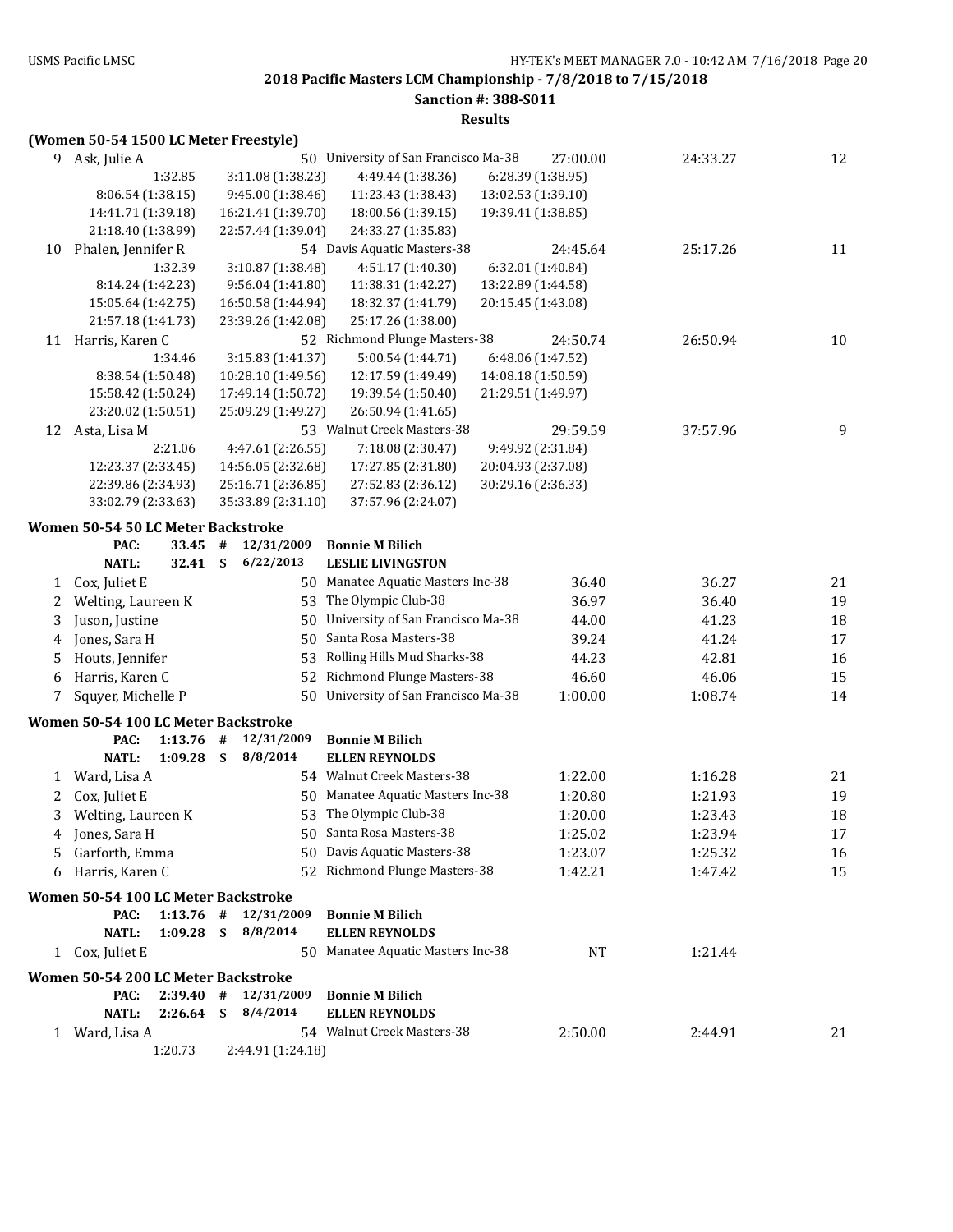**Sanction #: 388-S011**

|    | (Women 50-54 200 LC Meter Backstroke)         |             |              |                   |    |                                      |         |         |    |
|----|-----------------------------------------------|-------------|--------------|-------------------|----|--------------------------------------|---------|---------|----|
|    | 2 Jones, Sara H                               |             |              |                   |    | 50 Santa Rosa Masters-38             | 2:59.71 | 2:55.23 | 19 |
|    |                                               | 1:26.22     |              | 2:55.23 (1:29.01) |    |                                      |         |         |    |
| 3  | Cox, Juliet E                                 |             |              |                   |    | 50 Manatee Aquatic Masters Inc-38    | 2:56.90 | 2:57.97 | 18 |
|    |                                               | 1:28.11     |              | 2:57.97 (1:29.86) |    |                                      |         |         |    |
| 4  | Couch, Stephanie D                            |             |              |                   |    | 54 Menlo Masters-38                  | 3:02.65 | 3:02.49 | 17 |
|    |                                               | 1:29.70     |              | 3:02.49 (1:32.79) |    |                                      |         |         |    |
| 5. | Garforth, Emma                                |             |              |                   |    | 50 Davis Aquatic Masters-38          | 3:02.58 | 3:07.90 | 16 |
|    |                                               | 1:32.47     |              | 3:07.90 (1:35.43) |    |                                      |         |         |    |
| 6  | Asta, Lisa M                                  |             |              |                   |    | 53 Walnut Creek Masters-38           | 4:48.87 | 4:35.36 | 15 |
|    |                                               | 2:15.11     |              | 4:35.36 (2:20.25) |    |                                      |         |         |    |
|    | Women 50-54 50 LC Meter Breaststroke          |             |              |                   |    |                                      |         |         |    |
|    | PAC:                                          | 37.95       | #            | 12/31/2006        |    | <b>Leianne S Critten</b>             |         |         |    |
|    | <b>NATL:</b>                                  | 37.31       | \$           | 8/19/2016         |    | <b>KRATTLI\TRACY</b>                 |         |         |    |
| 1  | Garforth, Emma                                |             |              |                   |    | 50 Davis Aquatic Masters-38          | 41.40   | 41.89   | 21 |
| 2  | Jones, Sara H                                 |             |              |                   |    | 50 Santa Rosa Masters-38             | 46.64   | 43.73   | 19 |
| 3  | Houts, Jennifer                               |             |              |                   |    | 53 Rolling Hills Mud Sharks-38       | 48.01   | 46.30   | 18 |
| 4  | Crow, Joan A                                  |             |              |                   |    | 54 Davis Aquatic Masters-38          | 50.45   | 48.00   | 17 |
| 5  | Phalen, Jennifer R                            |             |              |                   |    | 54 Davis Aquatic Masters-38          | 47.80   | 48.53   | 16 |
| 6  | Cooper, Carla                                 |             |              |                   |    | 51 University of San Francisco Ma-38 | 45.00   | 49.60   | 15 |
|    | Cannon, Lindsey A                             |             |              |                   | 52 | Walnut Creek Masters-38              | 48.84   | 50.39   | 14 |
| 8  | Macleod, Pascale                              |             |              |                   |    | 54 University of San Francisco Ma-38 | 2:00.00 | 59.15   | 13 |
|    | Women 50-54 100 LC Meter Breaststroke         |             |              |                   |    |                                      |         |         |    |
|    | PAC:                                          | $1:24.61$ # |              | 8/8/2013          |    | <b>Sharon M Weiss</b>                |         |         |    |
|    | <b>NATL:</b>                                  | 1:22.23     | \$           | 8/4/2014          |    | <b>CORRIN POPPS</b>                  |         |         |    |
| 1  | Welting, Laureen K                            |             |              |                   |    | 53 The Olympic Club-38               | 1:30.19 | 1:30.39 | 21 |
| 2  | Ward, Lisa A                                  |             |              |                   |    | 54 Walnut Creek Masters-38           | 1:35.00 | 1:32.27 | 19 |
| 3  | Garforth, Emma                                |             |              |                   |    | 50 Davis Aquatic Masters-38          | 1:30.81 | 1:32.29 | 18 |
| 4  | Juson, Justine                                |             |              |                   |    | 50 University of San Francisco Ma-38 | 1:35.00 | 1:41.67 | 17 |
| 5  | Phalen, Jennifer R                            |             |              |                   |    | 54 Davis Aquatic Masters-38          | 1:43.50 | 1:41.71 | 16 |
| 6  | Couch, Stephanie D                            |             |              |                   |    | 54 Menlo Masters-38                  | 1:46.54 | 1:47.36 | 15 |
| 7  | Andrews, Elizabeth                            |             |              |                   |    | 54 University of San Francisco Ma-38 | 2:30.00 | 1:55.72 | 14 |
|    |                                               |             |              |                   |    |                                      |         |         |    |
|    | Women 50-54 200 LC Meter Breaststroke<br>PAC: | 3:05.00     | #            | 8/10/2013         |    | <b>Sharon M Weiss</b>                |         |         |    |
|    | <b>NATL:</b>                                  | 2:54.00     | $\mathbf{s}$ | 8/6/2016          |    | <b>ELLEN REYNOLDS</b>                |         |         |    |
| 1  | Garforth, Emma                                |             |              |                   |    | 50 Davis Aquatic Masters-38          | 3:14.75 | 3:18.34 | 21 |
|    |                                               | 1:36.25     |              | 3:18.34 (1:42.09) |    |                                      |         |         |    |
| 2  | Phalen, Jennifer R                            |             |              |                   |    | 54 Davis Aquatic Masters-38          | 3:42.64 | 3:38.46 | 19 |
|    |                                               | 1:47.96     |              | 3:38.46 (1:50.50) |    |                                      |         |         |    |
| 3  | Cooper, Carla                                 |             |              |                   |    | 51 University of San Francisco Ma-38 | 3:43.63 | 3:43.54 | 18 |
|    |                                               | 1:45.85     |              | 3:43.54 (1:57.69) |    |                                      |         |         |    |
| 4  | Juson, Justine                                |             |              |                   |    | 50 University of San Francisco Ma-38 | 4:10.00 | 3:45.11 | 17 |
|    |                                               | 1:51.14     |              | 3:45.11 (1:53.97) |    |                                      |         |         |    |
| 5  | Macleod, Pascale                              |             |              |                   |    | 54 University of San Francisco Ma-38 | 8:00.00 | 4:27.75 | 16 |
|    |                                               | 2:08.58     |              | 4:27.75 (2:19.17) |    |                                      |         |         |    |
|    | Women 50-54 50 LC Meter Butterfly             |             |              |                   |    |                                      |         |         |    |
|    | PAC:                                          | 30.72       | $\#$         | 12/31/2001        |    | Laura B Val                          |         |         |    |
|    | <b>NATL:</b>                                  | 29.82       | \$           | 7/24/2016         |    | <b>SUSAN WILLIAMS</b>                |         |         |    |
| 1  | Quick, Sarah E                                |             |              |                   |    | 54 North Bay Aquatics-38             | 33.06   | 33.03   | 21 |
|    | 2 Welting, Laureen K                          |             |              |                   |    | 53 The Olympic Club-38               | 33.21   | 33.64   | 19 |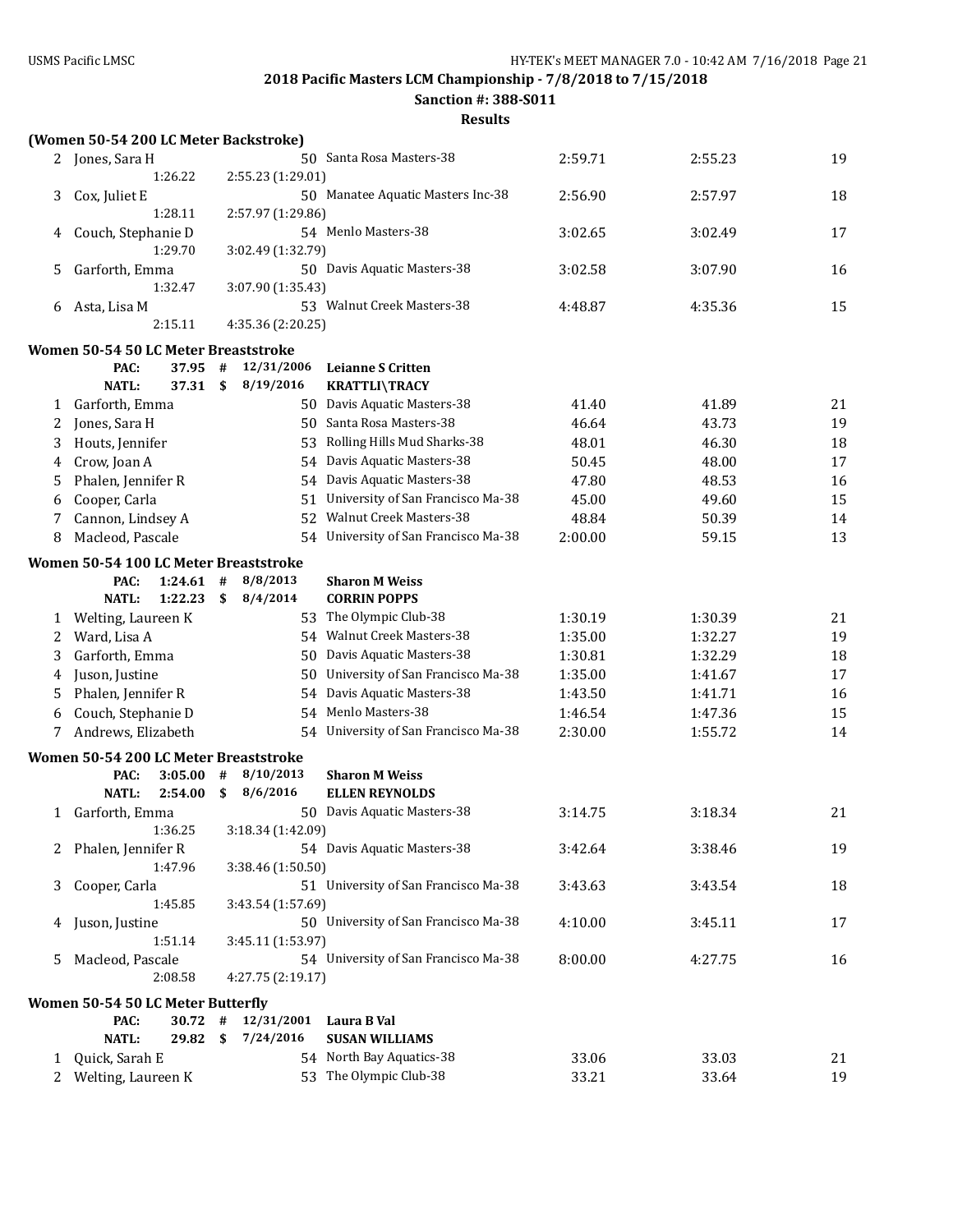**Sanction #: 388-S011**

|    | (Women 50-54 50 LC Meter Butterfly) |              |                   |                                                  |                   |         |    |
|----|-------------------------------------|--------------|-------------------|--------------------------------------------------|-------------------|---------|----|
|    | 3 Curtin, Janice A                  |              |                   | 51 Sierra Marlins Masters-38                     | 36.13             | 35.10   | 18 |
| 4  | Boone, Danielle                     |              |                   | 53 Walnut Creek Masters-38                       | 38.56             | 35.67   | 17 |
| 5  | Houts, Jennifer                     |              |                   | 53 Rolling Hills Mud Sharks-38                   | 39.90             | 37.03   | 16 |
| 6  | Cannon, Lindsey A                   |              |                   | 52 Walnut Creek Masters-38                       | 40.66             | 40.06   | 15 |
|    | Women 50-54 100 LC Meter Butterfly  |              |                   |                                                  |                   |         |    |
|    | 1:07.80<br>PAC:                     | #            | 12/31/2011        | <b>Jill S Hernandez</b>                          |                   |         |    |
|    | <b>NATL:</b><br>1:07.80             | $\mathbf{s}$ | 8/13/2011         | <b>JILL HERNANDEZ</b>                            |                   |         |    |
|    | 1 Welting, Laureen K                |              |                   | 53 The Olympic Club-38                           | 1:17.24           | 1:17.53 | 21 |
| 2  | Quick, Sarah E                      |              |                   | 54 North Bay Aquatics-38                         | 1:19.06           | 1:17.84 | 19 |
| 3  | Shu, Vicki                          |              |                   | 50 Marcia's Enthusiastic Masters-38              | 1:24.00           | 1:28.16 | 18 |
| 4  | Couch, Stephanie D                  |              |                   | 54 Menlo Masters-38                              | 1:29.53           | 1:30.54 | 17 |
| 5. | Phalen, Jennifer R                  |              |                   | 54 Davis Aquatic Masters-38                      | 1:48.78           | 1:51.19 | 16 |
|    | Women 50-54 200 LC Meter Butterfly  |              |                   |                                                  |                   |         |    |
|    | PAC:<br>2:31.55                     | #            | 12/31/2001        | Laura B Val                                      |                   |         |    |
|    | <b>NATL:</b><br>2:31.55             | \$           | 8/18/2001         | <b>LAURA VAL</b>                                 |                   |         |    |
| 1  | Shu, Vicki                          |              |                   | 50 Marcia's Enthusiastic Masters-38              | 3:11.10           | 3:15.36 | 21 |
|    | 1:33.41                             |              | 3:15.36 (1:41.95) |                                                  |                   |         |    |
| 2  | Asta, Lisa M                        |              |                   | 53 Walnut Creek Masters-38                       | 5:21.22           | 5:08.46 | 19 |
|    | 2:27.45                             |              | 5:08.46 (2:41.01) |                                                  |                   |         |    |
|    | Women 50-54 200 LC Meter IM         |              |                   |                                                  |                   |         |    |
|    | PAC:<br>2:36.05                     | #            | 7/24/2016         | <b>Susan H Preston</b>                           |                   |         |    |
|    | <b>NATL:</b><br>2:31.02             | \$           | 8/7/2016          | <b>ELLEN REYNOLDS</b>                            |                   |         |    |
| 1  | Ward, Lisa A                        |              |                   | 54 Walnut Creek Masters-38                       | 2:52.00           | 2:46.39 | 21 |
|    | 1:18.69                             |              | 2:46.39 (1:27.70) |                                                  |                   |         |    |
| 2  | Curtin, Janice A                    |              |                   | 51 Sierra Marlins Masters-38                     | 2:55.74           | 2:53.64 | 19 |
|    | 1:21.08                             |              | 2:53.64 (1:32.56) |                                                  |                   |         |    |
| 3  | Jones, Sara H                       |              |                   | 50 Santa Rosa Masters-38                         | 2:58.77           | 2:58.55 | 18 |
|    | 1:27.61                             |              | 2:58.55 (1:30.94) |                                                  |                   |         |    |
| 4  | Garforth, Emma                      |              |                   | 50 Davis Aquatic Masters-38                      | 2:54.18           | 2:59.24 | 17 |
|    | 1:28.96                             |              | 2:59.24 (1:30.28) |                                                  |                   |         |    |
| 5. | Welting, Laureen K                  |              |                   | 53 The Olympic Club-38                           | 2:50.00           | 3:01.69 | 16 |
|    | 1:24.12                             |              | 3:01.69 (1:37.57) |                                                  |                   |         |    |
| 6  | Cannon, Lindsey A                   |              |                   | 52 Walnut Creek Masters-38                       | 3:34.09           | 3:31.61 | 15 |
|    | 1:41.38                             |              | 3:31.61 (1:50.23) |                                                  |                   |         |    |
|    | 7 Juson, Justine                    |              |                   | 50 University of San Francisco Ma-38             | 4:00.00           | 3:33.20 | 14 |
|    | 1:47.26                             |              | 3:33.20 (1:45.94) |                                                  |                   |         |    |
| 8  | Phalen, Jennifer R<br>1:51.21       |              | 3:36.17 (1:44.96) | 54 Davis Aquatic Masters-38                      | 3:39.64           | 3:36.17 | 13 |
| 9. | Asta, Lisa M                        |              |                   | 53 Walnut Creek Masters-38                       | 4:50.46           | 4:40.10 | 12 |
|    | 2:19.35                             |              | 4:40.10 (2:20.75) |                                                  |                   |         |    |
|    |                                     |              |                   |                                                  |                   |         |    |
|    | Women 50-54 400 LC Meter IM         |              |                   |                                                  |                   |         |    |
|    | PAC:<br>$5:30.32$ #<br><b>NATL:</b> | \$           | 8/10/2013         | <b>Jill S Hernandez</b><br><b>ELLEN REYNOLDS</b> |                   |         |    |
|    | 5:20.68<br>1 Jones, Sara H          |              | 8/5/2014          | 50 Santa Rosa Masters-38                         | 6:12.80           | 6:11.03 | 21 |
|    | 1:31.42                             |              | 3:05.75 (1:34.33) | 4:49.86 (1:44.11)                                | 6:11.03 (1:21.17) |         |    |
| 2  | Couch, Stephanie D                  |              |                   | 54 Menlo Masters-38                              | 6:35.49           | 6:24.02 | 19 |
|    | 1:30.64                             |              | 3:05.12 (1:34.48) | 4:59.64 (1:54.52)                                | 6:24.02 (1:24.38) |         |    |
| 3  | Garforth, Emma                      |              |                   | 50 Davis Aquatic Masters-38                      | 6:19.79           | 6:24.29 | 18 |
|    | 1:32.90                             |              | 3:12.67 (1:39.77) | 4:56.78 (1:44.11)                                | 6:24.29 (1:27.51) |         |    |
|    |                                     |              |                   |                                                  |                   |         |    |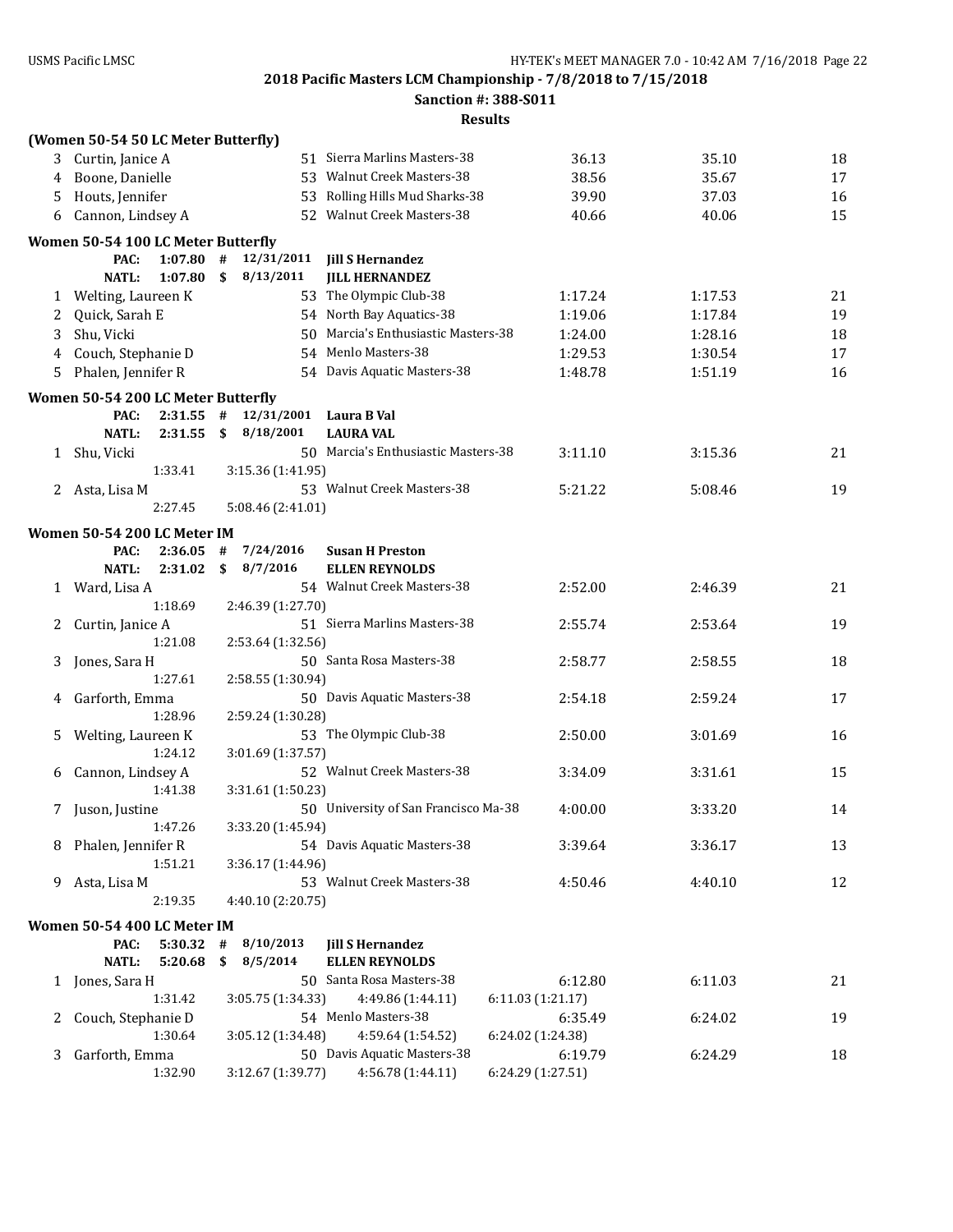**Sanction #: 388-S011**

|   | (Women 50-54 400 LC Meter IM)      |             |      |                   |    |                                      |                   |           |         |    |
|---|------------------------------------|-------------|------|-------------------|----|--------------------------------------|-------------------|-----------|---------|----|
|   | 4 Shu, Vicki                       |             |      |                   |    | 50 Marcia's Enthusiastic Masters-38  |                   | 6:45.00   | 6:52.76 | 17 |
|   |                                    | 1:29.97     |      | 3:18.48 (1:48.51) |    | 5:22.73 (2:04.25)                    | 6:52.76 (1:30.03) |           |         |    |
| 5 | Cannon, Lindsey A                  |             |      |                   |    | 52 Walnut Creek Masters-38           |                   | 7:41.50   | 7:32.50 | 16 |
|   |                                    | 1:46.33     |      | 3:46.01 (1:59.68) |    | 5:49.97 (2:03.96)                    | 7:32.50 (1:42.53) |           |         |    |
| 6 | Asta, Lisa M                       |             |      |                   |    | 53 Walnut Creek Masters-38           |                   | 10:26.92  | 9:51.54 | 15 |
|   |                                    | 2:24.63     |      | 4:52.24 (2:27.61) |    | 7:34.50 (2:42.26)                    | 9:51.54 (2:17.04) |           |         |    |
|   |                                    |             |      |                   |    |                                      |                   |           |         |    |
|   | Women 55-59 50 LC Meter Freestyle  |             |      |                   |    |                                      |                   |           |         |    |
|   | PAC:                               | 28.69       | #    | 12/31/2008        |    | Laura B Val                          |                   |           |         |    |
|   | <b>NATL:</b>                       | 28.69       | \$   | 7/16/2017         |    | <b>VAL\PIPES</b>                     |                   |           |         |    |
| 1 | Joyce, Martha                      |             |      |                   |    | 58 Tamalpais Aquatic Masters-38      |                   | 32.00     | 30.31   | 21 |
| 2 | Taylor, Catherine W                |             |      |                   |    | 55 Walnut Creek Masters-38           |                   | 35.71     | 34.88   | 19 |
| 3 | Aho, Kirsti M                      |             |      |                   |    | 59 University of San Francisco Ma-38 |                   | 1:20.00   | 58.72   | 18 |
|   | Women 55-59 100 LC Meter Freestyle |             |      |                   |    |                                      |                   |           |         |    |
|   | PAC:                               | $1:02.02$ # |      | 12/31/2007        |    | Laura B Val                          |                   |           |         |    |
|   | <b>NATL:</b>                       | 1:02.02     | - \$ | 8/13/2007         |    | <b>VAL\VAL</b>                       |                   |           |         |    |
|   | 1 Focha, Teresa M                  |             |      |                   |    | 57 Modesto Area Aquatic Club-38      |                   | <b>NT</b> | 1:46.47 |    |
| 2 | Carroll, Leah A                    |             |      |                   |    | 57 Albany Armada Aquatic Masters-38  |                   | <b>NT</b> | 2:00.84 |    |
|   |                                    |             |      |                   |    |                                      |                   |           |         |    |
|   | Women 55-59 100 LC Meter Freestyle |             |      |                   |    |                                      |                   |           |         |    |
|   | PAC:                               | 1:02.02     | #    | 12/31/2007        |    | Laura B Val                          |                   |           |         |    |
|   | <b>NATL:</b>                       | 1:02.02     | - \$ | 8/13/2007         |    | <b>VAL\VAL</b>                       |                   |           |         |    |
| 1 | Joyce, Martha                      |             |      |                   | 58 | Tamalpais Aquatic Masters-38         |                   | 1:09.00   | 1:08.70 | 21 |
| 2 | Matena, Jana                       |             |      |                   |    | 56 Menlo Masters-38                  |                   | 1:17.43   | 1:08.83 | 19 |
| 3 | Dodd, Dina                         |             |      |                   |    | 55 Northern Sierra Masters Swimmi-38 |                   | 1:16.00   | 1:17.17 | 18 |
| 4 | Dibley, Allison M                  |             |      |                   |    | 56 Walnut Creek Masters-38           |                   | 1:31.77   | 1:29.77 | 17 |
|   |                                    |             |      |                   |    |                                      |                   |           |         |    |
|   | Women 55-59 200 LC Meter Freestyle |             |      |                   |    |                                      |                   |           |         |    |
|   | PAC:                               | 2:16.28     | #    | 12/31/2009        |    | Laura B Val                          |                   |           |         |    |
|   | <b>NATL:</b>                       | 2:16.28     | \$   | 8/6/2009          |    | <b>LAURA VAL</b>                     |                   |           |         |    |
|   | 1 Focha, Teresa M                  |             |      |                   |    | 57 Modesto Area Aquatic Club-38      |                   | <b>NT</b> | 3:40.76 |    |
| 2 | Carroll, Leah A                    |             |      |                   |    | 57 Albany Armada Aquatic Masters-38  |                   | <b>NT</b> | 4:12.17 |    |
|   | Women 55-59 200 LC Meter Freestyle |             |      |                   |    |                                      |                   |           |         |    |
|   | PAC:                               | 2:16.28     | #    | 12/31/2009        |    | Laura B Val                          |                   |           |         |    |
|   | NATL:                              | 2:16.28     | \$   | 8/6/2009          |    | <b>LAURA VAL</b>                     |                   |           |         |    |
|   | 1 Curran, Margee M                 |             |      |                   |    | 57 Walnut Creek Masters-38           |                   | 2:30.70   | 2:26.60 | 21 |
|   |                                    | 1:11.78     |      | 2:26.60 (1:14.82) |    |                                      |                   |           |         |    |
| 2 | Taylor, Catherine W                |             |      |                   |    | 55 Walnut Creek Masters-38           |                   | 3:06.57   | 2:54.22 | 19 |
|   |                                    | 1:26.60     |      | 2:54.22 (1:27.62) |    |                                      |                   |           |         |    |
| 3 | McNamara, Kathleen A               |             |      |                   |    | 58 University of San Francisco Ma-38 |                   | 2:58.00   | 2:55.47 | 18 |
|   |                                    | 1:25.42     |      | 2:55.47 (1:30.05) |    |                                      |                   |           |         |    |
| 4 | Focha, Teresa M                    |             |      |                   |    | 57 Modesto Area Aquatic Club-38      |                   | 3:38.84   | 3:41.80 | 17 |
|   |                                    | 1:46.04     |      | 3:41.80 (1:55.76) |    |                                      |                   |           |         |    |
| 5 | Aho, Kirsti M                      |             |      |                   |    | 59 University of San Francisco Ma-38 |                   | 5:00.00   | 4:55.12 | 16 |
|   |                                    | 2:23.22     |      | 4:55.12 (2:31.90) |    |                                      |                   |           |         |    |
|   |                                    |             |      |                   |    |                                      |                   |           |         |    |
|   | Women 55-59 400 LC Meter Freestyle |             |      |                   |    |                                      |                   |           |         |    |
|   | PAC:                               | $4:46.69$ # |      | 7/26/2015         |    | <b>Jill S Hernandez</b>              |                   |           |         |    |
|   | NATL:                              | 4:46.69     | \$   | 7/26/2015         |    | <b>JILL HERNANDEZ</b>                |                   |           |         |    |
| 1 | Focha, Teresa M                    |             |      |                   |    | 57 Modesto Area Aquatic Club-38      |                   | NT        | 7:33.26 |    |
| 2 | Carroll, Leah A                    |             |      |                   |    | 57 Albany Armada Aquatic Masters-38  |                   | <b>NT</b> | 8:31.33 |    |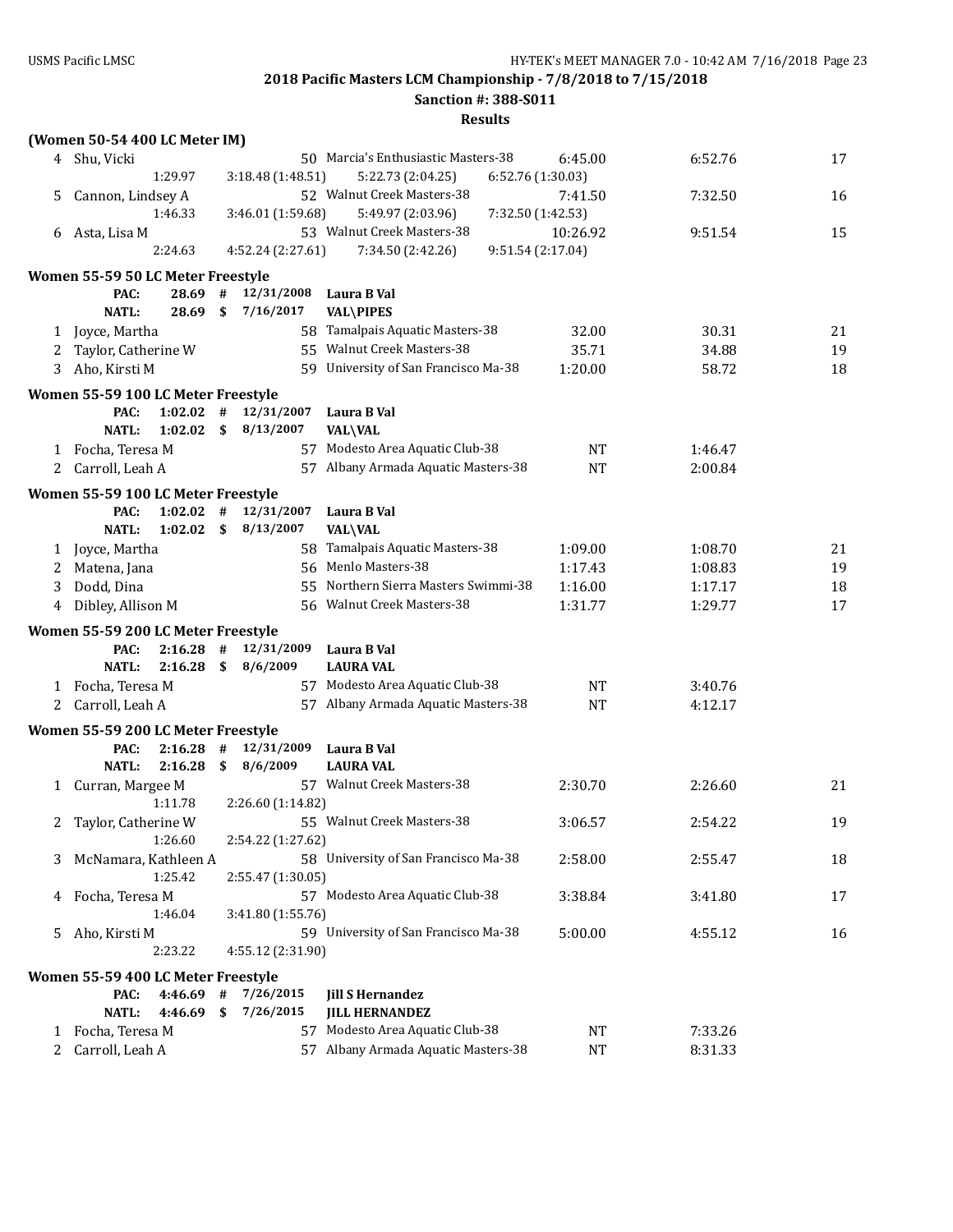**Sanction #: 388-S011**

|   | Women 55-59 400 LC Meter Freestyle       |                                          |                                          |                                         |          |    |
|---|------------------------------------------|------------------------------------------|------------------------------------------|-----------------------------------------|----------|----|
|   | PAC:<br>4:46.69                          | 7/26/2015<br>#                           | <b>Jill S Hernandez</b>                  |                                         |          |    |
|   | NATL:<br>4:46.69                         | \$<br>7/26/2015                          | <b>JILL HERNANDEZ</b>                    |                                         |          |    |
|   | 1 Curran, Margee M                       |                                          | 57 Walnut Creek Masters-38               | 5:17.00                                 | 5:09.18  | 21 |
|   | 1:13.82                                  | 2:34.77 (1:20.95)                        | 3:52.63 (1:17.86)                        | 5:09.18 (1:16.55)                       |          |    |
| 2 | Matena, Jana                             |                                          | 56 Menlo Masters-38                      | 5:35.32                                 | 5:26.38  | 19 |
|   | 1:17.88                                  | 2:41.81 (1:23.93)                        | 4:05.39 (1:23.58)                        | 5:26.38 (1:20.99)                       |          |    |
| 3 | Dodd, Dina                               |                                          | 55 Northern Sierra Masters Swimmi-38     | 6:26.00                                 | 6:29.75  | 18 |
|   | 1:28.19                                  | 3:08.41 (1:40.22)                        | 4:49.80 (1:41.39)                        | 6:29.75 (1:39.95)                       |          |    |
|   | Women 55-59 800 LC Meter Freestyle       |                                          |                                          |                                         |          |    |
|   | 9:46.56<br>PAC:                          | #<br>7/26/2015                           | <b>Jill S Hernandez</b>                  |                                         |          |    |
|   | 9:46.56<br>NATL:                         | 7/25/2015<br>\$                          | <b>JILL HERNANDEZ</b>                    |                                         |          |    |
|   | 1 Curran, Margee M                       |                                          | 57 Walnut Creek Masters-38               | 10:27.00                                | 10:32.29 | 21 |
|   | 1:14.92                                  | 2:34.21 (1:19.29)                        | 3:56.36 (1:22.15)                        | 5:16.07 (1:19.71)                       |          |    |
|   | 6:34.61 (1:18.54)                        | 7:53.77 (1:19.16)                        | 9:16.30 (1:22.53)                        | 10:32.29 (1:15.99)                      |          |    |
| 2 | Dibley, Allison M                        |                                          | 56 Walnut Creek Masters-38               | 15:34.21                                | 15:00.83 | 19 |
|   | 1:42.30                                  | 3:37.19 (1:54.89)                        | 5:32.75 (1:55.56)                        | 7:26.73 (1:53.98)                       |          |    |
|   | 9:22.52 (1:55.79)                        | 11:17.22 (1:54.70)                       | 13:12.11 (1:54.89)                       | 15:00.83 (1:48.72)                      |          |    |
| 3 | Focha, Teresa M                          |                                          | 57 Modesto Area Aquatic Club-38          | 16:00.00                                | 15:22.28 | 18 |
|   | 1:47.12                                  | 3:40.76 (1:53.64)                        | 5:36.27 (1:55.51)                        |                                         |          |    |
|   | 9:31.26 (1:58.00)                        | 11:28.56 (1:57.30)                       | 13:26.30 (1:57.74)                       | 7:33.26 (1:56.99)<br>15:22.28 (1:55.98) |          |    |
|   | Carroll, Leah A                          |                                          | 57 Albany Armada Aquatic Masters-38      | 17:00.00                                |          |    |
| 4 | 2:00.84                                  | 4:12.17 (2:11.33)                        |                                          | 8:31.33 (2:09.33)                       | 17:10.24 | 17 |
|   |                                          | 12:52.36 (2:11.07)                       | 6:22.00 (2:09.83)                        |                                         |          |    |
|   | 10:41.29 (2:09.96)                       |                                          | 15:02.42 (2:10.06)                       | 17:10.24 (2:07.82)                      |          |    |
|   | Women 55-59 1500 LC Meter Freestyle      |                                          |                                          |                                         |          |    |
|   | PAC: 19:14.70                            | 12/31/2007<br>#                          | Laura B Val                              |                                         |          |    |
|   | NATL: 19:14.70                           | \$<br>7/8/2007                           | <b>LAURA VAL</b>                         |                                         |          |    |
| 1 | Curran, Margee M                         |                                          | 57 Walnut Creek Masters-38               | 20:27.00                                | 20:20.13 | 21 |
|   | 1:16.08                                  | 2:40.71 (1:24.63)                        | 4:04.58 (1:23.87)                        | 5:27.80 (1:23.22)                       |          |    |
|   | 6:50.80 (1:23.00)                        | 8:11.91 (1:21.11)                        | 9:32.46 (1:20.55)                        | 10:54.26 (1:21.80)                      |          |    |
|   | 12:16.03 (1:21.77)                       |                                          |                                          |                                         |          |    |
|   |                                          | 13:37.56 (1:21.53)                       | 14:58.79 (1:21.23)                       | 16:19.99 (1:21.20)                      |          |    |
|   | 17:41.72 (1:21.73)                       | 19:01.16 (1:19.44)                       | 20:20.13 (1:18.97)                       |                                         |          |    |
|   | 2 McNamara, Kathleen A                   |                                          | 58 University of San Francisco Ma-38     | 27:00.00                                | 25:50.73 | 19 |
|   | 1:34.67                                  | 3:16.07 (1:41.40)                        | 5:00.17 (1:44.10)                        | 6:44.32 (1:44.15)                       |          |    |
|   | 8:28.67 (1:44.35)                        | 10:12.38 (1:43.71)                       | 11:56.70 (1:44.32)                       | 13:41.37 (1:44.67)                      |          |    |
|   | 15:25.12 (1:43.75)                       | 17:09.07 (1:43.95)                       | 18:54.21 (1:45.14)                       | 20:38.72 (1:44.51)                      |          |    |
|   | 22:23.20 (1:44.48)                       | 24:07.65 (1:44.45)                       | 25:50.73 (1:43.08)                       |                                         |          |    |
| 3 | Echenique, Michelle M                    |                                          | 58 University of San Francisco Ma-38     | 26:30.10                                | 28:08.05 | 18 |
|   | 1:38.79                                  | 3:27.27 (1:48.48)                        | 5:16.65 (1:49.38)                        | 7:06.56 (1:49.91)                       |          |    |
|   | 8:59.82 (1:53.26)                        | 10:50.02 (1:50.20)                       | 12:46.65 (1:56.63)                       | 14:36.30 (1:49.65)                      |          |    |
|   | 16:29.05 (1:52.75)                       | 18:27.62 (1:58.57)                       | 20:25.17 (1:57.55)                       | 22:17.87 (1:52.70)                      |          |    |
|   | 24:18.10 (2:00.23)                       | 26:15.57 (1:57.47)                       | 28:08.05 (1:52.48)                       |                                         |          |    |
|   | 4 Schafle, Laura                         |                                          | 57 Uc38-38                               | 34:00.00                                | 28:31.22 | 17 |
|   | 1:41.53                                  | 3:31.99 (1:50.46)                        | 5:25.12 (1:53.13)                        | 7:18.35 (1:53.23)                       |          |    |
|   | 9:14.24 (1:55.89)                        | 11:10.18 (1:55.94)                       | 13:05.72 (1:55.54)                       | 15:02.77 (1:57.05)                      |          |    |
|   | 16:59.96 (1:57.19)                       | 18:55.26 (1:55.30)                       | 20:52.00 (1:56.74)                       | 22:47.15 (1:55.15)                      |          |    |
|   | 24:42.33 (1:55.18)                       | 26:37.98 (1:55.65)                       | 28:31.22 (1:53.24)                       |                                         |          |    |
| 5 | Focha, Teresa M                          |                                          | 57 Modesto Area Aquatic Club-38          | 31:00.00                                | 29:25.08 | 16 |
|   | 1:46.47                                  | 3:41.63 (1:55.16)                        | 5:38.27 (1:56.64)                        | 7:35.73 (1:57.46)                       |          |    |
|   | 9:32.56 (1:56.83)                        | 11:30.38 (1:57.82)                       | 13:28.23 (1:57.85)                       | 15:26.31 (1:58.08)                      |          |    |
|   | 17:25.28 (1:58.97)<br>25:24.70 (2:00.73) | 19:24.28 (1:59.00)<br>27:25.34 (2:00.64) | 21:24.24 (1:59.96)<br>29:25.08 (1:59.74) | 23:23.97 (1:59.73)                      |          |    |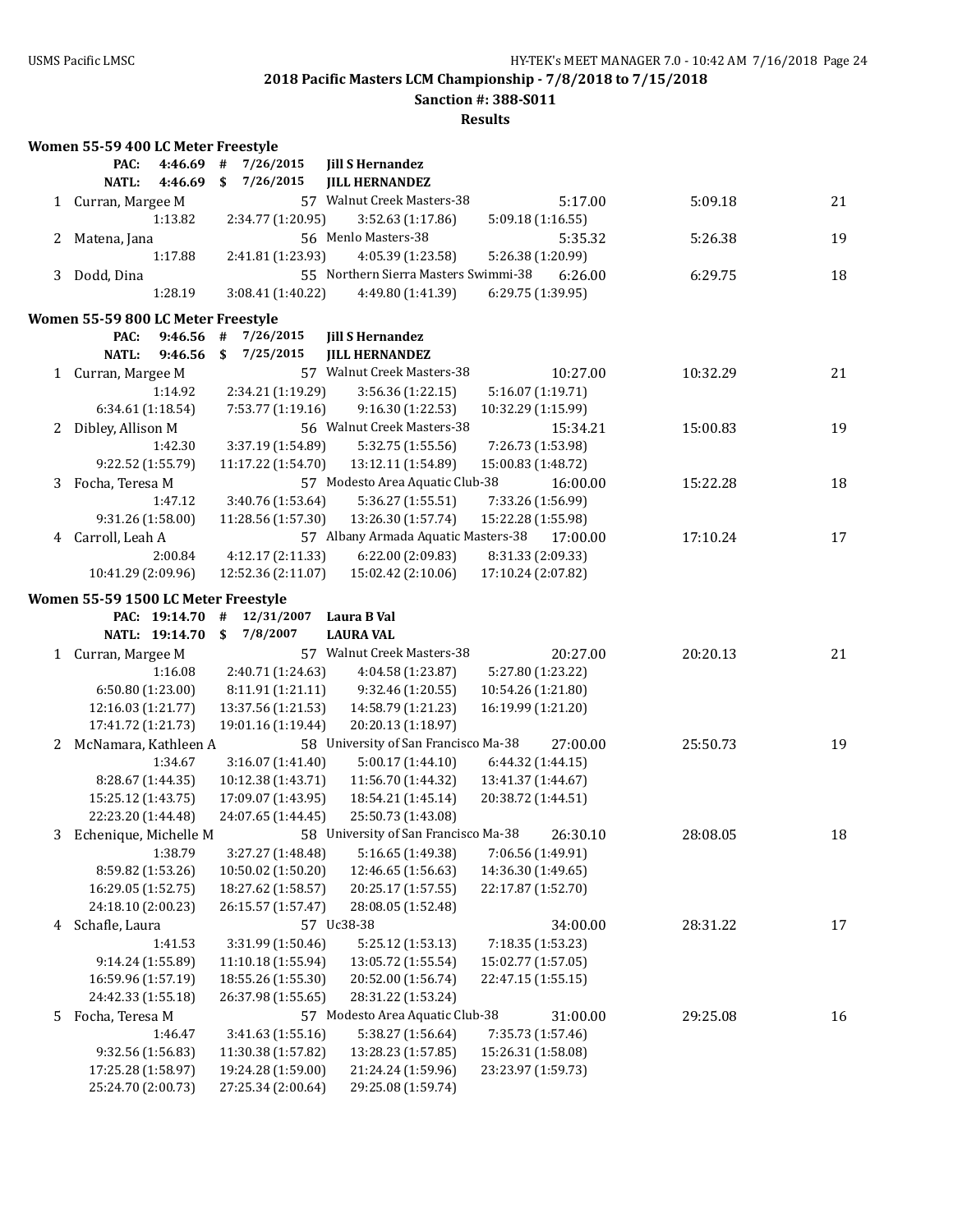**Sanction #: 388-S011**

|   | (Women 55-59 1500 LC Meter Freestyle) |         |    |                    |                                          |          |          |    |
|---|---------------------------------------|---------|----|--------------------|------------------------------------------|----------|----------|----|
|   | 6 Carroll, Leah A                     |         |    |                    | 57 Albany Armada Aquatic Masters-38      | 33:00.00 | 34:27.09 | 15 |
|   |                                       | 2:15.08 |    | 4:26.93 (2:11.85)  | 6:42.19 (2:15.26)<br>8:57.91 (2:15.72)   |          |          |    |
|   | 11:17.08 (2:19.17)                    |         |    | 13:36.35 (2:19.27) | 18:13.01 (2:19.26)<br>15:53.75 (2:17.40) |          |          |    |
|   | 20:33.65 (2:20.64)                    |         |    | 22:52.44 (2:18.79) | 25:10.09 (2:17.65)<br>27:29.53 (2:19.44) |          |          |    |
|   | 29:49.60 (2:20.07)                    |         |    | 32:08.17 (2:18.57) | 34:27.09 (2:18.92)                       |          |          |    |
|   | Women 55-59 50 LC Meter Backstroke    |         |    |                    |                                          |          |          |    |
|   | PAC:                                  | 33.75   | #  | 12/31/2010         | Laura B Val                              |          |          |    |
|   | <b>NATL:</b>                          | 32.36   | \$ | 7/15/2017          | <b>KARLYN PIPES</b>                      |          |          |    |
| 1 | Walts, Merrie E                       |         |    |                    | 58 Santa Rosa Masters-38                 | 36.22    | 37.64    | 21 |
| 2 | Russell, Jane E                       |         |    |                    | 55 Davis Aquatic Masters-38              | 38.83    | 39.15    | 19 |
| 3 | McNamara, Kathleen A                  |         |    |                    | 58 University of San Francisco Ma-38     | 37.70    | 39.79    | 18 |
| 4 | Dibley, Allison M                     |         |    |                    | 56 Walnut Creek Masters-38               | 56.11    | 53.52    | 17 |
| 5 | Aho, Kirsti M                         |         |    | 59                 | University of San Francisco Ma-38        | 1:45.00  | 1:17.05  | 16 |
|   | Women 55-59 100 LC Meter Backstroke   |         |    |                    |                                          |          |          |    |
|   | PAC:                                  | 1:12.45 | #  | 7/16/2017          | <b>Bonnie M Bilich</b>                   |          |          |    |
|   | <b>NATL:</b>                          | 1:11.23 | \$ | 7/9/2017           | <b>KARLYN PIPES</b>                      |          |          |    |
| 1 | Russell, Jane E                       |         |    |                    | 55 Davis Aquatic Masters-38              | 1:23.06  | 1:24.62  | 21 |
| 2 | Walts, Merrie E                       |         |    |                    | 58 Santa Rosa Masters-38                 | 1:19.74  | 1:25.01  | 19 |
| 3 | McNamara, Kathleen A                  |         |    | 58                 | University of San Francisco Ma-38        | 1:23.99  | 1:33.20  | 18 |
| 4 | Carroll, Leah A                       |         |    |                    | 57 Albany Armada Aquatic Masters-38      | 1:57.76  | 2:04.04  | 17 |
|   | Women 55-59 200 LC Meter Backstroke   |         |    |                    |                                          |          |          |    |
|   | PAC:                                  | 2:40.84 | #  | 7/15/2017          | <b>Bonnie M Bilich</b>                   |          |          |    |
|   | <b>NATL:</b>                          | 2:37.77 | \$ | 7/16/2017          | <b>KARLYN PIPES</b>                      |          |          |    |
| 1 | Walts, Merrie E                       |         |    |                    | 58 Santa Rosa Masters-38                 | 2:57.82  | 2:54.01  | 21 |
|   |                                       | 1:25.40 |    | 2:54.01 (1:28.61)  |                                          |          |          |    |
| 2 | Russell, Jane E                       |         |    |                    | 55 Davis Aquatic Masters-38              | 3:02.31  | 3:08.17  | 19 |
|   |                                       | 1:33.14 |    | 3:08.17 (1:35.03)  |                                          |          |          |    |
| 3 | McNamara, Kathleen A                  |         |    |                    | 58 University of San Francisco Ma-38     | 3:10.87  | 3:13.25  | 18 |
|   |                                       | 1:34.28 |    | 3:13.25 (1:38.97)  |                                          |          |          |    |
| 4 | Focha, Teresa M                       |         |    |                    | 57 Modesto Area Aquatic Club-38          | 4:24.12  | 4:25.38  | 17 |
|   |                                       | 2:11.24 |    | 4:25.38 (2:14.14)  |                                          |          |          |    |
|   | Women 55-59 50 LC Meter Breaststroke  |         |    |                    |                                          |          |          |    |
|   | PAC:                                  | 41.31   | #  | 7/16/2017          | <b>Jana Matena</b>                       |          |          |    |
|   | <b>NATL:</b>                          | 37.13   | \$ | 7/16/2017          | <b>CAROLINE KRATTLI</b>                  |          |          |    |
|   | 1 Walts, Merrie E                     |         |    |                    | 58 Santa Rosa Masters-38                 | 41.96    | 42.72    | 21 |
| 2 | Matena, Jana                          |         |    |                    | 56 Menlo Masters-38                      | 49.41    | 42.98    | 19 |
| 3 | Dodd, Dina                            |         |    | 55.                | Northern Sierra Masters Swimmi-38        | 45.00    | 45.52    | 18 |
| 4 | Taylor, Catherine W                   |         |    | 55                 | <b>Walnut Creek Masters-38</b>           | 47.56    | 47.18    | 17 |
| 5 | Hodges, Jennifer A                    |         |    | 57                 | Modesto Area Aquatic Club-38             | 50.95    | 50.82    | 16 |
|   | Women 55-59 100 LC Meter Breaststroke |         |    |                    |                                          |          |          |    |
|   | PAC:                                  | 1:31.56 | #  | 8/9/2014           | <b>Barbara C Wheeler</b>                 |          |          |    |
|   | <b>NATL:</b>                          | 1:21.21 | \$ | 7/15/2017          | <b>CAROLINE KRATTLI</b>                  |          |          |    |
| 1 | Taylor, Catherine W                   |         |    |                    | 55 Walnut Creek Masters-38               | 1:47.78  | 1:45.77  | 21 |
| 2 | Carroll, Leah A                       |         |    |                    | 57 Albany Armada Aquatic Masters-38      | 2:07.15  | 2:04.66  | 19 |
| 3 | Dibley, Allison M                     |         |    | 56                 | Walnut Creek Masters-38                  | 2:03.55  | 2:12.22  | 18 |
| 4 | Focha, Teresa M                       |         |    |                    | 57 Modesto Area Aquatic Club-38          | 2:30.00  | 2:17.70  | 17 |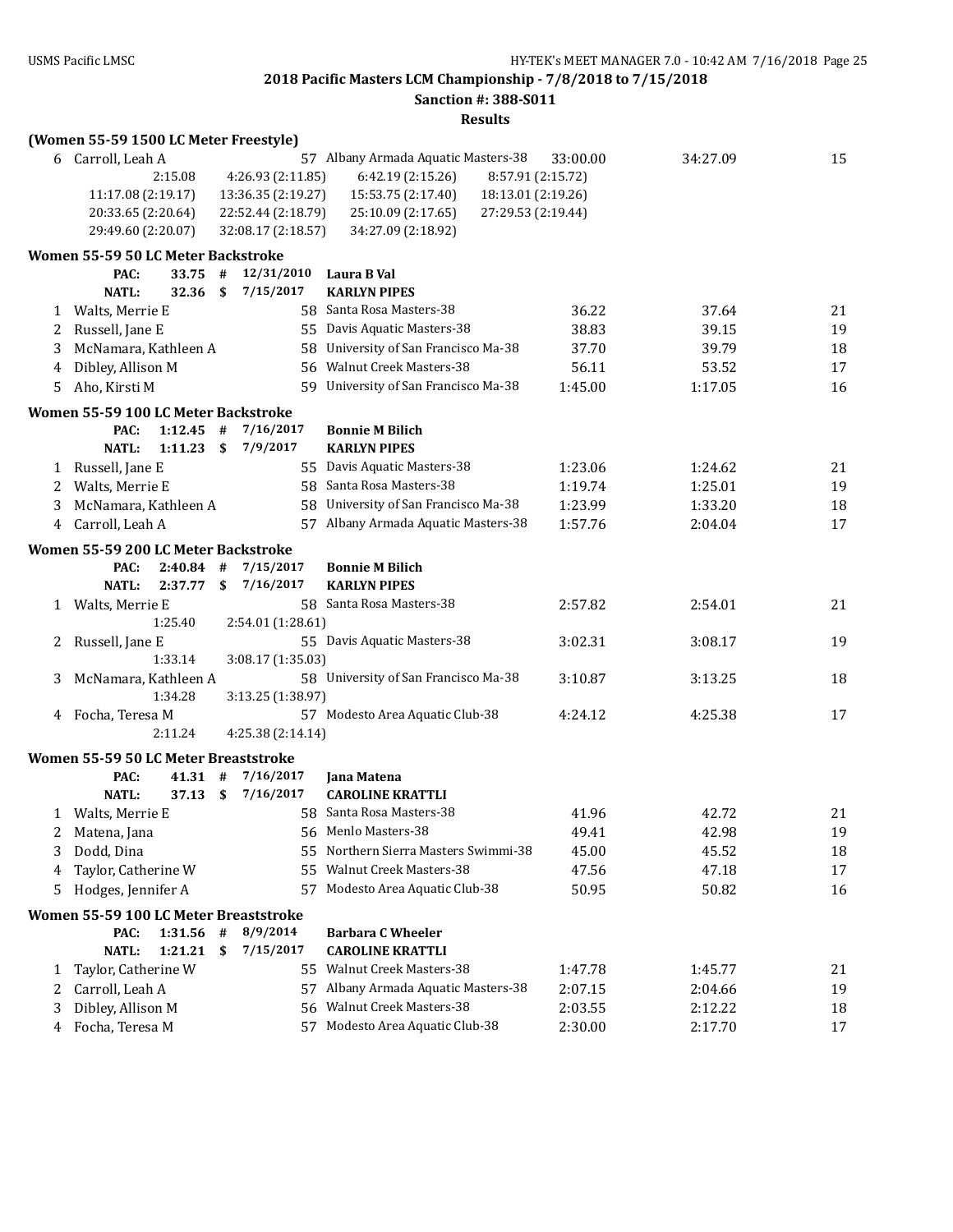**Sanction #: 388-S011**

|  |  |  |  | Women 55-59 200 LC Meter Breaststroke |
|--|--|--|--|---------------------------------------|
|--|--|--|--|---------------------------------------|

|   | PAC:                                       | 3:20.21     | #  | 7/16/2017         | <b>Merrie E Walts</b>                                          |         |          |    |
|---|--------------------------------------------|-------------|----|-------------------|----------------------------------------------------------------|---------|----------|----|
|   | <b>NATL:</b>                               | 3:01.66     | \$ | 6/11/2017         | <b>CAROLINE KRATTLI</b>                                        |         |          |    |
| 1 | Walts, Merrie E                            |             |    |                   | 58 Santa Rosa Masters-38                                       | 3:20.21 | 3:20.11# | 21 |
|   |                                            | 1:38.55     |    | 3:20.11 (1:41.56) |                                                                |         |          |    |
| 2 | Dodd, Dina                                 |             |    |                   | 55 Northern Sierra Masters Swimmi-38                           | 3:50.00 | 3:46.27  | 19 |
|   |                                            | 1:48.65     |    | 3:46.27 (1:57.62) |                                                                |         |          |    |
| 3 | Taylor, Catherine W                        |             |    |                   | 55 Walnut Creek Masters-38                                     | 3:51.35 | 3:53.76  | 18 |
|   |                                            | 1:56.25     |    | 3:53.76 (1:57.51) |                                                                |         |          |    |
| 4 | Hodges, Jennifer A                         |             |    |                   | 57 Modesto Area Aquatic Club-38                                | 3:51.43 | 3:58.01  | 17 |
|   |                                            | 1:56.52     |    | 3:58.01 (2:01.49) |                                                                |         |          |    |
| 5 | Carroll, Leah A                            |             |    |                   | 57 Albany Armada Aquatic Masters-38                            | 4:24.85 | 4:21.96  | 16 |
|   |                                            | 2:10.01     |    | 4:21.96 (2:11.95) |                                                                |         |          |    |
| 6 | Dibley, Allison M                          |             |    |                   | 56 Walnut Creek Masters-38                                     | 4:34.91 | 5:03.33  | 15 |
|   |                                            | 2:26.80     |    | 5:03.33 (2:36.53) |                                                                |         |          |    |
|   | Women 55-59 50 LC Meter Butterfly          |             |    |                   |                                                                |         |          |    |
|   | PAC:                                       | 31.42       | #  | 12/31/2009        | Laura B Val                                                    |         |          |    |
|   | <b>NATL:</b>                               | 30.52       | \$ | 7/10/2016         | <b>LESLIE LIVINGSTON</b>                                       |         |          |    |
| 1 | Joyce, Martha                              |             |    |                   | 58 Tamalpais Aquatic Masters-38                                | 34.90   | 33.69    | 21 |
| 2 | Russell, Jane E                            |             |    |                   | 55 Davis Aquatic Masters-38                                    | 34.80   | 34.89    | 19 |
| 3 | Matena, Jana                               |             |    |                   | 56 Menlo Masters-38                                            | 45.00   | 37.47    | 18 |
|   | Women 55-59 100 LC Meter Butterfly         |             |    |                   |                                                                |         |          |    |
|   | PAC:                                       | $1:09.47$ # |    | 12/31/2009        | Laura B Val                                                    |         |          |    |
|   | <b>NATL:</b>                               | 1:09.47     | \$ | 8/9/2009          | <b>LAURA VAL</b>                                               |         |          |    |
| 1 | Russell, Jane E                            |             |    |                   | 55 Davis Aquatic Masters-38                                    | 1:18.58 | 1:22.11  | 21 |
| 2 | Joyce, Martha                              |             |    |                   | 58 Tamalpais Aquatic Masters-38                                | 1:26.00 | 1:25.32  | 19 |
| 3 | Carroll, Leah A                            |             |    |                   | 57 Albany Armada Aquatic Masters-38                            | 2:05.66 | 1:57.59  | 18 |
| 4 | Focha, Teresa M                            |             |    | 57                | Modesto Area Aquatic Club-38                                   | 2:01.00 | 2:04.59  | 17 |
|   |                                            |             |    |                   |                                                                |         |          |    |
|   | Women 55-59 200 LC Meter Butterfly<br>PAC: | $2:41.51$ # |    | 12/31/2007        |                                                                |         |          |    |
|   | <b>NATL:</b>                               | 2:41.51     | \$ | 7/8/2007          | Laura B Val<br><b>LAURA VAL</b>                                |         |          |    |
|   | 1 Russell, Jane E                          |             |    |                   | 55 Davis Aquatic Masters-38                                    | 3:04.15 | 3:11.40  | 21 |
|   |                                            | 1:30.33     |    | 3:11.40 (1:41.07) |                                                                |         |          |    |
| 2 | McNamara, Kathleen A                       |             |    |                   | 58 University of San Francisco Ma-38                           | 4:00.00 | 3:55.79  | 19 |
|   |                                            | 1:53.49     |    | 3:55.79 (2:02.30) |                                                                |         |          |    |
|   |                                            |             |    |                   |                                                                |         |          |    |
|   | Women 55-59 200 LC Meter IM                |             |    | 7/26/2015         |                                                                |         |          |    |
|   | PAC:<br><b>NATL:</b>                       | $2:38.74$ # |    |                   | <b>Jill S Hernandez</b><br>2:38.74 \$ 7/26/2015 JILL HERNANDEZ |         |          |    |
|   |                                            |             |    |                   | 58 Santa Rosa Masters-38                                       | 2:55.97 | 2:54.08  | 21 |
|   | 1 Walts, Merrie E                          | 1:22.72     |    | 2:54.08 (1:31.36) |                                                                |         |          |    |
| 2 | Taylor, Catherine W                        |             |    |                   | 55 Walnut Creek Masters-38                                     | 3:36.86 | 3:24.69  | 19 |
|   |                                            | 1:43.22     |    | 3:24.69 (1:41.47) |                                                                |         |          |    |
| 3 | Hodges, Jennifer A                         |             |    |                   | 57 Modesto Area Aquatic Club-38                                | 3:43.41 | 3:45.74  | 18 |
|   |                                            | 1:55.52     |    | 3:45.74 (1:50.22) |                                                                |         |          |    |
| 4 | Dibley, Allison M                          |             |    |                   | 56 Walnut Creek Masters-38                                     | 4:16.65 | 4:31.36  | 17 |
|   |                                            | 2:12.66     |    | 4:31.36 (2:18.70) |                                                                |         |          |    |
|   |                                            |             |    |                   |                                                                |         |          |    |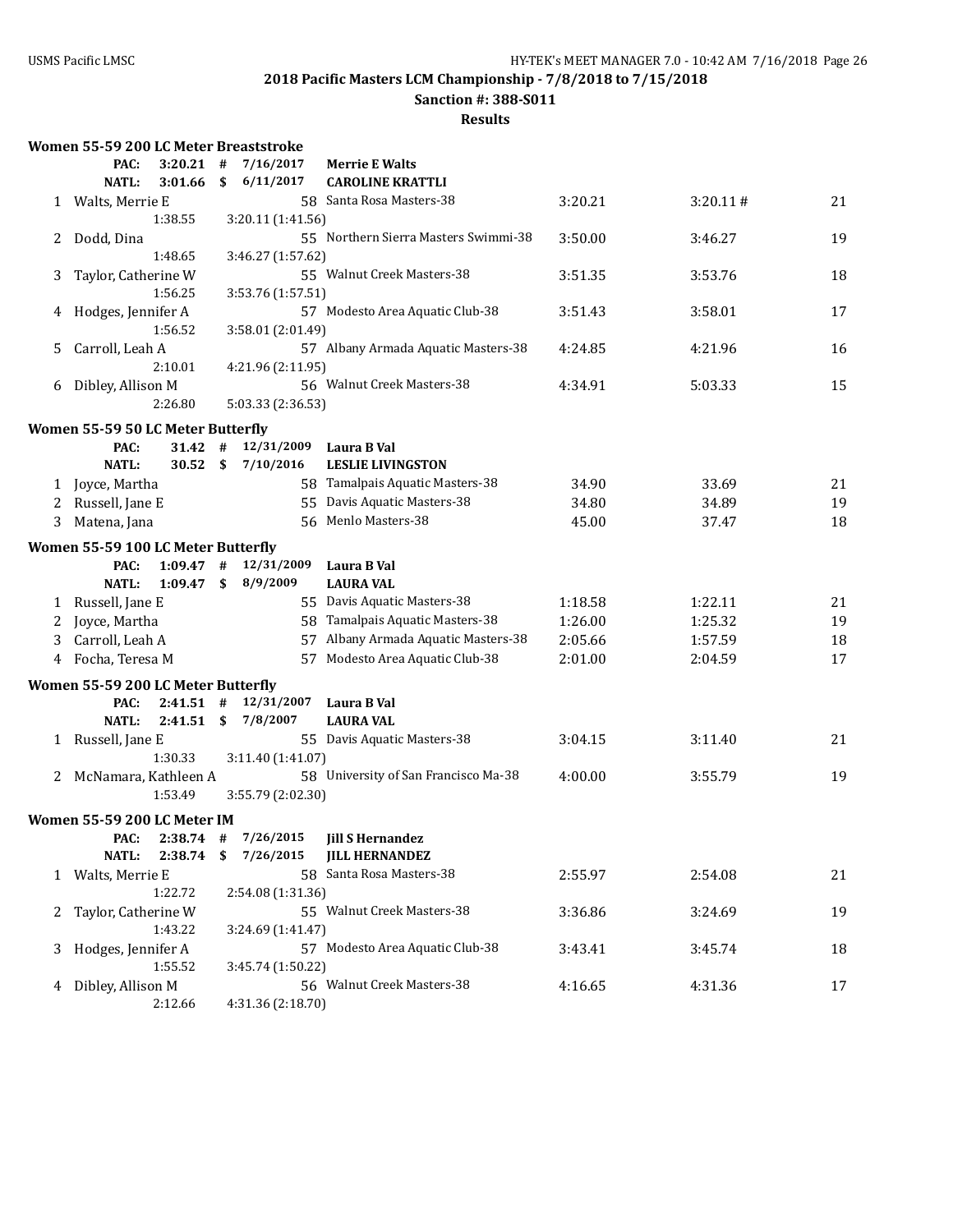**Sanction #: 388-S011**

|    | Women 55-59 400 LC Meter IM                |           |      |                          |                                                                     |         |         |    |
|----|--------------------------------------------|-----------|------|--------------------------|---------------------------------------------------------------------|---------|---------|----|
|    | PAC:                                       | 5:49.40   | #    | 12/31/2009               | Laura B Val                                                         |         |         |    |
|    | <b>NATL:</b>                               | 5:49.40   | \$   | 7/10/2009                | <b>LAURA VAL</b>                                                    |         |         |    |
|    | 1 Walts, Merrie E                          |           |      |                          | 58 Santa Rosa Masters-38                                            | 6:15.03 | 6:18.10 | 21 |
|    |                                            | 1:29.46   |      | 3:04.89 (1:35.43)        | 4:53.51 (1:48.62)<br>6:18.10 (1:24.59)                              |         |         |    |
| 2  | Russell, Jane E                            |           |      |                          | 55 Davis Aquatic Masters-38                                         | 6:21.83 | 6:31.81 | 19 |
|    |                                            | 1:26.36   |      | 3:07.50 (1:41.14)        | 5:04.04 (1:56.54)<br>6:31.81 (1:27.77)                              |         |         |    |
| 3  | McNamara, Kathleen A                       |           |      |                          | 58 University of San Francisco Ma-38                                | 7:11.02 | 7:14.42 | 18 |
|    |                                            | 1:49.66   |      | 3:35.94 (1:46.28)        | 5:39.70 (2:03.76)<br>7:14.42 (1:34.72)                              |         |         |    |
| 4  | Focha, Teresa M                            |           |      |                          | 57 Modesto Area Aquatic Club-38                                     | 8:41.78 | 8:44.91 | 17 |
|    |                                            | 1:59.18   |      | 4:17.10 (2:17.92)        | 6:49.36 (2:32.26)<br>8:44.91 (1:55.55)                              |         |         |    |
| 5. | Carroll, Leah A                            |           |      |                          | 57 Albany Armada Aquatic Masters-38                                 | 9:05.52 | 9:02.40 | 16 |
|    |                                            | 2:03.90   |      | 4:15.95 (2:12.05)        | 9:02.40 (2:24.90)<br>6:37.50(2:21.55)                               |         |         |    |
|    |                                            |           |      |                          |                                                                     |         |         |    |
|    | Women 60-64 50 LC Meter Freestyle<br>PAC:  | $29.31$ # |      | 12/31/2011               |                                                                     |         |         |    |
|    |                                            | 29.31 S   |      | 8/6/2011                 | Laura B Val<br><b>LAURA VAL</b>                                     |         |         |    |
|    | NATL:                                      |           |      |                          |                                                                     |         |         |    |
|    | 1 Wheeler, Barbara C                       |           |      |                          | 61 Tamalpais Aquatic Masters-38                                     | 35.00   | 32.94   | 21 |
| 2  | Rafkin, Louise                             |           |      |                          | 60 Marcia's Enthusiastic Masters-38                                 | 34.00   | 33.19   | 19 |
| 3  | Ogilvie, Carol M                           |           |      |                          | 63 University of San Francisco Ma-38                                | 36.50   | 34.96   | 18 |
| 4  | Sprouse, Cecily                            |           |      |                          | 62 Davis Aquatic Masters-38                                         | 35.52   | 37.56   | 17 |
| 5  | Newacheck, Pamela K                        |           |      |                          | 63 Walnut Creek Masters-38                                          | 39.07   | 37.68   | 16 |
| 6  | Nip, Carol J                               |           |      |                          | 61 Albany Armada Aquatic Masters-38                                 | 46.00   | 42.41   | 15 |
|    | Women 60-64 100 LC Meter Freestyle         |           |      |                          |                                                                     |         |         |    |
|    | PAC:                                       | 1:03.83   | $\#$ | 12/31/2011               | Laura B Val                                                         |         |         |    |
|    | <b>NATL:</b>                               | 1:03.83   | \$   | 8/5/2011                 | <b>LAURA VAL</b>                                                    |         |         |    |
| 1  | Bilich, Bonnie M                           |           |      |                          | 60 Walnut Creek Masters-38                                          | 1:07.00 | 1:09.03 | 21 |
| 2  | Boyer, Karen L                             |           |      |                          | 62 Peninsula Community Center Mas-38                                | 1:21.49 | 1:22.21 | 19 |
| 3  | Sprouse, Cecily                            |           |      |                          | 62 Davis Aquatic Masters-38                                         | 1:23.04 | 1:24.33 | 18 |
|    |                                            |           |      |                          |                                                                     |         |         |    |
|    | Women 60-64 200 LC Meter Freestyle         |           |      |                          |                                                                     |         |         |    |
|    | PAC:                                       | 2:21.48   | #    | 12/31/2012               | Laura B Val                                                         |         |         |    |
|    | <b>NATL:</b>                               | 2:21.48   | - \$ | 6/12/2012                | <b>LAURA VAL</b>                                                    |         |         |    |
| 1  | Bilich, Bonnie M                           |           |      |                          | 60 Walnut Creek Masters-38                                          | 2:28.00 | 2:28.34 | 21 |
|    |                                            | 1:10.97   |      | 2:28.34 (1:17.37)        |                                                                     |         |         |    |
| 2  | Neville, Cathy V                           |           |      |                          | 61 San Diego Swim Masters-44                                        | 2:45.26 | 2:52.25 | 19 |
|    |                                            | 1:22.52   |      | 2:52.25 (1:29.73)        |                                                                     |         |         |    |
| 3  | Ogilvie, Carol M                           |           |      |                          | 63 University of San Francisco Ma-38                                | 2:59.00 | 2:54.41 | 18 |
|    |                                            | 1:25.12   |      | 2:54.41 (1:29.29)        |                                                                     |         |         |    |
|    | Women 60-64 400 LC Meter Freestyle         |           |      |                          |                                                                     |         |         |    |
|    | PAC:                                       |           |      | $4:59.82$ # $12/31/2012$ | Laura B Val                                                         |         |         |    |
|    | <b>NATL:</b>                               |           |      | 4:59.82 \$ 8/12/2012     | <b>LAURA VAL</b>                                                    |         |         |    |
|    | 1 Neville, Cathy V                         |           |      |                          | 61 San Diego Swim Masters-44                                        | NT      | 6:02.36 |    |
|    |                                            |           |      |                          |                                                                     |         |         |    |
|    | Women 60-64 400 LC Meter Freestyle<br>PAC: |           |      | $4:59.82$ # $12/31/2012$ | Laura B Val                                                         |         |         |    |
|    | <b>NATL:</b>                               | 4:59.82   |      | \$8/12/2012              | <b>LAURA VAL</b>                                                    |         |         |    |
|    |                                            |           |      |                          | 62 Peninsula Community Center Mas-38                                |         |         |    |
|    | 1 Boyer, Karen L                           | 1:28.02   |      |                          | 4:48.72 (1:41.08)                                                   | 6:17.87 | 6:25.68 | 21 |
|    |                                            |           |      | 3:07.64 (1:39.62)        | 6:25.68 (1:36.96)<br>63 The Olympic Club-38                         |         |         |    |
| 2  | Quinn, Phyllis E                           | 1:31.56   |      |                          |                                                                     | 6:21.78 | 6:28.38 | 19 |
|    |                                            |           |      | 3:11.95 (1:40.39)        | 4:51.10 (1:39.15)<br>6:28.38 (1:37.28)<br>61 Davis Athletic Club-38 | 9:45.00 |         |    |
| 3  | Chu, Regina L                              | 2:20.65   |      | 4:50.89 (2:30.24)        | 7:18.66 (2:27.77)<br>9:41.52 (2:22.86)                              |         | 9:41.52 | 18 |
|    |                                            |           |      |                          |                                                                     |         |         |    |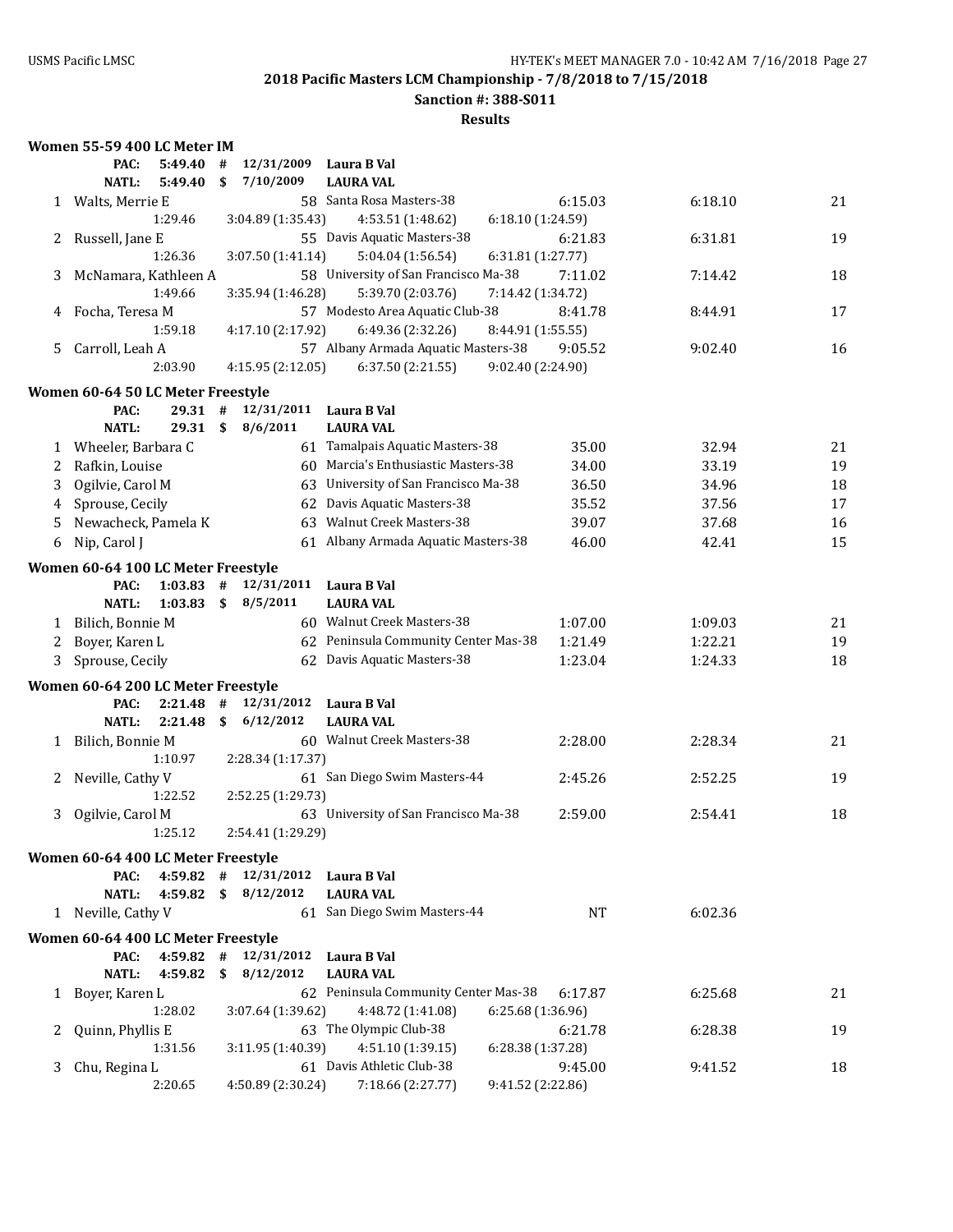**Sanction #: 388-S011**

|              | Women 60-64 800 LC Meter Freestyle            |                                         |                                                           |                               |          |    |
|--------------|-----------------------------------------------|-----------------------------------------|-----------------------------------------------------------|-------------------------------|----------|----|
|              | PAC: 10:27.71 #                               | 12/31/2011                              | Laura B Val                                               |                               |          |    |
|              | NATL: 10:27.71                                | 7/8/2011<br>\$                          | <b>LAURA VAL</b>                                          |                               |          |    |
| 1            | Neville, Cathy V                              |                                         | 61 San Diego Swim Masters-44                              | 12:16.45                      | 12:18.86 | 21 |
|              | 1:23.54                                       | 2:54.98 (1:31.44)                       | 4:28.68 (1:33.70)                                         | 6:02.36 (1:33.68)             |          |    |
|              | 7:35.71 (1:33.35)                             | 9:10.82 (1:35.11)                       | 10:45.83 (1:35.01)                                        | 12:18.86 (1:33.03)            |          |    |
| 2            | Quinn, Phyllis E                              |                                         | 63 The Olympic Club-38                                    | 13:00.00                      | 13:25.17 | 19 |
|              | 1:36.29                                       | 3:19.17 (1:42.88)                       | 5:01.28 (1:42.11)                                         | 6:43.21 (1:41.93)             |          |    |
|              | 8:24.32 (1:41.11)                             | 10:05.51 (1:41.19)                      | 11:46.58 (1:41.07)                                        | 13:25.17 (1:38.59)            |          |    |
|              | Women 60-64 1500 LC Meter Freestyle           |                                         |                                                           |                               |          |    |
|              | PAC: 19:52.85                                 | #<br>12/31/2011                         | Laura B Val                                               |                               |          |    |
|              | NATL: 19:52.85                                | 7/8/2011<br>\$                          | <b>LAURA VAL</b>                                          |                               |          |    |
| 1            | Helmrich, Susan P                             |                                         | 63 Streamliners-38                                        | 22:20.10                      | 22:52.17 | 21 |
|              | 1:24.79                                       | 2:56.81 (1:32.02)                       | 4:28.55 (1:31.74)                                         | 6:01.16 (1:32.61)             |          |    |
|              | 7:34.10 (1:32.94)                             | 9:05.94 (1:31.84)                       | 10:38.59 (1:32.65)                                        | 12:11.27 (1:32.68)            |          |    |
|              | 13:44.16 (1:32.89)                            | 15:16.48 (1:32.32)                      | 16:48.80 (1:32.32)                                        | 18:21.31 (1:32.51)            |          |    |
|              | 19:52.72 (1:31.41)                            | 21:23.19 (1:30.47)                      | 22:52.17 (1:28.98)                                        |                               |          |    |
| 2            | Klatzkin, Amy                                 |                                         | 62 University of San Francisco Ma-38                      | 26:30.00                      | 24:33.56 | 19 |
|              | 1:35.55                                       | 3:15.11 (1:39.56)                       | 4:53.38 (1:38.27)                                         | 6:31.04 (1:37.66)             |          |    |
|              | 8:09.44 (1:38.40)                             | 9:46.84 (1:37.40)                       | 11:24.74 (1:37.90)                                        | 13:02.95 (1:38.21)            |          |    |
|              | 14:42.33 (1:39.38)                            | 16:21.13 (1:38.80)                      | 17:59.81 (1:38.68)                                        | 19:38.95 (1:39.14)            |          |    |
|              | 21:18.16 (1:39.21)                            | 22:57.74 (1:39.58)                      | 24:33.56 (1:35.82)                                        |                               |          |    |
| 3            | Boyer, Karen L                                |                                         | 62 Peninsula Community Center Mas-38 24:06.04             |                               | 24:50.05 | 18 |
|              | 1:30.99                                       | 3:10.09 (1:39.10)                       | 4:49.24 (1:39.15)                                         | 6:28.46 (1:39.22)             |          |    |
|              | 8:08.02 (1:39.56)                             | 9:47.21 (1:39.19)                       | 11:27.74 (1:40.53)                                        | 13:07.99 (1:40.25)            |          |    |
|              | 14:48.28 (1:40.29)                            | 16:28.95 (1:40.67)                      | 18:10.18 (1:41.23)                                        | 19:51.71 (1:41.53)            |          |    |
|              | 21:33.49 (1:41.78)                            | 23:14.93 (1:41.44)                      | 24:50.05 (1:35.12)                                        |                               |          |    |
| 4            | Quinn, Phyllis E                              |                                         | 63 The Olympic Club-38                                    | 24:16.12                      | 25:20.47 | 17 |
|              | 1:36.39                                       | 3:17.30 (1:40.91)                       | 4:58.17 (1:40.87)                                         | 6:40.01 (1:41.84)             |          |    |
|              | 8:22.98 (1:42.97)                             | 10:05.18 (1:42.20)                      | 11:46.72 (1:41.54)                                        | 13:28.95 (1:42.23)            |          |    |
|              | 15:09.99 (1:41.04)                            | 16:52.82 (1:42.83)                      | 18:34.82 (1:42.00)                                        | 20:17.81 (1:42.99)            |          |    |
|              | 21:59.64 (1:41.83)                            | 23:42.12 (1:42.48)                      | 25:20.47 (1:38.35)                                        |                               |          |    |
| 5            | Podolinsky, Elizabeth<br>2:17.69              |                                         | 60 University of San Francisco Ma-38<br>7:14.55 (2:28.76) | 40:00.00<br>9:41.64 (2:27.09) | 36:11.57 | 16 |
|              | 12:08.72 (2:27.08)                            | 4:45.79 (2:28.10)<br>14:33.96 (2:25.24) | 17:00.82 (2:26.86)                                        | 19:29.39 (2:28.57)            |          |    |
|              | 21:55.32 (2:25.93)                            | 24:18.05 (2:22.73)                      | 26:44.20 (2:26.15)                                        | 29:08.02 (2:23.82)            |          |    |
|              | 31:31.40 (2:23.38)                            | 33:53.37 (2:21.97)                      | 36:11.57 (2:18.20)                                        |                               |          |    |
|              |                                               |                                         |                                                           |                               |          |    |
|              | Women 60-64 50 LC Meter Backstroke<br>33.86 # |                                         | Laura B Val                                               |                               |          |    |
|              | PAC:<br><b>NATL:</b><br>33.86                 | 8/9/2015<br>\$<br>8/9/2015              | <b>LAURA VAL</b>                                          |                               |          |    |
| 1            | Bilich, Bonnie M                              |                                         | 60 Walnut Creek Masters-38                                | 34.73                         | 34.74    | 21 |
|              | Sprouse, Cecily                               |                                         | 62 Davis Aquatic Masters-38                               | 46.29                         | 49.53    | 19 |
| 2<br>3       | Nip, Carol J                                  |                                         | 61 Albany Armada Aquatic Masters-38                       | 56.00                         | 51.70    | 18 |
|              |                                               |                                         |                                                           |                               |          |    |
|              | Women 60-64 100 LC Meter Backstroke           |                                         |                                                           |                               |          |    |
|              | 1:14.76<br>PAC:                               | 8/9/2015<br>#                           | Laura B Val                                               |                               |          |    |
|              | <b>NATL:</b><br>1:14.76                       | \$<br>8/9/2015                          | <b>LAURA VAL</b>                                          |                               |          |    |
| $\mathbf{1}$ | Bilich, Bonnie M                              |                                         | 60 Walnut Creek Masters-38                                | 1:14.00                       | 1:14.50# | 21 |
| 2            | Boyer, Karen L                                |                                         | 62 Peninsula Community Center Mas-38                      | 1:37.13                       | 1:38.32  | 19 |
| 3            | Johnson, Marta                                |                                         | 63 Walnut Creek Masters-38                                | 2:05.00                       | 1:53.83  | 18 |
| 4            | Chu, Regina L                                 |                                         | 61 Davis Athletic Club-38                                 | 2:25.00                       | 2:15.97  | 17 |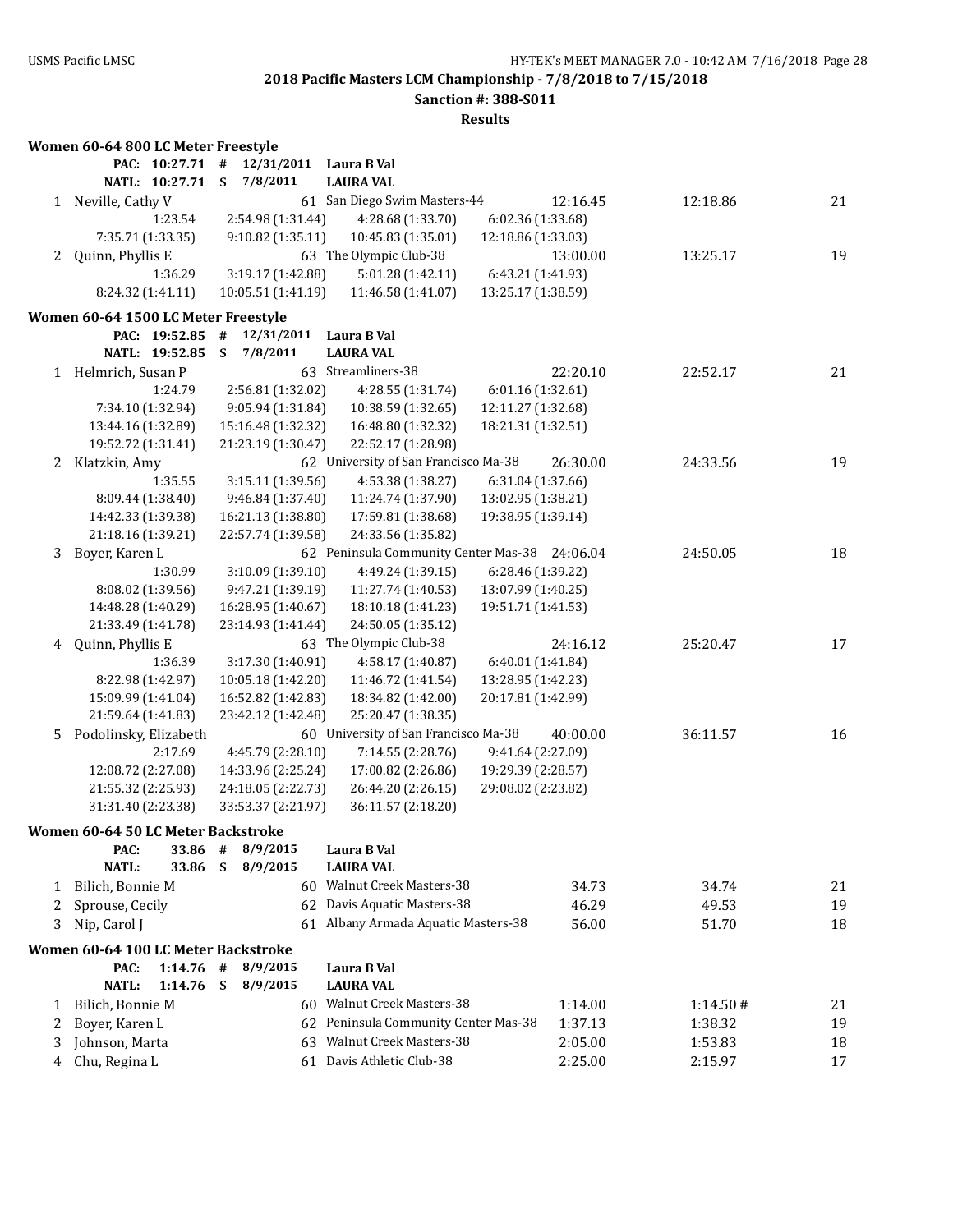**Sanction #: 388-S011**

|             | Women 60-64 200 LC Meter Backstroke   |             |              |                   |    |                                      |         |          |    |
|-------------|---------------------------------------|-------------|--------------|-------------------|----|--------------------------------------|---------|----------|----|
|             | PAC:                                  | 2:44.38     | #            | 7/12/2013         |    | Laura B Val                          |         |          |    |
|             | <b>NATL:</b>                          | 2:44.38     | \$           | 7/13/2013         |    | <b>LAURA VAL</b>                     |         |          |    |
| 1           | Bilich, Bonnie M                      |             |              |                   |    | 60 Walnut Creek Masters-38           | 2:42.00 | 2:42.42# | 21 |
|             |                                       | 1:18.74     |              | 2:42.42 (1:23.68) |    |                                      |         |          |    |
| 2           | Quinn, Phyllis E                      |             |              |                   |    | 63 The Olympic Club-38               | 3:29.99 | 3:35.00  | 19 |
|             |                                       | 1:46.41     |              | 3:35.00 (1:48.59) |    |                                      |         |          |    |
| 3           | Chu, Regina L                         |             |              |                   |    | 61 Davis Athletic Club-38            | 4:50.00 | 5:46.92  | 18 |
|             |                                       | 2:23.23     |              | 5:46.92 (3:23.69) |    |                                      |         |          |    |
|             | Women 60-64 50 LC Meter Breaststroke  |             |              |                   |    |                                      |         |          |    |
|             | PAC:                                  | 42.80       | #            | 8/20/2017         |    | <b>Barbara C Wheeler</b>             |         |          |    |
|             | <b>NATL:</b>                          | 39.02       | $\mathbf{s}$ | 8/19/2016         |    | <b>BETH ESTEL</b>                    |         |          |    |
|             | 1 Wheeler, Barbara C                  |             |              |                   |    | 61 Tamalpais Aquatic Masters-38      | 43.00   | 42.57#   | 21 |
| 2           | Jakobi, Jessica                       |             |              |                   |    | 60 Tamalpais Aquatic Masters-38      | 50.00   | 44.62    | 19 |
| 3           | Sprouse, Cecily                       |             |              |                   |    | 62 Davis Aquatic Masters-38          | 45.60   | 48.11    | 18 |
| 4           | Gill, Kathy                           |             |              |                   |    | 64 Davis Aquatic Masters-38          | 52.39   | 55.14    | 17 |
|             | Women 60-64 100 LC Meter Breaststroke |             |              |                   |    |                                      |         |          |    |
|             | PAC:                                  | $1:33.71$ # |              | 8/20/2017         |    | <b>Barbara C Wheeler</b>             |         |          |    |
|             | <b>NATL:</b>                          | 1:27.24     | \$           | 8/18/2016         |    | <b>BETH ESTEL</b>                    |         |          |    |
| 1           | Bilich, Bonnie M                      |             |              |                   |    | 60 Walnut Creek Masters-38           | 1:30.00 | 1:29.39# | 21 |
| 2           | Wheeler, Barbara C                    |             |              |                   |    | 61 Tamalpais Aquatic Masters-38      | 1:35.00 | 1:35.95  | 19 |
| 3           | Fox-Yoder, Kimberly                   |             |              |                   |    | 62 Walnut Creek Masters-38           | 1:45.00 | 1:42.87  | 18 |
| 4           | Sprouse, Cecily                       |             |              |                   |    | 62 Davis Aquatic Masters-38          | 1:44.84 | 1:48.42  | 17 |
| 5           | Ogilvie, Carol M                      |             |              |                   |    | 63 University of San Francisco Ma-38 | 1:55.00 | 1:50.86  | 16 |
| 6           | Nip, Carol J                          |             |              |                   | 61 | Albany Armada Aquatic Masters-38     | 2:00.00 | 1:58.24  | 15 |
| 7           | Gill, Kathy                           |             |              |                   |    | 64 Davis Aquatic Masters-38          | 2:00.00 | 2:04.55  | 14 |
| 8           | Chu, Regina L                         |             |              |                   |    | 61 Davis Athletic Club-38            | 2:35.00 | 2:37.12  | 13 |
|             | Women 60-64 200 LC Meter Breaststroke |             |              |                   |    |                                      |         |          |    |
|             | PAC:                                  | 3:30.17     | #            | 8/20/2017         |    | <b>Barbara C Wheeler</b>             |         |          |    |
|             | <b>NATL:</b>                          | 3:08.07     | \$           | 6/29/2014         |    | <b>LO KNAPP</b>                      |         |          |    |
| 1           | Wheeler, Barbara C                    |             |              |                   |    | 61 Tamalpais Aquatic Masters-38      | 3:35.00 | 3:30.29  | 21 |
|             |                                       | 1:43.97     |              | 3:30.29 (1:46.32) |    |                                      |         |          |    |
| 2           | Boyer, Karen L                        |             |              |                   |    | 62 Peninsula Community Center Mas-38 | 3:47.69 | 3:53.89  | 19 |
|             |                                       | 1:49.79     |              | 3:53.89 (2:04.10) |    |                                      |         |          |    |
| 3           | Sprouse, Cecily                       |             |              |                   |    | 62 Davis Aquatic Masters-38          | 3:56.18 | 3:56.69  | 18 |
|             |                                       | 1:57.63     |              | 3:56.69 (1:59.06) |    |                                      |         |          |    |
|             | Women 60-64 50 LC Meter Butterfly     |             |              |                   |    |                                      |         |          |    |
|             | PAC:                                  | 32.27       | #            | 12/31/2012        |    | Laura B Val                          |         |          |    |
|             | <b>NATL:</b>                          | 32.27       | \$           | 7/8/2012          |    | <b>LAURA VAL</b>                     |         |          |    |
| 1           | Boyer, Karen L                        |             |              |                   |    | 62 Peninsula Community Center Mas-38 | 41.87   | 39.65    | 21 |
| 2           | Neville, Cathy V                      |             |              |                   |    | 61 San Diego Swim Masters-44         | 40.05   | 39.70    | 19 |
| 3           | Gill, Kathy                           |             |              |                   |    | 64 Davis Aquatic Masters-38          | 48.38   | 48.90    | 18 |
| 4           | Palmer, Teddy                         |             |              |                   |    | 64 Manatee Aquatic Masters Inc-38    | 50.73   | 56.47    | 17 |
| 5           | Nip, Carol J                          |             |              |                   |    | 61 Albany Armada Aquatic Masters-38  | 55.00   | 56.58    | 16 |
|             | Women 60-64 100 LC Meter Butterfly    |             |              |                   |    |                                      |         |          |    |
|             | PAC:                                  | 1:12.06     | #            | 12/31/2011        |    | Laura B Val                          |         |          |    |
|             | <b>NATL:</b>                          | 1:12.06     | \$           | 8/4/2011          |    | <b>LAURA VAL</b>                     |         |          |    |
| 1           | Rafkin, Louise                        |             |              |                   |    | 60 Marcia's Enthusiastic Masters-38  | 1:32.00 | 1:31.83  | 21 |
| $2^{\circ}$ | Neville, Cathy V                      |             |              |                   |    | 61 San Diego Swim Masters-44         | 1:40.97 | 1:37.41  | 19 |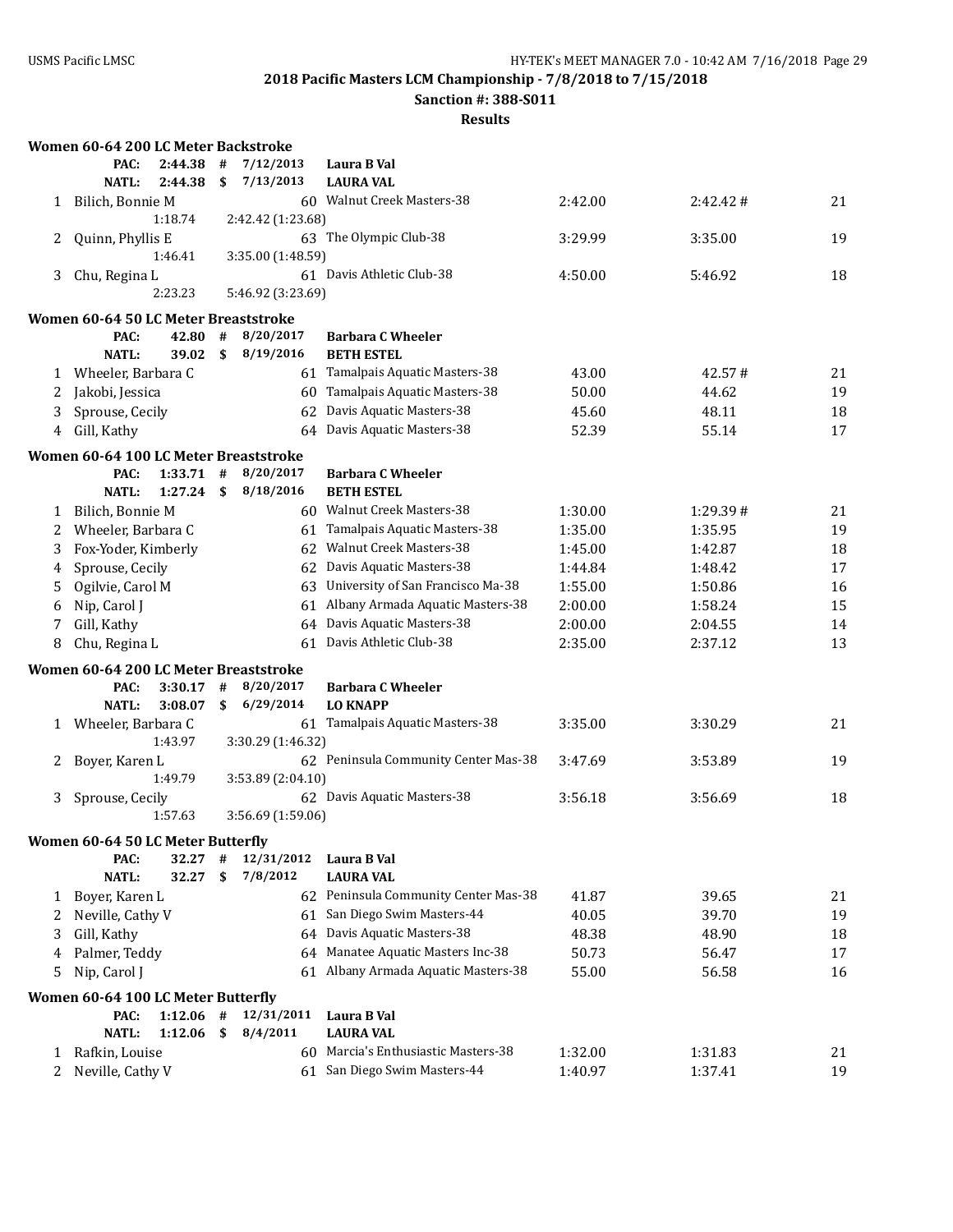**Sanction #: 388-S011**

|   | (Women 60-64 100 LC Meter Butterfly) |                   |                                                         |         |         |    |
|---|--------------------------------------|-------------------|---------------------------------------------------------|---------|---------|----|
|   | 3 Ogilvie, Carol M                   |                   | 63 University of San Francisco Ma-38                    | 1:42.00 | 1:41.89 | 18 |
|   | 4 Gill, Kathy                        |                   | 64 Davis Aquatic Masters-38                             | 1:55.00 | 2:00.54 | 17 |
|   | Women 60-64 200 LC Meter Butterfly   |                   |                                                         |         |         |    |
|   | PAC:<br>2:41.03                      | 12/31/2011<br>#   | Laura B Val                                             |         |         |    |
|   | <b>NATL:</b><br>2:41.03              | 8/6/2011<br>\$    | <b>LAURA VAL</b>                                        |         |         |    |
|   | 1 Neville, Cathy V                   |                   | 61 San Diego Swim Masters-44                            | 3:45.38 | 3:42.11 | 21 |
|   | 1:45.61                              | 3:42.11 (1:56.50) |                                                         |         |         |    |
| 2 | Rafkin, Louise                       |                   | 60 Marcia's Enthusiastic Masters-38                     | 3:40.00 | 3:50.19 | 19 |
|   | 1:47.81                              | 3:50.19 (2:02.38) |                                                         |         |         |    |
| 3 | Quinn, Phyllis E                     |                   | 63 The Olympic Club-38                                  | 4:17.64 | 4:25.43 | 18 |
|   | 2:11.52                              | 4:25.43 (2:13.91) |                                                         |         |         |    |
|   | Women 60-64 200 LC Meter IM          |                   |                                                         |         |         |    |
|   | PAC:<br>2:47.99                      | 7/12/2013<br>#    | Laura B Val                                             |         |         |    |
|   | 2:47.99<br><b>NATL:</b>              | \$<br>7/14/2013   | <b>LAURA VAL</b>                                        |         |         |    |
|   | 1 Bilich, Bonnie M                   |                   | 60 Walnut Creek Masters-38                              | 2:48.00 | 2:51.28 | 21 |
|   | 1:19.85                              | 2:51.28 (1:31.43) |                                                         |         |         |    |
|   | Wheeler, Barbara C                   |                   | 61 Tamalpais Aquatic Masters-38                         | 3:12.00 | 3:11.05 | 19 |
|   | 1:33.44                              | 3:11.05 (1:37.61) |                                                         |         |         |    |
| 3 | Rafkin, Louise                       |                   | 60 Marcia's Enthusiastic Masters-38                     | 3:15.00 | 3:15.91 | 18 |
|   | 1:30.62                              | 3:15.91 (1:45.29) |                                                         |         |         |    |
| 4 | Quinn, Phyllis E                     |                   | 63 The Olympic Club-38                                  | 3:32.00 | 3:32.69 | 17 |
|   | 1:44.87                              | 3:32.69 (1:47.82) |                                                         |         |         |    |
| 5 | Nip, Carol J                         |                   | 61 Albany Armada Aquatic Masters-38                     | 4:00.00 | 4:01.14 | 16 |
|   | 2:00.23                              | 4:01.14 (2:00.91) | 63 Walnut Creek Masters-38                              | 4:20.00 | 4:07.70 | 15 |
| 6 | Johnson, Marta<br>2:08.00            | 4:07.70 (1:59.70) |                                                         |         |         |    |
|   |                                      |                   |                                                         |         |         |    |
|   | Women 60-64 400 LC Meter IM          |                   |                                                         |         |         |    |
|   | 5:56.27<br>PAC:<br><b>NATL:</b>      | #                 | 12/31/2011 Laura B Val                                  |         |         |    |
|   | 5:56.27<br>1 Rafkin, Louise          | \$<br>7/8/2011    | <b>LAURA VAL</b><br>60 Marcia's Enthusiastic Masters-38 | 7:07.00 | 7:07.44 | 21 |
|   | 1:33.15                              | 3:27.36 (1:54.21) | 5:29.70 (2:02.34)<br>7:07.44 (1:37.74)                  |         |         |    |
| 2 | Ogilvie, Carol M                     |                   | 63 University of San Francisco Ma-38                    | 7:25.00 | 7:09.81 | 19 |
|   | 1:41.91                              | 3:37.27 (1:55.36) | 5:38.56 (2:01.29)<br>7:09.81 (1:31.25)                  |         |         |    |
| 3 | Neville, Cathy V                     |                   | 61 San Diego Swim Masters-44                            | 7:30.17 | 7:13.22 | 18 |
|   | 1:40.46                              | 3:34.98 (1:54.52) | 5:43.95 (2:08.97)<br>7:13.22 (1:29.27)                  |         |         |    |
|   | 4 Quinn, Phyllis E                   |                   | 63 The Olympic Club-38                                  | 7:22.21 | 7:39.72 | 17 |
|   | 2:00.96                              | 3:54.48 (1:53.52) | 6:02.20 (2:07.72)<br>7:39.72 (1:37.52)                  |         |         |    |
| 5 | Sprouse, Cecily                      |                   | 62 Davis Aquatic Masters-38                             | 9:30.15 | 7:50.36 | 16 |
|   | 1:46.94                              | 3:59.09 (2:12.15) | 7:50.36 (1:41.24)<br>6:09.12 (2:10.03)                  |         |         |    |
|   | Women 65-69 50 LC Meter Freestyle    |                   |                                                         |         |         |    |
|   | PAC:<br>29.92                        | $\#$<br>8/21/2016 | Laura B Val                                             |         |         |    |
|   | <b>NATL:</b><br>29.92                | 8/19/2016<br>\$   | <b>LAURA VAL</b>                                        |         |         |    |
| 1 | Val, Laura B                         | 67                | Tamalpais Aquatic Masters-38                            | 32.00   | 30.74   | 21 |
| 2 | Hepworth, Linda                      | 65                | Rolling Hills Mud Sharks-38                             | 36.78   | 36.85   | 19 |
| 3 | Cohn, Darcy C                        | 67                | University of San Francisco Ma-38                       | 55.00   | 46.84   | 18 |
| 4 | Rothrock, Gretchen A                 | 69                | Walnut Creek Masters-38                                 | 44.32   | 47.85   | 17 |
| 5 | Short, Laura J                       | 69                | University of San Francisco Ma-38                       | 1:30.00 | 50.36   | 16 |
| 6 | Stanton, Susan G                     | 66                | Manatee Aquatic Masters Inc-38                          | 49.00   | 51.26   | 15 |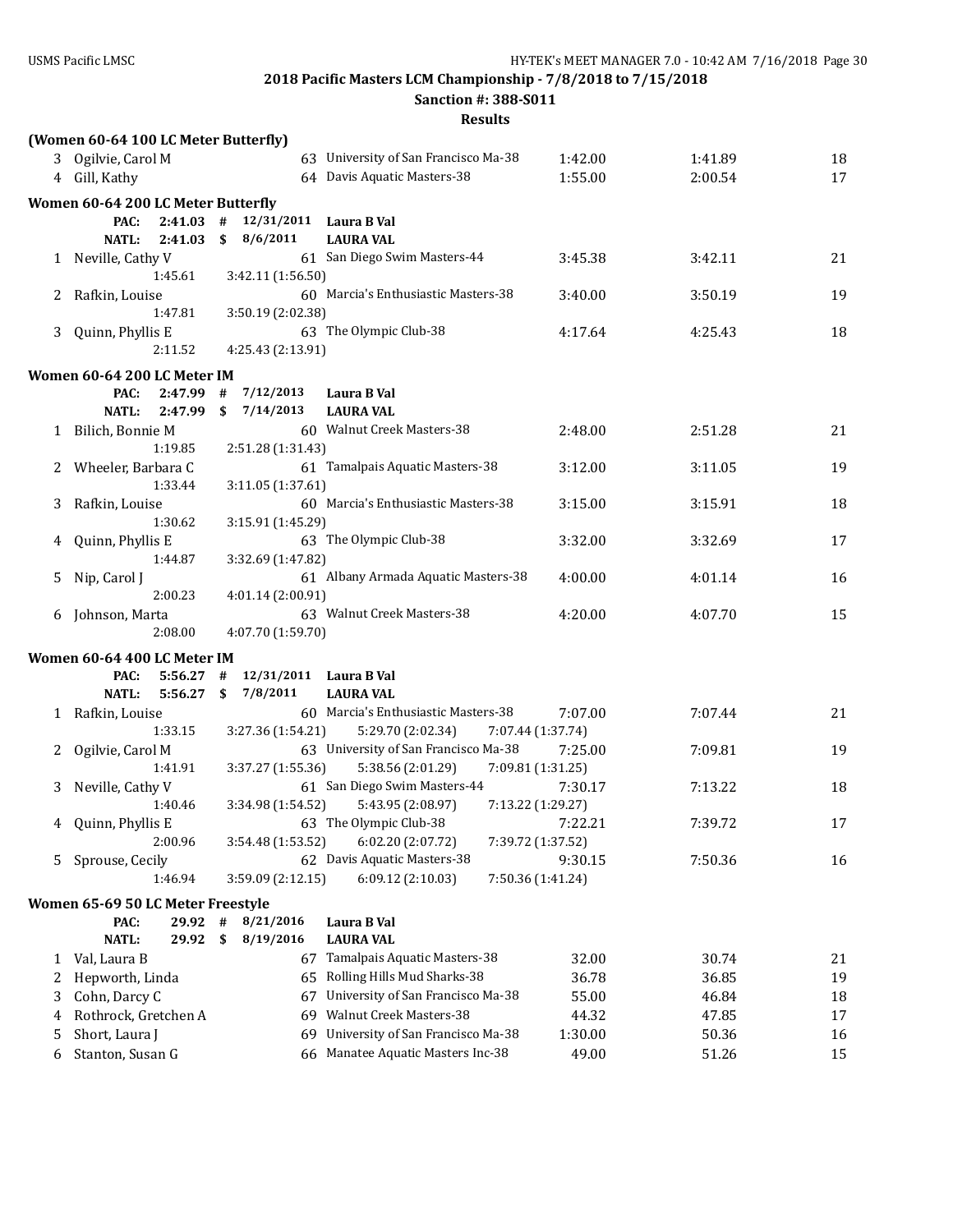**Sanction #: 388-S011**

|    | Women 65-69 100 LC Meter Freestyle |                    |                                                           |                    |          |    |
|----|------------------------------------|--------------------|-----------------------------------------------------------|--------------------|----------|----|
|    | PAC:<br>1:05.00                    | #<br>8/20/2017     | Laura B Val                                               |                    |          |    |
|    | <b>NATL:</b><br>1:05.00            | 8/16/2017<br>\$    | <b>LAURA VAL</b>                                          |                    |          |    |
| 1  | Hepworth, Linda                    |                    | 65 Rolling Hills Mud Sharks-38                            | 1:25.09            | 1:25.82  | 21 |
| 2  | Stanton, Susan G                   |                    | 66 Manatee Aquatic Masters Inc-38                         | 1:59.00            | 1:55.10  | 19 |
| 3  | Cohn, Darcy C                      |                    | 67 University of San Francisco Ma-38                      | 2:05.00            | 1:58.42  | 18 |
| 4  | Niccolls, Dorothy J                |                    | 65 University of San Francisco Ma-38                      | 3:00.00            | 2:13.52  | 17 |
|    | Women 65-69 200 LC Meter Freestyle |                    |                                                           |                    |          |    |
|    | PAC:<br>2:25.29                    | #<br>8/18/2016     | Laura B Val                                               |                    |          |    |
|    | <b>NATL:</b><br>2:25.29            | \$<br>8/18/2016    | <b>LAURA VAL</b>                                          |                    |          |    |
|    | 1 Guthrie, Sally K                 |                    | 68 Sierra Marlins Masters-38                              | 2:58.68            | 2:57.12  | 21 |
|    | 1:26.19                            | 2:57.12 (1:30.93)  |                                                           |                    |          |    |
| 2  | Dunn, Audrey J                     |                    | 65 University of San Francisco Ma-38                      | 3:49.92            | 3:50.59  | 19 |
|    | 1:53.69                            | 3:50.59 (1:56.90)  |                                                           |                    |          |    |
| 3  | Kloos, Michelle D                  |                    | 68 Walnut Creek Masters-38                                | 4:31.00            | 3:58.20  | 18 |
|    | 1:57.36                            | 3:58.20 (2:00.84)  |                                                           |                    |          |    |
| 4  | Cohn, Darcy C                      |                    | 67 University of San Francisco Ma-38                      | 4:25.00            | 4:15.77  | 17 |
|    | 2:02.69                            | 4:15.77 (2:13.08)  |                                                           |                    |          |    |
| 5. | Short, Laura J                     |                    | 69 University of San Francisco Ma-38                      | 6:00.00            | 4:29.49  | 16 |
|    | 2:15.78                            | 4:29.49 (2:13.71)  |                                                           |                    |          |    |
|    |                                    |                    |                                                           |                    |          |    |
|    | Women 65-69 400 LC Meter Freestyle |                    |                                                           |                    |          |    |
|    | PAC:<br>5:20.83                    | 7/16/2017<br>#     | Laura B Val                                               |                    |          |    |
|    | <b>NATL:</b><br>5:20.83            | 7/15/2017<br>\$    | <b>LAURA VAL</b>                                          |                    |          |    |
| 1  | Val, Laura B                       |                    | 67 Tamalpais Aquatic Masters-38                           | 5:35.00            | 5:18.04# | 21 |
|    | 1:13.22                            | 2:34.22 (1:21.00)  | 3:56.15 (1:21.93)                                         | 5:18.04 (1:21.89)  |          |    |
|    | Zlotoff, Mara J                    |                    | 66 Quick Silver Swimming-38                               | 6:54.93            | 7:00.64  | 19 |
|    | 1:41.27                            | 3:30.11 (1:48.84)  | 5:15.80 (1:45.69)<br>65 University of San Francisco Ma-38 | 7:00.64 (1:44.84)  |          |    |
| 3  | Dunn, Audrey J<br>1:54.73          |                    |                                                           | 7:36.35            | 7:46.19  | 18 |
|    |                                    | 3:53.30 (1:58.57)  | 5:51.90 (1:58.60)<br>68 Walnut Creek Masters-38           | 7:46.19 (1:54.29)  |          |    |
| 4  | Kloos, Michelle D<br>2:00.24       | 4:09.52 (2:09.28)  |                                                           | 9:00.00            | 8:25.55  | 17 |
| 5. |                                    |                    | 8:25.55 (4:16.03)<br>65 University of San Francisco Ma-38 | 12:00.00           | 9:50.59  | 16 |
|    | Niccolls, Dorothy J<br>2:15.72     |                    |                                                           | 9:50.59 (2:28.19)  |          |    |
|    |                                    | 4:48.02 (2:32.30)  | 7:22.40 (2:34.38)                                         |                    |          |    |
|    | Women 65-69 800 LC Meter Freestyle |                    |                                                           |                    |          |    |
|    | PAC: 10:49.60                      | #<br>7/16/2017     | Laura B Val                                               |                    |          |    |
|    | NATL: 10:49.60                     | 7/15/2017<br>\$.   | <b>LAURA VAL</b>                                          |                    |          |    |
|    | 1 Zlotoff, Mara J                  |                    | 66 Quick Silver Swimming-38                               | 13:59.70           | 14:07.25 | 21 |
|    | 1:43.44                            | 3:30.19 (1:46.75)  | 5:15.33 (1:45.14)                                         | 7:03.66 (1:48.33)  |          |    |
|    | 8:50.86 (1:47.20)                  | 10:37.68 (1:46.82) | 12:23.93 (1:46.25)                                        | 14:07.25 (1:43.32) |          |    |
| 2  | Dunn, Audrey J                     |                    | 65 University of San Francisco Ma-38                      | 15:45.27           | 15:58.20 | 19 |
|    | 1:55.40                            | 3:55.23 (1:59.83)  | 5:55.76 (2:00.53)                                         | 7:55.43 (1:59.67)  |          |    |
|    | 9:56.23 (2:00.80)                  | 11:57.53 (2:01.30) | 13:58.80 (2:01.27)                                        | 15:58.20 (1:59.40) |          |    |
| 3  | Kloos, Michelle D                  |                    | 68 Walnut Creek Masters-38                                | 19:00.00           | 17:17.31 | 18 |
|    | 2:01.14                            | 4:11.62 (2:10.48)  | 6:23.45 (2:11.83)                                         | 8:34.93 (2:11.48)  |          |    |
|    | 10:46.76 (2:11.83)                 | 12:58.55 (2:11.79) | 15:10.10 (2:11.55)                                        | 17:17.31 (2:07.21) |          |    |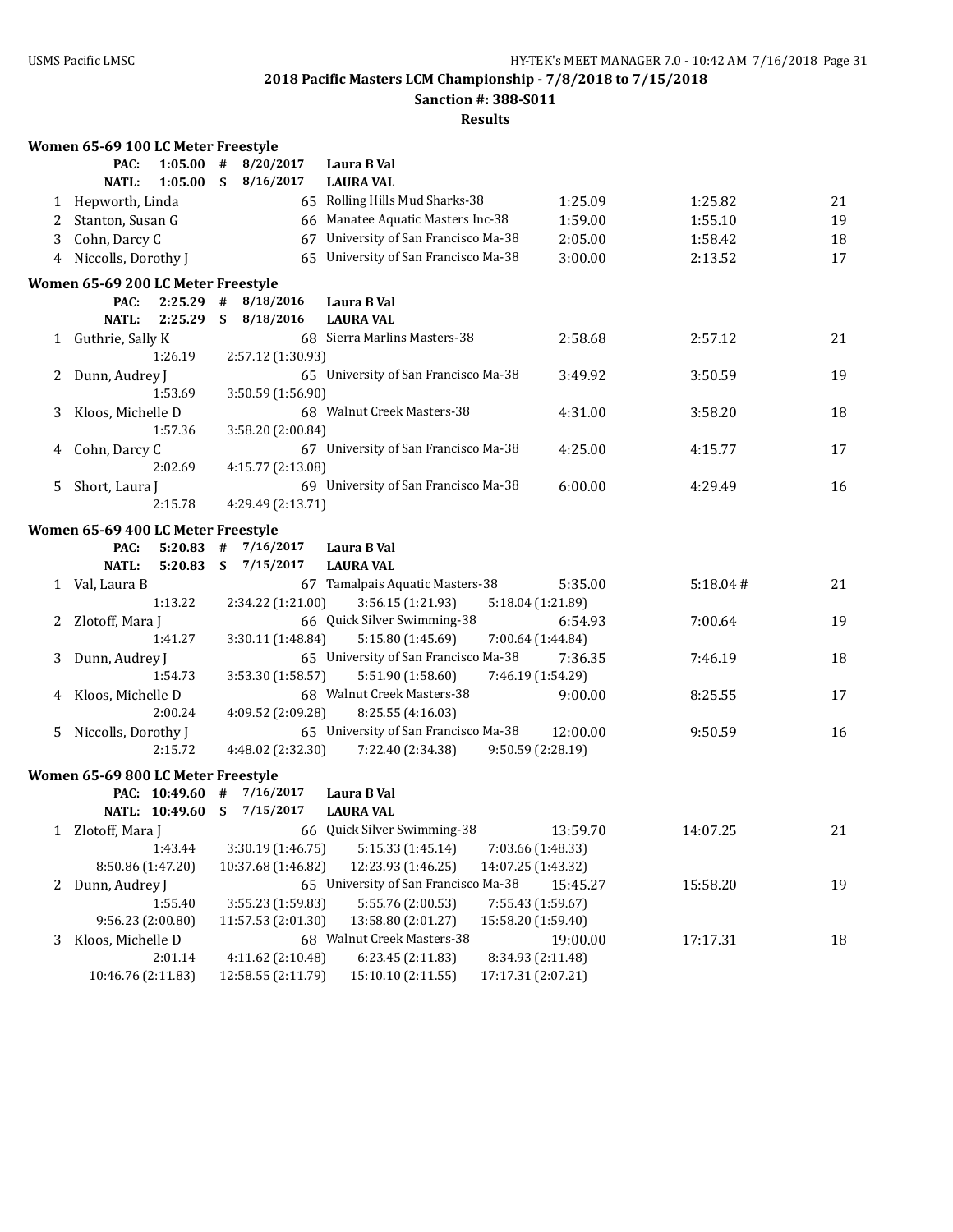### **Sanction #: 388-S011**

**Results**

# **Women 65-69 1500 LC Meter Freestyle**

|   | PAC: 21:00.15                              | 7/24/2016<br>#     | Laura B Val                              |          |          |    |
|---|--------------------------------------------|--------------------|------------------------------------------|----------|----------|----|
|   | NATL: 21:00.15                             | 7/22/2016<br>\$    | <b>LAURA VAL</b>                         |          |          |    |
| 1 | Guthrie, Sally K                           |                    | 68 Sierra Marlins Masters-38             | 24:40.82 | 24:22.95 | 21 |
|   | 1:31.75                                    | 3:08.98 (1:37.23)  | 4:46.52 (1:37.54)<br>6:23.74 (1:37.22)   |          |          |    |
|   | 8:01.63 (1:37.89)                          | 9:39.11 (1:37.48)  | 11:15.73 (1:36.62)<br>12:53.47 (1:37.74) |          |          |    |
|   | 14:30.94 (1:37.47)                         | 16:10.36 (1:39.42) | 17:49.77 (1:39.41)<br>19:29.22 (1:39.45) |          |          |    |
|   | 21:07.61 (1:38.39)                         | 22:46.90 (1:39.29) | 24:22.95 (1:36.05)                       |          |          |    |
|   | 2 Zlotoff, Mara J                          |                    | 66 Quick Silver Swimming-38              | 26:10.25 | 27:08.34 | 19 |
|   | 1:43.47                                    | 3:32.23 (1:48.76)  | 5:20.18 (1:47.95)<br>7:09.89 (1:49.71)   |          |          |    |
|   | 8:59.30 (1:49.41)                          | 10:48.95 (1:49.65) | 12:39.37 (1:50.42)<br>14:28.33 (1:48.96) |          |          |    |
|   | 16:18.38 (1:50.05)                         | 18:06.01 (1:47.63) | 19:55.33 (1:49.32)<br>21:43.58 (1:48.25) |          |          |    |
|   | 23:32.61 (1:49.03)                         | 25:22.45 (1:49.84) | 27:08.34 (1:45.89)                       |          |          |    |
| 3 | Dunn, Audrey J                             |                    | 65 University of San Francisco Ma-38     | 31:00.00 | 30:58.88 | 18 |
|   | 1:55.51                                    | 3:55.39 (1:59.88)  | 5:58.27 (2:02.88)<br>8:01.87 (2:03.60)   |          |          |    |
|   | 10:05.19 (2:03.32)                         | 12:09.15 (2:03.96) | 14:12.40 (2:03.25)<br>16:17.45 (2:05.05) |          |          |    |
|   | 18:23.40 (2:05.95)                         | 20:30.30 (2:06.90) | 22:37.25 (2:06.95)<br>24:44.26 (2:07.01) |          |          |    |
|   | 26:50.30 (2:06.04)                         | 28:54.81 (2:04.51) | 30:58.88 (2:04.07)                       |          |          |    |
|   | 4 Kloos, Michelle D                        |                    | 68 Walnut Creek Masters-38               | 38:00.00 | 32:57.13 | 17 |
|   | 1:59.48                                    | 4:12.01 (2:12.53)  | 6:23.83 (2:11.82)<br>8:36.35 (2:12.52)   |          |          |    |
|   | 10:50.94 (2:14.59)                         | 13:04.60 (2:13.66) | 17:32.00 (2:15.26)<br>15:16.74 (2:12.14) |          |          |    |
|   | 19:44.70 (2:12.70)                         | 21:56.33 (2:11.63) | 24:09.64 (2:13.31)<br>26:22.03 (2:12.39) |          |          |    |
|   | 28:36.74 (2:14.71)                         | 30:49.79 (2:13.05) | 32:57.13 (2:07.34)                       |          |          |    |
|   | 5 Cohn, Darcy C                            |                    | 67 University of San Francisco Ma-38     | 35:00.00 | 34:05.96 | 16 |
|   | 2:09.19                                    | 4:24.02 (2:14.83)  | 6:41.04 (2:17.02)<br>8:58.96 (2:17.92)   |          |          |    |
|   | 11:16.80 (2:17.84)                         | 13:34.39 (2:17.59) | 15:52.70 (2:18.31)<br>18:09.78 (2:17.08) |          |          |    |
|   | 20:25.18 (2:15.40)                         | 22:42.44 (2:17.26) | 24:59.42 (2:16.98)<br>27:16.93 (2:17.51) |          |          |    |
|   | 29:35.08 (2:18.15)                         | 31:52.87 (2:17.79) | 34:05.96 (2:13.09)                       |          |          |    |
| 6 | McTackett, Jenny L                         |                    | 66 University of San Francisco Ma-38     | 40:00.00 | 35:37.24 | 15 |
|   | 2:04.11                                    | 4:13.73 (2:09.62)  | 6:26.68 (2:12.95)<br>8:37.95 (2:11.27)   |          |          |    |
|   | 10:50.78 (2:12.83)                         | 13:06.12 (2:15.34) | 17:34.23 (2:14.31)<br>15:19.92 (2:13.80) |          |          |    |
|   | 19:51.83 (2:17.60)                         | 22:06.60 (2:14.77) | 24:21.28 (2:14.68)<br>26:38.32 (2:17.04) |          |          |    |
|   | 28:55.59 (2:17.27)                         | 31:13.16 (2:17.57) | 35:37.24 (4:24.08)                       |          |          |    |
|   | 7 Niccolls, Dorothy J                      |                    | 65 University of San Francisco Ma-38     | 38:00.00 | 38:52.43 | 14 |
|   | 2:22.33                                    | 4:56.74 (2:34.41)  | 7:32.77 (2:36.03)<br>10:10.93 (2:38.16)  |          |          |    |
|   | 12:45.60 (2:34.67)                         | 15:20.87 (2:35.27) | 17:56.44 (2:35.57)<br>20:30.05 (2:33.61) |          |          |    |
|   | 23:06.83 (2:36.78)                         | 25:44.14 (2:37.31) | 28:22.45 (2:38.31)<br>31:01.92 (2:39.47) |          |          |    |
|   | 33:42.75 (2:40.83)                         | 36:21.57 (2:38.82) | 38:52.43 (2:30.86)                       |          |          |    |
|   |                                            |                    |                                          |          |          |    |
|   | Women 65-69 50 LC Meter Backstroke         |                    |                                          |          |          |    |
|   | 34.46<br>PAC:                              | 8/20/2017<br>#     | Laura B Val                              |          |          |    |
|   | <b>NATL:</b><br>34.46                      | \$<br>8/20/2017    | <b>LAURA VAL</b>                         |          |          |    |
| 1 | Hepworth, Linda                            |                    | 65 Rolling Hills Mud Sharks-38           | 45.68    | 46.19    | 21 |
| 2 | Cohn, Darcy C                              | 67                 | University of San Francisco Ma-38        | 1:10.00  | 1:01.94  | 19 |
| 3 | Rothrock, Gretchen A                       | 69                 | Walnut Creek Masters-38                  | 1:10.00  | 1:03.50  | 18 |
| 4 | Short, Laura J                             | 69                 | University of San Francisco Ma-38        | 1:45.00  | 1:05.46  | 17 |
|   | Women 65-69 100 LC Meter Backstroke        |                    |                                          |          |          |    |
|   |                                            | $\#$<br>8/20/2017  |                                          |          |          |    |
|   | 1:15.66<br>PAC:<br><b>NATL:</b><br>1:15.66 | 8/19/2017<br>\$    | Laura B Val<br><b>LAURA VAL</b>          |          |          |    |
|   |                                            |                    |                                          | 1:38.25  |          |    |
| 1 | Hepworth, Linda                            |                    | 65 Rolling Hills Mud Sharks-38           |          | 1:43.20  | 21 |
| 2 | Dunn, Audrey J                             | 65                 | University of San Francisco Ma-38        | 2:30.00  | 2:18.66  | 19 |
| 3 | Niccolls, Dorothy J                        | 65                 | University of San Francisco Ma-38        | 4:45.00  | 2:34.71  | 18 |
| 4 | Short, Laura J                             | 69                 | University of San Francisco Ma-38        | 4:00.00  | 2:50.46  | 17 |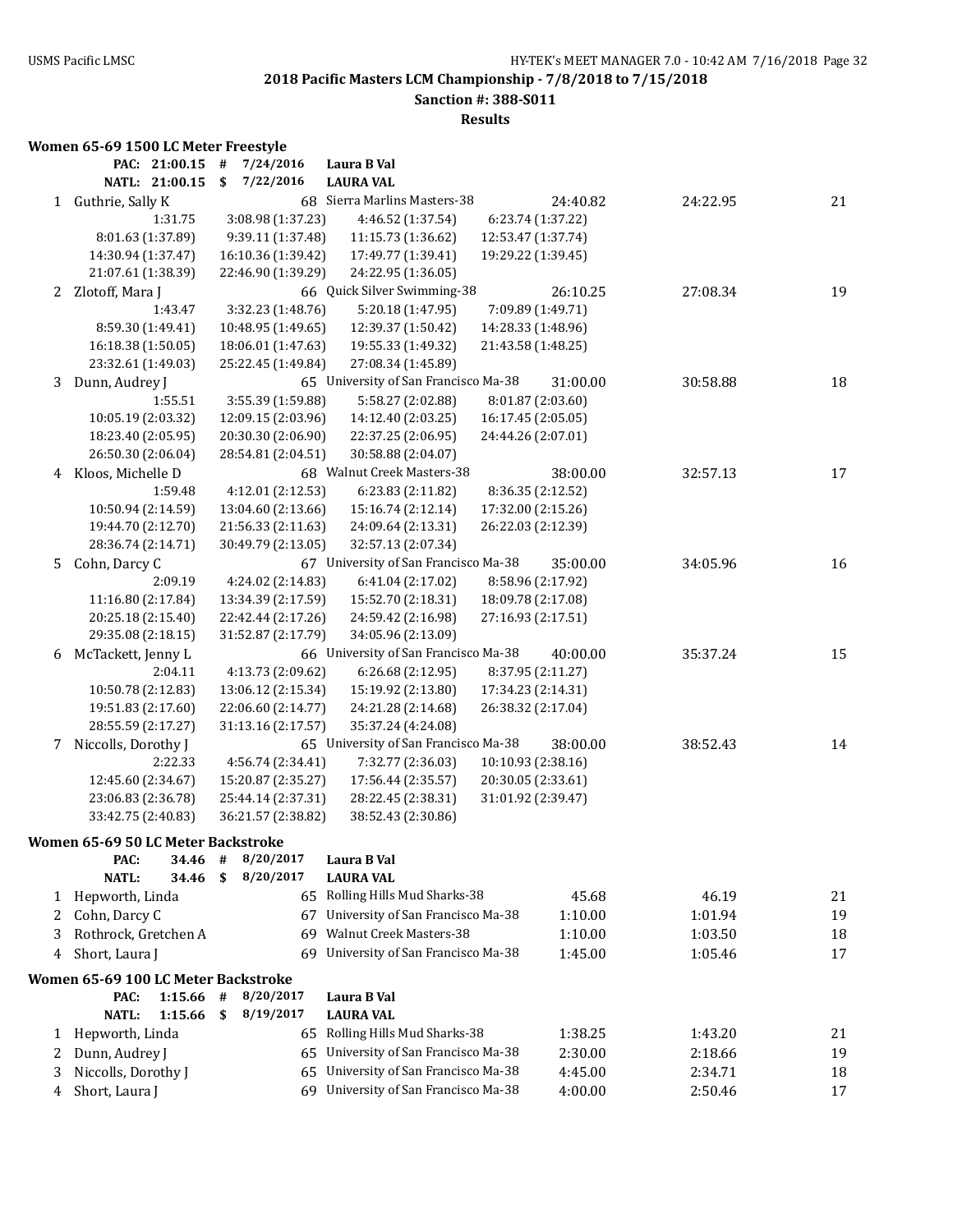**Sanction #: 388-S011**

|                      | Women 65-69 200 LC Meter Backstroke        |                    |    |                        |                                                                 |          |         |    |
|----------------------|--------------------------------------------|--------------------|----|------------------------|-----------------------------------------------------------------|----------|---------|----|
|                      | PAC:                                       | 2:49.39            | #  | 8/21/2016              | Laura B Val                                                     |          |         |    |
|                      | <b>NATL:</b>                               | 2:49.39            | \$ | 8/21/2016              | <b>LAURA VAL</b>                                                |          |         |    |
|                      | 1 Val, Laura B                             |                    |    |                        | 67 Tamalpais Aquatic Masters-38                                 | 3:10.00  | 2:51.89 | 21 |
|                      |                                            | 1:22.64            |    | 2:51.89 (1:29.25)      |                                                                 |          |         |    |
| 2                    | Hepworth, Linda                            |                    |    |                        | 65 Rolling Hills Mud Sharks-38                                  | 3:30.34  | 3:30.00 | 19 |
|                      |                                            | 1:42.81            |    | 3:30.00 (1:47.19)      |                                                                 |          |         |    |
| 3                    | Guthrie, Sally K                           |                    |    |                        | 68 Sierra Marlins Masters-38                                    | 3:38.84  | 3:40.74 | 18 |
|                      |                                            | 1:47.33            |    | 3:40.74 (1:53.41)      |                                                                 |          |         |    |
| 4                    | Dunn, Audrey J                             |                    |    |                        | 65 University of San Francisco Ma-38                            | 4:40.00  | 4:45.45 | 17 |
|                      |                                            | 2:25.88            |    | 4:45.45 (2:19.57)      |                                                                 |          |         |    |
|                      | Women 65-69 50 LC Meter Breaststroke       |                    |    |                        |                                                                 |          |         |    |
|                      | PAC:                                       | 43.95 #            |    | 12/31/2009             | Daniela Barnea                                                  |          |         |    |
|                      | <b>NATL:</b>                               | 41.93 \$           |    | 8/19/2016              | <b>DOT MUNGER</b>                                               |          |         |    |
|                      | 1 Val, Laura B                             |                    |    |                        | 67 Tamalpais Aquatic Masters-38                                 | 46.00    | 44.67   | 21 |
|                      | 2 Short, Laura J                           |                    |    |                        | 69 University of San Francisco Ma-38                            | 1:30.00  | 1:13.37 | 19 |
|                      | Women 65-69 100 LC Meter Breaststroke      |                    |    |                        |                                                                 |          |         |    |
|                      | PAC:                                       | $1:40.69$ #        |    | 12/31/2009             | Daniela Barnea                                                  |          |         |    |
|                      | <b>NATL:</b>                               | 1:34.48            | \$ | 6/3/2018               | <b>CHARLOTTE DAVIS</b>                                          |          |         |    |
|                      | 1 Kloos, Michelle D                        |                    |    |                        | 68 Walnut Creek Masters-38                                      | 2:12.00  | 2:19.09 | 21 |
| $\scriptstyle\cdots$ | Short, Laura J                             |                    |    |                        | 69 University of San Francisco Ma-38                            | 3:16.00  | DQ      |    |
|                      | Women 65-69 200 LC Meter Breaststroke      |                    |    |                        |                                                                 |          |         |    |
|                      | PAC:                                       | 3:32.45            | #  | 12/31/2009             | Daniela Barnea                                                  |          |         |    |
|                      | <b>NATL:</b>                               | 3:26.98            | \$ | 8/28/2005              | <b>JOANN LEILICH</b>                                            |          |         |    |
|                      | 1 Dunn, Audrey J                           |                    |    |                        | 65 University of San Francisco Ma-38                            | 5:00.00  | 5:03.51 | 21 |
|                      |                                            | 2:33.50            |    | 5:03.51 (2:30.01)      |                                                                 |          |         |    |
|                      | Short, Laura J                             |                    |    |                        | 69 University of San Francisco Ma-38                            | 6:00.00  | 5:29.70 | 19 |
|                      |                                            | 2:43.71            |    | 5:29.70 (2:45.99)      |                                                                 |          |         |    |
|                      | Niccolls, Dorothy J                        |                    |    |                        | 65 University of San Francisco Ma-38                            | 10:00.00 | DQ      |    |
|                      |                                            | 2:48.39            |    | DQ (2:51.45)           |                                                                 |          |         |    |
|                      | Women 65-69 50 LC Meter Butterfly          |                    |    |                        |                                                                 |          |         |    |
|                      | PAC:                                       | 33.68              | #  | 8/3/2017               | Laura B Val                                                     |          |         |    |
|                      | <b>NATL:</b>                               | 33.66 \$           |    | 8/21/2016              | <b>CHARLOTTE DAVIS</b>                                          |          |         |    |
| 1                    | Val, Laura B                               |                    |    |                        | 67 Tamalpais Aquatic Masters-38                                 | 34.50    | 33.34\$ | 21 |
|                      | Hepworth, Linda                            |                    |    |                        | 65 Rolling Hills Mud Sharks-38                                  | 46.13    | 46.46   | 19 |
| 3                    | Stanton, Susan G                           |                    |    |                        | 66 Manatee Aquatic Masters Inc-38                               | 1:05.00  | 59.35   | 18 |
|                      | 4 Cohn, Darcy C                            |                    |    |                        | 67 University of San Francisco Ma-38                            | 1:10.00  | 1:06.46 | 17 |
|                      |                                            |                    |    |                        |                                                                 |          |         |    |
|                      | Women 65-69 100 LC Meter Butterfly<br>PAC: |                    | #  |                        |                                                                 |          |         |    |
|                      | <b>NATL:</b>                               | 1:13.70<br>1:13.70 | \$ | 8/18/2016<br>8/18/2016 | Laura B Val<br><b>LAURA VAL</b>                                 |          |         |    |
|                      |                                            |                    |    |                        |                                                                 |          |         |    |
| 1                    | Val, Laura B                               |                    |    |                        | 67 Tamalpais Aquatic Masters-38<br>68 Sierra Marlins Masters-38 | 1:20.00  | 1:15.48 | 21 |
| 2                    | Guthrie, Sally K                           |                    |    |                        | 66 Manatee Aquatic Masters Inc-38                               | 1:40.03  | 1:41.97 | 19 |
| 3                    | Stanton, Susan G                           |                    |    |                        |                                                                 | 2:25.00  | 2:16.68 | 18 |
|                      | Women 65-69 200 LC Meter Butterfly         |                    |    |                        |                                                                 |          |         |    |
|                      | PAC:                                       | $3:29.68$ #        |    | 12/31/2009             | Daniela Barnea                                                  |          |         |    |
|                      | <b>NATL:</b>                               | 3:17.58            | \$ | 6/17/2017              | <b>SLOFTUS-CHARLEY</b>                                          |          |         |    |
|                      | 1 Guthrie, Sally K                         |                    |    |                        | 68 Sierra Marlins Masters-38                                    | 3:47.63  | 3:51.81 | 21 |
|                      |                                            | 1:46.61            |    | 3:51.81 (2:05.20)      |                                                                 |          |         |    |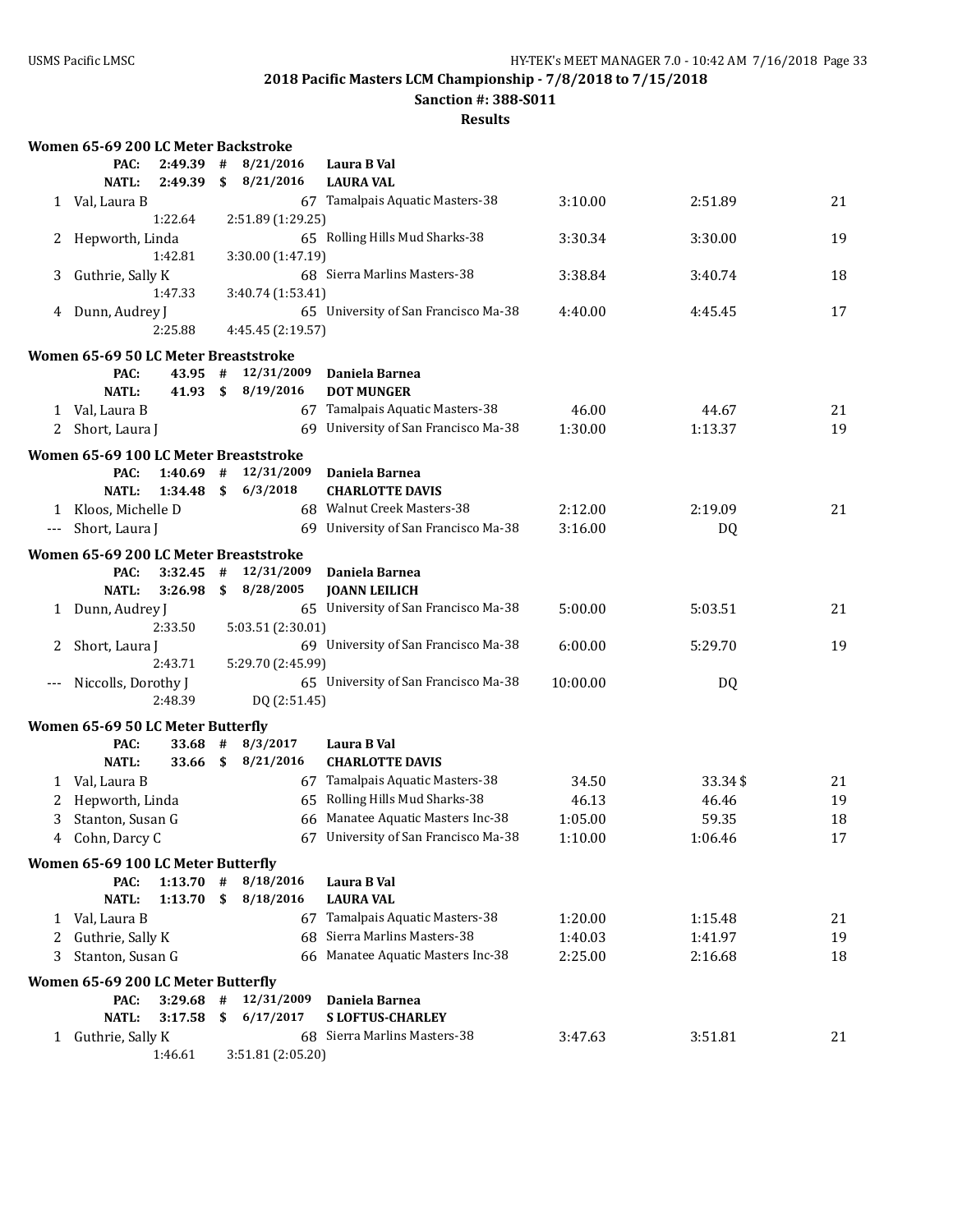**Sanction #: 388-S011**

|   | Women 65-69 200 LC Meter IM        |         |      |                   |                                      |                   |         |    |
|---|------------------------------------|---------|------|-------------------|--------------------------------------|-------------------|---------|----|
|   | PAC:                               | 2:54.16 | #    | 7/24/2016         | Laura B Val                          |                   |         |    |
|   | <b>NATL:</b>                       | 2:54.16 | \$   | 7/24/2016         | <b>LAURA VAL</b>                     |                   |         |    |
| 1 | Guthrie, Sally K                   |         |      |                   | 68 Sierra Marlins Masters-38         | 3:34.75           | 3:32.45 | 21 |
|   |                                    | 1:42.48 |      | 3:32.45 (1:49.97) |                                      |                   |         |    |
| 2 | Cohn, Darcy C                      |         |      |                   | 67 University of San Francisco Ma-38 | 6:00.00           | 5:09.50 | 19 |
|   |                                    | 2:37.93 |      | 5:09.50 (2:31.57) |                                      |                   |         |    |
|   | Women 65-69 400 LC Meter IM        |         |      |                   |                                      |                   |         |    |
|   | PAC:                               | 7:13.98 | #    | 12/31/2009        | Daniela Barnea                       |                   |         |    |
|   | <b>NATL:</b>                       | 6:28.60 | \$   | 8/18/2016         | <b>CHARLOTTE DAVIS</b>               |                   |         |    |
|   | 1 Guthrie, Sally K                 |         |      |                   | 68 Sierra Marlins Masters-38         | 7:30.64           | 7:31.82 | 21 |
|   |                                    | 1:47.11 |      | 3:47.00 (1:59.89) | 5:57.79 (2:10.79)                    | 7:31.82 (1:34.03) |         |    |
|   | Women 70-74 50 LC Meter Freestyle  |         |      |                   |                                      |                   |         |    |
|   | PAC:                               | 34.45   | $\#$ | 8/20/2017         | <b>Ruth Y Shaps</b>                  |                   |         |    |
|   | <b>NATL:</b>                       | 33.02   | \$   | 8/5/2017          | <b>DIANN UUSTAL</b>                  |                   |         |    |
| 1 | Shaps, Ruth Y                      |         |      |                   | 71 Manatee Aquatic Masters Inc-38    | 35.00             | 34.52   | 21 |
| 2 | Boettler, Lori D                   |         |      |                   | 72 Walnut Creek Masters-38           | 43.19             | 41.16   | 19 |
| 3 | Tevis, Maggie H                    |         |      |                   | 70 Rolling Hills Mud Sharks-38       | 41.60             | 44.47   | 18 |
| 4 | Caso, Susie A                      |         |      |                   | 72 Manatee Aquatic Masters Inc-38    | 46.60             | 47.35   | 17 |
| 5 | Hornof, Kristine T                 |         |      | 71                | Davis Aquatic Masters-38             | 43.86             | 48.96   | 16 |
| 6 | Thursby, Nancy L                   |         |      |                   | 71 Walnut Creek Masters-38           | 55.07             | 51.93   | 15 |
| 7 | Iwamoto, Mizuho                    |         |      |                   | 70 Davis Aquatic Masters-38          | 50.94             | 53.87   | 14 |
| 8 | Chaitkin, Lauren E                 |         |      |                   | 74 University of San Francisco Ma-38 | 59.00             | 56.25   | 13 |
|   |                                    |         |      |                   |                                      |                   |         |    |
|   | Women 70-74 100 LC Meter Freestyle |         |      |                   |                                      |                   |         |    |
|   | PAC:                               | 1:17.96 | #    | 7/16/2017         | <b>Ruth Y Shaps</b>                  |                   |         |    |
|   | <b>NATL:</b>                       | 1:15.30 | \$   | 8/4/2017          | UUSTAL\UUSTAL                        |                   |         |    |
| 1 | Shaps, Ruth Y                      |         |      |                   | 71 Manatee Aquatic Masters Inc-38    | 1:18.00           | 1:20.66 | 21 |
| 2 | Boettler, Lori D                   |         |      |                   | 72 Walnut Creek Masters-38           | 1:38.60           | 1:36.52 | 19 |
| 3 | Hornof, Kristine T                 |         |      |                   | 71 Davis Aquatic Masters-38          | 2:00.00           | 1:46.42 | 18 |
| 4 | Coholan, Annette M                 |         |      |                   | 70 Rolling Hills Mud Sharks-38       | 1:41.00           | 1:46.84 | 17 |
| 5 | Iwamoto, Mizuho                    |         |      |                   | 70 Davis Aquatic Masters-38          | 2:01.13           | 2:00.46 | 16 |
| 6 | Thursby, Nancy L                   |         |      |                   | 71 Walnut Creek Masters-38           | 2:07.74           | 2:03.67 | 15 |
| 7 | Hewitt, Susan                      |         |      |                   | 70 University of San Francisco Ma-38 | 3:00.00           | 2:06.46 | 14 |
|   | Women 70-74 200 LC Meter Freestyle |         |      |                   |                                      |                   |         |    |
|   | PAC:                               | 2:55.91 | #    | 7/15/2017         | <b>Ruth Y Shaps</b>                  |                   |         |    |
|   | <b>NATL:</b>                       | 2:46.63 | \$   | 8/27/2016         | <b>DIANN UUSTAL</b>                  |                   |         |    |
| 1 | Shaps, Ruth Y                      |         |      |                   | 71 Manatee Aquatic Masters Inc-38    | 2:58.00           | 2:57.83 | 21 |
|   |                                    | 1:24.63 |      | 2:57.83 (1:33.20) |                                      |                   |         |    |
| 2 | Coholan, Annette M                 |         |      |                   | 70 Rolling Hills Mud Sharks-38       | 3:40.93           | 3:37.67 | 19 |
|   |                                    | 1:47.04 |      | 3:37.67 (1:50.63) |                                      |                   |         |    |
| 3 | Iwamoto, Mizuho                    |         |      |                   | 70 Davis Aquatic Masters-38          | 4:19.65           | 4:19.29 | 18 |
|   |                                    | 2:03.95 |      | 4:19.29 (2:15.34) |                                      |                   |         |    |
| 4 | Chaitkin, Lauren E                 |         |      |                   | 74 University of San Francisco Ma-38 | 4:40.00           | 4:32.54 | 17 |
|   |                                    | 2:13.77 |      | 4:32.54 (2:18.77) |                                      |                   |         |    |
|   | Women 70-74 400 LC Meter Freestyle |         |      |                   |                                      |                   |         |    |
|   | PAC:                               | 6:36.90 | $\#$ | 12/31/1999        | <b>Gail Roper</b>                    |                   |         |    |
|   | <b>NATL:</b>                       | 6:06.39 | \$   | 8/20/2016         | <b>CAROLYN BOAK</b>                  |                   |         |    |
|   | 1 Coholan, Annette M               |         |      |                   | 70 Rolling Hills Mud Sharks-38       | 7:25.87           | 7:45.44 | 21 |
|   |                                    | 1:51.19 |      | 3:50.19 (1:59.00) | 5:50.27 (2:00.08)                    | 7:45.44 (1:55.17) |         |    |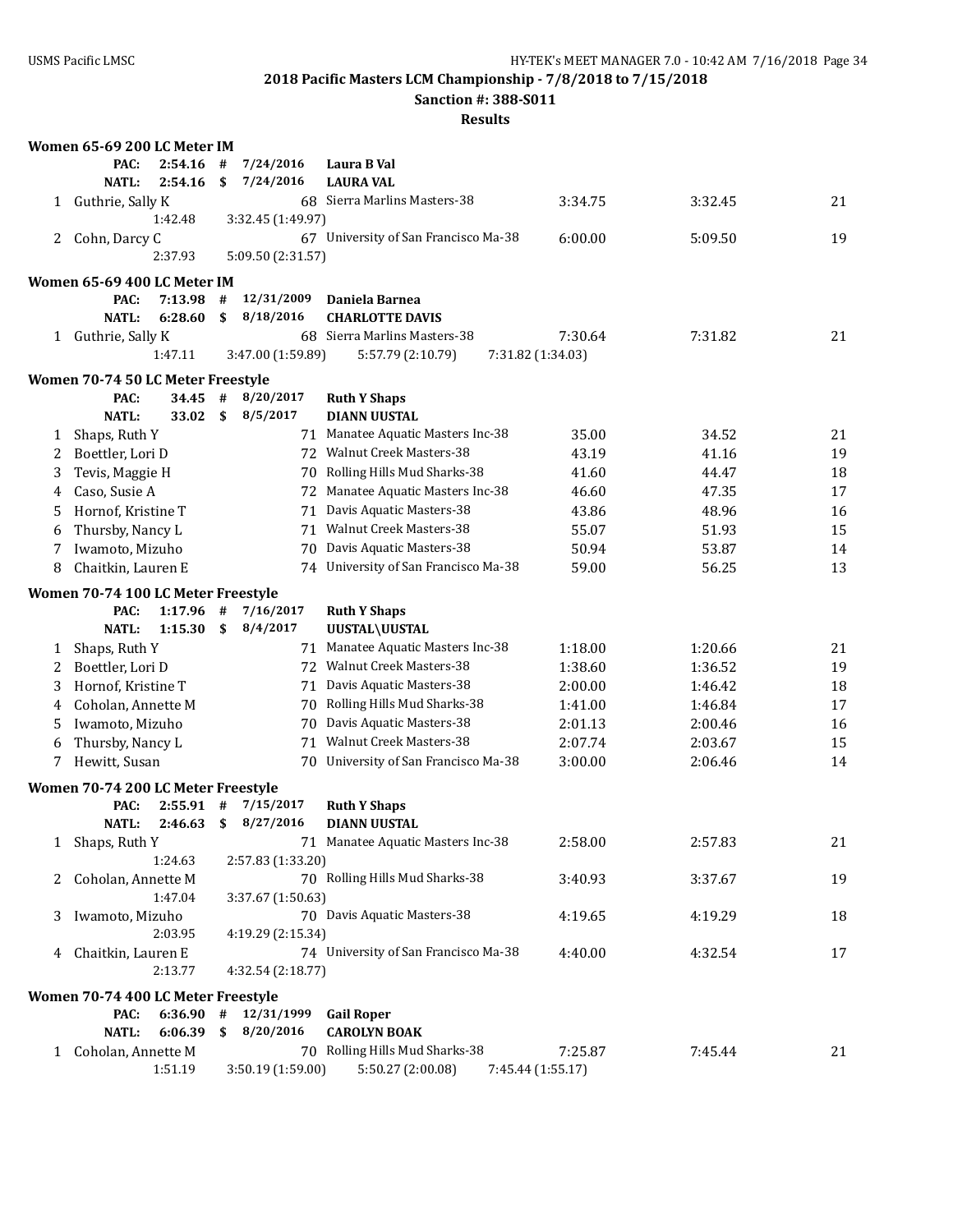**Sanction #: 388-S011**

|              | (Women 70-74 400 LC Meter Freestyle)     |              |                                          |                                          |                    |           |    |
|--------------|------------------------------------------|--------------|------------------------------------------|------------------------------------------|--------------------|-----------|----|
|              | 2 Iwamoto, Mizuho                        |              |                                          | 70 Davis Aquatic Masters-38              | 9:42.61            | 9:11.70   | 19 |
|              | 2:12.47                                  |              | 4:33.88 (2:21.41)                        | 6:55.27 (2:21.39)                        | 9:11.70 (2:16.43)  |           |    |
|              | Women 70-74 800 LC Meter Freestyle       |              |                                          |                                          |                    |           |    |
|              | PAC: 13:54.25                            | #            | 8/20/2017                                | <b>Linda R Shoenberg</b>                 |                    |           |    |
|              | NATL: 12:35.14                           | $\mathbf{s}$ | 8/15/2004                                | <b>LAVELLE STOINOFF</b>                  |                    |           |    |
|              | 1 Shaps, Ruth Y                          |              |                                          | 71 Manatee Aquatic Masters Inc-38        | <b>NT</b>          | 13:10.11# |    |
|              | Women 70-74 1500 LC Meter Freestyle      |              |                                          |                                          |                    |           |    |
|              | PAC: 26:42.94 #                          |              | 12/31/2002                               | <b>Gail Roper</b>                        |                    |           |    |
|              | NATL: 24:24.13                           | \$           | 7/13/2003                                | <b>LAVELLE STOINOFF</b>                  |                    |           |    |
| $\mathbf{1}$ | Shaps, Ruth Y                            |              |                                          | 71 Manatee Aquatic Masters Inc-38        | 27:30.00           | 25:01.08# | 21 |
|              | 1:30.71                                  |              | 3:11.03 (1:40.32)                        | 4:50.61 (1:39.58)                        | 6:29.96 (1:39.35)  |           |    |
|              | 8:09.11 (1:39.15)                        |              | 9:49.26 (1:40.15)                        | 11:29.47 (1:40.21)                       | 13:10.11 (1:40.64) |           |    |
|              | 14:50.08 (1:39.97)                       |              | 16:34.75 (1:44.67)                       | 18:16.03 (1:41.28)                       | 19:58.02 (1:41.99) |           |    |
|              | 21:39.10 (1:41.08)                       |              | 23:21.07 (1:41.97)                       | 25:01.08 (1:40.01)                       |                    |           |    |
| 2            | Coholan, Annette M                       |              |                                          | 70 Rolling Hills Mud Sharks-38           | 29:40.62           | 29:59.10  | 19 |
|              | 1:50.51                                  |              | 3:47.30 (1:56.79)                        | 5:45.60 (1:58.30)                        | 7:43.43 (1:57.83)  |           |    |
|              | 9:41.80 (1:58.37)                        |              | 11:41.75 (1:59.95)                       | 13:41.70 (1:59.95)                       | 15:42.83 (2:01.13) |           |    |
|              | 17:43.86 (2:01.03)                       |              | 19:46.15 (2:02.29)                       | 21:48.18 (2:02.03)                       | 23:51.80 (2:03.62) |           |    |
|              | 25:55.83 (2:04.03)                       |              | 27:59.33 (2:03.50)                       | 29:59.10 (1:59.77)                       |                    |           |    |
| 3            | Tevis, Maggie H                          |              |                                          | 70 Rolling Hills Mud Sharks-38           | 29:03.83           | 30:32.51  | 18 |
|              | 1:53.63                                  |              | 3:57.06 (2:03.43)                        | 5:59.57 (2:02.51)                        | 8:02.01 (2:02.44)  |           |    |
|              | 10:04.01 (2:02.00)                       |              | 12:06.41 (2:02.40)                       | 14:11.25 (2:04.84)                       | 16:14.69 (2:03.44) |           |    |
|              | 18:17.18 (2:02.49)                       |              | 20:21.02 (2:03.84)                       | 22:22.70 (2:01.68)                       | 24:24.11 (2:01.41) |           |    |
|              | 26:26.54 (2:02.43)                       |              | 28:29.70 (2:03.16)                       | 30:32.51 (2:02.81)                       |                    |           |    |
|              | Chaitkin, Lauren E                       |              |                                          | 74 University of San Francisco Ma-38     | 36:00.00           | DQ        |    |
|              | 2:14.84                                  |              | 4:39.90 (2:25.06)                        | 7:09.14 (2:29.24)                        | 9:49.32 (2:40.18)  |           |    |
|              | 12:32.38 (2:43.06)<br>22:53.38 (2:37.39) |              | 15:05.90 (2:33.52)<br>25:28.97 (2:35.59) | 17:41.94 (2:36.04)<br>28:17.77 (2:48.80) | 20:15.99 (2:34.05) |           |    |
|              |                                          |              |                                          |                                          |                    |           |    |
|              | Women 70-74 50 LC Meter Backstroke       |              |                                          |                                          |                    |           |    |
|              | PAC:<br>42.94 #                          |              | 8/20/2017                                | <b>Ruth Y Shaps</b>                      |                    |           |    |
|              | $39.11$ \$<br><b>NATL:</b>               |              | 8/4/2017                                 | <b>DIANN UUSTAL</b>                      |                    |           |    |
| 1            | Tevis, Maggie H                          |              |                                          | 70 Rolling Hills Mud Sharks-38           | 50.95              | 54.87     | 21 |
| 2            | Ewing, Nancy H                           |              |                                          | 71 Albany Armada Aquatic Masters-38      | 1:30.00            | 56.84     | 19 |
| 3            | Chaitkin, Lauren E                       |              |                                          | 74 University of San Francisco Ma-38     | 1:05.00            | 1:04.01   | 18 |
| 4            | Thursby, Nancy L                         |              |                                          | 71 Walnut Creek Masters-38               | 1:10.17            | 1:10.80   | 17 |
| 5            | Iwamoto, Mizuho                          |              |                                          | 70 Davis Aquatic Masters-38              | 1:10.22            | 1:19.18   | 16 |
|              | Women 70-74 100 LC Meter Backstroke      |              |                                          |                                          |                    |           |    |
|              | PAC:<br>1:44.72                          | #            | 12/31/2006                               | <b>Ann Kay</b>                           |                    |           |    |
|              | <b>NATL:</b><br>1:25.54                  | \$           | 8/6/2017                                 | <b>DIANN UUSTAL</b>                      |                    |           |    |
| 1            | Shaps, Ruth Y                            |              |                                          | 71 Manatee Aquatic Masters Inc-38        | 1:47.00            | 1:40.48#  | 21 |
| 2            | Tevis, Maggie H                          |              |                                          | 70 Rolling Hills Mud Sharks-38           | 1:57.34            | 2:03.27   | 19 |
| 3            | Hornof, Kristine T                       |              |                                          | 71 Davis Aquatic Masters-38              | 2:00.00            | 2:10.95   | 18 |
| 4            | Chaitkin, Lauren E                       |              |                                          | 74 University of San Francisco Ma-38     | 2:25.00            | 2:26.13   | 17 |
| 5            | Hewitt, Susan                            |              |                                          | 70 University of San Francisco Ma-38     | 3:00.00            | 2:36.29   | 16 |
|              | Women 70-74 200 LC Meter Backstroke      |              |                                          |                                          |                    |           |    |
|              | PAC:<br>3:47.59                          | #            | 12/31/2006                               | <b>Ann Kay</b>                           |                    |           |    |
|              | <b>NATL:</b><br>3:14.66                  | \$           | 8/5/2017                                 | <b>DIANN UUSTAL</b>                      |                    |           |    |
| 1            | Chaitkin, Lauren E                       |              |                                          | 74 University of San Francisco Ma-38     | 5:20.00            | 5:02.59   | 21 |
|              | 2:28.25                                  |              | 5:02.59 (2:34.34)                        |                                          |                    |           |    |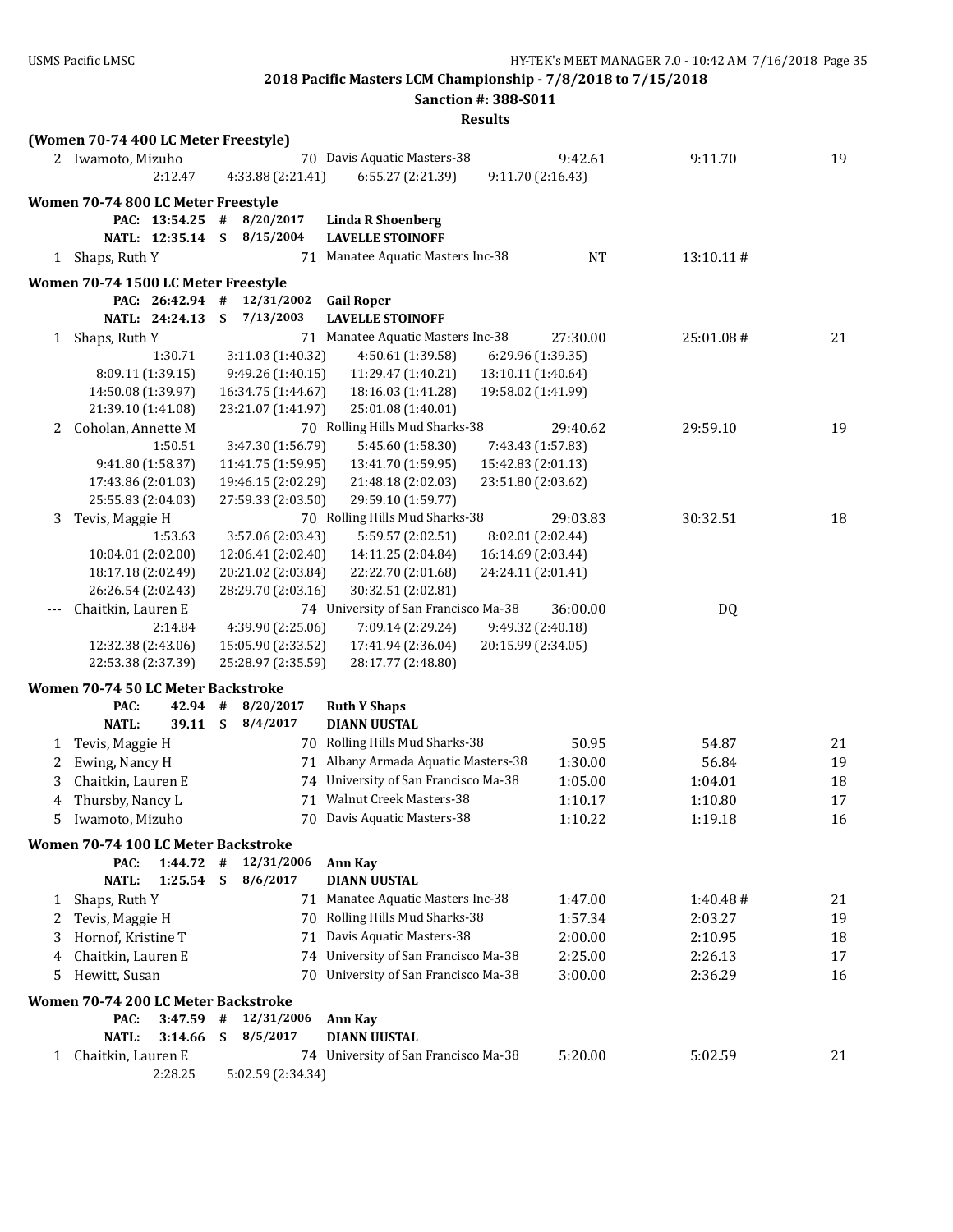**Sanction #: 388-S011**

|              | Women 70-74 50 LC Meter Breaststroke       |         |                           |                   |                                           |         |         |    |
|--------------|--------------------------------------------|---------|---------------------------|-------------------|-------------------------------------------|---------|---------|----|
|              | PAC:                                       | 47.11   | #                         | 8/8/2015          | Daniela Barnea                            |         |         |    |
|              | <b>NATL:</b>                               | 45.13   | \$                        | 7/9/2016          | <b>MARGOT PETTIJOHN</b>                   |         |         |    |
| 1            | Caso, Susie A                              |         |                           |                   | 72 Manatee Aquatic Masters Inc-38         | 58.66   | 59.51   | 21 |
| 2            | Hornof, Kristine T                         |         |                           |                   | 71 Davis Aquatic Masters-38               | 52.77   | 1:00.41 | 19 |
| 3            | Coholan, Annette M                         |         |                           |                   | 70 Rolling Hills Mud Sharks-38            | 58.61   | 1:01.91 | 18 |
| 4            | Iwamoto, Mizuho                            |         |                           | 70                | Davis Aquatic Masters-38                  | 1:05.15 | 1:11.08 | 17 |
| 5            | Thursby, Nancy L                           |         |                           |                   | 71 Walnut Creek Masters-38                | 1:07.64 | 1:11.67 | 16 |
|              | Women 70-74 100 LC Meter Breaststroke      |         |                           |                   |                                           |         |         |    |
|              | PAC:                                       | 1:43.02 | #                         | 8/9/2014          | Daniela Barnea                            |         |         |    |
|              | <b>NATL:</b>                               | 1:38.78 | $\boldsymbol{\mathsf{s}}$ | 7/18/2009         | <b>JOANN LEILICH</b>                      |         |         |    |
| $\mathbf{1}$ | Caso, Susie A                              |         |                           |                   | 72 Manatee Aquatic Masters Inc-38         | 2:07.29 | 2:13.93 | 21 |
| 2            | Hornof, Kristine T                         |         |                           |                   | 71 Davis Aquatic Masters-38               | 2:10.91 | 2:18.45 | 19 |
| 3            | Ewing, Nancy H                             |         |                           |                   | 71 Albany Armada Aquatic Masters-38       | 5:00.00 | 2:22.70 | 18 |
| 4            | Thursby, Nancy L                           |         |                           |                   | 71 Walnut Creek Masters-38                | 2:42.80 | 2:41.01 | 17 |
| 5            | Iwamoto, Mizuho                            |         |                           | 70.               | Davis Aquatic Masters-38                  | 2:37.44 | 2:43.73 | 16 |
|              |                                            |         |                           |                   |                                           |         |         |    |
|              | Women 70-74 200 LC Meter Breaststroke      |         |                           |                   |                                           |         |         |    |
|              | PAC:                                       | 3:46.33 | #                         | 8/8/2015          | Daniela Barnea                            |         |         |    |
|              | <b>NATL:</b>                               | 3:34.49 | \$                        | 8/20/2011         | <b>JOANN LEILICH</b>                      |         |         |    |
| 1            | Caso, Susie A                              |         |                           |                   | 72 Manatee Aquatic Masters Inc-38         | 4:45.11 | 4:49.54 | 21 |
|              |                                            | 2:17.73 |                           | 4:49.54 (2:31.81) |                                           |         |         |    |
| 2            | Coholan, Annette M                         |         |                           |                   | 70 Rolling Hills Mud Sharks-38            | 4:36.00 | 4:49.95 | 19 |
|              |                                            | 2:18.12 |                           | 4:49.95 (2:31.83) |                                           |         |         |    |
|              | Women 70-74 50 LC Meter Butterfly          |         |                           |                   |                                           |         |         |    |
|              | PAC:                                       | 40.00   | #                         |                   |                                           |         |         |    |
|              |                                            |         |                           | 8/20/2017         | <b>Ruth Y Shaps</b>                       |         |         |    |
|              | <b>NATL:</b>                               | 35.02   | \$                        | 8/5/2017          | <b>DIANN UUSTAL</b>                       |         |         |    |
| 1            | Shaps, Ruth Y                              |         |                           |                   | 71 Manatee Aquatic Masters Inc-38         | 41.00   | 43.31   | 21 |
| 2            | Boettler, Lori D                           |         |                           |                   | 72 Walnut Creek Masters-38                | 51.11   | 49.29   | 19 |
| 3            | Tevis, Maggie H                            |         |                           |                   | 70 Rolling Hills Mud Sharks-38            | 53.41   | 58.92   | 18 |
| 4            | Chaitkin, Lauren E                         |         |                           |                   | 74 University of San Francisco Ma-38      | 1:05.00 | 1:10.61 | 17 |
| 5            | Hewitt, Susan                              |         |                           |                   | 70 University of San Francisco Ma-38      | 4:00.00 | 1:15.67 | 16 |
|              |                                            |         |                           |                   |                                           |         |         |    |
|              | Women 70-74 100 LC Meter Butterfly         |         |                           |                   |                                           |         |         |    |
|              | PAC:                                       | 1:44.98 | #                         | 6/29/2014         | Daniela Barnea                            |         |         |    |
|              | <b>NATL:</b>                               | 1:35.09 | \$                        | 7/10/2016         | <b>MARGOT PETTIJOHN</b>                   |         |         |    |
| $\mathbf{1}$ | Shaps, Ruth Y                              |         |                           |                   | 71 Manatee Aquatic Masters Inc-38         | 1:45.00 | 1:53.87 | 21 |
|              | Women 75-79 50 LC Meter Freestyle          |         |                           |                   |                                           |         |         |    |
|              | PAC:                                       | 39.79   | #                         | 8/20/2017         | <b>Nancy J Ridout</b>                     |         |         |    |
|              | <b>NATL:</b>                               | 36.87   | S                         | 8/15/2005         | <b>GAIL ROPER</b>                         |         |         |    |
| 1            | Ridout, Nancy J                            |         |                           |                   | 76 Tamalpais Aquatic Masters-38           | 41.50   | 39.61#  | 21 |
| 2            | Mc Partland, Peg K                         |         |                           |                   | 76 Manatee Aquatic Masters Inc-38         | 45.00   | 45.52   | 19 |
| 3            | Westergaard, Leslie M                      |         |                           |                   | 75 Davis Aquatic Masters-38               | 51.58   | 53.77   | 18 |
|              |                                            |         |                           |                   |                                           |         |         |    |
|              | Women 75-79 100 LC Meter Freestyle<br>PAC: | 1:33.25 | #                         | 12/31/1998        |                                           |         |         |    |
|              | <b>NATL:</b>                               | 1:26.36 | \$                        | 7/31/2005         | <b>Margery Meyer</b><br><b>GAIL ROPER</b> |         |         |    |
| 1            | Ridout, Nancy J                            |         |                           |                   | 76 Tamalpais Aquatic Masters-38           | 1:38.00 | 1:39.15 | 21 |
| 2            | Mc Partland, Peg K                         |         |                           |                   | 76 Manatee Aquatic Masters Inc-38         | 1:44.00 | 1:43.43 | 19 |
| 3            | Westergaard, Leslie M                      |         |                           | 75                | Davis Aquatic Masters-38                  | 1:49.26 | 1:53.98 | 18 |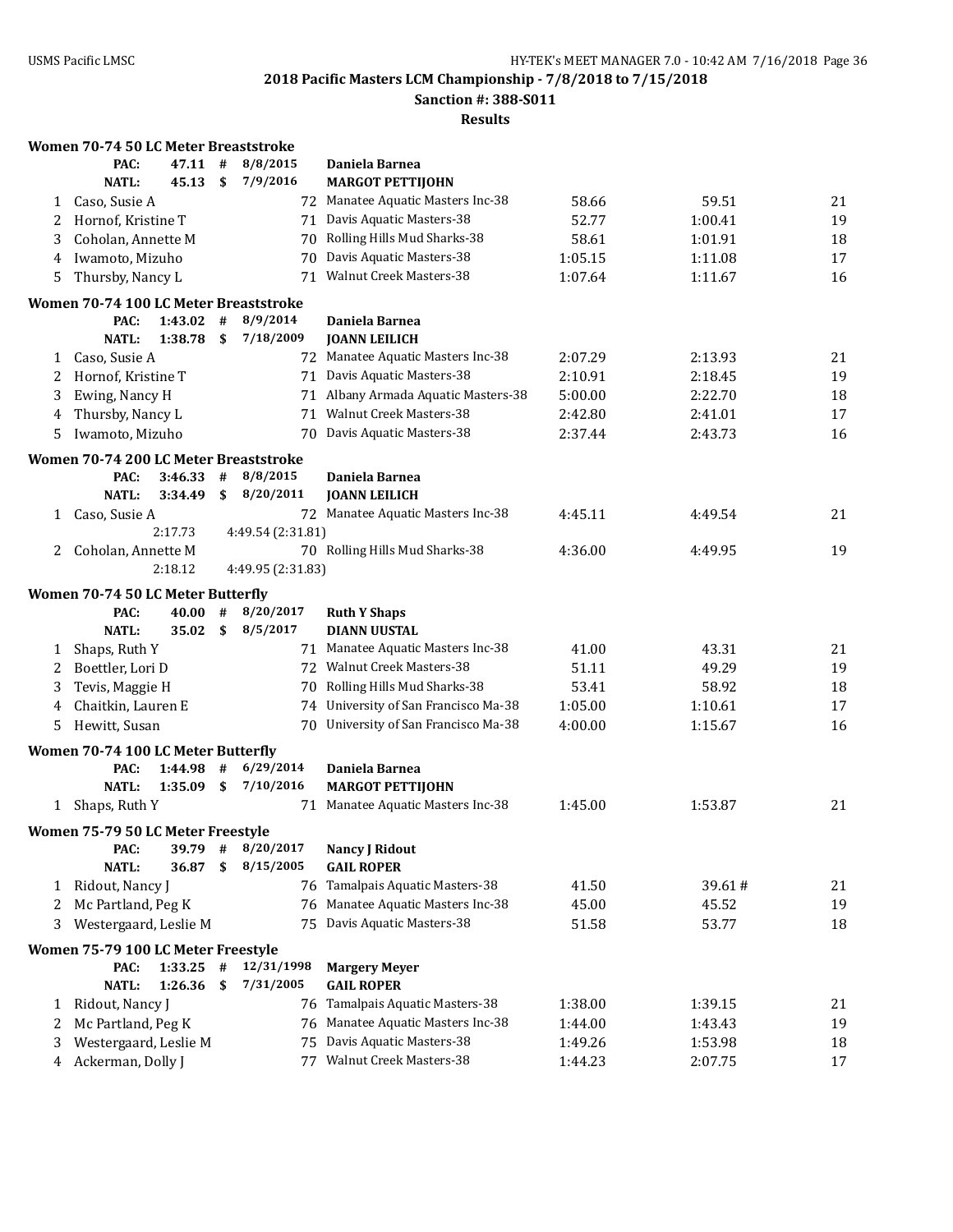**Sanction #: 388-S011**

|                | Women 75-79 200 LC Meter Freestyle  |                |    |                    |                                      |                    |          |    |
|----------------|-------------------------------------|----------------|----|--------------------|--------------------------------------|--------------------|----------|----|
|                | PAC:                                | 3:24.84        | #  | 12/31/1998         | <b>Margery Meyer</b>                 |                    |          |    |
|                | NATL:                               | 3:13.24        | \$ | 7/31/2005          | <b>GAIL ROPER</b>                    |                    |          |    |
|                | 1 Ridout, Nancy J                   |                |    |                    | 76 Tamalpais Aquatic Masters-38      | 3:45.00            | 3:43.07  | 21 |
|                |                                     | 1:48.76        |    | 3:43.07 (1:54.31)  |                                      |                    |          |    |
| 2              | Westergaard, Leslie M               |                |    |                    | 75 Davis Aquatic Masters-38          | 4:10.29            | 4:08.18  | 19 |
|                |                                     | 1:56.20        |    | 4:08.18 (2:11.98)  |                                      |                    |          |    |
|                | Women 75-79 1500 LC Meter Freestyle |                |    |                    |                                      |                    |          |    |
|                |                                     | PAC: 28:38.34  | #  | 12/31/1998         | <b>Margery Meyer</b>                 |                    |          |    |
|                |                                     | NATL: 27:09.75 | \$ | 8/17/2003          | <b>JEAN TROY</b>                     |                    |          |    |
| $\mathbf{1}$   | Long, Anne B                        |                |    |                    | 76 University of San Francisco Ma-38 | 35:30.00           | 32:00.68 | 21 |
|                |                                     | 2:01.69        |    | 4:09.59 (2:07.90)  | 6:17.30(2:07.71)                     | 8:26.10 (2:08.80)  |          |    |
|                | 10:34.65 (2:08.55)                  |                |    | 12:43.52 (2:08.87) | 14:54.31 (2:10.79)                   | 17:02.64 (2:08.33) |          |    |
|                | 19:10.74 (2:08.10)                  |                |    | 21:19.67 (2:08.93) | 23:29.44 (2:09.77)                   | 25:38.79 (2:09.35) |          |    |
|                | 27:48.94 (2:10.15)                  |                |    | 29:57.38 (2:08.44) | 32:00.68 (2:03.30)                   |                    |          |    |
| 2              | Westergaard, Leslie M               |                |    |                    | 75 Davis Aquatic Masters-38          | 33:35.00           | 33:30.89 | 19 |
|                |                                     | 2:04.44        |    | 4:18.65(2:14.21)   | 6:30.47 (2:11.82)                    | 8:46.01 (2:15.54)  |          |    |
|                | 11:00.99 (2:14.98)                  |                |    | 13:15.10 (2:14.11) | 15:28.55 (2:13.45)                   | 17:41.74 (2:13.19) |          |    |
|                | 19:58.03 (2:16.29)                  |                |    | 22:12.28 (2:14.25) | 24:27.33 (2:15.05)                   | 26:43.59 (2:16.26) |          |    |
|                | 28:59.55 (2:15.96)                  |                |    | 31:14.67 (2:15.12) | 33:30.89 (2:16.22)                   |                    |          |    |
| 3              | Ackerman, Dolly J                   |                |    |                    | 77 Walnut Creek Masters-38           | 39:00.00           | 39:18.34 | 18 |
|                |                                     | 2:33.24        |    | 5:15.32 (2:42.08)  | 7:59.12 (2:43.80)                    | 10:43.08 (2:43.96) |          |    |
|                | 13:25.21 (2:42.13)                  |                |    | 16:05.65 (2:40.44) | 18:43.13 (2:37.48)                   | 21:23.55 (2:40.42) |          |    |
|                | 24:05.06 (2:41.51)                  |                |    | 26:44.67 (2:39.61) | 29:24.95 (2:40.28)                   | 32:04.06 (2:39.11) |          |    |
|                | 34:42.76 (2:38.70)                  |                |    | 37:23.62 (2:40.86) | 39:18.34 (1:54.72)                   |                    |          |    |
|                | Women 75-79 50 LC Meter Backstroke  |                |    |                    |                                      |                    |          |    |
|                | PAC:                                | 49.98          | #  | 12/31/1999         | <b>Margery Meyer</b>                 |                    |          |    |
|                | <b>NATL:</b>                        | 44.43          | \$ | 8/23/1999          | <b>DORIS STEADMAN</b>                |                    |          |    |
| 1              | Mc Partland, Peg K                  |                |    |                    | 76 Manatee Aquatic Masters Inc-38    | 52.90              | 54.79    | 21 |
| 2              | Westergaard, Leslie M               |                |    |                    | 75 Davis Aquatic Masters-38          | 52.25              | 56.04    | 19 |
| 3              | Ackerman, Dolly J                   |                |    | 77                 | Walnut Creek Masters-38              | 1:05.00            | 1:09.02  | 18 |
| $\overline{4}$ | Norris, Roswita D                   |                |    |                    | 76 Davis Aquatic Masters-38          | 1:28.37            | 1:14.52  | 17 |
|                | Women 75-79 100 LC Meter Backstroke |                |    |                    |                                      |                    |          |    |
|                | PAC:                                | 1:55.08        | #  | 12/31/2008         | Ann M Hirsch                         |                    |          |    |
|                | <b>NATL:</b>                        | 1:39.06        | \$ | 8/23/1999          | <b>DORIS STEADMAN</b>                |                    |          |    |
| 1              | Westergaard, Leslie M               |                |    |                    | 75 Davis Aquatic Masters-38          | 1:53.51            | 1:57.73  | 21 |
| 2              | Mc Partland, Peg K                  |                |    |                    | 76 Manatee Aquatic Masters Inc-38    | 2:02.00            | 2:00.00  | 19 |
|                | Ackerman, Dolly J                   |                |    |                    | 77 Walnut Creek Masters-38           | 2:08.35            | 2:32.02  | 18 |
| 4              | Norris, Roswita D                   |                |    |                    | 76 Davis Aquatic Masters-38          | 2:40.97            | 2:36.71  | 17 |
|                | Women 75-79 200 LC Meter Backstroke |                |    |                    |                                      |                    |          |    |
|                | PAC:                                | 4:08.98        | #  | 12/31/2006         | Ann M Hirsch                         |                    |          |    |
|                | NATL:                               | 3:39.41        | \$ | 8/23/1999          | <b>DORIS STEADMAN</b>                |                    |          |    |
| 1              | Westergaard, Leslie M               |                |    |                    | 75 Davis Aquatic Masters-38          | 4:05.81            | 4:08.72# | 21 |
|                |                                     | 2:02.70        |    | 4:08.72 (2:06.02)  |                                      |                    |          |    |
| 2              | Norris, Roswita D                   |                |    |                    | 76 Davis Aquatic Masters-38          | 5:20.05            | 5:11.76  | 19 |
|                |                                     | 2:37.00        |    | 5:11.76 (2:34.76)  |                                      |                    |          |    |
| 3              | Ackerman, Dolly J                   |                |    |                    | 77 Walnut Creek Masters-38           | 4:38.14            | 5:18.29  | 18 |
| 4              | Morton, Judith L                    |                |    |                    | 79 Walnut Creek Masters-38           | 5:35.00            | 5:34.98  | 17 |
|                |                                     | 2:42.05        |    | 5:34.98 (2:52.93)  |                                      |                    |          |    |
|                |                                     |                |    |                    |                                      |                    |          |    |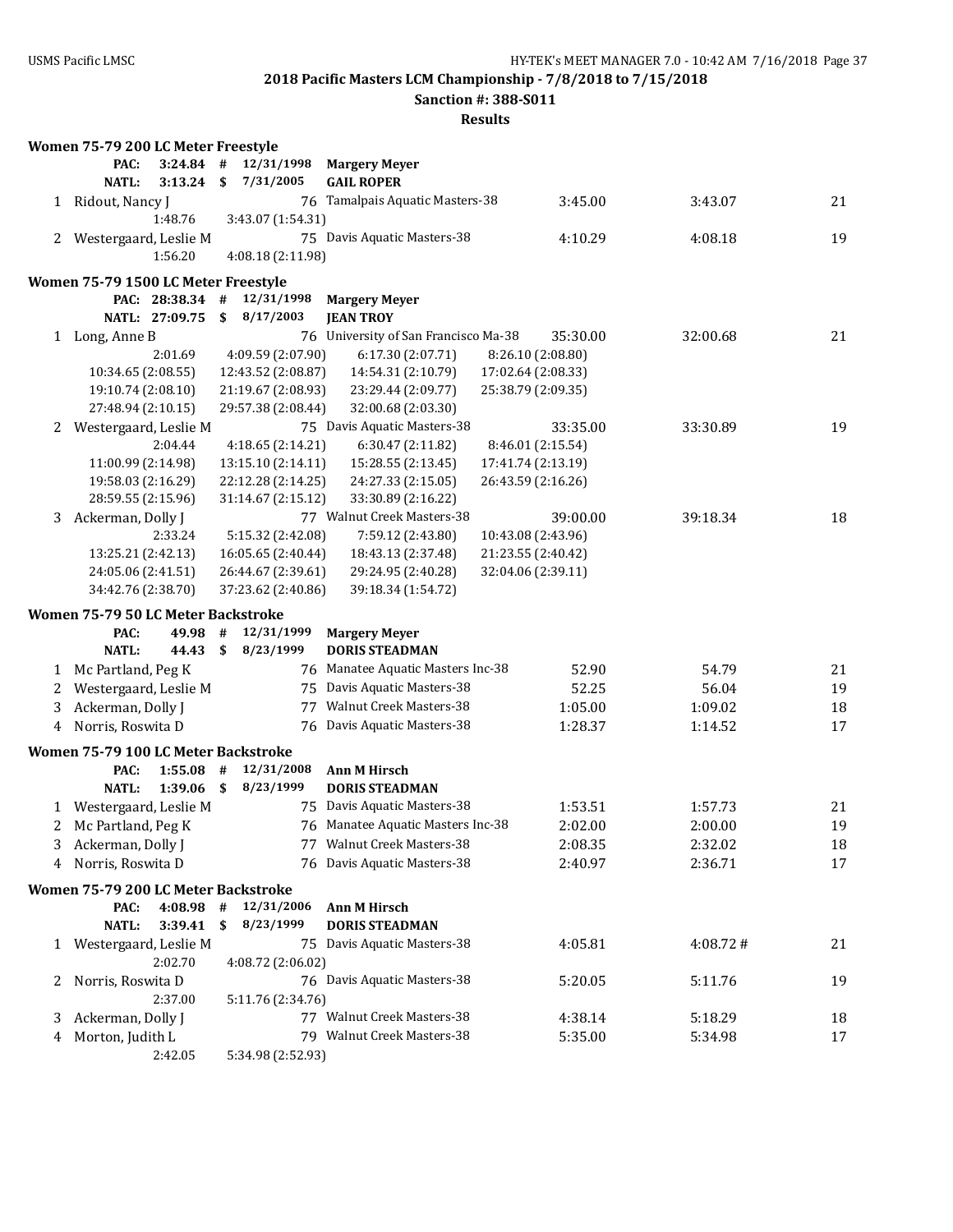**Sanction #: 388-S011**

|   | Women 75-79 50 LC Meter Breaststroke       |               |    |                           |                                                    |         |         |    |
|---|--------------------------------------------|---------------|----|---------------------------|----------------------------------------------------|---------|---------|----|
|   | PAC:                                       | $51.55$ #     |    | 12/31/2008                | Ann M Hirsch                                       |         |         |    |
|   | <b>NATL:</b>                               | 47.10<br>- \$ |    | 7/19/2014                 | <b>JOANN LEILICH</b>                               |         |         |    |
|   | 1 Norris, Roswita D                        |               |    |                           | 76 Davis Aquatic Masters-38                        | 1:37.87 | 1:27.97 | 21 |
|   | 2 Morton, Judith L                         |               |    |                           | 79 Walnut Creek Masters-38                         | 1:40.00 | 1:39.17 | 19 |
|   | Women 75-79 100 LC Meter Breaststroke      |               |    |                           |                                                    |         |         |    |
|   | PAC:                                       |               |    | $1:50.28$ # $12/31/2006$  | Ann M Hirsch                                       |         |         |    |
|   | <b>NATL:</b>                               |               |    | $1:42.18$ \$ $8/15/2014$  | <b>JOANN LEILICH</b>                               |         |         |    |
|   | 1 Norris, Roswita D                        |               |    |                           | 76 Davis Aquatic Masters-38                        | 2:45.78 | 2:51.25 | 21 |
|   | 2 Morton, Judith L                         |               |    |                           | 79 Walnut Creek Masters-38                         | 3:55.00 | 3:51.33 | 19 |
|   | Women 75-79 200 LC Meter Breaststroke      |               |    |                           |                                                    |         |         |    |
|   | PAC:                                       |               |    | $3:59.30$ # $12/31/2006$  | <b>Ann M Hirsch</b>                                |         |         |    |
|   | NATL:                                      |               |    | $3:40.84$ \$ $7/19/2014$  | <b>JOANN LEILICH</b>                               |         |         |    |
|   | 1 Norris, Roswita D                        |               |    |                           | 76 Davis Aquatic Masters-38                        | 5:31.42 | 5:48.89 | 21 |
|   | 2:56.99                                    |               |    | 5:48.89 (2:51.90)         |                                                    |         |         |    |
|   | 2 Morton, Judith L                         |               |    |                           | 79 Walnut Creek Masters-38                         | 7:56.00 | 8:05.76 | 19 |
|   | 3:59.92                                    |               |    | 8:05.76 (4:05.84)         |                                                    |         |         |    |
|   | Women 75-79 50 LC Meter Butterfly          |               |    |                           |                                                    |         |         |    |
|   | PAC:                                       |               |    | $50.37$ # $4/25/2008$     | <b>Barbara F Calliso</b>                           |         |         |    |
|   | <b>NATL:</b>                               |               |    | 44.95 \$ 8/1/2004         | <b>GAIL ROPER</b>                                  |         |         |    |
|   | 1 Mc Partland, Peg K                       |               |    |                           | 76 Manatee Aquatic Masters Inc-38                  | 1:00.00 | 59.84   | 21 |
|   | Women 75-79 100 LC Meter Butterfly         |               |    |                           |                                                    |         |         |    |
|   | PAC:                                       |               |    |                           | 1:58.90 $\#$ 12/31/2004 Ann M Hirsch               |         |         |    |
|   | NATL:                                      |               |    | $1:52.12 \quad $8/6/2014$ | <b>MARY ANN CASE</b>                               |         |         |    |
|   | 1 Morton, Judith L                         |               |    |                           | 79 Walnut Creek Masters-38                         | 3:45.00 | 4:18.53 | 21 |
|   |                                            |               |    |                           |                                                    |         |         |    |
|   | Women 75-79 200 LC Meter Butterfly<br>PAC: |               |    | 4:29.94 # 12/31/2006      | Ann M Hirsch                                       |         |         |    |
|   | <b>NATL:</b>                               |               |    | 4:10.69 \$ 6/24/2001      | <b>JUNE KRAUSER</b>                                |         |         |    |
|   | 1 Morton, Judith L                         |               |    |                           | 79 Walnut Creek Masters-38                         | 7:49.00 | 8:34.34 | 21 |
|   | 4:09.86                                    |               |    | 8:34.34 (4:24.48)         |                                                    |         |         |    |
|   |                                            |               |    |                           |                                                    |         |         |    |
|   | Women 75-79 200 LC Meter IM                |               |    |                           |                                                    |         |         |    |
|   | PAC:                                       | $3:57.16$ #   |    |                           | 12/31/2008 Ann M Hirsch                            |         |         |    |
|   | <b>NATL:</b>                               |               |    | $3:48.34$ \$ $6/22/2014$  | <b>JOANN LEILICH</b>                               |         |         |    |
|   | 1 Norris, Roswita D<br>3:06.31             |               |    | 5:58.54 (2:52.23)         | 76 Davis Aquatic Masters-38                        | 6:05.02 | 5:58.54 | 21 |
|   |                                            |               |    |                           | 79 Walnut Creek Masters-38                         | 6:48.00 | 6:43.76 | 19 |
|   | 2 Morton, Judith L<br>3:18.38              |               |    | 6:43.76 (3:25.38)         |                                                    |         |         |    |
|   |                                            |               |    |                           |                                                    |         |         |    |
|   | Women 80-84 50 LC Meter Freestyle          |               |    |                           |                                                    |         |         |    |
|   | PAC:                                       | 42.29         | #  | 12/31/2002                | <b>Margery Meyer</b>                               |         |         |    |
|   | <b>NATL:</b>                               | 38.64         | \$ | 3/7/2009                  | <b>GAIL ROPER</b>                                  |         |         |    |
| 1 | Munn, Susan L                              |               |    |                           | 80 Davis Aquatic Masters-38<br>84 Menlo Masters-38 | 50.00   | 50.15   | 21 |
| 2 | Kay, Ann                                   |               |    |                           | 80 University of San Francisco Ma-38               | 1:05.00 | 54.14   | 19 |
| 3 | Hagiwara, Tanako                           |               |    |                           |                                                    | 1:30.00 | 1:04.35 | 18 |
| 4 | Robben, Barbara                            |               |    |                           | 84 Marcia's Enthusiastic Masters-38                | 1:10.00 | 1:06.67 | 17 |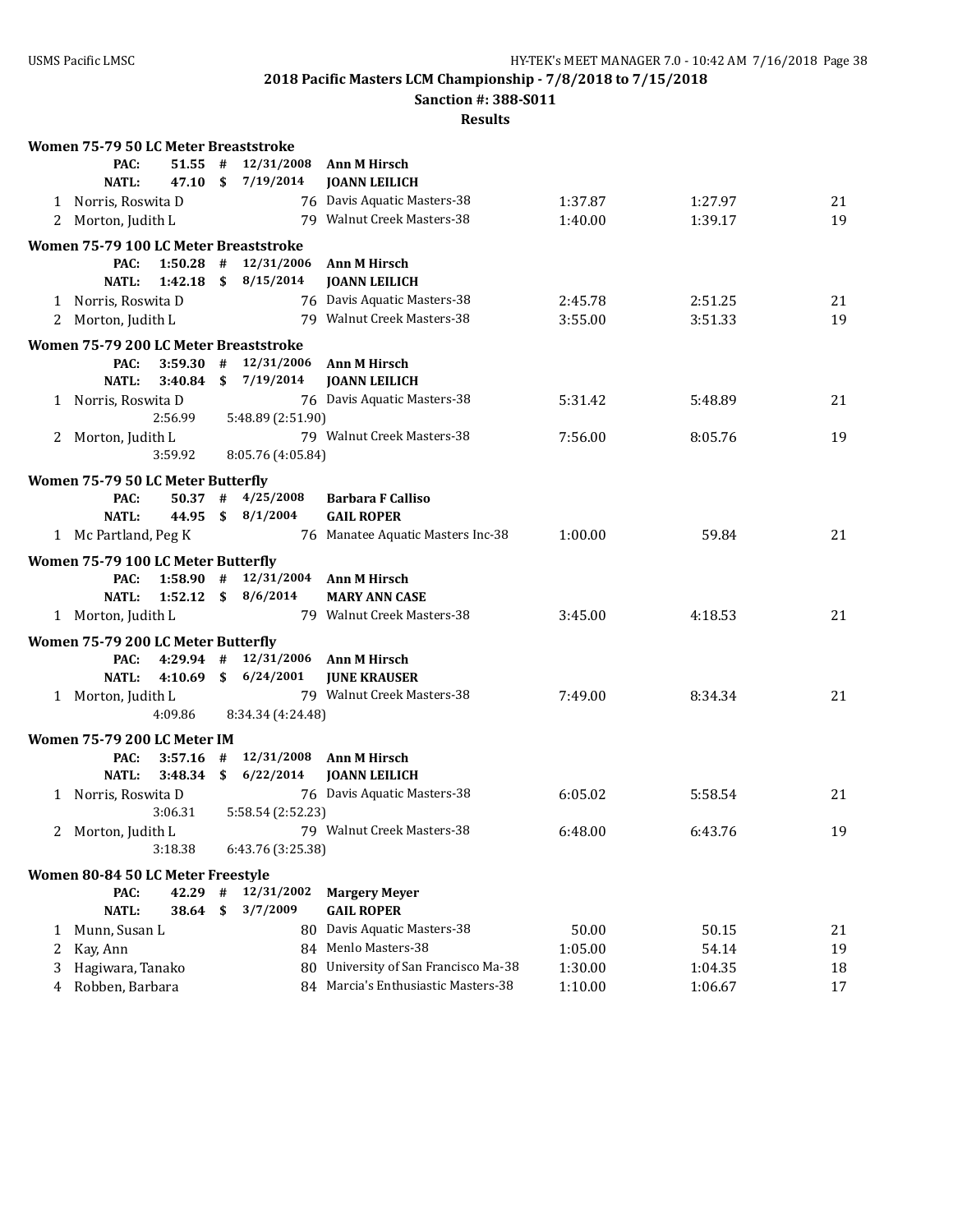**Sanction #: 388-S011**

|       | Women 80-84 100 LC Meter Freestyle  |      |                          |                                                  |                       |    |
|-------|-------------------------------------|------|--------------------------|--------------------------------------------------|-----------------------|----|
|       | $1:37.78$ #<br>PAC:                 |      | 12/31/2002               | <b>Margery Meyer</b>                             |                       |    |
|       | <b>NATL:</b><br>1:27.55             | - \$ | 3/7/2009                 | <b>GAIL ROPER</b>                                |                       |    |
|       | 1 Munn, Susan L                     |      |                          | 80 Davis Aquatic Masters-38<br>2:00.00           | 1:53.81               | 21 |
| 2     | Hagiwara, Tanako                    |      |                          | 80 University of San Francisco Ma-38<br>3:15.00  | 2:26.29               | 19 |
|       | Women 80-84 200 LC Meter Freestyle  |      |                          |                                                  |                       |    |
|       | PAC:                                |      | $3:37.14$ # $12/31/2003$ | <b>Margery Meyer</b>                             |                       |    |
|       | <b>NATL:</b><br>3:27.26             |      | \$6/10/2007              | <b>JEAN TROY</b>                                 |                       |    |
|       | 1 Munn, Susan L                     |      |                          | 80 Davis Aquatic Masters-38<br>4:05.00           | 3:58.05               | 21 |
|       | 1:53.75                             |      | 3:58.05 (2:04.30)        |                                                  |                       |    |
| 2     | Hagiwara, Tanako                    |      |                          | 80 University of San Francisco Ma-38<br>7:30.00  | 4:58.45               | 19 |
|       | 2:28.75                             |      | 4:58.45 (2:29.70)        |                                                  |                       |    |
|       | 3 Robben, Barbara                   |      |                          | 84 Marcia's Enthusiastic Masters-38<br>6:00.00   | 5:32.50               | 18 |
|       | 2:40.19                             |      | 5:32.50 (2:52.31)        |                                                  |                       |    |
|       | Women 80-84 400 LC Meter Freestyle  |      |                          |                                                  |                       |    |
|       | PAC:                                |      | $7:38.37$ # $12/31/2002$ | <b>Margery Meyer</b>                             |                       |    |
|       | $7:24.53$ \$<br><b>NATL:</b>        |      | 6/10/2007                | <b>JEAN TROY</b>                                 |                       |    |
|       | 1 Robben, Barbara                   |      |                          | 84 Marcia's Enthusiastic Masters-38              | <b>NT</b><br>11:47.79 |    |
|       |                                     |      |                          |                                                  |                       |    |
|       | Women 80-84 400 LC Meter Freestyle  |      |                          |                                                  |                       |    |
|       | PAC:<br>$7:38.37$ #                 |      |                          | 12/31/2002 Margery Meyer                         |                       |    |
|       | <b>NATL:</b><br>7:24.53             |      | \$6/10/2007              | <b>JEAN TROY</b>                                 |                       |    |
|       | 1 Munn, Susan L                     |      |                          | 80 Davis Aquatic Masters-38<br>7:55.00           | 9:04.40               | 21 |
|       | 2:05.03                             |      | 4:25.48 (2:20.45)        | 6:45.89 (2:20.41)<br>9:04.40 (2:18.51)           |                       |    |
|       | 2 Hagiwara, Tanako                  |      |                          | 80 University of San Francisco Ma-38<br>14:00.00 | 10:32.77              | 19 |
|       | 2:32.66                             |      | 5:13.89 (2:41.23)        | 7:55.91 (2:42.02)<br>10:32.77 (2:36.86)          |                       |    |
|       | Women 80-84 800 LC Meter Freestyle  |      |                          |                                                  |                       |    |
|       | PAC: 15:21.62                       | #    | 12/31/2003               | <b>Margery Meyer</b>                             |                       |    |
|       | NATL: 15:12.94 \$                   |      | 7/15/2007                | <b>JEAN TROY</b>                                 |                       |    |
|       | 1 Hagiwara, Tanako                  |      |                          | 80 University of San Francisco Ma-38<br>28:00.00 | 20:49.90              | 21 |
|       | 2:30.97                             |      | 5:07.12 (2:36.15)        | 7:43.59 (2:36.47)<br>10:21.47 (2:37.88)          |                       |    |
|       | 13:00.02 (2:38.55)                  |      | 15:37.79 (2:37.77)       | 18:16.09 (2:38.30)<br>20:49.90 (2:33.81)         |                       |    |
|       | 2 Robben, Barbara                   |      |                          | 84 Marcia's Enthusiastic Masters-38<br>23:00.00  | 24:24.04              | 19 |
|       | 2:39.04                             |      | 5:38.53 (2:59.49)        | 8:41.26 (3:02.73)<br>11:47.79 (3:06.53)          |                       |    |
|       | 14:54.88 (3:07.09)                  |      | 18:04.31 (3:09.43)       | 21:15.88 (3:11.57)<br>24:24.04 (3:08.16)         |                       |    |
|       | Women 80-84 1500 LC Meter Freestyle |      |                          |                                                  |                       |    |
|       | PAC: 29:35.03 # 12/31/2002          |      |                          | <b>Margery Meyer</b>                             |                       |    |
|       | NATL: 29:04.81                      | \$   | 7/15/2007                | <b>JEAN TROY</b>                                 |                       |    |
|       | 1 Hagiwara, Tanako                  |      | 80                       | University of San Francisco Ma-38<br>45:00.00    | 39:38.23              | 21 |
|       | 2:30.41                             |      | 5:04.62 (2:34.21)        | 7:39.47 (2:34.85)<br>10:17.85 (2:38.38)          |                       |    |
|       | 12:54.14 (2:36.29)                  |      | 15:31.94 (2:37.80)       | 20:50.62 (2:38.97)<br>18:11.65 (2:39.71)         |                       |    |
|       | 23:29.45 (2:38.83)                  |      | 26:10.61 (2:41.16)       | 28:51.02 (2:40.41)<br>31:32.55 (2:41.53)         |                       |    |
|       | 34:15.28 (2:42.73)                  |      | 36:58.69 (2:43.41)       | 39:38.23 (2:39.54)                               |                       |    |
|       | Women 80-84 50 LC Meter Backstroke  |      |                          |                                                  |                       |    |
|       | PAC:<br>49.40                       | $\#$ | 8/18/2002                | <b>Margery Meyer</b>                             |                       |    |
|       | <b>NATL:</b><br>46.39               | \$   | 3/29/2002                | <b>BUNNY CEDERLUND</b>                           |                       |    |
| 1     | Munn, Susan L                       |      |                          | 80 Davis Aquatic Masters-38<br>1:05.00           | 1:04.31               | 21 |
| 2     | Hagiwara, Tanako                    |      |                          | 80 University of San Francisco Ma-38<br>2:15.00  | 1:34.96               | 19 |
| $---$ | Fasbender, Alice J                  |      |                          | 80 Oregon Masters-37<br>1:40.00                  | <b>DQ</b>             |    |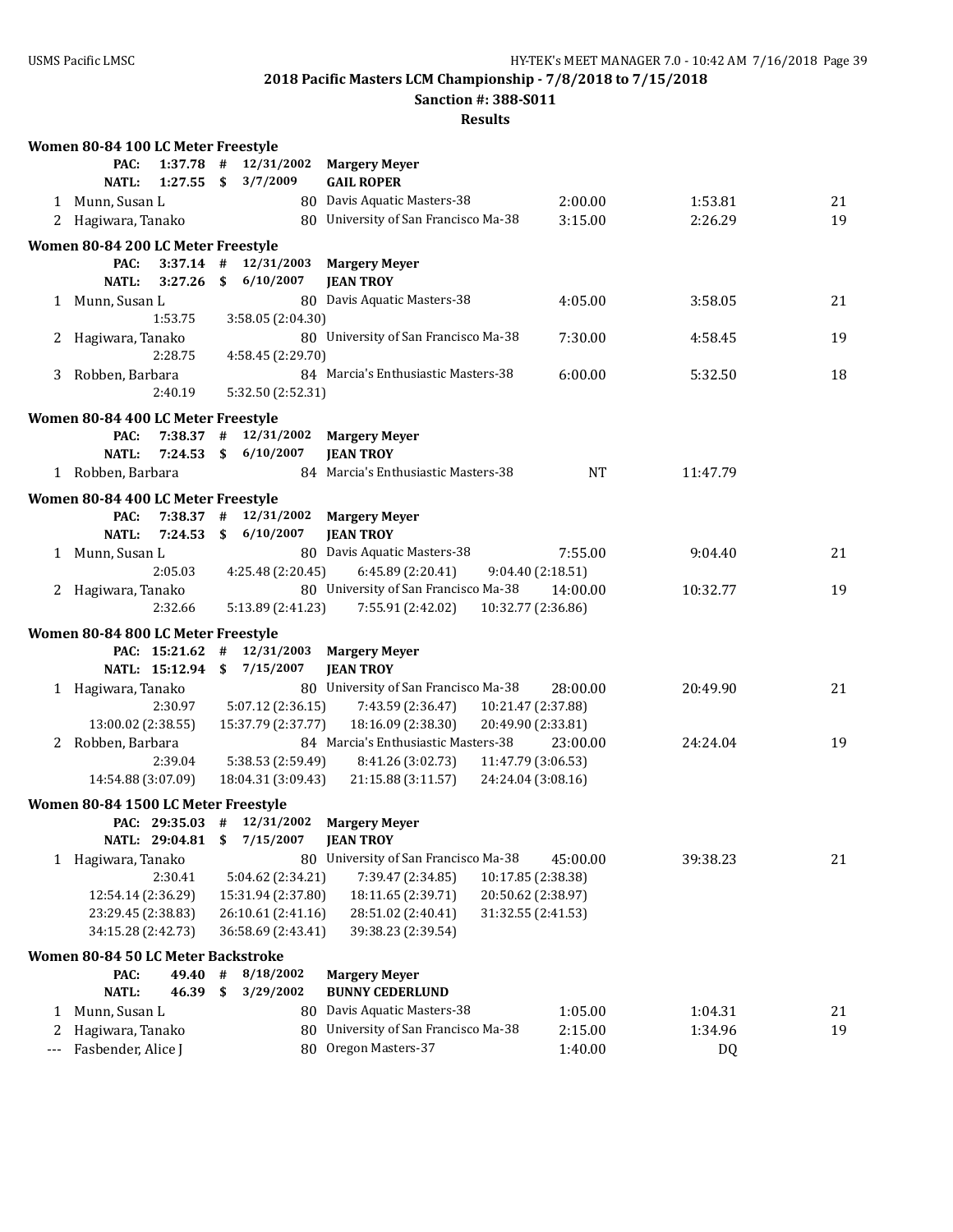**Sanction #: 388-S011**

|   | Women 80-84 100 LC Meter Backstroke  |              |      |                          |                                |                    |          |    |
|---|--------------------------------------|--------------|------|--------------------------|--------------------------------|--------------------|----------|----|
|   | PAC:                                 | 2:01.67      | #    | 12/31/1999               | <b>Marjorie Sharpe</b>         |                    |          |    |
|   | <b>NATL:</b>                         | 1:47.29      | \$   | 8/7/2009                 | <b>BETTY LORENZI</b>           |                    |          |    |
|   | 1 Munn, Susan L                      |              |      |                          | 80 Davis Aquatic Masters-38    | 2:10.00            | 2:22.73  | 21 |
|   | Women 80-84 200 LC Meter Backstroke  |              |      |                          |                                |                    |          |    |
|   | PAC:                                 | 4:18.32      | #    | 7/23/2016                | <b>Miek Mc Cubbin</b>          |                    |          |    |
|   | NATL:                                | 3:53.12      | \$   | 3/13/2010                | <b>BETTY LORENZI</b>           |                    |          |    |
|   | 1 Munn, Susan L                      |              |      |                          | 80 Davis Aquatic Masters-38    | 4:55.00            | 4:48.39  | 21 |
|   |                                      | 2:22.33      |      | 4:48.39 (2:26.06)        |                                |                    |          |    |
|   |                                      |              |      |                          |                                |                    |          |    |
|   | Women 85-89 50 LC Meter Freestyle    |              |      |                          |                                |                    |          |    |
|   | PAC:                                 | 46.72        | #    | 12/31/2009               | <b>Margery Meyer</b>           |                    |          |    |
|   | <b>NATL:</b>                         | 44.97        | \$   | 7/15/2012                | <b>JEAN TROY</b>               |                    |          |    |
| 1 | Callison, Barbara F                  |              |      |                          | 85 Rinconada Masters-38        | 1:00.00            | 55.92    | 21 |
| 2 | Barry, Marty                         |              |      |                          | 86 Rolling Hills Mud Sharks-38 | 1:30.90            | 1:20.17  | 19 |
|   | Women 85-89 100 LC Meter Freestyle   |              |      |                          |                                |                    |          |    |
|   | PAC:                                 | $1:48.02$ #  |      | 12/31/2007               | <b>Margery Meyer</b>           |                    |          |    |
|   | <b>NATL:</b>                         | $1:43.68$ \$ |      | 6/9/2012                 | <b>JEAN TROY</b>               |                    |          |    |
|   | 1 Callison, Barbara F                |              |      |                          | 85 Rinconada Masters-38        | 2:10.00            | 2:15.91  | 21 |
| 2 | Hirsch, Ann M                        |              |      |                          | 87 Walnut Creek Masters-38     | 2:30.00            | 2:36.37  | 19 |
| 3 | Barry, Marty                         |              |      |                          | 86 Rolling Hills Mud Sharks-38 | 3:39.25            | 3:11.97  | 18 |
|   |                                      |              |      |                          |                                |                    |          |    |
|   | Women 85-89 400 LC Meter Freestyle   |              |      |                          |                                |                    |          |    |
|   | PAC:                                 | 8:14.05      | #    | 12/31/2007               | <b>Margery Meyer</b>           |                    |          |    |
|   | NATL:                                | 8:06.04      | \$   | 7/15/2012                | <b>JEAN TROY</b>               |                    |          |    |
| 1 | Callison, Barbara F                  |              |      |                          | 85 Rinconada Masters-38        | 10:00.00           | 10:33.21 | 21 |
|   |                                      | 2:21.40      |      | 5:03.82 (2:42.42)        | 7:47.41 (2:43.59)              | 10:33.21 (2:45.80) |          |    |
|   | Women 85-89 50 LC Meter Backstroke   |              |      |                          |                                |                    |          |    |
|   | PAC:                                 | 58.34 #      |      | 12/31/2008               | <b>Margery Meyer</b>           |                    |          |    |
|   | <b>NATL:</b>                         | 51.81 \$     |      | 7/7/2012                 | <b>BETTY LORENZI</b>           |                    |          |    |
|   | 1 Hirsch, Ann M                      |              |      |                          | 87 Walnut Creek Masters-38     | 1:20.00            | 1:13.14  | 21 |
| 2 | Barry, Marty                         |              |      |                          | 86 Rolling Hills Mud Sharks-38 | 1:30.90            | 1:23.49  | 19 |
|   | Women 85-89 100 LC Meter Backstroke  |              |      |                          |                                |                    |          |    |
|   | PAC:                                 | 2:15.50      | #    | 12/31/2002               | <b>Marjorie Sharpe</b>         |                    |          |    |
|   | <b>NATL:</b>                         | 1:53.28      | \$   | 3/10/2012                | <b>BETTY LORENZI</b>           |                    |          |    |
| 1 | Callison, Barbara F                  |              |      |                          | 85 Rinconada Masters-38        | 2:20.00            | 2:26.50  | 21 |
| 2 | Hirsch, Ann M                        |              |      |                          | 87 Walnut Creek Masters-38     | 2:30.00            | 2:42.00  | 19 |
|   | 3 Barry, Marty                       |              |      |                          | 86 Rolling Hills Mud Sharks-38 | 3:39.25            | 3:13.82  | 18 |
|   |                                      |              |      |                          |                                |                    |          |    |
|   | Women 85-89 200 LC Meter Backstroke  |              |      |                          |                                |                    |          |    |
|   | PAC:                                 |              |      | $4:44.76$ # $12/31/2002$ | <b>Marjorie Sharpe</b>         |                    |          |    |
|   | <b>NATL:</b>                         |              |      | 4:01.09 \$ 3/9/2013      | <b>BETTY LORENZI</b>           |                    |          |    |
|   | 1 Hirsch, Ann M                      |              |      |                          | 87 Walnut Creek Masters-38     | 5:20.00            | 5:48.29  | 21 |
|   |                                      | 2:50.85      |      | 5:48.29 (2:57.44)        |                                |                    |          |    |
|   | Women 85-89 50 LC Meter Breaststroke |              |      |                          |                                |                    |          |    |
|   | PAC:                                 |              |      | $1:03.35$ # 8/19/2016    | <b>Ann M Hirsch</b>            |                    |          |    |
|   | NATL:                                | 1:01.45      | - \$ | 7/19/2014                | <b>NAN BOHL</b>                |                    |          |    |
|   | 1 Hirsch, Ann M                      |              |      |                          | 87 Walnut Creek Masters-38     | 1:20.00            | 1:15.94  | 21 |
|   | 2 Callison, Barbara F                |              |      |                          | 85 Rinconada Masters-38        | 1:12.00            | 1:16.06  | 19 |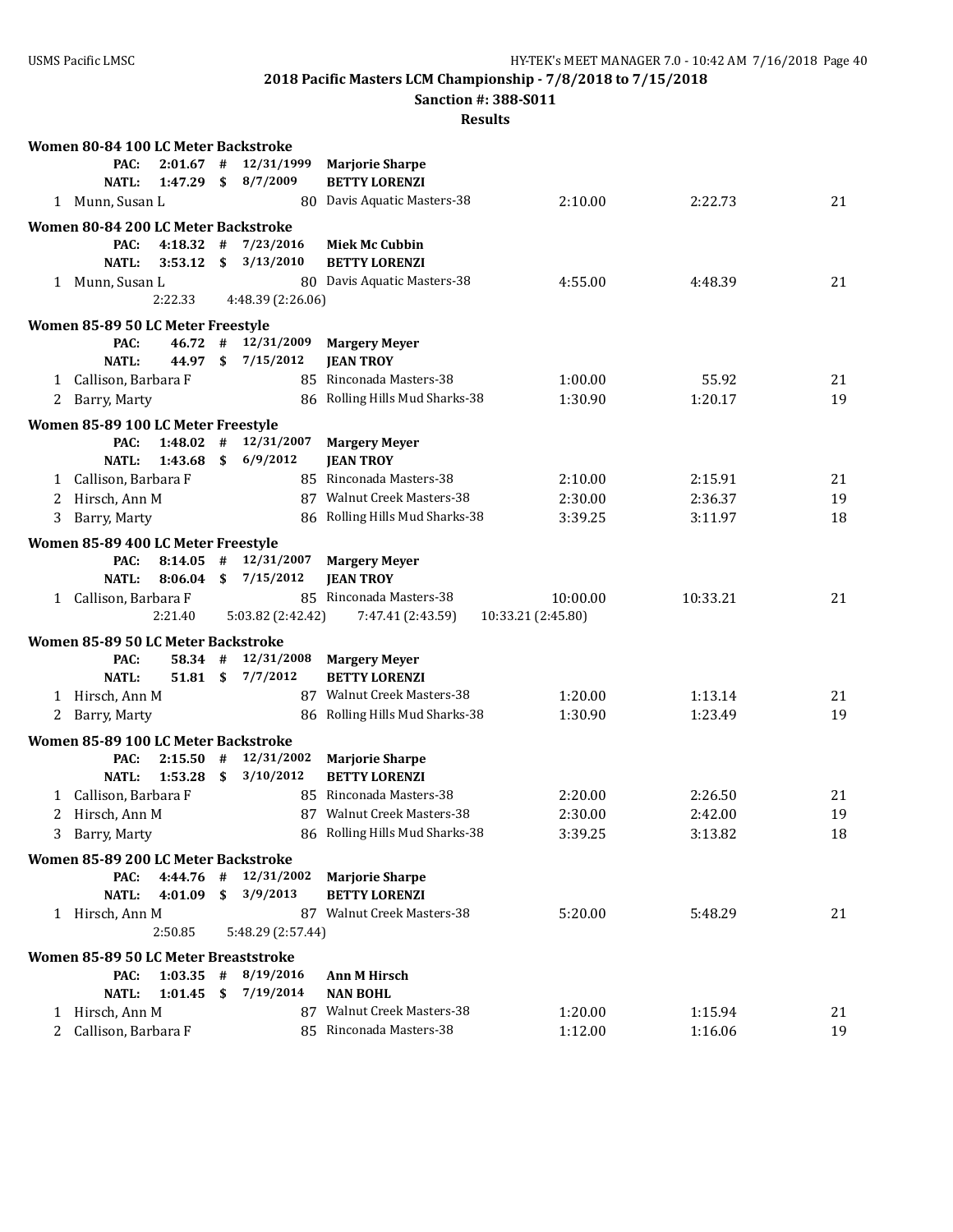**Sanction #: 388-S011**

|   | Women 85-89 100 LC Meter Breaststroke     |              |      |                          |                                                                                |                    |          |    |
|---|-------------------------------------------|--------------|------|--------------------------|--------------------------------------------------------------------------------|--------------------|----------|----|
|   | PAC:                                      | 2:25.44      | #    | 7/23/2016                | <b>Ann M Hirsch</b>                                                            |                    |          |    |
|   | <b>NATL:</b>                              | 2:20.49      | \$   | 7/12/2014                | <b>NAN BOHL</b>                                                                |                    |          |    |
|   | 1 Callison, Barbara F                     |              |      |                          | 85 Rinconada Masters-38                                                        | 2:37.00            | 2:36.68  | 21 |
|   | 2 Hirsch, Ann M                           |              |      |                          | 87 Walnut Creek Masters-38                                                     | 2:25.00            | 2:53.43  | 19 |
|   | Women 85-89 200 LC Meter Breaststroke     |              |      |                          |                                                                                |                    |          |    |
|   | PAC:                                      | $5:04.17$ #  |      | 8/6/2016                 | <b>Ann M Hirsch</b>                                                            |                    |          |    |
|   | <b>NATL:</b>                              | 5:04.17      | \$   | 8/6/2016                 | <b>ANN HIRSCH</b>                                                              |                    |          |    |
|   | 1 Hirsch, Ann M                           |              |      |                          | 87 Walnut Creek Masters-38                                                     | 5:20.00            | 6:00.10  | 21 |
|   |                                           | 2:59.63      |      | 6:00.10(3:00.47)         |                                                                                |                    |          |    |
|   |                                           |              |      |                          |                                                                                |                    |          |    |
|   | Women 85-89 50 LC Meter Butterfly<br>PAC: |              |      | $1:11.58$ # $12/31/1999$ | <b>Jean Durston</b>                                                            |                    |          |    |
|   | <b>NATL:</b>                              | $1:01.94$ \$ |      | 6/7/2009                 | <b>LOIS KIVI NOCHMAN</b>                                                       |                    |          |    |
|   |                                           |              |      |                          | 85 Rinconada Masters-38                                                        |                    |          | 21 |
|   | 1 Callison, Barbara F                     |              |      |                          |                                                                                | 1:09.00            | 1:14.87  |    |
|   | Women 90-94 50 LC Meter Freestyle         |              |      |                          |                                                                                |                    |          |    |
|   | PAC:                                      | 1:02.78      | #    | 12/31/2006               | <b>Audrey H Etienne</b>                                                        |                    |          |    |
|   | <b>NATL:</b>                              | 52.09        | \$   | 6/11/2017                | <b>JEAN TROY</b>                                                               |                    |          |    |
|   | 1 Damele, Yvonne                          |              |      |                          | 90 Menlo Masters-38                                                            | 1:35.74            | 1:44.17  | 21 |
|   | Men 18-24 50 LC Meter Freestyle           |              |      |                          |                                                                                |                    |          |    |
|   | PAC:                                      | $23.62$ #    |      | 8/3/2017                 | <b>Alex Ngan</b>                                                               |                    |          |    |
|   | <b>NATL:</b>                              | 21.78        | - \$ | 7/1/2012                 | <b>JOSH SCHNEIDER</b>                                                          |                    |          |    |
|   | 1 Carpenter, Weston                       |              |      |                          | 22 Walnut Creek Masters-38                                                     | 25.30              | 24.77    | 21 |
| 2 | Seeburger, William                        |              |      |                          | 24 San Mateo Masters-38                                                        | 30.50              | 27.16    | 19 |
| 3 | Mercurio, Thomas                          |              |      |                          | 24 Rolling Hills Mud Sharks-38                                                 | 26.50              | 27.93    | 18 |
| 4 | Vu, Erin K                                |              |      |                          | 24 University of San Francisco Ma-38                                           | 35.00              | 28.17    | 17 |
| 5 | Castro Abrams, Kenneth                    |              |      |                          | 23 Rolling Hills Mud Sharks-38                                                 | 25.00              | 29.30    | 16 |
|   | Men 18-24 100 LC Meter Freestyle          |              |      |                          |                                                                                |                    |          |    |
|   | PAC:                                      | $53.35$ #    |      | 8/7/2013                 | <b>Kevin Ferguson</b>                                                          |                    |          |    |
|   | <b>NATL:</b>                              | 49.37        | S.   | 6/28/2012                | <b>JOSH SCHNEIDER</b>                                                          |                    |          |    |
| 1 | Seeburger, William                        |              |      |                          | 24 San Mateo Masters-38                                                        | 1:08.00            | 1:00.96  | 21 |
| 2 | Munoz, Kyle R                             |              |      |                          | 20 University of San Francisco Ma-38                                           | 1:10.00            | 1:02.87  | 19 |
| 3 | Vu, Erin K                                |              |      |                          | 24 University of San Francisco Ma-38                                           | 1:00.00            | 1:03.80  | 18 |
| 4 | Castro Abrams, Kenneth                    |              |      |                          | 23 Rolling Hills Mud Sharks-38                                                 | 56.00              | 1:03.97  | 17 |
|   |                                           |              |      |                          |                                                                                |                    |          |    |
|   | Men 18-24 200 LC Meter Freestyle          |              |      |                          |                                                                                |                    |          |    |
|   | PAC:                                      |              |      | $1:56.99$ # $12/31/1989$ | <b>Tony Batis</b>                                                              |                    |          |    |
|   |                                           |              |      |                          | NATL: 1:52.74 \$ 8/16/1998 JOE TRISTAN<br>20 University of San Francisco Ma-38 |                    |          |    |
|   | 1 Munoz, Kyle R                           |              |      |                          |                                                                                | 3:30.00            | 2:27.89  | 21 |
|   |                                           | 1:10.92      |      | 2:27.89 (1:16.97)        |                                                                                |                    |          |    |
|   | 2 Liberman, David                         |              |      |                          | 24 University of San Francisco Ma-38                                           | 2:40.00            | 2:42.51  | 19 |
|   |                                           | 1:17.74      |      | 2:42.51 (1:24.77)        |                                                                                |                    |          |    |
|   | Men 18-24 800 LC Meter Freestyle          |              |      |                          |                                                                                |                    |          |    |
|   | PAC:                                      | 8:47.65      | #    | 12/31/1995               | <b>Brad Winsor</b>                                                             |                    |          |    |
|   | <b>NATL:</b>                              | 8:44.80      | \$   | 8/6/2015                 | <b>RYAN ROSENBAUM</b>                                                          |                    |          |    |
|   | 1 Vu, Erin K                              |              |      |                          | 24 University of San Francisco Ma-38                                           | 12:00.00           | 11:37.88 | 21 |
|   |                                           | 1:16.52      |      | 2:43.77 (1:27.25)        | 4:11.99 (1:28.22)                                                              | 5:41.80 (1:29.81)  |          |    |
|   | 7:10.99 (1:29.19)                         |              |      | 8:42.60 (1:31.61)        | 10:13.22 (1:30.62)                                                             | 11:37.88 (1:24.66) |          |    |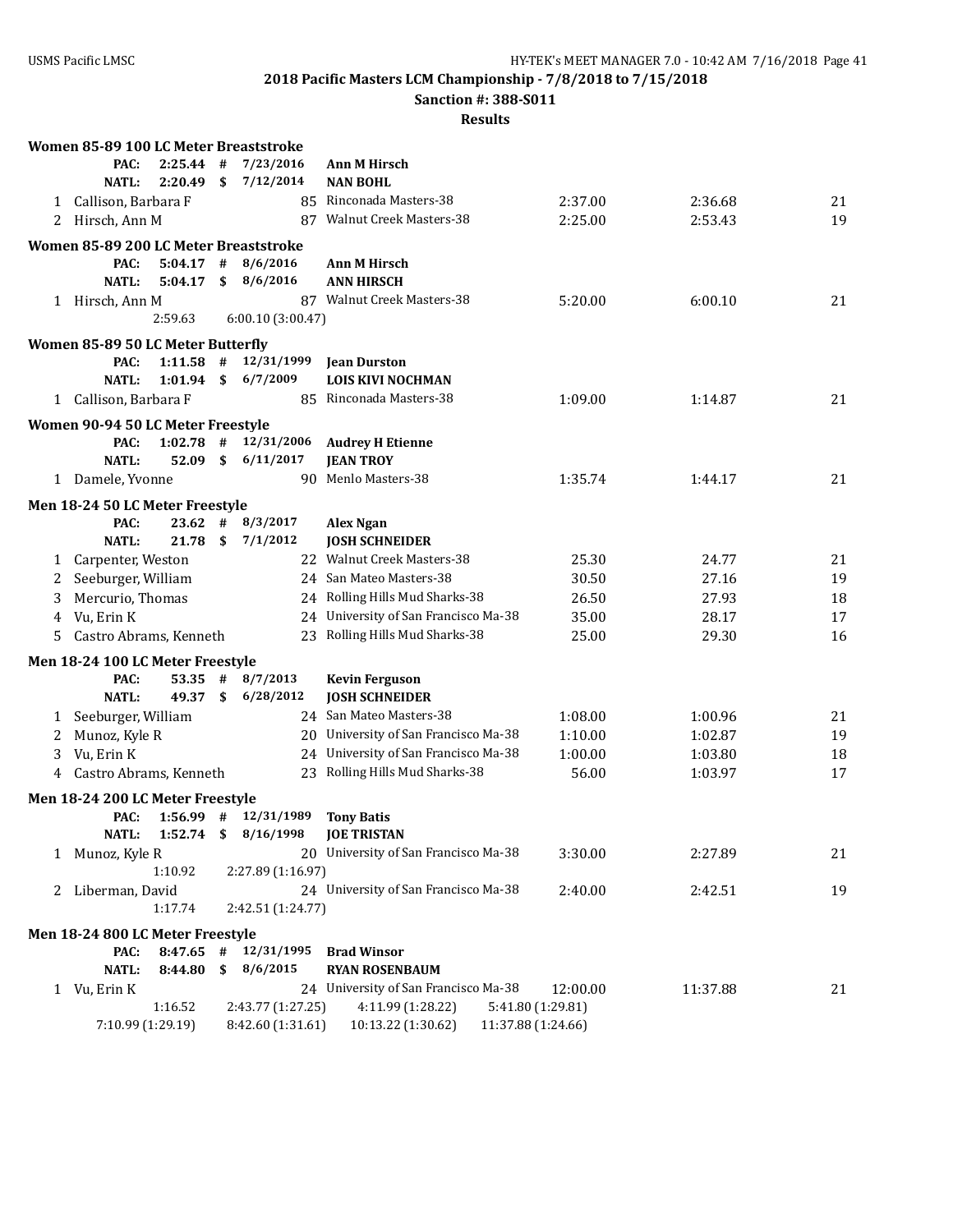**Sanction #: 388-S011**

|              | (Men 18-24 800 LC Meter Freestyle)             |                               |                                                            |                    |          |    |
|--------------|------------------------------------------------|-------------------------------|------------------------------------------------------------|--------------------|----------|----|
|              | 2 Kassianik, Paul                              |                               | 19 University of San Francisco Ma-38                       | 14:00.00           | 12:42.29 | 19 |
|              | 1:29.59                                        | 3:07.16 (1:37.57)             | 4:47.30 (1:40.14)                                          | 6:27.38 (1:40.08)  |          |    |
|              | 8:08.34 (1:40.96)                              | 9:48.28 (1:39.94)             | 11:19.60 (1:31.32)                                         | 12:42.29 (1:22.69) |          |    |
|              | 3 Liberman, David                              |                               | 24 University of San Francisco Ma-38                       | 12:00.00           | 13:39.97 | 18 |
|              |                                                |                               |                                                            |                    |          |    |
|              | Men 18-24 1500 LC Meter Freestyle              |                               |                                                            |                    |          |    |
|              | PAC: 17:12.53 #                                | 12/31/1995                    | <b>Brad Winsor</b>                                         |                    |          |    |
|              | NATL: 16:58.37                                 | 8/7/2013<br>\$                | <b>JACOB JEZEK</b>                                         |                    |          |    |
|              | 1 Proctor, Benjamin                            |                               | 21 Tri Valley Masters-38                                   | 20:30.00           | 21:44.83 | 21 |
|              | 1:14.68                                        | 2:38.55 (1:23.87)             | 4:06.42 (1:27.87)                                          | 5:34.94 (1:28.52)  |          |    |
|              | 7:03.29 (1:28.35)                              | 8:31.98 (1:28.69)             | 10:00.74 (1:28.76)                                         | 11:29.15 (1:28.41) |          |    |
|              | 12:57.82 (1:28.67)                             | 14:26.39 (1:28.57)            | 15:55.30 (1:28.91)                                         | 17:23.96 (1:28.66) |          |    |
|              | 18:51.63 (1:27.67)<br>Munoz, Kyle R            | 20:19.83 (1:28.20)            | 21:44.83 (1:25.00)<br>20 University of San Francisco Ma-38 | 26:00.00           | 22:58.96 | 19 |
| 2            | 1:18.44                                        | 2:46.60 (1:28.16)             | 4:15.71 (1:29.11)                                          | 5:47.41 (1:31.70)  |          |    |
|              | 7:21.60 (1:34.19)                              | 8:56.10 (1:34.50)             | 10:31.23 (1:35.13)                                         | 12:06.34 (1:35.11) |          |    |
|              | 13:41.77 (1:35.43)                             | 15:17.12 (1:35.35)            | 16:54.21 (1:37.09)                                         | 18:28.76 (1:34.55) |          |    |
|              | 20:03.92 (1:35.16)                             | 21:34.68 (1:30.76)            | 22:58.96 (1:24.28)                                         |                    |          |    |
|              | Sridhar, Danush                                |                               | 19 Tri Valley Masters-38                                   | 20:30.00           | DQ       |    |
|              | 1:16.64                                        | 2:42.65 (1:26.01)             | 4:10.78 (1:28.13)                                          | 5:39.63 (1:28.85)  |          |    |
|              | 7:09.30 (1:29.67)                              | 8:38.17 (1:28.87)             | 10:08.69 (1:30.52)                                         | 11:38.08 (1:29.39) |          |    |
|              | 13:09.12 (1:31.04)                             | 14:38.77 (1:29.65)            | 16:12.24 (1:33.47)                                         |                    |          |    |
|              | Men 18-24 50 LC Meter Backstroke               |                               |                                                            |                    |          |    |
|              | PAC:<br>$27.51$ #                              | 12/31/2008                    | <b>John McCallen</b>                                       |                    |          |    |
|              | <b>NATL:</b><br>26.91S                         | 8/15/2005                     | <b>DAVE ROLLINS</b>                                        |                    |          |    |
| $\mathbf{1}$ | Carpenter, Weston                              |                               | 22 Walnut Creek Masters-38                                 | 28.64              | 30.47    | 21 |
| 2            | Castro Abrams, Kenneth                         |                               | 23 Rolling Hills Mud Sharks-38                             | 30.00              | 31.64    | 19 |
| 3            | Seeburger, William                             |                               | 24 San Mateo Masters-38                                    | 43.00              | 33.87    | 18 |
| 4            | Mercurio, Thomas                               |                               | 24 Rolling Hills Mud Sharks-38                             | 32.00              | 34.05    | 17 |
| 5            | Kassianik, Paul                                |                               | 19 University of San Francisco Ma-38                       | 31.65              | 35.10    | 16 |
| 6            | Vu, Erin K                                     |                               | 24 University of San Francisco Ma-38                       | 40.00              | 39.05    | 15 |
|              | Men 18-24 100 LC Meter Backstroke              |                               |                                                            |                    |          |    |
|              | $1:00.39$ #<br>PAC:                            | 8/7/2013                      | <b>Wilfred R Garcia</b>                                    |                    |          |    |
|              | $53.61$ \$<br><b>NATL:</b>                     | 6/27/2012                     | <b>EUGENE GODSOE</b>                                       |                    |          |    |
|              | 1 Castro Abrams, Kenneth                       |                               | 23 Rolling Hills Mud Sharks-38                             | 1:10.00            | 1:08.41  | 21 |
| 2            | Seeburger, William                             |                               | 24 San Mateo Masters-38                                    | 1:16.68            | 1:14.04  | 19 |
| 3            | Kassianik, Paul                                |                               | 19 University of San Francisco Ma-38                       | 1:13.45            | 1:18.66  | 18 |
|              |                                                |                               |                                                            |                    |          |    |
|              | Men 18-24 200 LC Meter Backstroke              |                               |                                                            |                    |          |    |
|              | $2:18.61$ #<br>PAC:<br><b>NATL:</b><br>2:08.63 | 12/31/2004<br>8/11/2010<br>\$ | <b>Matt Roper</b><br><b>VICENTE ANDRADE</b>                |                    |          |    |
|              |                                                |                               | 19 University of San Francisco Ma-38                       |                    |          |    |
|              | 1 Kassianik, Paul<br>1:28.98                   | 2:59.09 (1:30.11)             |                                                            | 2:20.00            | 2:59.09  | 21 |
|              |                                                |                               |                                                            |                    |          |    |
|              | Men 18-24 50 LC Meter Breaststroke             |                               |                                                            |                    |          |    |
|              | PAC:<br>30.60                                  | $\#$<br>12/31/2008            | <b>Rick Eddy</b>                                           |                    |          |    |
|              | <b>NATL:</b><br>28.87 \$                       | 8/15/2005                     | <b>DAVE ROLLINS</b>                                        |                    |          |    |
| 1            | Mercurio, Thomas                               |                               | 24 Rolling Hills Mud Sharks-38                             | 32.50              | 32.91    | 21 |
| 2            | Liberman, David                                |                               | 24 University of San Francisco Ma-38                       | 37.00              | 38.28    | 19 |
| 3            | Seeburger, William                             |                               | 24 San Mateo Masters-38                                    | 51.00              | 38.30    | 18 |
|              | 4 Vu, Erin K                                   |                               | 24 University of San Francisco Ma-38                       | 45.00              | 44.49    | 17 |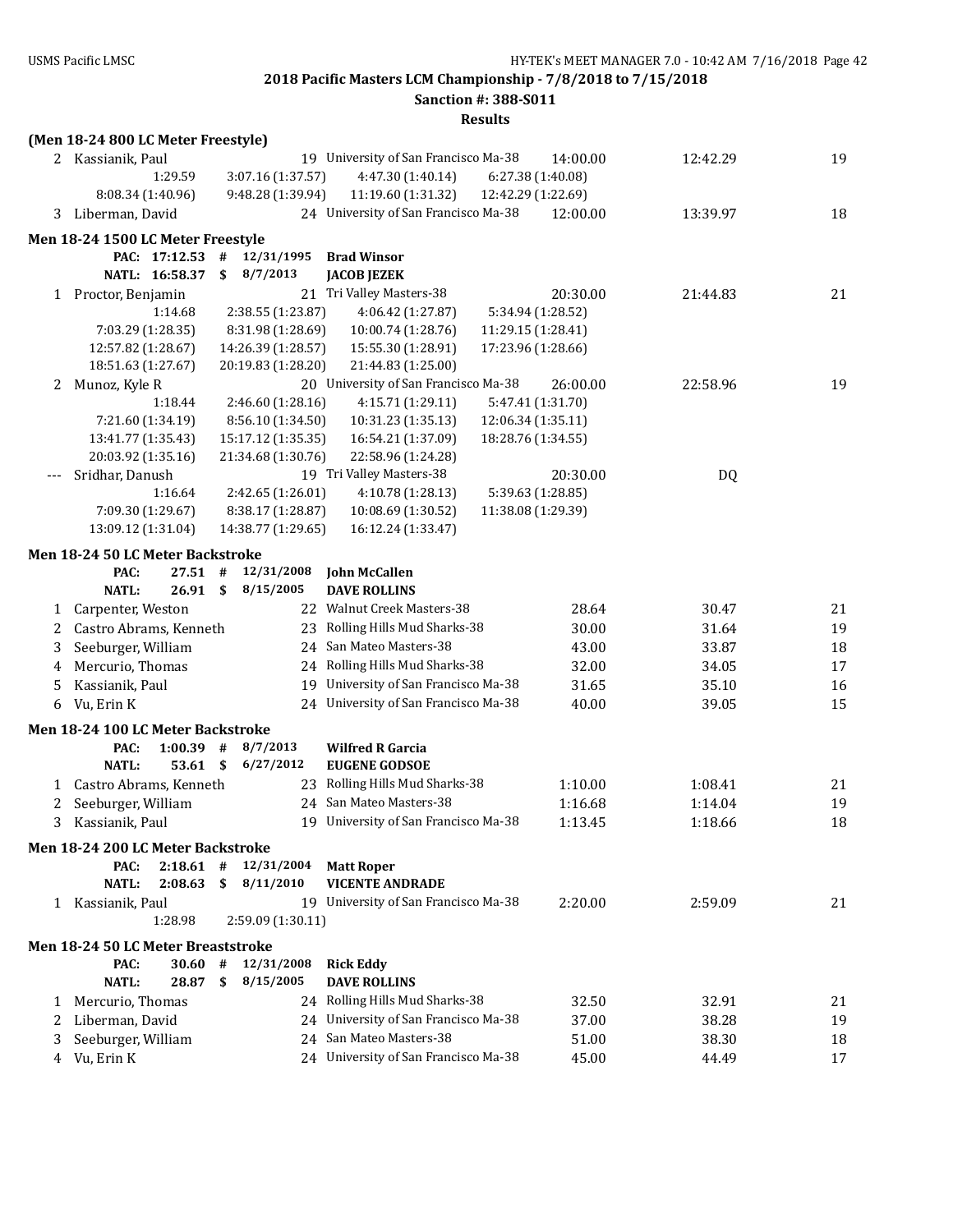**Sanction #: 388-S011**

|    | Men 18-24 100 LC Meter Breaststroke      |                    |      |                          |                                                  |                   |         |    |
|----|------------------------------------------|--------------------|------|--------------------------|--------------------------------------------------|-------------------|---------|----|
|    | PAC:                                     | $1:03.35$ #        |      | 12/31/2012               | <b>BJ</b> Johnson                                |                   |         |    |
|    | <b>NATL:</b>                             | 1:00.68            | \$   | 8/25/2016                | <b>JACOB MONTAGUE</b>                            |                   |         |    |
|    | 1 Mercurio, Thomas                       |                    |      |                          | 24 Rolling Hills Mud Sharks-38                   | 1:15.00           | 1:15.89 | 21 |
| 2  | Seeburger, William                       |                    |      |                          | 24 San Mateo Masters-38                          | 1:42.00           | 1:24.04 | 19 |
| 3  | Liberman, David                          |                    |      |                          | 24 University of San Francisco Ma-38             | 1:37.00           | 1:29.85 | 18 |
|    | Men 18-24 200 LC Meter Breaststroke      |                    |      |                          |                                                  |                   |         |    |
|    | PAC:                                     |                    |      | $2:18.83$ # $11/17/2011$ | <b>BJ</b> Johnson                                |                   |         |    |
|    | <b>NATL:</b>                             | 2:11.10            | \$   | 6/29/2012                | <b>ELLIOT KEEFER</b>                             |                   |         |    |
|    | 1 Liberman, David                        |                    |      |                          | 24 University of San Francisco Ma-38             | 3:10.00           | 3:25.48 | 21 |
|    |                                          | 1:35.77            |      | 3:25.48 (1:49.71)        |                                                  |                   |         |    |
|    | Men 18-24 50 LC Meter Butterfly          |                    |      |                          |                                                  |                   |         |    |
|    | PAC:                                     | 24.20              | #    | 8/10/2014                | <b>Thomas A Shields</b>                          |                   |         |    |
|    | <b>NATL:</b>                             | 24.20              | - \$ | 8/8/2014                 | <b>THOMAS SHIELDS</b>                            |                   |         |    |
|    | 1 Vu, Erin K                             |                    |      |                          | 24 University of San Francisco Ma-38             | 40.00             | 29.82   | 21 |
| 2  | Munoz, Kyle R                            |                    |      |                          | 20 University of San Francisco Ma-38             | 35.00             | 31.61   | 19 |
|    | Seeburger, William                       |                    |      |                          | 24 San Mateo Masters-38                          | 47.00             | 32.25   | 18 |
|    |                                          |                    |      |                          |                                                  |                   |         |    |
|    | Men 18-24 100 LC Meter Butterfly         |                    |      |                          |                                                  |                   |         |    |
|    | PAC:<br><b>NATL:</b>                     | $51.29$ #<br>51.29 | \$   | 8/17/2014<br>8/8/2014    | <b>Thomas A Shields</b><br><b>THOMAS SHIELDS</b> |                   |         |    |
|    | 1 Vu, Erin K                             |                    |      |                          | 24 University of San Francisco Ma-38             | 1:15.00           | 1:13.44 | 21 |
|    |                                          |                    |      |                          |                                                  |                   |         |    |
|    | <b>Men 18-24 200 LC Meter IM</b>         |                    |      |                          |                                                  |                   |         |    |
|    | PAC:                                     | $2:01.72$ #        |      | 6/30/2016                | <b>Adam J Hinshaw</b>                            |                   |         |    |
|    | <b>NATL:</b>                             | 2:05.80            | \$   | 6/30/2016                | <b>JACOB MONTAGUE</b>                            |                   |         |    |
|    | 1 Mercurio, Thomas                       |                    |      |                          | 24 Rolling Hills Mud Sharks-38                   | 2:40.00           | 2:33.94 | 21 |
|    |                                          | 1:13.91            |      | 2:33.94 (1:20.03)        |                                                  |                   |         |    |
|    | Castro Abrams, Kenneth                   |                    |      |                          | 23 Rolling Hills Mud Sharks-38                   | 2:35.00           | 2:35.15 | 19 |
|    |                                          | 1:07.75            |      | 2:35.15 (1:27.40)        | 20 University of San Francisco Ma-38             |                   |         |    |
| 3  | Munoz, Kyle R                            | 1:16.55            |      | 2:44.29 (1:27.74)        |                                                  | 3:50.00           | 2:44.29 | 18 |
|    | Kassianik, Paul                          |                    |      |                          | 19 University of San Francisco Ma-38             | 3:30.00           | 2:56.66 | 17 |
| 4  |                                          | 1:16.59            |      | 2:56.66 (1:40.07)        |                                                  |                   |         |    |
| 5. | Liberman, David                          |                    |      |                          | 24 University of San Francisco Ma-38             | 2:49.00           | 2:56.84 | 16 |
|    |                                          | 1:21.64            |      | 2:56.84 (1:35.20)        |                                                  |                   |         |    |
|    |                                          |                    |      |                          |                                                  |                   |         |    |
|    | <b>Men 18-24 400 LC Meter IM</b><br>PAC: |                    |      |                          | 12/31/1992 Greg Mackem                           |                   |         |    |
|    | <b>NATL:</b>                             | $4:48.56$ #        |      | 4:44.53 \$ 8/21/2010     | <b>PETER GALAN</b>                               |                   |         |    |
| 1  | Munoz, Kyle R                            |                    |      | 20                       | University of San Francisco Ma-38                | 6:10.00           | 6:14.17 | 21 |
| 2  | Liberman, David                          |                    |      |                          | 24 University of San Francisco Ma-38             | 6:45.00           | 6:57.41 | 19 |
|    |                                          | 1:26.48            |      | 3:16.18 (1:49.70)        | 5:15.57 (1:59.39)                                | 6:57.41 (1:41.84) |         |    |
|    |                                          |                    |      |                          |                                                  |                   |         |    |
|    | Men 25-29 50 LC Meter Freestyle<br>PAC:  | 21.69              | #    | 8/10/2014                | <b>Nathan Adrian</b>                             |                   |         |    |
|    | <b>NATL:</b>                             | 21.69              | \$   | 8/10/2014                | <b>NATHAN ADRIAN</b>                             |                   |         |    |
|    | 1 Davis, Cole W                          |                    |      |                          | 26 The Olympic Club-38                           | 24.10             | 24.90   | 21 |
| 2  | Blumberg, Marc A                         |                    |      |                          | 25 Davis Aquatic Masters-38                      | 26.43             | 26.20   | 19 |
| 3  | Greer, George                            |                    |      | 28                       | East Bay Bat Rays Masters-38                     | 28.10             | 26.24   | 18 |
| 4  | Koo, Derek                               |                    |      | 25                       | San Mateo Masters-38                             | 26.50             | 26.43   | 17 |
| 5  | Stepinski, Jan D                         |                    |      | 27                       | <b>Stanford Masters Swimming-38</b>              | 28.40             | 26.99   | 16 |
| 6  | Talmadge, Matthew S                      |                    |      |                          | 29 The Olympic Club-38                           | 26.37             | 27.51   | 15 |
|    |                                          |                    |      |                          |                                                  |                   |         |    |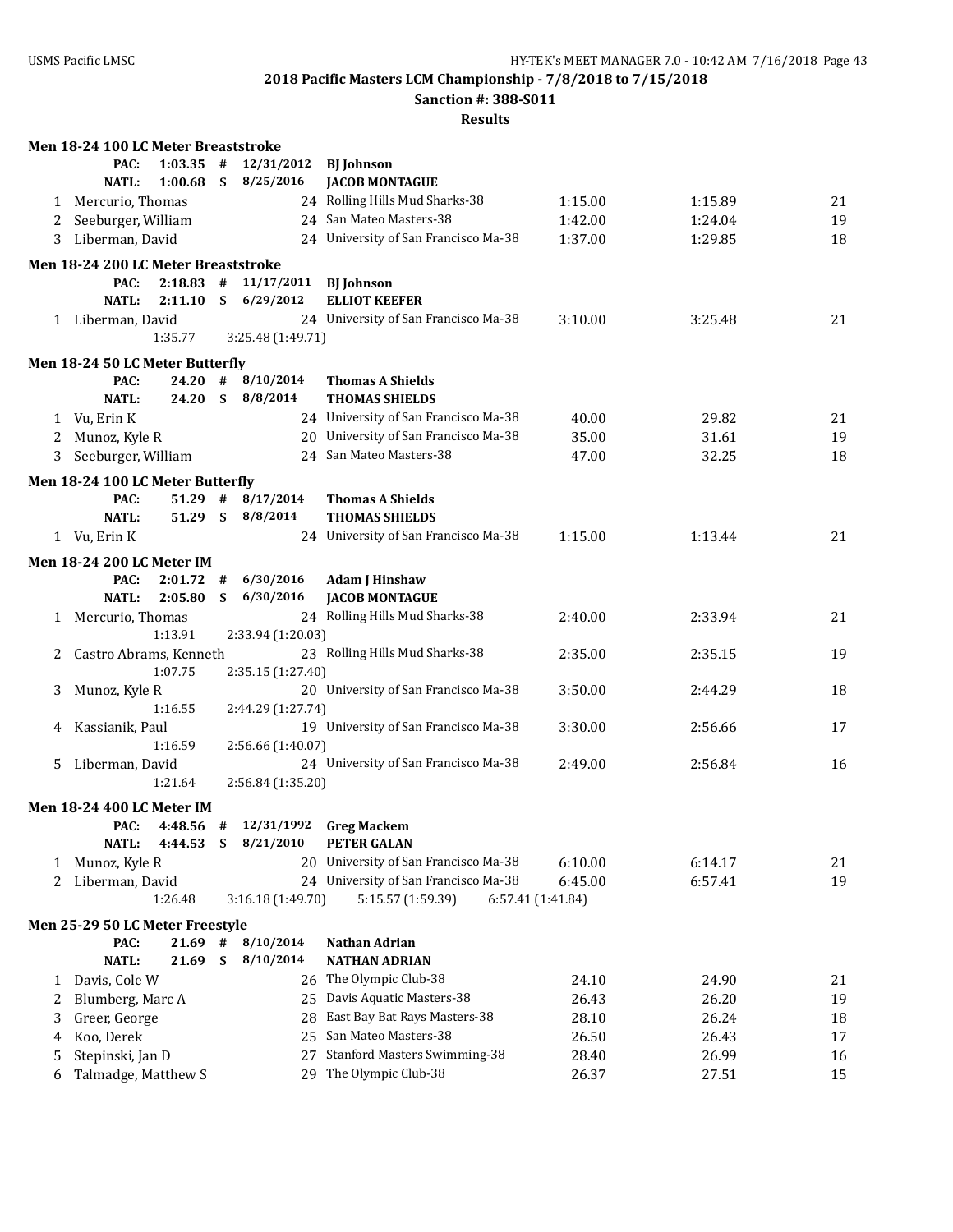**Sanction #: 388-S011**

|              | (Men 25-29 50 LC Meter Freestyle)                 |                                        |                                                             |                                        |          |    |
|--------------|---------------------------------------------------|----------------------------------------|-------------------------------------------------------------|----------------------------------------|----------|----|
|              | 7 Leber, Nathan                                   |                                        | 26 University of San Francisco Ma-38                        | 35.00                                  | 28.92    | 14 |
| 8            | Brady, James                                      |                                        | 26 University of San Francisco Ma-38                        | 32.50                                  | 28.94    | 13 |
| 9            | Green, Zachary Y                                  |                                        | 29 Mountain View Masters-38                                 | 36.00                                  | 32.30    | 12 |
|              | Men 25-29 100 LC Meter Freestyle                  |                                        |                                                             |                                        |          |    |
|              | PAC:<br>47.96 #                                   | 7/1/2017                               | Nathan Adrian                                               |                                        |          |    |
|              | 47.96 \$<br><b>NATL:</b>                          | 6/27/2017                              | <b>NATHAN ADRIAN</b>                                        |                                        |          |    |
|              | 1 Greer, George                                   |                                        | 28 East Bay Bat Rays Masters-38                             | 1:00.50                                | 57.84    | 21 |
|              | 2 Leber, Nathan                                   |                                        | 26 University of San Francisco Ma-38                        | 1:00.00                                | 1:02.48  | 19 |
| 3            | Brady, James                                      |                                        | 26 University of San Francisco Ma-38                        | 1:14.50                                | 1:03.37  | 18 |
|              | Men 25-29 200 LC Meter Freestyle                  |                                        |                                                             |                                        |          |    |
|              | $1:50.69$ #<br>PAC:                               | 6/25/2013                              | <b>Alex Wold</b>                                            |                                        |          |    |
|              | <b>NATL:</b><br>1:50.69                           | \$<br>6/26/2013                        | <b>ALEX WOLD</b>                                            |                                        |          |    |
|              | 1 Lung, Leo                                       |                                        | 28 University of San Francisco Ma-38                        | 2:45.00                                | 2:31.87  | 21 |
|              | 1:12.94                                           | 2:31.87 (1:18.93)                      |                                                             |                                        |          |    |
| 2            | Green, Zachary Y                                  |                                        | 29 Mountain View Masters-38                                 | 3:20.00                                | 2:49.32  | 19 |
|              | 1:19.36                                           | 2:49.32 (1:29.96)                      |                                                             |                                        |          |    |
|              | Men 25-29 400 LC Meter Freestyle                  |                                        |                                                             |                                        |          |    |
|              | $3:55.01$ #<br>PAC:                               | 6/28/2013                              | <b>Alex Wold</b>                                            |                                        |          |    |
|              | <b>NATL:</b><br>3:55.01                           | \$6/28/2013                            | <b>ALEX WOLD</b>                                            |                                        |          |    |
|              | 1 Stepinski, Jan D                                |                                        | 27 Stanford Masters Swimming-38                             | 4:44.00                                | 4:32.57  | 21 |
|              | 1:02.51                                           | 2:11.60 (1:09.09)                      | 3:22.21 (1:10.61)                                           | 4:32.57 (1:10.36)                      |          |    |
|              | Men 25-29 800 LC Meter Freestyle                  |                                        |                                                             |                                        |          |    |
|              | $8:35.91$ #<br>PAC:                               | 12/31/1994                             | <b>Chip L Hobson</b>                                        |                                        |          |    |
|              | <b>NATL:</b><br>8:24.67                           | $\mathbf{s}$<br>6/29/1997              | <b>ALEX KOSTICH</b>                                         |                                        |          |    |
| 1            | Stepinski, Jan D                                  |                                        | 27 Stanford Masters Swimming-38                             | 9:30.00                                | 9:23.40  | 21 |
|              | 1:04.46                                           | 2:15.24 (1:10.78)                      | 3:26.87(1:11.63)                                            | 4:39.22 (1:12.35)                      |          |    |
|              | 5:51.64 (1:12.42)                                 | 7:03.86 (1:12.22)                      | 8:15.55 (1:11.69)                                           | 9:23.40 (1:07.85)                      |          |    |
| 2            | Blumberg, Marc A                                  |                                        | 25 Davis Aquatic Masters-38                                 | 9:20.00                                | 9:39.86  | 19 |
|              | 1:07.92                                           | 2:20.20 (1:12.28)                      | 3:33.15 (1:12.95)                                           | 4:47.05 (1:13.90)                      |          |    |
|              | 6:00.92 (1:13.87)                                 | 7:14.82 (1:13.90)                      | 8:27.76 (1:12.94)                                           | 9:39.86 (1:12.10)                      |          |    |
| 3            | Thomas, Michael R                                 |                                        | 26 Tamalpais Aquatic Masters-38                             | 10:36.22                               | 11:14.87 | 18 |
|              | 1:16.36                                           | 2:40.79 (1:24.43)                      | 4:07.15 (1:26.36)                                           | 5:35.74 (1:28.59)                      |          |    |
|              | 7:02.69 (1:26.95)                                 | 8:28.98 (1:26.29)                      | 9:54.43 (1:25.45)<br>11:14.87 (1:20.44)                     |                                        |          |    |
|              | 4 Lung, Leo                                       |                                        | 28 University of San Francisco Ma-38                        | 15:30.00                               | 12:14.07 | 17 |
|              | 1:29.81                                           | 3:01.33 (1:31.52)                      | 4:33.09 (1:31.76)<br>$9:12.80(1:33.59)$ $10:45.99(1:33.19)$ | 6:06.37 (1:33.28)                      |          |    |
|              | 7:39.21 (1:32.84)                                 |                                        | 12:14.07 (1:28.08)                                          |                                        |          |    |
|              | Men 25-29 1500 LC Meter Freestyle                 |                                        |                                                             |                                        |          |    |
|              | PAC: 16:28.69 #                                   | 12/31/1987                             | <b>Cameron D Reid</b>                                       |                                        |          |    |
|              | NATL: 16:13.89                                    | \$<br>8/10/1997                        | <b>ALEX KOSTICH</b>                                         |                                        |          |    |
| $\mathbf{1}$ | Offutt, Bryan T                                   |                                        | 26 The Olympic Club-38                                      | 17:30.00                               | 17:49.54 | 21 |
|              | 1:06.14<br>5:49.72 (1:11.16)                      | 2:15.76 (1:09.62)<br>7:01.41 (1:11.69) | 3:27.27 (1:11.51)<br>8:13.08 (1:11.67)                      | 4:38.56 (1:11.29)<br>9:24.93 (1:11.85) |          |    |
|              | 10:36.73 (1:11.80)                                | 11:49.52 (1:12.79)                     | 14:15.97 (1:13.53)<br>13:02.44 (1:12.92)                    |                                        |          |    |
|              | 15:29.61 (1:13.64)                                | 16:41.07 (1:11.46)                     | 17:49.54 (1:08.47)                                          |                                        |          |    |
|              |                                                   |                                        |                                                             |                                        |          |    |
|              | Men 25-29 50 LC Meter Backstroke<br>PAC:<br>27.34 | #<br>4/24/2017                         | <b>Andrew Saeta</b>                                         |                                        |          |    |
|              | NATL:<br>26.05                                    | 5/22/2011<br>\$                        | <b>ADAM MANIA</b>                                           |                                        |          |    |
| $\mathbf{1}$ | Hurko, Matt                                       | 27                                     | The Olympic Club-38                                         | 27.73                                  | 29.37    | 21 |
|              |                                                   |                                        |                                                             |                                        |          |    |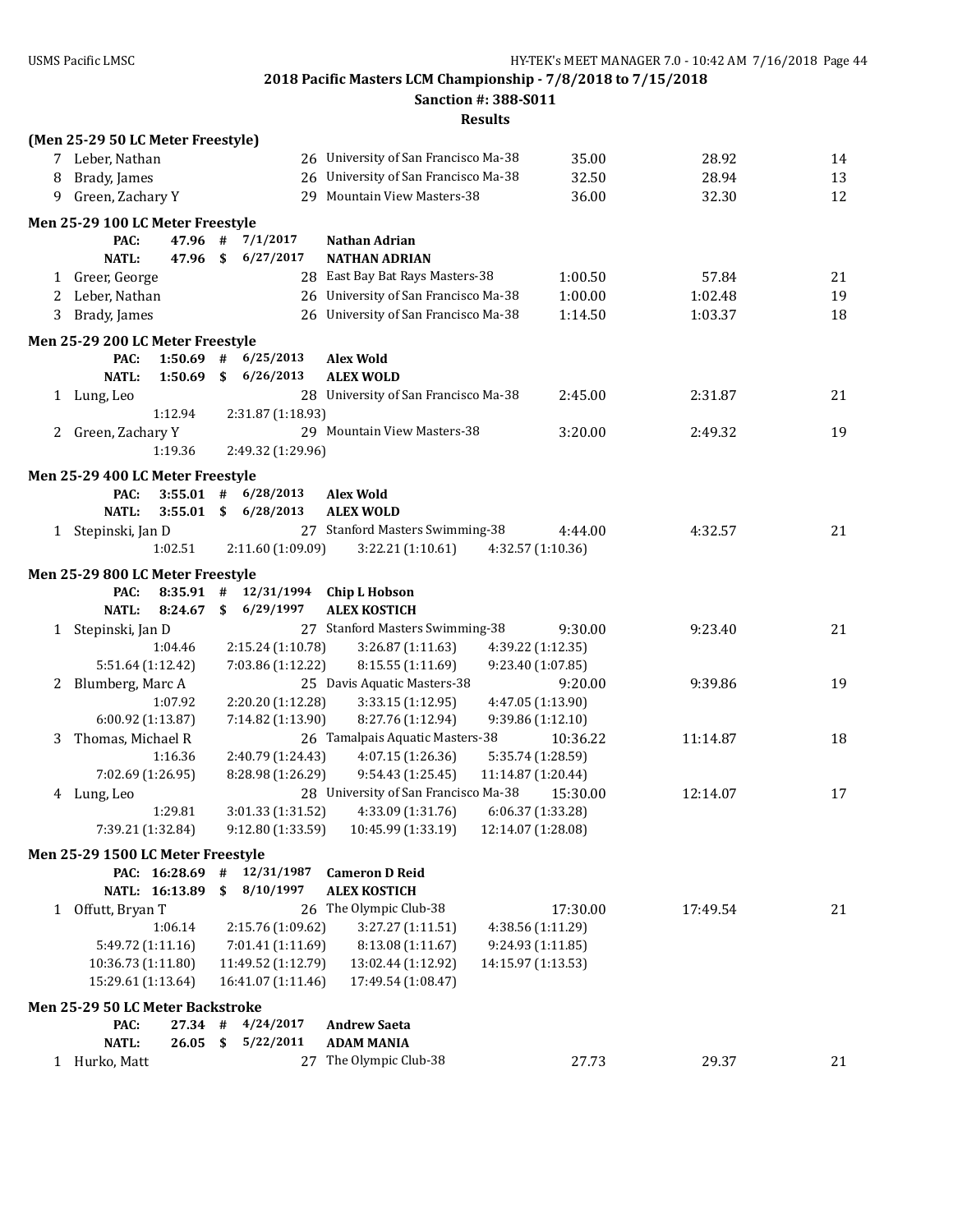**Sanction #: 388-S011**

|              | (Men 25-29 50 LC Meter Backstroke)      |                    |                 |                   |                                                |         |         |    |
|--------------|-----------------------------------------|--------------------|-----------------|-------------------|------------------------------------------------|---------|---------|----|
| 2            | Hinshaw, Benjamin S                     |                    |                 |                   | 27 The Olympic Club-38                         | 32.00   | 29.70   | 19 |
| 3            | Davis, Cole W                           |                    |                 |                   | 26 The Olympic Club-38                         | 31.68   | 31.40   | 18 |
| 4            | Koo, Derek                              |                    |                 |                   | 25 San Mateo Masters-38                        | 32.99   | 31.58   | 17 |
| 5            | Leber, Nathan                           |                    |                 |                   | 26 University of San Francisco Ma-38           | 40.00   | 34.02   | 16 |
| 6            | Brady, James                            |                    |                 |                   | 26 University of San Francisco Ma-38           | 37.23   | 35.89   | 15 |
| 7            | Green, Zachary Y                        |                    |                 |                   | 29 Mountain View Masters-38                    | 37.00   | 38.06   | 14 |
|              | Men 25-29 100 LC Meter Backstroke       |                    |                 |                   |                                                |         |         |    |
|              | PAC:                                    | $1:00.02$ #        |                 | 8/20/2016         | <b>Benjamin S Hinsha</b>                       |         |         |    |
|              | <b>NATL:</b>                            | 55.15              | $\mathbf{s}$    | 8/3/2011          | <b>ADAM MANIA</b>                              |         |         |    |
|              | 1 Leber, Nathan                         |                    |                 |                   | 26 University of San Francisco Ma-38           | 1:15.00 | 1:12.49 | 21 |
|              |                                         |                    |                 |                   |                                                |         |         |    |
|              | Men 25-29 200 LC Meter Backstroke       |                    |                 |                   |                                                |         |         |    |
|              | PAC:<br><b>NATL:</b>                    | 2:12.40<br>2:03.61 | #<br>\$         | 7/15/2017         | <b>Peter R Kline</b>                           |         |         |    |
|              |                                         |                    |                 | 6/24/2017         | <b>HAYES JOHNSON</b>                           |         |         |    |
| $\mathbf{1}$ | Offutt, Bryan T                         | 1:09.08            |                 | 2:18.93 (1:09.85) | 26 The Olympic Club-38                         | 2:15.00 | 2:18.93 | 21 |
| 2            | Leber, Nathan                           |                    |                 |                   | 26 University of San Francisco Ma-38           | 2:45.00 | 2:41.52 | 19 |
|              |                                         | 1:20.08            |                 | 2:41.52 (1:21.44) |                                                |         |         |    |
| 3            | Green, Zachary Y                        |                    |                 |                   | 29 Mountain View Masters-38                    | 3:40.00 | 3:05.11 | 18 |
|              |                                         | 1:28.56            |                 | 3:05.11 (1:36.55) |                                                |         |         |    |
|              |                                         |                    |                 |                   |                                                |         |         |    |
|              | Men 25-29 50 LC Meter Breaststroke      |                    |                 |                   |                                                |         |         |    |
|              | PAC:<br><b>NATL:</b>                    | 28.70<br>27.96     | #<br>$\sqrt{5}$ | 4/26/2017         | <b>Colin B Babcock</b><br><b>MARK GANGLOFF</b> |         |         |    |
|              |                                         |                    |                 | 8/4/2011          | 28 University of San Francisco Ma-38           |         |         |    |
|              | 1 Lung, Leo                             |                    |                 |                   |                                                | 43.00   | 36.05   | 21 |
|              |                                         |                    |                 |                   |                                                |         |         |    |
| 2            | Thomas, Michael R                       |                    |                 |                   | 26 Tamalpais Aquatic Masters-38                | 39.08   | 38.33   | 19 |
|              | Men 25-29 100 LC Meter Breaststroke     |                    |                 |                   |                                                |         |         |    |
|              | PAC:                                    | 1:00.68            | #               | 6/25/2013         | <b>BJ</b> Johnson                              |         |         |    |
|              | <b>NATL:</b>                            | 1:00.68            | \$              | 6/28/2013         | <b>BJ JOHNSON</b>                              |         |         |    |
| 1            | Korman, Matt D                          |                    |                 |                   | 26 The Olympic Club-38                         | 1:03.00 | 1:06.81 | 21 |
| 2            | Koo, Derek                              |                    |                 |                   | 25 San Mateo Masters-38                        | 1:16.99 | 1:13.80 | 19 |
| 3            | Talmadge, Matthew S                     |                    |                 |                   | 29 The Olympic Club-38                         | 1:08.97 | 1:14.31 | 18 |
| 4            | Blumberg, Marc A                        |                    |                 |                   | 25 Davis Aquatic Masters-38                    | 1:19.68 | 1:17.43 | 17 |
| 5            | Lung, Leo                               |                    |                 | 28                | University of San Francisco Ma-38              | 1:30.00 | 1:23.30 | 16 |
| 6            | Green, Zachary Y                        |                    |                 | 29                | <b>Mountain View Masters-38</b>                | 1:25.00 | 1:26.08 | 15 |
| 7            | Thomas, Michael R                       |                    |                 | 26                | Tamalpais Aquatic Masters-38                   | 1:28.56 | 1:27.67 | 14 |
|              | Men 25-29 200 LC Meter Breaststroke     |                    |                 |                   |                                                |         |         |    |
|              | PAC:                                    | 2:10.09            | #               | 6/25/2013         | <b>BJ</b> Johnson                              |         |         |    |
|              | <b>NATL:</b>                            | 2:10.09            | \$              | 6/26/2013         | <b>BJ JOHNSON</b>                              |         |         |    |
| 1            | Thomas, Michael R                       |                    |                 |                   | 26 Tamalpais Aquatic Masters-38                | 3:10.80 | 3:10.31 | 21 |
|              |                                         | 1:31.92            |                 | 3:10.31 (1:38.39) |                                                |         |         |    |
| $\mathbf{Z}$ | Lung, Leo                               |                    |                 |                   | 28 University of San Francisco Ma-38           | 3:50.00 | 3:13.78 | 19 |
|              |                                         | 1:30.61            |                 | 3:13.78 (1:43.17) |                                                |         |         |    |
|              |                                         |                    |                 |                   |                                                |         |         |    |
|              | Men 25-29 50 LC Meter Butterfly<br>PAC: | 23.90 #            |                 | 7/1/2017          | <b>Thomas A Shields</b>                        |         |         |    |
|              | <b>NATL:</b>                            | 23.71              | \$              | 8/16/2008         | <b>KOHEI KAWAMOTO</b>                          |         |         |    |
| 1            | Thomas, Michael R                       |                    |                 |                   | 26 Tamalpais Aquatic Masters-38                | 29.00   | 30.15   | 21 |
| 2            | Brady, James                            |                    |                 |                   | 26 University of San Francisco Ma-38           | 36.50   | 31.75   | 19 |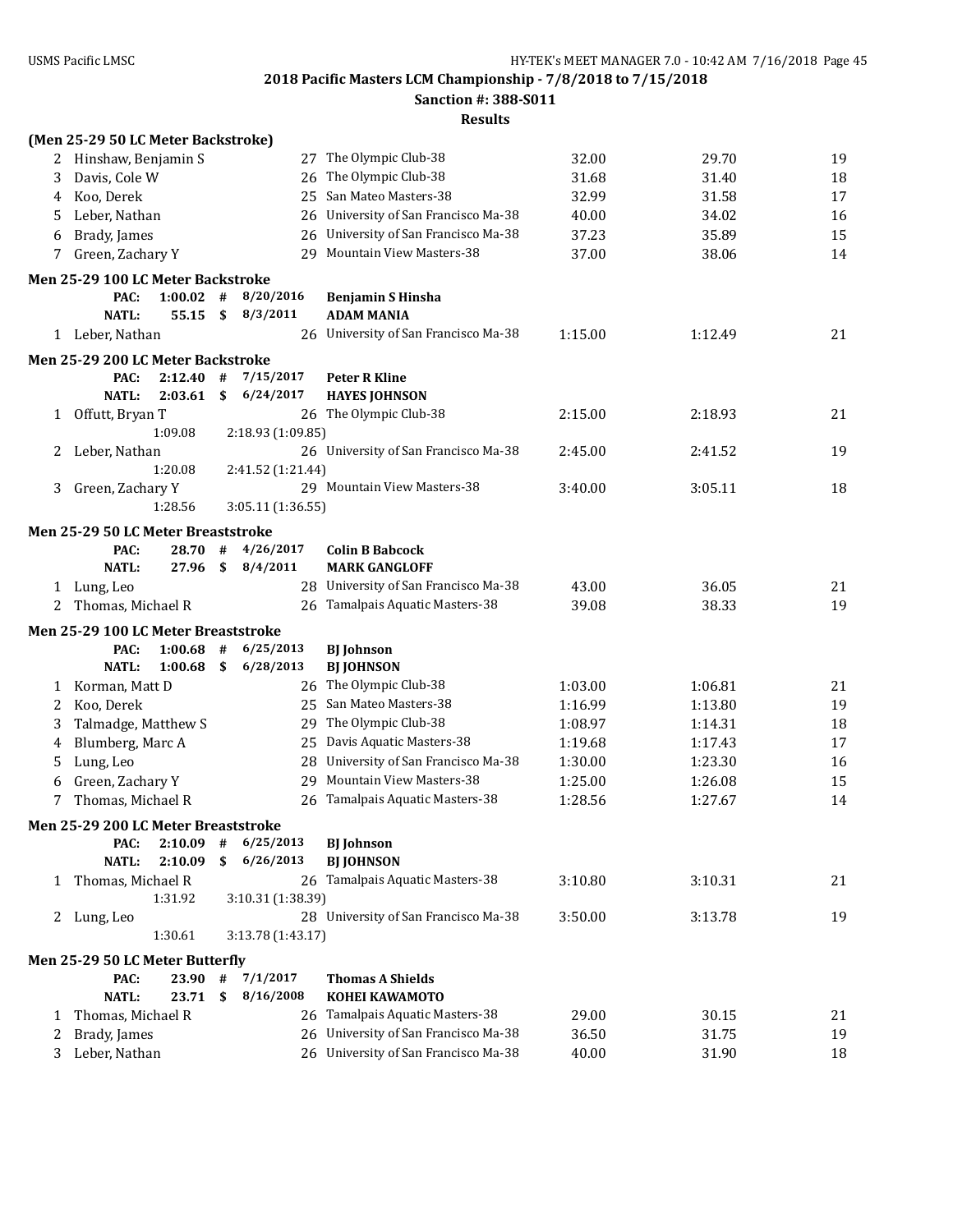**Sanction #: 388-S011**

### **Results**

# **Men 25-29 100 LC Meter Butterfly**

|       | PAC:                             | 51.20   | #    | 7/2/2016          | <b>Thomas A Shields</b>                |              |         |    |
|-------|----------------------------------|---------|------|-------------------|----------------------------------------|--------------|---------|----|
|       | <b>NATL:</b>                     | 51.20   | \$   | 7/2/2016          | <b>THOMAS SHIELDS</b>                  |              |         |    |
| 1     | Offutt, Bryan T                  |         |      |                   | 26 The Olympic Club-38                 | 1:00.00      | 1:00.20 | 21 |
| 2     | Blumberg, Marc A                 |         |      |                   | 25 Davis Aquatic Masters-38            | 1:02.37      | 1:00.30 | 19 |
| 3     | Hurko, Matt                      |         |      | 27                | The Olympic Club-38                    | 56.98        | 1:00.98 | 18 |
| 4     | Hinshaw, Benjamin S              |         |      | 27                | The Olympic Club-38                    | 1:05.00      | 1:01.17 | 17 |
| 5     | Korman, Matt D                   |         |      | 26                | The Olympic Club-38                    | 58.88        | 1:02.44 | 16 |
| 6     | Davis, Cole W                    |         |      | 26                | The Olympic Club-38                    | 1:03.56      | 1:05.68 | 15 |
| 7     | Talmadge, Matthew S              |         |      | 29                | The Olympic Club-38                    | 1:03.55      | 1:06.23 | 14 |
| 8     | Brady, James                     |         |      | 26                | University of San Francisco Ma-38      | 1:24.00      | 1:11.24 | 13 |
| 9     | Thomas, Michael R                |         |      | 26                | Tamalpais Aquatic Masters-38           | 1:10.07      | 1:11.73 | 12 |
| 10    | Green, Zachary Y                 |         |      | 29                | Mountain View Masters-38               | 1:40.00      | 1:24.40 | 11 |
|       | Men 25-29 200 LC Meter Butterfly |         |      |                   |                                        |              |         |    |
|       | PAC:                             | 1:55.81 | #    | 6/29/2016         | <b>Thomas A Shields</b>                |              |         |    |
|       | <b>NATL:</b>                     | 1:55.81 | \$   | 6/29/2016         | <b>THOMAS SHIELDS</b>                  |              |         |    |
|       | 1 Thomas, Michael R              |         |      |                   | 26 Tamalpais Aquatic Masters-38        | 2:55.92      | 2:56.72 | 21 |
|       |                                  | 1:26.55 |      | 2:56.72 (1:30.17) |                                        |              |         |    |
|       | <b>Men 25-29 200 LC Meter IM</b> |         |      |                   |                                        |              |         |    |
|       | PAC:                             | 2:07.67 | #    | 4/22/2017         | <b>Colin B Babcock</b>                 |              |         |    |
|       | <b>NATL:</b>                     | 2:04.40 | \$   | 7/14/2013         | <b>ADAM RITTER</b>                     |              |         |    |
|       | 1 Offutt, Bryan T                |         |      |                   | 26 The Olympic Club-38                 | 2:15.00      | 2:14.85 | 21 |
|       |                                  | 1:03.49 |      | 2:14.85 (1:11.36) |                                        |              |         |    |
| 2     | Stepinski, Jan D                 |         |      |                   | 27 Stanford Masters Swimming-38        | 2:40.00      | 2:28.33 | 19 |
|       |                                  | 1:10.20 |      | 2:28.33 (1:18.13) |                                        |              |         |    |
| 3     | Leber, Nathan                    |         |      |                   | 26 University of San Francisco Ma-38   | 2:45.00      | 2:43.56 | 18 |
|       |                                  | 1:14.99 |      | 2:43.56 (1:28.57) |                                        |              |         |    |
| 4     | Lung, Leo                        |         |      |                   | 28 University of San Francisco Ma-38   | 3:15.00      | 2:55.58 | 17 |
|       |                                  | 1:24.94 |      | 2:55.58 (1:30.64) |                                        |              |         |    |
|       | <b>Men 25-29 400 LC Meter IM</b> |         |      |                   |                                        |              |         |    |
|       | PAC:                             | 4:20.83 | #    | 6/25/2013         | <b>Alex Wold</b>                       |              |         |    |
|       | <b>NATL:</b>                     | 4:20.83 | \$   | 6/27/2013         | <b>ALEX WOLD</b>                       |              |         |    |
|       | 1 Offutt, Bryan T                |         |      |                   | 26 The Olympic Club-38                 | 4:50.00      | 4:49.27 | 21 |
| 2     | Green, Zachary Y                 |         |      |                   | 29 Mountain View Masters-38            | 6:35.00      | 6:08.73 | 19 |
|       |                                  | 1:22.35 |      | 3:00.66 (1:38.31) | 4:41.40 (1:40.74)<br>6:08.73 (1:27.33) |              |         |    |
| $---$ | Lung, Leo                        |         |      |                   | 28 University of San Francisco Ma-38   | 7:30.00      | DQ      |    |
|       |                                  | 1:21.62 |      | 3:15.03 (1:53.41) | 5:09.87 (1:54.84)                      | DQ (1:39.83) |         |    |
|       | Men 30-34 50 LC Meter Freestyle  |         |      |                   |                                        |              |         |    |
|       | PAC:                             | 21.55   | $\#$ | 8/10/2014         | <b>Anthony L Ervin</b>                 |              |         |    |
|       | <b>NATL:</b>                     | 21.55   | \$   | 8/10/2014         | <b>ANTHONY ERVIN</b>                   |              |         |    |
| 1     | Godbe, Andrew E                  |         |      | 30-               | Temescal Aquatic Masters-38            | 26.00        | 24.80   | 21 |
| 2     | Vizcarra, Nathan                 |         |      | 31                | University of San Francisco Ma-38      | 25.37        | 25.86   | 19 |
| 3     | Barrett, Maxwell E               |         |      | 30                | Life Time Swim Pacific-38              | 26.00        | 26.07   | 18 |
| 4     | Iwamoto, Satori                  |         |      | 32                | Davis Aquatic Masters-38               | 27.12        | 26.35   | 17 |
| 5     | Docken, Steffen S                |         |      | 30                | Davis Aquatic Masters-38               | 28.50        | 29.01   | 16 |
| 6     | Berry, Raymond                   |         |      |                   | 31 University of San Francisco Ma-38   | 27.00        | 29.85   | 15 |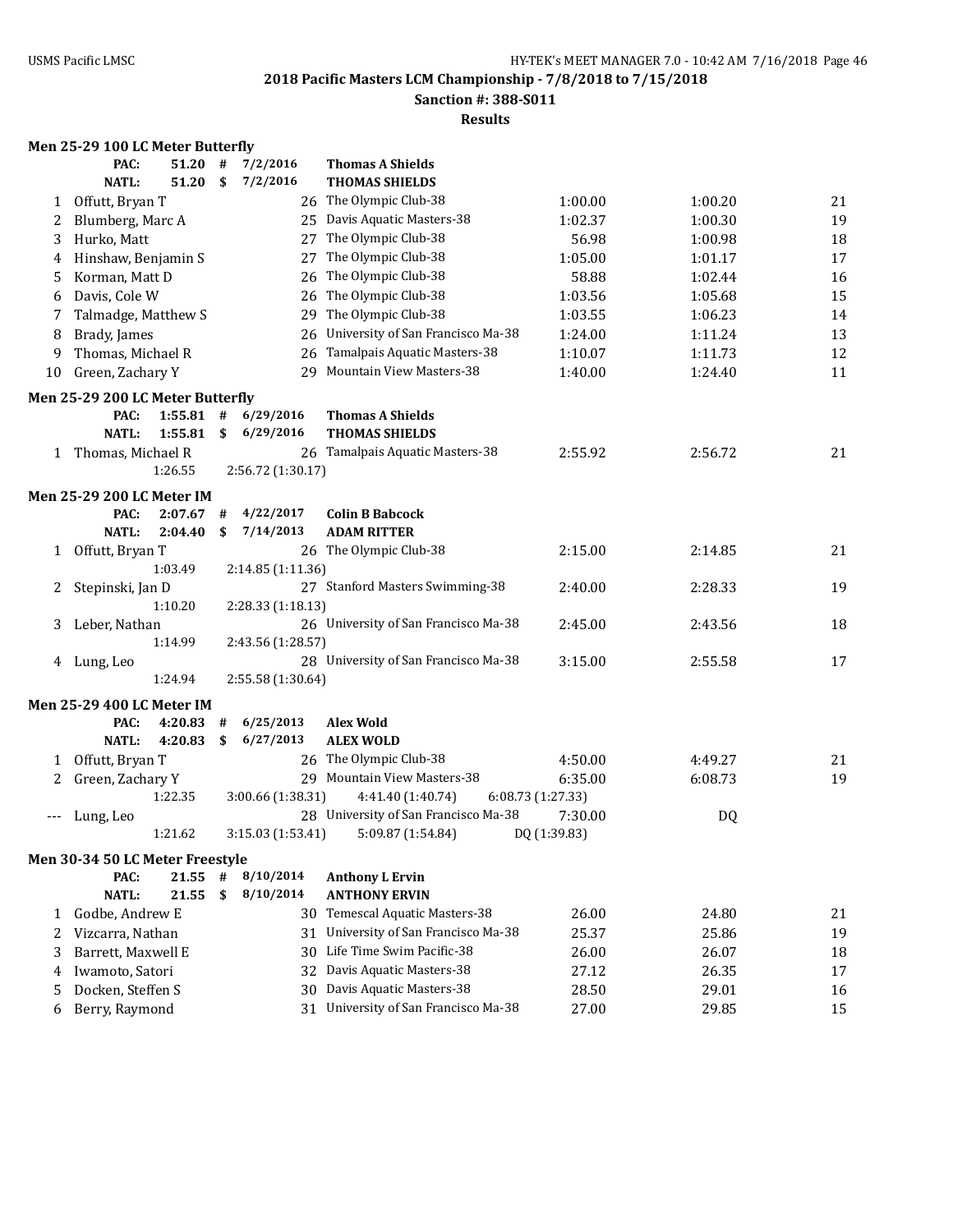**Sanction #: 388-S011**

|   | Men 30-34 100 LC Meter Freestyle  |             |                                   |                                                          |                    |          |          |    |
|---|-----------------------------------|-------------|-----------------------------------|----------------------------------------------------------|--------------------|----------|----------|----|
|   | PAC:                              | 48.71 #     | 8/6/2014                          | <b>Anthony L Ervin</b>                                   |                    |          |          |    |
|   | <b>NATL:</b>                      | 48.71 \$    | 8/6/2014                          | <b>ANTHONY ERVIN</b>                                     |                    |          |          |    |
|   | 1 Barrett, Maxwell E              |             |                                   | 30 Life Time Swim Pacific-38                             |                    | 55.00    | 56.76    | 21 |
|   | 2 Docken, Steffen S               |             |                                   | 30 Davis Aquatic Masters-38                              |                    | 1:05.93  | 1:06.87  | 19 |
|   | 3 Berry, Raymond                  |             |                                   | 31 University of San Francisco Ma-38                     |                    | 1:05.00  | 1:10.49  | 18 |
|   |                                   |             |                                   |                                                          |                    |          |          |    |
|   | Men 30-34 200 LC Meter Freestyle  |             |                                   |                                                          |                    |          |          |    |
|   | PAC:                              |             | $1:57.42$ # $12/31/2002$          | Erik Hochstein                                           |                    |          |          |    |
|   | <b>NATL:</b>                      | 1:49.34     | \$8/7/2014                        | <b>DARIAN TOWNSEND</b>                                   |                    |          |          |    |
|   | 1 Iwamoto, Satori                 |             |                                   | 32 Davis Aquatic Masters-38                              |                    | 2:15.71  | 2:12.02  | 21 |
|   |                                   | 1:03.24     | 2:12.02 (1:08.78)                 |                                                          |                    |          |          |    |
|   | 2 Berry, Raymond                  |             |                                   | 31 University of San Francisco Ma-38                     |                    | 2:40.00  | 2:47.07  | 19 |
|   |                                   | 1:15.93     | 2:47.07 (1:31.14)                 |                                                          |                    |          |          |    |
|   | Men 30-34 400 LC Meter Freestyle  |             |                                   |                                                          |                    |          |          |    |
|   | PAC:                              | $4:13.54$ # | 12/31/1993 Tom Fristoe            |                                                          |                    |          |          |    |
|   | <b>NATL:</b>                      | 3:58.12     | \$7/23/2016                       | <b>DARIAN TOWNSEND</b>                                   |                    |          |          |    |
|   | 1 Lentz, Graham                   |             |                                   | 34 The Olympic Club-38                                   |                    | 4:50.50  | 5:01.52  | 21 |
|   |                                   | 1:10.19     | 2:26.05(1:15.86)                  | 3:43.31 (1:17.26)                                        | 5:01.52 (1:18.21)  |          |          |    |
|   | 2 Law, David                      |             |                                   | 33 Manatee Aquatic Masters Inc-38                        |                    | 5:10.75  | 5:14.78  | 19 |
|   |                                   | 1:14.55     | 2:33.75 (1:19.20)                 | 3:53.61 (1:19.86)                                        | 5:14.78 (1:21.17)  |          |          |    |
| 3 | Momont, David                     |             |                                   | 30 Uc38-38                                               |                    | 6:02.00  | 5:55.38  | 18 |
|   |                                   | 1:18.48     | 2:49.15 (1:30.67)                 | 4:23.20 (1:34.05)                                        | 5:55.38 (1:32.18)  |          |          |    |
|   | 4 Swafford, David                 |             |                                   | 33 Club Hot Tub-38                                       |                    | 6:30.00  | 6:32.78  | 17 |
|   |                                   |             |                                   |                                                          |                    |          |          |    |
|   | Men 30-34 800 LC Meter Freestyle  |             |                                   |                                                          |                    |          |          |    |
|   | PAC:                              |             | 8:51.23 # 12/31/1992 Jeff Stiling |                                                          |                    |          |          |    |
|   | NATL:                             |             |                                   | 8:40.19 \$ 11/14/1993 ROWDY GAINES                       |                    |          |          |    |
|   | 1 Law, David                      |             |                                   | 33 Manatee Aquatic Masters Inc-38                        |                    | 10:55.95 | 11:09.60 | 21 |
|   |                                   | 1:14.86     | 2:37.38 (1:22.52)                 | 4:01.18 (1:23.80)                                        | 5:26.29 (1:25.11)  |          |          |    |
|   | 6:52.34 (1:26.05)                 |             | 8:18.60 (1:26.26)                 | 9:45.30 (1:26.70)                                        | 11:09.60 (1:24.30) |          |          |    |
|   | 2 Momont, David                   |             |                                   | 30 Uc38-38                                               |                    | 12:15.00 | 12:08.85 | 19 |
|   |                                   | 1:21.56     | 2:51.51 (1:29.95)                 | 4:23.81 (1:32.30)                                        | 5:58.23 (1:34.42)  |          |          |    |
|   | 7:32.14 (1:33.91)                 |             | 9:05.88 (1:33.74)                 | 10:39.24 (1:33.36)                                       | 12:08.85 (1:29.61) |          |          |    |
|   | Men 30-34 1500 LC Meter Freestyle |             |                                   |                                                          |                    |          |          |    |
|   |                                   |             |                                   | PAC: 17:10.80 # 12/31/1982 Randy Williams                |                    |          |          |    |
|   |                                   |             | NATL: 16:36.06 \$ 8/22/1993       | <b>BOBBY PATTEN</b>                                      |                    |          |          |    |
|   | 1 Newman, Keenan                  |             |                                   | 33 University of San Francisco Ma-38                     |                    | 18:00.00 | 17:47.51 | 21 |
|   |                                   | 1:05.26     |                                   | $2:14.78(1:09.52)$ $3:26.76(1:11.98)$ $4:38.98(1:12.22)$ |                    |          |          |    |
|   | 5:50.05 (1:11.07)                 |             | 7:01.82 (1:11.77)                 | 8:13.99 (1:12.17)                                        | 9:25.78 (1:11.79)  |          |          |    |
|   | 10:37.32 (1:11.54)                |             | 11:48.35 (1:11.03)                | 12:58.24 (1:09.89)                                       | 14:10.37 (1:12.13) |          |          |    |
|   | 15:23.34 (1:12.97)                |             | 16:36.25 (1:12.91)                | 17:47.51 (1:11.26)                                       |                    |          |          |    |
|   | 2 Law, David                      |             |                                   | 33 Manatee Aquatic Masters Inc-38                        |                    | 20:37.90 | 20:56.35 | 19 |
|   |                                   | 1:14.43     | 2:35.49 (1:21.06)                 | 3:57.11 (1:21.62)                                        | 5:20.46 (1:23.35)  |          |          |    |
|   | 6:44.22 (1:23.76)                 |             | 8:09.00 (1:24.78)                 | 9:34.15 (1:25.15)                                        | 11:00.20 (1:26.05) |          |          |    |
|   | 12:26.16 (1:25.96)                |             | 13:52.41 (1:26.25)                | 15:17.37 (1:24.96)                                       | 16:42.75 (1:25.38) |          |          |    |
|   | 18:08.39 (1:25.64)                |             | 19:34.00 (1:25.61)                | 20:56.35 (1:22.35)                                       |                    |          |          |    |
| 3 | Momont, David                     |             |                                   | 30 Uc38-38                                               |                    | 23:52.00 | 23:21.42 | 18 |
|   |                                   | 1:27.07     | 2:59.65 (1:32.58)                 | 4:33.82 (1:34.17)                                        | 6:08.59 (1:34.77)  |          |          |    |
|   | 7:42.69 (1:34.10)                 |             | 9:16.46 (1:33.77)                 | 10:50.02 (1:33.56)                                       | 12:24.03 (1:34.01) |          |          |    |
|   | 13:58.37 (1:34.34)                |             | 15:32.14 (1:33.77)                | 17:07.43 (1:35.29)                                       | 18:42.42 (1:34.99) |          |          |    |
|   | 20:17.55 (1:35.13)                |             | 21:51.49 (1:33.94)                | 23:21.42 (1:29.93)                                       |                    |          |          |    |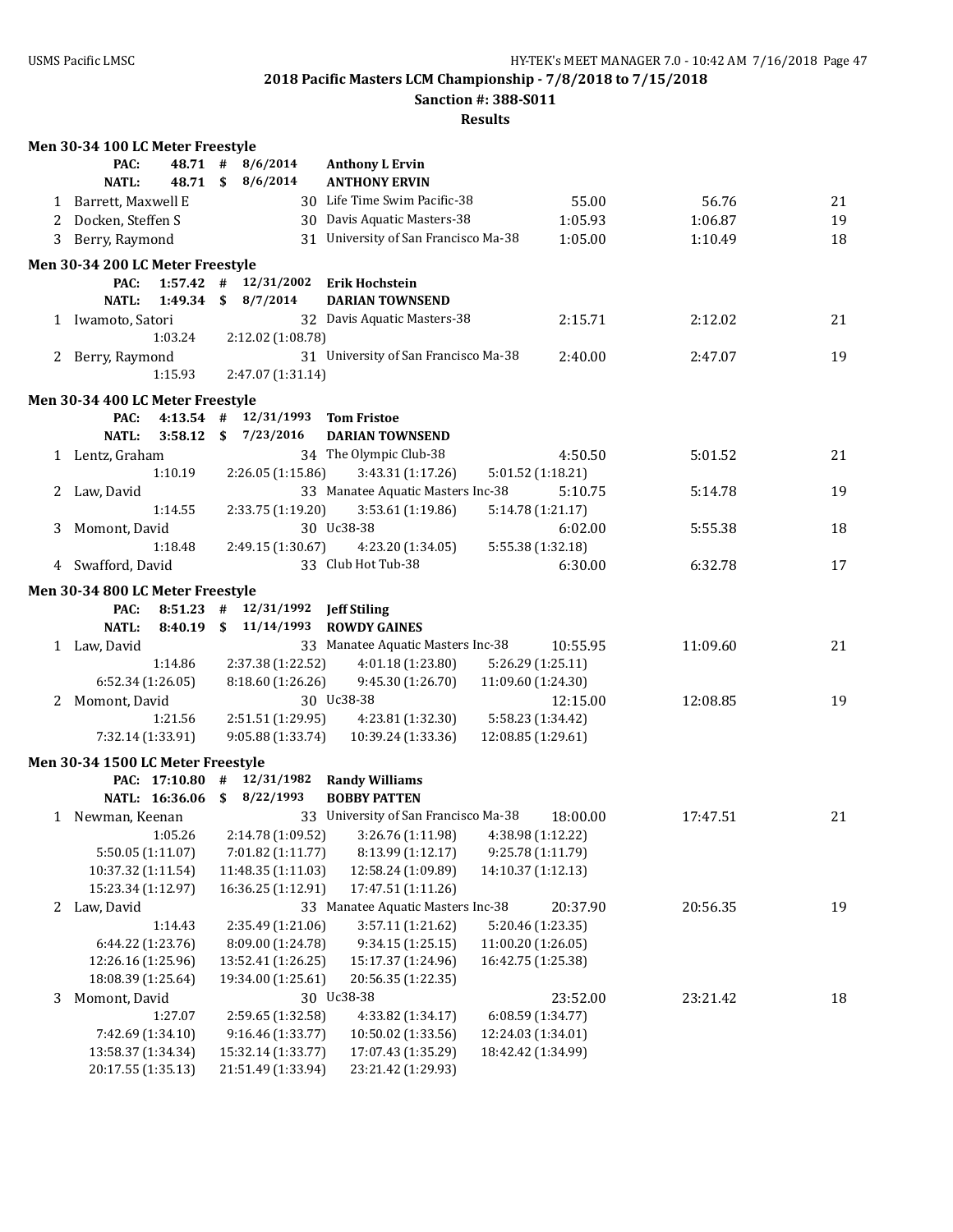**Men 30-34 50 LC Meter Backstroke**

**2018 Pacific Masters LCM Championship - 7/8/2018 to 7/15/2018**

**Sanction #: 388-S011**

|   | PAC:                                        | 27.26       | #   | 12/31/1994        | <b>Sean Murphy</b>                            |         |         |    |
|---|---------------------------------------------|-------------|-----|-------------------|-----------------------------------------------|---------|---------|----|
|   | <b>NATL:</b>                                | 24.67       | \$  | 6/29/2017         | <b>MATT GREVERS</b>                           |         |         |    |
| 1 | Vizcarra, Nathan                            |             |     |                   | 31 University of San Francisco Ma-38          | 32.00   | 30.39   | 21 |
| 2 | Barrett, Maxwell E                          |             |     |                   | 30 Life Time Swim Pacific-38                  | 32.00   | 31.55   | 19 |
| 3 | Docken, Steffen S                           |             |     | 30                | Davis Aquatic Masters-38                      | 35.59   | 35.94   | 18 |
| 4 | Law, David                                  |             |     | 33                | Manatee Aquatic Masters Inc-38                | 39.97   | 38.44   | 17 |
| 5 | Berry, Raymond                              |             |     |                   | 31 University of San Francisco Ma-38          | 38.00   | 41.56   | 16 |
|   | Men 30-34 100 LC Meter Backstroke           |             |     |                   |                                               |         |         |    |
|   | PAC:                                        | 58.66 #     |     | 12/31/1994        | <b>Sean Murphy</b>                            |         |         |    |
|   | <b>NATL:</b>                                | 52.71       | \$  | 6/30/2017         | <b>MATT GREVERS</b>                           |         |         |    |
|   | 1 Iwamoto, Satori                           |             |     |                   | 32 Davis Aquatic Masters-38                   | 1:13.35 | 1:10.41 | 21 |
|   | Men 30-34 200 LC Meter Backstroke           |             |     |                   |                                               |         |         |    |
|   | PAC:                                        | 2:05.62     | #   | 12/31/1994        | <b>Sean Murphy</b>                            |         |         |    |
|   | NATL:                                       | 2:05.62     | \$  | 7/9/1994          | <b>SEAN MURPHY</b>                            |         |         |    |
| 1 | Gouvea, Arthur                              |             |     |                   | 30 University of San Francisco Ma-38          | 2:33.43 | 2:32.57 | 21 |
|   |                                             | 1:14.94     |     | 2:32.57 (1:17.63) |                                               |         |         |    |
| 2 | Iwamoto, Satori                             |             |     |                   | 32 Davis Aquatic Masters-38                   | 2:35.01 | 2:34.84 | 19 |
|   |                                             | 1:15.52     |     | 2:34.84 (1:19.32) |                                               |         |         |    |
| 3 | Docken, Steffen S                           |             |     |                   | 30 Davis Aquatic Masters-38                   | 2:41.61 | 2:56.15 | 18 |
|   |                                             | 1:26.75     |     | 2:56.15 (1:29.40) |                                               |         |         |    |
|   | Men 30-34 50 LC Meter Breaststroke          |             |     |                   |                                               |         |         |    |
|   | PAC:                                        | 29.25       | #   | 12/31/2012        | <b>Gary N Marshall</b>                        |         |         |    |
|   | <b>NATL:</b>                                | 27.73       | \$  | 6/27/2016         | <b>MARCUS TITUS</b>                           |         |         |    |
| 1 | Lentz, Graham                               |             |     |                   | 34 The Olympic Club-38                        | 31.42   | 32.56   | 21 |
| 2 | Law, David                                  |             |     |                   | 33 Manatee Aquatic Masters Inc-38             | 35.70   | 36.80   | 19 |
| 3 | Berry, Raymond                              |             |     |                   | 31 University of San Francisco Ma-38          | 37.00   | 39.02   | 18 |
|   |                                             |             |     |                   |                                               |         |         |    |
|   | Men 30-34 100 LC Meter Breaststroke<br>PAC: | 1:03.59     | #   | 8/7/2013          |                                               |         |         |    |
|   | NATL:                                       | 1:00.19     | \$  | 6/26/2016         | <b>Gary N Marshall</b><br><b>MARCUS TITUS</b> |         |         |    |
|   |                                             |             |     |                   | 30 Temescal Aquatic Masters-38                | 1:15.00 | 1:08.90 | 21 |
| 1 | Godbe, Andrew E                             |             |     |                   | 30 University of San Francisco Ma-38          | 1:30.00 |         | 19 |
| 2 | Gouvea, Arthur                              |             |     |                   | Manatee Aquatic Masters Inc-38                |         | 1:17.87 |    |
| 3 | Law, David                                  |             |     | 33                | 31 University of San Francisco Ma-38          | 1:20.70 | 1:22.93 | 18 |
| 4 | Berry, Raymond                              |             |     |                   |                                               | 1:30.00 | 1:28.07 | 17 |
|   | Men 30-34 200 LC Meter Breaststroke         |             |     |                   |                                               |         |         |    |
|   | PAC:                                        | $2:18.04$ # |     | 12/31/2012        | <b>Gary N Marshall</b>                        |         |         |    |
|   | <b>NATL:</b>                                | 2:18.04     | \$  | 7/7/2012          | <b>GARY MARSHALL</b>                          |         |         |    |
|   | 1 Lentz, Graham                             |             |     |                   | 34 The Olympic Club-38                        | 2:50.00 | 2:46.89 | 21 |
|   |                                             | 1:20.05     |     | 2:46.89 (1:26.84) |                                               |         |         |    |
| 2 | Law, David                                  |             |     |                   | 33 Manatee Aquatic Masters Inc-38             | 2:59.20 | 3:10.00 | 19 |
|   |                                             | 1:29.13     |     | 3:10.00 (1:40.87) |                                               |         |         |    |
| 3 | Berry, Raymond                              |             |     |                   | 31 University of San Francisco Ma-38          | 3:00.00 | 3:21.80 | 18 |
|   |                                             | 1:31.87     |     | 3:21.80 (1:49.93) |                                               |         |         |    |
|   | Men 30-34 50 LC Meter Butterfly             |             |     |                   |                                               |         |         |    |
|   | PAC:                                        | $25.31$ #   |     | 12/31/1988        | <b>Mike Bottom</b>                            |         |         |    |
|   | <b>NATL:</b>                                | 23.26       | -\$ | 7/13/2013         | <b>ROLAND SCHOEMAN</b>                        |         |         |    |
|   | 1 Lentz, Graham                             |             |     |                   | 34 The Olympic Club-38                        | 30.15   | 28.68   | 21 |
|   | 2 Barrett, Maxwell E                        |             |     |                   | 30 Life Time Swim Pacific-38                  | 30.00   | 29.01   | 19 |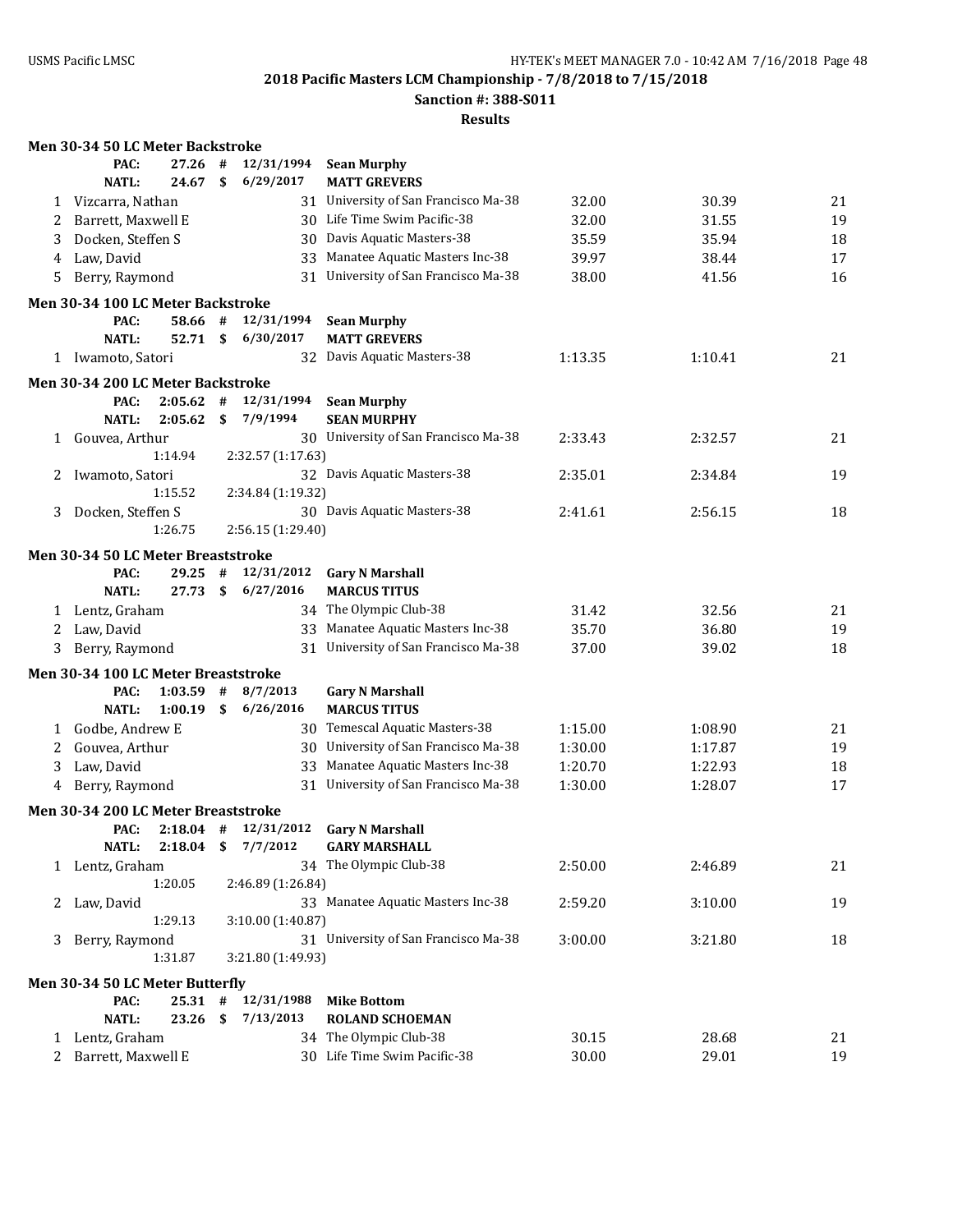**Sanction #: 388-S011**

|              | Men 30-34 100 LC Meter Butterfly                      |    |                   |                                   |         |          |       |
|--------------|-------------------------------------------------------|----|-------------------|-----------------------------------|---------|----------|-------|
|              | PAC:<br>55.49                                         | #  | 7/6/2008          | <b>Erik L Scalise</b>             |         |          |       |
|              | <b>NATL:</b><br>53.36                                 | \$ | 8/8/2014          | <b>DARIAN TOWNSEND</b>            |         |          |       |
| 1            | Vizcarra, Nathan                                      |    | 31                | University of San Francisco Ma-38 | 1:04.91 | 1:04.25  | 21    |
| 2            | Iwamoto, Satori                                       |    |                   | 32 Davis Aquatic Masters-38       | 1:13.00 | 1:07.66  | 19    |
| 3            | Docken, Steffen S                                     |    | 30                | Davis Aquatic Masters-38          | 1:03.65 | 1:11.52  | 18    |
|              | Men 30-34 200 LC Meter Butterfly                      |    |                   |                                   |         |          |       |
|              | PAC:<br>$2:09.37$ #                                   |    | 12/31/1994        | <b>Sean Murphy</b>                |         |          |       |
|              | <b>NATL:</b><br>2:03.76                               | \$ | 8/12/2010         | <b>MATT HAUPT</b>                 |         |          |       |
|              | 1 Docken, Steffen S                                   |    |                   | 30 Davis Aquatic Masters-38       | 2:45.30 | 2:55.40  | 21    |
|              | 1:21.78                                               |    | 2:55.40 (1:33.62) |                                   |         |          |       |
|              | <b>Men 30-34 200 LC Meter IM</b>                      |    |                   |                                   |         |          |       |
|              | PAC:<br>2:09.69                                       | #  | 12/31/1991        | <b>David Lundberg</b>             |         |          |       |
|              | <b>NATL:</b><br>1:59.24                               | \$ | 8/6/2017          | <b>RYAN LOCHTE</b>                |         |          |       |
|              | 1 Lentz, Graham                                       |    |                   | 34 The Olympic Club-38            | 2:22.43 | 2:30.09  | 21    |
|              | 1:10.34                                               |    | 2:30.09 (1:19.75) |                                   |         |          |       |
| 2            | Iwamoto, Satori                                       |    |                   | 32 Davis Aquatic Masters-38       | 2:36.36 | 2:33.21  | 19    |
|              | 1:10.59                                               |    | 2:33.21 (1:22.62) |                                   |         |          |       |
|              | <b>Men 30-34 400 LC Meter IM</b>                      |    |                   |                                   |         |          |       |
|              | PAC:<br>4:40.22                                       | #  | 12/31/1994        | <b>Sean Murphy</b>                |         |          |       |
|              | <b>NATL:</b><br>4:20.81                               | \$ | 7/23/2016         | <b>DARIAN TOWNSEND</b>            |         |          |       |
|              | 1 Iwamoto, Satori                                     |    |                   | 32 Davis Aquatic Masters-38       | 5:39.04 | 5:30.08  | 21    |
|              | Men 35-39 50 LC Meter Freestyle                       |    |                   |                                   |         |          |       |
|              | PAC:<br>23.95                                         | #  | 8/7/2013          | <b>Mike Pyle</b>                  |         |          |       |
|              | <b>NATL:</b><br>23.35                                 | \$ | 6/30/2012         | <b>BRIAN JACOBSON</b>             |         |          |       |
| 1            | Samotyj, John                                         |    | 37                | University of San Francisco Ma-38 | 26.77   | 25.41    | 21    |
| 2            | Volcansek, Ales                                       |    |                   | 35 Uc38-38                        | 25.99   | 25.74    | 19    |
| 3            | Fuzellier, Matthieu                                   |    | 38                | University of San Francisco Ma-38 | 26.00   | 26.88    | 18    |
| $^*4$        | Tevis, Nick                                           |    | 36                | Rolling Hills Mud Sharks-38       | 35.00   | 28.61    | 16.50 |
| $^*4$        | Dunlap, Ryan                                          |    | 36                | Manatee Aquatic Masters Inc-38    | 27.30   | 28.61    | 16.50 |
| 6            | Waterson, Kevin                                       |    | 39                | Davis Aquatic Masters-38          | 30.20   | 31.23    | 15    |
| 7            | Song, James C                                         |    | 35.               | Marcia's Enthusiastic Masters-38  | 32.12   | 31.34    | 14    |
| 8            | Kolb, Vladyslav                                       |    | 37                | Albany Armada Aquatic Masters-38  | 34.00   | 33.36    | 13    |
| 9            | Lim, Hubert                                           |    | 37                | University of San Francisco Ma-38 | 35.00   | 33.63    | 12    |
|              |                                                       |    |                   |                                   |         |          |       |
|              | Men 35-39 100 LC Meter Freestyle                      |    | 53.51 # 6/30/2017 | <b>Tamas Kerekjarto</b>           |         |          |       |
|              | PAC:<br><b>NATL:</b><br>51.49                         | \$ | 7/16/1995         | <b>ROWDY GAINES</b>               |         |          |       |
| 1            | Samotyj, John                                         |    | 37                | University of San Francisco Ma-38 | 58.00   | 56.28    | 21    |
| 2            | Fuzellier, Matthieu                                   |    | 38                | University of San Francisco Ma-38 | 1:00.00 | 1:01.39  | 19    |
| 3            | Dunlap, Ryan                                          |    | 36                | Manatee Aquatic Masters Inc-38    | 59.50   | 1:02.08  | 18    |
|              | Castano-Aguado, Ignacio                               |    | 38                | Davis Aquatic Masters-38          | 1:08.63 | 1:10.30  | 17    |
| 4<br>5       | Song, James C                                         |    | 35.               | Marcia's Enthusiastic Masters-38  | 1:11.63 | 1:10.33  | 16    |
|              |                                                       |    |                   |                                   |         |          |       |
|              | Men 35-39 200 LC Meter Freestyle<br>1:59.99 #<br>PAC: |    | 12/31/2008        | <b>Michael McWhorter</b>          |         |          |       |
|              | <b>NATL:</b><br>1:52.84                               | \$ | 8/6/2006          | <b>VLAD PYSHNENKO</b>             |         |          |       |
|              | 1 Kerekjarto, Tamas                                   |    |                   | 39 Club Hot Tub-38                | 1:57.09 | 1:59.43# | 21    |
|              | 56.45                                                 |    | 1:59.43 (1:02.98) |                                   |         |          |       |
| $\mathbf{z}$ | Tiernan, Robert M                                     |    |                   | 35 Walnut Creek Masters-38        | 2:09.51 | 2:07.37  | 19    |
|              | 1:03.28                                               |    | 2:07.37 (1:04.09) |                                   |         |          |       |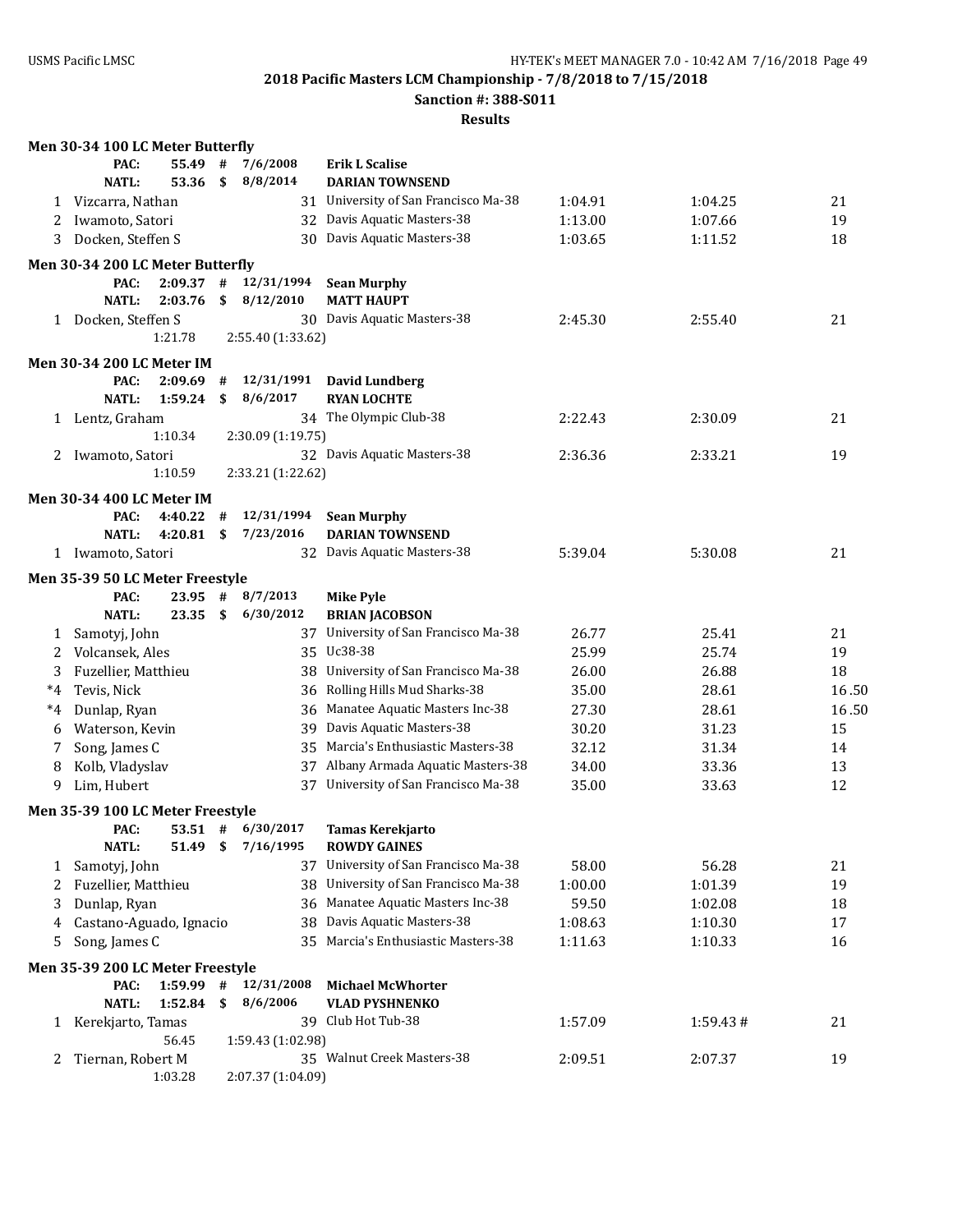**Sanction #: 388-S011**

|   | (Men 35-39 200 LC Meter Freestyle) |                                           |                                                  |          |    |
|---|------------------------------------|-------------------------------------------|--------------------------------------------------|----------|----|
|   | 3 Samotyj, John                    |                                           | 37 University of San Francisco Ma-38<br>2:16.98  | 2:10.02  | 18 |
|   | 1:03.92                            | 2:10.02 (1:06.10)                         |                                                  |          |    |
|   | 4 Song, James C                    |                                           | 35 Marcia's Enthusiastic Masters-38<br>2:39.85   | 2:34.60  | 17 |
|   | 1:14.65                            | 2:34.60 (1:19.95)                         |                                                  |          |    |
|   | Men 35-39 200 LC Meter Freestyle   |                                           |                                                  |          |    |
|   | PAC:                               | 1:59.99 $\#$ 12/31/2008 Michael McWhorter |                                                  |          |    |
|   | <b>NATL:</b>                       | $1:52.84$ \$ $8/6/2006$                   | <b>VLAD PYSHNENKO</b>                            |          |    |
|   | 1 Dunlap, Ryan                     |                                           | 36 Manatee Aquatic Masters Inc-38<br><b>NT</b>   | 2:19.35  |    |
|   | Men 35-39 400 LC Meter Freestyle   |                                           |                                                  |          |    |
|   | PAC:                               | 4:16.20 $\#$ 12/31/2000 Dan Veatch        |                                                  |          |    |
|   | <b>NATL:</b>                       | 4:07.64 \$ 7/16/1995                      | <b>ROWDY GAINES</b>                              |          |    |
|   | 1 Kerekjarto, Tamas                |                                           | 39 Club Hot Tub-38<br>4:15.20                    | 4:21.77  | 21 |
|   | 1:01.47                            | 2:07.50 (1:06.03)                         | 3:15.07 (1:07.57)<br>4:21.77 (1:06.70)           |          |    |
|   | 2 Tiernan, Robert M                |                                           | 35 Walnut Creek Masters-38<br>4:32.73            | 4:34.78  | 19 |
|   | 1:07.80                            | 2:17.82 (1:10.02)                         | 3:27.43 (1:09.61)<br>4:34.78 (1:07.35)           |          |    |
| 3 | Dunlap, Ryan                       |                                           | 36 Manatee Aquatic Masters Inc-38<br>5:02.00     | 5:07.49  | 18 |
|   | 1:14.70                            | 2:33.98 (1:19.28)                         | 3:52.00(1:18.02)<br>5:07.49 (1:15.49)            |          |    |
|   | 4 Perrone, Paul J                  |                                           | 36 Club Hot Tub-38<br>6:00.00                    | 7:17.52  | 17 |
|   | 1:36.06                            | 3:30.63 (1:54.57)                         | 7:17.52 (1:52.61)<br>5:24.91 (1:54.28)           |          |    |
|   | Men 35-39 400 LC Meter Freestyle   |                                           |                                                  |          |    |
|   | PAC:                               | 4:16.20 $\#$ 12/31/2000 Dan Veatch        |                                                  |          |    |
|   | NATL:                              | 4:07.64 \$ 7/16/1995                      | <b>ROWDY GAINES</b>                              |          |    |
|   | 1 Song, James C                    |                                           | 35 Marcia's Enthusiastic Masters-38<br><b>NT</b> | 6:08.14  |    |
|   | Men 35-39 800 LC Meter Freestyle   |                                           |                                                  |          |    |
|   | PAC:                               | 8:56.10 $\#$ 12/31/2003 Dan Veatch        |                                                  |          |    |
|   | NATL:                              | 8:38.73 \$ 11/12/1995 ROWDY GAINES        |                                                  |          |    |
|   | 1 Tiernan, Robert M                |                                           | 35 Walnut Creek Masters-38<br>9:45.00            | 9:32.35  | 21 |
|   | 1:08.62                            | 2:19.97 (1:11.35)                         | 3:30.82 (1:10.85)<br>4:42.58 (1:11.76)           |          |    |
|   | 5:55.36 (1:12.78)                  | 7:08.21 (1:12.85)                         | 9:32.35 (1:11.61)<br>8:20.74 (1:12.53)           |          |    |
|   | Men 35-39 800 LC Meter Freestyle   |                                           |                                                  |          |    |
|   | PAC:                               | $8:56.10$ # $12/31/2003$ Dan Veatch       |                                                  |          |    |
|   | <b>NATL:</b>                       | 8:38.73 \$ 11/12/1995 ROWDY GAINES        |                                                  |          |    |
|   | 1 Song, James C                    |                                           | 35 Marcia's Enthusiastic Masters-38<br>NT        | 12:12.51 |    |
|   |                                    |                                           |                                                  |          |    |
|   | Men 35-39 1500 LC Meter Freestyle  | PAC: $16:59.46$ # $12/31/2001$ Dan Veatch |                                                  |          |    |
|   | NATL: 16:32.72                     | 8/14/2008<br>\$                           | <b>CHRISTOPHER DERKS</b>                         |          |    |
| 1 | Nonaka, Andy J                     |                                           | 39 Walnut Creek Masters-38<br>18:30.00           | 17:59.35 | 21 |
|   | 1:07.96                            | 2:19.38 (1:11.42)                         | 3:31.52 (1:12.14)<br>4:43.89 (1:12.37)           |          |    |
|   | 5:56.74 (1:12.85)                  | 7:08.26 (1:11.52)                         | 8:20.79 (1:12.53)<br>9:33.73 (1:12.94)           |          |    |
|   | 10:46.47 (1:12.74)                 | 11:59.03 (1:12.56)                        | 13:11.76 (1:12.73)<br>14:24.33 (1:12.57)         |          |    |
|   | 15:36.93 (1:12.60)                 | 16:49.35 (1:12.42)                        | 17:59.35 (1:10.00)                               |          |    |
| 2 | Roper, Matt                        |                                           | 37 Davis Aquatic Masters-38<br>19:03.88          | 19:23.55 | 19 |
|   | 1:12.88                            | 2:32.81 (1:19.93)                         | 3:52.95 (1:20.14)<br>5:12.82 (1:19.87)           |          |    |
|   | 6:32.15 (1:19.33)                  | 7:50.97 (1:18.82)                         | 9:09.76 (1:18.79)<br>10:27.38 (1:17.62)          |          |    |
|   | 11:44.56 (1:17.18)                 | 13:01.62 (1:17.06)                        | 14:18.96 (1:17.34)<br>15:36.31 (1:17.35)         |          |    |
|   | 16:52.39 (1:16.08)                 | 18:08.45 (1:16.06)                        | 19:23.55 (1:15.10)                               |          |    |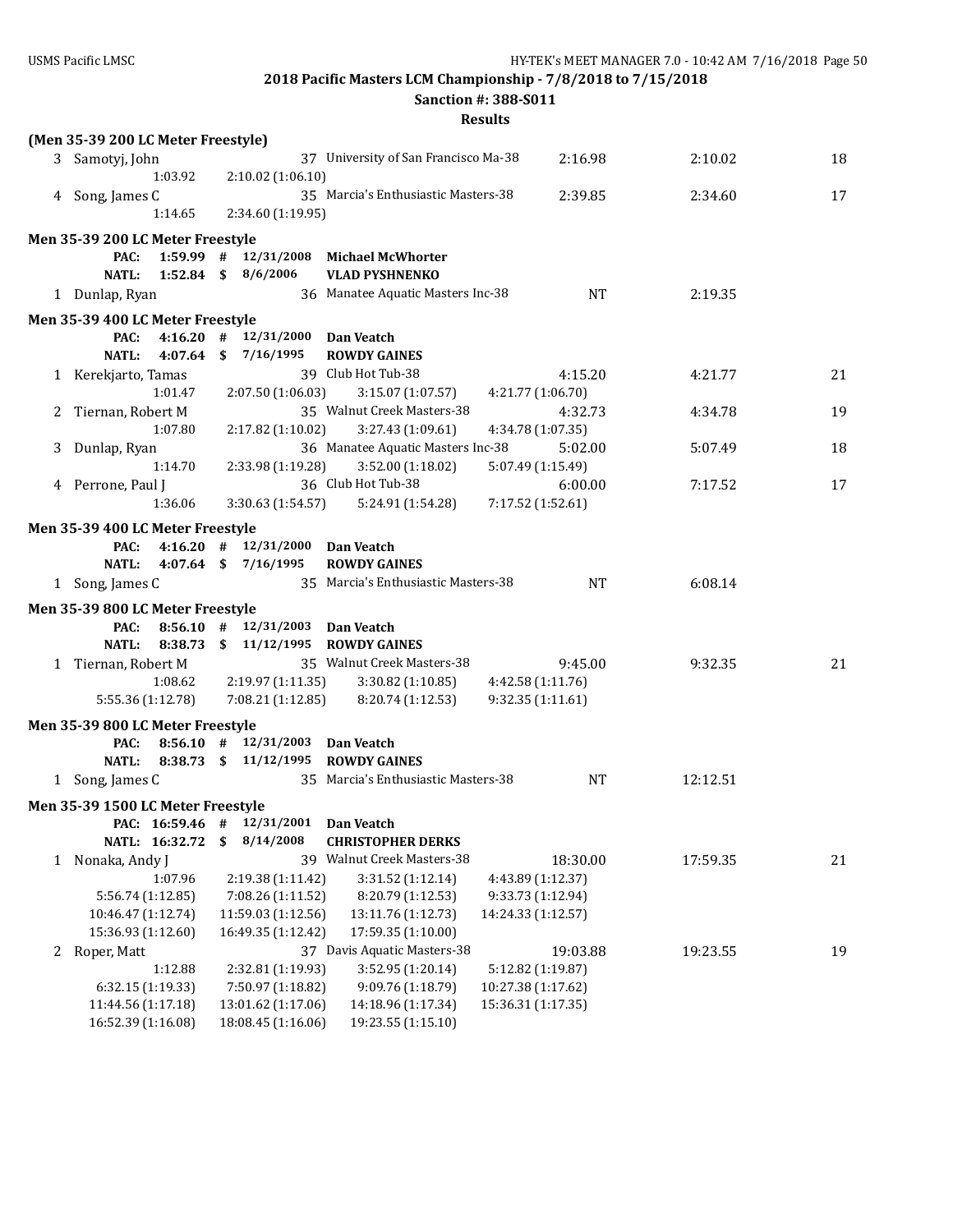**Sanction #: 388-S011**

|       | (Men 35-39 1500 LC Meter Freestyle)                  |      |                    |                                      |                    |          |    |
|-------|------------------------------------------------------|------|--------------------|--------------------------------------|--------------------|----------|----|
|       | 3 Dunlap, Ryan                                       |      |                    | 36 Manatee Aquatic Masters Inc-38    | 20:00.00           | 21:14.64 | 18 |
|       | 1:16.02                                              |      | 2:36.57 (1:20.55)  | 3:59.21 (1:22.64)                    | 5:21.95 (1:22.74)  |          |    |
|       | 6:46.26 (1:24.31)                                    |      | 8:12.67 (1:26.41)  | 9:39.52 (1:26.85)                    | 11:05.71 (1:26.19) |          |    |
|       | 12:31.88 (1:26.17)                                   |      | 13:58.29 (1:26.41) | 15:26.26 (1:27.97)                   | 16:53.90 (1:27.64) |          |    |
|       | 18:21.49 (1:27.59)                                   |      | 19:49.07 (1:27.58) | 21:14.64 (1:25.57)                   |                    |          |    |
|       | 4 Song, James C                                      |      |                    | 35 Marcia's Enthusiastic Masters-38  | 22:36.88           | 22:26.70 | 17 |
|       | 1:30.09                                              |      | 3:02.81 (1:32.72)  | 4:35.21 (1:32.40)                    | 6:08.14 (1:32.93)  |          |    |
|       | 7:40.54 (1:32.40)                                    |      | 9:12.37 (1:31.83)  | 10:42.81 (1:30.44)                   | 12:12.51 (1:29.70) |          |    |
|       | 13:41.87 (1:29.36)                                   |      | 15:11.49 (1:29.62) | 16:39.13 (1:27.64)                   | 18:06.37 (1:27.24) |          |    |
|       | 19:34.97 (1:28.60)                                   |      | 21:02.57 (1:27.60) | 22:26.70 (1:24.13)                   |                    |          |    |
|       | Men 35-39 50 LC Meter Backstroke                     |      |                    |                                      |                    |          |    |
|       | PAC:<br>27.68                                        | #    | 12/31/2006         | <b>Rick Gould</b>                    |                    |          |    |
|       | 27.03<br><b>NATL:</b>                                | -\$  | 8/8/2009           | <b>EDILSON SILVA</b>                 |                    |          |    |
| 1     | Marshall, Matthew T                                  |      |                    | 36 The Olympic Club-38               | 28.00              | 28.15    | 21 |
| 2     | Fuzellier, Matthieu                                  |      |                    | 38 University of San Francisco Ma-38 | 30.00              | 31.14    | 19 |
| 3     | Volcansek, Ales                                      |      |                    | 35 Uc38-38                           | 29.99              | 31.25    | 18 |
| 4     | Tiernan, Robert M                                    |      |                    | 35 Walnut Creek Masters-38           | 33.00              | 31.54    | 17 |
| 5     | Wang, Timothy J                                      |      |                    | 35 The Olympic Club-38               | 31.31              | 31.92    | 16 |
| 6     | Waterson, Kevin                                      |      |                    | 39 Davis Aquatic Masters-38          | 36.00              | 38.03    | 15 |
| $---$ | Lim, Hubert                                          |      |                    | 37 University of San Francisco Ma-38 | 46.00              | DQ       |    |
|       |                                                      |      |                    |                                      |                    |          |    |
|       | Men 35-39 100 LC Meter Backstroke<br>PAC:<br>1:00.00 | $\#$ | 12/31/2006         | <b>Rick Gould</b>                    |                    |          |    |
|       | <b>NATL:</b><br>59.18                                | \$   | 8/10/2006          | <b>MICHAEL ROSS</b>                  |                    |          |    |
|       |                                                      |      |                    | 35 Walnut Creek Masters-38           |                    |          |    |
| 1     | Tiernan, Robert M                                    |      |                    |                                      | 1:06.03            | 1:06.66  | 21 |
| 2     | Fuzellier, Matthieu                                  |      |                    | 38 University of San Francisco Ma-38 | 1:04.00            | 1:07.87  | 19 |
| 3     | Waterson, Kevin                                      |      |                    | 39 Davis Aquatic Masters-38          | 1:18.18            | 1:23.53  | 18 |
| 4     | Castano-Aguado, Ignacio                              |      |                    | 38 Davis Aquatic Masters-38          | 1:25.00            | 1:32.30  | 17 |
|       | Men 35-39 200 LC Meter Backstroke                    |      |                    |                                      |                    |          |    |
|       | $2:09.26$ #<br>PAC:                                  |      | 12/31/2000         | Dan Veatch                           |                    |          |    |
|       | <b>NATL:</b><br>$2:07.16$ \$                         |      | 7/29/2001          | <b>RON KARNAUGH</b>                  |                    |          |    |
| 1     | Tiernan, Robert M                                    |      |                    | 35 Walnut Creek Masters-38           | 2:24.19            | 2:27.05  | 21 |
|       | 1:13.08                                              |      | 2:27.05 (1:13.97)  |                                      |                    |          |    |
|       | Men 35-39 50 LC Meter Breaststroke                   |      |                    |                                      |                    |          |    |
|       | PAC:<br>30.47                                        | #    | 12/31/1998         | <b>David Lundberg</b>                |                    |          |    |
|       | NATL:<br>$28.53$ \$                                  |      | 5/25/2009          | <b>JEFF COMMINGS</b>                 |                    |          |    |
| 1     | Volcansek, Ales                                      |      |                    | 35 Uc38-38                           | 33.99              | 36.20    | 21 |
| 2     | Song, James C                                        |      |                    | 35 Marcia's Enthusiastic Masters-38  | 38.12              | 38.41    | 19 |
| 3     | Castano-Aguado, Ignacio                              |      |                    | 38 Davis Aquatic Masters-38          | 39.93              | 40.15    | 18 |
| 4     | Tevis, Nick                                          |      |                    | 36 Rolling Hills Mud Sharks-38       | 43.00              | 41.54    | 17 |
| 5     | Waterson, Kevin                                      |      |                    | 39 Davis Aquatic Masters-38          | 41.50              | 41.88    | 16 |
|       | Men 35-39 100 LC Meter Breaststroke                  |      |                    |                                      |                    |          |    |
|       | 1:07.52<br>PAC:                                      | #    | 12/31/1998         | <b>David Lundberg</b>                |                    |          |    |
|       | <b>NATL:</b><br>1:03.76                              | \$   | 7/14/2013          | <b>JEFF COMMINGS</b>                 |                    |          |    |
| 1     | Song, James C                                        |      | 35                 | Marcia's Enthusiastic Masters-38     | 1:22.60            | 1:23.12  | 21 |
| 2     | Dunlap, Ryan                                         |      |                    | 36 Manatee Aquatic Masters Inc-38    | 1:25.00            | 1:28.48  | 19 |
| 3     | Waterson, Kevin                                      |      |                    | 39 Davis Aquatic Masters-38          | 1:30.77            | 1:31.60  | 18 |
|       |                                                      |      |                    |                                      |                    |          |    |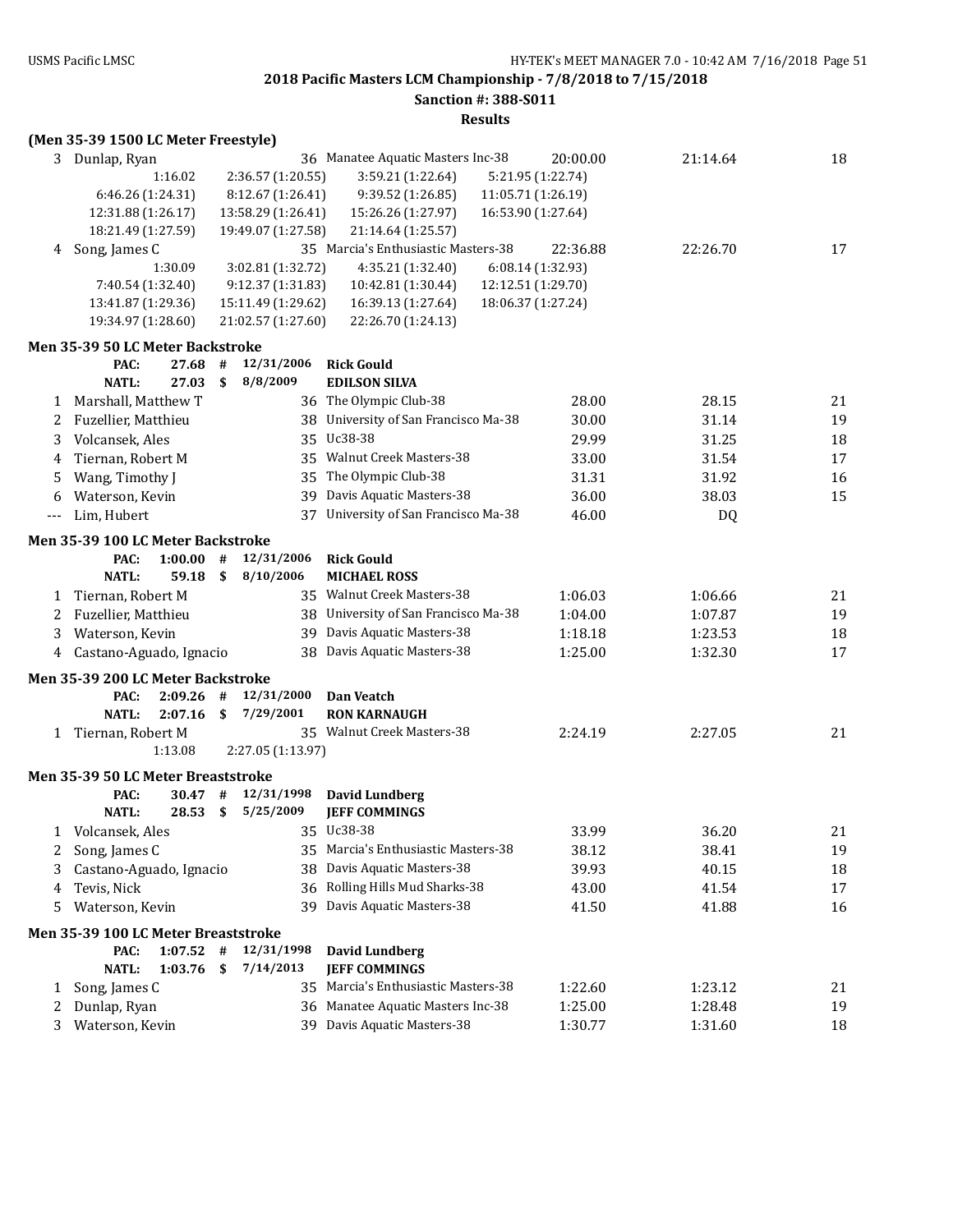**Sanction #: 388-S011**

|       | Men 35-39 200 LC Meter Breaststroke |           |    |                   |                                      |         |         |    |
|-------|-------------------------------------|-----------|----|-------------------|--------------------------------------|---------|---------|----|
|       | PAC:                                | 2:27.55   | #  | 12/31/2006        | <b>Roque J Santos</b>                |         |         |    |
|       | <b>NATL:</b>                        | 2:20.34   | \$ | 8/6/2011          | <b>STEVE WEST</b>                    |         |         |    |
|       | 1 Song, James C                     |           |    |                   | 35 Marcia's Enthusiastic Masters-38  | 2:59.99 | 2:59.85 | 21 |
|       |                                     | 1:27.82   |    | 2:59.85 (1:32.03) |                                      |         |         |    |
| 2     | Waterson, Kevin                     |           |    |                   | 39 Davis Aquatic Masters-38          | 3:15.87 | 3:24.95 | 19 |
|       |                                     | 1:38.78   |    | 3:24.95 (1:46.17) |                                      |         |         |    |
| 3     | Castano-Aguado, Ignacio             |           |    |                   | 38 Davis Aquatic Masters-38          | 3:10.00 | 3:32.97 | 18 |
|       |                                     | 1:38.94   |    | 3:32.97 (1:54.03) |                                      |         |         |    |
|       | Men 35-39 50 LC Meter Butterfly     |           |    |                   |                                      |         |         |    |
|       | PAC:                                | 25.77 #   |    | 6/29/2014         | <b>Adam M Conway</b>                 |         |         |    |
|       | <b>NATL:</b>                        | 24.14     | \$ | 8/15/2015         | <b>KOHEI KAWAMOTO</b>                |         |         |    |
| 1     | Samotyj, John                       |           |    |                   | 37 University of San Francisco Ma-38 | 30.00   | 27.05   | 21 |
| 2     | Volcansek, Ales                     |           |    |                   | 35 Uc38-38                           | 26.99   | 28.03   | 19 |
| 3     | Dunlap, Ryan                        |           |    |                   | 36 Manatee Aquatic Masters Inc-38    | 31.50   | 31.34   | 18 |
| 4     | Tevis, Nick                         |           |    |                   | 36 Rolling Hills Mud Sharks-38       | 40.00   | 32.80   | 17 |
| 5     | Waterson, Kevin                     |           |    |                   | 39 Davis Aquatic Masters-38          | 35.34   | 35.12   | 16 |
| 6     | Kolb, Vladyslav                     |           |    |                   | 37 Albany Armada Aquatic Masters-38  | 34.00   | 35.84   | 15 |
|       | Men 35-39 100 LC Meter Butterfly    |           |    |                   |                                      |         |         |    |
|       | PAC:                                | $56.21$ # |    | 7/15/2017         | Tamas Kerekjarto                     |         |         |    |
|       | <b>NATL:</b>                        | 54.02 S   |    | 8/17/2017         | <b>KOHEI KAWAMOTO</b>                |         |         |    |
|       | 1 Kerekjarto, Tamas                 |           |    |                   | 39 Club Hot Tub-38                   | 56.43   | 56.63   | 21 |
| 2     | Samotyj, John                       |           |    |                   | 37 University of San Francisco Ma-38 | 1:05.00 | 1:02.77 | 19 |
| 3     | Kolb, Vladyslav                     |           |    |                   | 37 Albany Armada Aquatic Masters-38  | 1:15.00 | 1:23.69 | 18 |
|       | Fuzellier, Matthieu                 |           |    | 38                | University of San Francisco Ma-38    | 1:04.00 | DQ      |    |
| $---$ | Wang, Timothy J                     |           |    |                   | 35 The Olympic Club-38               | 1:04.07 | DQ      |    |
|       | Men 35-39 200 LC Meter IM           |           |    |                   |                                      |         |         |    |
|       | PAC:                                | 2:14.87   | #  | 12/31/2009        | <b>Derek Guffey</b>                  |         |         |    |
|       | <b>NATL:</b>                        | 2:05.64   | \$ | 12/7/2002         | <b>RONALD KARNAUGH</b>               |         |         |    |
| 1     | Tiernan, Robert M                   |           |    |                   | 35 Walnut Creek Masters-38           | 2:40.00 | 2:29.77 | 21 |
|       |                                     | 1:10.47   |    | 2:29.77 (1:19.30) |                                      |         |         |    |
| 2     | Castano-Aguado, Ignacio             |           |    |                   | 38 Davis Aquatic Masters-38          | 3:15.00 | 3:10.92 | 19 |
|       |                                     | 1:31.38   |    | 3:10.92 (1:39.54) |                                      |         |         |    |
|       | <b>Men 35-39 400 LC Meter IM</b>    |           |    |                   |                                      |         |         |    |
|       | PAC:                                | 4:45.47   | #  | 12/31/2009        | <b>Derek Guffey</b>                  |         |         |    |
|       | <b>NATL:</b>                        | 4:34.10   | \$ | 7/29/2001         | <b>RON KARNAUGH</b>                  |         |         |    |
| 1     | Lemke, Zebron J                     |           |    |                   | 38 Walnut Creek Masters-38           | 5:55.00 | 5:37.77 | 21 |
| 2     | Daene, Markus                       |           |    |                   | 39 Tri Valley Masters-38             | 6:07.00 | 6:03.78 | 19 |
|       | Men 40-44 50 LC Meter Freestyle     |           |    |                   |                                      |         |         |    |
|       | PAC:                                | $24.14$ # |    | 12/31/2003        | David E Boatwrigh                    |         |         |    |
|       | <b>NATL:</b>                        | 23.31     | \$ | 8/13/2014         | <b>BRIAN JACOBSON</b>                |         |         |    |
| 1     | Nisenbaum, Adam                     |           |    |                   | 41 Manatee Aquatic Masters Inc-38    | 26.42   | 26.58   | 21 |
| 2     | Flakoll, Jonathan D                 |           |    |                   | 44 Walnut Creek Masters-38           | 27.50   | 27.65   | 19 |
| 3     | Lungren, Matthew                    |           |    | 40                | <b>Stanford Masters Swimming-38</b>  | 31.88   | 28.75   | 18 |
| 4     | Bentley, Orin W                     |           |    | 41                | Temescal Aquatic Masters-38          | 28.60   | 29.91   | 17 |
| 5     | Mustiazza, Oleg                     |           |    | 40                | San Mateo Masters-38                 | 31.16   | 30.50   | 16 |
| 6     | Manipis, William                    |           |    |                   | 42 Cal Maritime Academy Masters-38   | 32.00   | 30.89   | 15 |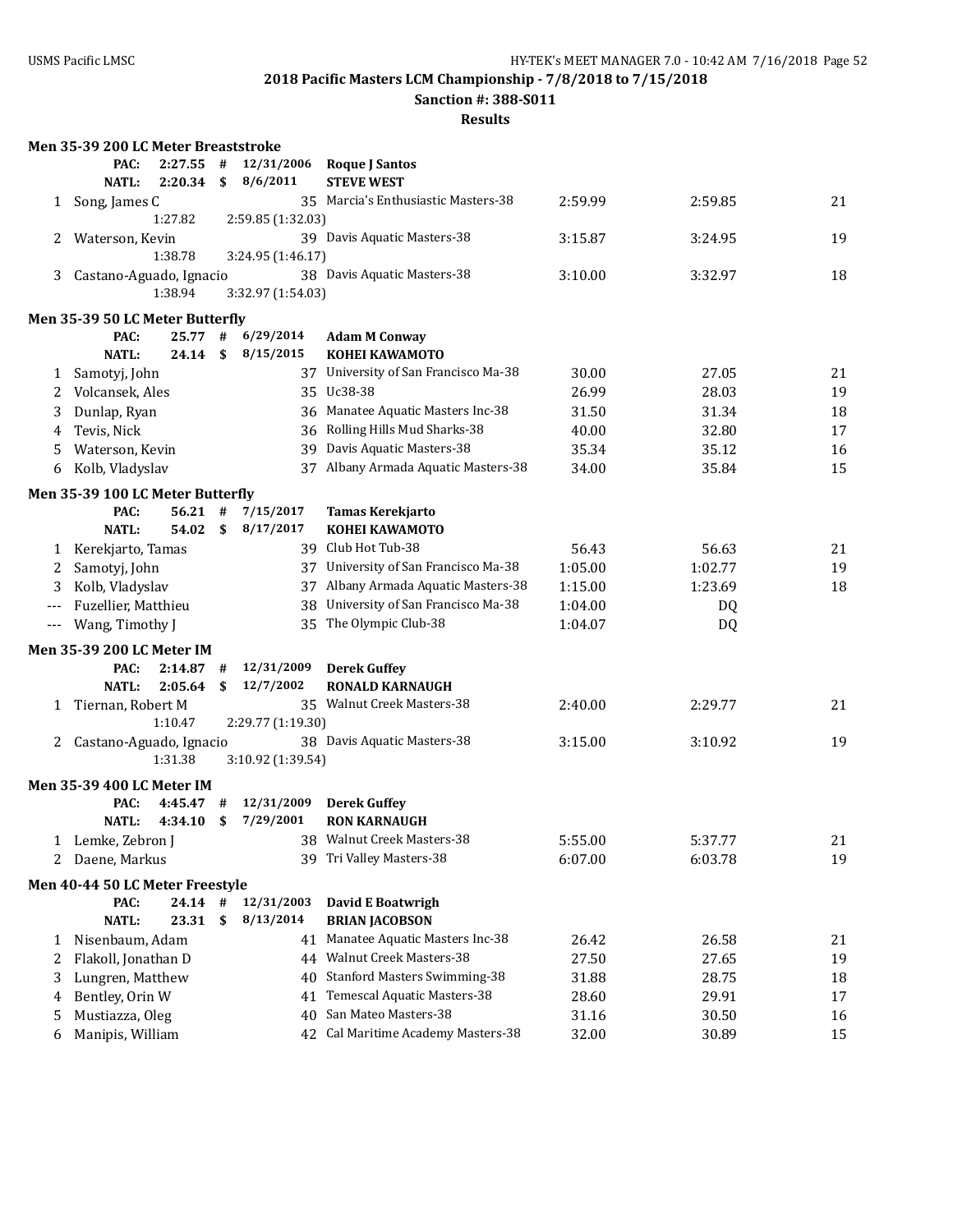**Sanction #: 388-S011**

|   | Men 40-44 100 LC Meter Freestyle         |             |      |                                          |                                          |                    |          |          |    |
|---|------------------------------------------|-------------|------|------------------------------------------|------------------------------------------|--------------------|----------|----------|----|
|   | PAC:                                     | $54.26$ #   |      | 12/31/2003                               | <b>David E Boatwrigh</b>                 |                    |          |          |    |
|   | <b>NATL:</b>                             | 51.72       | - \$ | 8/1/2010                                 | <b>VLAD PYSHNENKO</b>                    |                    |          |          |    |
|   | 1 Solberg, Sean                          |             |      |                                          | 40 Richmond Plunge Masters-38            |                    | 1:09.95  | 1:08.23  | 21 |
| 2 | Manipis, William                         |             |      |                                          | 42 Cal Maritime Academy Masters-38       |                    | 1:15.00  | 1:10.71  | 19 |
| 3 | Mustiazza, Oleg                          |             |      |                                          | 40 San Mateo Masters-38                  |                    | 1:11.73  | 1:11.53  | 18 |
| 4 | Bucy, John S                             |             |      |                                          | 40 University of San Francisco Ma-38     |                    | 1:20.00  | 1:13.84  | 17 |
|   | Men 40-44 200 LC Meter Freestyle         |             |      |                                          |                                          |                    |          |          |    |
|   | PAC:                                     |             |      | $2:01.15$ # $12/31/2003$                 | David E Boatwrigh                        |                    |          |          |    |
|   | <b>NATL:</b>                             | 1:53.65     | \$   | 8/2/2010                                 | <b>VLAD PYSHNENKO</b>                    |                    |          |          |    |
|   | 1 Flakoll, Jonathan D                    |             |      |                                          | 44 Walnut Creek Masters-38               |                    | 2:10.00  | 2:19.66  | 21 |
|   |                                          | 1:04.27     |      | 2:19.66 (1:15.39)                        |                                          |                    |          |          |    |
| 2 | Renko, John R                            |             |      |                                          | 44 University of San Francisco Ma-38     |                    | 2:27.34  | 2:22.70  | 19 |
|   |                                          | 1:09.90     |      | 2:22.70 (1:12.80)                        |                                          |                    |          |          |    |
| 3 | Bucy, John S                             |             |      |                                          | 40 University of San Francisco Ma-38     |                    | 3:00.00  | 2:56.11  | 18 |
|   |                                          | 1:26.30     |      | 2:56.11 (1:29.81)                        |                                          |                    |          |          |    |
|   |                                          |             |      |                                          |                                          |                    |          |          |    |
|   | Men 40-44 400 LC Meter Freestyle         |             |      |                                          |                                          |                    |          |          |    |
|   | PAC:                                     | 4:16.50     | #    | 12/31/2010                               | <b>Alex Kostich</b>                      |                    |          |          |    |
|   | <b>NATL:</b>                             | 4:06.74     | \$   | 7/24/2009                                | <b>ERIK HOCHSTEIN</b>                    |                    |          |          |    |
|   | 1 Bentley, Orin W                        |             |      |                                          | 41 Temescal Aquatic Masters-38           |                    | 5:00.00  | 5:33.88  | 21 |
|   |                                          | 1:19.30     |      | 2:44.44 (1:25.14)                        | 4:10.62 (1:26.18)                        | 5:33.88 (1:23.26)  |          |          |    |
|   | Men 40-44 800 LC Meter Freestyle         |             |      |                                          |                                          |                    |          |          |    |
|   | PAC:                                     | $8:37.81$ # |      | 12/31/2010 Alex Kostich                  |                                          |                    |          |          |    |
|   | <b>NATL:</b>                             | 8:37.81     | \$   | 7/25/2010                                | <b>ALEX KOSTICH</b>                      |                    |          |          |    |
|   | 1 Donlon, Kevin H                        |             |      |                                          | 40 University of San Francisco Ma-38     |                    | 10:28.28 | 10:58.94 | 21 |
|   |                                          | 1:14.18     |      | 2:33.32 (1:19.14)                        | 3:57.50 (1:24.18)                        | 5:21.86 (1:24.36)  |          |          |    |
|   | 6:45.97 (1:24.11)                        |             |      | 8:10.37 (1:24.40)                        | 9:36.01 (1:25.64)                        | 10:58.94 (1:22.93) |          |          |    |
| 2 | Solberg, Sean                            |             |      |                                          | 40 Richmond Plunge Masters-38            |                    | 12:10.00 | 11:30.26 | 19 |
|   |                                          | 1:21.12     |      | 2:48.04 (1:26.92)                        | 4:15.76 (1:27.72)                        | 5:43.92 (1:28.16)  |          |          |    |
|   | 7:10.74 (1:26.82)                        |             |      | 8:37.53 (1:26.79)                        | 10:04.06 (1:26.53)                       | 11:30.26 (1:26.20) |          |          |    |
| 3 | Bentley, Orin W                          |             |      |                                          | 41 Temescal Aquatic Masters-38           |                    | 10:55.00 | 11:36.50 | 18 |
|   |                                          | 1:19.76     |      | 2:44.56 (1:24.80)                        | 4:12.27 (1:27.71)                        | 5:41.12 (1:28.85)  |          |          |    |
|   | 7:10.36 (1:29.24)                        |             |      | 8:40.41 (1:30.05)                        | 10:10.26 (1:29.85)                       | 11:36.50 (1:26.24) |          |          |    |
|   | Men 40-44 1500 LC Meter Freestyle        |             |      |                                          |                                          |                    |          |          |    |
|   | PAC: 16:36.91 #                          |             |      | 12/31/2010                               | <b>Alex Kostich</b>                      |                    |          |          |    |
|   | NATL: 16:36.91 \$                        |             |      | 7/23/2010                                | <b>ALEX KOSTICH</b>                      |                    |          |          |    |
|   | 1 Flakoll, Jonathan D                    |             |      |                                          | 44 Walnut Creek Masters-38               |                    | 21:00.00 | 20:06.12 | 21 |
|   |                                          | 1:12.93     |      | 2:32.10 (1:19.17)                        | 3:51.33 (1:19.23)                        | 5:11.20 (1:19.87)  |          |          |    |
|   | 6:30.60 (1:19.40)                        |             |      | 7:49.99 (1:19.39)                        | 9:09.81 (1:19.82)                        | 10:30.61 (1:20.80) |          |          |    |
|   | 11:52.01 (1:21.40)                       |             |      | 13:13.72 (1:21.71)                       | 14:35.65 (1:21.93)                       | 15:58.39 (1:22.74) |          |          |    |
|   | 17:22.04 (1:23.65)                       |             |      | 18:45.41 (1:23.37)                       | 20:06.12 (1:20.71)                       |                    |          |          |    |
|   | 2 Renko, John R                          |             |      |                                          | 44 University of San Francisco Ma-38     |                    | 20:11.65 | 20:44.75 | 19 |
|   |                                          | 1:13.35     |      | 2:34.44 (1:21.09)                        | 3:57.06 (1:22.62)                        | 5:20.99 (1:23.93)  |          |          |    |
|   | 6:46.02 (1:25.03)                        |             |      | 8:11.44 (1:25.42)                        | 9:35.64(1:24.20)                         | 10:59.80 (1:24.16) |          |          |    |
|   | 12:24.24 (1:24.44)                       |             |      | 13:47.99 (1:23.75)                       | 15:12.29 (1:24.30)                       | 16:36.27 (1:23.98) |          |          |    |
|   | 18:00.14 (1:23.87)                       |             |      | 19:23.49 (1:23.35)                       | 20:44.75 (1:21.26)                       |                    |          |          |    |
| 3 | Bentley, Orin W                          |             |      |                                          | 41 Temescal Aquatic Masters-38           |                    | 21:00.00 | 22:06.96 | 18 |
|   |                                          | 1:17.29     |      | 2:44.06 (1:26.77)                        | 4:12.55 (1:28.49)                        | 5:41.11 (1:28.56)  |          |          |    |
|   | 7:10.49 (1:29.38)                        |             |      | 8:39.66 (1:29.17)                        | 10:08.32 (1:28.66)                       | 11:37.42 (1:29.10) |          |          |    |
|   | 13:07.79 (1:30.37)<br>19:09.52 (1:31.22) |             |      | 14:37.74 (1:29.95)<br>20:40.75 (1:31.23) | 16:08.02 (1:30.28)<br>22:06.96 (1:26.21) | 17:38.30 (1:30.28) |          |          |    |
|   |                                          |             |      |                                          |                                          |                    |          |          |    |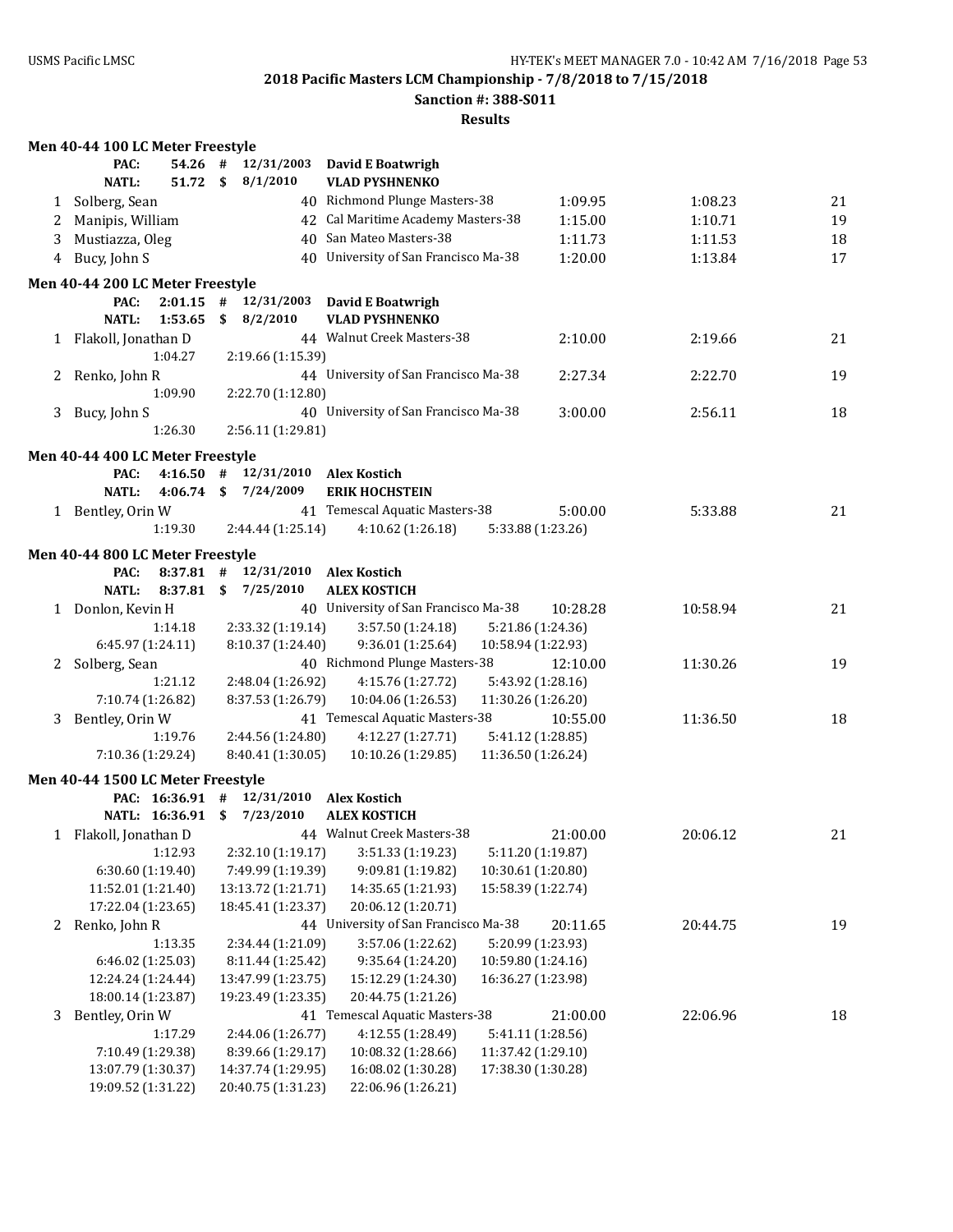**Sanction #: 388-S011**

|    | Men 40-44 50 LC Meter Backstroke  |             |                           |                   |                                                |                   |         |    |
|----|-----------------------------------|-------------|---------------------------|-------------------|------------------------------------------------|-------------------|---------|----|
|    | PAC:                              | 28.59       | #                         | 12/31/2006        | <b>Sean Murphy</b>                             |                   |         |    |
|    | <b>NATL:</b>                      | 27.47       | \$                        | 8/23/2008         | <b>MICHAEL ROSS</b>                            |                   |         |    |
|    | 1 Lungren, Matthew                |             |                           |                   | 40 Stanford Masters Swimming-38                | 35.88             | 33.95   | 21 |
|    | Men 40-44 100 LC Meter Backstroke |             |                           |                   |                                                |                   |         |    |
|    | PAC:                              | $1:00.95$ # |                           | 12/31/2006        | <b>Sean Murphy</b>                             |                   |         |    |
|    | <b>NATL:</b>                      | 59.08       | \$                        | 8/7/2009          | <b>MICHAEL ROSS</b>                            |                   |         |    |
|    | 1 Solberg, Sean                   |             |                           |                   | 40 Richmond Plunge Masters-38                  | 1:28.55           | 1:28.93 | 21 |
|    | Men 40-44 50 LC Meter Butterfly   |             |                           |                   |                                                |                   |         |    |
|    | PAC:                              | 26.41#      |                           | 12/31/2012        | <b>Greg Tull</b>                               |                   |         |    |
|    | <b>NATL:</b>                      | 25.11       | $\boldsymbol{\mathsf{s}}$ | 6/9/2018          | <b>JAMES ZENYUH</b>                            |                   |         |    |
| 1  | Lungren, Matthew                  |             |                           |                   | 40 Stanford Masters Swimming-38                | 31.88             | 30.06   | 21 |
| 2  | Matsumura, Naoki                  |             |                           |                   | 41 Santa Clara Swim Club Masters-38            | 30.16             | 31.72   | 19 |
| 3  | Bucy, John S                      |             |                           | 40                | University of San Francisco Ma-38              | 40.00             | 34.42   | 18 |
| 4  | Manipis, William                  |             |                           | 42                | Cal Maritime Academy Masters-38                | 37.00             | 34.63   | 17 |
|    | Men 40-44 100 LC Meter Butterfly  |             |                           |                   |                                                |                   |         |    |
|    | PAC:                              | 1:00.72     | #                         | 12/31/2005        | <b>Roger Brisbane</b>                          |                   |         |    |
|    | <b>NATL:</b>                      | 56.43       | $\mathbf{s}$              | 8/23/2008         | <b>MICHAEL ROSS</b>                            |                   |         |    |
| 1  | Nisenbaum, Adam                   |             |                           |                   | 41 Manatee Aquatic Masters Inc-38              | 1:08.22           | 1:09.42 | 21 |
| 2  | Flakoll, Jonathan D               |             |                           |                   | 44 Walnut Creek Masters-38                     | 1:06.00           | 1:10.45 | 19 |
| 3  | Bentley, Orin W                   |             |                           |                   | 41 Temescal Aquatic Masters-38                 | 1:11.99           | 1:19.73 | 18 |
| 4  | Manipis, William                  |             |                           |                   | 42 Cal Maritime Academy Masters-38             | 1:25.00           | 1:29.17 | 17 |
|    | <b>Men 40-44 200 LC Meter IM</b>  |             |                           |                   |                                                |                   |         |    |
|    | PAC:                              | 2:19.31     | #                         | 12/31/2006        | <b>Stephen M Smith</b>                         |                   |         |    |
|    | <b>NATL:</b>                      | 2:13.71     | \$                        | 7/23/2016         | <b>JEFF COMMINGS</b>                           |                   |         |    |
| 1  | Lungren, Matthew                  |             |                           |                   | 40 Stanford Masters Swimming-38                | 2:40.88           | 2:41.42 | 21 |
|    |                                   | 1:11.47     |                           | 2:41.42 (1:29.95) |                                                |                   |         |    |
| 2  | Bentley, Orin W                   |             |                           |                   | 41 Temescal Aquatic Masters-38                 | 2:40.55           | 2:54.86 | 19 |
|    |                                   | 1:19.73     |                           | 2:54.86 (1:35.13) |                                                |                   |         |    |
|    | <b>Men 40-44 400 LC Meter IM</b>  |             |                           |                   |                                                |                   |         |    |
|    | PAC:                              | 4:56.57     | #                         | 8/7/2013          | David A Sway                                   |                   |         |    |
|    | <b>NATL:</b>                      | 4:49.42     | \$                        | 8/15/2005         | <b>DENNIS BAKER</b>                            |                   |         |    |
| 1  | Renko, John R                     |             |                           |                   | 44 University of San Francisco Ma-38           | 5:54.49           | 5:44.35 | 21 |
| 2  | Bucy, John S                      |             |                           | 40                | University of San Francisco Ma-38              | 8:00.00           | 7:29.03 | 19 |
|    |                                   | 1:41.67     |                           | 3:41.87 (2:00.20) | 5:45.50 (2:03.63)                              | 7:29.03 (1:43.53) |         |    |
|    | Men 45-49 50 LC Meter Freestyle   |             |                           |                   |                                                |                   |         |    |
|    | PAC:                              | $24.69$ #   |                           | 8/7/2013          | <b>Greg Tull</b>                               |                   |         |    |
|    | <b>NATL:</b>                      | 24.29       | \$                        | 8/10/2006         | PAUL SMITH                                     |                   |         |    |
| 1  | Boden, Alexander M                |             |                           |                   | 45 Manatee Aquatic Masters Inc-38              | 26.00             | 25.58   | 21 |
| 2  | Banbury, James S                  |             |                           |                   | 49 Uc38-38                                     | 28.22             | 27.07   | 19 |
| 3  | Adwere-Boamah, Kwame              |             |                           | 47                | <b>Stanford Masters Swimming-38</b>            | 28.39             | 28.15   | 18 |
|    |                                   |             |                           |                   |                                                |                   |         |    |
| 4  | Fahlen, Mark T                    |             |                           | 47                | Modesto Area Aquatic Club-38                   | 28.64             | 29.23   | 17 |
| 5. | Erickson, Douglas B               |             |                           | 46                | Rolling Hills Mud Sharks-38                    | 30.00             | 29.88   | 16 |
| 6  | Fields, Eric<br>Lehnert, Ahren E  |             |                           | 49                | Uc38-38<br>45 Marcia's Enthusiastic Masters-38 | 30.36<br>35.76    | 31.05   | 15 |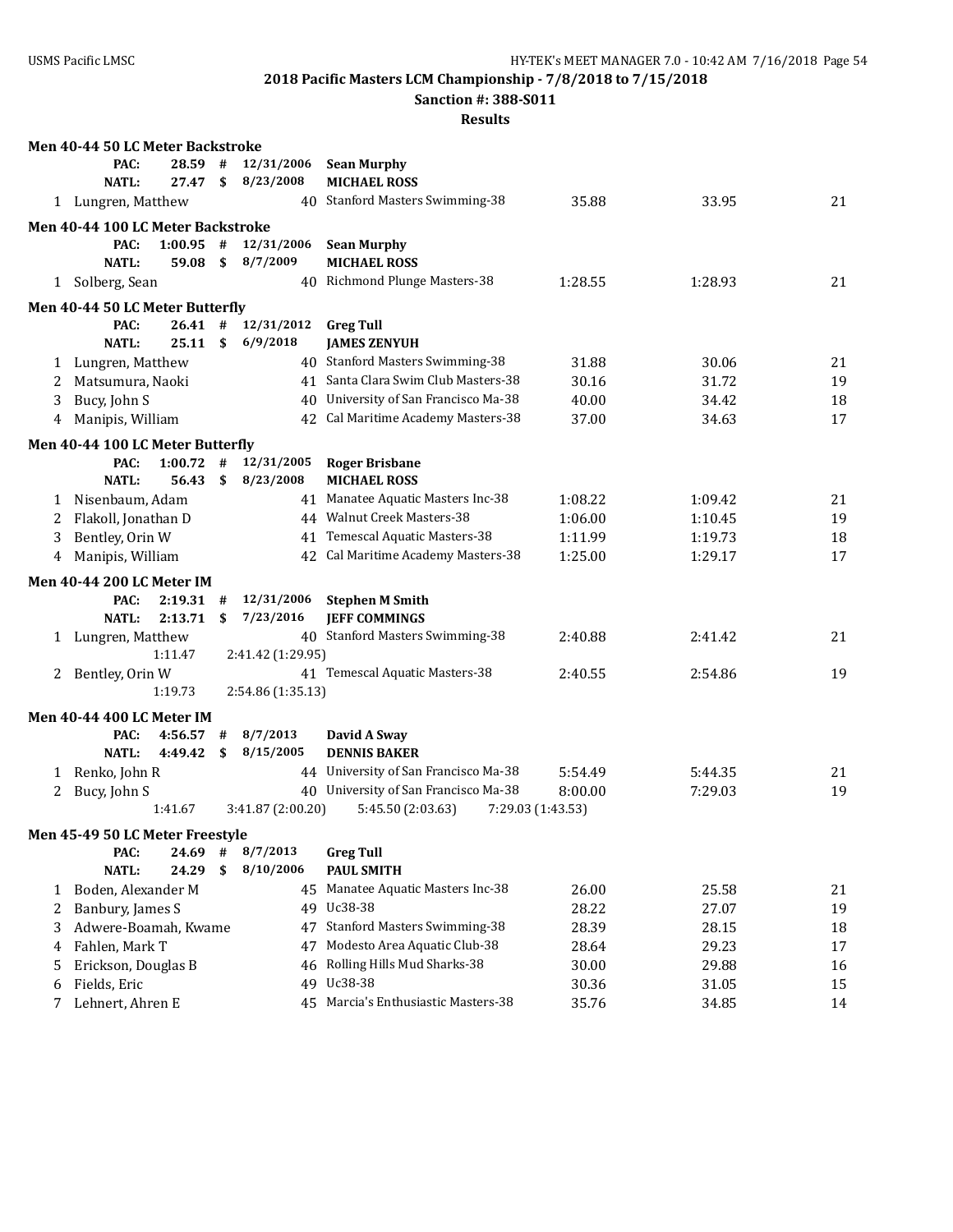**Sanction #: 388-S011**

#### **Results**

# **Men 45-49 100 LC Meter Freestyle**

|   | PAC:                             | 54.83       | #   |                   | 12/31/2006 David E Boatwrigh         |                    |          |    |
|---|----------------------------------|-------------|-----|-------------------|--------------------------------------|--------------------|----------|----|
|   | <b>NATL:</b>                     | 53.77       | \$  | 8/7/2016          | <b>NICOLAS GRANGER</b>               |                    |          |    |
| 1 | Sway, David A                    |             |     |                   | 45 Walnut Creek Masters-38           | 59.88              | 59.31    | 21 |
| 2 | Banbury, James S                 |             |     |                   | 49 Uc38-38                           | 1:02.66            | 1:00.82  | 19 |
| 3 | Fahlen, Mark T                   |             |     |                   | 47 Modesto Area Aquatic Club-38      | 1:01.37            | 1:02.51  | 18 |
| 4 | Adwere-Boamah, Kwame             |             |     |                   | 47 Stanford Masters Swimming-38      | 1:04.73            | 1:05.65  | 17 |
| 5 | Fields, Eric                     |             |     |                   | 49 Uc38-38                           | 1:08.98            | 1:10.49  | 16 |
| 6 | Lehnert, Ahren E                 |             |     |                   | 45 Marcia's Enthusiastic Masters-38  | 1:17.81            | 1:18.47  | 15 |
|   | El-Awady, Khalid A               |             |     |                   | 48 University of San Francisco Ma-38 | 1:35.00            | 1:33.54  | 14 |
|   |                                  |             |     |                   |                                      |                    |          |    |
|   | Men 45-49 100 LC Meter Freestyle |             |     |                   |                                      |                    |          |    |
|   | PAC:                             | $54.83$ #   |     | 12/31/2006        | David E Boatwrigh                    |                    |          |    |
|   | <b>NATL:</b>                     | 53.77       |     | \$8/7/2016        | <b>NICOLAS GRANGER</b>               |                    |          |    |
|   | 1 Jegers, Daniel                 |             |     |                   | 48 Marcia's Enthusiastic Masters-38  | <b>NT</b>          | 1:06.38  |    |
|   | Men 45-49 200 LC Meter Freestyle |             |     |                   |                                      |                    |          |    |
|   | PAC:                             | $2:03.71$ # |     | 12/31/1996        | <b>Tim Broderick</b>                 |                    |          |    |
|   | <b>NATL:</b>                     | 1:57.89     | \$  | 8/6/2009          | <b>KEITH SWITZER</b>                 |                    |          |    |
|   | *1 Jegers, Daniel                |             |     |                   | 48 Marcia's Enthusiastic Masters-38  | <b>NT</b>          | 2:29.06  |    |
|   | *1 Hertzer, Keith                |             |     |                   | 45 Marcia's Enthusiastic Masters-38  | <b>NT</b>          | 2:39.40  |    |
|   |                                  |             |     |                   |                                      |                    |          |    |
|   | Men 45-49 200 LC Meter Freestyle |             |     |                   |                                      |                    |          |    |
|   | PAC:                             | $2:03.71$ # |     | 12/31/1996        | <b>Tim Broderick</b>                 |                    |          |    |
|   | <b>NATL:</b>                     | 1:57.89     | \$  | 8/6/2009          | <b>KEITH SWITZER</b>                 |                    |          |    |
|   | 1 Sway, David A                  |             |     |                   | 45 Walnut Creek Masters-38           | 2:07.67            | 2:09.97  | 21 |
|   |                                  | 1:03.07     |     | 2:09.97 (1:06.90) |                                      |                    |          |    |
|   | 2 Lehnert, Ahren E               |             |     |                   | 45 Marcia's Enthusiastic Masters-38  | 2:59.27            | 2:57.92  | 19 |
|   |                                  | 1:27.18     |     | 2:57.92 (1:30.74) |                                      |                    |          |    |
|   | Men 45-49 400 LC Meter Freestyle |             |     |                   |                                      |                    |          |    |
|   | PAC:                             | 4:23.49     | #   | 12/31/2005        | <b>George F Tidmarsh</b>             |                    |          |    |
|   | <b>NATL:</b>                     | 4:09.20     | \$. | 7/19/2008         | <b>DENNIS BAKER</b>                  |                    |          |    |
|   | 1 Fahlen, Mark T                 |             |     |                   | 47 Modesto Area Aquatic Club-38      | 4:52.89            | 4:53.98  | 21 |
|   |                                  | 1:11.43     |     | 2:25.36 (1:13.93) | 3:39.76 (1:14.40)                    | 4:53.98 (1:14.22)  |          |    |
| 2 | Hertzer, Keith                   |             |     |                   | 45 Marcia's Enthusiastic Masters-38  | 5:25.00            | 5:27.16  | 19 |
|   |                                  | 1:15.83     |     | 2:39.40 (1:23.57) | 4:03.43 (1:24.03)                    | 5:27.16 (1:23.73)  |          |    |
| 3 | Fields, Eric                     |             |     |                   | 49 Uc38-38                           | 7:00.00            | 6:06.57  | 18 |
|   |                                  | 1:28.73     |     | 3:04.50 (1:35.77) | 4:40.97 (1:36.47)                    | 6:06.57(1:25.60)   |          |    |
| 4 | Lehnert, Ahren E                 |             |     |                   | 45 Marcia's Enthusiastic Masters-38  | 6:21.17            | 6:22.00  | 17 |
|   |                                  | 1:29.54     |     | 3:07.51 (1:37.97) | 4:45.84 (1:38.33)                    | 6:22.00 (1:36.16)  |          |    |
|   | 5 El-Awady, Khalid A             |             |     |                   | 48 University of San Francisco Ma-38 | 7:30.00            | 7:37.19  | 16 |
|   |                                  | 1:52.44     |     | 3:51.63 (1:59.19) | 5:49.84 (1:58.21)                    | 7:37.19 (1:47.35)  |          |    |
|   |                                  |             |     |                   |                                      |                    |          |    |
|   | Men 45-49 800 LC Meter Freestyle |             |     |                   |                                      |                    |          |    |
|   | PAC:                             | 9:07.99     | #   | 12/31/2006        | <b>George F Tidmarsh</b>             |                    |          |    |
|   | <b>NATL:</b>                     | 8:51.98     | \$  | 8/9/2010          | <b>JEFF ERWIN</b>                    |                    |          |    |
|   | 1 Fahlen, Mark T                 |             |     |                   | 47 Modesto Area Aquatic Club-38      | 9:58.88            | 10:17.07 | 21 |
|   |                                  | 1:13.63     |     | 2:30.31 (1:16.68) | 3:48.41 (1:18.10)                    | 5:06.66 (1:18.25)  |          |    |
|   | 6:24.99 (1:18.33)                |             |     | 7:42.87 (1:17.88) | 9:00.57 (1:17.70)                    | 10:17.07 (1:16.50) |          |    |
|   | 2 Hertzer, Keith                 |             |     |                   | 45 Marcia's Enthusiastic Masters-38  | 11:05.50           | 11:49.86 | 19 |
|   |                                  | 1:24.29     |     | 2:55.46 (1:31.17) | 4:26.65 (1:31.19)                    | 5:58.71 (1:32.06)  |          |    |
|   | 7:27.91 (1:29.20)                |             |     | 8:57.12 (1:29.21) | 10:25.19 (1:28.07)                   | 11:49.86 (1:24.67) |          |    |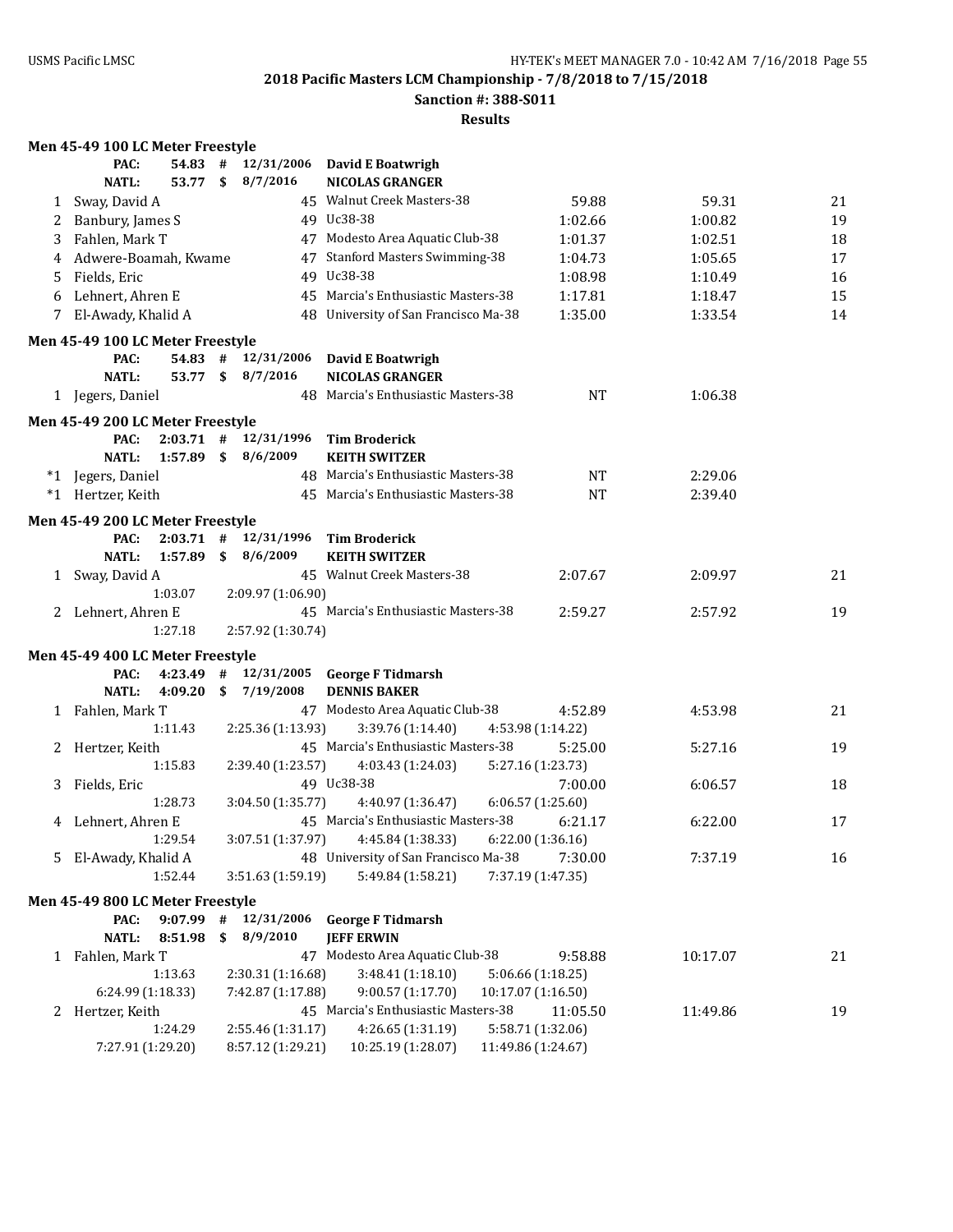**(Men 45-49 800 LC Meter Freestyle)**

**2018 Pacific Masters LCM Championship - 7/8/2018 to 7/15/2018**

**Sanction #: 388-S011**

| 3 | Lehnert, Ahren E                   |                                       | 45 Marcia's Enthusiastic Masters-38  | 13:25.85           | 13:24.40 | 18 |
|---|------------------------------------|---------------------------------------|--------------------------------------|--------------------|----------|----|
|   | 1:34.79                            | 3:16.11 (1:41.32)                     | 4:58.81 (1:42.70)                    | 6:42.33 (1:43.52)  |          |    |
|   | 8:24.78 (1:42.45)                  | 10:07.87 (1:43.09)                    | 11:48.89 (1:41.02)                   | 13:24.40 (1:35.51) |          |    |
|   | Men 45-49 1500 LC Meter Freestyle  |                                       |                                      |                    |          |    |
|   | PAC: 17:10.90                      | #<br>12/31/2005                       | <b>George F Tidmarsh</b>             |                    |          |    |
|   | NATL: 16:38.81                     | \$<br>8/10/2009                       | <b>JEFF ERWIN</b>                    |                    |          |    |
|   | 1 Fahlen, Mark T                   |                                       | 47 Modesto Area Aquatic Club-38      | 19:45.00           | 20:01.39 | 21 |
|   | 1:16.15                            | 2:34.90 (1:18.75)                     | 3:54.16 (1:19.26)                    | 5:14.14 (1:19.98)  |          |    |
|   | 6:34.15 (1:20.01)                  | 7:54.56 (1:20.41)                     | 9:15.11 (1:20.55)                    | 10:35.89 (1:20.78) |          |    |
|   | 11:56.50 (1:20.61)                 | 13:16.88 (1:20.38)                    | 14:37.33 (1:20.45)                   | 15:58.74 (1:21.41) |          |    |
|   | 17:19.85 (1:21.11)                 | 18:41.00 (1:21.15)                    | 20:01.39 (1:20.39)                   |                    |          |    |
| 2 | Grisso, Mike                       |                                       | 48 University of San Francisco Ma-38 | 22:30.00           | 22:25.80 | 19 |
|   | 1:23.11                            | 2:53.52 (1:30.41)                     | 4:23.95 (1:30.43)                    | 5:55.10 (1:31.15)  |          |    |
|   | 7:26.85 (1:31.75)                  | 8:58.19 (1:31.34)                     | 10:29.09 (1:30.90)                   | 11:58.72 (1:29.63) |          |    |
|   | 13:28.72 (1:30.00)                 | 14:58.84 (1:30.12)                    | 16:29.03 (1:30.19)                   | 17:59.40 (1:30.37) |          |    |
|   | 19:29.90 (1:30.50)                 | 20:59.92 (1:30.02)                    | 22:25.80 (1:25.88)                   |                    |          |    |
| 3 | Morgan, Preston L                  |                                       | 46 Davis Aquatic Masters-38          | 24:00.00           | 22:36.70 | 18 |
|   | 1:20.53                            | 2:49.46 (1:28.93)                     | 4:20.15 (1:30.69)                    | 5:51.89 (1:31.74)  |          |    |
|   | 7:23.58 (1:31.69)                  | 8:56.25 (1:32.67)                     | 10:28.10 (1:31.85)                   | 11:59.56 (1:31.46) |          |    |
|   | 15:02.91 (3:03.35)                 | 16:35.52 (1:32.61)                    | 18:08.42 (1:32.90)                   | 19:40.68 (1:32.26) |          |    |
|   | 21:10.65 (1:29.97)                 | 22:36.70 (1:26.05)                    |                                      |                    |          |    |
| 4 | Arias, Bernard                     |                                       | 49 University of San Francisco Ma-38 | 24:35.65           | 25:33.11 | 17 |
|   | 1:31.64                            | 3:10.13 (1:38.49)                     | 4:50.53 (1:40.40)                    | 6:32.90 (1:42.37)  |          |    |
|   | 8:16.17 (1:43.27)                  | 9:59.83 (1:43.66)                     | 11:43.42 (1:43.59)                   | 13:27.03 (1:43.61) |          |    |
|   | 15:10.87 (1:43.84)                 | 16:55.17 (1:44.30)                    | 18:40.69 (1:45.52)                   | 20:24.69 (1:44.00) |          |    |
|   | 22:07.70 (1:43.01)                 | 23:51.97 (1:44.27)                    | 25:33.11 (1:41.14)                   |                    |          |    |
|   | Men 45-49 50 LC Meter Backstroke   |                                       |                                      |                    |          |    |
|   | PAC:<br>29.22                      | 12/31/2008<br>#                       | <b>John Ends</b>                     |                    |          |    |
|   | <b>NATL:</b><br>28.05              | \$<br>6/7/2008                        | <b>STEVE WOOD</b>                    |                    |          |    |
| 1 | Banbury, James S                   |                                       | 49 Uc38-38                           | 35.61              | 33.40    | 21 |
| 2 | Adwere-Boamah, Kwame               |                                       | 47 Stanford Masters Swimming-38      | 34.72              | 34.93    | 19 |
|   | Men 45-49 100 LC Meter Backstroke  |                                       |                                      |                    |          |    |
|   | $1:01.40$ #                        | 5/10/2015                             | <b>Rick Gould</b>                    |                    |          |    |
|   | PAC:<br><b>NATL:</b><br>1:00.13    | $\boldsymbol{\mathsf{s}}$<br>6/8/2008 | <b>STEVE WOOD</b>                    |                    |          |    |
|   |                                    |                                       | 47 Stanford Masters Swimming-38      |                    | 1:14.21  |    |
|   | 1 Adwere-Boamah, Kwame             |                                       | 49 Uc38-38                           | 1:14.16            |          | 21 |
| 2 | Fields, Eric                       |                                       |                                      | 2:00.00            | 1:33.96  | 19 |
| 3 | El-Awady, Khalid A                 |                                       | 48 University of San Francisco Ma-38 | 2:00.00            | 2:00.54  | 18 |
|   | Men 45-49 200 LC Meter Backstroke  |                                       |                                      |                    |          |    |
|   | PAC:<br>2:18.66                    | 12/31/2008<br>#                       | <b>John A Engs</b>                   |                    |          |    |
|   | <b>NATL:</b><br>2:13.37            | 8/12/2012<br>\$                       | <b>RICH SAEGER</b>                   |                    |          |    |
|   | 1 Fahlen, Mark T                   |                                       | 47 Modesto Area Aquatic Club-38      | 2:43.86            | 2:53.31  | 21 |
|   | 1:25.77                            | 2:53.31 (1:27.54)                     |                                      |                    |          |    |
|   | 2 Mai, Ping                        |                                       | 48 University of San Francisco Ma-38 | 10:00.00           | 4:20.77  | 19 |
|   | 2:10.64                            | 4:20.77(2:10.13)                      |                                      |                    |          |    |
|   | Men 45-49 50 LC Meter Breaststroke |                                       |                                      |                    |          |    |
|   | 32.48<br>PAC:                      | $\#$<br>12/31/1994                    | <b>Robert Strand</b>                 |                    |          |    |
|   | <b>NATL:</b><br>30.10              | \$<br>8/20/2017                       | <b>BALEKA\BALEKA</b>                 |                    |          |    |
|   | 1 Banbury, James S                 |                                       | 49 Uc38-38                           | 38.48              | 37.79    | 21 |
|   | 2 Hertzer, Keith                   |                                       | 45 Marcia's Enthusiastic Masters-38  | 39.00              | 38.71    | 19 |
|   |                                    |                                       |                                      |                    |          |    |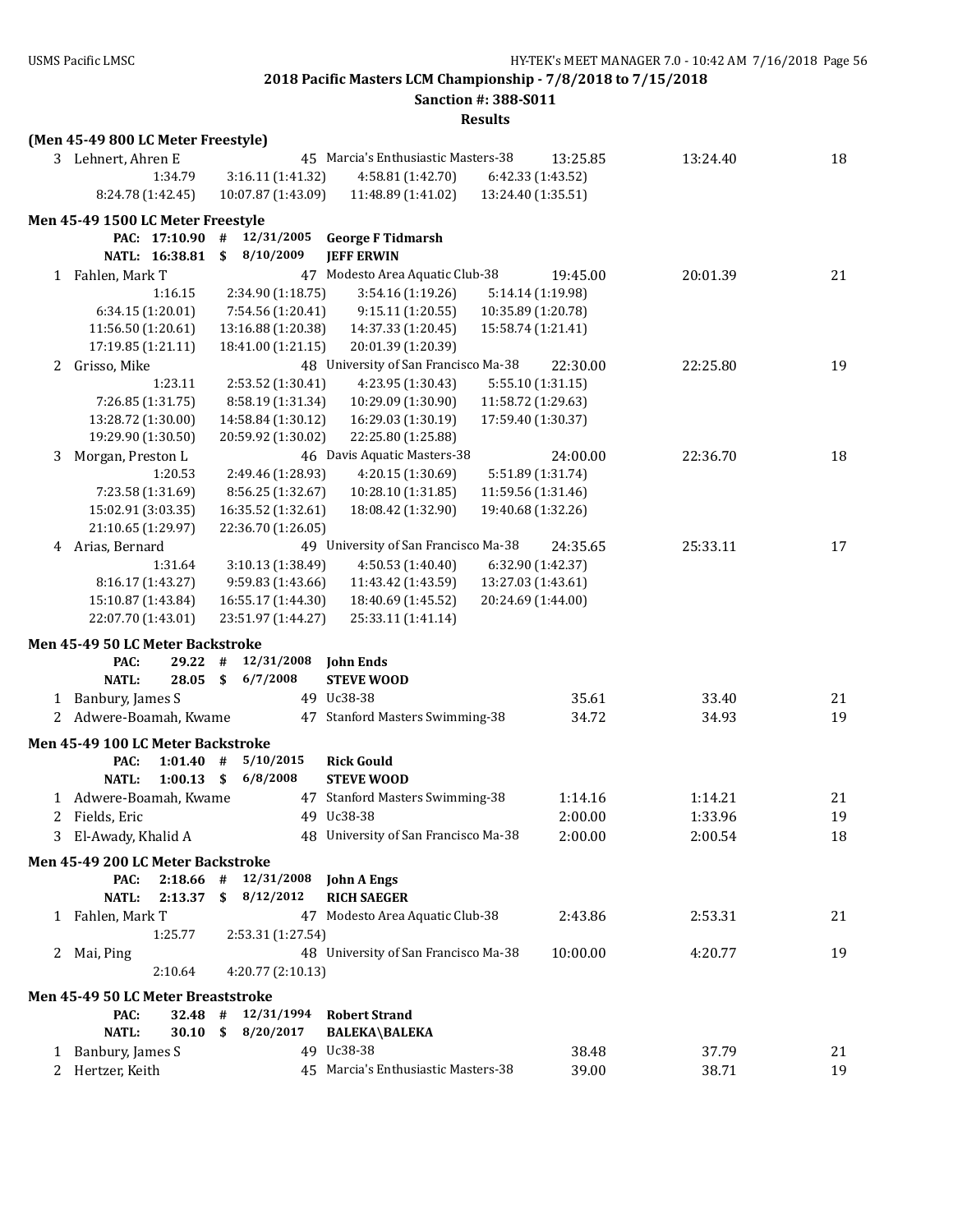**Sanction #: 388-S011**

|    | (Men 45-49 50 LC Meter Breaststroke) |                    |            |                         |                                             |         |         |    |
|----|--------------------------------------|--------------------|------------|-------------------------|---------------------------------------------|---------|---------|----|
|    | 3 Mc Bride, Patrick F                |                    |            |                         | 49 University of San Francisco Ma-38        | 38.50   | 39.19   | 18 |
| 4  | Erickson, Douglas B                  |                    |            |                         | 46 Rolling Hills Mud Sharks-38              | 35.00   | 39.45   | 17 |
| 5. | Fields, Eric                         |                    |            |                         | 49 Uc38-38                                  | 45.45   | 43.49   | 16 |
| 6  | Rolando, Franco                      |                    |            |                         | 47 University of San Francisco Ma-38        | 1:00.00 | 47.36   | 15 |
|    | Men 45-49 100 LC Meter Breaststroke  |                    |            |                         |                                             |         |         |    |
|    | PAC:<br><b>NATL:</b>                 | 1:12.83<br>1:05.08 | #<br>\$    | 12/31/2001<br>5/25/2018 | <b>Spencer Eldred</b><br><b>STEVE WEST</b>  |         |         |    |
|    | 1 Hertzer, Keith                     |                    |            |                         | 45 Marcia's Enthusiastic Masters-38         | 1:26.00 | 1:27.25 | 21 |
|    | 2 Lehnert, Ahren E                   |                    |            |                         | 45 Marcia's Enthusiastic Masters-38         | 1:41.05 | 1:40.93 | 19 |
|    | Men 45-49 200 LC Meter Breaststroke  |                    |            |                         |                                             |         |         |    |
|    | PAC:<br><b>NATL:</b>                 | 2:35.26<br>2:22.46 | $\#$<br>\$ | 6/29/2014<br>5/28/2017  | <b>Sergey Mariniuk</b><br><b>STEVE WEST</b> |         |         |    |
|    | 1 Mc Bride, Patrick F                |                    |            |                         | 49 University of San Francisco Ma-38        | 3:06.50 | 3:04.53 | 21 |
|    |                                      | 1:28.04            |            | 3:04.53 (1:36.49)       |                                             |         |         |    |
| 2  | Hertzer, Keith                       |                    |            |                         | 45 Marcia's Enthusiastic Masters-38         | 3:13.50 | 3:18.67 | 19 |
|    |                                      | 1:34.93            |            | 3:18.67 (1:43.74)       |                                             |         |         |    |
| 3  | Fields, Eric                         | 1:40.43            |            | 3:35.91 (1:55.48)       | 49 Uc38-38                                  | 3:00.00 | 3:35.91 | 18 |
| 4  | Lehnert, Ahren E                     |                    |            |                         | 45 Marcia's Enthusiastic Masters-38         | 3:43.19 | 3:41.02 | 17 |
|    |                                      | 1:47.26            |            | 3:41.02 (1:53.76)       |                                             |         |         |    |
| 5  | Rolando, Franco                      |                    |            |                         | 47 University of San Francisco Ma-38        | 4:15.00 | 4:03.49 | 16 |
|    |                                      | 1:53.95            |            | 4:03.49 (2:09.54)       |                                             |         |         |    |
| 6  | Mai, Ping                            |                    |            |                         | 48 University of San Francisco Ma-38        | 4:15.00 | 4:09.59 | 15 |
|    |                                      | 1:52.06            |            | 4:09.59 (2:17.53)       |                                             |         |         |    |
|    | Men 45-49 50 LC Meter Butterfly      |                    |            |                         |                                             |         |         |    |
|    | PAC:                                 | 26.40              | #          | 8/7/2013                | <b>Greg Tull</b>                            |         |         |    |
|    | <b>NATL:</b>                         | 25.65              | \$         | 7/8/2012                | NICHOLAS DECKER                             |         |         |    |
| 1  | Banbury, James S                     |                    |            |                         | 49 Uc38-38                                  | 30.83   | 28.98   | 21 |
| 2  | Mc Bride, Patrick F                  |                    |            |                         | 49 University of San Francisco Ma-38        | 32.25   | 33.12   | 19 |
| 3  | Erickson, Douglas B                  |                    |            |                         | 46 Rolling Hills Mud Sharks-38              | 32.00   | 34.54   | 18 |
| 4  | Hertzer, Keith                       |                    |            |                         | 45 Marcia's Enthusiastic Masters-38         | 35.00   | 35.17   | 17 |
| 5  | Mai, Ping                            |                    |            |                         | 48 University of San Francisco Ma-38        | 1:10.00 | 45.95   | 16 |
| 6  | Rolando, Franco                      |                    |            |                         | 47 University of San Francisco Ma-38        | 1:00.00 | 51.63   | 15 |
|    | Men 45-49 100 LC Meter Butterfly     |                    |            |                         |                                             |         |         |    |
|    | PAC:                                 |                    |            | $59.64$ # $12/31/2008$  | John A Engs                                 |         |         |    |
|    | <b>NATL:</b>                         |                    |            | 56.42 \$ 8/4/2002       | <b>PAUL CARTER</b>                          |         |         |    |
| 1  | Banbury, James S                     |                    |            |                         | 49 Uc38-38                                  | 1:11.01 | 1:09.17 | 21 |
| 2  | Hertzer, Keith                       |                    |            | 45                      | Marcia's Enthusiastic Masters-38            | 1:25.00 | 1:26.34 | 19 |
| 3  | Mai, Ping                            |                    |            |                         | 48 University of San Francisco Ma-38        | 2:15.00 | 1:57.34 | 18 |
|    | Men 45-49 200 LC Meter Butterfly     |                    |            |                         |                                             |         |         |    |
|    | PAC:                                 | 2:18.80            | #          | 6/9/2004                | <b>Barton S Wells</b>                       |         |         |    |
|    | <b>NATL:</b>                         | 2:04.07            | \$         | 7/19/2008               | <b>DENNIS BAKER</b>                         |         |         |    |
| 1  | Mc Bride, Patrick F                  |                    |            |                         | 49 University of San Francisco Ma-38        | 2:54.50 | 3:17.42 | 21 |
|    |                                      | 1:22.28            |            | 3:17.42 (1:55.14)       |                                             |         |         |    |
| 2  | Mai, Ping                            |                    |            |                         | 48 University of San Francisco Ma-38        | 5:30.00 | 4:49.57 | 19 |
|    |                                      | 2:17.26            |            | 4:49.57 (2:32.31)       |                                             |         |         |    |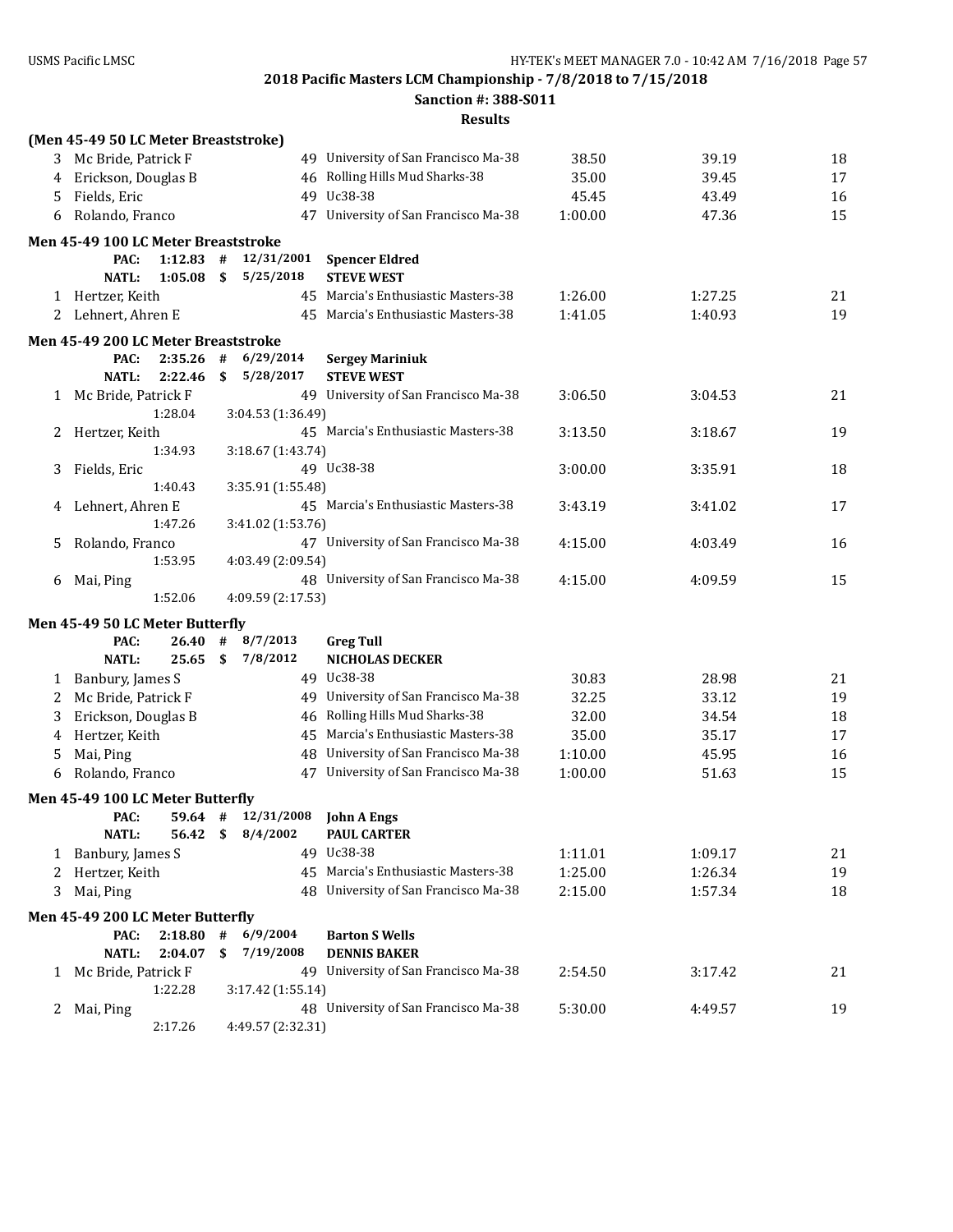**Sanction #: 388-S011**

|              | <b>Men 45-49 200 LC Meter IM</b> |    |                          |                                        |           |         |    |
|--------------|----------------------------------|----|--------------------------|----------------------------------------|-----------|---------|----|
|              | PAC:<br>2:16.21                  | #  | 6/29/2014                | <b>Sergey Mariniuk</b>                 |           |         |    |
|              | <b>NATL:</b><br>2:10.09          | \$ | 8/7/2016                 | <b>NICOLAS GRANGER</b>                 |           |         |    |
| $\mathbf{1}$ | Banbury, James S                 |    |                          | 49 Uc38-38                             | 3:00.00   | 2:38.96 | 21 |
|              | 1:14.46                          |    | 2:38.96 (1:24.50)        |                                        |           |         |    |
| 2            | Fahlen, Mark T                   |    |                          | 47 Modesto Area Aquatic Club-38        | 2:40.47   | 2:42.77 | 19 |
|              | 1:19.86                          |    | 2:42.77 (1:22.91)        |                                        |           |         |    |
| 3            | Seeley, Victor A                 |    |                          | 45 Swim Fremont Glenmoor Gardens-38    | 2:58.00   | 2:48.49 | 18 |
|              | 1:20.77                          |    | 2:48.49 (1:27.72)        |                                        |           |         |    |
| 4            | Rolando, Franco                  |    |                          | 47 University of San Francisco Ma-38   | 4:15.00   | 4:05.87 | 17 |
|              | Men 45-49 400 LC Meter IM        |    |                          |                                        |           |         |    |
|              | 4:55.26<br>PAC:                  | #  | 6/29/2014                | <b>Sergey Mariniuk</b>                 |           |         |    |
|              | <b>NATL:</b><br>4:46.41          | \$ | 8/5/2016                 | <b>NICOLAS GRANGER</b>                 |           |         |    |
|              | 1 Mc Bride, Patrick F            |    |                          | 49 University of San Francisco Ma-38   | 6:24.50   | 6:08.54 | 21 |
|              | 1:19.56                          |    | 3:04.43 (1:44.87)        | 4:43.28 (1:38.85)<br>6:08.54(1:25.26)  |           |         |    |
| 2            | Mai, Ping                        |    |                          | 48 University of San Francisco Ma-38   | 10:00.00  | 8:30.37 | 19 |
|              | 2:04.82                          |    | 4:28.86 (2:24.04)        | 6:39.97 (2:11.11)<br>8:30.37 (1:50.40) |           |         |    |
|              | Men 50-54 50 LC Meter Freestyle  |    |                          |                                        |           |         |    |
|              | PAC:<br>25.57                    | #  | 12/31/2008               | <b>Paul V Carter</b>                   |           |         |    |
|              | <b>NATL:</b><br>24.58            | \$ | 8/9/2009                 | <b>ROWDY GAINES</b>                    |           |         |    |
| 1            | Krovetz, Ted                     |    |                          | 52 Davis Aquatic Masters-38            | 29.76     | 30.48   | 21 |
| 2            | Potter, Donald R                 |    |                          | 53 Walnut Creek Masters-38             | 34.00     | 31.58   | 19 |
| 3            | Carter, Paul A                   |    |                          | 50 Walnut Creek Masters-38             | 33.55     | 33.53   | 18 |
| 4            | Wu, Long                         |    |                          | 53 San Francisco Tsunami Masters-38    | 41.10     | 38.74   | 17 |
| 5            | Robinson, John S                 |    | 53                       | University of San Francisco Ma-38      | 1:00.00   | 40.60   | 16 |
| 6            | Makani, Gautam                   |    | 52                       | Orinda Aquatic Masters-38              | 39.00     | 40.93   | 15 |
|              |                                  |    |                          |                                        |           |         |    |
|              | Men 50-54 100 LC Meter Freestyle |    |                          |                                        |           |         |    |
|              | PAC:<br>55.93#                   |    | 12/31/2012               | David E Boatwrigh                      |           |         |    |
|              | <b>NATL:</b><br>54.18 \$         |    | 8/4/2017                 | <b>NICOLAS GRANGER</b>                 |           |         |    |
|              | 1 Hamilton, Rick                 |    |                          | 51 Manatee Aquatic Masters Inc-38      | <b>NT</b> | 1:10.88 |    |
|              | Men 50-54 100 LC Meter Freestyle |    |                          |                                        |           |         |    |
|              | 55.93<br>PAC:                    | #  | 12/31/2012               | <b>David E Boatwrigh</b>               |           |         |    |
|              | <b>NATL:</b><br>54.18 \$         |    | 8/4/2017                 | <b>NICOLAS GRANGER</b>                 |           |         |    |
| 1            | Krovetz, Ted                     |    |                          | 52 Davis Aquatic Masters-38            | 1:05.58   | 1:07.93 | 21 |
| 2            | Potter, Donald R                 |    |                          | 53 Walnut Creek Masters-38             | 1:22.00   | 1:12.22 | 19 |
| 3            | Abegg, Michael L                 |    |                          | 53 Illinois Masters-21                 | 1:35.00   | 1:39.65 | 18 |
|              | Men 50-54 200 LC Meter Freestyle |    |                          |                                        |           |         |    |
|              | PAC:                             |    | $2:05.68$ # $7/12/2013$  | <b>Darren D Phalen</b>                 |           |         |    |
|              | <b>NATL:</b>                     |    | $2:00.34$ \$ $8/13/2007$ | <b>DAN STEPHENSON</b>                  |           |         |    |
|              | 1 Krovetz, Ted                   |    |                          | 52 Davis Aquatic Masters-38            | 2:23.71   | 2:25.74 | 21 |
|              | 1:11.87                          |    | 2:25.74 (1:13.87)        |                                        |           |         |    |
|              | 2 Carter, Paul A                 |    |                          | 50 Walnut Creek Masters-38             | 2:49.65   | 2:45.65 | 19 |
|              | 1:18.43                          |    | 2:45.65 (1:27.22)        |                                        |           |         |    |
|              | Men 50-54 200 LC Meter Freestyle |    |                          |                                        |           |         |    |
|              | $2:05.68$ #<br>PAC:              |    | 7/12/2013                | <b>Darren D Phalen</b>                 |           |         |    |
|              | <b>NATL:</b><br>$2:00.34$ \$     |    | 8/13/2007                | <b>DAN STEPHENSON</b>                  |           |         |    |
|              | 1 Hamilton, Rick                 |    |                          | 51 Manatee Aquatic Masters Inc-38      | NT        | 2:27.62 |    |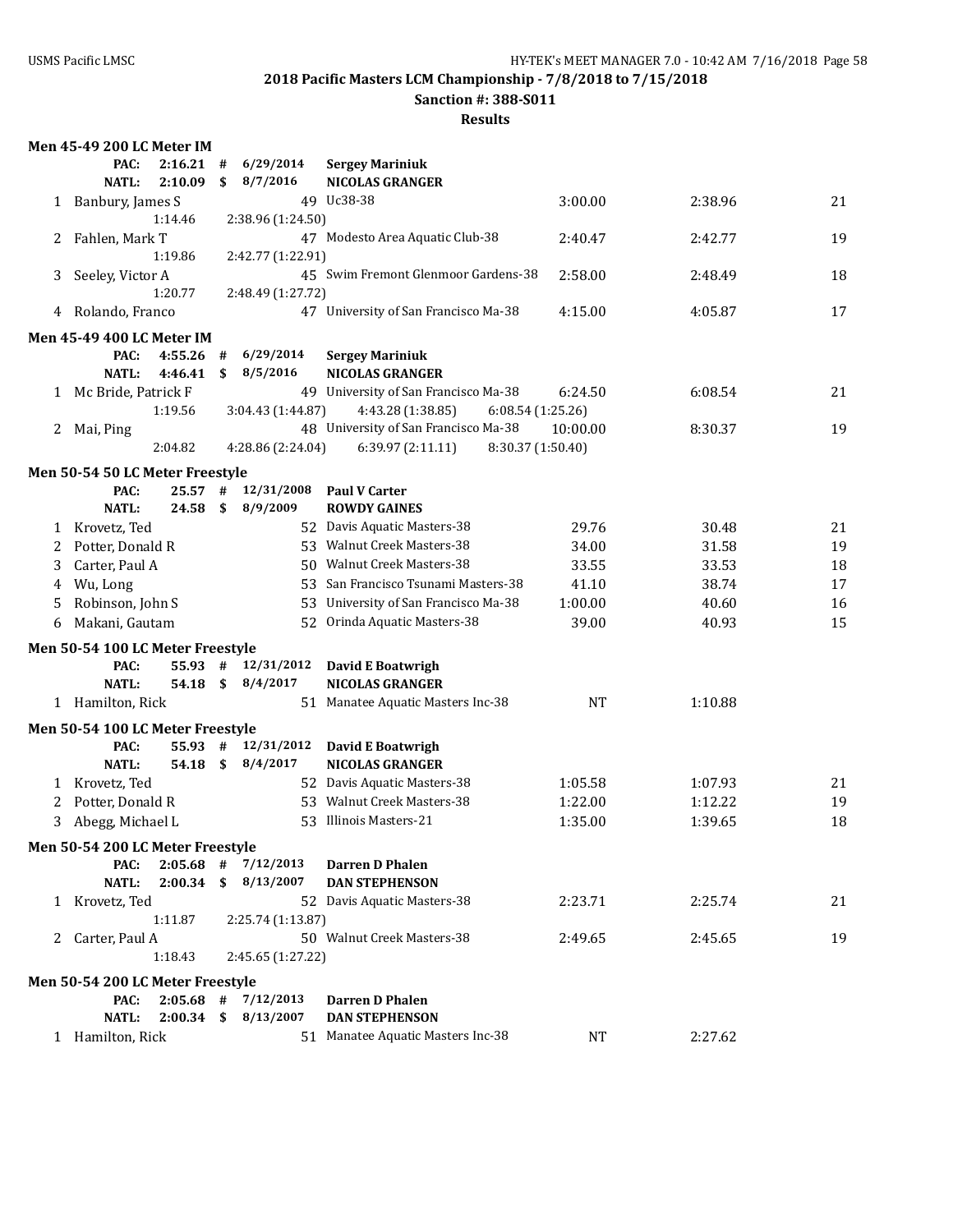**Sanction #: 388-S011**

|              | Men 50-54 400 LC Meter Freestyle                        |                             |                                                  |          |    |
|--------------|---------------------------------------------------------|-----------------------------|--------------------------------------------------|----------|----|
|              | PAC:<br>$4:24.57$ #                                     | 8/7/2013                    | Darren D Phalen                                  |          |    |
|              | $4:15.93$ \$<br><b>NATL:</b>                            | 8/4/2017                    | <b>NICOLAS GRANGER</b>                           |          |    |
|              | 1 Hamilton, Rick                                        |                             | 51 Manatee Aquatic Masters Inc-38<br><b>NT</b>   | 5:07.25  |    |
|              | Men 50-54 400 LC Meter Freestyle                        |                             |                                                  |          |    |
|              | PAC:                                                    | $4:24.57$ # $8/7/2013$      | <b>Darren D Phalen</b>                           |          |    |
|              | <b>NATL:</b><br>4:15.93                                 | \$<br>8/4/2017              | <b>NICOLAS GRANGER</b>                           |          |    |
| 1            | Krovetz, Ted                                            |                             | 52 Davis Aquatic Masters-38<br>5:04.62           | 5:12.78  | 21 |
|              | 1:15.19                                                 | 2:35.32 (1:20.13)           | 3:55.01 (1:19.69)<br>5:12.78 (1:17.77)           |          |    |
| 2.           | Stahl, Stephen A                                        |                             | 53 Walnut Creek Masters-38<br>5:23.41            | 5:23.08  | 19 |
|              | 1:18.42                                                 | 2:40.92 (1:22.50)           | 4:03.59 (1:22.67)<br>5:23.08 (1:19.49)           |          |    |
| 3            | Paris, Lorenzo                                          |                             | 52 University of San Francisco Ma-38<br>5:53.08  | 5:48.36  | 18 |
|              | 1:18.00                                                 | 2:45.14 (1:27.14)           | 5:48.36 (1:32.50)<br>4:15.86 (1:30.72)           |          |    |
|              | 4 McMillan, Bret M                                      |                             | 51 Mountain View Masters-38<br>7:30.00           | 7:19.13  | 17 |
|              | 1:46.14                                                 | 3:38.39 (1:52.25)           | 5:32.26 (1:53.87)<br>7:19.13 (1:46.87)           |          |    |
|              |                                                         |                             |                                                  |          |    |
|              | Men 50-54 800 LC Meter Freestyle<br>$9:24.93$ #<br>PAC: | 12/31/2006                  | <b>Sandy MacDonald</b>                           |          |    |
|              | <b>NATL:</b><br>$8:56.31$ \$                            | 8/3/2014                    | <b>RICARDO VALDIVIA</b>                          |          |    |
|              | 1 Krovetz, Ted                                          |                             | 52 Davis Aquatic Masters-38<br>10:51.52          | 10:46.00 | 21 |
|              | 1:19.33                                                 | 2:42.41 (1:23.08)           | 4:04.84 (1:22.43)<br>5:26.96 (1:22.12)           |          |    |
|              | 6:48.02 (1:21.06)                                       | 8:09.73 (1:21.71)           | 9:29.35 (1:19.62)<br>10:46.00 (1:16.65)          |          |    |
| 2            | Stahl, Stephen A                                        |                             | 53 Walnut Creek Masters-38<br>11:30.86           | 11:18.67 | 19 |
|              | 1:21.01                                                 | 2:47.63 (1:26.62)           | 4:14.30 (1:26.67)<br>5:40.65 (1:26.35)           |          |    |
|              | 7:07.20 (1:26.55)                                       | 8:33.36 (1:26.16)           | 9:59.08 (1:25.72)<br>11:18.67 (1:19.59)          |          |    |
| 3            | Makani, Gautam                                          |                             | 52 Orinda Aquatic Masters-38<br>14:32.00         | 14:35.53 | 18 |
|              | 1:39.92                                                 | 3:31.17 (1:51.25)           | 7:14.91 (1:51.69)<br>5:23.22 (1:52.05)           |          |    |
|              | 9:07.06 (1:52.15)                                       | 10:59.35 (1:52.29)          | 12:49.67 (1:50.32)<br>14:35.53 (1:45.86)         |          |    |
|              | 4 McMillan, Bret M                                      |                             | 51 Mountain View Masters-38<br>15:00.00          | 15:10.06 | 17 |
|              | 1:48.24                                                 | 3:42.88 (1:54.64)           | 7:38.89 (1:57.75)<br>5:41.14 (1:58.26)           |          |    |
|              | 9:33.81 (1:54.92)                                       | 11:25.01 (1:51.20)          | 13:18.37 (1:53.36)<br>15:10.06 (1:51.69)         |          |    |
| 5.           | Robinson, John S                                        |                             | 53 University of San Francisco Ma-38<br>18:00.00 | 17:38.37 | 16 |
|              | 2:00.05                                                 | 4:15.56 (2:15.51)           | 6:32.25 (2:16.69)<br>8:47.96 (2:15.71)           |          |    |
|              | 11:03.11 (2:15.15)                                      | 13:16.89 (2:13.78)          | 15:32.10 (2:15.21)<br>17:38.37 (2:06.27)         |          |    |
|              | Men 50-54 800 LC Meter Freestyle                        |                             |                                                  |          |    |
|              | $9:24.93$ #<br>PAC:                                     | 12/31/2006                  | <b>Sandy MacDonald</b>                           |          |    |
|              | $8:56.31$ \$<br>NATL:                                   | 8/3/2014                    | <b>RICARDO VALDIVIA</b>                          |          |    |
|              | 1 de Boisblanc, Michael W                               |                             | 50 Walnut Creek Masters-38<br>NT                 | 9:56.86  |    |
|              | 2 Hamilton, Rick                                        |                             | 51 Manatee Aquatic Masters Inc-38<br>NT          | 10:30.51 |    |
|              |                                                         |                             |                                                  |          |    |
|              | Men 50-54 1500 LC Meter Freestyle<br>PAC: 17:50.94 #    |                             |                                                  |          |    |
|              | NATL: 17:08.33                                          | 8/2/2017<br>8/20/2000<br>\$ | <b>Barton S Wells</b><br><b>JIM MC CONICA</b>    |          |    |
| $\mathbf{1}$ | de Boisblanc, Michael W                                 |                             | 50 Walnut Creek Masters-38<br>20:15.00           | 18:44.22 | 21 |
|              | 1:09.35                                                 | 2:22.46 (1:13.11)           | 4:52.37 (1:15.23)<br>3:37.14 (1:14.68)           |          |    |
|              | 6:08.21(1:15.84)                                        | 7:24.47 (1:16.26)           | 9:56.86 (1:16.03)<br>8:40.83 (1:16.36)           |          |    |
|              | 11:13.26 (1:16.40)                                      | 12:28.60 (1:15.34)          | 14:59.85 (1:16.02)<br>13:43.83 (1:15.23)         |          |    |
|              | 16:15.14 (1:15.29)                                      | 17:30.93 (1:15.79)          | 18:44.22 (1:13.29)                               |          |    |
| 2            | Hamilton, Rick                                          |                             | 51 Manatee Aquatic Masters Inc-38<br>20:15.00    | 19:50.84 | 19 |
|              | 1:10.88                                                 | 2:27.62 (1:16.74)           | 3:47.11 (1:19.49)<br>5:07.25 (1:20.14)           |          |    |
|              | 6:28.14 (1:20.89)                                       | 7:48.88 (1:20.74)           | 10:30.51 (1:20.62)<br>9:09.89 (1:21.01)          |          |    |
|              | 11:51.14 (1:20.63)                                      | 13:11.98 (1:20.84)          | 14:32.74 (1:20.76)<br>15:53.06 (1:20.32)         |          |    |
|              | 17:13.40 (1:20.34)                                      | 18:33.34 (1:19.94)          | 19:50.84 (1:17.50)                               |          |    |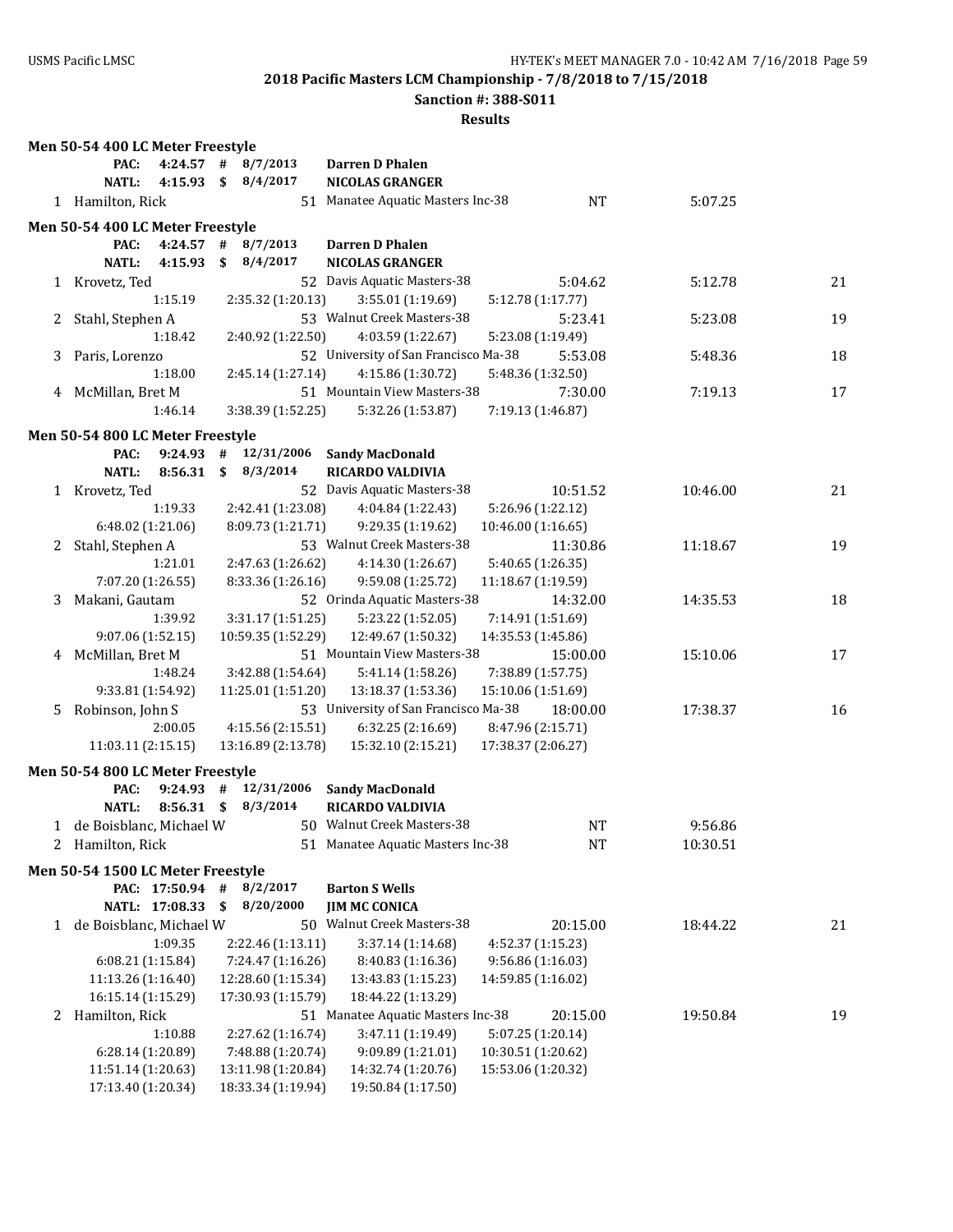**Sanction #: 388-S011**

**Results**

# **(Men 50-54 1500 LC Meter Freestyle)**

| 3 | Craven, Rob                       |             | 53                             | Manatee Aquatic Masters Inc-38       |                    | 23:10.00          | 22:38.23 | 18 |
|---|-----------------------------------|-------------|--------------------------------|--------------------------------------|--------------------|-------------------|----------|----|
|   |                                   | 1:26.43     | 2:59.06 (1:32.63)              | 4:30.95 (1:31.89)                    |                    | 6:02.45 (1:31.50) |          |    |
|   | 7:33.25 (1:30.80)                 |             | 9:03.87 (1:30.62)              | 10:34.94 (1:31.07)                   | 12:05.90 (1:30.96) |                   |          |    |
|   | 13:36.86 (1:30.96)                |             | 15:07.66 (1:30.80)             | 16:39.14 (1:31.48)                   | 18:10.42 (1:31.28) |                   |          |    |
|   | 19:42.12 (1:31.70)                |             | 21:12.37 (1:30.25)             | 22:38.23 (1:25.86)                   |                    |                   |          |    |
|   | 4 Paris, Lorenzo                  |             |                                | 52 University of San Francisco Ma-38 |                    | 22:33.16          | 23:00.38 | 17 |
|   |                                   | 1:24.76     | 2:54.92 (1:30.16)              | 4:25.98 (1:31.06)                    |                    | 5:57.00 (1:31.02) |          |    |
|   | 7:28.34 (1:31.34)                 |             | 8:59.88 (1:31.54)              | 10:30.91 (1:31.03)                   | 12:01.92 (1:31.01) |                   |          |    |
|   | 13:34.18 (1:32.26)                |             | 15:07.39 (1:33.21)             | 16:41.34 (1:33.95)                   | 18:16.65 (1:35.31) |                   |          |    |
|   | 19:52.39 (1:35.74)                |             | 21:28.27 (1:35.88)             | 23:00.38 (1:32.11)                   |                    |                   |          |    |
|   | 5 Lopez, David                    |             |                                | 52 Marcia's Enthusiastic Masters-38  |                    | 23:42.93          | 24:42.42 | 16 |
|   |                                   | 1:32.37     | 3:10.45 (1:38.08)              | 4:49.21 (1:38.76)                    |                    | 6:26.95 (1:37.74) |          |    |
|   | 8:05.40 (1:38.45)                 |             | 9:44.72 (1:39.32)              | 11:23.56 (1:38.84)                   | 13:00.40 (1:36.84) |                   |          |    |
|   | 14:38.86 (1:38.46)                |             | 16:16.84 (1:37.98)             | 17:55.82 (1:38.98)                   | 19:38.11 (1:42.29) |                   |          |    |
|   | 21:19.37 (1:41.26)                |             | 23:02.06 (1:42.69)             | 24:42.42 (1:40.36)                   |                    |                   |          |    |
| 6 | Loyet, Scott                      |             |                                | 52 Orinda Aquatic Masters-38         |                    | 27:01.00          | 25:39.70 | 15 |
|   |                                   | 1:32.04     | 3:12.67 (1:40.63)              | 4:54.49 (1:41.82)                    |                    | 6:38.57 (1:44.08) |          |    |
|   | 8:24.60 (1:46.03)                 |             | 10:08.98 (1:44.38)             | 11:52.71 (1:43.73)                   | 13:36.85 (1:44.14) |                   |          |    |
|   | 15:21.83 (1:44.98)                |             | 17:06.03 (1:44.20)             | 18:49.89 (1:43.86)                   | 20:33.51 (1:43.62) |                   |          |    |
|   | 22:16.65 (1:43.14)                |             | 23:58.96 (1:42.31)             | 25:39.70 (1:40.74)                   |                    |                   |          |    |
| 7 | Makani, Gautam                    |             |                                | 52 Orinda Aquatic Masters-38         |                    | 27:00.00          | 27:53.23 | 14 |
|   |                                   | 1:40.63     | 3:30.05 (1:49.42)              | 5:21.51 (1:51.46)                    |                    | 7:14.70 (1:53.19) |          |    |
|   | 9:06.95 (1:52.25)                 |             | 11:01.00 (1:54.05)             | 12:54.83 (1:53.83)                   | 14:46.92 (1:52.09) |                   |          |    |
|   | 16:39.58 (1:52.66)                |             | 18:32.75 (1:53.17)             | 20:25.66 (1:52.91)                   | 22:19.84 (1:54.18) |                   |          |    |
|   | 24:13.49 (1:53.65)                |             | 26:06.23 (1:52.74)             | 27:53.23 (1:47.00)                   |                    |                   |          |    |
| 8 | McMillan, Bret M                  |             |                                | 51 Mountain View Masters-38          |                    | 28:36.00          | 29:05.39 | 13 |
|   |                                   | 1:50.44     | 3:46.81 (1:56.37)              | 5:42.08 (1:55.27)                    |                    | 7:39.47 (1:57.39) |          |    |
|   | 9:35.97 (1:56.50)                 |             | 11:33.02 (1:57.05)             | 13:31.10 (1:58.08)                   | 15:27.98 (1:56.88) |                   |          |    |
|   | 17:25.28 (1:57.30)                |             | 19:21.88 (1:56.60)             | 21:18.03 (1:56.15)                   | 23:15.62 (1:57.59) |                   |          |    |
|   | 25:17.14 (2:01.52)                |             | 27:15.85 (1:58.71)             | 29:05.39 (1:49.54)                   |                    |                   |          |    |
|   |                                   |             |                                |                                      |                    |                   |          |    |
|   | Men 50-54 50 LC Meter Backstroke  |             |                                |                                      |                    |                   |          |    |
|   | PAC:                              | 30.38<br>#  | 4/24/2017                      | <b>Anthony R Mosse</b>               |                    |                   |          |    |
|   | <b>NATL:</b>                      | 28.60<br>\$ | 8/5/2011                       | <b>STEVE WOOD</b>                    |                    |                   |          |    |
|   | 1 Gould, Rick                     |             |                                | 50 Stanford Masters Swimming-38      |                    | 29.00             | 28.58\$  | 21 |
| 2 | Potter, Donald R                  |             |                                | 53 Walnut Creek Masters-38           |                    | 55.00             | 45.98    | 19 |
| 3 | Makani, Gautam                    |             | 52                             | Orinda Aquatic Masters-38            |                    | 1:00.00           | 1:00.67  | 18 |
|   | Men 50-54 100 LC Meter Backstroke |             |                                |                                      |                    |                   |          |    |
|   |                                   |             | PAC: $1:04.63$ # $7/16/2017$   | <b>Rick M Hamilton</b>               |                    |                   |          |    |
|   |                                   |             |                                |                                      |                    |                   |          |    |
|   |                                   |             |                                |                                      |                    |                   |          |    |
|   | <b>NATL:</b>                      |             | 1:01.57 $\frac{1}{2}$ 8/6/2017 | NICOLAS GRANGER                      |                    |                   |          |    |
|   | 1 Gould, Rick                     |             |                                | 50 Stanford Masters Swimming-38      |                    | 1:02.00           | 1:02.17# | 21 |
|   | Men 50-54 200 LC Meter Backstroke |             |                                |                                      |                    |                   |          |    |
|   | PAC:                              | $2:23.16$ # | 8/7/2013                       | <b>Darren D Phalen</b>               |                    |                   |          |    |
|   | <b>NATL:</b>                      | 2:14.53     | \$8/5/2017                     | <b>NICOLAS GRANGER</b>               |                    |                   |          |    |
|   | 1 Gould, Rick                     |             |                                | 50 Stanford Masters Swimming-38      |                    | 2:17.50           | 2:16.79# | 21 |
|   |                                   | 1:07.52     | 2:16.79 (1:09.27)              |                                      |                    |                   |          |    |
| 2 | Stahl, Stephen A                  |             |                                | 53 Walnut Creek Masters-38           |                    | 2:55.55           | 2:53.17  | 19 |
|   |                                   | 1:25.47     | 2:53.17 (1:27.70)              |                                      |                    |                   |          |    |
| 3 | Robinson, John S                  |             |                                | 53 University of San Francisco Ma-38 |                    | 4:30.00           | 4:51.58  | 18 |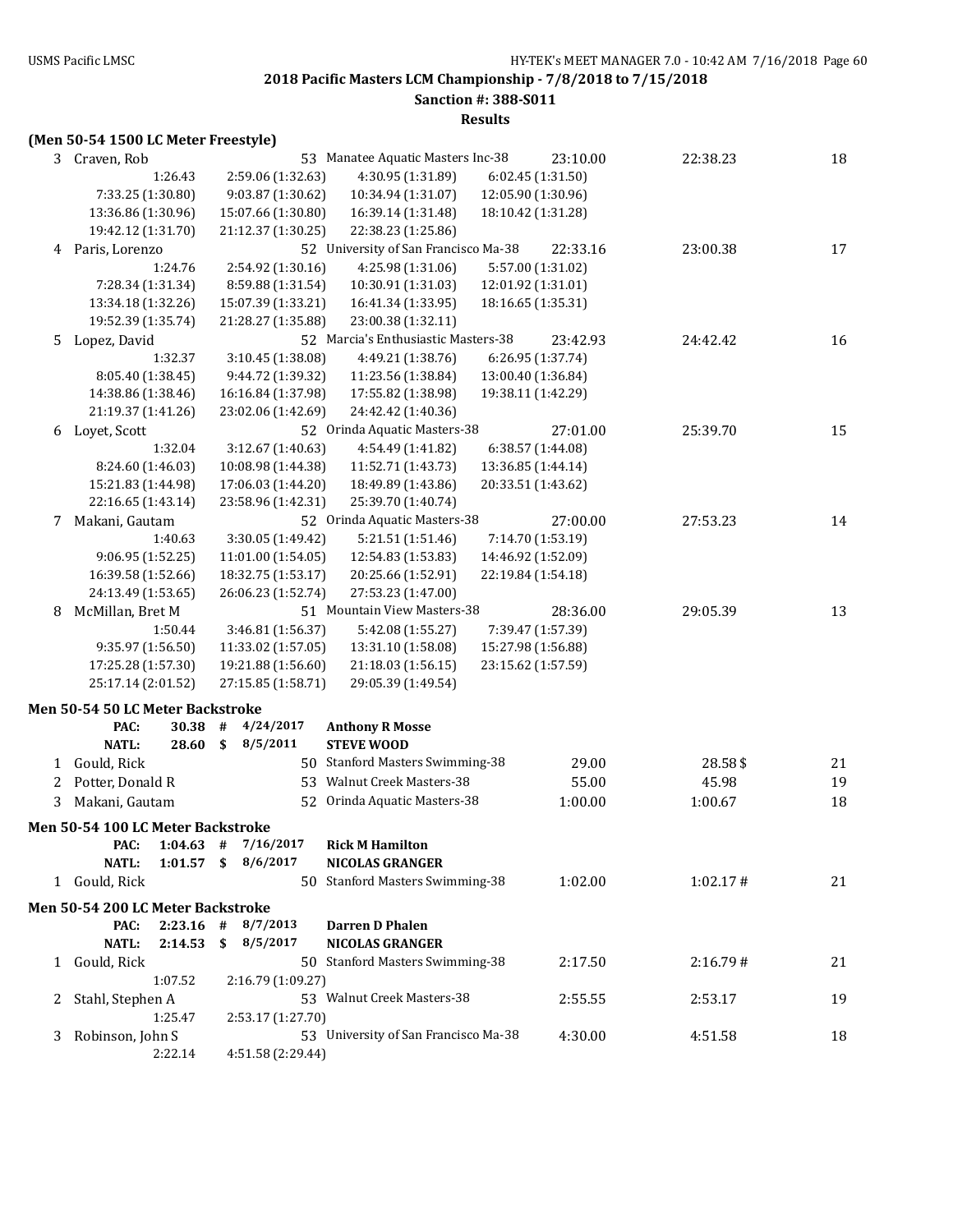**Men 50-54 50 LC Meter Breaststroke**

**2018 Pacific Masters LCM Championship - 7/8/2018 to 7/15/2018**

**Sanction #: 388-S011**

|              | PAC:                                | 30.97       | #  | 12/31/2009        | <b>Gary L Patterson</b>              |         |         |        |
|--------------|-------------------------------------|-------------|----|-------------------|--------------------------------------|---------|---------|--------|
|              | <b>NATL:</b>                        | 30.48       | \$ | 8/9/2013          | <b>DAVID GUTHRIE</b>                 |         |         |        |
|              | 1 Wu, Long                          |             |    |                   | 53 San Francisco Tsunami Masters-38  | 42.00   | 40.49   | 21     |
|              | Men 50-54 100 LC Meter Breaststroke |             |    |                   |                                      |         |         |        |
|              | PAC:                                | $1:09.36$ # |    | 12/31/2009        | <b>Gary L Patterson</b>              |         |         |        |
|              | NATL:                               | 1:06.98     | \$ | 8/15/2014         | <b>DAVID GUTHRIE</b>                 |         |         |        |
| 1            | McAdam, Samuel T                    |             |    |                   | 53 Davis Aquatic Masters-38          | 1:20.64 | 1:22.58 | 21     |
| 2            | Wu, Long                            |             |    |                   | 53 San Francisco Tsunami Masters-38  | 1:39.22 | 1:33.43 | 19     |
| 3            | Carter, Paul A                      |             |    |                   | 50 Walnut Creek Masters-38           | 1:42.30 | 1:38.62 | 18     |
| 4            | Makani, Gautam                      |             |    |                   | 52 Orinda Aquatic Masters-38         | 1:45.00 | 1:46.37 | 17     |
| 5            | Robinson, John S                    |             |    |                   | 53 University of San Francisco Ma-38 | 2:15.00 | 1:54.30 | 16     |
| 6            | McMillan, Bret M                    |             |    |                   | 51 Mountain View Masters-38          | 2:00.00 | 2:05.86 | 15     |
|              | Men 50-54 200 LC Meter Breaststroke |             |    |                   |                                      |         |         |        |
|              | PAC:                                | $2:40.57$ # |    | 12/31/1996        | <b>Robert Strand</b>                 |         |         |        |
|              | NATL:                               | 2:27.91     | \$ | 7/31/2013         | <b>DAVID GUTHRIE</b>                 |         |         |        |
| 1            | Stahl, Stephen A                    |             |    |                   | 53 Walnut Creek Masters-38           | 3:07.77 | 3:13.97 | 21     |
|              |                                     | 1:34.84     |    | 3:13.97 (1:39.13) |                                      |         |         |        |
| 2            | Wu, Long                            |             |    |                   | 53 San Francisco Tsunami Masters-38  | 3:36.49 | 3:29.48 | 19     |
|              |                                     | 1:41.66     |    | 3:29.48 (1:47.82) |                                      |         |         |        |
| 3            | McMillan, Bret M                    |             |    |                   | 51 Mountain View Masters-38          | 4:00.00 | 4:38.60 | 18     |
|              |                                     | 2:18.53     |    | 4:38.60 (2:20.07) |                                      |         |         |        |
|              | Men 50-54 50 LC Meter Butterfly     |             |    |                   |                                      |         |         |        |
|              | PAC:                                | 25.88       | #  | 12/31/2008        | <b>Paul V Carter</b>                 |         |         |        |
|              | <b>NATL:</b>                        | 25.88       | \$ | 8/16/2008         | <b>PAUL CARTER</b>                   |         |         |        |
|              | 1 Krovetz, Ted                      |             |    |                   | 52 Davis Aquatic Masters-38          | 32.39   | 33.78   | 21     |
|              | 2 Paris, Lorenzo                    |             |    |                   | 52 University of San Francisco Ma-38 | 37.15   | 38.17   | 19     |
|              | Men 50-54 100 LC Meter Butterfly    |             |    |                   |                                      |         |         |        |
|              | PAC:                                | 57.23#      |    | 12/31/2008        | <b>Paul V Carter</b>                 |         |         |        |
|              | NATL:                               | 57.23       | \$ | 8/15/2008         | <b>PAUL CARTER</b>                   |         |         |        |
|              | 1 Makani, Gautam                    |             |    |                   | 52 Orinda Aquatic Masters-38         | 2:05.00 | 2:24.86 | 21     |
|              | <b>Men 50-54 200 LC Meter IM</b>    |             |    |                   |                                      |         |         |        |
|              | PAC:                                | 2:19.45     | #  | 8/7/2013          | <b>Darren D Phalen</b>               |         |         |        |
|              | <b>NATL:</b>                        | 2:11.15     | \$ | 8/6/2017          | <b>NICOLAS GRANGER</b>               |         |         |        |
| $\mathbf{1}$ | Krovetz, Ted                        |             |    |                   | 52 Davis Aquatic Masters-38          | 2:51.76 | 2:52.28 | 21     |
|              |                                     | 1:21.53     |    | 2:52.28 (1:30.75) |                                      |         |         |        |
| 2            | Paris, Lorenzo                      |             |    |                   | 52 University of San Francisco Ma-38 | 3:13.51 | 3:22.61 | 19     |
|              |                                     | 1:29.59     |    | 3:22.61 (1:53.02) |                                      |         |         |        |
|              | Men 55-59 50 LC Meter Freestyle     |             |    |                   |                                      |         |         |        |
|              | PAC:                                | 25.87       | #  | 8/3/2016          | <b>David E Boatwrigh</b>             |         |         |        |
|              | <b>NATL:</b>                        | 25.01       | \$ | 6/7/2009          | <b>JACK GROSELLE</b>                 |         |         |        |
| 1            | Wilson, Kurt E                      |             |    |                   | 59 Santa Cruz Masters Aquatics-38    | 27.49   | 27.03   | 21     |
| 2            | Boatwright, David                   |             |    |                   | 57 Walnut Creek Masters-38           | 26.50   | 27.07   | 19     |
| 3            | Boone, Jon                          |             |    | 55                | <b>Walnut Creek Masters-38</b>       | 27.99   | 27.21   | 18     |
| 4            | Nootbaar, Tom T                     |             |    | 55                | <b>Walnut Creek Masters-38</b>       | 28.99   | 28.52   | $17\,$ |
| 5            | Tittle, Kenneth W                   |             |    | 55.               | <b>Walnut Creek Masters-38</b>       | 27.27   | 28.60   | 16     |
| 6            | Remmert, Greg A                     |             |    | 56                | Walnut Creek Masters-38              | 28.50   | 28.62   | 15     |
| 7            | Keating, Kevin                      |             |    | 55                | Sebastopol Masters Aquatic Clu-38    | 28.50   | 29.41   | 14     |
| 8            | Clabaugh, Rene J                    |             |    |                   | 59 Santa Clara Swim Club Masters-38  | 30.49   | 30.24   | 13     |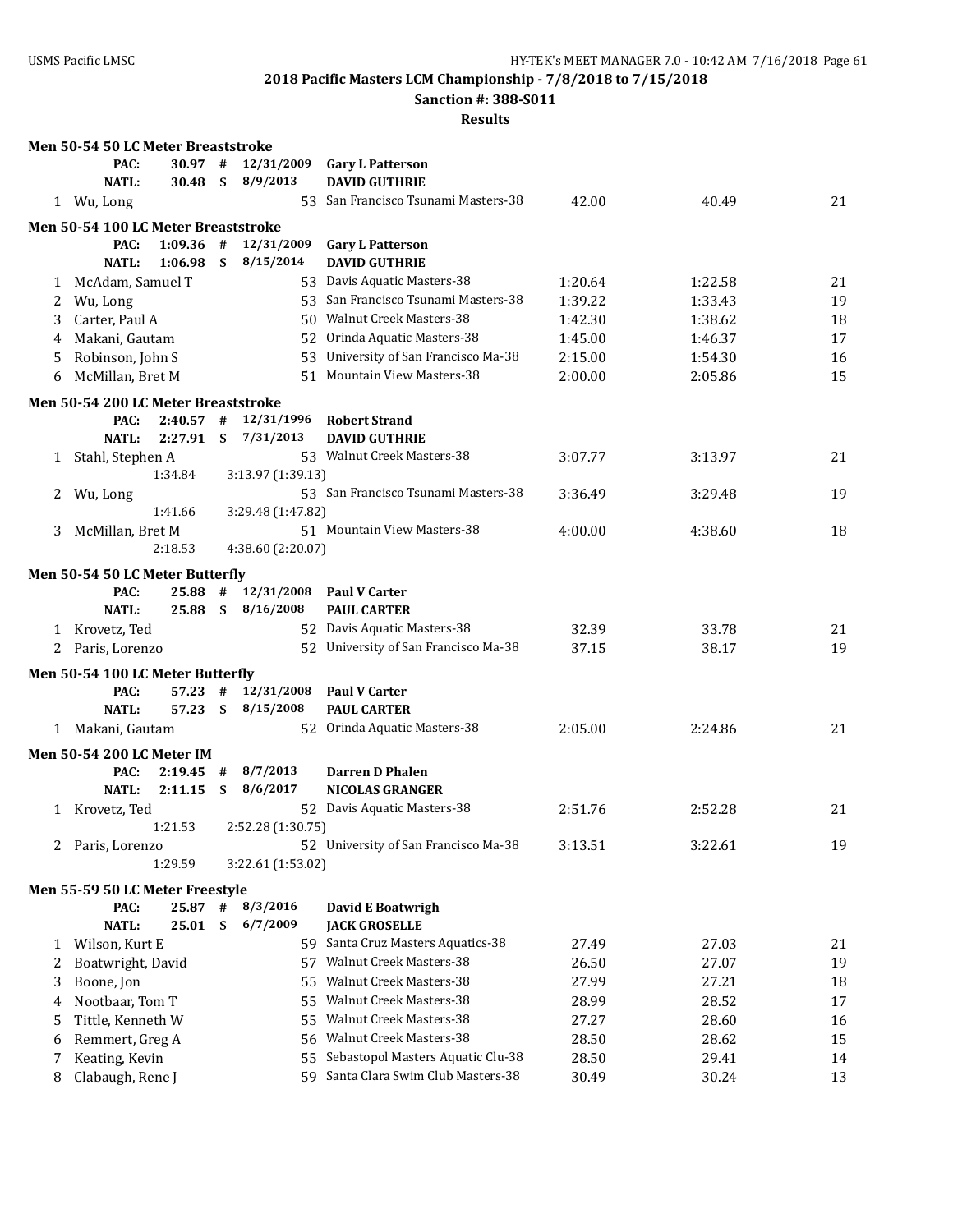**Sanction #: 388-S011**

|   | (Men 55-59 50 LC Meter Freestyle) |              |    |                   |                                      |                   |         |    |
|---|-----------------------------------|--------------|----|-------------------|--------------------------------------|-------------------|---------|----|
|   | 9 Laudenslager, Greg L            |              |    |                   | 57 Rolling Hills Mud Sharks-38       | 31.22             | 31.10   | 12 |
|   | Men 55-59 100 LC Meter Freestyle  |              |    |                   |                                      |                   |         |    |
|   | PAC:                              | 56.96 #      |    | 7/16/2017         | David E Boatwrigh                    |                   |         |    |
|   | <b>NATL:</b>                      | 56.07 \$     |    | 7/10/2015         | <b>STEVE WOOD</b>                    |                   |         |    |
| 1 | Boone, Jon                        |              |    |                   | 55 Walnut Creek Masters-38           | 1:03.63           | 1:00.33 | 21 |
| 2 | Nootbaar, Tom T                   |              |    |                   | 55 Walnut Creek Masters-38           | 1:02.99           | 1:00.48 | 19 |
| 3 | Boatwright, David                 |              |    |                   | 57 Walnut Creek Masters-38           | 58.00             | 1:00.66 | 18 |
| 4 | Keating, Kevin                    |              |    |                   | 55 Sebastopol Masters Aquatic Clu-38 | 1:05.00           | 1:04.41 | 17 |
| 5 | Wygant, Matthew D                 |              |    |                   | 57 Los Gatos Masters-38              | 1:06.00           | 1:07.74 | 16 |
| 6 | Clabaugh, Rene J                  |              |    |                   | 59 Santa Clara Swim Club Masters-38  | 1:04.11           | 1:09.50 | 15 |
| 7 | King, Ian E                       |              |    |                   | 56 Walnut Creek Masters-38           | 1:10.34           | 1:09.69 | 14 |
| 8 | Kennedy, Jeff M                   |              |    |                   | 55 University of San Francisco Ma-38 | 1:10.00           | 1:12.19 | 13 |
| 9 | Campbell, Chris                   |              |    |                   | 57 Mountain View Masters-38          | 1:14.00           | 1:16.29 | 12 |
|   | Men 55-59 200 LC Meter Freestyle  |              |    |                   |                                      |                   |         |    |
|   | PAC:                              | $2:05.88$ #  |    | 8/3/2016          | David E Boatwrigh                    |                   |         |    |
|   | <b>NATL:</b>                      | 2:04.01      | \$ | 7/26/2009         | <b>MICHAEL MANN</b>                  |                   |         |    |
|   | 1 Boatwright, David               |              |    |                   | 57 Walnut Creek Masters-38           | 2:10.00           | 2:12.15 | 21 |
|   |                                   | 1:03.01      |    | 2:12.15 (1:09.14) |                                      |                   |         |    |
| 2 | Nootbaar, Tom T                   |              |    |                   | 55 Walnut Creek Masters-38           | 2:19.99           | 2:14.30 | 19 |
|   |                                   | 1:04.72      |    | 2:14.30 (1:09.58) |                                      |                   |         |    |
| 3 | Boone, Jon                        |              |    |                   | 55 Walnut Creek Masters-38           | 2:25.63           | 2:17.82 | 18 |
|   |                                   | 1:05.03      |    | 2:17.82 (1:12.79) |                                      |                   |         |    |
| 4 | Clabaugh, Rene J                  |              |    |                   | 59 Santa Clara Swim Club Masters-38  | 2:25.88           | 2:29.81 | 17 |
|   |                                   | 1:12.42      |    | 2:29.81 (1:17.39) |                                      |                   |         |    |
| 5 | Gregor, Eugene C                  |              |    |                   | 58 University of San Francisco Ma-38 | 2:33.00           | 2:34.04 | 16 |
|   |                                   | 1:13.60      |    | 2:34.04 (1:20.44) |                                      |                   |         |    |
| 6 | Wygant, Matthew D                 |              |    |                   | 57 Los Gatos Masters-38              | 2:40.00           | 2:38.15 | 15 |
|   |                                   | 1:13.93      |    | 2:38.15 (1:24.22) |                                      |                   |         |    |
| 7 | Campbell, Chris                   |              |    |                   | 57 Mountain View Masters-38          | 2:45.00           | 2:54.36 | 14 |
|   |                                   | 1:23.55      |    | 2:54.36 (1:30.81) |                                      |                   |         |    |
|   | Men 55-59 400 LC Meter Freestyle  |              |    |                   |                                      |                   |         |    |
|   | PAC:                              | 4:36.62      | #  | 7/24/2016         | David E Boatwrigh                    |                   |         |    |
|   | <b>NATL:</b>                      | $4:22.49$ \$ |    | 7/25/2009         | <b>MICHAEL MANN</b>                  |                   |         |    |
|   | 1 Jaegers, Al                     |              |    |                   | 56 Arizona Masters Swim Club Inc-48  | 4:55.00           | 5:06.74 | 21 |
|   |                                   | 1:11.25      |    | 2:28.34 (1:17.09) | 3:47.22 (1:18.88)                    | 5:06.74 (1:19.52) |         |    |
|   | 2 Boone, Jon                      |              |    |                   | 55 Walnut Creek Masters-38           | 5:15.63           | 5:07.22 | 19 |
|   |                                   | 1:14.85      |    | 2:36.29 (1:21.44) | 3:55.43(1:19.14)                     | 5:07.22 (1:11.79) |         |    |
| 3 | King, Ian E                       |              |    |                   | 56 Walnut Creek Masters-38           | 5:29.75           | 5:37.72 | 18 |
|   |                                   | 1:17.84      |    | 2:43.72 (1:25.88) | 4:10.98 (1:27.26)                    | 5:37.72 (1:26.74) |         |    |
|   | 4 Kennedy, Jeff M                 |              |    |                   | 55 University of San Francisco Ma-38 | 5:50.00           | 5:40.40 | 17 |
|   |                                   | 1:15.86      |    | 2:42.99 (1:27.13) | 4:12.17 (1:29.18)                    | 5:40.40 (1:28.23) |         |    |
| 5 | Campbell, Chris                   |              |    |                   | 57 Mountain View Masters-38          | 6:02.00           | 6:17.08 | 16 |
|   |                                   | 1:28.55      |    | 3:04.18 (1:35.63) | 4:41.50 (1:37.32)                    | 6:17.08 (1:35.58) |         |    |
|   | 6 Gendreau, David P               |              |    |                   | 58 University of San Francisco Ma-38 | 10:00.00          | 8:50.01 | 15 |
|   |                                   | 1:56.83      |    | 4:19.52 (2:22.69) | 6:43.17 (2:23.65)                    | 8:50.01 (2:06.84) |         |    |
|   | Men 55-59 400 LC Meter Freestyle  |              |    |                   |                                      |                   |         |    |
|   | PAC:                              | $4:36.62$ #  |    | 7/24/2016         | David E Boatwrigh                    |                   |         |    |
|   | <b>NATL:</b>                      | $4:22.49$ \$ |    | 7/25/2009         | <b>MICHAEL MANN</b>                  |                   |         |    |
|   | 1 Boone, Jon                      |              |    |                   | 55 Walnut Creek Masters-38           | <b>NT</b>         | 5:30.74 |    |
|   |                                   |              |    |                   |                                      |                   |         |    |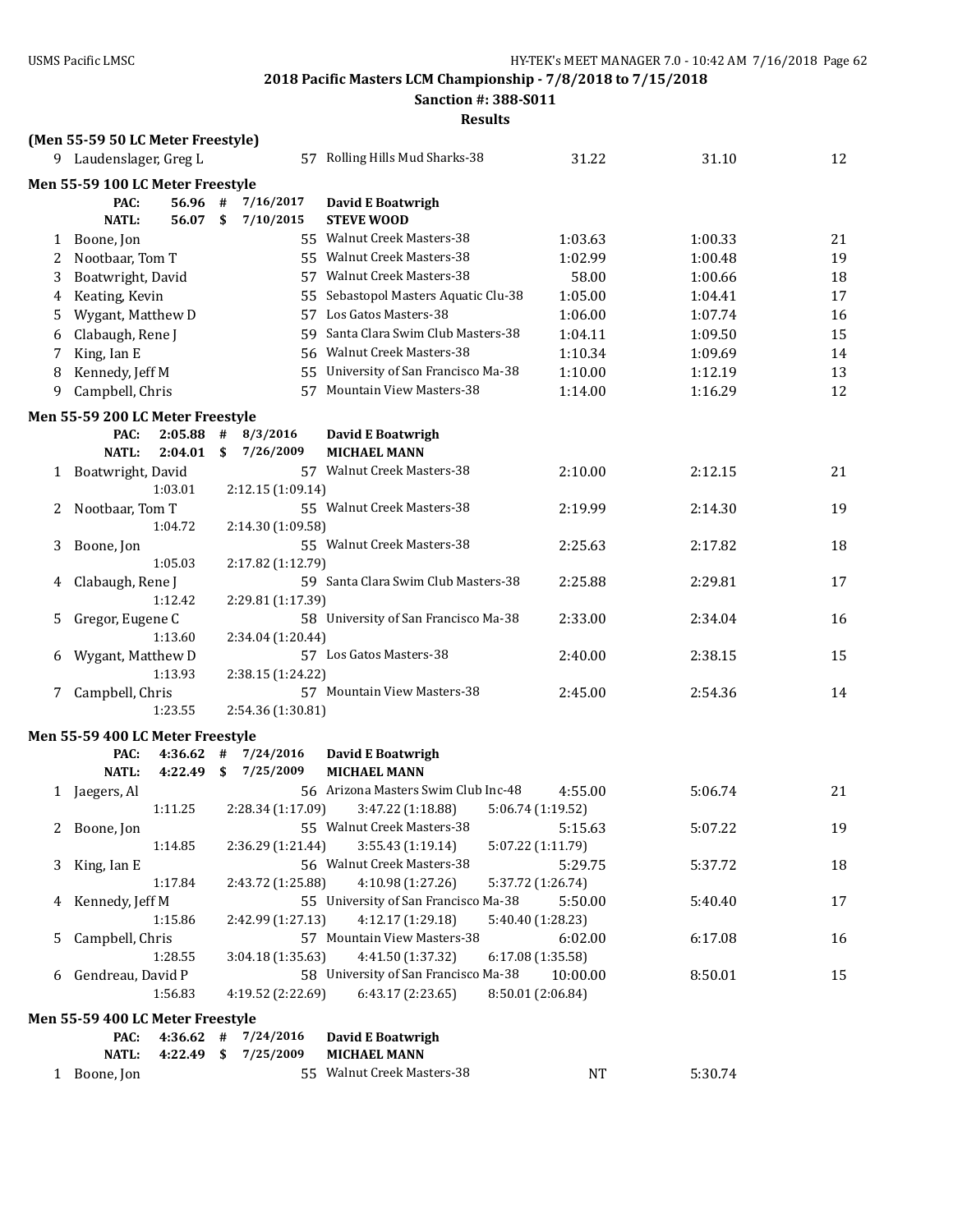**Sanction #: 388-S011**

|              | (Men 55-59 400 LC Meter Freestyle)         |                                          |                                             |                                          |          |    |
|--------------|--------------------------------------------|------------------------------------------|---------------------------------------------|------------------------------------------|----------|----|
|              | 2 Cook, Doug J                             |                                          | 55 Walnut Creek Masters-38                  | <b>NT</b>                                | 5:37.05  |    |
|              | Men 55-59 800 LC Meter Freestyle           |                                          |                                             |                                          |          |    |
|              | PAC:<br>9:40.68<br><b>NATL:</b><br>9:00.09 | 12/31/2003<br>#<br>7/24/2009<br>\$       | <b>R</b> Tod Spieker<br><b>MICHAEL MANN</b> |                                          |          |    |
|              | 1 Gregor, Eugene C                         |                                          | 58 University of San Francisco Ma-38        | 12:15.00                                 | 12:07.59 | 21 |
|              | 1:25.37                                    | 2:58.32 (1:32.95)                        | 4:31.10 (1:32.78)                           | 6:04.21 (1:33.11)                        |          |    |
|              | 7:36.05 (1:31.84)                          | 9:08.19 (1:32.14)                        | 10:39.49 (1:31.30)                          | 12:07.59 (1:28.10)                       |          |    |
|              | 2 Campbell, Chris                          |                                          | 57 Mountain View Masters-38                 | 12:50.00                                 | 13:06.59 | 19 |
|              | 1:32.61                                    | 3:10.87 (1:38.26)                        | 4:50.50 (1:39.63)                           | 6:29.86 (1:39.36)                        |          |    |
|              | 8:09.97 (1:40.11)                          | 9:49.70 (1:39.73)                        | 11:28.62 (1:38.92)                          | 13:06.59 (1:37.97)                       |          |    |
|              | Men 55-59 800 LC Meter Freestyle           |                                          |                                             |                                          |          |    |
|              | PAC:<br>9:40.68                            | 12/31/2003<br>#                          | <b>R</b> Tod Spieker                        |                                          |          |    |
|              | <b>NATL:</b><br>$9:00.09$ \$               | 7/24/2009                                | <b>MICHAEL MANN</b>                         |                                          |          |    |
|              | 1 Boone, Jon                               |                                          | 55 Walnut Creek Masters-38                  | NT                                       | 11:10.50 |    |
| 2            | Cook, Doug J                               |                                          | 55 Walnut Creek Masters-38                  | <b>NT</b>                                | 11:26.66 |    |
|              |                                            |                                          |                                             |                                          |          |    |
|              | Men 55-59 1500 LC Meter Freestyle          |                                          |                                             |                                          |          |    |
|              | PAC: 18:34.42                              | #<br>7/24/2016                           | David E Boatwrigh                           |                                          |          |    |
|              | NATL: 17:22.61                             | \$<br>8/10/2009                          | <b>MICHAEL MANN</b>                         |                                          |          |    |
| $\mathbf{1}$ | Nootbaar, Tom T                            |                                          | 55 Walnut Creek Masters-38                  | 21:29.99                                 | 19:57.27 | 21 |
|              | 1:16.26                                    | 2:38.16 (1:21.90)                        | 4:01.41 (1:23.25)                           | 5:23.88 (1:22.47)                        |          |    |
|              | 6:46.01 (1:22.13)                          | 8:08.30 (1:22.29)                        | 9:29.72 (1:21.42)                           | 10:50.55 (1:20.83)                       |          |    |
|              | 12:11.18 (1:20.63)                         | 13:30.28 (1:19.10)                       | 14:49.78 (1:19.50)                          | 16:07.81 (1:18.03)                       |          |    |
|              | 17:25.47 (1:17.66)                         | 18:41.70 (1:16.23)                       | 19:57.27 (1:15.57)                          |                                          |          |    |
|              | 2 Boone, Jon                               |                                          | 55 Walnut Creek Masters-38                  | 21:40.69                                 | 21:06.25 | 19 |
|              | 1:19.11                                    | 2:43.93 (1:24.82)                        | 4:06.94 (1:23.01)                           | 5:30.74 (1:23.80)                        |          |    |
|              | 6:55.64 (1:24.90)                          | 8:20.28 (1:24.64)                        | 9:45.18 (1:24.90)                           | 11:10.50 (1:25.32)                       |          |    |
|              | 12:36.00 (1:25.50)                         | 14:02.05 (1:26.05)                       | 15:28.39 (1:26.34)                          | 16:54.50 (1:26.11)                       |          |    |
|              | 18:20.29 (1:25.79)                         | 19:45.36 (1:25.07)                       | 21:06.25 (1:20.89)                          |                                          |          |    |
| 3            | Cook, Doug J                               |                                          | 55 Walnut Creek Masters-38                  | 22:00.82                                 | 22:28.12 | 18 |
|              | 1:21.58                                    | 2:52.72 (1:31.14)                        | 4:23.58 (1:30.86)                           | 5:54.04 (1:30.46)                        |          |    |
|              | 7:24.67 (1:30.63)                          | 8:54.29 (1:29.62)                        | 10:25.74 (1:31.45)                          | 11:57.74 (1:32.00)                       |          |    |
|              | 13:29.48 (1:31.74)                         | 15:00.27 (1:30.79)                       | 16:31.61 (1:31.34)                          | 18:02.61 (1:31.00)                       |          |    |
|              | 19:33.21 (1:30.60)                         | 21:02.29 (1:29.08)                       | 22:28.12 (1:25.83)                          |                                          |          |    |
| 4            | Gregor, Eugene C                           |                                          | 58 University of San Francisco Ma-38        | 22:15.00                                 | 22:30.17 | 17 |
|              | 1:21.27                                    | 2:50.25 (1:28.98)                        | 4:19.69 (1:29.44)                           | 5:49.57 (1:29.88)                        |          |    |
|              | 7:18.92 (1:29.35)<br>13:24.73 (1:32.14)    | 8:49.19 (1:30.27)                        | 10:20.70 (1:31.51)                          | 11:52.59 (1:31.89)<br>18:02.06 (1:32.79) |          |    |
|              | 19:34.20 (1:32.14)                         | 14:57.15 (1:32.42)<br>21:04.79 (1:30.59) | 16:29.27 (1:32.12)<br>22:30.17 (1:25.38)    |                                          |          |    |
|              | Kennedy, Jeff M                            |                                          | 55 University of San Francisco Ma-38        | 24:00.00                                 |          |    |
| 5            |                                            | 2:51.24 (1:29.23)                        |                                             |                                          | 22:31.85 | 16 |
|              | 1:22.01<br>7:23.03 (1:31.03)               |                                          | 4:21.38 (1:30.14)<br>10:24.00 (1:30.92)     | 5:52.00 (1:30.62)<br>11:54.94 (1:30.94)  |          |    |
|              | 13:26.16 (1:31.22)                         | 8:53.08 (1:30.05)                        |                                             | 17:59.82 (1:31.53)                       |          |    |
|              |                                            | 14:56.87 (1:30.71)                       | 16:28.29 (1:31.42)<br>22:31.85 (1:29.07)    |                                          |          |    |
|              | 19:31.36 (1:31.54)                         | 21:02.78 (1:31.42)                       | 57 Mountain View Masters-38                 | 23:35.00                                 | 24:29.01 |    |
| 6            | Campbell, Chris                            |                                          |                                             | 6:25.44 (1:38.20)                        |          | 15 |
|              | 1:31.44                                    | 3:09.50 (1:38.06)                        | 4:47.24 (1:37.74)                           |                                          |          |    |
|              | 8:04.03 (1:38.59)<br>14:36.44 (1:38.15)    | 9:42.41 (1:38.38)<br>16:14.37 (1:37.93)  | 11:21.04 (1:38.63)<br>17:52.41 (1:38.04)    | 12:58.29 (1:37.25)<br>19:30.79 (1:38.38) |          |    |
|              | 21:11.09 (1:40.30)                         | 22:49.56 (1:38.47)                       | 24:29.01 (1:39.45)                          |                                          |          |    |
|              |                                            |                                          |                                             |                                          |          |    |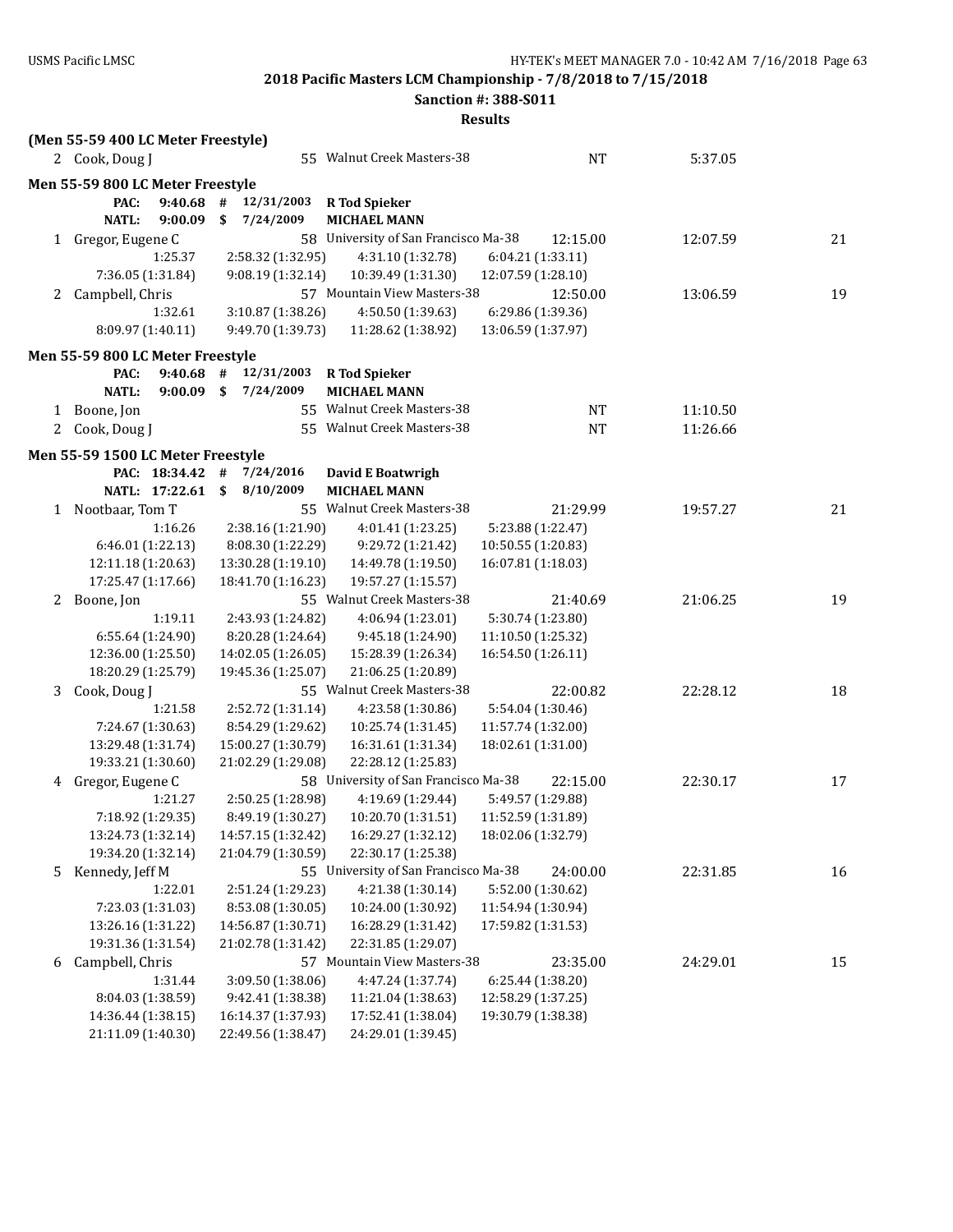**Sanction #: 388-S011**

|        | (Men 55-59 1500 LC Meter Freestyle)                    |    |                    |                                      |                    |          |    |
|--------|--------------------------------------------------------|----|--------------------|--------------------------------------|--------------------|----------|----|
|        | 7 Ettinger, Yoseph                                     |    |                    | 59 University of San Francisco Ma-38 | 24:30.00           | 24:30.24 | 14 |
|        | 1:35.54                                                |    | 3:16.28 (1:40.74)  | 4:55.02 (1:38.74)                    | 6:33.87 (1:38.85)  |          |    |
|        | 8:12.52 (1:38.65)                                      |    | 9:50.29 (1:37.77)  | 11:28.04 (1:37.75)                   | 13:05.88 (1:37.84) |          |    |
|        | 14:44.22 (1:38.34)                                     |    | 16:22.21 (1:37.99) | 17:59.28 (1:37.07)                   | 19:37.10 (1:37.82) |          |    |
|        | 21:15.54 (1:38.44)                                     |    | 22:54.54 (1:39.00) | 24:30.24 (1:35.70)                   |                    |          |    |
| 8      | Robinson, Darrell                                      |    |                    | 56 University of San Francisco Ma-38 | 35:00.00           | 35:24.24 | 13 |
|        | 1:57.55                                                |    | 4:13.73 (2:16.18)  | 6:35.26 (2:21.53)                    | 8:56.95 (2:21.69)  |          |    |
|        | 11:22.49 (2:25.54)                                     |    | 13:49.34 (2:26.85) | 16:15.18 (2:25.84)                   | 18:44.18 (2:29.00) |          |    |
|        | 21:05.01 (2:20.83)                                     |    | 23:30.31 (2:25.30) | 25:51.22 (2:20.91)                   | 28:19.86 (2:28.64) |          |    |
|        | 30:51.08 (2:31.22)                                     |    | 33:13.70 (2:22.62) | 35:24.24 (2:10.54)                   |                    |          |    |
|        | Men 55-59 50 LC Meter Backstroke                       |    |                    |                                      |                    |          |    |
|        | PAC:<br>$31.71$ #                                      |    | 12/31/2000         | <b>Tim A Birnie</b>                  |                    |          |    |
|        | <b>NATL:</b><br>$29.03$ \$                             |    | 8/20/2016          | <b>STEVE WOOD</b>                    |                    |          |    |
| 1      | Riblet, Jean-Philippe M                                |    |                    | 55 Santa Rosa Masters-38             | 30.70              | 31.18#   | 21 |
| 2      | Taylor, Ron A                                          |    |                    | 58 Richmond Plunge Masters-38        | 33.44              | 34.75    | 19 |
| 3      | Laudenslager, Greg L                                   |    |                    | 57 Rolling Hills Mud Sharks-38       | 38.87              | 39.17    | 18 |
| 4      | Campbell, Chris                                        |    |                    | 57 Mountain View Masters-38          | 44.00              | 45.59    | 17 |
|        | Men 55-59 100 LC Meter Backstroke                      |    |                    |                                      |                    |          |    |
|        | $1:09.27$ #<br>PAC:                                    |    | 12/31/2000         | Tim A Birnie                         |                    |          |    |
|        | <b>NATL:</b><br>1:03.50                                | \$ | 6/21/2015          | <b>STEVE WOOD</b>                    |                    |          |    |
| 1      | Riblet, Jean-Philippe M                                |    |                    | 55 Santa Rosa Masters-38             | 1:05.50            | 1:10.68  | 21 |
| 2      | Taylor, Ron A                                          |    |                    | 58 Richmond Plunge Masters-38        | 1:14.49            | 1:15.81  | 19 |
| 3      | Laudenslager, Greg L                                   |    |                    | 57 Rolling Hills Mud Sharks-38       | 1:25.21            | 1:23.64  | 18 |
| 4      | Kennedy, Jeff M                                        |    | 55                 | University of San Francisco Ma-38    | 1:25.00            | 1:24.18  | 17 |
| 5      | King, Ian E                                            |    |                    | 56 Walnut Creek Masters-38           | 1:26.61            | 1:28.39  | 16 |
|        | Men 55-59 200 LC Meter Backstroke                      |    |                    |                                      |                    |          |    |
|        | PAC:<br>2:27.49                                        | #  | 12/31/2008         | <b>Fred Ferroggiaro</b>              |                    |          |    |
|        | <b>NATL:</b><br>2:22.68                                | \$ | 8/7/2015           | <b>CRAIG PETERSEN</b>                |                    |          |    |
|        | 1 Gregor, Eugene C                                     |    |                    | 58 University of San Francisco Ma-38 | 2:56.00            | 2:59.82  | 21 |
|        | 1:27.86                                                |    | 2:59.82 (1:31.96)  |                                      |                    |          |    |
| 2      | Laudenslager, Greg L                                   |    |                    | 57 Rolling Hills Mud Sharks-38       | 3:02.38            | 3:03.23  | 19 |
|        | 1:32.04                                                |    | 3:03.23 (1:31.19)  |                                      |                    |          |    |
| 3      | King, Ian E                                            |    |                    | 56 Walnut Creek Masters-38           | 3:03.00            | 3:13.58  | 18 |
|        | 1:37.25                                                |    | 3:13.58 (1:36.33)  |                                      |                    |          |    |
|        | Men 55-59 50 LC Meter Breaststroke                     |    |                    |                                      |                    |          |    |
|        | PAC:<br>33.32                                          | #  | 12/31/2002         | <b>Robert Strand</b>                 |                    |          |    |
|        | <b>NATL:</b><br>30.56                                  | \$ | 8/6/2017           | <b>DAVID GUTHRIE</b>                 |                    |          |    |
| 1      | Miller, Tim                                            |    |                    | 55 Stanford Masters Swimming-38      | 34.77              | 35.52    | 21 |
| 2      | Laudenslager, Greg L                                   |    |                    | 57 Rolling Hills Mud Sharks-38       | 38.09              | 36.62    | 19 |
| 3      | Ewing, Jack                                            |    |                    | 58 University of San Francisco Ma-38 | 40.13              | 40.10    | 18 |
|        |                                                        |    |                    |                                      |                    |          |    |
|        | Men 55-59 100 LC Meter Breaststroke<br>PAC:<br>1:14.80 | #  | 12/31/2001         | <b>Robert Strand</b>                 |                    |          |    |
|        | <b>NATL:</b><br>1:07.97                                | \$ | 7/31/2015          | <b>DAVID GUTHRIE</b>                 |                    |          |    |
| 1      | Miller, Tim                                            |    |                    | 55 Stanford Masters Swimming-38      | 1:17.49            | 1:18.56  | 21 |
| 2      | Laudenslager, Greg L                                   |    |                    | 57 Rolling Hills Mud Sharks-38       | 1:26.01            | 1:24.12  | 19 |
| 3      | Nootbaar, Tom T                                        |    | 55                 | Walnut Creek Masters-38              | 1:29.99            | 1:27.19  | 18 |
|        | Taylor, Ron A                                          |    | 58                 | Richmond Plunge Masters-38           | 1:30.09            | 1:28.88  | 17 |
| 4<br>5 | Gregor, Eugene C                                       |    |                    | 58 University of San Francisco Ma-38 | 1:27.00            | 1:30.74  | 16 |
|        |                                                        |    |                    |                                      |                    |          |    |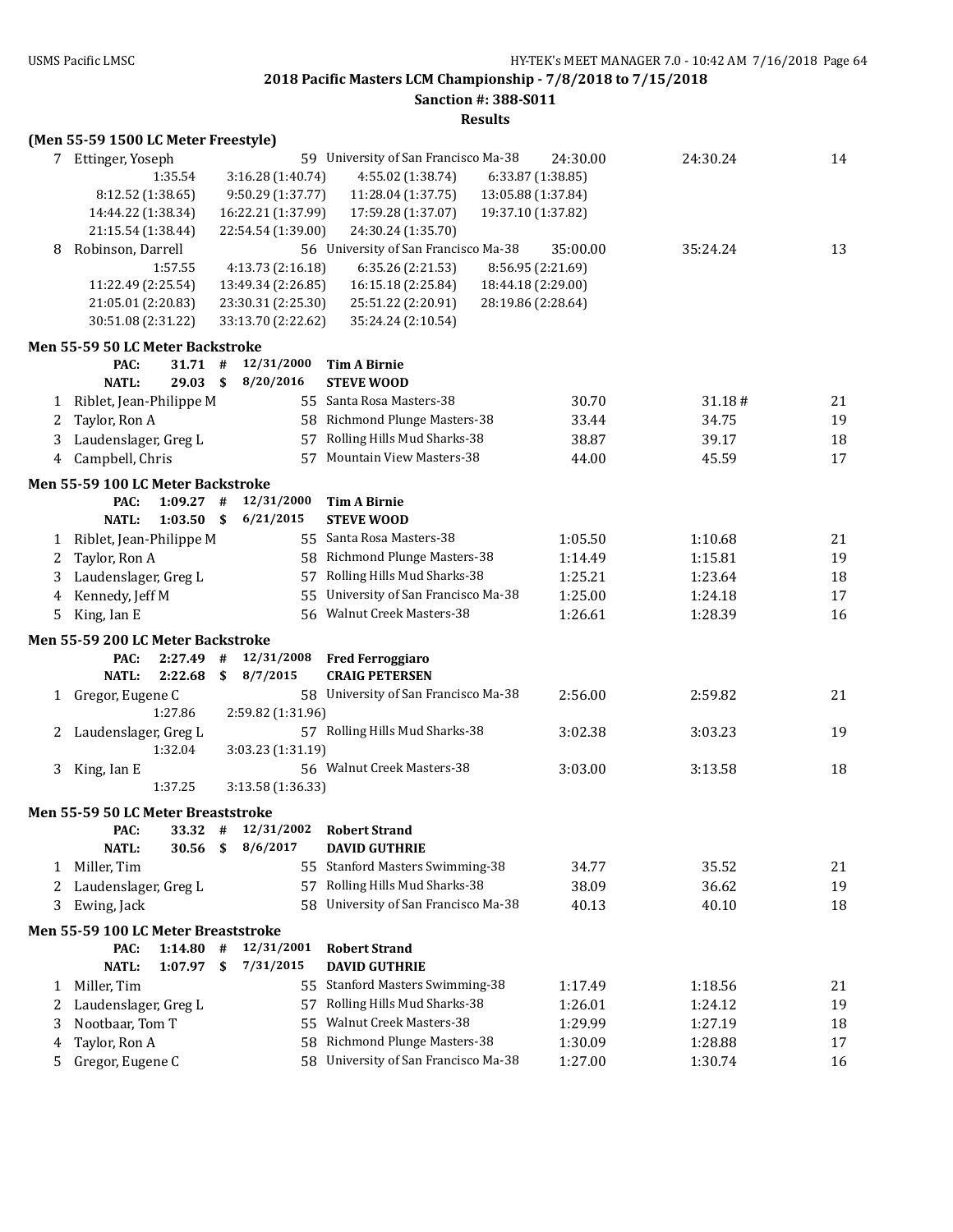**Sanction #: 388-S011**

|    | <b>Men 55-59 200 LC Meter Breaststroke</b> |                    |         |                        |                                             |         |         |    |
|----|--------------------------------------------|--------------------|---------|------------------------|---------------------------------------------|---------|---------|----|
|    | PAC:                                       | 2:46.31            | #       | 12/31/2001             | <b>Robert Strand</b>                        |         |         |    |
|    | <b>NATL:</b>                               | 2:30.63            | \$      | 8/21/2016              | <b>DAVID GUTHRIE</b>                        |         |         |    |
|    | 1 Miller, Tim                              |                    |         |                        | 55 Stanford Masters Swimming-38             | 2:54.37 | 2:54.60 | 21 |
|    |                                            | 1:25.64            |         | 2:54.60 (1:28.96)      |                                             |         |         |    |
| 2  | Laudenslager, Greg L                       |                    |         |                        | 57 Rolling Hills Mud Sharks-38              | 3:10.83 | 3:10.10 | 19 |
|    |                                            | 1:33.82            |         | 3:10.10 (1:36.28)      |                                             |         |         |    |
| 3  | Nootbaar, Tom T                            |                    |         |                        | 55 Walnut Creek Masters-38                  | 3:14.99 | 3:11.81 | 18 |
|    |                                            | 1:35.99            |         | 3:11.81 (1:35.82)      |                                             |         |         |    |
| 4  | Ewing, Jack                                |                    |         |                        | 58 University of San Francisco Ma-38        | 3:14.16 | 3:22.19 | 17 |
|    |                                            | 1:35.43            |         | 3:22.19 (1:46.76)      |                                             |         |         |    |
|    | Men 55-59 50 LC Meter Butterfly            |                    |         |                        |                                             |         |         |    |
|    | PAC:                                       | 27.31              | #       | 12/31/2012             | <b>Paul V Carter</b>                        |         |         |    |
|    | <b>NATL:</b>                               | 26.86              | \$      | 8/6/2009               | <b>GARY HALL</b>                            |         |         |    |
| 1  | Harvill, Tom                               |                    |         |                        | 57 Wildcat Alumni Masters-38                | 29.00   | 28.67   | 21 |
| 2  | Boone, Jon                                 |                    |         |                        | 55 Walnut Creek Masters-38                  | 30.23   | 29.10   | 19 |
| 3  | Tittle, Kenneth W                          |                    |         |                        | 55 Walnut Creek Masters-38                  | 28.89   | 29.54   | 18 |
| 4  | Keating, Kevin                             |                    |         | 55                     | Sebastopol Masters Aquatic Clu-38           | 29.70   | 30.00   | 17 |
| 5  | Riblet, Jean-Philippe M                    |                    |         | 55                     | Santa Rosa Masters-38                       | 30.24   | 30.82   | 16 |
| 6  | Clabaugh, Rene J                           |                    |         | 59.                    | Santa Clara Swim Club Masters-38            | 31.14   | 30.83   | 15 |
| 7  | Taylor, Ron A                              |                    |         | 58                     | Richmond Plunge Masters-38                  | 30.84   | 30.92   | 14 |
| 8  | Jaegers, Al                                |                    |         | 56                     | Arizona Masters Swim Club Inc-48            | 31.50   | 31.76   | 13 |
| 9  | Wygant, Matthew D                          |                    |         | 57                     | Los Gatos Masters-38                        | 34.00   | 34.56   | 12 |
| 10 | Kennedy, Jeff M                            |                    |         | 55.                    | University of San Francisco Ma-38           | 35.00   | 34.64   | 11 |
|    | Men 55-59 100 LC Meter Butterfly           |                    |         |                        |                                             |         |         |    |
|    | PAC:                                       | $1:00.56$ #        |         | 12/31/2012             | <b>Paul V Carter</b>                        |         |         |    |
|    | <b>NATL:</b>                               | 1:00.56            | \$      | 8/11/2012              | <b>PAUL CARTER</b>                          |         |         |    |
| 1  | Tittle, Kenneth W                          |                    |         |                        | 55 Walnut Creek Masters-38                  | 1:05.55 | 1:06.36 | 21 |
| 2  | Riblet, Jean-Philippe M                    |                    |         |                        | 55 Santa Rosa Masters-38                    | 1:04.41 | 1:06.91 | 19 |
| 3  | Boone, Jon                                 |                    |         | 55                     | Walnut Creek Masters-38                     | 1:09.99 | 1:10.47 | 18 |
| 4  | Keating, Kevin                             |                    |         | 55                     | Sebastopol Masters Aquatic Clu-38           | 1:09.00 | 1:10.86 | 17 |
| 5  | Clabaugh, Rene J                           |                    |         | 59                     | Santa Clara Swim Club Masters-38            | 1:10.93 | 1:16.41 | 16 |
| 6  | King, Ian E                                |                    |         | 56                     | <b>Walnut Creek Masters-38</b>              | 1:20.18 | 1:22.45 | 15 |
| 7  | Gregor, Eugene C                           |                    |         | 58                     | University of San Francisco Ma-38           | 1:20.00 | 1:26.85 | 14 |
|    | Men 55-59 200 LC Meter Butterfly           |                    |         |                        |                                             |         |         |    |
|    | PAC:                                       | 2:34.89            | #       | 12/31/2012             | <b>Kerry LO'Brien</b>                       |         |         |    |
|    | <b>NATL:</b>                               | $2:18.37$ \$       |         | 8/4/2017               | <b>DAVID SIMS</b>                           |         |         |    |
|    | 1 Tittle, Kenneth W                        |                    |         |                        | 55 Walnut Creek Masters-38                  | 2:42.43 | 2:54.29 | 21 |
|    |                                            | 1:20.15            |         | 2:54.29 (1:34.14)      |                                             |         |         |    |
|    |                                            |                    |         |                        |                                             |         |         |    |
|    | <b>Men 55-59 200 LC Meter IM</b><br>PAC:   |                    |         |                        |                                             |         |         |    |
|    | <b>NATL:</b>                               | 2:27.18<br>2:20.83 | #<br>\$ | 12/31/2012<br>8/9/2009 | <b>Paul V Carter</b><br><b>MICHAEL MANN</b> |         |         |    |
|    | 1 Riblet, Jean-Philippe M                  |                    |         |                        | 55 Santa Rosa Masters-38                    | 2:26.00 | 2:32.73 | 21 |
|    |                                            | 1:10.40            |         | 2:32.73 (1:22.33)      |                                             |         |         |    |
| 2  | Nootbaar, Tom T                            |                    |         |                        | 55 Walnut Creek Masters-38                  | 2:44.99 | 2:43.87 | 19 |
|    |                                            | 1:19.05            |         | 2:43.87 (1:24.82)      |                                             |         |         |    |
| 3  | Clabaugh, Rene J                           |                    |         |                        | 59 Santa Clara Swim Club Masters-38         | 2:44.64 | 2:57.99 | 18 |
|    |                                            | 1:26.12            |         | 2:57.99 (1:31.87)      |                                             |         |         |    |
|    | 4 Kennedy, Jeff M                          |                    |         |                        | 55 University of San Francisco Ma-38        | 3:00.00 | 2:59.44 | 17 |
|    |                                            | 1:24.83            |         | 2:59.44 (1:34.61)      |                                             |         |         |    |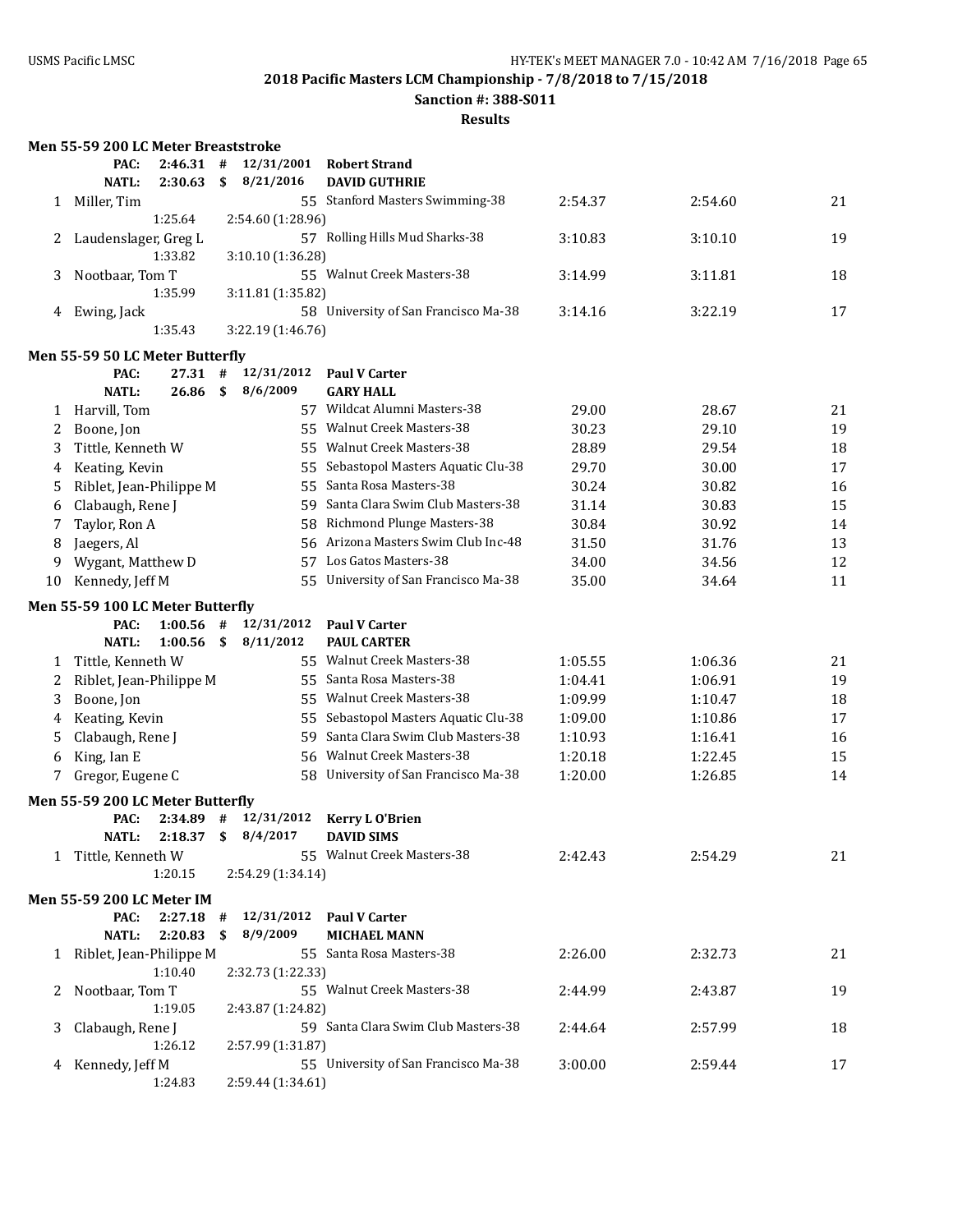**Sanction #: 388-S011**

|              | (Men 55-59 200 LC Meter IM)      |    |                          |                                        |           |         |    |
|--------------|----------------------------------|----|--------------------------|----------------------------------------|-----------|---------|----|
|              | 5 Campbell, Chris                |    |                          | 57 Mountain View Masters-38            | 3:20.00   | 3:33.43 | 16 |
|              | 1:43.96                          |    | 3:33.43 (1:49.47)        |                                        |           |         |    |
|              | <b>Men 55-59 400 LC Meter IM</b> |    |                          |                                        |           |         |    |
|              | PAC:<br>5:30.36                  | #  | 12/30/2009               | <b>Jim Clemmons</b>                    |           |         |    |
|              | <b>NATL:</b><br>5:04.07          | \$ | 7/26/2009                | <b>MICHAEL MANN</b>                    |           |         |    |
|              | 1 Gregor, Eugene C               |    |                          | 58 University of San Francisco Ma-38   | 6:20.00   | 6:34.32 | 21 |
|              | 1:23.82                          |    | 3:05.66 (1:41.84)        | 5:02.40 (1:56.74)<br>6:34.32 (1:31.92) |           |         |    |
|              | Men 60-64 50 LC Meter Freestyle  |    |                          |                                        |           |         |    |
|              | PAC:<br>26.92                    | #  | 8/9/2014                 | <b>Steve Baxter</b>                    |           |         |    |
|              | <b>NATL:</b><br>25.23            | \$ | 8/10/2006                | <b>RICHARD ABRAHAMS</b>                |           |         |    |
| 1            | Druz, Loren                      |    |                          | 62 Walnut Creek Masters-38             | 27.50     | 27.93   | 21 |
| 2            | Patocchi, Robert J               |    |                          | 62 Cal Maritime Academy Masters-38     | 29.00     | 28.67   | 19 |
| 3            | Spellberg, Geoff                 |    |                          | 62 Tamalpais Aquatic Masters-38        | 29.30     | 29.61   | 18 |
| 4            | Van Boer, Eric D                 |    |                          | 64 Rolling Hills Mud Sharks-38         | 28.90     | 29.79   | 17 |
| 5            | O'Brien, Kerry L                 |    |                          | 61 Walnut Creek Masters-38             | 29.95     | 30.93   | 16 |
| 6            | Lloyd, John R                    |    |                          | 64 Uc38-38                             | 31.78     | 32.10   | 15 |
| 7            | Anderson, Robert L               |    |                          | 63 Peninsula Community Center Mas-38   | 34.00     | 34.38   | 14 |
| 8            | Pinto, Harlan A                  |    | 61                       | Menlo Masters-38                       | 34.27     | 34.81   | 13 |
| 9            | Tsugawa, Peter                   |    | 60                       | Marcia's Enthusiastic Masters-38       | 38.00     | 36.27   | 12 |
| 10           | Deltorchio, Fred                 |    | 61                       | Cal Maritime Academy Masters-38        | 36.00     | 37.52   | 11 |
| 11           | Mao, John                        |    |                          | 60 Walnut Creek Masters-38             | 1:10.00   | 50.07   | 10 |
|              | Men 60-64 100 LC Meter Freestyle |    |                          |                                        |           |         |    |
|              | PAC:<br>59.66 #                  |    | 12/31/2006               | <b>James R DeLacy</b>                  |           |         |    |
|              | <b>NATL:</b><br>57.79            | \$ | 6/14/2014                | <b>JACK GROSELLE</b>                   |           |         |    |
| 1            | Druz, Loren                      |    |                          | 62 Walnut Creek Masters-38             | 1:02.20   | 1:03.29 | 21 |
| 2            | Cutting, Steve                   |    |                          | 61 Manatee Aquatic Masters Inc-38      | 1:04.92   | 1:04.01 | 19 |
| 3            | Darlington, Taite                |    |                          | 62 San Francisco Tsunami Masters-38    | 1:07.00   | 1:04.77 | 18 |
| 4            | Ford, Kent P                     |    |                          | 64 University of San Francisco Ma-38   | 1:15.00   | 1:15.11 | 17 |
| 5            | Van Boer, Eric D                 |    |                          | 64 Rolling Hills Mud Sharks-38         | 1:08.00   | 1:16.23 | 16 |
| 6            | Citron, Jeffrey M                |    |                          | 63 Uc38-38                             | 1:15.69   | 1:16.76 | 15 |
| 7            | Pinto, Harlan A                  |    |                          | 61 Menlo Masters-38                    | 1:15.27   | 1:18.36 | 14 |
| 8            | Deltorchio, Fred                 |    |                          | 61 Cal Maritime Academy Masters-38     | 1:30.00   | 1:28.29 | 13 |
| 9            | Lapin, Donald J                  |    |                          | 62 University of San Francisco Ma-38   | 1:50.00   | 1:28.34 | 12 |
| 10           | Faitos, Ernest D                 |    | 61                       | University of San Francisco Ma-38      | 1:45.00   | 1:38.55 | 11 |
|              | Men 60-64 200 LC Meter Freestyle |    |                          |                                        |           |         |    |
|              | PAC:                             |    | $2:13.32$ # $12/31/2006$ | <b>James R DeLacy</b>                  |           |         |    |
|              | 2:07.68<br><b>NATL:</b>          | S. | 8/6/2017                 | <b>DAN STEPHENSON</b>                  |           |         |    |
| $\mathbf{1}$ | Volpp, Bryan D                   |    |                          | 61 Walnut Creek Masters-38             | NT        | 2:22.73 |    |
| 2            | Evans, Mark E                    |    |                          | 60 Davis Aquatic Masters-38            | <b>NT</b> | 2:34.13 |    |
|              | Men 60-64 200 LC Meter Freestyle |    |                          |                                        |           |         |    |
|              | $2:13.32$ #<br>PAC:              |    | 12/31/2006               | <b>James R DeLacy</b>                  |           |         |    |
|              | 2:07.68<br><b>NATL:</b>          | \$ | 8/6/2017                 | <b>DAN STEPHENSON</b>                  |           |         |    |
| 1            | Morales, John R                  |    |                          | 60 Santa Rosa Masters-38               | 2:26.00   | 2:24.09 | 21 |
|              | 1:09.95                          |    | 2:24.09 (1:14.14)        |                                        |           |         |    |
| 2            | Cutting, Steve                   |    |                          | 61 Manatee Aquatic Masters Inc-38      | 2:26.63   | 2:24.43 | 19 |
|              | 1:10.94                          |    | 2:24.43 (1:13.49)        |                                        |           |         |    |
| 3            | Druz, Loren                      |    |                          | 62 Walnut Creek Masters-38             | 2:24.00   | 2:26.26 | 18 |
|              | 1:12.02                          |    | 2:26.26 (1:14.24)        |                                        |           |         |    |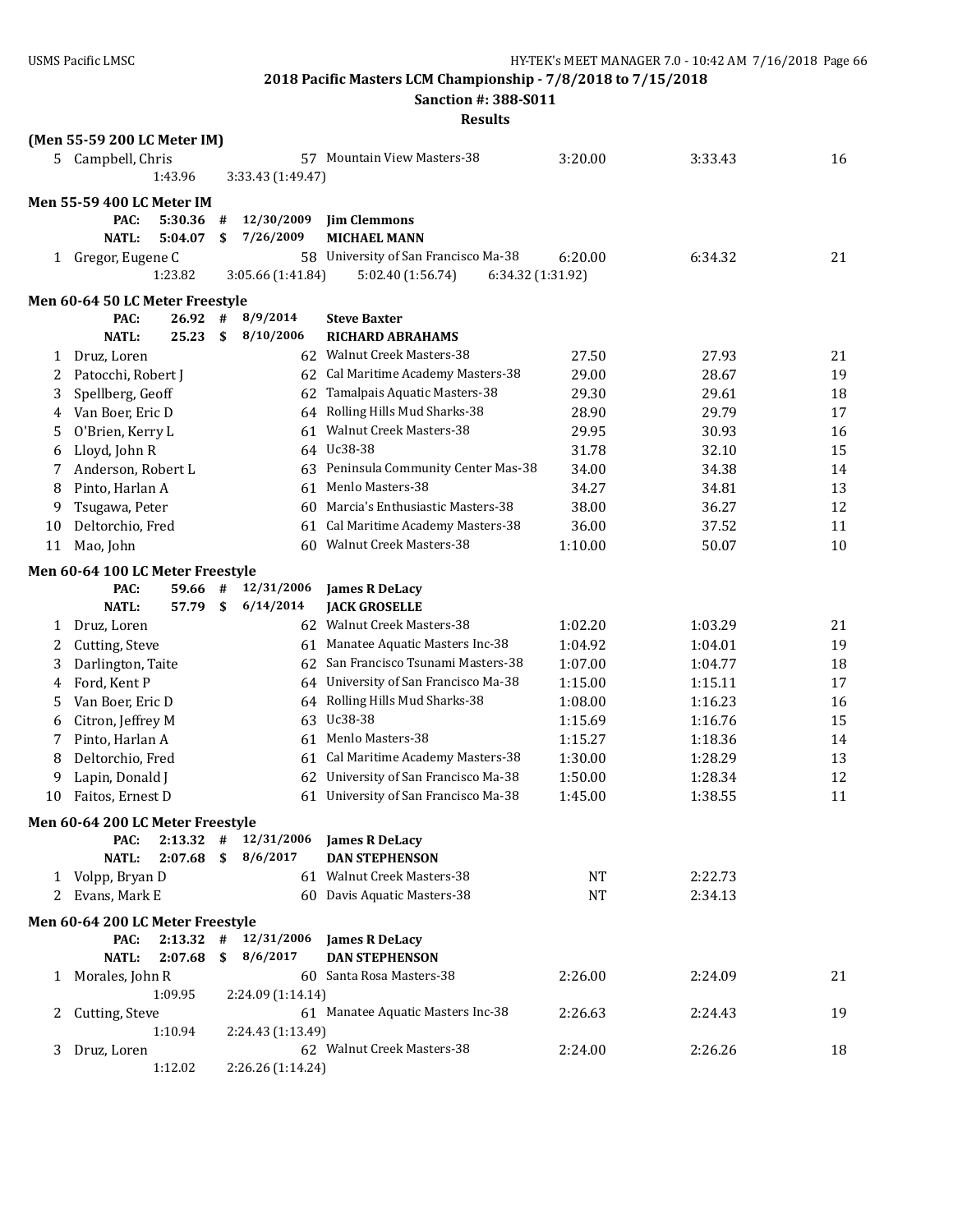**Sanction #: 388-S011**

|    | (Men 60-64 200 LC Meter Freestyle) |                        |                                               |                              |          |    |
|----|------------------------------------|------------------------|-----------------------------------------------|------------------------------|----------|----|
|    | 4 O'Brien, Kerry L                 |                        | 61 Walnut Creek Masters-38                    | 2:25.07                      | 2:29.23  | 17 |
|    | 1:13.08                            | 2:29.23 (1:16.15)      |                                               |                              |          |    |
| 5. | Citron, Jeffrey M                  |                        | 63 Uc38-38                                    | 2:42.58                      | 2:47.45  | 16 |
|    | 1:21.09                            | 2:47.45 (1:26.36)      |                                               |                              |          |    |
| 6  | Coad, David                        |                        | 60 University of San Francisco Ma-38          | 2:40.00                      | 2:47.97  | 15 |
|    | 1:20.27                            | 2:47.97 (1:27.70)      |                                               |                              |          |    |
| 7  | Pinto, Harlan A                    |                        | 61 Menlo Masters-38                           | 2:48.61                      | 2:50.21  | 14 |
|    | 1:20.28                            | 2:50.21 (1:29.93)      |                                               |                              |          |    |
| 8  | Tsugawa, Peter                     |                        | 60 Marcia's Enthusiastic Masters-38           | 3:15.00                      | 3:05.08  | 13 |
|    | 1:28.99                            | 3:05.08 (1:36.09)      |                                               |                              |          |    |
|    | 9 Young, Stephen L                 |                        | 60 University of San Francisco Ma-38          | 7:00.00                      | 3:53.57  | 12 |
|    | 1:50.45                            | 3:53.57 (2:03.12)      |                                               |                              |          |    |
|    | Men 60-64 400 LC Meter Freestyle   |                        |                                               |                              |          |    |
|    | PAC:                               | $4:51.99$ # $8/7/2013$ | <b>Michael G McCaffe</b>                      |                              |          |    |
|    | <b>NATL:</b>                       | 4:36.85 \$ 8/4/2017    | <b>DAN STEPHENSON</b>                         |                              |          |    |
|    | 1 Evans, Mark E                    |                        | 60 Davis Aquatic Masters-38                   | <b>NT</b>                    | 5:14.49  |    |
|    | Men 60-64 400 LC Meter Freestyle   |                        |                                               |                              |          |    |
|    | PAC:                               | $4:51.99$ # $8/7/2013$ | <b>Michael G McCaffe</b>                      |                              |          |    |
|    | <b>NATL:</b>                       | 4:36.85 \$ 8/4/2017    | <b>DAN STEPHENSON</b>                         |                              |          |    |
| 1  | Cutting, Steve                     |                        | 61 Manatee Aquatic Masters Inc-38             | 5:19.97                      | 5:14.00  | 21 |
|    | 1:17.83                            | 2:38.80 (1:20.97)      | 3:58.71 (1:19.91)                             | 5:14.00 (1:15.29)            |          |    |
| 2  | O'Brien, Kerry L                   |                        | 61 Walnut Creek Masters-38                    | 5:22.00                      | 5:24.84  | 19 |
|    | 1:18.53                            | 2:43.61 (1:25.08)      | 4:07.76 (1:24.15)                             | 5:24.84 (1:17.08)            |          |    |
| 3  | Anderson, Robert L                 |                        | 63 Peninsula Community Center Mas-38          | 5:55.00                      | 5:51.28  | 18 |
|    | 1:21.22                            | 2:52.18(1:30.96)       | 5:51.28 (2:59.10)                             |                              |          |    |
| 4  | Citron, Jeffrey M                  |                        | 63 Uc38-38                                    | 5:55.39                      | 6:03.31  | 17 |
|    | 1:23.35                            | 2:54.89 (1:31.54)      | 4:29.97 (1:35.08)<br>60 Tri Valley Masters-38 | 6:03.31 (1:33.34)<br>6:05.37 | 6:07.45  | 16 |
| 5. | Hektner, Eric W<br>1:22.95         | 2:55.80(1:32.85)       | 4:31.81 (1:36.01)                             | 6:07.45 (1:35.64)            |          |    |
| 6  | Deltorchio, Fred                   |                        | 61 Cal Maritime Academy Masters-38            | 6:00.00                      | 7:25.96  | 15 |
|    | 1:42.13                            | 3:37.23(1:55.10)       | 5:35.68 (1:58.45)                             | 7:25.96 (1:50.28)            |          |    |
|    | 7 Faitos, Ernest D                 |                        | 61 University of San Francisco Ma-38          | 9:00.00                      | 8:16.98  | 14 |
|    | 1:59.10                            | 4:10.66(2:11.56)       | 6:14.89 (2:04.23)                             | 8:16.98 (2:02.09)            |          |    |
|    | 8 Young, Stephen L                 |                        | 60 University of San Francisco Ma-38          | 16:00.00                     | 10:30.41 | 13 |
|    | 1:53.56                            | 4:05.83 (2:12.27)      | 6:16.67 (2:10.84)                             | 10:30.41 (4:13.74)           |          |    |
|    | Men 60-64 800 LC Meter Freestyle   |                        |                                               |                              |          |    |
|    | PAC: 10:01.23                      | 8/7/2013<br>#          | <b>Michael G McCaffe</b>                      |                              |          |    |
|    | 9:35.50<br><b>NATL:</b>            | \$<br>8/12/2012        | <b>JIM MC CONICA</b>                          |                              |          |    |
| 1  | Morales, John R                    |                        | 60 Santa Rosa Masters-38                      | 10:33.33                     | 10:43.58 | 21 |
|    | 1:15.92                            | 2:36.48 (1:20.56)      | 3:58.15 (1:21.67)                             | 5:20.28 (1:22.13)            |          |    |
|    | 6:42.03 (1:21.75)                  | 8:03.21 (1:21.18)      | 9:24.46 (1:21.25)                             | 10:43.58 (1:19.12)           |          |    |
|    | 2 Anderson, Robert L               |                        | 63 Peninsula Community Center Mas-38 12:40.00 |                              | 12:10.04 | 19 |
|    |                                    |                        |                                               | 6:01.94(                     |          |    |
|    | 7:33.78 (1:31.84)                  |                        | 10:38.96()                                    | 12:10.04 (1:31.08)           |          |    |
| 3  | Pinto, Harlan A                    |                        | 61 Menlo Masters-38                           | 12:12.61                     | 12:28.71 | 18 |
|    | 1:25.37                            | 2:58.96 (1:33.59)      | 4:31.65 (1:32.69)                             | 6:05.36 (1:33.71)            |          |    |
|    | 7:39.36 (1:34.00)                  | 9:15.69 (1:36.33)      | 10:53.86 (1:38.17)                            | 12:28.71 (1:34.85)           |          |    |
| 4  | Citron, Jeffrey M                  |                        | 63 Uc38-38                                    | 12:41.27                     | 12:29.53 | 17 |
|    | 1:27.99                            | 3:03.17 (1:35.18)      | 4:37.35 (1:34.18)                             | 6:13.22 (1:35.87)            |          |    |
|    | 7:47.27 (1:34.05)                  | 9:25.26 (1:37.99)      | 10:58.43 (1:33.17)                            | 12:29.53 (1:31.10)           |          |    |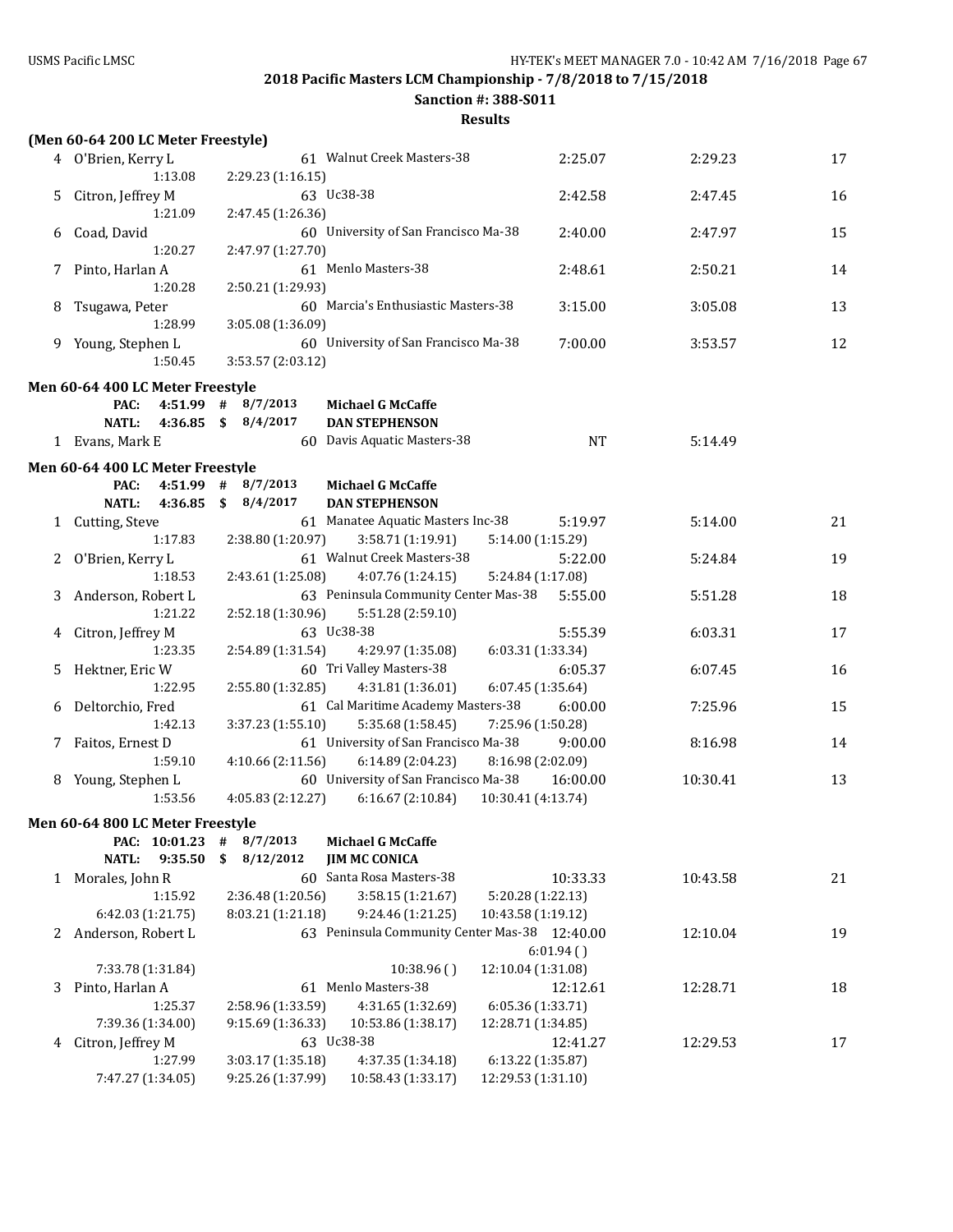**Sanction #: 388-S011**

|    | (Men 60-64 800 LC Meter Freestyle)      |                                         |                                               |                                          |          |    |
|----|-----------------------------------------|-----------------------------------------|-----------------------------------------------|------------------------------------------|----------|----|
|    | 5 Coad, David                           |                                         | 60 University of San Francisco Ma-38          | 13:00.00                                 | 12:43.22 | 16 |
|    | 1:28.33                                 | 3:03.63 (1:35.30)                       | 4:41.22 (1:37.59)                             | 6:19.61 (1:38.39)                        |          |    |
|    | 7:58.44 (1:38.83)                       | 9:35.99 (1:37.55)                       | 11:12.80 (1:36.81)                            | 12:43.22 (1:30.42)                       |          |    |
| 6  | Deltorchio, Fred                        |                                         | 61 Cal Maritime Academy Masters-38            | 12:00.00                                 | 15:21.52 | 15 |
|    | 1:47.57                                 | 3:42.55 (1:54.98)                       | 5:38.79 (1:56.24)                             | 7:37.07 (1:58.28)                        |          |    |
|    | 9:34.90 (1:57.83)                       | 11:33.80 (1:58.90)                      | 13:30.79 (1:56.99)                            | 15:21.52 (1:50.73)                       |          |    |
|    | 7 Young, Stephen L                      |                                         | 60 University of San Francisco Ma-38          | 32:00.00                                 | 17:47.63 | 14 |
|    | 2:01.47                                 | 4:20.23 (2:18.76)                       | 6:37.07 (2:16.84)                             | 8:49.47 (2:12.40)                        |          |    |
|    | 11:04.15 (2:14.68)                      | 13:19.75 (2:15.60)                      | 15:36.23 (2:16.48)                            | 17:47.63 (2:11.40)                       |          |    |
|    | Men 60-64 800 LC Meter Freestyle        |                                         |                                               |                                          |          |    |
|    | PAC: 10:01.23 #                         | 8/7/2013                                | <b>Michael G McCaffe</b>                      |                                          |          |    |
|    | <b>NATL:</b><br>9:35.50                 | \$<br>8/12/2012                         | <b>JIM MC CONICA</b>                          |                                          |          |    |
|    | 1 Evans, Mark E                         |                                         | 60 Davis Aquatic Masters-38                   | NT                                       | 10:42.52 |    |
| 2  | Cutting, Steve                          |                                         | 61 Manatee Aquatic Masters Inc-38             | $\rm{NT}$                                | 10:56.61 |    |
|    | Men 60-64 1500 LC Meter Freestyle       |                                         |                                               |                                          |          |    |
|    | PAC: 19:06.93                           | #<br>8/7/2013                           | <b>Michael G McCaffe</b>                      |                                          |          |    |
|    | NATL: 18:12.09                          | \$<br>6/6/2010                          | <b>JIM MC CONICA</b>                          |                                          |          |    |
|    | 1 Evans, Mark E                         |                                         | 60 Davis Aquatic Masters-38                   | 20:30.00                                 | 20:11.68 | 21 |
|    | 1:14.54                                 | 2:34.13 (1:19.59)                       | 3:54.54 (1:20.41)                             | 5:14.49 (1:19.95)                        |          |    |
|    | 6:36.98 (1:22.49)                       | 7:58.66 (1:21.68)                       | 9:20.65 (1:21.99)                             | 10:42.52 (1:21.87)                       |          |    |
|    | 12:05.06 (1:22.54)                      | 13:27.19 (1:22.13)                      | 14:49.18 (1:21.99)                            | 16:11.50 (1:22.32)                       |          |    |
|    | 17:33.62 (1:22.12)                      | 18:54.02 (1:20.40)                      | 20:11.68 (1:17.66)                            |                                          |          |    |
| 2  | Morales, John R                         |                                         | 60 Santa Rosa Masters-38                      | 20:20.20                                 | 20:17.29 | 19 |
|    | 1:18.02                                 | 2:39.77 (1:21.75)                       | 4:01.28 (1:21.51)                             | 5:23.70 (1:22.42)                        |          |    |
|    | 6:46.00 (1:22.30)                       | 8:08.47 (1:22.47)                       | 9:30.13 (1:21.66)                             | 10:51.88 (1:21.75)                       |          |    |
|    | 12:13.51 (1:21.63)                      | 13:35.22 (1:21.71)                      | 14:55.50 (1:20.28)                            | 16:16.87 (1:21.37)                       |          |    |
|    | 17:37.74 (1:20.87)                      | 18:58.48 (1:20.74)                      | 20:17.29 (1:18.81)                            |                                          |          |    |
| 3  | Cutting, Steve                          |                                         | 61 Manatee Aquatic Masters Inc-38             | 20:40.01                                 | 20:26.39 | 18 |
|    | 1:18.77                                 | 2:41.38 (1:22.61)                       | 4:03.86 (1:22.48)                             | 5:26.49 (1:22.63)                        |          |    |
|    | 6:48.95 (1:22.46)                       | 8:11.65 (1:22.70)                       | 9:34.43 (1:22.78)                             | 10:56.61 (1:22.18)                       |          |    |
|    | 12:18.93 (1:22.32)                      | 13:40.69 (1:21.76)                      | 15:02.88 (1:22.19)                            | 16:24.71 (1:21.83)                       |          |    |
|    | 17:46.13 (1:21.42)                      | 19:07.91 (1:21.78)                      | 20:26.39 (1:18.48)                            |                                          |          |    |
|    | 4 O'Brien, Kerry L                      |                                         | 61 Walnut Creek Masters-38                    | 23:00.00                                 | 21:49.10 | 17 |
|    | 1:20.97                                 | 2:47.71 (1:26.74)                       | 4:15.19 (1:27.48)                             | 5:42.31 (1:27.12)                        |          |    |
|    | 7:09.87 (1:27.56)<br>13:03.13 (1:28.53) | 8:37.81 (1:27.94)<br>14:31.61 (1:28.48) | 10:06.18 (1:28.37)<br>15:59.95 (1:28.34)      | 11:34.60 (1:28.42)<br>17:28.89 (1:28.94) |          |    |
|    | 18:57.47 (1:28.58)                      | 20:25.74 (1:28.27)                      | 21:49.10 (1:23.36)                            |                                          |          |    |
| 5. | Spellberg, Geoff                        |                                         | 62 Tamalpais Aquatic Masters-38               | 22:45.00                                 | 22:06.11 | 16 |
|    | 1:25.89                                 | 2:56.32 (1:30.43)                       | 4:26.31 (1:29.99)                             | 5:56.38 (1:30.07)                        |          |    |
|    | 7:26.81 (1:30.43)                       | 8:56.92 (1:30.11)                       | 10:26.69 (1:29.77)                            | 11:55.46 (1:28.77)                       |          |    |
|    | 13:24.71 (1:29.25)                      | 14:53.34 (1:28.63)                      | 16:21.66 (1:28.32)                            | 17:50.27 (1:28.61)                       |          |    |
|    | 19:18.05 (1:27.78)                      | 20:44.55 (1:26.50)                      | 22:06.11 (1:21.56)                            |                                          |          |    |
|    | 6 Anderson, Robert L                    |                                         | 63 Peninsula Community Center Mas-38 24:20.00 |                                          | 23:22.65 | 15 |
|    | 1:29.53                                 | 3:02.95 (1:33.42)                       | 4:37.15 (1:34.20)                             | 6:10.32 (1:33.17)                        |          |    |
|    | 7:44.74 (1:34.42)                       | 9:19.64 (1:34.90)                       | 10:53.92 (1:34.28)                            | 12:29.08 (1:35.16)                       |          |    |
|    | 14:03.61 (1:34.53)                      | 15:39.19 (1:35.58)                      | 17:13.35 (1:34.16)                            | 18:45.22 (1:31.87)                       |          |    |
|    | 20:19.50 (1:34.28)                      | 21:53.17 (1:33.67)                      | 23:22.65 (1:29.48)                            |                                          |          |    |
|    | 7 Coad, David                           |                                         | 60 University of San Francisco Ma-38          | 25:30.00                                 | 24:24.68 | 14 |
|    | 1:24.72                                 | 2:57.96 (1:33.24)                       | 4:33.51 (1:35.55)                             | 6:11.53 (1:38.02)                        |          |    |
|    | 7:50.05 (1:38.52)                       | 9:28.65 (1:38.60)                       | 11:07.38 (1:38.73)                            | 12:47.20 (1:39.82)                       |          |    |
|    | 14:27.60 (1:40.40)                      | 16:07.91 (1:40.31)                      | 17:48.39 (1:40.48)                            | 19:29.03 (1:40.64)                       |          |    |
|    | 21:09.47 (1:40.44)                      | 22:49.37 (1:39.90)                      | 24:24.68 (1:35.31)                            |                                          |          |    |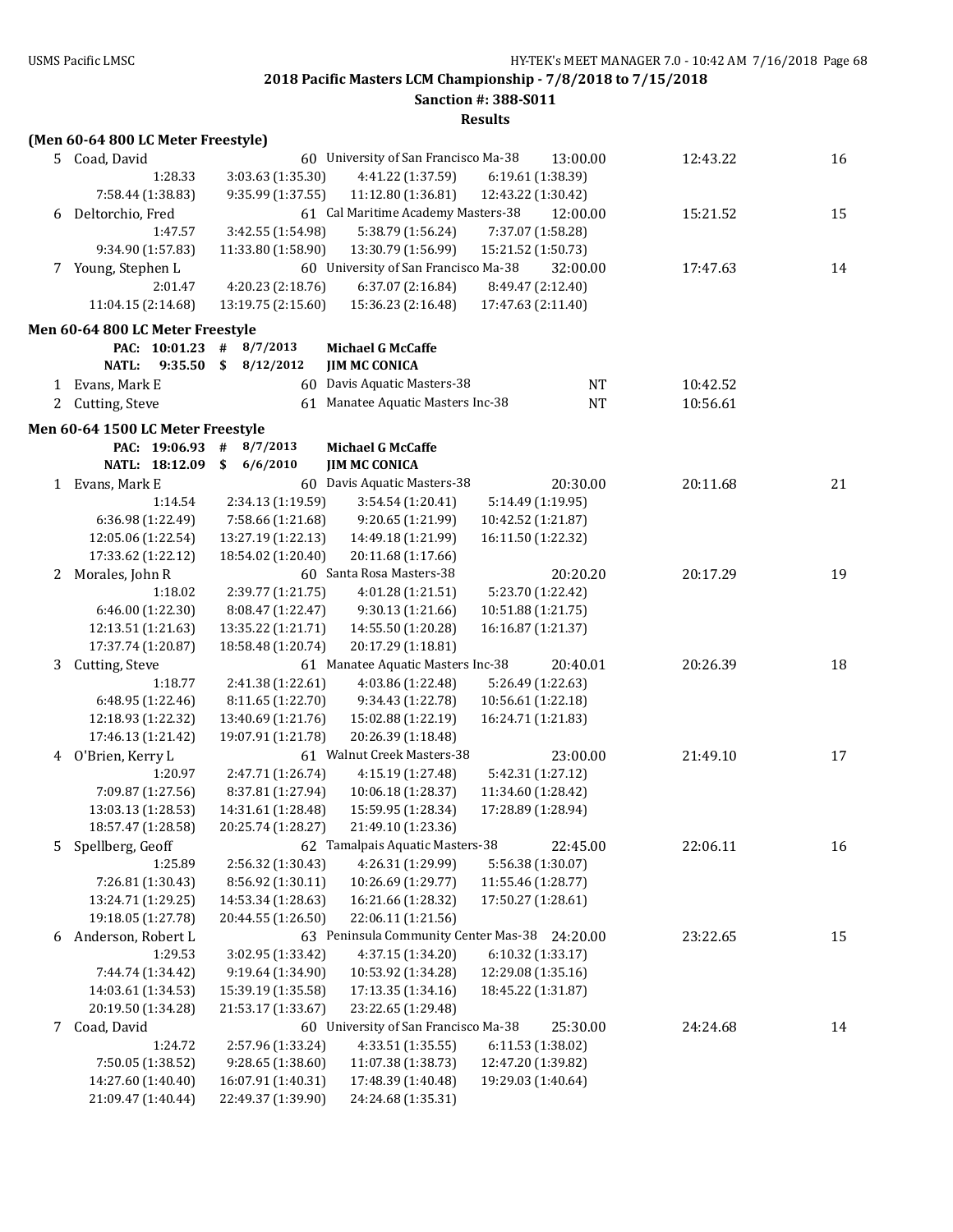**Sanction #: 388-S011**

|       |                                     |              |                    | Results                                  |           |          |    |
|-------|-------------------------------------|--------------|--------------------|------------------------------------------|-----------|----------|----|
|       | (Men 60-64 1500 LC Meter Freestyle) |              |                    |                                          |           |          |    |
| 8.    | Burke, Bill                         |              |                    | 64 University of San Francisco Ma-38     | 34:00.00  | 35:33.13 | 13 |
|       | 2:04.38                             |              | 4:19.12 (2:14.74)  | 8:54.86 (2:17.95)<br>6:36.91 (2:17.79)   |           |          |    |
|       | 11:14.77 (2:19.91)                  |              | 13:36.33 (2:21.56) | 15:56.92 (2:20.59)<br>18:22.66 (2:25.74) |           |          |    |
|       | 20:48.55 (2:25.89)                  |              | 23:16.25 (2:27.70) | 25:46.26 (2:30.01)<br>28:14.04 (2:27.78) |           |          |    |
|       | 30:41.61 (2:27.57)                  |              | 33:09.08 (2:27.47) | 35:33.13 (2:24.05)                       |           |          |    |
| 9.    | Young, Stephen L                    |              |                    | 60 University of San Francisco Ma-38     | 50:00.00  | 35:50.82 | 12 |
|       | 2:02.01                             |              | 4:20.08 (2:18.07)  | 8:58.77 (2:19.28)<br>6:39.49 (2:19.41)   |           |          |    |
|       | 11:18.22 (2:19.45)                  |              | 13:42.41 (2:24.19) | 16:04.14 (2:21.73)<br>18:27.65 (2:23.51) |           |          |    |
|       | 20:59.30 (2:31.65)                  |              | 23:26.39 (2:27.09) | 25:56.45 (2:30.06)<br>28:29.87 (2:33.42) |           |          |    |
|       | 30:58.70 (2:28.83)                  |              | 33:26.83 (2:28.13) | 35:50.82 (2:23.99)                       |           |          |    |
|       | Men 60-64 50 LC Meter Backstroke    |              |                    |                                          |           |          |    |
|       | $32.11$ #<br>PAC:                   |              | 12/31/2003         | <b>Richard Burns</b>                     |           |          |    |
|       | <b>NATL:</b><br>31.33               | \$           | 8/18/2016          | <b>ANDRE STEYNBERG</b>                   |           |          |    |
| 1     | Patocchi, Robert J                  |              |                    | 62 Cal Maritime Academy Masters-38       | 34.70     | 35.61    | 21 |
| 2     | Van Boer, Eric D                    |              |                    | 64 Rolling Hills Mud Sharks-38           | 35.00     | 36.47    | 19 |
| 3     | Darlington, Taite                   |              |                    | 62 San Francisco Tsunami Masters-38      | 40.00     | 36.87    | 18 |
| 4     | Gass, Matthew E                     |              |                    | 61 Tuolumne County Aquatic Master-38     | 38.07     | 38.31    | 17 |
| 5     | Spellberg, Geoff                    |              | 62                 | Tamalpais Aquatic Masters-38             | 42.42     | 42.51    | 16 |
| 6     | Citron, Jeffrey M                   |              |                    | 63 Uc38-38                               | 42.08     | 43.50    | 15 |
| 7     | Pinto, Harlan A                     |              | 61                 | Menlo Masters-38                         | 46.31     | 47.96    | 14 |
|       |                                     |              |                    |                                          |           |          |    |
|       | Men 60-64 100 LC Meter Backstroke   |              |                    |                                          |           |          |    |
|       | PAC:<br>1:11.48                     | #            | 8/7/2013           | <b>Fred Ferroggiaro</b>                  |           |          |    |
|       | <b>NATL:</b><br>1:07.85             | \$           | 7/31/2016          | <b>TOM BARTON</b>                        |           |          |    |
| 1     | Darlington, Taite                   |              |                    | 62 San Francisco Tsunami Masters-38      | 1:16.00   | 1:15.46  | 21 |
| 2     | Volpp, Bryan D                      |              |                    | 61 Walnut Creek Masters-38               | 1:19.20   | 1:16.22  | 19 |
| 3     | Cutting, Steve                      |              |                    | 61 Manatee Aquatic Masters Inc-38        | 1:16.56   | 1:16.43  | 18 |
| 4     | Van Boer, Eric D                    |              |                    | 64 Rolling Hills Mud Sharks-38           | 1:20.00   | 1:19.35  | 17 |
| 5     | Ford, Kent P                        |              |                    | 64 University of San Francisco Ma-38     | 1:20.00   | 1:19.77  | 16 |
| 6     | Gass, Matthew E                     |              | 61                 | Tuolumne County Aquatic Master-38        | 1:25.84   | 1:26.70  | 15 |
| $---$ | Lapin, Donald J                     |              |                    | 62 University of San Francisco Ma-38     | 2:40.00   | DQ       |    |
|       | Men 60-64 100 LC Meter Backstroke   |              |                    |                                          |           |          |    |
|       | PAC:<br>$1:11.48$ #                 |              | 8/7/2013           | <b>Fred Ferroggiaro</b>                  |           |          |    |
|       | <b>NATL:</b><br>1:07.85             | $\mathbf{s}$ | 7/31/2016          | <b>TOM BARTON</b>                        |           |          |    |
| 1     | Cutting, Steve                      |              |                    | 61 Manatee Aquatic Masters Inc-38        | <b>NT</b> | 1:17.24  |    |
|       | Men 60-64 200 LC Meter Backstroke   |              |                    |                                          |           |          |    |
|       | $2:33.09$ #<br>PAC:                 |              | 8/7/2013           | <b>Fred Ferroggiaro</b>                  |           |          |    |
|       | <b>NATL:</b><br>2:28.37             | \$           | 7/30/2016          | <b>TOM BARTON</b>                        |           |          |    |
| 1     | Volpp, Bryan D                      |              |                    | 61 Walnut Creek Masters-38               | 2:48.00   | 2:43.89  | 21 |
|       | 1:21.20                             |              | 2:43.89 (1:22.69)  |                                          |           |          |    |
|       | Darlington, Taite                   |              |                    | 62 San Francisco Tsunami Masters-38      | 2:45.00   | 2:44.13  | 19 |
|       | 1:21.31                             |              | 2:44.13 (1:22.82)  |                                          |           |          |    |
| 3     | Cutting, Steve                      |              |                    | 61 Manatee Aquatic Masters Inc-38        | 2:49.51   | 2:44.81  | 18 |
|       | 1:21.52                             |              | 2:44.81 (1:23.29)  |                                          |           |          |    |
| 4     | Morales, John R                     |              |                    | 60 Santa Rosa Masters-38                 | 2:47.77   | 2:47.71  | 17 |
|       | 1:21.83                             |              | 2:47.71 (1:25.88)  |                                          |           |          |    |
| 5     | Van Boer, Eric D                    |              |                    | 64 Rolling Hills Mud Sharks-38           | 2:56.48   | 3:11.05  | 16 |
|       | 1:34.63                             |              | 3:11.05 (1:36.42)  |                                          |           |          |    |
| 6     | Gass, Matthew E                     |              |                    | 61 Tuolumne County Aquatic Master-38     | 3:05.00   | 3:12.44  | 15 |
|       | 1:33.30                             |              | 3:12.44 (1:39.14)  |                                          |           |          |    |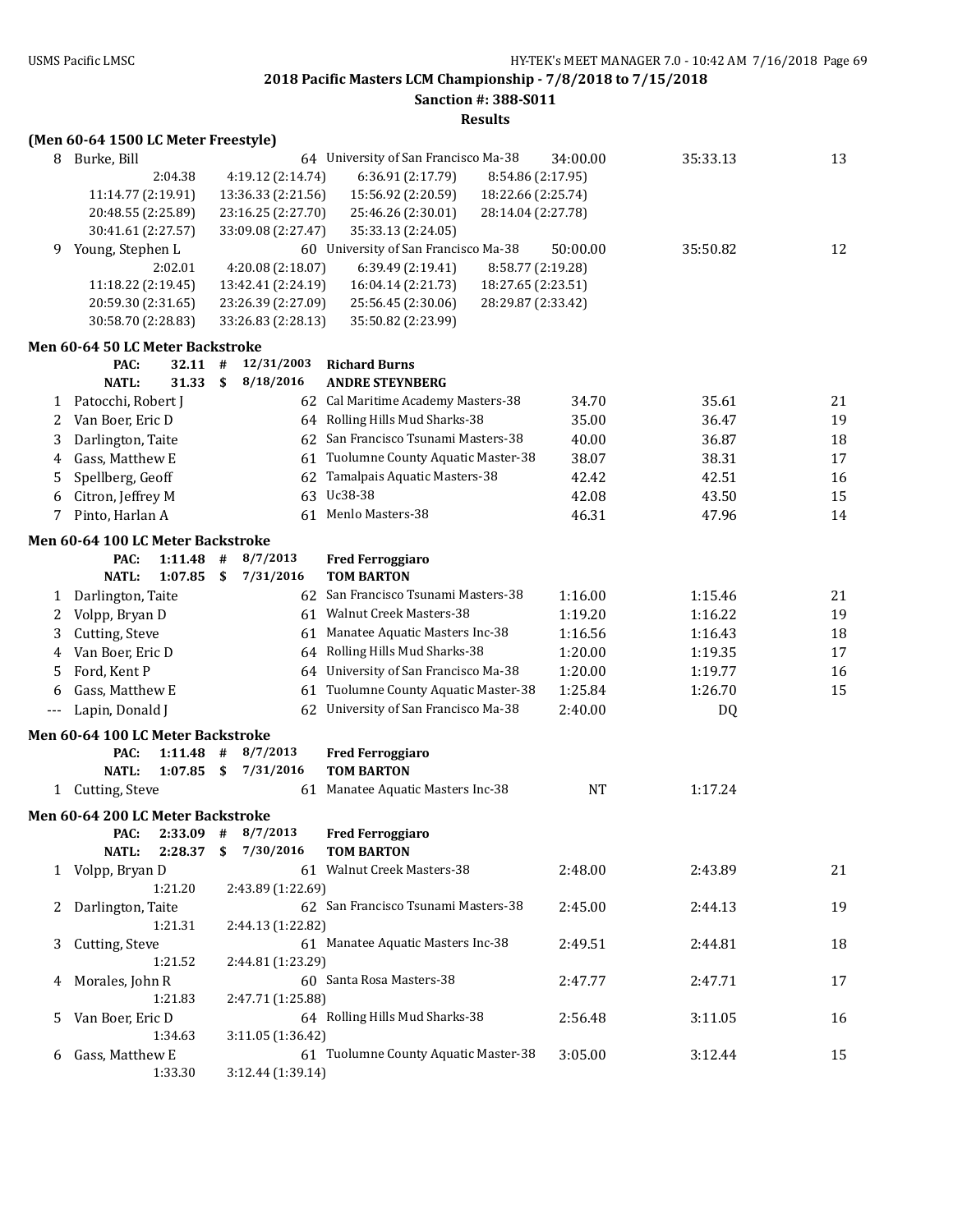**Sanction #: 388-S011**

#### **Results**

# **(Men 60-64 200 LC Meter Backstroke)** 7 Citron, Jeffrey M 63 Uc38-38 3:21.63 3:21.63 3:18.82 14 1:38.45 3:18.82 (1:40.37) **Men 60-64 50 LC Meter Breaststroke PAC: 33.41 # 12/31/2008 Robert Strand NATL: 32.87 \$ 6/13/2012 TIMOTHY SHEAD** 1 Volpp, Bryan D 61 Walnut Creek Masters-38 37.70 36.48 21 2 Van Boer, Eric D 64 Rolling Hills Mud Sharks-38 38.00 38.43 38.43 19 3 Swenor, Gary D 64 Davis Aquatic Masters-38 38.20 39.05 18 4 Seligmann, William R 62 Santa Cruz Masters Aquatics-38 39.80 40.40 17 5 Coad, David 60 University of San Francisco Ma-38 45.00 40.90 16 6 Anderson, Robert L 63 Peninsula Community Center Mas-38 41.00 43.30 15 7 Mao, John 60 Walnut Creek Masters-38 1:10.00 54.12 14 8 Young, Stephen L 60 University of San Francisco Ma-38 2:30.00 1:17.43 13 **Men 60-64 100 LC Meter Breaststroke PAC: 1:15.42 # 12/31/2008 Robert Strand NATL: 1:13.38 \$ 8/8/2013 RICK COLELLA** 1 Volpp, Bryan D 61 Walnut Creek Masters-38 1:24.45 1:23.73 21 2 Hektner, Eric W 60 Tri Valley Masters-38 1:35.00 1:32.30 19 3 Anderson, Robert L 63 Peninsula Community Center Mas-38 1:40.00 1:32.49 18 4 Spellberg, Geoff 62 Tamalpais Aquatic Masters-38 1:44.00 1:36.34 17 5 Woodruff, David L 62 Davis Aquatic Masters-38 1:30.00 1:37.08 16 6 Williams, Syd 63 University of San Francisco Ma-38 2:10.00 1:44.68 15 7 Tsugawa, Peter 60 Marcia's Enthusiastic Masters-38 2:15.00 1:57.09 14 8 Young, Stephen L 60 University of San Francisco Ma-38 6:00.00 2:52.80 13 **Men 60-64 200 LC Meter Breaststroke PAC: 2:50.77 # 12/31/2008 Robert Strand NATL: 2:40.46 \$ 8/17/2014 RICK COLELLA** 1 Volpp, Bryan D 61 Walnut Creek Masters-38 3:05.00 3:06.63 21 1:30.28 3:06.63 (1:36.35) 2 Anderson, Robert L 63 Peninsula Community Center Mas-38 3:40.00 3:35.76 19 1:48.14 3:35.76 (1:47.62) 3 Faitos, Ernest D 61 University of San Francisco Ma-38 6:00.00 4:55.80 18 2:21.12 4:55.80 (2:34.68) 4 Young, Stephen L 60 University of San Francisco Ma-38 10:00.00 6:13.12 17 3:00.41 6:13.12 (3:12.71) **Men 60-64 50 LC Meter Butterfly PAC: 28.58 # 8/9/2014 Steve Baxter NATL: 27.85 \$ 8/6/2017 TRIP HEDRICK** 1 Druz, Loren 62 Walnut Creek Masters-38 31.00 30.61 21 2 Heath, Robert H 61 Manatee Aquatic Masters Inc-38 29.69 31.06 31.06 3 Van Boer, Eric D 64 Rolling Hills Mud Sharks-38 32.00 32.32 18 4 O'Brien, Kerry L 61 Walnut Creek Masters-38 31.00 32.56 17 5 Seligmann, William R 62 Santa Cruz Masters Aquatics-38 34.50 35.59 16 6 Ford, Kent P 64 University of San Francisco Ma-38 35.89 36.38 15

7 Gass, Matthew E 61 Tuolumne County Aquatic Master-38 37.96 37.09 14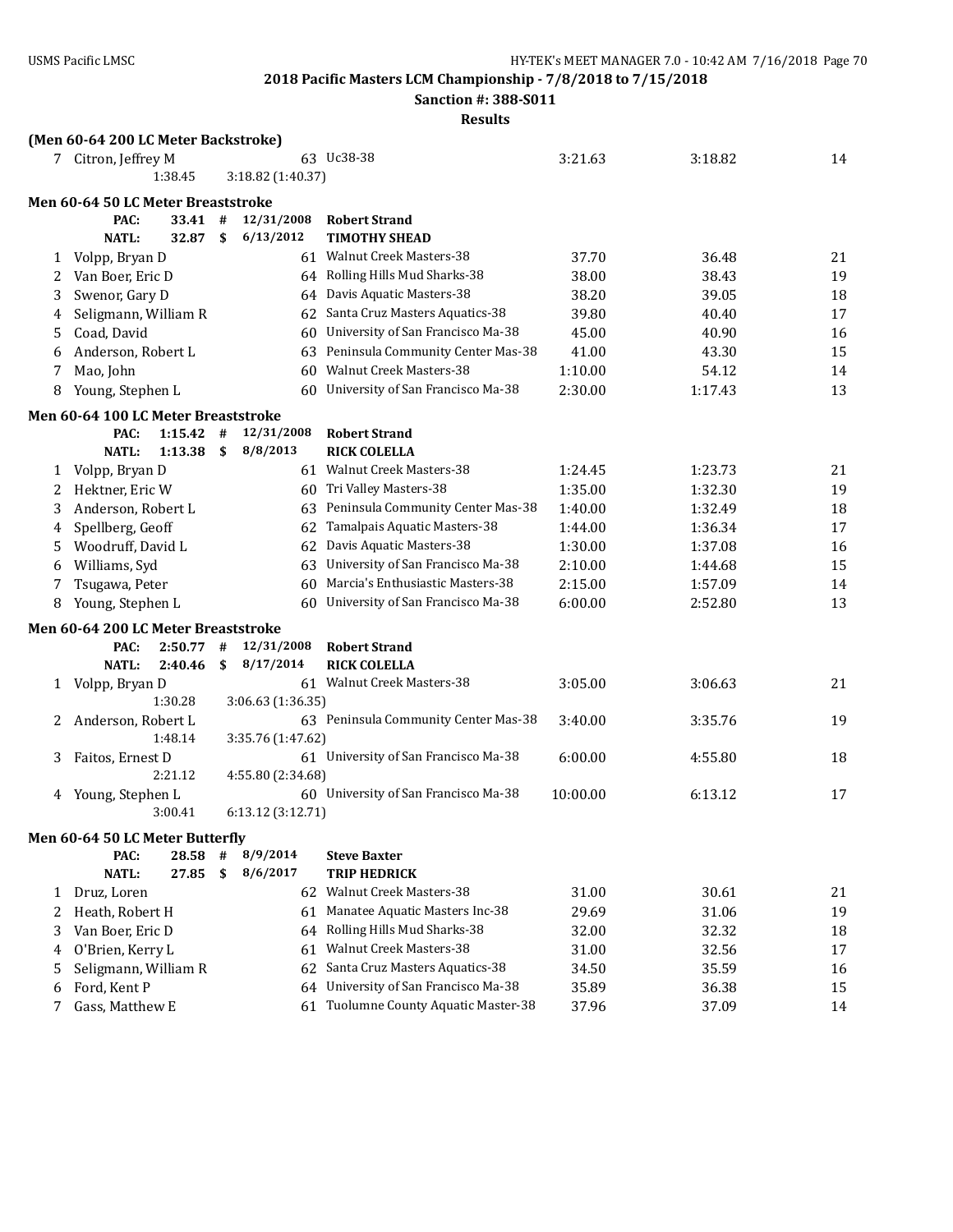**Sanction #: 388-S011**

|       | Men 60-64 100 LC Meter Butterfly |             |    |                   |                                        |              |         |    |
|-------|----------------------------------|-------------|----|-------------------|----------------------------------------|--------------|---------|----|
|       | PAC:                             | $1:09.11$ # |    | 12/31/2006        | <b>James R DeLacy</b>                  |              |         |    |
|       | <b>NATL:</b>                     | 1:03.03     | \$ | 8/15/2005         | <b>RICHARD ABRAHAMS</b>                |              |         |    |
|       | 1 O'Brien, Kerry L               |             |    |                   | 61 Walnut Creek Masters-38             | 1:11.02      | 1:11.71 | 21 |
| 2     | Morales, John R                  |             |    |                   | 60 Santa Rosa Masters-38               | 1:12.55      | 1:13.31 | 19 |
| 3     | Spellberg, Geoff                 |             |    |                   | 62 Tamalpais Aquatic Masters-38        | 1:15.00      | 1:13.87 | 18 |
| 4     | Gass, Matthew E                  |             |    |                   | 61 Tuolumne County Aquatic Master-38   | 1:29.00      | 1:29.58 | 17 |
| 5     | Tsugawa, Peter                   |             |    |                   | 60 Marcia's Enthusiastic Masters-38    | 2:00.00      | 1:47.10 | 16 |
|       | Men 60-64 200 LC Meter Butterfly |             |    |                   |                                        |              |         |    |
|       | PAC:                             | $2:42.84$ # |    | 8/6/2016          | Peter M Guadagni                       |              |         |    |
|       | <b>NATL:</b>                     | 2:29.05     | \$ | 8/6/2011          | <b>LAWRENCE DAY</b>                    |              |         |    |
|       | 1 Ford, Kent P                   |             |    |                   | 64 University of San Francisco Ma-38   | 3:15.00      | 3:15.09 | 21 |
|       |                                  | 1:32.24     |    | 3:15.09 (1:42.85) |                                        |              |         |    |
| 2     | Gass, Matthew E                  |             |    |                   | 61 Tuolumne County Aquatic Master-38   | 3:42.31      | 3:34.68 | 19 |
|       |                                  | 1:47.85     |    | 3:34.68 (1:46.83) |                                        |              |         |    |
| 3     | Pinto, Harlan A                  |             |    |                   | 61 Menlo Masters-38                    | 3:26.87      | 3:39.50 | 18 |
|       |                                  | 1:42.61     |    | 3:39.50 (1:56.89) |                                        |              |         |    |
| 4     | Tsugawa, Peter                   |             |    |                   | 60 Marcia's Enthusiastic Masters-38    | 4:45.00      | 4:22.48 | 17 |
|       |                                  | 2:00.59     |    | 4:22.48 (2:21.89) |                                        |              |         |    |
|       | Men 60-64 200 LC Meter IM        |             |    |                   |                                        |              |         |    |
|       | PAC:                             | 2:32.63     | #  | 12/31/2011        | <b>Tim Broderick</b>                   |              |         |    |
|       | <b>NATL:</b>                     | 2:21.99     | \$ | 8/17/2014         | <b>RICK COLELLA</b>                    |              |         |    |
|       | 1 Volpp, Bryan D                 |             |    |                   | 61 Walnut Creek Masters-38             | 2:44.00      | 2:42.53 | 21 |
|       |                                  | 1:16.14     |    | 2:42.53 (1:26.39) |                                        |              |         |    |
| 2     | Cutting, Steve                   |             |    |                   | 61 Manatee Aquatic Masters Inc-38      | 2:45.66      | 2:46.79 | 19 |
|       |                                  | 1:17.46     |    | 2:46.79 (1:29.33) |                                        |              |         |    |
| 3     | Waters, Steve                    |             |    |                   | 61 San Ramon Valley Aquatics Mast-38   | 3:10.00      | 3:20.41 | 18 |
|       |                                  | 1:33.02     |    | 3:20.41 (1:47.39) |                                        |              |         |    |
| 4     | Swenor, Gary D                   |             |    |                   | 64 Davis Aquatic Masters-38            | 3:14.36      | 3:23.93 | 17 |
|       |                                  | 1:43.84     |    | 3:23.93 (1:40.09) |                                        |              |         |    |
| 5.    | Citron, Jeffrey M                |             |    |                   | 63 Uc38-38                             | 3:21.77      | 3:31.57 | 16 |
|       |                                  | 1:45.18     |    | 3:31.57 (1:46.39) |                                        |              |         |    |
| 6     | Tsugawa, Peter                   |             |    |                   | 60 Marcia's Enthusiastic Masters-38    | 4:00.00      | 3:53.81 | 15 |
|       |                                  | 1:47.00     |    | 3:53.81 (2:06.81) |                                        |              |         |    |
|       | <b>Men 60-64 400 LC Meter IM</b> |             |    |                   |                                        |              |         |    |
|       | PAC:                             | $5:37.64$ # |    | 12/31/2010        | <b>Jim Clemmons</b>                    |              |         |    |
|       | <b>NATL:</b>                     | 5:08.20     | \$ | 8/15/2014         | <b>RICK COLELLA</b>                    |              |         |    |
| 1     | Volpp, Bryan D                   |             |    |                   | 61 Walnut Creek Masters-38             | 5:58.00      | 5:48.35 | 21 |
| 2     | Morales, John R                  |             |    |                   | 60 Santa Rosa Masters-38               | 5:59.99      | 5:52.54 | 19 |
| 3     | Pinto, Harlan A                  |             |    |                   | 61 Menlo Masters-38                    | 6:59.18      | 7:20.27 | 18 |
|       |                                  | 1:36.88     |    | 3:40.72 (2:03.84) | 5:40.09 (1:59.37)<br>7:20.27 (1:40.18) |              |         |    |
| 4     | Tsugawa, Peter                   |             |    |                   | 60 Marcia's Enthusiastic Masters-38    | 8:40.00      | 7:57.19 | 17 |
|       |                                  | 1:55.04     |    | 4:06.67 (2:11.63) | 6:17.62 (2:10.95)<br>7:57.19 (1:39.57) |              |         |    |
| $---$ | Williams, Syd                    |             |    |                   | 63 University of San Francisco Ma-38   | 9:00.00      | DQ      |    |
|       |                                  | 2:06.01     |    | 4:15.73 (2:09.72) | 6:22.62 (2:06.89)                      | DQ (1:56.13) |         |    |
|       |                                  |             |    |                   |                                        |              |         |    |
|       | Men 65-69 50 LC Meter Freestyle  |             |    |                   |                                        |              |         |    |
|       | PAC:                             | 27.38       | #  | 7/24/2016         | <b>Tate Holt</b>                       |              |         |    |
|       | <b>NATL:</b>                     | 26.33       | \$ | 8/12/2010         | <b>RICHARD ABRAHAMS</b>                |              |         |    |
|       | 1 Holt, Tate                     |             |    |                   | 67 Tamalpais Aquatic Masters-38        | 28.00        | 27.80   | 21 |
| 2     | Sapirstein, Julian B             |             |    |                   | 69 University of San Francisco Ma-38   | 32.00        | 31.08   | 19 |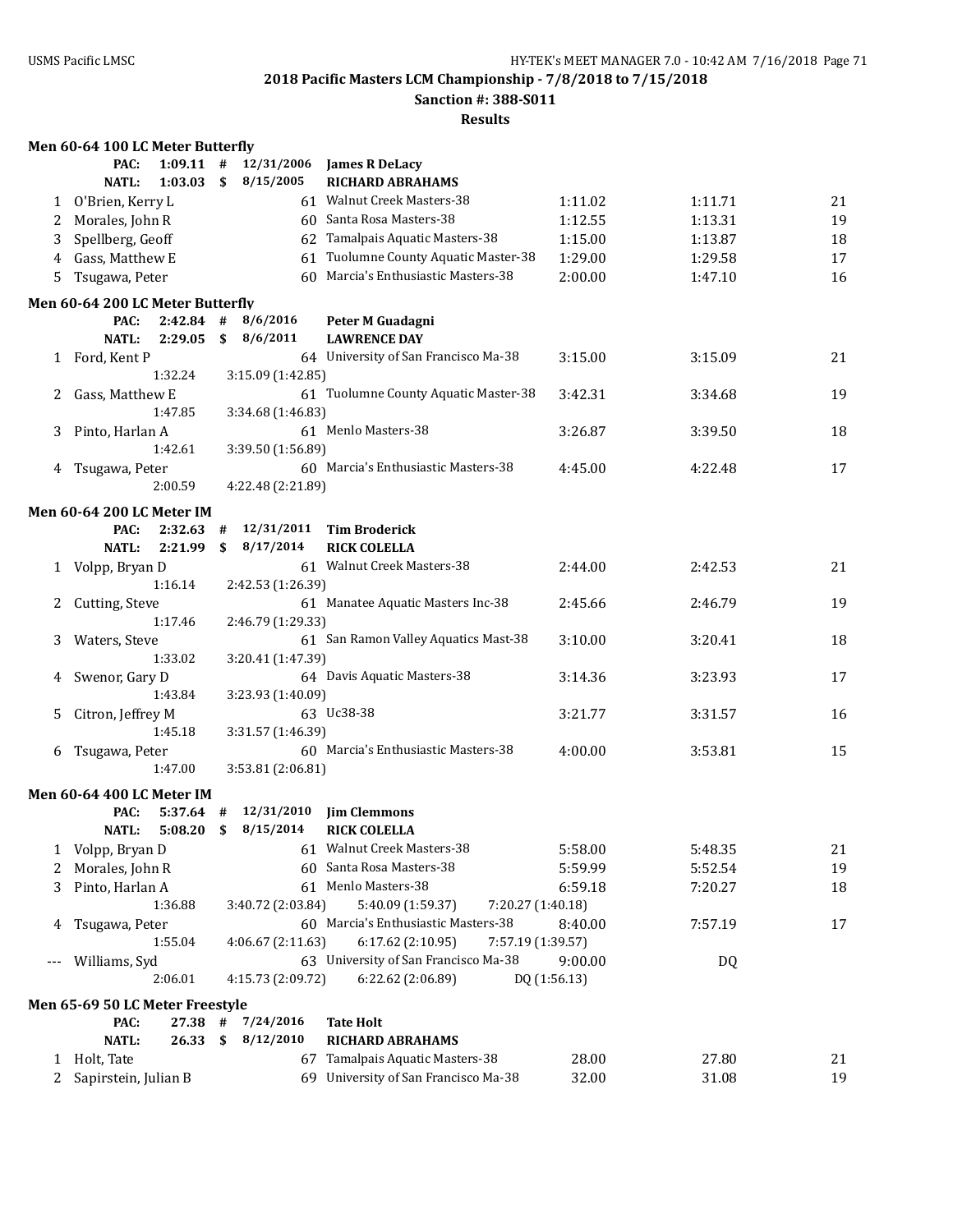**Sanction #: 388-S011**

|              | (Men 65-69 50 LC Meter Freestyle) |                           |                                              |                    |           |    |
|--------------|-----------------------------------|---------------------------|----------------------------------------------|--------------------|-----------|----|
|              | 3 Bernard, Alan D                 |                           | 69 Tamalpais Aquatic Masters-38              | 33.99              | 31.80     | 18 |
|              | Men 65-69 100 LC Meter Freestyle  |                           |                                              |                    |           |    |
|              | PAC:<br>$1:01.69$ #               | 7/24/2016                 | Tate Holt                                    |                    |           |    |
|              | <b>NATL:</b><br>1:00.38           | 8/12/2010<br>$\mathbf{s}$ | <b>RICHARD ABRAHAMS</b>                      |                    |           |    |
|              | 1 Bernard, Alan D                 |                           | 69 Tamalpais Aquatic Masters-38              | 1:13.99            | 1:10.49   | 21 |
| 2            | Small, Stephen A                  |                           | 66 Marcia's Enthusiastic Masters-38          | 1:19.85            | 1:14.17   | 19 |
| 3            | Upshaw, Bob B                     |                           | 69 Walnut Creek Masters-38                   | 1:24.00            | 1:19.29   | 18 |
|              | Men 65-69 200 LC Meter Freestyle  |                           |                                              |                    |           |    |
|              | PAC:<br>$2:18.51$ #               | 7/24/2016                 | <b>Tim Broderick</b>                         |                    |           |    |
|              | <b>NATL:</b><br>2:09.39           | 8/6/2017<br>\$            | <b>RICK COLELLA</b>                          |                    |           |    |
| $\mathbf{1}$ | Sapirstein, Julian B              |                           | 69 University of San Francisco Ma-38         | 2:45.00            | 2:37.41   | 21 |
|              | 1:15.93                           | 2:37.41 (1:21.48)         |                                              |                    |           |    |
| 2            | Virtue, Paul A                    |                           | 67 University of San Francisco Ma-38         | 2:41.84            | 2:39.17   | 19 |
|              | 1:18.46                           | 2:39.17 (1:20.71)         |                                              |                    |           |    |
| 3            | Small, Stephen A                  |                           | 66 Marcia's Enthusiastic Masters-38          | 2:50.25            | 2:41.83   | 18 |
|              | 1:18.21                           | 2:41.83 (1:23.62)         |                                              |                    |           |    |
| 4            | Jester, Mal                       |                           | 69 Walnut Creek Masters-38                   | 3:00.00            | 2:52.33   | 17 |
|              | 1:24.08                           | 2:52.33 (1:28.25)         |                                              |                    |           |    |
| 5            | Moore, Michael W                  |                           | 68 University of San Francisco Ma-38         | 3:59.00            | 4:00.16   | 16 |
|              | 1:52.50                           | 4:00.16 (2:07.66)         |                                              |                    |           |    |
| 6            | Boland, John L                    |                           | 69 University of San Francisco Ma-38         | 4:00.00            | 4:32.67   | 15 |
|              | 2:14.53                           | 4:32.67 (2:18.14)         |                                              |                    |           |    |
|              | Men 65-69 400 LC Meter Freestyle  |                           |                                              |                    |           |    |
|              | PAC:<br>5:06.67                   | #<br>6/29/2004            | <b>Joel R Wilson</b>                         |                    |           |    |
|              | <b>NATL:</b><br>4:37.70           | $\mathbf{s}$<br>8/4/2017  | <b>RICK COLELLA</b>                          |                    |           |    |
| 1            | Ferroggiaro, Fred                 |                           | 65 The Olympic Club-38                       | 5:12.00            | 5:24.63   | 21 |
|              | 1:18.49                           | 2:41.69 (1:23.20)         | 4:04.03 (1:22.34)                            | 5:24.63 (1:20.60)  |           |    |
| 2            | Sapirstein, Julian B              |                           | 69 University of San Francisco Ma-38         | 6:30.00            | 5:56.10   | 19 |
|              | 1:21.74                           | 2:55.92 (1:34.18)         | 4:28.49 (1:32.57)                            | 5:56.10 (1:27.61)  |           |    |
| 3            | Jester, Mal                       |                           | 69 Walnut Creek Masters-38                   | 6:40.00            | 6:10.43   | 18 |
|              | 1:28.25                           | 3:04.90 (1:36.65)         | 4:39.44 (1:34.54)                            | 6:10.43 (1:30.99)  |           |    |
| 4            | Ridinger, Kim S                   |                           | 67 University of San Francisco Ma-38         | 7:00.00            | 6:19.04   | 17 |
|              | 1:28.13                           | 3:02.80 (1:34.67)         | 6:19.04 (3:16.24)                            |                    |           |    |
| 5            | Cort, Doug A                      |                           | 68 Cal Maritime Academy Masters-38           | 6:54.14            | 6:33.90   | 16 |
|              | 1:34.96                           | 3:17.83 (1:42.87)         | 5:01.21 (1:43.38)                            | 6:33.90 (1:32.69)  |           |    |
|              | 6 Moore, Michael W                |                           | 68 University of San Francisco Ma-38 8:16.07 |                    | 8:06.10   | 15 |
|              | 1:57.03                           | 4:03.60(2:06.57)          | 6:08.09 (2:04.49)                            | 8:06.10 (1:58.01)  |           |    |
|              | Men 65-69 800 LC Meter Freestyle  |                           |                                              |                    |           |    |
|              | PAC: 10:47.65                     | 8/9/2014<br>#             | <b>Mike Sherrill</b>                         |                    |           |    |
|              | NATL: 10:11.30                    | 6/14/2015<br>\$           | <b>JIM MC CONICA</b>                         |                    |           |    |
|              | 1 Ferroggiaro, Fred               |                           | 65 The Olympic Club-38                       | 10:40.00           | 10:47.51# | 21 |
|              | 1:20.31                           | 2:42.58 (1:22.27)         | 4:04.38 (1:21.80)                            | 5:25.98 (1:21.60)  |           |    |
|              | 6:46.94 (1:20.96)                 | 8:08.45 (1:21.51)         | 9:29.42 (1:20.97)                            | 10:47.51 (1:18.09) |           |    |
|              | 2 Nelson, John P                  |                           | 65 Jellies Aquatic Masters of Mon-38         | 10:56.00           | 10:56.47  | 19 |
|              | 1:18.10                           | 2:40.05 (1:21.95)         | 4:03.75 (1:23.70)                            | 5:26.73 (1:22.98)  |           |    |
|              | 6:50.25 (1:23.52)                 | 8:12.91 (1:22.66)         | 9:36.28 (1:23.37)                            | 10:56.47 (1:20.19) |           |    |
| 3            | Bell, Gordon E                    |                           | 66 Walnut Creek Masters-38                   | 12:00.00           | 11:23.08  | 18 |
|              | 1:27.56                           | 2:56.93 (1:29.37)         | 4:23.87 (1:26.94)                            | 5:50.01 (1:26.14)  |           |    |
|              | 7:15.29 (1:25.28)                 | 8:39.45 (1:24.16)         | 10:01.90 (1:22.45)                           | 11:23.08 (1:21.18) |           |    |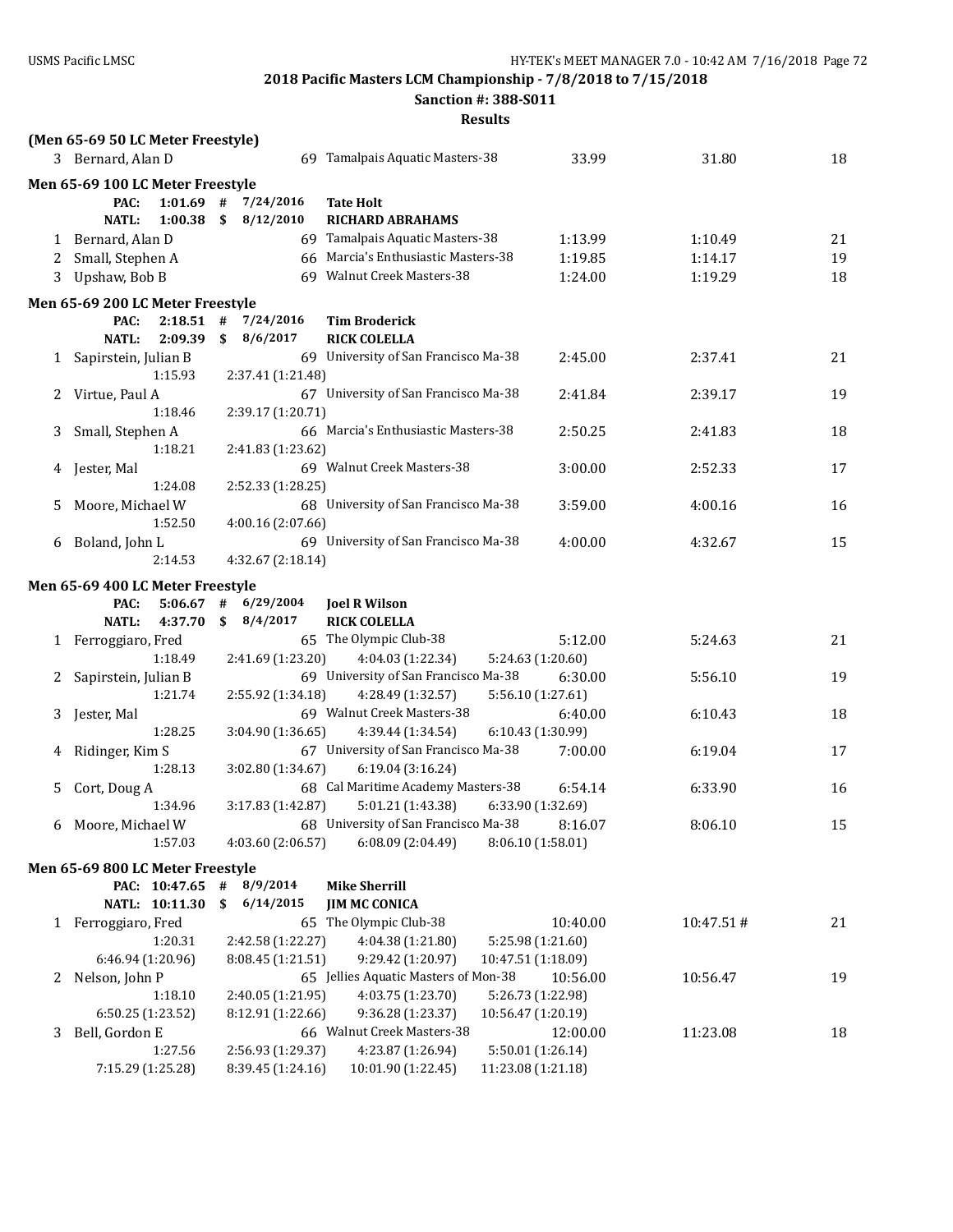**Sanction #: 388-S011**

| (Men 65-69 800 LC Meter Freestyle) |  |  |  |  |  |
|------------------------------------|--|--|--|--|--|
|------------------------------------|--|--|--|--|--|

|   | 4 Sapirstein, Julian B                   |                                          | 69 University of San Francisco Ma-38     |                    | 13:00.00 | 12:34.34 | 17 |
|---|------------------------------------------|------------------------------------------|------------------------------------------|--------------------|----------|----------|----|
|   | 1:28.09                                  | 3:05.24 (1:37.15)                        | 4:41.66 (1:36.42)                        | 6:18.97 (1:37.31)  |          |          |    |
|   | 7:55.76 (1:36.79)                        | 9:32.19 (1:36.43)                        | 11:05.84 (1:33.65)                       | 12:34.34 (1:28.50) |          |          |    |
|   | 5 Jester, Mal                            |                                          | 69 Walnut Creek Masters-38               |                    | 13:00.00 | 12:38.51 | 16 |
|   | 1:30.40                                  | 3:07.21 (1:36.81)                        | 4:44.61 (1:37.40)                        | 6:20.69 (1:36.08)  |          |          |    |
|   | 7:58.17 (1:37.48)                        | 9:34.73 (1:36.56)                        | 11:08.50 (1:33.77)                       | 12:38.51 (1:30.01) |          |          |    |
| 6 | Cort, Doug A                             |                                          | 68 Cal Maritime Academy Masters-38       |                    | 13:58.14 | 13:53.94 | 15 |
|   | 1:43.52                                  | 3:27.90 (1:44.38)                        | 5:11.98 (1:44.08)                        | 6:58.40 (1:46.42)  |          |          |    |
|   | 8:45.54 (1:47.14)                        | 10:32.24 (1:46.70)                       | 12:17.71 (1:45.47)                       | 13:53.94 (1:36.23) |          |          |    |
| 7 | Mortimer, Niland B                       |                                          | 67 University of San Francisco Ma-38     |                    | 16:30.00 | 14:44.15 | 14 |
|   | 1:37.35                                  | 3:29.14 (1:51.79)                        | 5:21.31 (1:52.17)                        | 7:15.05 (1:53.74)  |          |          |    |
|   | 9:07.85 (1:52.80)                        | 11:01.24 (1:53.39)                       | 12:54.78 (1:53.54)                       | 14:44.15 (1:49.37) |          |          |    |
| 8 | Kunihara, Daniel S                       |                                          | 67 University of San Francisco Ma-38     |                    | 24:00.00 | 15:59.63 | 13 |
|   | 1:53.66                                  | 3:54.08 (2:00.42)                        | 5:54.39 (2:00.31)                        | 7:55.64 (2:01.25)  |          |          |    |
|   | 9:57.38 (2:01.74)                        | 11:59.09 (2:01.71)                       | 14:00.08 (2:00.99)                       | 15:59.63 (1:59.55) |          |          |    |
| 9 | Boreyko, Valeriy A                       |                                          | 65 University of San Francisco Ma-38     |                    | 24:00.00 | 17:24.87 | 12 |
|   | 2:10.62                                  | 4:24.75 (2:14.13)                        | 6:39.91 (2:15.16)                        | 8:53.50 (2:13.59)  |          |          |    |
|   | 11:03.83 (2:10.33)                       | 13:11.54 (2:07.71)                       | 15:20.61 (2:09.07)                       | 17:24.87 (2:04.26) |          |          |    |
|   | Men 65-69 1500 LC Meter Freestyle        |                                          |                                          |                    |          |          |    |
|   | PAC: 20:29.63                            | 8/7/2013<br>#                            | <b>Joel R Wilson</b>                     |                    |          |          |    |
|   | NATL: 19:33.36                           | \$<br>6/14/2015                          | <b>JIM MC CONICA</b>                     |                    |          |          |    |
|   | 1 Ferroggiaro, Fred                      |                                          | 65 The Olympic Club-38                   |                    | 20:04.73 | 20:31.16 | 21 |
|   | 1:20.69                                  | 2:44.62 (1:23.93)                        | 4:08.24 (1:23.62)                        | 5:31.12 (1:22.88)  |          |          |    |
|   | 6:53.88 (1:22.76)                        | 8:16.04 (1:22.16)                        | 9:38.33 (1:22.29)                        | 11:00.88 (1:22.55) |          |          |    |
|   | 12:23.15 (1:22.27)                       | 13:45.14 (1:21.99)                       | 15:07.36 (1:22.22)                       | 16:28.62 (1:21.26) |          |          |    |
|   | 17:50.29 (1:21.67)                       | 19:11.87 (1:21.58)                       | 20:31.16 (1:19.29)                       |                    |          |          |    |
|   | 2 Virtue, Paul A                         |                                          | 67 University of San Francisco Ma-38     |                    | 22:01.01 | 22:03.00 | 19 |
|   | 1:24.81                                  | 2:53.57 (1:28.76)                        | 4:22.83 (1:29.26)                        | 5:52.02 (1:29.19)  |          |          |    |
|   | 7:20.71 (1:28.69)                        | 8:49.41 (1:28.70)                        | 10:17.72 (1:28.31)                       | 11:46.18 (1:28.46) |          |          |    |
|   | 13:14.47 (1:28.29)                       | 14:42.96 (1:28.49)                       | 16:11.57 (1:28.61)                       | 17:39.91 (1:28.34) |          |          |    |
|   | 19:08.50 (1:28.59)                       | 20:36.78 (1:28.28)                       | 22:03.00 (1:26.22)                       |                    |          |          |    |
| 3 | Upshaw, Bob B                            |                                          | 69 Walnut Creek Masters-38               |                    | 24:31.00 | 23:18.63 | 18 |
|   | 1:28.24                                  | 3:01.58 (1:33.34)                        | 4:35.01 (1:33.43)                        | 6:08.50 (1:33.49)  |          |          |    |
|   | 7:41.24 (1:32.74)                        | 9:14.69 (1:33.45)                        | 10:48.32 (1:33.63)                       | 12:21.68 (1:33.36) |          |          |    |
|   | 13:55.72 (1:34.04)                       | 15:29.87 (1:34.15)                       | 17:03.79 (1:33.92)                       | 18:38.42 (1:34.63) |          |          |    |
|   | 20:13.48 (1:35.06)                       | 21:47.46 (1:33.98)                       | 23:18.63 (1:31.17)                       |                    |          |          |    |
|   | 4 Kahn, Stuart L                         |                                          | 65 Davis Aquatic Masters-38              |                    | 26:51.00 | 23:33.94 | 17 |
|   | 1:32.36                                  | 3:11.58 (1:39.22)                        | 4:48.56 (1:36.98)                        | 6:25.91 (1:37.35)  |          |          |    |
|   | 8:02.68 (1:36.77)                        | 9:39.16 (1:36.48)                        | 11:13.33 (1:34.17)                       | 12:48.65 (1:35.32) |          |          |    |
|   | 14:23.05 (1:34.40)                       | 15:56.97 (1:33.92)                       | 17:30.36 (1:33.39)                       | 19:03.05 (1:32.69) |          |          |    |
|   | 20:35.00 (1:31.95)                       | 22:04.78 (1:29.78)                       | 23:33.94 (1:29.16)                       |                    |          |          |    |
| 5 |                                          |                                          |                                          |                    |          |          |    |
|   | Sapirstein, Julian B                     |                                          | 69 University of San Francisco Ma-38     |                    | 25:00.00 | 24:04.05 | 16 |
|   | 1:30.10                                  | 3:06.74 (1:36.64)                        | 4:44.88 (1:38.14)                        | 6:22.61 (1:37.73)  |          |          |    |
|   | 8:00.62 (1:38.01)                        | 9:38.01 (1:37.39)                        | 11:15.69 (1:37.68)                       | 12:51.92 (1:36.23) |          |          |    |
|   | 14:29.05 (1:37.13)                       | 16:06.74 (1:37.69)                       | 17:44.85 (1:38.11)                       | 19:21.39 (1:36.54) |          |          |    |
|   | 20:59.21 (1:37.82)                       | 22:34.18 (1:34.97)                       | 24:04.05 (1:29.87)                       |                    |          |          |    |
| 6 | Winterrowd, Dan                          |                                          | 68 Sierra Marlins Masters-38             |                    | 24:42.85 | 24:32.19 | 15 |
|   | 1:32.81                                  | 3:11.45 (1:38.64)                        | 4:49.62 (1:38.17)                        | 6:27.79(1:38.17)   |          |          |    |
|   | 8:05.39 (1:37.60)                        | 9:44.17 (1:38.78)                        | 11:22.75 (1:38.58)                       | 13:01.35 (1:38.60) |          |          |    |
|   | 14:40.38 (1:39.03)<br>21:17.76 (1:37.23) | 16:20.89 (1:40.51)<br>22:55.16 (1:37.40) | 18:01.38 (1:40.49)<br>24:32.19 (1:37.03) | 19:40.53 (1:39.15) |          |          |    |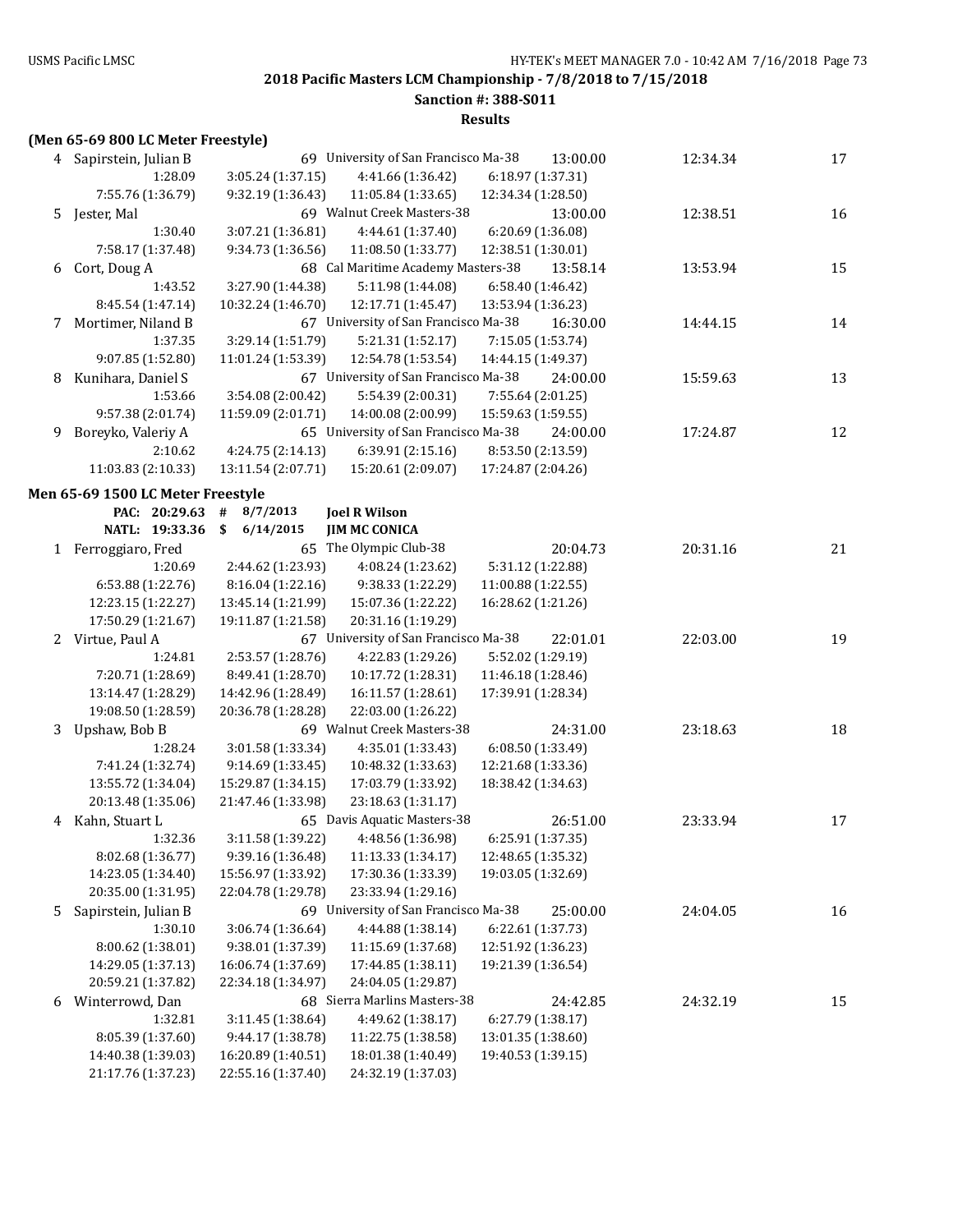### **Sanction #: 388-S011**

| 7      | Mortimer, Niland B                | 67                 | University of San Francisco Ma-38    | 28:30.00           | 27:56.94 | 14 |
|--------|-----------------------------------|--------------------|--------------------------------------|--------------------|----------|----|
|        | 1:42.57                           | 3:35.41 (1:52.84)  | 5:27.86 (1:52.45)                    | 7:20.85 (1:52.99)  |          |    |
|        | 9:14.92 (1:54.07)                 | 11:08.34 (1:53.42) | 13:01.65 (1:53.31)                   | 14:53.38 (1:51.73) |          |    |
|        | 16:46.13 (1:52.75)                | 18:39.15 (1:53.02) | 20:31.15 (1:52.00)                   | 22:23.09 (1:51.94) |          |    |
|        | 24:15.13 (1:52.04)                | 26:08.12 (1:52.99) | 27:56.94 (1:48.82)                   |                    |          |    |
| 8      | Boreyko, Valeriy A                |                    | 65 University of San Francisco Ma-38 | 45:00.00           | 34:16.72 | 13 |
|        |                                   |                    |                                      | 8:50.49(           |          |    |
|        | 11:06.26 (2:15.77)                | 13:23.97 (2:17.71) | 15:42.08 (2:18.11)                   | 18:04.03 (2:21.95) |          |    |
|        | 20:24.13 (2:20.10)                | 22:47.12 (2:22.99) | 25:10.72 (2:23.60)                   | 27:29.41 (2:18.69) |          |    |
|        |                                   | 32:11.27 ()        | 34:16.72 (2:05.45)                   |                    |          |    |
| 9      | Boland, John L                    |                    | 69 University of San Francisco Ma-38 | 40:00.00           | 40:05.52 | 12 |
|        | 2:29.02                           | 5:11.13 (2:42.11)  | 7:54.73 (2:43.60)                    | 10:38.81 (2:44.08) |          |    |
|        | 13:25.60 (2:46.79)                | 16:08.63 (2:43.03) | 18:50.71 (2:42.08)                   | 21:33.17 (2:42.46) |          |    |
|        | 24:14.64 (2:41.47)                | 26:56.74 (2:42.10) | 29:37.90 (2:41.16)                   | 32:18.34 (2:40.44) |          |    |
|        | 34:57.76 (2:39.42)                | 37:36.66 (2:38.90) | 40:05.52 (2:28.86)                   |                    |          |    |
|        | Men 65-69 50 LC Meter Backstroke  |                    |                                      |                    |          |    |
|        | PAC:<br>30.95                     | 12/31/2012<br>#    | <b>Hugh Wilder</b>                   |                    |          |    |
|        | <b>NATL:</b><br>30.95             | \$<br>7/12/2012    | <b>HUGH WILDER</b>                   |                    |          |    |
| 1      | Ferroggiaro, Fred                 | 65                 | The Olympic Club-38                  | 35.00              | 36.54    | 21 |
| 2      | Kahn, Stuart L                    | 65                 | Davis Aquatic Masters-38             | 37.50              | 37.38    | 19 |
| 3      | Bernard, Alan D                   | 69                 | Tamalpais Aquatic Masters-38         | 42.99              | 40.85    | 18 |
| 4      | Upshaw, Bob B                     | 69                 | <b>Walnut Creek Masters-38</b>       | 43.00              | 42.92    | 17 |
| 5      | Sapirstein, Julian B              | 69                 | University of San Francisco Ma-38    | 48.00              | 46.52    | 16 |
| 6      | Andrews, Bryan W                  | 67                 | University of San Francisco Ma-38    | 55.00              | 47.20    | 15 |
| 7      | Sutton-Beattie, Eric L            | 66                 | Rolling Hills Mud Sharks-38          | 1:00.00            | 50.86    | 14 |
| 8      | Kennedy, James B                  | 67                 | Cal Maritime Academy Masters-38      | 52.00              | 53.19    | 13 |
| 9      | Kunihara, Daniel S                | 67                 | University of San Francisco Ma-38    | 1:15.00            | 57.83    | 12 |
|        | Men 65-69 100 LC Meter Backstroke |                    |                                      |                    |          |    |
|        | PAC:<br>1:09.79                   | $\#$<br>12/31/2012 | <b>Hugh Wilder</b>                   |                    |          |    |
|        | <b>NATL:</b><br>1:09.79           | 7/8/2012<br>\$     | <b>HUGH WILDER</b>                   |                    |          |    |
| 1      | Ferroggiaro, Fred                 |                    | 65 The Olympic Club-38               | 1:14.00            | 1:15.49  | 21 |
| 2      | Kahn, Stuart L                    | 65                 | Davis Aquatic Masters-38             | 1:22.55            | 1:25.91  | 19 |
| 3      | Upshaw, Bob B                     | 69                 | <b>Walnut Creek Masters-38</b>       | 1:37.00            | 1:28.66  | 18 |
|        |                                   | 66                 | Marcia's Enthusiastic Masters-38     | 1:33.33            | 1:33.94  | 17 |
| 4<br>5 | Small, Stephen A                  | 67                 | Cal Maritime Academy Masters-38      | 1:45.00            |          | 16 |
|        | Kennedy, James B                  | 67                 | University of San Francisco Ma-38    |                    | 1:48.43  | 15 |
| 6      | Andrews, Bryan W                  |                    |                                      | 2:05.00            | 1:50.61  |    |
|        | Men 65-69 200 LC Meter Backstroke |                    |                                      |                    |          |    |
|        | PAC:<br>$2:41.76$ #               | 12/31/2009         | <b>Richard Burns</b>                 |                    |          |    |
|        | NATL:<br>2:37.16                  | 6/16/2018<br>\$    | <b>LAWRENCE DAY</b>                  |                    |          |    |
|        | 1 Ferroggiaro, Fred               |                    | 65 The Olympic Club-38               | 2:38.00            | 2:41.49# | 21 |
|        | 1:19.92                           | 2:41.49 (1:21.57)  |                                      |                    |          |    |
| 2      | Upshaw, Bob B                     |                    | 69 Walnut Creek Masters-38           | 3:15.00            | 3:08.10  | 19 |
|        | 1:32.58                           | 3:08.10 (1:35.52)  |                                      |                    |          |    |
| 3      | Small, Stephen A                  |                    | 66 Marcia's Enthusiastic Masters-38  | 3:25.29            | 3:21.70  | 18 |
|        | 1:38.52                           | 3:21.70 (1:43.18)  |                                      |                    |          |    |
| 4      | Andrews, Bryan W                  |                    | 67 University of San Francisco Ma-38 | 4:30.00            | 3:57.87  | 17 |
|        | 1:58.01                           | 3:57.87 (1:59.86)  |                                      |                    |          |    |
| 5      | Kunihara, Daniel S                |                    | 67 University of San Francisco Ma-38 | 5:30.00            | 4:24.65  | 16 |
|        | 2:11.78                           | 4:24.65 (2:12.87)  |                                      |                    |          |    |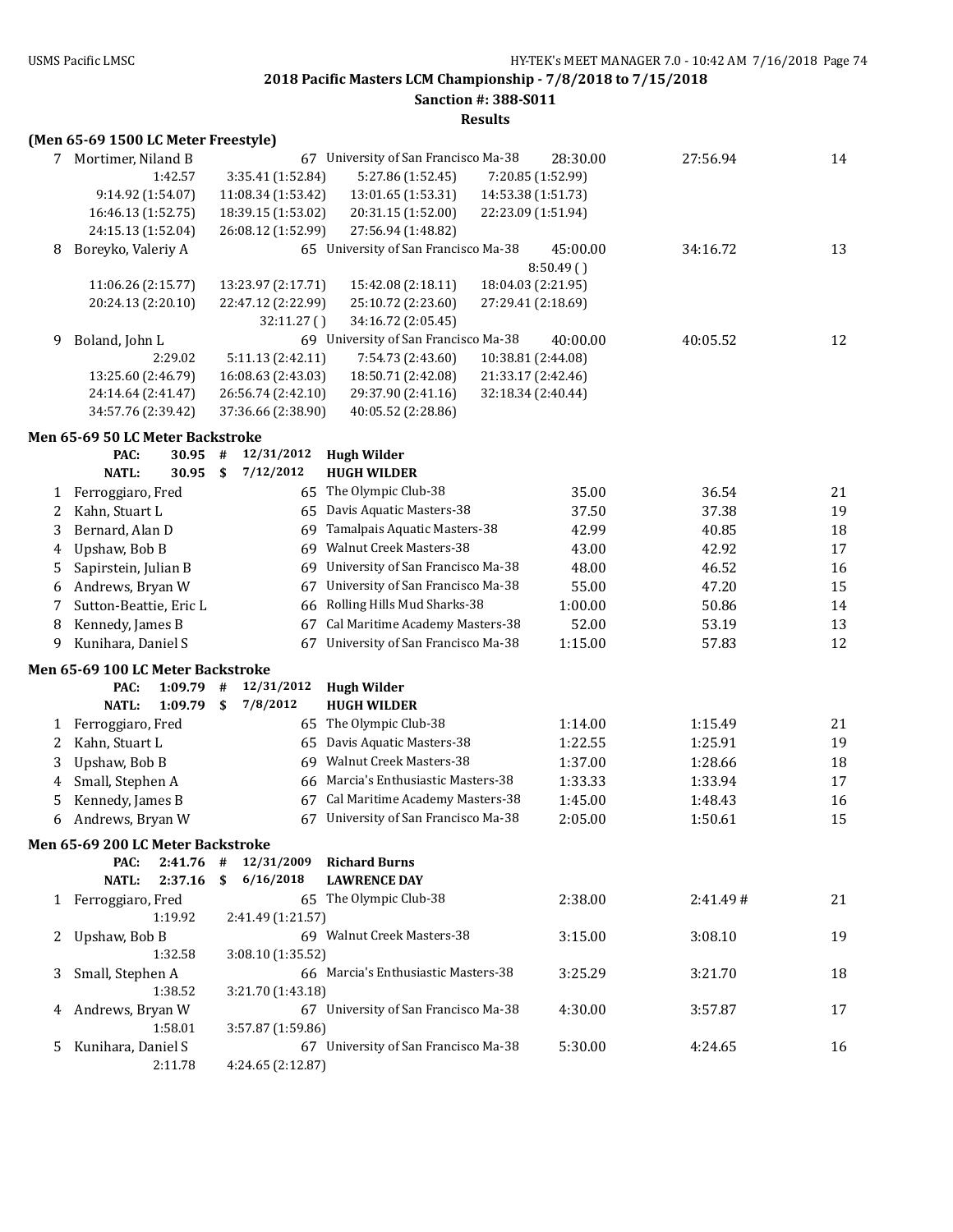**Sanction #: 388-S011**

|   | (Men 65-69 200 LC Meter Backstroke)         |         |    |                   |                                      |         |         |    |
|---|---------------------------------------------|---------|----|-------------------|--------------------------------------|---------|---------|----|
|   | 6 Moore, Michael W                          |         |    |                   | 68 University of San Francisco Ma-38 | 5:59.99 | 4:56.41 | 15 |
|   |                                             | 2:27.64 |    | 4:56.41 (2:28.77) |                                      |         |         |    |
|   | Men 65-69 50 LC Meter Breaststroke          |         |    |                   |                                      |         |         |    |
|   | PAC:                                        | 35.00   | #  | 12/31/2009        | <b>Kenneth A Frost</b>               |         |         |    |
|   | <b>NATL:</b>                                | 33.30   | \$ | 8/19/2016         | <b>RICK COLELLA</b>                  |         |         |    |
| 1 | Bernard, Alan D                             |         |    |                   | 69 Tamalpais Aquatic Masters-38      | 46.99   | 43.25   | 21 |
| 2 | Kennedy, James B                            |         |    |                   | 67 Cal Maritime Academy Masters-38   | 49.00   | 45.92   | 19 |
| 3 | Ridinger, Kim S                             |         |    | 67                | University of San Francisco Ma-38    | 1:00.00 | 47.08   | 18 |
| 4 | Upshaw, Bob B                               |         |    | 69                | <b>Walnut Creek Masters-38</b>       | 54.00   | 48.09   | 17 |
| 5 | Boreyko, Valeriy A                          |         |    | 65                | University of San Francisco Ma-38    | 1:20.00 | 49.99   | 16 |
| 6 | Kunihara, Daniel S                          |         |    | 67                | University of San Francisco Ma-38    | 1:30.00 | 55.26   | 15 |
|   | Men 65-69 100 LC Meter Breaststroke         |         |    |                   |                                      |         |         |    |
|   | PAC:                                        | 1:18.11 | #  | 12/31/2009        | <b>Kenneth A Frost</b>               |         |         |    |
|   | <b>NATL:</b>                                | 1:14.77 | \$ | 8/5/2017          | <b>RICK COLELLA</b>                  |         |         |    |
| 1 | Small, Stephen A                            |         |    |                   | 66 Marcia's Enthusiastic Masters-38  | 1:37.43 | 1:35.95 | 21 |
| 2 | Bernard, Alan D                             |         |    |                   | 69 Tamalpais Aquatic Masters-38      | 1:45.99 | 1:37.57 | 19 |
| 3 | Kahn, Stuart L                              |         |    | 65                | Davis Aquatic Masters-38             | 1:37.93 | 1:39.88 | 18 |
| 4 | Kennedy, James B                            |         |    | 67                | Cal Maritime Academy Masters-38      | 1:45.00 | 1:46.08 | 17 |
| 5 | Upshaw, Bob B                               |         |    | 69                | <b>Walnut Creek Masters-38</b>       | 1:50.00 | 1:47.95 | 16 |
| 6 | Kunihara, Daniel S                          |         |    | 67                | University of San Francisco Ma-38    | 3:05.00 | 2:02.02 | 15 |
| 7 | Boreyko, Valeriy A                          |         |    | 65                | University of San Francisco Ma-38    | 3:00.00 | 2:03.80 | 14 |
| 8 | Andrews, Bryan W                            |         |    |                   | 67 University of San Francisco Ma-38 | 2:40.00 | 2:25.27 | 13 |
|   |                                             |         |    |                   |                                      |         |         |    |
|   | Men 65-69 200 LC Meter Breaststroke<br>PAC: | 2:59.54 | #  | 12/31/2009        | <b>Kenneth A Frost</b>               |         |         |    |
|   | <b>NATL:</b>                                | 2:41.54 | \$ | 8/21/2016         | <b>RICK COLELLA</b>                  |         |         |    |
| 1 | Small, Stephen A                            |         |    |                   | 66 Marcia's Enthusiastic Masters-38  | 3:38.49 | 3:32.02 | 21 |
|   |                                             | 1:43.06 |    | 3:32.02 (1:48.96) |                                      |         |         |    |
| 2 | Kahn, Stuart L                              |         |    |                   | 65 Davis Aquatic Masters-38          | 3:40.00 | 3:37.20 | 19 |
|   |                                             | 1:45.98 |    | 3:37.20 (1:51.22) |                                      |         |         |    |
| 3 | Jester, Mal                                 |         |    |                   | 69 Walnut Creek Masters-38           | 3:50.00 | 3:38.57 | 18 |
|   |                                             | 1:46.55 |    | 3:38.57 (1:52.02) |                                      |         |         |    |
| 4 | Kennedy, James B                            |         |    |                   | 67 Cal Maritime Academy Masters-38   | 3:46.00 | 3:53.55 | 17 |
|   |                                             | 1:51.81 |    | 3:53.55 (2:01.74) |                                      |         |         |    |
| 5 | Kunihara, Daniel S                          |         |    |                   | 67 University of San Francisco Ma-38 | 6:45.00 | 4:35.12 | 16 |
|   |                                             | 2:14.06 |    | 4:35.12 (2:21.06) |                                      |         |         |    |
|   | 6 Boreyko, Valeriy A                        |         |    |                   | 65 University of San Francisco Ma-38 | 7:25.00 | 4:35.64 | 15 |
|   |                                             | 2:24.83 |    | 4:35.64 (2:10.81) |                                      |         |         |    |
|   | Men 65-69 50 LC Meter Butterfly             |         |    |                   |                                      |         |         |    |
|   | PAC:                                        | 30.13   | #  | 12/31/2009        | <b>Robert H Olson</b>                |         |         |    |
|   | <b>NATL:</b>                                | 28.68   | \$ | 8/16/2008         | <b>KEEFE LODWIG</b>                  |         |         |    |
| 1 | Levine, Arnold W                            |         |    | 65                | Oakland Barracuda Masters-38         | 33.56   | 34.66   | 21 |
| 2 | Bernard, Alan D                             |         |    | 69                | Tamalpais Aquatic Masters-38         | 36.99   | 36.11   | 19 |
| 3 | Cort, Doug A                                |         |    | 68                | Cal Maritime Academy Masters-38      | 37.12   | 36.62   | 18 |
| 4 | Kennedy, James B                            |         |    | 67                | Cal Maritime Academy Masters-38      | 46.00   | 43.14   | 17 |
| 5 | Andrews, Bryan W                            |         |    | 67                | University of San Francisco Ma-38    | 1:05.00 | 52.83   | 16 |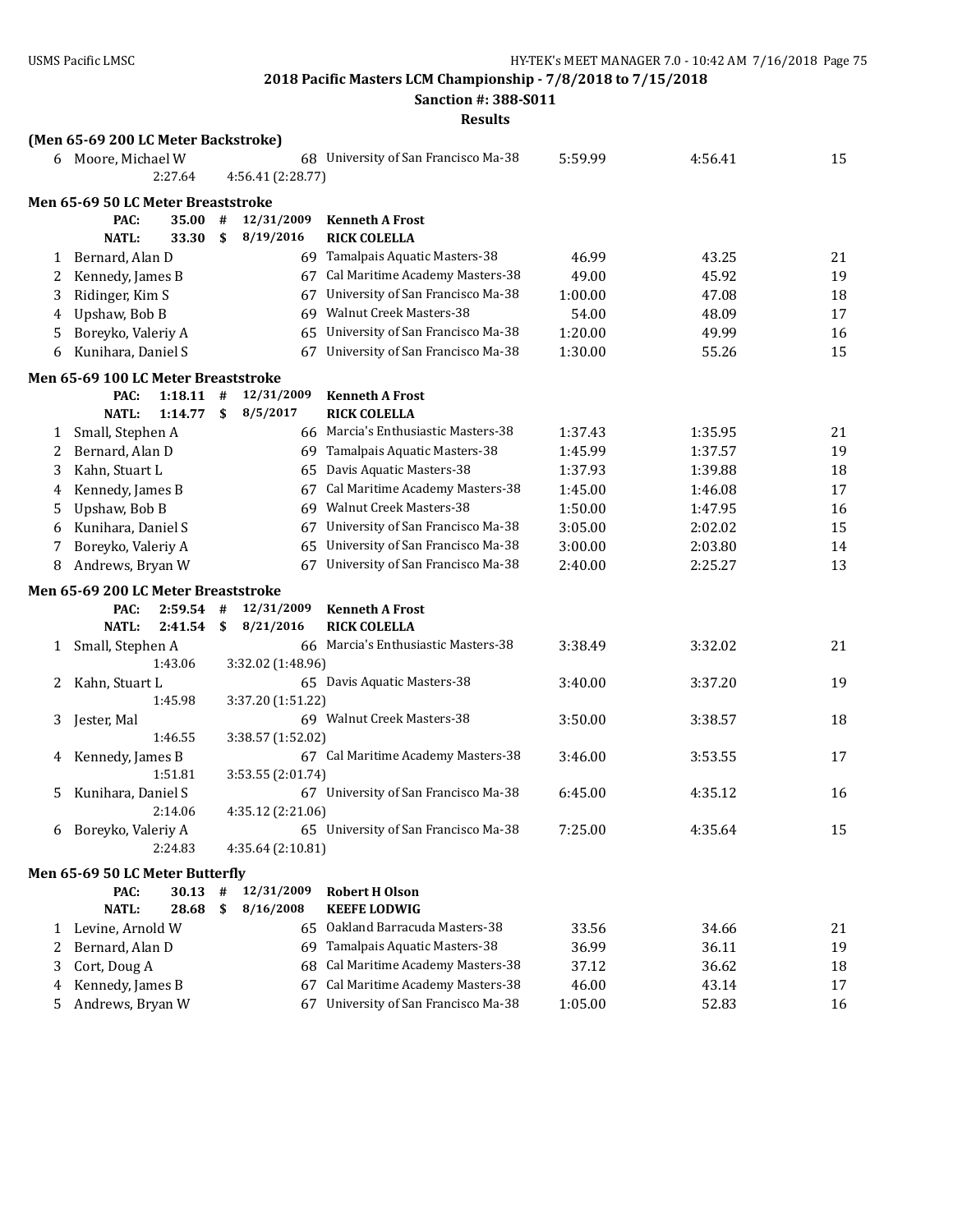**Sanction #: 388-S011**

|       | Men 65-69 100 LC Meter Butterfly |         |    |                   |                                      |                   |           |    |
|-------|----------------------------------|---------|----|-------------------|--------------------------------------|-------------------|-----------|----|
|       | PAC:                             | 1:13.29 | #  | 8/9/2014          | <b>Alek I Shestakov</b>              |                   |           |    |
|       | <b>NATL:</b>                     | 1:05.83 | \$ | 8/6/2017          | <b>RICK COLELLA</b>                  |                   |           |    |
|       | 1 Andow, Larry T                 |         |    |                   | 65 Uc38-38                           | 1:40.00           | 1:35.47   | 21 |
| 2     | Cort, Doug A                     |         |    |                   | 68 Cal Maritime Academy Masters-38   | 1:38.50           | 1:50.36   | 19 |
|       | Kennedy, James B                 |         |    |                   | 67 Cal Maritime Academy Masters-38   | 1:46.00           | <b>DQ</b> |    |
|       | Men 65-69 200 LC Meter Butterfly |         |    |                   |                                      |                   |           |    |
|       | PAC:                             | 2:49.73 | #  | 7/26/2015         | <b>Joel R Wilson</b>                 |                   |           |    |
|       | <b>NATL:</b>                     | 2:33.40 | \$ | 6/12/2016         | <b>LAWRENCE DAY</b>                  |                   |           |    |
|       | 1 Ferroggiaro, Fred              |         |    |                   | 65 The Olympic Club-38               | 3:00.00           | 3:04.59   | 21 |
|       |                                  | 1:29.84 |    | 3:04.59 (1:34.75) |                                      |                   |           |    |
| 2     | Andow, Larry T                   |         |    |                   | 65 Uc38-38                           | 3:50.00           | 3:48.57   | 19 |
|       |                                  | 1:47.27 |    | 3:48.57 (2:01.30) |                                      |                   |           |    |
| 3     | Kunihara, Daniel S               |         |    |                   | 67 University of San Francisco Ma-38 | 8:30.00           | 5:02.01   | 18 |
|       |                                  | 2:20.21 |    | 5:02.01 (2:41.80) |                                      |                   |           |    |
|       | 4 Boreyko, Valeriy A             |         |    |                   | 65 University of San Francisco Ma-38 | 10:00.00          | 5:35.87   | 17 |
|       |                                  | 2:50.36 |    | 5:35.87 (2:45.51) |                                      |                   |           |    |
|       | <b>Men 65-69 200 LC Meter IM</b> |         |    |                   |                                      |                   |           |    |
|       | PAC:                             | 2:41.20 | #  | 8/9/2014          | <b>Alek I Shestakov</b>              |                   |           |    |
|       | <b>NATL:</b>                     | 2:25.22 | \$ | 8/19/2016         | <b>RICK COLELLA</b>                  |                   |           |    |
|       | 1 Bernard, Alan D                |         |    |                   | 69 Tamalpais Aquatic Masters-38      | 3:14.99           | 3:07.58   | 21 |
|       |                                  | 1:33.07 |    | 3:07.58 (1:34.51) |                                      |                   |           |    |
| 2     | Kahn, Stuart L                   |         |    |                   | 65 Davis Aquatic Masters-38          | 3:30.00           | 3:10.42   | 19 |
|       |                                  | 1:33.08 |    | 3:10.42 (1:37.34) |                                      |                   |           |    |
| 3     | Small, Stephen A                 |         |    |                   | 66 Marcia's Enthusiastic Masters-38  | 3:21.10           | 3:19.85   | 18 |
|       |                                  | 1:35.30 |    | 3:19.85 (1:44.55) |                                      |                   |           |    |
| $---$ | Andrews, Bryan W                 |         |    |                   | 67 University of San Francisco Ma-38 | 4:30.00           | <b>DQ</b> |    |
|       |                                  | 1:54.83 |    | DQ (2:07.42)      |                                      |                   |           |    |
|       | <b>Men 65-69 400 LC Meter IM</b> |         |    |                   |                                      |                   |           |    |
|       | PAC:                             | 5:50.98 | #  | 8/9/2014          | <b>Alek I Shestakov</b>              |                   |           |    |
|       | <b>NATL:</b>                     | 5:13.36 | \$ | 8/3/2017          | <b>RICK COLELLA</b>                  |                   |           |    |
|       | 1 Edwards, Wes                   |         |    |                   | 65 Oregon Masters-37                 | 6:25.00           | 6:52.80   | 21 |
|       |                                  | 1:38.23 |    | 3:19.42 (1:41.19) | 5:20.20 (2:00.78)                    | 6:52.80 (1:32.60) |           |    |
| 2     | Kahn, Stuart L                   |         |    |                   | 65 Davis Aquatic Masters-38          | 8:10.00           | 7:12.20   | 19 |
|       |                                  | 1:48.56 |    | 3:39.77 (1:51.21) | 5:41.89 (2:02.12)                    | 7:12.20 (1:30.31) |           |    |
| 3     | Andrews, Bryan W                 |         |    |                   | 67 University of San Francisco Ma-38 | 10:00.00          | 9:00.12   | 18 |
|       |                                  | 2:15.83 |    | 4:30.73 (2:14.90) | 7:03.51 (2:32.78)                    | 9:00.12 (1:56.61) |           |    |
|       | Men 70-74 50 LC Meter Freestyle  |         |    |                   |                                      |                   |           |    |
|       | PAC:                             | 28.55   | #  | 5/9/2013          | <b>James E Elder</b>                 |                   |           |    |
|       | <b>NATL:</b>                     | 27.71   | \$ | 8/7/2015          | <b>RICHARD ABRAHAMS</b>              |                   |           |    |
| 1     | McPherson, Andrew M              |         |    |                   | 71 Davis Aquatic Masters-38          | 31.00             | 30.28     | 21 |
| 2     | DeLacy, James R                  |         |    |                   | 72 Walnut Creek Masters-38           | 31.00             | 30.98     | 19 |
| 3     | Dennis, D Craig                  |         |    |                   | 72 Walnut Creek Masters-38           | 34.65             | 32.28     | 18 |
| 4     | Smyers, Jesse B                  |         |    |                   | 72 Walnut Creek Masters-38           | 33.88             | 34.07     | 17 |
| 5     | Dahlin, Duke                     |         |    |                   | 70 San Francisco Tsunami Masters-38  | 33.64             | 36.12     | 16 |
| 6     | Pierce, Donald A                 |         |    | 73                | Rolling Hills Mud Sharks-38          | 37.00             | 38.28     | 15 |
| 7     | Flickinger, Tom R                |         |    | 71                | <b>Walnut Creek Masters-38</b>       | 45.00             | 40.53     | 14 |
| 8     | Gurdin, J. Barry                 |         |    |                   | 71 University of San Francisco Ma-38 | 2:00.00           | 2:16.33   | 13 |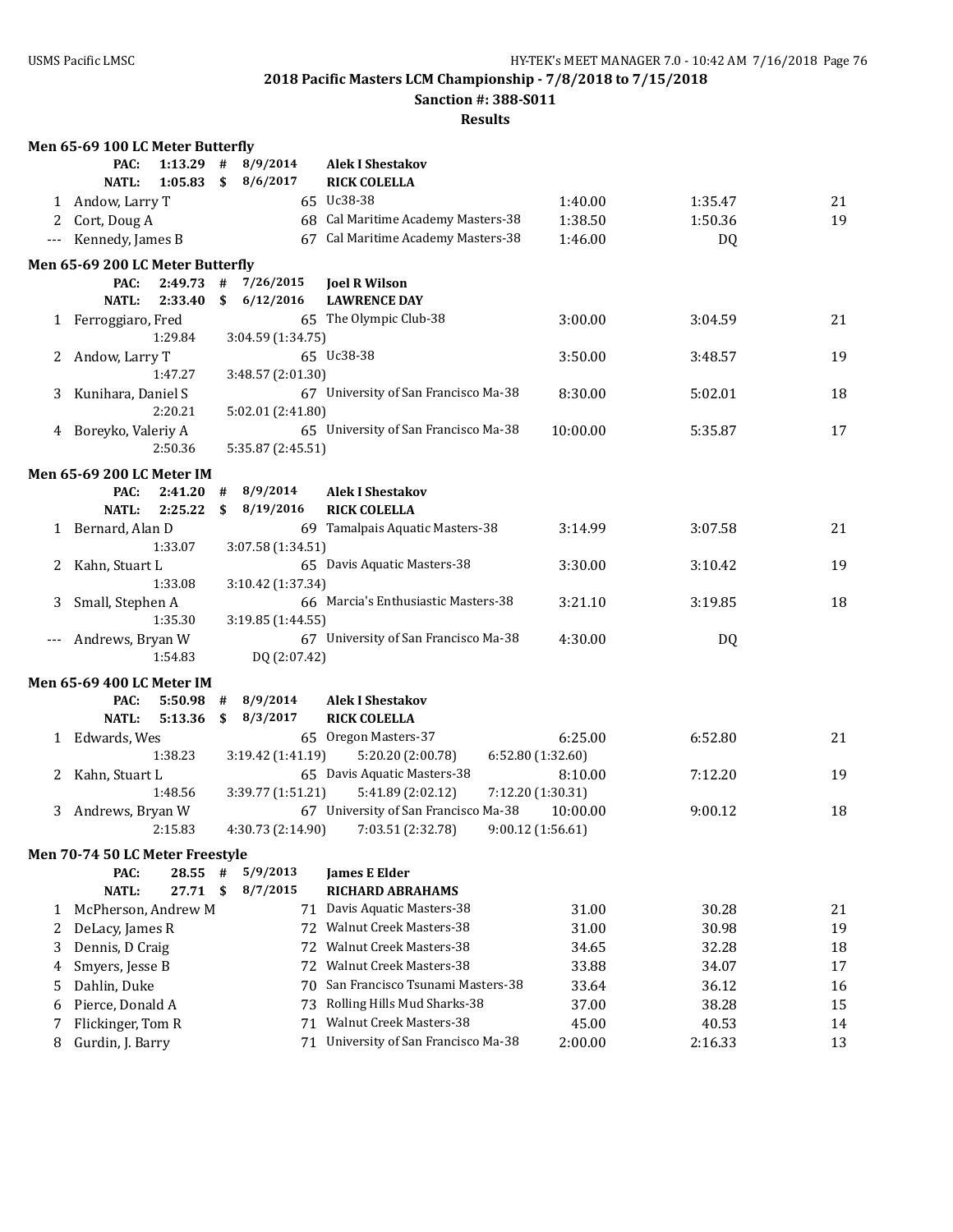**Sanction #: 388-S011**

#### **Results**

### **Men 70-74 100 LC Meter Freestyle**

|   | PAC:<br>1:04.85                  | #  | 8/7/2013           | <b>Richard Burns</b>                                        |          |          |    |
|---|----------------------------------|----|--------------------|-------------------------------------------------------------|----------|----------|----|
|   | <b>NATL:</b><br>1:03.32          | \$ | 8/8/2015           | <b>DAVID QUIGGIN</b>                                        |          |          |    |
| 1 | DeLacy, James R                  |    |                    | 72 Walnut Creek Masters-38                                  | 1:12.00  | 1:09.65  | 21 |
| 2 | McPherson, Andrew M              |    |                    | 71 Davis Aquatic Masters-38                                 | 1:10.55  | 1:09.99  | 19 |
| 3 | Ashford, Wes                     |    |                    | 70 Peninsula Community Center Mas-38                        | 1:08.59  | 1:11.84  | 18 |
| 4 | Dennis, D Craig                  |    |                    | 72 Walnut Creek Masters-38                                  | 1:13.93  | 1:17.14  | 17 |
| 5 | Smyers, Jesse B                  |    |                    | 72 Walnut Creek Masters-38                                  | 1:20.50  | 1:19.05  | 16 |
| 6 | Fitschen, Gary T                 |    |                    | 73 Manatee Aquatic Masters Inc-38                           | 1:25.00  | 1:21.51  | 15 |
| 7 | Flickinger, Tom R                |    |                    | 71 Walnut Creek Masters-38                                  | 1:45.00  | 1:36.67  | 14 |
| 8 | Wiscomb, Lance                   |    |                    | 73 University of San Francisco Ma-38                        | 2:00.00  | 1:45.72  | 13 |
|   | Men 70-74 200 LC Meter Freestyle |    |                    |                                                             |          |          |    |
|   | PAC:<br>2:27.83                  | #  | 8/7/2013           | <b>Richard Burns</b>                                        |          |          |    |
|   | <b>NATL:</b><br>2:24.41          | \$ | 8/15/2014          | <b>DAVID QUIGGIN</b>                                        |          |          |    |
| 1 | DeLacy, James R                  |    |                    | 72 Walnut Creek Masters-38                                  | 2:45.00  | 2:38.30  | 21 |
|   | 1:18.80                          |    | 2:38.30 (1:19.50)  |                                                             |          |          |    |
| 2 | Dahlin, Duke                     |    |                    | 70 San Francisco Tsunami Masters-38                         | 4:00.00  | 3:22.39  | 19 |
|   | 1:36.45                          |    | 3:22.39 (1:45.94)  |                                                             |          |          |    |
|   | 3 Flickinger, Tom R              |    |                    | 71 Walnut Creek Masters-38                                  | 3:50.00  | 3:29.27  | 18 |
|   | 1:41.60                          |    | 3:29.27 (1:47.67)  |                                                             |          |          |    |
|   | Men 70-74 400 LC Meter Freestyle |    |                    |                                                             |          |          |    |
|   | 5:28.21<br>PAC:                  | #  | 8/4/2017           | <b>Edward Rudloff</b>                                       |          |          |    |
|   | <b>NATL:</b><br>5:12.05          | \$ | 5/4/2001           | <b>GRAHAM JOHNSTON</b>                                      |          |          |    |
|   | 1 Ashford, Wes                   |    |                    | 70 Peninsula Community Center Mas-38                        | 5:30.55  | 5:43.09  | 21 |
|   | 1:18.81                          |    | 2:46.63 (1:27.82)  | 4:17.04 (1:30.41)<br>5:43.09 (1:26.05)                      |          |          |    |
| 2 | DeLacy, James R                  |    |                    | 72 Walnut Creek Masters-38                                  | 7:00.00  | 5:52.45  | 19 |
|   | 1:25.04                          |    | 2:56.40 (1:31.36)  | 4:26.36 (1:29.96)<br>5:52.45 (1:26.09)                      |          |          |    |
|   | 3 Pierce, Donald A               |    |                    | 73 Rolling Hills Mud Sharks-38                              | 7:00.00  | 7:09.65  | 18 |
|   | 1:39.40                          |    | 3:31.66 (1:52.26)  | 5:22.30 (1:50.64)<br>7:09.65 (1:47.35)                      |          |          |    |
|   | Men 70-74 800 LC Meter Freestyle |    |                    |                                                             |          |          |    |
|   | PAC: 11:27.87                    | #  | 4/21/2017          | <b>Edward Rudloff</b>                                       |          |          |    |
|   | NATL: 10:45.92                   | \$ | 3/24/2002          | <b>GRAHAM JOHNSTON</b>                                      |          |          |    |
|   | 1 DeLacy, James R                |    |                    | 72 Walnut Creek Masters-38                                  | 14:30.00 | 12:56.05 | 21 |
|   |                                  |    | 3:10.05()          | 4:49.26 (1:39.21)<br>6:28.90 (1:39.64)                      |          |          |    |
|   | 8:05.92 (1:37.02)                |    | 9:44.01 (1:38.09)  | 11:21.69 (1:37.68)<br>12:56.05 (1:34.36)                    |          |          |    |
|   | 2 Piazza, Michael S              |    |                    | 72 Walnut Creek Masters-38                                  | 14:30.00 | 13:37.16 | 19 |
|   | 1:36.29                          |    | 3:20.42 (1:44.13)  | 5:04.83 (1:44.41)<br>6:48.39 (1:43.56)                      |          |          |    |
|   | 8:32.49 (1:44.10)                |    |                    | 10:15.56 (1:43.07) 11:58.78 (1:43.22)<br>13:37.16 (1:38.38) |          |          |    |
|   | 3 Ensor, Richard E               |    |                    | 71 University of San Francisco Ma-38                        | 22:00.00 | 21:55.56 | 18 |
|   | 2:28.20                          |    | 5:16.75 (2:48.55)  | 8:06.72 (2:49.97)<br>10:54.52 (2:47.80)                     |          |          |    |
|   | 13:42.39 (2:47.87)               |    | 16:33.57 (2:51.18) | 19:18.64 (2:45.07)<br>21:55.56 (2:36.92)                    |          |          |    |
|   | Men 70-74 800 LC Meter Freestyle |    |                    |                                                             |          |          |    |
|   | PAC: 11:27.87 # 4/21/2017        |    |                    | <b>Edward Rudloff</b>                                       |          |          |    |
|   | NATL: 10:45.92 \$                |    | 3/24/2002          | <b>GRAHAM JOHNSTON</b>                                      |          |          |    |
|   | 1 DeLacy, James R                |    |                    | 72 Walnut Creek Masters-38                                  | NT       | 13:33.75 |    |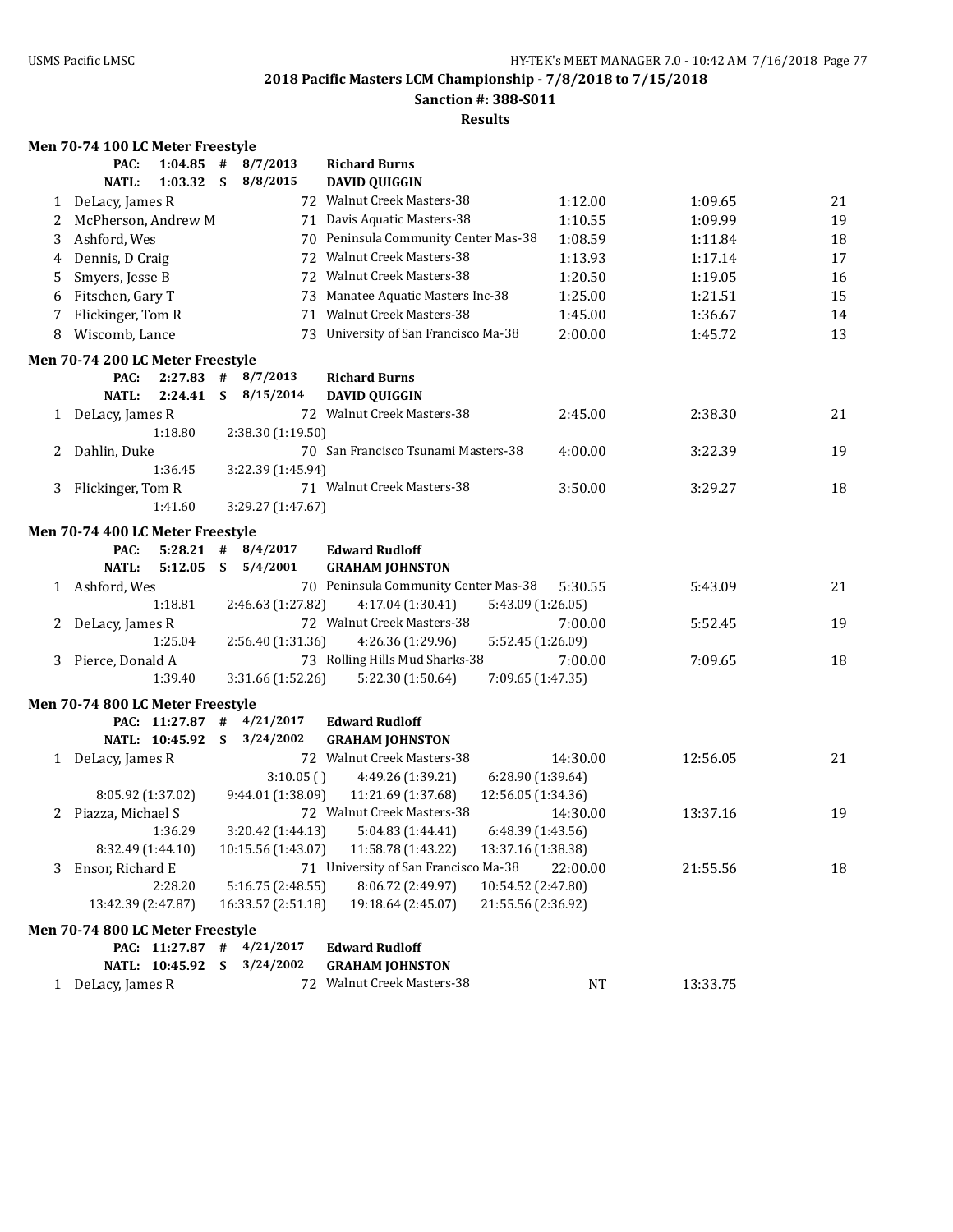**Sanction #: 388-S011**

#### **Results**

## **Men 70-74 1500 LC Meter Freestyle**

|                | PAC: 22:08.38                    | 8/2/2017<br>#      | <b>Edward Rudloff</b>                |                    |          |    |
|----------------|----------------------------------|--------------------|--------------------------------------|--------------------|----------|----|
|                | NATL: 20:36.56                   | 8/16/2001<br>\$    | <b>GRAHAM JOHNSTON</b>               |                    |          |    |
|                | 1 DeLacy, James R                |                    | 72 Walnut Creek Masters-38           | 27:30.00           | 25:22.38 | 21 |
|                | 1:33.99                          | 3:16.34 (1:42.35)  | 4:58.96 (1:42.62)                    | 6:42.21 (1:43.25)  |          |    |
|                | 8:24.83 (1:42.62)                | 10:06.94 (1:42.11) | 11:50.45 (1:43.51)                   | 13:33.75 (1:43.30) |          |    |
|                | 15:16.59 (1:42.84)               | 16:59.79 (1:43.20) | 18:42.08 (1:42.29)                   | 20:24.99 (1:42.91) |          |    |
|                | 22:06.75 (1:41.76)               | 23:46.62 (1:39.87) | 25:22.38 (1:35.76)                   |                    |          |    |
|                | 2 Pierce, Donald A               |                    | 73 Rolling Hills Mud Sharks-38       | 28:00.00           | 27:48.45 | 19 |
|                | 1:40.97                          | 3:34.36 (1:53.39)  | 5:28.55 (1:54.19)                    | 7:22.65 (1:54.10)  |          |    |
|                | 9:15.06 (1:52.41)                | 11:08.19 (1:53.13) | 13:01.61 (1:53.42)                   | 14:53.08 (1:51.47) |          |    |
|                | 16:46.68 (1:53.60)               | 18:38.65 (1:51.97) | 20:29.59 (1:50.94)                   | 22:21.81 (1:52.22) |          |    |
|                | 24:14.36 (1:52.55)               | 26:06.19 (1:51.83) | 27:48.45 (1:42.26)                   |                    |          |    |
| 3              | McCarty, Thomas E                |                    | 73 The Olympic Club-38               | 28:30.00           | 28:39.43 | 18 |
|                | 1:50.78                          | 3:46.77 (1:55.99)  | 5:41.65 (1:54.88)                    | 7:37.06 (1:55.41)  |          |    |
|                | 9:31.35 (1:54.29)                | 11:26.25 (1:54.90) | 13:21.66 (1:55.41)                   | 15:17.67 (1:56.01) |          |    |
|                | 17:12.42 (1:54.75)               | 19:08.17 (1:55.75) | 21:03.74 (1:55.57)                   | 22:59.43 (1:55.69) |          |    |
|                | 24:55.00 (1:55.57)               | 26:49.92 (1:54.92) | 28:39.43 (1:49.51)                   |                    |          |    |
|                | 4 Flickinger, Tom R              |                    | 71 Walnut Creek Masters-38           | 30:00.00           | 29:09.95 | 17 |
|                | 1:53.35                          | 3:52.61 (1:59.26)  | 5:50.45 (1:57.84)                    | 7:47.87 (1:57.42)  |          |    |
|                | 9:45.90 (1:58.03)                | 11:42.62 (1:56.72) | 13:38.67 (1:56.05)                   | 15:35.43 (1:56.76) |          |    |
|                | 17:33.16 (1:57.73)               | 19:30.28 (1:57.12) | 21:27.30 (1:57.02)                   | 23:25.22 (1:57.92) |          |    |
|                | 25:22.46 (1:57.24)               | 27:17.30 (1:54.84) | 29:09.95 (1:52.65)                   |                    |          |    |
| 5 <sup>1</sup> | Bent, David                      |                    | 71 Uc38-38                           | 30:36.00           | 30:14.76 | 16 |
|                | 1:42.54                          | 3:39.47 (1:56.93)  | 5:38.97 (1:59.50)                    | 7:39.36 (2:00.39)  |          |    |
|                | 9:41.73 (2:02.37)                | 11:44.48 (2:02.75) | 13:47.93 (2:03.45)                   | 15:50.79 (2:02.86) |          |    |
|                | 17:55.95 (2:05.16)               | 20:00.71 (2:04.76) | 22:04.50 (2:03.79)                   | 24:07.82 (2:03.32) |          |    |
|                | 26:10.55 (2:02.73)               | 28:14.16 (2:03.61) | 30:14.76 (2:00.60)                   |                    |          |    |
|                | 6 Crockett, Robert J             |                    | 70 Menlo Masters-38                  | 33:00.00           | 33:42.01 | 15 |
|                | 2:03.80                          | 4:16.70 (2:12.90)  | 6:31.26 (2:14.56)                    | 8:46.39 (2:15.13)  |          |    |
|                | 11:01.46 (2:15.07)               | 13:17.92 (2:16.46) | 15:33.12 (2:15.20)                   | 17:50.14 (2:17.02) |          |    |
|                | 20:08.52 (2:18.38)               | 22:26.06 (2:17.54) | 24:43.93 (2:17.87)                   | 27:00.54 (2:16.61) |          |    |
|                | 29:16.39 (2:15.85)               | 31:30.33 (2:13.94) | 33:42.01 (2:11.68)                   |                    |          |    |
|                | 7 Wiscomb, Lance                 |                    | 73 University of San Francisco Ma-38 | 35:00.00           | 33:42.22 | 14 |
|                | 2:08.07                          |                    | 6:40.45()                            | 8:56.80 (2:16.35)  |          |    |
|                | 11:12.80 (2:16.00)               | 13:30.97 (2:18.17) | 15:46.35 (2:15.38)                   | 18:03.98 (2:17.63) |          |    |
|                | 20:21.12 (2:17.14)               | 22:38.68 (2:17.56) | 24:54.07 (2:15.39)                   | 27:10.57 (2:16.50) |          |    |
|                | 29:26.71 (2:16.14)               | 31:40.72 (2:14.01) | 33:42.22 (2:01.50)                   |                    |          |    |
| 8              | Ensor, Richard E                 |                    | 71 University of San Francisco Ma-38 | 39:00.00           | 42:49.80 | 13 |
|                | 2:28.91                          | 5:16.25 (2:47.34)  | 8:05.64 (2:49.39)                    | 10:51.54 (2:45.90) |          |    |
|                | 13:43.46 (2:51.92)               | 16:36.68 (2:53.22) | 19:31.94 (2:55.26)                   | 22:23.02 (2:51.08) |          |    |
|                | 25:18.97 (2:55.95)               | 28:13.75 (2:54.78) | 31:10.96 (2:57.21)                   | 34:05.98 (2:55.02) |          |    |
|                | 37:03.59 (2:57.61)               | 40:00.58 (2:56.99) | 42:49.80 (2:49.22)                   |                    |          |    |
|                |                                  |                    |                                      |                    |          |    |
|                | Men 70-74 50 LC Meter Backstroke |                    |                                      |                    |          |    |
|                | PAC:<br>33.59                    | 8/7/2013<br>$\#$   | <b>Richard Burns</b>                 |                    |          |    |
|                | <b>NATL:</b><br>33.58            | 8/4/2017<br>\$     | <b>HUGH WILDER</b>                   |                    |          |    |
| 1              | Dahlin, Duke                     | 70                 | San Francisco Tsunami Masters-38     | 38.20              | 38.04    | 21 |
| 2              | McPherson, Andrew M              | 71                 | Davis Aquatic Masters-38             | 39.50              | 38.57    | 19 |
| 3              | Piazza, Michael S                | 72                 | Walnut Creek Masters-38              | 48.00              | 44.45    | 18 |
| 4              | Pierce, Donald A                 | 73                 | Rolling Hills Mud Sharks-38          | 45.00              | 45.51    | 17 |
| 5              | Gurdin, J. Barry                 | 71                 | University of San Francisco Ma-38    | 2:00.00            | 2:02.56  | 16 |
| ---            | Dennis, D Craig                  | 72                 | Walnut Creek Masters-38              | 41.35              | DQ       |    |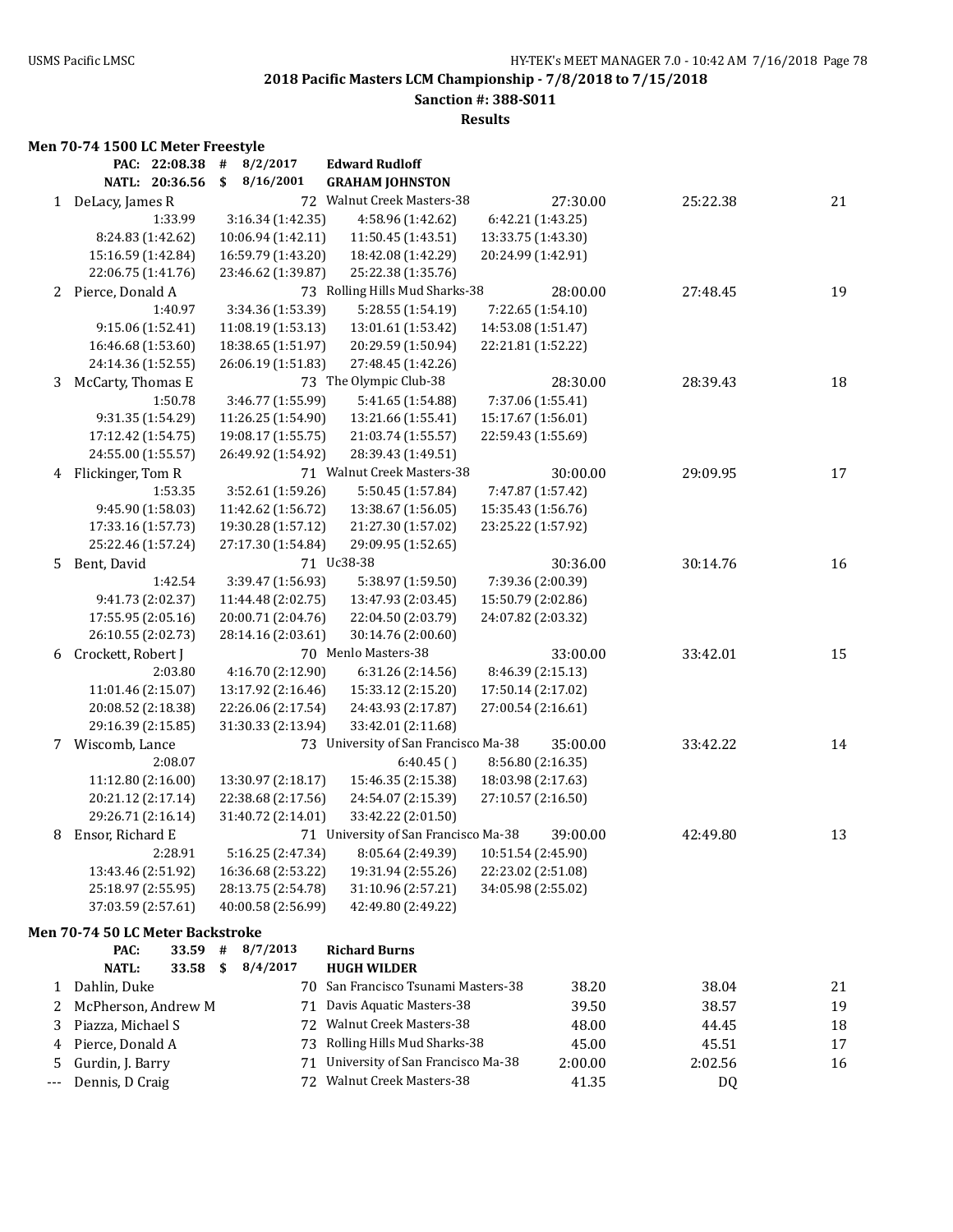**Sanction #: 388-S011**

| PAC:<br>$1:15.13$ #<br><b>Richard Burns</b><br>$1:13.49$ \$<br>8/6/2017<br><b>HUGH WILDER</b><br><b>NATL:</b><br>72 Walnut Creek Masters-38<br>1 Dennis, D Craig<br>1:29.35<br>1:31.55<br>21<br>2 Wiscomb, Lance<br>73 University of San Francisco Ma-38<br>2:30.00<br>19<br>2:47.19<br>Men 70-74 200 LC Meter Backstroke<br>#<br>8/7/2013<br><b>Richard Burns</b><br>PAC:<br>2:44.59<br><b>NATL:</b><br>2:44.59<br>\$<br>8/9/2013<br><b>RICHARD BURNS</b><br>70 San Francisco Tsunami Masters-38<br>1 Dahlin, Duke<br>21<br>3:12.25<br>3:11.50<br>3:11.50 (1:36.64)<br>1:34.86<br>72 Walnut Creek Masters-38<br>3:20.43<br>19<br>Dennis, D Craig<br>3:27.02<br>2.<br>1:41.21<br>3:27.02 (1:45.81)<br>73 Rolling Hills Mud Sharks-38<br>18<br>Pierce, Donald A<br>4:00.00<br>3:48.76<br>3<br>1:54.51<br>3:48.76 (1:54.25)<br>71 University of San Francisco Ma-38<br>5:30.00<br>17<br>Ensor, Richard E<br>6:16.51<br>4<br>3:06.26<br>6:16.51 (3:10.25)<br>Men 70-74 50 LC Meter Breaststroke<br>8/31/2000<br>PAC:<br>$37.34$ #<br><b>Kenneth A Frost</b><br><b>NATL:</b><br>36.68 S<br>8/19/2016<br><b>ROBERT STRAND</b><br>73 Manatee Aquatic Masters Inc-38<br>41.20<br>21<br>1 Fitschen, Gary T<br>45.00<br>71 Davis Aquatic Masters-38<br>McPherson, Andrew M<br>44.00<br>41.93<br>19<br>2<br>72 Walnut Creek Masters-38<br>Smyers, Jesse B<br>42.77<br>42.13<br>18<br>3<br>72 Walnut Creek Masters-38<br>17<br>Dennis, D Craig<br>49.95<br>44.21<br>4<br>73 Rolling Hills Mud Sharks-38<br>Pierce, Donald A<br>47.00<br>50.73<br>16<br>5<br>Wiscomb, Lance<br>73 University of San Francisco Ma-38<br>1:30.00<br>1:09.61<br>15<br>6<br>Men 70-74 100 LC Meter Breaststroke<br>PAC:<br>$1:23.65$ #<br>8/17/2014<br><b>Kenneth A Frost</b><br>8/18/2016<br><b>NATL:</b><br>1:23.63<br>\$<br><b>ROBERT STRAND</b><br>73 Manatee Aquatic Masters Inc-38<br>Fitschen, Gary T<br>1:32.46<br>1:29.46<br>21<br>1<br>72 Walnut Creek Masters-38<br>Smyers, Jesse B<br>1:43.00<br>1:43.68<br>19<br>2<br>Men 70-74 200 LC Meter Breaststroke<br>PAC:<br>3:07.93<br>#<br>8/9/2014<br><b>Kenneth A Frost</b><br><b>NATL:</b><br>$3:07.26$ \$ $8/21/2016$<br><b>ROBERT STRAND</b><br>73 Manatee Aquatic Masters Inc-38<br>21<br>1 Fitschen, Gary T<br>3:22.96<br>3:14.06<br>1:33.51<br>3:14.06 (1:40.55)<br>Men 70-74 50 LC Meter Butterfly<br>8/9/2015<br><b>Richard Burns</b><br>PAC:<br>31.20<br>#<br><b>NATL:</b><br>30.06<br>\$<br>8/9/2015<br><b>RICHARD ABRAHAMS</b><br>71 Davis Aquatic Masters-38<br>McPherson, Andrew M<br>34.00<br>33.02<br>21<br>1<br>72 Walnut Creek Masters-38<br>34.00<br>19<br>DeLacy, James R<br>34.24<br>2<br>73 Rolling Hills Mud Sharks-38<br>Pierce, Donald A<br>18<br>42.00<br>44.59<br>3<br>Men 70-74 100 LC Meter Butterfly<br>8/6/2017<br>1:12.43<br>#<br><b>Andrew M McPherso</b><br>PAC:<br><b>NATL:</b><br>1:12.43<br>\$<br>8/6/2017<br><b>ANDREW MCPHERSON</b><br>71 Davis Aquatic Masters-38<br>1:17.50<br>1:19.48<br>McPherson, Andrew M<br>21<br>1<br>70 San Francisco Tsunami Masters-38<br>2 Dahlin, Duke<br>1:30.14<br>1:25.91<br>19 | Men 70-74 100 LC Meter Backstroke |  |           |  |  |
|--------------------------------------------------------------------------------------------------------------------------------------------------------------------------------------------------------------------------------------------------------------------------------------------------------------------------------------------------------------------------------------------------------------------------------------------------------------------------------------------------------------------------------------------------------------------------------------------------------------------------------------------------------------------------------------------------------------------------------------------------------------------------------------------------------------------------------------------------------------------------------------------------------------------------------------------------------------------------------------------------------------------------------------------------------------------------------------------------------------------------------------------------------------------------------------------------------------------------------------------------------------------------------------------------------------------------------------------------------------------------------------------------------------------------------------------------------------------------------------------------------------------------------------------------------------------------------------------------------------------------------------------------------------------------------------------------------------------------------------------------------------------------------------------------------------------------------------------------------------------------------------------------------------------------------------------------------------------------------------------------------------------------------------------------------------------------------------------------------------------------------------------------------------------------------------------------------------------------------------------------------------------------------------------------------------------------------------------------------------------------------------------------------------------------------------------------------------------------------------------------------------------------------------------------------------------------------------------------------------------------------------------------------------------------------------------------------------------------------------------------------------------------------------------------------------------------------------------------------------------------------------------------------------------------------------------------------------------------------------------------------------------------------------------------------------------------------|-----------------------------------|--|-----------|--|--|
|                                                                                                                                                                                                                                                                                                                                                                                                                                                                                                                                                                                                                                                                                                                                                                                                                                                                                                                                                                                                                                                                                                                                                                                                                                                                                                                                                                                                                                                                                                                                                                                                                                                                                                                                                                                                                                                                                                                                                                                                                                                                                                                                                                                                                                                                                                                                                                                                                                                                                                                                                                                                                                                                                                                                                                                                                                                                                                                                                                                                                                                                                |                                   |  | 6/15/2013 |  |  |
|                                                                                                                                                                                                                                                                                                                                                                                                                                                                                                                                                                                                                                                                                                                                                                                                                                                                                                                                                                                                                                                                                                                                                                                                                                                                                                                                                                                                                                                                                                                                                                                                                                                                                                                                                                                                                                                                                                                                                                                                                                                                                                                                                                                                                                                                                                                                                                                                                                                                                                                                                                                                                                                                                                                                                                                                                                                                                                                                                                                                                                                                                |                                   |  |           |  |  |
|                                                                                                                                                                                                                                                                                                                                                                                                                                                                                                                                                                                                                                                                                                                                                                                                                                                                                                                                                                                                                                                                                                                                                                                                                                                                                                                                                                                                                                                                                                                                                                                                                                                                                                                                                                                                                                                                                                                                                                                                                                                                                                                                                                                                                                                                                                                                                                                                                                                                                                                                                                                                                                                                                                                                                                                                                                                                                                                                                                                                                                                                                |                                   |  |           |  |  |
|                                                                                                                                                                                                                                                                                                                                                                                                                                                                                                                                                                                                                                                                                                                                                                                                                                                                                                                                                                                                                                                                                                                                                                                                                                                                                                                                                                                                                                                                                                                                                                                                                                                                                                                                                                                                                                                                                                                                                                                                                                                                                                                                                                                                                                                                                                                                                                                                                                                                                                                                                                                                                                                                                                                                                                                                                                                                                                                                                                                                                                                                                |                                   |  |           |  |  |
|                                                                                                                                                                                                                                                                                                                                                                                                                                                                                                                                                                                                                                                                                                                                                                                                                                                                                                                                                                                                                                                                                                                                                                                                                                                                                                                                                                                                                                                                                                                                                                                                                                                                                                                                                                                                                                                                                                                                                                                                                                                                                                                                                                                                                                                                                                                                                                                                                                                                                                                                                                                                                                                                                                                                                                                                                                                                                                                                                                                                                                                                                |                                   |  |           |  |  |
|                                                                                                                                                                                                                                                                                                                                                                                                                                                                                                                                                                                                                                                                                                                                                                                                                                                                                                                                                                                                                                                                                                                                                                                                                                                                                                                                                                                                                                                                                                                                                                                                                                                                                                                                                                                                                                                                                                                                                                                                                                                                                                                                                                                                                                                                                                                                                                                                                                                                                                                                                                                                                                                                                                                                                                                                                                                                                                                                                                                                                                                                                |                                   |  |           |  |  |
|                                                                                                                                                                                                                                                                                                                                                                                                                                                                                                                                                                                                                                                                                                                                                                                                                                                                                                                                                                                                                                                                                                                                                                                                                                                                                                                                                                                                                                                                                                                                                                                                                                                                                                                                                                                                                                                                                                                                                                                                                                                                                                                                                                                                                                                                                                                                                                                                                                                                                                                                                                                                                                                                                                                                                                                                                                                                                                                                                                                                                                                                                |                                   |  |           |  |  |
|                                                                                                                                                                                                                                                                                                                                                                                                                                                                                                                                                                                                                                                                                                                                                                                                                                                                                                                                                                                                                                                                                                                                                                                                                                                                                                                                                                                                                                                                                                                                                                                                                                                                                                                                                                                                                                                                                                                                                                                                                                                                                                                                                                                                                                                                                                                                                                                                                                                                                                                                                                                                                                                                                                                                                                                                                                                                                                                                                                                                                                                                                |                                   |  |           |  |  |
|                                                                                                                                                                                                                                                                                                                                                                                                                                                                                                                                                                                                                                                                                                                                                                                                                                                                                                                                                                                                                                                                                                                                                                                                                                                                                                                                                                                                                                                                                                                                                                                                                                                                                                                                                                                                                                                                                                                                                                                                                                                                                                                                                                                                                                                                                                                                                                                                                                                                                                                                                                                                                                                                                                                                                                                                                                                                                                                                                                                                                                                                                |                                   |  |           |  |  |
|                                                                                                                                                                                                                                                                                                                                                                                                                                                                                                                                                                                                                                                                                                                                                                                                                                                                                                                                                                                                                                                                                                                                                                                                                                                                                                                                                                                                                                                                                                                                                                                                                                                                                                                                                                                                                                                                                                                                                                                                                                                                                                                                                                                                                                                                                                                                                                                                                                                                                                                                                                                                                                                                                                                                                                                                                                                                                                                                                                                                                                                                                |                                   |  |           |  |  |
|                                                                                                                                                                                                                                                                                                                                                                                                                                                                                                                                                                                                                                                                                                                                                                                                                                                                                                                                                                                                                                                                                                                                                                                                                                                                                                                                                                                                                                                                                                                                                                                                                                                                                                                                                                                                                                                                                                                                                                                                                                                                                                                                                                                                                                                                                                                                                                                                                                                                                                                                                                                                                                                                                                                                                                                                                                                                                                                                                                                                                                                                                |                                   |  |           |  |  |
|                                                                                                                                                                                                                                                                                                                                                                                                                                                                                                                                                                                                                                                                                                                                                                                                                                                                                                                                                                                                                                                                                                                                                                                                                                                                                                                                                                                                                                                                                                                                                                                                                                                                                                                                                                                                                                                                                                                                                                                                                                                                                                                                                                                                                                                                                                                                                                                                                                                                                                                                                                                                                                                                                                                                                                                                                                                                                                                                                                                                                                                                                |                                   |  |           |  |  |
|                                                                                                                                                                                                                                                                                                                                                                                                                                                                                                                                                                                                                                                                                                                                                                                                                                                                                                                                                                                                                                                                                                                                                                                                                                                                                                                                                                                                                                                                                                                                                                                                                                                                                                                                                                                                                                                                                                                                                                                                                                                                                                                                                                                                                                                                                                                                                                                                                                                                                                                                                                                                                                                                                                                                                                                                                                                                                                                                                                                                                                                                                |                                   |  |           |  |  |
|                                                                                                                                                                                                                                                                                                                                                                                                                                                                                                                                                                                                                                                                                                                                                                                                                                                                                                                                                                                                                                                                                                                                                                                                                                                                                                                                                                                                                                                                                                                                                                                                                                                                                                                                                                                                                                                                                                                                                                                                                                                                                                                                                                                                                                                                                                                                                                                                                                                                                                                                                                                                                                                                                                                                                                                                                                                                                                                                                                                                                                                                                |                                   |  |           |  |  |
|                                                                                                                                                                                                                                                                                                                                                                                                                                                                                                                                                                                                                                                                                                                                                                                                                                                                                                                                                                                                                                                                                                                                                                                                                                                                                                                                                                                                                                                                                                                                                                                                                                                                                                                                                                                                                                                                                                                                                                                                                                                                                                                                                                                                                                                                                                                                                                                                                                                                                                                                                                                                                                                                                                                                                                                                                                                                                                                                                                                                                                                                                |                                   |  |           |  |  |
|                                                                                                                                                                                                                                                                                                                                                                                                                                                                                                                                                                                                                                                                                                                                                                                                                                                                                                                                                                                                                                                                                                                                                                                                                                                                                                                                                                                                                                                                                                                                                                                                                                                                                                                                                                                                                                                                                                                                                                                                                                                                                                                                                                                                                                                                                                                                                                                                                                                                                                                                                                                                                                                                                                                                                                                                                                                                                                                                                                                                                                                                                |                                   |  |           |  |  |
|                                                                                                                                                                                                                                                                                                                                                                                                                                                                                                                                                                                                                                                                                                                                                                                                                                                                                                                                                                                                                                                                                                                                                                                                                                                                                                                                                                                                                                                                                                                                                                                                                                                                                                                                                                                                                                                                                                                                                                                                                                                                                                                                                                                                                                                                                                                                                                                                                                                                                                                                                                                                                                                                                                                                                                                                                                                                                                                                                                                                                                                                                |                                   |  |           |  |  |
|                                                                                                                                                                                                                                                                                                                                                                                                                                                                                                                                                                                                                                                                                                                                                                                                                                                                                                                                                                                                                                                                                                                                                                                                                                                                                                                                                                                                                                                                                                                                                                                                                                                                                                                                                                                                                                                                                                                                                                                                                                                                                                                                                                                                                                                                                                                                                                                                                                                                                                                                                                                                                                                                                                                                                                                                                                                                                                                                                                                                                                                                                |                                   |  |           |  |  |
|                                                                                                                                                                                                                                                                                                                                                                                                                                                                                                                                                                                                                                                                                                                                                                                                                                                                                                                                                                                                                                                                                                                                                                                                                                                                                                                                                                                                                                                                                                                                                                                                                                                                                                                                                                                                                                                                                                                                                                                                                                                                                                                                                                                                                                                                                                                                                                                                                                                                                                                                                                                                                                                                                                                                                                                                                                                                                                                                                                                                                                                                                |                                   |  |           |  |  |
|                                                                                                                                                                                                                                                                                                                                                                                                                                                                                                                                                                                                                                                                                                                                                                                                                                                                                                                                                                                                                                                                                                                                                                                                                                                                                                                                                                                                                                                                                                                                                                                                                                                                                                                                                                                                                                                                                                                                                                                                                                                                                                                                                                                                                                                                                                                                                                                                                                                                                                                                                                                                                                                                                                                                                                                                                                                                                                                                                                                                                                                                                |                                   |  |           |  |  |
|                                                                                                                                                                                                                                                                                                                                                                                                                                                                                                                                                                                                                                                                                                                                                                                                                                                                                                                                                                                                                                                                                                                                                                                                                                                                                                                                                                                                                                                                                                                                                                                                                                                                                                                                                                                                                                                                                                                                                                                                                                                                                                                                                                                                                                                                                                                                                                                                                                                                                                                                                                                                                                                                                                                                                                                                                                                                                                                                                                                                                                                                                |                                   |  |           |  |  |
|                                                                                                                                                                                                                                                                                                                                                                                                                                                                                                                                                                                                                                                                                                                                                                                                                                                                                                                                                                                                                                                                                                                                                                                                                                                                                                                                                                                                                                                                                                                                                                                                                                                                                                                                                                                                                                                                                                                                                                                                                                                                                                                                                                                                                                                                                                                                                                                                                                                                                                                                                                                                                                                                                                                                                                                                                                                                                                                                                                                                                                                                                |                                   |  |           |  |  |
|                                                                                                                                                                                                                                                                                                                                                                                                                                                                                                                                                                                                                                                                                                                                                                                                                                                                                                                                                                                                                                                                                                                                                                                                                                                                                                                                                                                                                                                                                                                                                                                                                                                                                                                                                                                                                                                                                                                                                                                                                                                                                                                                                                                                                                                                                                                                                                                                                                                                                                                                                                                                                                                                                                                                                                                                                                                                                                                                                                                                                                                                                |                                   |  |           |  |  |
|                                                                                                                                                                                                                                                                                                                                                                                                                                                                                                                                                                                                                                                                                                                                                                                                                                                                                                                                                                                                                                                                                                                                                                                                                                                                                                                                                                                                                                                                                                                                                                                                                                                                                                                                                                                                                                                                                                                                                                                                                                                                                                                                                                                                                                                                                                                                                                                                                                                                                                                                                                                                                                                                                                                                                                                                                                                                                                                                                                                                                                                                                |                                   |  |           |  |  |
|                                                                                                                                                                                                                                                                                                                                                                                                                                                                                                                                                                                                                                                                                                                                                                                                                                                                                                                                                                                                                                                                                                                                                                                                                                                                                                                                                                                                                                                                                                                                                                                                                                                                                                                                                                                                                                                                                                                                                                                                                                                                                                                                                                                                                                                                                                                                                                                                                                                                                                                                                                                                                                                                                                                                                                                                                                                                                                                                                                                                                                                                                |                                   |  |           |  |  |
|                                                                                                                                                                                                                                                                                                                                                                                                                                                                                                                                                                                                                                                                                                                                                                                                                                                                                                                                                                                                                                                                                                                                                                                                                                                                                                                                                                                                                                                                                                                                                                                                                                                                                                                                                                                                                                                                                                                                                                                                                                                                                                                                                                                                                                                                                                                                                                                                                                                                                                                                                                                                                                                                                                                                                                                                                                                                                                                                                                                                                                                                                |                                   |  |           |  |  |
|                                                                                                                                                                                                                                                                                                                                                                                                                                                                                                                                                                                                                                                                                                                                                                                                                                                                                                                                                                                                                                                                                                                                                                                                                                                                                                                                                                                                                                                                                                                                                                                                                                                                                                                                                                                                                                                                                                                                                                                                                                                                                                                                                                                                                                                                                                                                                                                                                                                                                                                                                                                                                                                                                                                                                                                                                                                                                                                                                                                                                                                                                |                                   |  |           |  |  |
|                                                                                                                                                                                                                                                                                                                                                                                                                                                                                                                                                                                                                                                                                                                                                                                                                                                                                                                                                                                                                                                                                                                                                                                                                                                                                                                                                                                                                                                                                                                                                                                                                                                                                                                                                                                                                                                                                                                                                                                                                                                                                                                                                                                                                                                                                                                                                                                                                                                                                                                                                                                                                                                                                                                                                                                                                                                                                                                                                                                                                                                                                |                                   |  |           |  |  |
|                                                                                                                                                                                                                                                                                                                                                                                                                                                                                                                                                                                                                                                                                                                                                                                                                                                                                                                                                                                                                                                                                                                                                                                                                                                                                                                                                                                                                                                                                                                                                                                                                                                                                                                                                                                                                                                                                                                                                                                                                                                                                                                                                                                                                                                                                                                                                                                                                                                                                                                                                                                                                                                                                                                                                                                                                                                                                                                                                                                                                                                                                |                                   |  |           |  |  |
|                                                                                                                                                                                                                                                                                                                                                                                                                                                                                                                                                                                                                                                                                                                                                                                                                                                                                                                                                                                                                                                                                                                                                                                                                                                                                                                                                                                                                                                                                                                                                                                                                                                                                                                                                                                                                                                                                                                                                                                                                                                                                                                                                                                                                                                                                                                                                                                                                                                                                                                                                                                                                                                                                                                                                                                                                                                                                                                                                                                                                                                                                |                                   |  |           |  |  |
|                                                                                                                                                                                                                                                                                                                                                                                                                                                                                                                                                                                                                                                                                                                                                                                                                                                                                                                                                                                                                                                                                                                                                                                                                                                                                                                                                                                                                                                                                                                                                                                                                                                                                                                                                                                                                                                                                                                                                                                                                                                                                                                                                                                                                                                                                                                                                                                                                                                                                                                                                                                                                                                                                                                                                                                                                                                                                                                                                                                                                                                                                |                                   |  |           |  |  |
|                                                                                                                                                                                                                                                                                                                                                                                                                                                                                                                                                                                                                                                                                                                                                                                                                                                                                                                                                                                                                                                                                                                                                                                                                                                                                                                                                                                                                                                                                                                                                                                                                                                                                                                                                                                                                                                                                                                                                                                                                                                                                                                                                                                                                                                                                                                                                                                                                                                                                                                                                                                                                                                                                                                                                                                                                                                                                                                                                                                                                                                                                |                                   |  |           |  |  |
|                                                                                                                                                                                                                                                                                                                                                                                                                                                                                                                                                                                                                                                                                                                                                                                                                                                                                                                                                                                                                                                                                                                                                                                                                                                                                                                                                                                                                                                                                                                                                                                                                                                                                                                                                                                                                                                                                                                                                                                                                                                                                                                                                                                                                                                                                                                                                                                                                                                                                                                                                                                                                                                                                                                                                                                                                                                                                                                                                                                                                                                                                |                                   |  |           |  |  |
|                                                                                                                                                                                                                                                                                                                                                                                                                                                                                                                                                                                                                                                                                                                                                                                                                                                                                                                                                                                                                                                                                                                                                                                                                                                                                                                                                                                                                                                                                                                                                                                                                                                                                                                                                                                                                                                                                                                                                                                                                                                                                                                                                                                                                                                                                                                                                                                                                                                                                                                                                                                                                                                                                                                                                                                                                                                                                                                                                                                                                                                                                |                                   |  |           |  |  |
|                                                                                                                                                                                                                                                                                                                                                                                                                                                                                                                                                                                                                                                                                                                                                                                                                                                                                                                                                                                                                                                                                                                                                                                                                                                                                                                                                                                                                                                                                                                                                                                                                                                                                                                                                                                                                                                                                                                                                                                                                                                                                                                                                                                                                                                                                                                                                                                                                                                                                                                                                                                                                                                                                                                                                                                                                                                                                                                                                                                                                                                                                |                                   |  |           |  |  |
|                                                                                                                                                                                                                                                                                                                                                                                                                                                                                                                                                                                                                                                                                                                                                                                                                                                                                                                                                                                                                                                                                                                                                                                                                                                                                                                                                                                                                                                                                                                                                                                                                                                                                                                                                                                                                                                                                                                                                                                                                                                                                                                                                                                                                                                                                                                                                                                                                                                                                                                                                                                                                                                                                                                                                                                                                                                                                                                                                                                                                                                                                |                                   |  |           |  |  |
|                                                                                                                                                                                                                                                                                                                                                                                                                                                                                                                                                                                                                                                                                                                                                                                                                                                                                                                                                                                                                                                                                                                                                                                                                                                                                                                                                                                                                                                                                                                                                                                                                                                                                                                                                                                                                                                                                                                                                                                                                                                                                                                                                                                                                                                                                                                                                                                                                                                                                                                                                                                                                                                                                                                                                                                                                                                                                                                                                                                                                                                                                |                                   |  |           |  |  |
|                                                                                                                                                                                                                                                                                                                                                                                                                                                                                                                                                                                                                                                                                                                                                                                                                                                                                                                                                                                                                                                                                                                                                                                                                                                                                                                                                                                                                                                                                                                                                                                                                                                                                                                                                                                                                                                                                                                                                                                                                                                                                                                                                                                                                                                                                                                                                                                                                                                                                                                                                                                                                                                                                                                                                                                                                                                                                                                                                                                                                                                                                |                                   |  |           |  |  |
|                                                                                                                                                                                                                                                                                                                                                                                                                                                                                                                                                                                                                                                                                                                                                                                                                                                                                                                                                                                                                                                                                                                                                                                                                                                                                                                                                                                                                                                                                                                                                                                                                                                                                                                                                                                                                                                                                                                                                                                                                                                                                                                                                                                                                                                                                                                                                                                                                                                                                                                                                                                                                                                                                                                                                                                                                                                                                                                                                                                                                                                                                |                                   |  |           |  |  |
|                                                                                                                                                                                                                                                                                                                                                                                                                                                                                                                                                                                                                                                                                                                                                                                                                                                                                                                                                                                                                                                                                                                                                                                                                                                                                                                                                                                                                                                                                                                                                                                                                                                                                                                                                                                                                                                                                                                                                                                                                                                                                                                                                                                                                                                                                                                                                                                                                                                                                                                                                                                                                                                                                                                                                                                                                                                                                                                                                                                                                                                                                |                                   |  |           |  |  |
|                                                                                                                                                                                                                                                                                                                                                                                                                                                                                                                                                                                                                                                                                                                                                                                                                                                                                                                                                                                                                                                                                                                                                                                                                                                                                                                                                                                                                                                                                                                                                                                                                                                                                                                                                                                                                                                                                                                                                                                                                                                                                                                                                                                                                                                                                                                                                                                                                                                                                                                                                                                                                                                                                                                                                                                                                                                                                                                                                                                                                                                                                |                                   |  |           |  |  |
|                                                                                                                                                                                                                                                                                                                                                                                                                                                                                                                                                                                                                                                                                                                                                                                                                                                                                                                                                                                                                                                                                                                                                                                                                                                                                                                                                                                                                                                                                                                                                                                                                                                                                                                                                                                                                                                                                                                                                                                                                                                                                                                                                                                                                                                                                                                                                                                                                                                                                                                                                                                                                                                                                                                                                                                                                                                                                                                                                                                                                                                                                |                                   |  |           |  |  |
|                                                                                                                                                                                                                                                                                                                                                                                                                                                                                                                                                                                                                                                                                                                                                                                                                                                                                                                                                                                                                                                                                                                                                                                                                                                                                                                                                                                                                                                                                                                                                                                                                                                                                                                                                                                                                                                                                                                                                                                                                                                                                                                                                                                                                                                                                                                                                                                                                                                                                                                                                                                                                                                                                                                                                                                                                                                                                                                                                                                                                                                                                |                                   |  |           |  |  |
|                                                                                                                                                                                                                                                                                                                                                                                                                                                                                                                                                                                                                                                                                                                                                                                                                                                                                                                                                                                                                                                                                                                                                                                                                                                                                                                                                                                                                                                                                                                                                                                                                                                                                                                                                                                                                                                                                                                                                                                                                                                                                                                                                                                                                                                                                                                                                                                                                                                                                                                                                                                                                                                                                                                                                                                                                                                                                                                                                                                                                                                                                |                                   |  |           |  |  |
|                                                                                                                                                                                                                                                                                                                                                                                                                                                                                                                                                                                                                                                                                                                                                                                                                                                                                                                                                                                                                                                                                                                                                                                                                                                                                                                                                                                                                                                                                                                                                                                                                                                                                                                                                                                                                                                                                                                                                                                                                                                                                                                                                                                                                                                                                                                                                                                                                                                                                                                                                                                                                                                                                                                                                                                                                                                                                                                                                                                                                                                                                |                                   |  |           |  |  |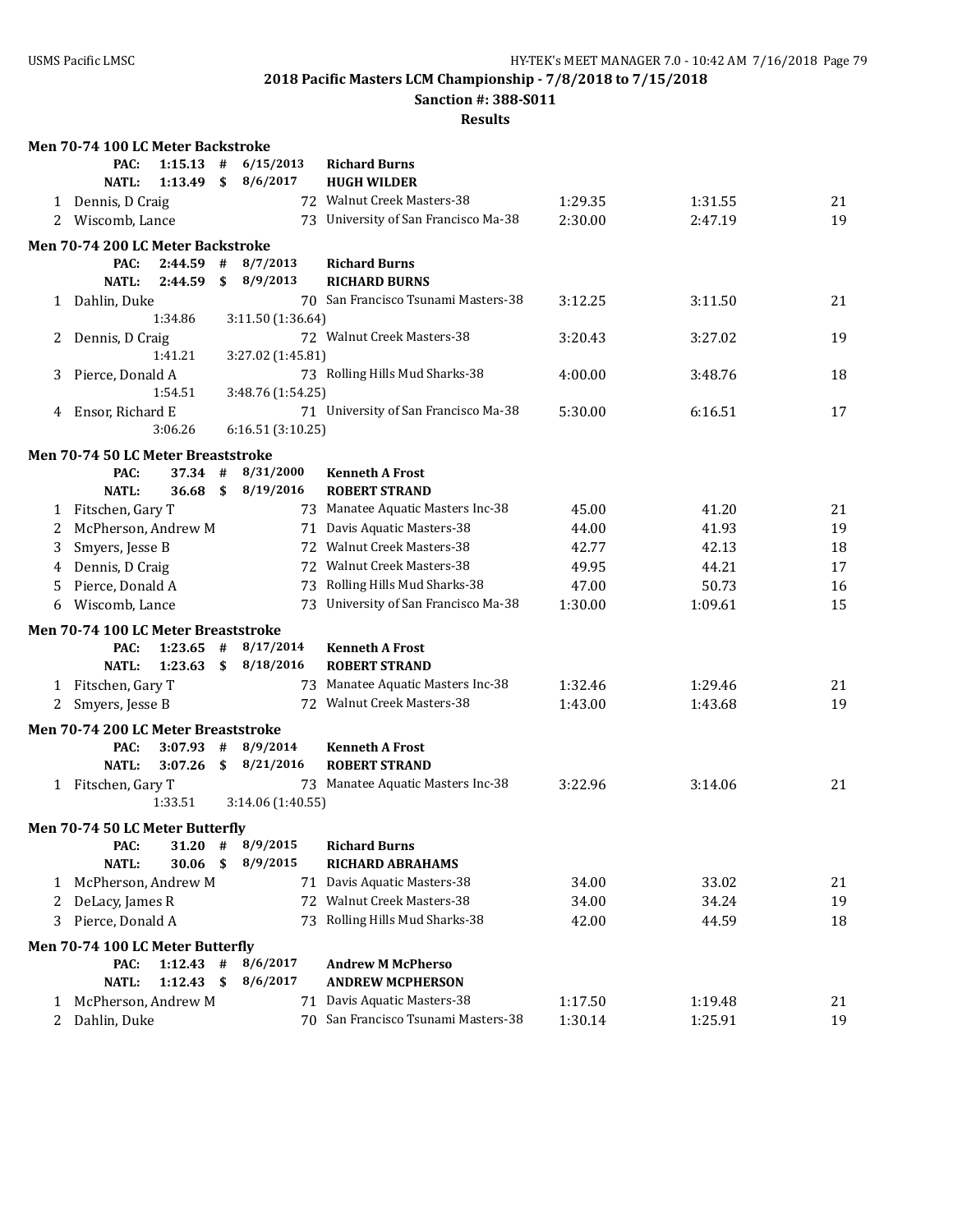### **Sanction #: 388-S011**

|    | <b>Men 70-74 200 LC Meter IM</b>         |                   |      |                          |                                      |                   |          |    |
|----|------------------------------------------|-------------------|------|--------------------------|--------------------------------------|-------------------|----------|----|
|    | PAC:                                     | 2:55.13           | #    | 7/12/2013                | <b>Richard Burns</b>                 |                   |          |    |
|    | <b>NATL:</b>                             | 2:54.06           | \$   | 8/19/2016                | <b>ROBERT STRAND</b>                 |                   |          |    |
|    | 1 Dahlin, Duke                           |                   |      |                          | 70 San Francisco Tsunami Masters-38  | 3:12.32           | 3:07.60  | 21 |
|    |                                          | 1:28.33           |      | 3:07.60 (1:39.27)        |                                      |                   |          |    |
| 2  | McPherson, Andrew M                      |                   |      |                          | 71 Davis Aquatic Masters-38          | 3:05.63           | 3:09.96  | 19 |
|    |                                          | 1:29.38           |      | 3:09.96 (1:40.58)        |                                      |                   |          |    |
| 3  | Fitschen, Gary T                         |                   |      |                          | 73 Manatee Aquatic Masters Inc-38    | 3:25.00           | 3:20.55  | 18 |
|    |                                          | 1:40.51           |      | 3:20.55 (1:40.04)        |                                      |                   |          |    |
| 4  | Dennis, D Craig                          |                   |      |                          | 72 Walnut Creek Masters-38           | 3:20.43           | 3:22.22  | 17 |
|    |                                          | 1:41.44           |      | 3:22.22 (1:40.78)        |                                      |                   |          |    |
| 5. | Wiscomb, Lance                           |                   |      |                          | 73 University of San Francisco Ma-38 | 4:30.00           | 4:56.57  | 16 |
|    |                                          | 2:29.55           |      | 4:56.57 (2:27.02)        |                                      |                   |          |    |
|    | <b>Men 70-74 400 LC Meter IM</b>         |                   |      |                          |                                      |                   |          |    |
|    | PAC:                                     | 6:33.40           | #    | 8/3/2017                 | <b>Edward Rudloff</b>                |                   |          |    |
|    | <b>NATL:</b>                             | 6:24.55           | - \$ | 5/29/2016                | <b>DOUGLAS SPRINGER</b>              |                   |          |    |
|    | 1 Dahlin, Duke                           |                   |      |                          | 70 San Francisco Tsunami Masters-38  | 7:05.63           | 7:09.06  | 21 |
|    |                                          | 1:31.85           |      | 3:21.69 (1:49.84)        | 5:25.46 (2:03.77)                    | 7:09.06 (1:43.60) |          |    |
|    | Men 75-79 50 LC Meter Freestyle          |                   |      |                          |                                      |                   |          |    |
|    | PAC:                                     | $30.82$ #         |      | 12/31/2009 Donald Hill   |                                      |                   |          |    |
|    | <b>NATL:</b>                             | $30.28$ \$        |      | 7/11/2009                | <b>DAVID RADCLIFF</b>                |                   |          |    |
|    | 1 Burns, Richard                         |                   |      |                          | 75 Tamalpais Aquatic Masters-38      | 32.00             | 31.43    | 21 |
|    | 2 Leuten, Bob                            |                   |      |                          | 75 San Mateo Masters-38              | 41.50             | 36.47    | 19 |
|    | Men 75-79 100 LC Meter Freestyle         |                   |      |                          |                                      |                   |          |    |
|    | PAC:                                     |                   |      | $1:13.84$ # $12/31/1995$ | <b>Ray Taft</b>                      |                   |          |    |
|    | <b>NATL:</b>                             | $1:06.63$ \$      |      | 7/12/2009                | <b>DAVID RADCLIFF</b>                |                   |          |    |
|    | 1 Gildea, David R                        |                   |      |                          | 75 Menlo Masters-38                  | 1:19.00           | 1:22.88  | 21 |
|    | 2 Silvey, Rick                           |                   |      |                          | 76 Walnut Creek Masters-38           | 1:59.76           | 1:53.91  | 19 |
|    | Men 75-79 200 LC Meter Freestyle         |                   |      |                          |                                      |                   |          |    |
|    | PAC:                                     | $2:46.56$ #       |      | 12/31/2009               | Donald Hill                          |                   |          |    |
|    | NATL:                                    | 2:25.66           |      | \$6/6/2009               | <b>DAVID RADCLIFF</b>                |                   |          |    |
|    | 1 Snape, William J                       |                   |      |                          | 75 University of San Francisco Ma-38 | 7:30.00           | 6:08.45  | 21 |
|    |                                          | 2:58.50           |      | 6:08.45 (3:09.95)        |                                      |                   |          |    |
|    |                                          |                   |      |                          |                                      |                   |          |    |
|    | Men 75-79 400 LC Meter Freestyle<br>PAC: | $6:17.55$ #       |      | 8/20/2016                | Murray L McLachla                    |                   |          |    |
|    | <b>NATL:</b>                             | $5:17.77$ \$      |      | 3/7/2009                 | <b>DAVID RADCLIFF</b>                |                   |          |    |
|    | 1 Gildea, David R                        |                   |      |                          | 75 Menlo Masters-38                  | 6:55.00           | 6:54.07  | 21 |
|    |                                          | 1:39.50           |      | 3:28.25(1:48.75)         | 5:11.69 (1:43.44)                    | 6:54.07 (1:42.38) |          |    |
|    |                                          |                   |      |                          |                                      |                   |          |    |
|    | Men 75-79 400 LC Meter Freestyle         |                   |      |                          |                                      |                   |          |    |
|    | PAC:                                     | $6:17.55$ #       |      | 8/20/2016                | Murray L McLachla                    |                   |          |    |
|    | <b>NATL:</b>                             | $5:17.77$ \$      |      | 3/7/2009                 | <b>DAVID RADCLIFF</b>                |                   |          |    |
|    | 1 Lane, Ed V                             |                   |      |                          | 79 Walnut Creek Masters-38           | NT                | 7:38.69  |    |
|    | Men 75-79 800 LC Meter Freestyle         |                   |      |                          |                                      |                   |          |    |
|    |                                          | PAC: 12:58.14 #   |      | 12/31/1995               | <b>Ray Taft</b>                      |                   |          |    |
|    |                                          | NATL: 11:07.90 \$ |      | 7/10/2009                | <b>DAVID RADCLIFF</b>                |                   |          |    |
|    | 1 Lane, Ed V                             |                   |      |                          | 79 Walnut Creek Masters-38           | NT                | 15:26.64 |    |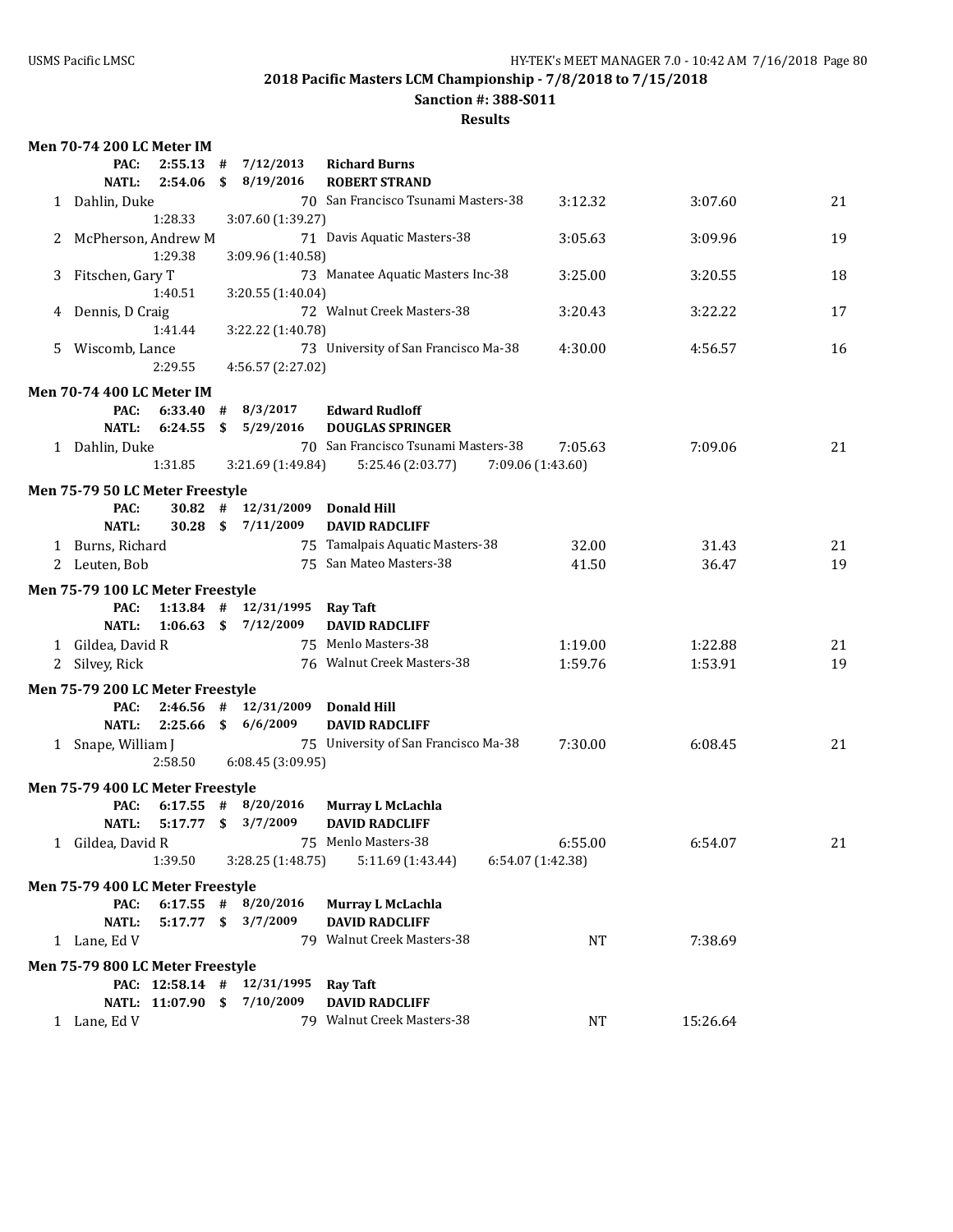### **Sanction #: 388-S011**

| Men 75-79 1500 LC Meter Freestyle |  |  |
|-----------------------------------|--|--|
|                                   |  |  |

|   |                                            | PAC: 24:53.76     | #            | 12/31/1995         | <b>Ray Taft</b>                      |                    |           |    |
|---|--------------------------------------------|-------------------|--------------|--------------------|--------------------------------------|--------------------|-----------|----|
|   |                                            | NATL: 21:03.06    | \$           | 7/10/2009          | <b>DAVID RADCLIFF</b>                |                    |           |    |
|   | 1 Lane, Ed V                               |                   |              |                    | 79 Walnut Creek Masters-38           | 29:54.54           | 29:21.93  | 21 |
|   |                                            | 1:46.34           |              | 3:43.14 (1:56.80)  | 5:41.95 (1:58.81)                    | 7:38.69 (1:56.74)  |           |    |
|   |                                            | 9:38.58 (1:59.89) |              | 11:34.82 (1:56.24) | 13:32.43 (1:57.61)                   | 15:26.64 (1:54.21) |           |    |
|   | 17:27.55 (2:00.91)                         |                   |              | 19:25.87 (1:58.32) | 21:25.14 (1:59.27)                   | 23:25.51 (2:00.37) |           |    |
|   | 25:26.84 (2:01.33)                         |                   |              | 27:25.38 (1:58.54) | 29:21.93 (1:56.55)                   |                    |           |    |
|   | 2 Freeman, Dale C                          |                   |              |                    | 75 University of San Francisco Ma-38 | 40:00.00           | 39:23.28  | 19 |
|   |                                            | 2:24.51           |              |                    | 7:45.77()                            | 10:25.08 (2:39.31) |           |    |
|   | 13:02.35 (2:37.27)                         |                   |              | 15:37.88 (2:35.53) | 18:12.39 (2:34.51)                   | 20:49.73 (2:37.34) |           |    |
|   | 23:26.74 (2:37.01)                         |                   |              | 26:05.73 (2:38.99) | 28:46.10 (2:40.37)                   | 31:25.54 (2:39.44) |           |    |
|   | 34:06.42 (2:40.88)                         |                   |              | 36:49.06 (2:42.64) | 39:23.28 (2:34.22)                   |                    |           |    |
| 3 | Scovel, Tom S                              |                   |              |                    | 79 Walnut Creek Masters-38           | 43:30.00           | 41:56.82  | 18 |
|   |                                            | 2:36.34           |              | 5:22.38 (2:46.04)  | 8:11.24 (2:48.86)                    | 10:58.57 (2:47.33) |           |    |
|   | 13:47.09 (2:48.52)                         |                   |              | 16:37.05 (2:49.96) | 19:28.69 (2:51.64)                   | 22:15.98 (2:47.29) |           |    |
|   | 25:07.20 (2:51.22)                         |                   |              | 27:55.98 (2:48.78) | 30:46.53 (2:50.55)                   | 33:37.69 (2:51.16) |           |    |
|   | 36:27.57 (2:49.88)                         |                   |              | 39:17.56 (2:49.99) | 41:56.82 (2:39.26)                   |                    |           |    |
|   |                                            |                   |              |                    |                                      |                    |           |    |
|   | Men 75-79 50 LC Meter Backstroke           |                   |              |                    |                                      |                    |           |    |
|   | PAC:                                       | 39.49             | #            | 12/31/1994         | <b>Ray Taft</b>                      |                    |           |    |
|   | <b>NATL:</b>                               | 36.14             | $\mathbf{s}$ | 8/16/2008          | YOSHI OYAKAWA                        |                    |           |    |
|   | 1 Gildea, David R                          |                   |              |                    | 75 Menlo Masters-38                  | 42.90              | 45.53     | 21 |
| 2 | Snape, William J                           |                   |              |                    | 75 University of San Francisco Ma-38 | 1:50.00            | 1:27.88   | 19 |
|   | <b>Men 75-79 100 LC Meter Backstroke</b>   |                   |              |                    |                                      |                    |           |    |
|   | PAC:                                       | 1:29.52           | #            | 12/31/1995         | <b>Ray Taft</b>                      |                    |           |    |
|   | <b>NATL:</b>                               | 1:20.98           | \$           | 6/14/2009          | <b>BURWELL JONES</b>                 |                    |           |    |
|   | 1 Burns, Richard                           |                   |              |                    | 75 Tamalpais Aquatic Masters-38      | 1:21.00            | 1:20.13\$ | 21 |
|   | Men 75-79 200 LC Meter Backstroke          |                   |              |                    |                                      |                    |           |    |
|   | PAC:                                       | 3:15.00           | #            | 12/31/1994         | <b>Ray Taft</b>                      |                    |           |    |
|   | <b>NATL:</b>                               | 2:57.72           | \$           | 6/13/2010          | <b>BURWELL JONES</b>                 |                    |           |    |
|   | 1 Burns, Richard                           |                   |              |                    | 75 Tamalpais Aquatic Masters-38      | 2:58.00            | 2:53.75\$ | 21 |
|   |                                            | 1:26.12           |              | 2:53.75 (1:27.63)  |                                      |                    |           |    |
| 2 | Leuten, Bob                                |                   |              |                    | 75 San Mateo Masters-38              | 3:45.50            | 3:46.50   | 19 |
|   |                                            | 1:49.69           |              | 3:46.50 (1:56.81)  |                                      |                    |           |    |
| 3 | Gildea, David R                            |                   |              |                    | 75 Menlo Masters-38                  | 3:55.00            | 3:48.69   | 18 |
|   |                                            | 1:52.31           |              | 3:48.69 (1:56.38)  |                                      |                    |           |    |
|   |                                            |                   |              |                    | 75 University of San Francisco Ma-38 | 8:30.00            | 7:05.21   | 17 |
| 4 | Snape, William J                           | 3:30.76           |              | 7:05.21 (3:34.45)  |                                      |                    |           |    |
|   |                                            |                   |              |                    |                                      |                    |           |    |
|   | Men 75-79 50 LC Meter Breaststroke         |                   |              |                    |                                      |                    |           |    |
|   | PAC:                                       | 44.34             | #            | 12/31/2008         | <b>Ashley K Jones</b>                |                    |           |    |
|   | <b>NATL:</b>                               | 38.89             | \$           | 6/5/2016           | <b>MIKE FRESHLEY</b>                 |                    |           |    |
|   | 1 Gildea, David R                          |                   |              |                    | 75 Menlo Masters-38                  | 41.50              | 42.76#    | 21 |
| 2 | Burns, Richard                             |                   |              | 75                 | Tamalpais Aquatic Masters-38         | 50.00              | 43.50#    | 19 |
|   | <b>Men 75-79 100 LC Meter Breaststroke</b> |                   |              |                    |                                      |                    |           |    |
|   | PAC:                                       | $1:38.21$ #       |              | 12/31/2006         | <b>Ashley K Jones</b>                |                    |           |    |
|   | <b>NATL:</b>                               | 1:27.74           | \$           | 8/18/2016          | <b>MIKE FRESHLEY</b>                 |                    |           |    |
| 1 | Gildea, David R                            |                   |              | 75                 | Menlo Masters-38                     | 1:35.00            | 1:34.71#  | 21 |
|   |                                            |                   |              |                    |                                      |                    |           |    |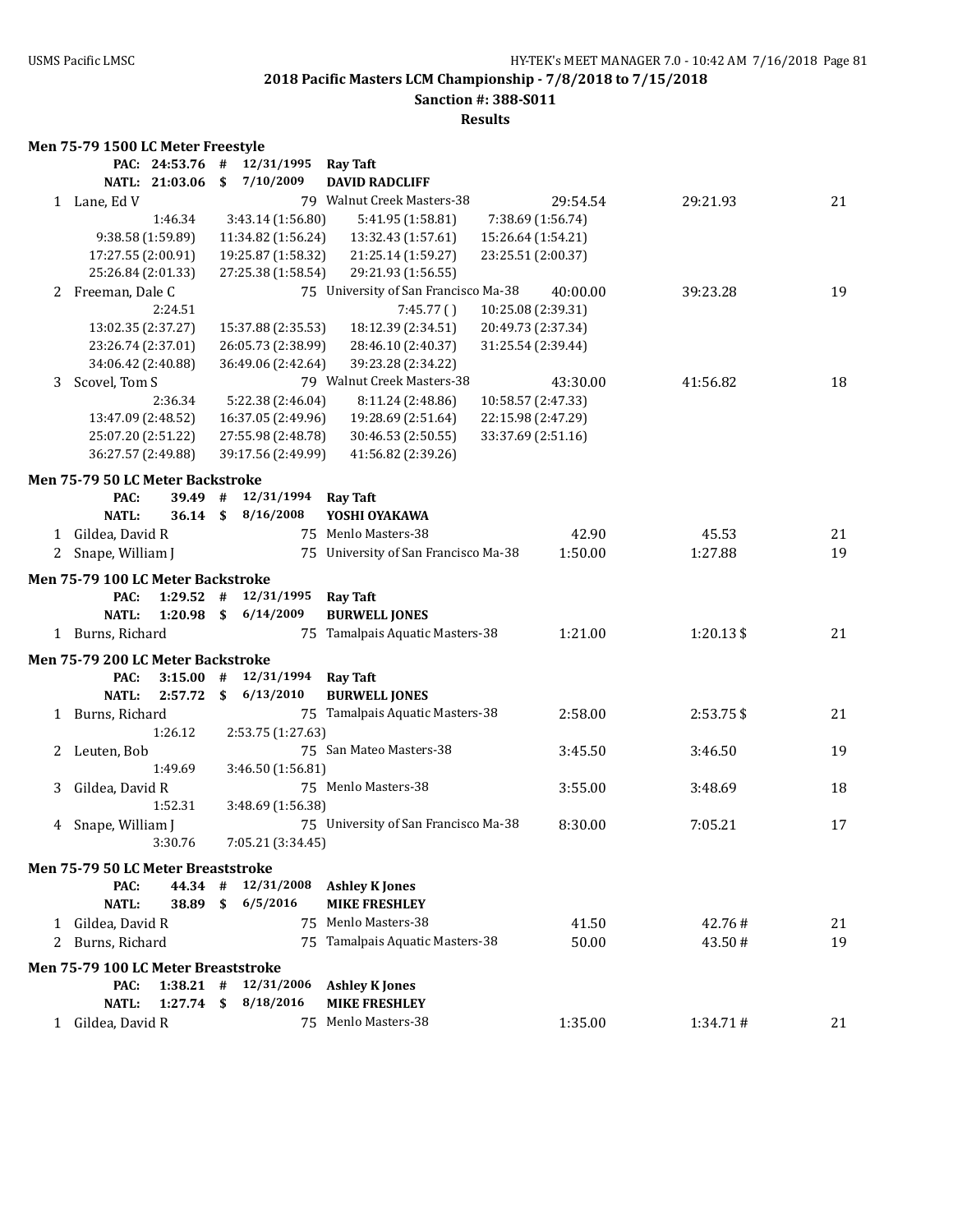**Sanction #: 388-S011**

|   | Men 75-79 200 LC Meter Breaststroke     |              |                          |                                                       |                   |           |    |
|---|-----------------------------------------|--------------|--------------------------|-------------------------------------------------------|-------------------|-----------|----|
|   | $3:37.64$ #<br>PAC:                     |              | 12/31/2006               | <b>Ashley K Jones</b>                                 |                   |           |    |
|   | <b>NATL:</b><br>3:13.93                 | \$           | 8/21/2016                | <b>MIKE FRESHLEY</b>                                  |                   |           |    |
|   | 1 Gildea, David R                       |              |                          | 75 Menlo Masters-38                                   | 3:30.00           | 3:35.51#  | 21 |
|   | 1:47.04                                 |              | 3:35.51 (1:48.47)        |                                                       |                   |           |    |
|   | Men 75-79 50 LC Meter Butterfly         |              |                          |                                                       |                   |           |    |
|   | PAC:                                    |              | $36.06$ # $12/31/2006$   | <b>Ashley K Jones</b>                                 |                   |           |    |
|   | <b>NATL:</b><br>33.83                   | $\mathbf{s}$ | 8/21/2016                | SMITH\FRESHLEY                                        |                   |           |    |
|   | 1 Burns, Richard                        |              |                          | 75 Tamalpais Aquatic Masters-38                       | 34.50             | 33.59\$   | 21 |
|   | 2 Silvey, Rick                          |              |                          | 76 Walnut Creek Masters-38                            | 59.76             | 58.91     | 19 |
|   | Men 75-79 100 LC Meter Butterfly        |              |                          |                                                       |                   |           |    |
|   | PAC:<br>$1:41.04$ #                     |              | 12/31/2006               | <b>Ashley K Jones</b>                                 |                   |           |    |
|   | <b>NATL:</b><br>1:31.89                 | \$           | 5/1/2010                 | <b>BURWELL JONES</b>                                  |                   |           |    |
|   | 1 Burns, Richard                        |              |                          | 75 Tamalpais Aquatic Masters-38                       | 1:22.00           | 1:20.68\$ | 21 |
|   | <b>Men 75-79 200 LC Meter IM</b>        |              |                          |                                                       |                   |           |    |
|   | 3:24.38<br>PAC:                         | #            | 12/31/1994               | <b>Ray Taft</b>                                       |                   |           |    |
|   | <b>NATL:</b><br>2:59.01                 | \$           | 8/7/2016                 | <b>MIKE FRESHLEY</b>                                  |                   |           |    |
|   | 1 Burns, Richard                        |              |                          | 75 Tamalpais Aquatic Masters-38                       | 3:00.00           | 3:02.57#  | 21 |
|   | 1:22.77                                 |              | 3:02.57 (1:39.80)        |                                                       |                   |           |    |
|   |                                         |              |                          |                                                       |                   |           |    |
|   | Men 80-84 50 LC Meter Freestyle<br>PAC: | $35.29$ #    | 8/31/2000                | <b>Donald Hill</b>                                    |                   |           |    |
|   | <b>NATL:</b><br>32.18                   | - \$         | 7/1/2017                 | <b>JEFF FARRELL</b>                                   |                   |           |    |
|   | 1 Morner, Stan F                        |              |                          | 84 Walnut Creek Masters-38                            | 58.36             | 46.23     | 21 |
|   |                                         |              |                          |                                                       |                   |           |    |
|   | Men 80-84 100 LC Meter Freestyle        |              |                          |                                                       |                   |           |    |
|   | PAC:<br>$1:23.68$ #<br>$1:11.82$ \$     |              | 12/31/2000<br>8/23/2014  | <b>Ray Taft</b>                                       |                   |           |    |
|   | <b>NATL:</b>                            |              |                          | <b>DAVID RADCLIFF</b>                                 |                   |           |    |
|   | 1 Van Horn, William G                   |              |                          | 80 The Olympic Club-38<br>80 Davis Aquatic Masters-38 | 1:19.00           | 1:22.27#  | 21 |
| 2 | Norris, Robert F                        |              |                          | 84 Walnut Creek Masters-38                            | 1:47.50           | 1:45.91   | 19 |
| 3 | Morner, Stan F                          |              |                          |                                                       | 2:00.01           | 1:50.88   | 18 |
|   | Men 80-84 200 LC Meter Freestyle        |              |                          |                                                       |                   |           |    |
|   | PAC:                                    |              | $3:09.70$ # $12/31/1999$ | <b>Ray Taft</b>                                       |                   |           |    |
|   | <b>NATL:</b><br>2:40.22                 |              | \$8/24/2014              | <b>DAVID RADCLIFF</b>                                 |                   |           |    |
|   | 1 Morner, Stan F                        |              |                          | 84 Walnut Creek Masters-38                            | 4:15.95           | 3:49.58   | 21 |
|   | 1:55.88                                 |              | 3:49.58 (1:53.70)        |                                                       |                   |           |    |
|   | Men 80-84 400 LC Meter Freestyle        |              |                          |                                                       |                   |           |    |
|   | PAC:<br>$6:42.86$ #                     |              | 12/31/1999               | <b>Ray Taft</b>                                       |                   |           |    |
|   | <b>NATL:</b><br>5:45.21                 | \$           | 8/23/2015                | <b>DAVID RADCLIFF</b>                                 |                   |           |    |
|   | 1 Norris, Robert F                      |              |                          | 80 Davis Aquatic Masters-38                           | 7:50.03           | 7:57.83   | 21 |
|   | 1:56.64                                 |              | 3:58.92 (2:02.28)        | 5:59.97 (2:01.05)                                     | 7:57.83 (1:57.86) |           |    |
|   | 2 Fasbender, Barry A                    |              |                          | 81 Oregon Masters-37                                  | 8:06.71           | 7:59.34   | 19 |
|   | 1:58.83                                 |              | 4:05.27 (2:06.44)        | 6:07.57(2:02.30)                                      | 7:59.34 (1:51.77) |           |    |
| 3 | Morner, Stan F                          |              |                          | 84 Walnut Creek Masters-38                            | 8:45.11           | 8:08.50   | 18 |
|   | 1:57.25                                 |              | 4:06.13 (2:08.88)        | 6:09.95 (2:03.82)                                     | 8:08.50 (1:58.55) |           |    |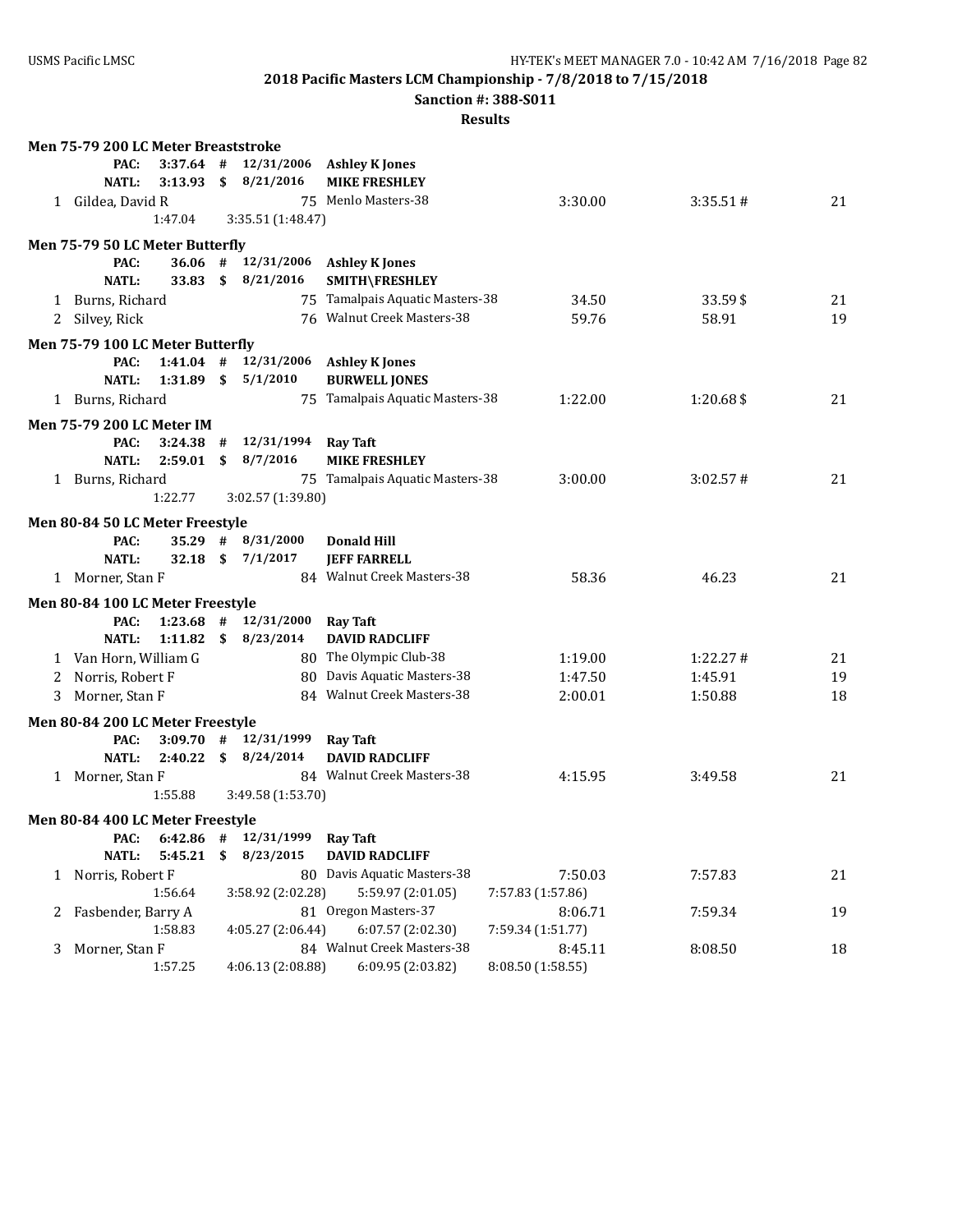**Sanction #: 388-S011**

|   | Men 80-84 800 LC Meter Freestyle   |      |                     |                                      |                    |          |    |
|---|------------------------------------|------|---------------------|--------------------------------------|--------------------|----------|----|
|   | PAC: 14:19.22                      | #    | 12/31/1999 Ray Taft |                                      |                    |          |    |
|   | NATL: 11:49.29                     | \$   | 8/22/2014           | <b>DAVID RADCLIFF</b>                |                    |          |    |
|   | 1 Norris, Robert F                 |      |                     | 80 Davis Aquatic Masters-38          | 16:45.69           | 16:29.22 | 21 |
|   | 1:57.84                            |      | 4:02.27 (2:04.43)   | 6:07.67(2:05.40)                     | 8:14.98 (2:07.31)  |          |    |
|   | 10:22.94 (2:07.96)                 |      | 12:30.71 (2:07.77)  | 14:31.10 (2:00.39)                   | 16:29.22 (1:58.12) |          |    |
| 2 | Morner, Stan F                     |      |                     | 84 Walnut Creek Masters-38           | 17:35.95           | 17:09.10 | 19 |
|   | 2:05.53                            |      | 4:16.55 (2:11.02)   | 6:28.12 (2:11.57)                    | 8:38.61 (2:10.49)  |          |    |
|   | 10:50.32 (2:11.71)                 |      | 13:00.27 (2:09.95)  | 15:08.94 (2:08.67)                   | 17:09.10 (2:00.16) |          |    |
|   | Men 80-84 1500 LC Meter Freestyle  |      |                     |                                      |                    |          |    |
|   | PAC: 26:52.93                      | #    | 12/31/1999          | <b>Ray Taft</b>                      |                    |          |    |
|   | NATL: 22:16.90                     | \$   | 5/31/2014           | <b>DAVID RADCLIFF</b>                |                    |          |    |
|   | 1 Norris, Robert F                 |      |                     | 80 Davis Aquatic Masters-38          | 31:41.89           | 31:44.13 | 21 |
|   |                                    |      |                     |                                      |                    |          |    |
|   | 1:55.07                            |      | 3:58.20 (2:03.13)   | 6:06.72 (2:08.52)                    | 8:15.18 (2:08.46)  |          |    |
|   | 10:23.60 (2:08.42)                 |      | 12:33.31 (2:09.71)  | 14:42.36 (2:09.05)                   | 16:52.90 (2:10.54) |          |    |
|   | 19:02.19 (2:09.29)                 |      | 21:10.75 (2:08.56)  | 23:20.65 (2:09.90)                   | 25:32.10 (2:11.45) |          |    |
|   | 27:43.06 (2:10.96)                 |      | 29:47.10 (2:04.04)  | 31:44.13 (1:57.03)                   |                    |          |    |
|   | 2 Fleming, Jack C                  |      |                     | 83 University of San Francisco Ma-38 | 35:27.59           | 36:23.74 | 19 |
|   | 2:06.25                            |      | 4:35.90 (2:29.65)   | 7:02.37 (2:26.47)                    | 9:30.58 (2:28.21)  |          |    |
|   | 11:57.57 (2:26.99)                 |      | 14:23.46 (2:25.89)  | 16:49.73 (2:26.27)                   | 19:13.37 (2:23.64) |          |    |
|   | 21:40.56 (2:27.19)                 |      | 24:09.55 (2:28.99)  | 26:36.17 (2:26.62)                   | 29:07.47 (2:31.30) |          |    |
|   | 31:36.20 (2:28.73)                 |      | 34:01.55 (2:25.35)  | 36:23.74 (2:22.19)                   |                    |          |    |
|   | Men 80-84 50 LC Meter Backstroke   |      |                     |                                      |                    |          |    |
|   | PAC:<br>42.49                      | #    | 12/31/1999          | <b>Ray Taft</b>                      |                    |          |    |
|   | <b>NATL:</b><br>39.18              | \$   | 8/8/2015            | YOSHI OYAKAWA                        |                    |          |    |
|   | 1 Norris, Robert F                 |      |                     | 80 Davis Aquatic Masters-38          | 50.96              | 48.69    | 21 |
| 2 | Fasbender, Barry A                 |      |                     | 81 Oregon Masters-37                 | 52.12              | 54.72    | 19 |
| 3 | Pedder, Stan                       |      |                     | 83 Walnut Creek Masters-38           | 2:00.00            | 1:31.96  | 18 |
|   |                                    |      |                     |                                      |                    |          |    |
|   | Men 80-84 100 LC Meter Backstroke  |      |                     |                                      |                    |          |    |
|   | 1:35.36<br>PAC:                    | #    | 12/31/1999          | <b>Ray Taft</b>                      |                    |          |    |
|   | <b>NATL:</b><br>1:29.06            | - \$ | 8/6/2017            | <b>DAVID COSTILL</b>                 |                    |          |    |
|   | 1 Van Horn, William G              |      |                     | 80 The Olympic Club-38               | 1:38.00            | 1:41.14  | 21 |
| 2 | Norris, Robert F                   |      |                     | 80 Davis Aquatic Masters-38          | 1:48.39            | 1:50.75  | 19 |
|   | Men 80-84 200 LC Meter Backstroke  |      |                     |                                      |                    |          |    |
|   | $3:31.36$ #<br>PAC:                |      | 12/31/1999          | <b>Ray Taft</b>                      |                    |          |    |
|   | <b>NATL:</b><br>$3:15.04$ \$       |      | 8/5/2017            | <b>DAVID COSTILL</b>                 |                    |          |    |
|   | 1 Norris, Robert F                 |      |                     | 80 Davis Aquatic Masters-38          | 3:59.13            | 3:58.68  | 21 |
|   | 1:58.78                            |      | 3:58.68 (1:59.90)   |                                      |                    |          |    |
|   | 2 Fasbender, Barry A               |      |                     | 81 Oregon Masters-37                 | 4:18.31            | 4:18.32  | 19 |
|   | 2:11.51                            |      |                     |                                      |                    |          |    |
|   |                                    |      | 4:18.32 (2:06.81)   |                                      |                    |          |    |
|   | Men 80-84 50 LC Meter Breaststroke |      |                     |                                      |                    |          |    |
|   | PAC:<br>47.37 #                    |      | 8/19/2016           | <b>Jack C Fleming</b>                |                    |          |    |
|   | <b>NATL:</b><br>44.41              | \$   | 5/20/2012           | <b>BOB BEST</b>                      |                    |          |    |
|   | 1 Fleming, Jack C                  |      |                     | 83 University of San Francisco Ma-38 | 1:05.94            | 51.91    | 21 |
| 2 | Van Horn, William G                |      |                     | 80 The Olympic Club-38               | 51.00              | 52.23    | 19 |
| 3 | Morner, Stan F                     |      |                     | 84 Walnut Creek Masters-38           | 1:15.20            | 1:01.88  | 18 |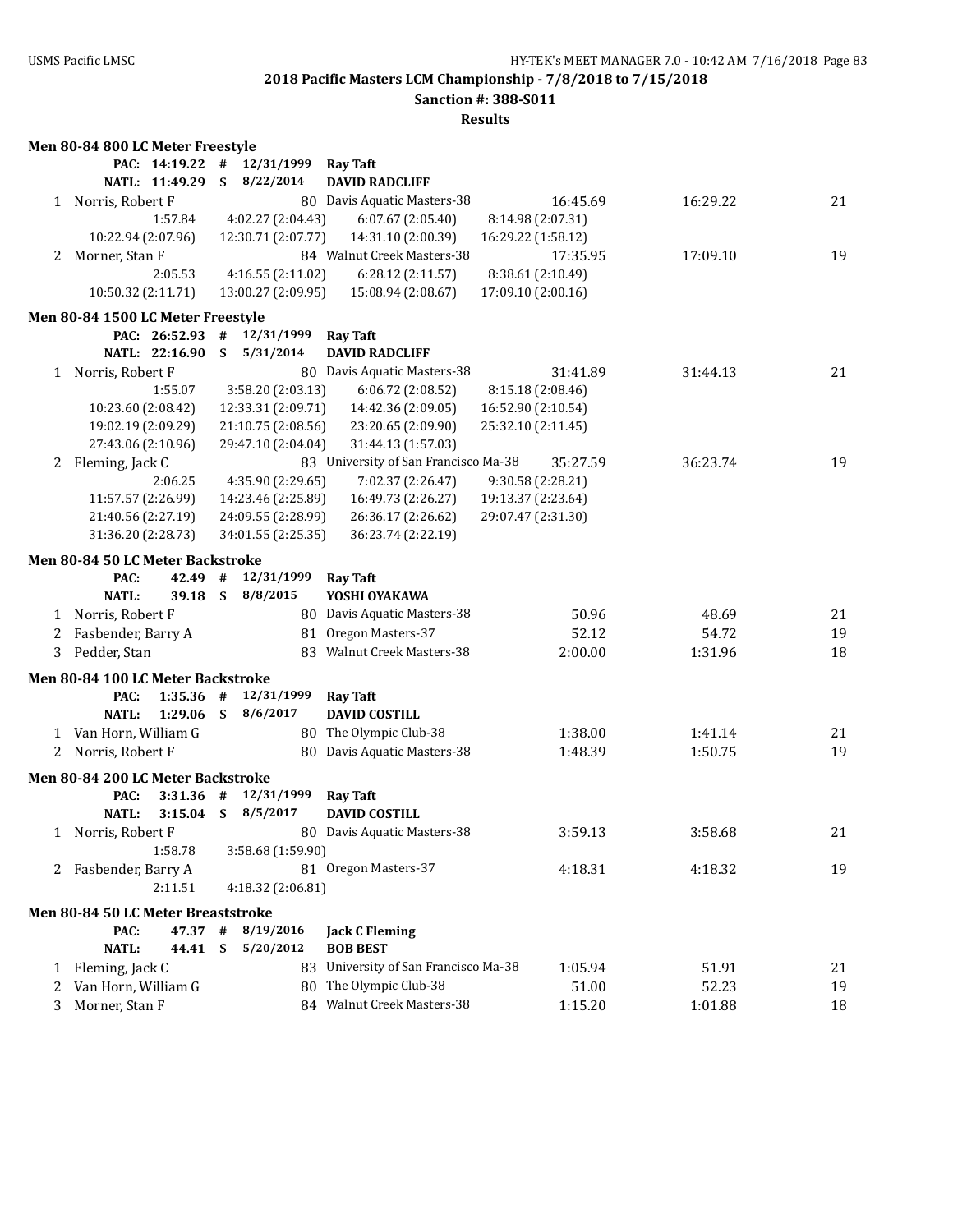**Sanction #: 388-S011**

|   | Men 80-84 100 LC Meter Breaststroke      |    |                             |                                               |                   |         |    |
|---|------------------------------------------|----|-----------------------------|-----------------------------------------------|-------------------|---------|----|
|   | $1:47.10$ #<br>PAC:                      |    | 12/31/1998 Aldo da Rosa     |                                               |                   |         |    |
|   | <b>NATL:</b><br>1:40.90                  |    | \$8/5/2017                  | <b>DAVID COSTILL</b>                          |                   |         |    |
|   | 1 Fleming, Jack C                        |    |                             | 83 University of San Francisco Ma-38          | 1:52.88           | 2:08.45 | 21 |
|   | 2 Morner, Stan F                         |    |                             | 84 Walnut Creek Masters-38                    | 2:50.60           | 2:28.29 | 19 |
|   | Men 80-84 200 LC Meter Breaststroke      |    |                             |                                               |                   |         |    |
|   | PAC:                                     |    |                             | 3:57.94 # 12/31/2011 Ashley K Jones           |                   |         |    |
|   | NATL:<br>3:43.98                         |    | \$8/4/2017                  | <b>DAVID COSTILL</b>                          |                   |         |    |
|   | 1 Fleming, Jack C                        |    |                             | 83 University of San Francisco Ma-38          | 4:52.20           | 4:38.59 | 21 |
|   | 2:11.20                                  |    | 4:38.59 (2:27.39)           |                                               |                   |         |    |
|   | 2 Fasbender, Barry A                     |    |                             | 81 Oregon Masters-37                          | 4:59.24           | 5:12.89 | 19 |
|   | 2:34.90                                  |    | 5:12.89 (2:37.99)           |                                               |                   |         |    |
|   | Men 80-84 50 LC Meter Butterfly          |    |                             |                                               |                   |         |    |
|   | PAC:                                     |    | 42.89 # 12/31/1999 Ray Taft |                                               |                   |         |    |
|   | <b>NATL:</b>                             |    | 38.75 \$ 6/8/2013           | <b>CLARKE MITCHELL</b>                        |                   |         |    |
|   | 1 Fleming, Jack C                        |    |                             | 83 University of San Francisco Ma-38          | 1:05.81           | 54.83   | 21 |
|   |                                          |    |                             |                                               |                   |         |    |
|   | Men 80-84 100 LC Meter Butterfly<br>PAC: |    | $1:53.89$ # $8/18/2016$     |                                               |                   |         |    |
|   | $1:38.45$ \$<br><b>NATL:</b>             |    | 8/6/2017                    | <b>Jack C Fleming</b><br><b>DAVID COSTILL</b> |                   |         |    |
|   | 1 Fleming, Jack C                        |    |                             | 83 University of San Francisco Ma-38          | 1:53.89           | 2:08.95 | 21 |
|   | 2 Fasbender, Barry A                     |    |                             | 81 Oregon Masters-37                          | 2:24.68           | 2:31.58 | 19 |
|   |                                          |    |                             |                                               |                   |         |    |
|   | Men 80-84 100 LC Meter Butterfly         |    |                             |                                               |                   |         |    |
|   | PAC:                                     |    | 1:53.89 # 8/18/2016         | <b>Jack C Fleming</b>                         |                   |         |    |
|   | NATL:                                    |    | 1:38.45 \$ $8/6/2017$       | <b>DAVID COSTILL</b>                          |                   |         |    |
|   | 1 Fasbender, Barry A                     |    |                             | 81 Oregon Masters-37                          | <b>NT</b>         | 2:25.35 |    |
|   | Men 80-84 200 LC Meter Butterfly         |    |                             |                                               |                   |         |    |
|   | PAC:                                     |    | $4:31.44$ # $12/31/1998$    | Aldo da Rosa                                  |                   |         |    |
|   | <b>NATL:</b>                             |    | $3:54.51$ \$ $8/10/2006$    | <b>THOMAS MAINE</b>                           |                   |         |    |
|   | 1 Fleming, Jack C                        |    |                             | 83 University of San Francisco Ma-38          | 5:49.02           | 5:11.13 | 21 |
|   | 2:35.42                                  |    | 5:11.13 (2:35.71)           |                                               |                   |         |    |
|   | <b>Men 80-84 200 LC Meter IM</b>         |    |                             |                                               |                   |         |    |
|   | PAC:<br>$3:43.19$ #                      |    | 12/31/2000                  | <b>Ray Taft</b>                               |                   |         |    |
|   | <b>NATL:</b><br>$3:24.82$ \$             |    | 6/17/2017                   | <b>DAVID COSTILL</b>                          |                   |         |    |
|   | 1 Van Horn, William G                    |    |                             | 80 The Olympic Club-38                        | 3:55.00           | 3:51.05 | 21 |
|   | 1:53.16                                  |    | 3:51.05 (1:57.89)           |                                               |                   |         |    |
|   | Men 80-84 400 LC Meter IM                |    |                             |                                               |                   |         |    |
|   | 8:05.14<br>PAC:                          | #  | 12/31/1999                  | <b>Ray Taft</b>                               |                   |         |    |
|   | <b>NATL:</b><br>7:17.96                  | \$ | 8/3/2017                    | <b>DAVID COSTILL</b>                          |                   |         |    |
|   | 1 Fasbender, Barry A                     |    |                             | 81 Oregon Masters-37                          | 9:22.84           | 9:28.59 | 21 |
|   | 2:25.35                                  |    | 4:50.80 (2:25.45)           | 7:31.06 (2:40.26)                             | 9:28.59 (1:57.53) |         |    |
|   | Men 85-89 50 LC Meter Freestyle          |    |                             |                                               |                   |         |    |
|   | PAC:<br>40.28                            | #  | 12/31/2003                  | <b>William Johnston</b>                       |                   |         |    |
|   | <b>NATL:</b><br>35.77                    | \$ | 8/15/1998                   | WOODY BOWERSOCK                               |                   |         |    |
| 1 | Galvin, Barry T                          |    |                             | 85 Marcia's Enthusiastic Masters-38           | 50.00             | 53.21   | 21 |
| 2 | Danielson, Bob D                         |    |                             | 88 University of San Francisco Ma-38          | 1:05.00           | 1:03.25 | 19 |
| 3 | Anderson, Paul N                         |    |                             | 85 Rinconada Masters-38                       | 1:15.00           | 1:07.33 | 18 |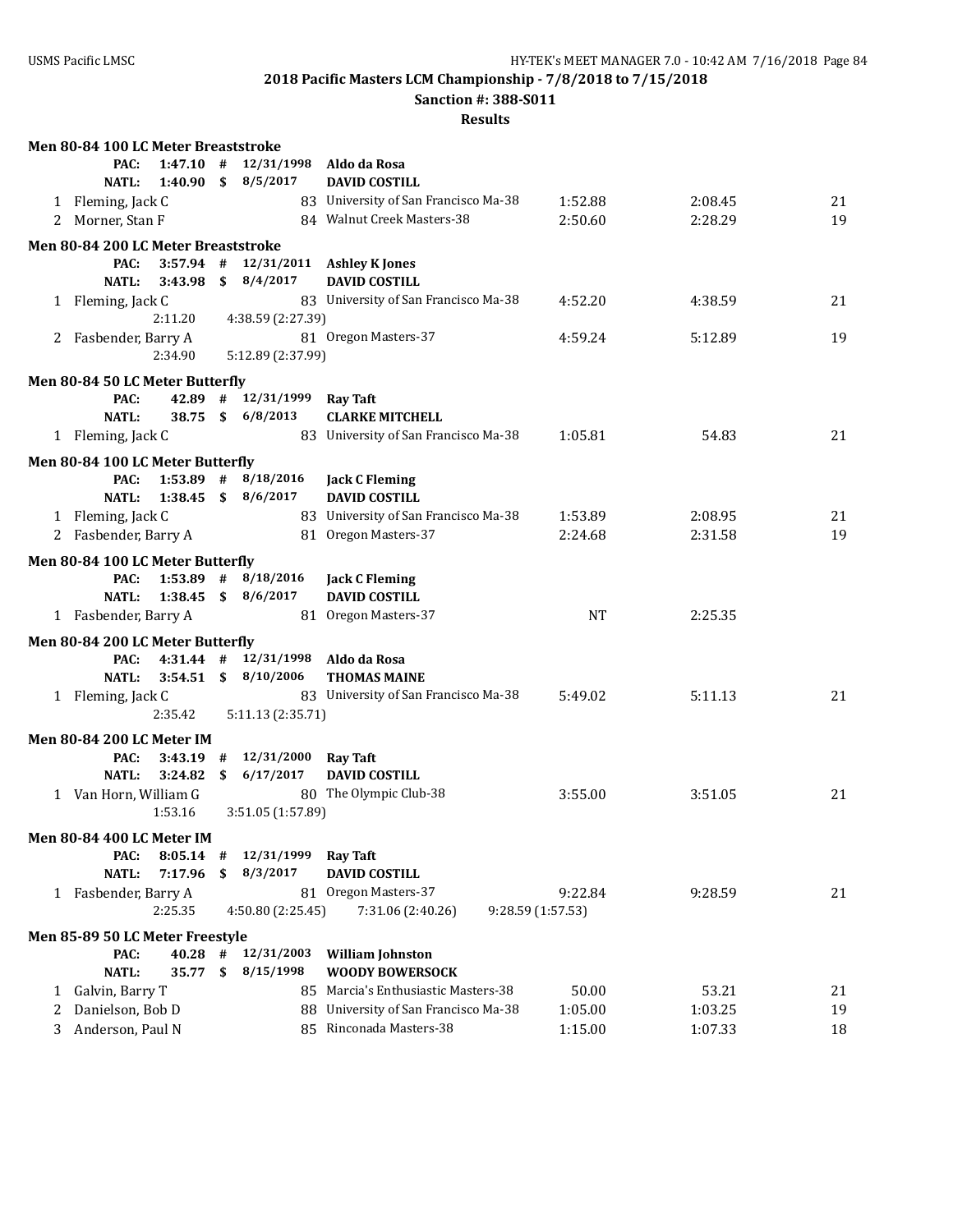**Sanction #: 388-S011**

|   | Men 85-89 100 LC Meter Freestyle  |                |      |                                         |                                                            |                    |          |    |
|---|-----------------------------------|----------------|------|-----------------------------------------|------------------------------------------------------------|--------------------|----------|----|
|   | PAC:                              | $1:39.13$ #    |      |                                         | 12/31/2003 William Johnston                                |                    |          |    |
|   | <b>NATL:</b>                      | 1:23.25        | - \$ | 6/6/2010                                | <b>FRANK PIEMME</b>                                        |                    |          |    |
|   | 1 Cook, Robert                    |                |      |                                         | 86 Uc38-38                                                 | 1:43.00            | 1:39.99  | 21 |
| 2 | Mayo, Robert W                    |                |      |                                         | 85 Walnut Creek Masters-38                                 | 1:56.00            | 1:45.06  | 19 |
| 3 | Galvin, Barry T                   |                |      |                                         | 85 Marcia's Enthusiastic Masters-38                        | 2:00.00            | 2:25.48  | 18 |
| 4 | Danielson, Bob D                  |                |      |                                         | 88 University of San Francisco Ma-38                       | 2:25.00            | 2:39.18  | 17 |
|   |                                   |                |      |                                         |                                                            |                    |          |    |
|   | Men 85-89 200 LC Meter Freestyle  |                |      |                                         |                                                            |                    |          |    |
|   | PAC:                              |                |      | $3:35.73$ # $12/31/2002$                | Aldo da Rosa                                               |                    |          |    |
|   | <b>NATL:</b>                      | 3:07.03        |      | \$6/26/2016                             | <b>GRAHAM JOHNSTON</b>                                     |                    |          |    |
|   | 1 Mayo, Robert W                  |                |      |                                         | 85 Walnut Creek Masters-38                                 | 4:15.00            | 3:52.60  | 21 |
|   |                                   | 1:53.53        |      | 3:52.60 (1:59.07)                       |                                                            |                    |          |    |
|   | 2 Cook, Robert                    |                |      |                                         | 86 Uc38-38                                                 | 4:24.00            | 3:59.89  | 19 |
|   |                                   | 1:54.25        |      | 3:59.89 (2:05.64)                       |                                                            |                    |          |    |
|   | 3 Nieman, Frank B                 |                |      |                                         | 86 Walnut Creek Masters-38                                 | 5:50.70            | 6:09.38  | 18 |
|   | Men 85-89 400 LC Meter Freestyle  |                |      |                                         |                                                            |                    |          |    |
|   | PAC:                              |                |      | $7:59.07$ # $12/31/2003$ Aldo da Rosa   |                                                            |                    |          |    |
|   | <b>NATL:</b>                      |                |      | 6:38.87 \$ 6/26/2016                    | <b>GRAHAM JOHNSTON</b>                                     |                    |          |    |
|   | 1 Mayo, Robert W                  |                |      |                                         | 85 Walnut Creek Masters-38                                 | 8:56.00            | 8:32.95  | 21 |
|   |                                   | 2:08.86        |      | 4:21.04 (2:12.18)                       | 6:29.81 (2:08.77)                                          | 8:32.95 (2:03.14)  |          |    |
|   |                                   |                |      |                                         |                                                            |                    |          |    |
|   | Men 85-89 800 LC Meter Freestyle  |                |      |                                         |                                                            |                    |          |    |
|   |                                   |                |      |                                         | PAC: 16:27.23 # 12/31/2002 Aldo da Rosa                    |                    |          |    |
|   |                                   | NATL: 14:23.39 |      | \$7/9/2016                              | <b>GRAHAM JOHNSTON</b>                                     |                    |          |    |
|   | 1 Mayo, Robert W                  |                |      |                                         | 85 Walnut Creek Masters-38                                 | 18:10.00           | 17:30.41 | 21 |
|   |                                   | 2:07.21        |      | 4:21.18 (2:13.97)                       | 6:33.00 (2:11.82)                                          | 8:49.47 (2:16.47)  |          |    |
|   | 11:04.55 (2:15.08)                |                |      |                                         | 13:14.22 (2:09.67) 17:30.36 (4:16.14)                      | 17:30.41 (0.05)    |          |    |
|   | Men 85-89 1500 LC Meter Freestyle |                |      |                                         |                                                            |                    |          |    |
|   |                                   |                |      | PAC: 31:17.64 # 12/31/2002 Aldo da Rosa |                                                            |                    |          |    |
|   |                                   |                |      | NATL: 27:50.01 \$ 7/29/2016             | <b>GRAHAM JOHNSTON</b>                                     |                    |          |    |
|   | 1 Mayo, Robert W                  |                |      |                                         | 85 Walnut Creek Masters-38                                 | 32:20.00           | 32:28.35 | 21 |
|   |                                   | 1:59.42        |      | 4:08.93 (2:09.51)                       | 6:17.88 (2:08.95)                                          | 8:26.66 (2:08.78)  |          |    |
|   | 10:34.62 (2:07.96)                |                |      | 12:42.61 (2:07.99)                      | 14:53.15 (2:10.54)                                         | 17:04.41 (2:11.26) |          |    |
|   | 19:18.50 (2:14.09)                |                |      | 21:32.31 (2:13.81)                      | 23:41.17 (2:08.86)                                         | 25:54.19 (2:13.02) |          |    |
|   | 28:04.13 (2:09.94)                |                |      | 30:16.88 (2:12.75)                      | 32:28.35 (2:11.47)                                         |                    |          |    |
|   | 2 Cook, Robert                    |                |      |                                         | 86 Uc38-38                                                 | 35:00.00           | 35:11.20 | 19 |
|   |                                   | 2:08.13        |      | 4:30.88 (2:22.75)                       | 6:53.17 (2:22.29)                                          | 9:15.71 (2:22.54)  |          |    |
|   | 11:33.36 (2:17.65)                |                |      |                                         | 13:57.86 (2:24.50)  16:22.99 (2:25.13)  18:46.79 (2:23.80) |                    |          |    |
|   | 21:10.57 (2:23.78)                |                |      | 23:31.21 (2:20.64)                      | 25:55.51 (2:24.30)                                         | 28:15.88 (2:20.37) |          |    |
|   | 30:36.68 (2:20.80)                |                |      | 32:56.93 (2:20.25)                      | 35:11.20 (2:14.27)                                         |                    |          |    |
|   | Men 85-89 50 LC Meter Backstroke  |                |      |                                         |                                                            |                    |          |    |
|   | PAC:                              | 44.52 #        |      | 12/31/2006                              | <b>Fred Van Dyke</b>                                       |                    |          |    |
|   | <b>NATL:</b>                      | 42.04          | \$   | 6/17/2017                               | <b>CLARKE MITCHELL</b>                                     |                    |          |    |
|   | 1 Soroka, Donald                  |                |      |                                         | 86 Rolling Hills Mud Sharks-38                             | 1:02.59            | 1:09.30  | 21 |
|   |                                   |                |      |                                         |                                                            |                    |          |    |
| 2 | Danielson, Bob D                  |                |      |                                         | 88 University of San Francisco Ma-38                       | 1:05.00            | 1:12.65  | 19 |
| 3 | Galvin, Barry T                   |                |      |                                         | 85 Marcia's Enthusiastic Masters-38                        | 1:30.56            | 1:16.82  | 18 |
|   | Men 85-89 100 LC Meter Backstroke |                |      |                                         |                                                            |                    |          |    |
|   | PAC:                              | $1:49.54$ #    |      | 12/31/2002                              | Aldo da Rosa                                               |                    |          |    |
|   | <b>NATL:</b>                      | 1:38.07        | \$   | 6/17/2017                               | <b>CLARKE MITCHELL</b>                                     |                    |          |    |
|   | 1 Mayo, Robert W                  |                |      |                                         | 85 Walnut Creek Masters-38                                 | 2:05.00            | 1:52.84  | 21 |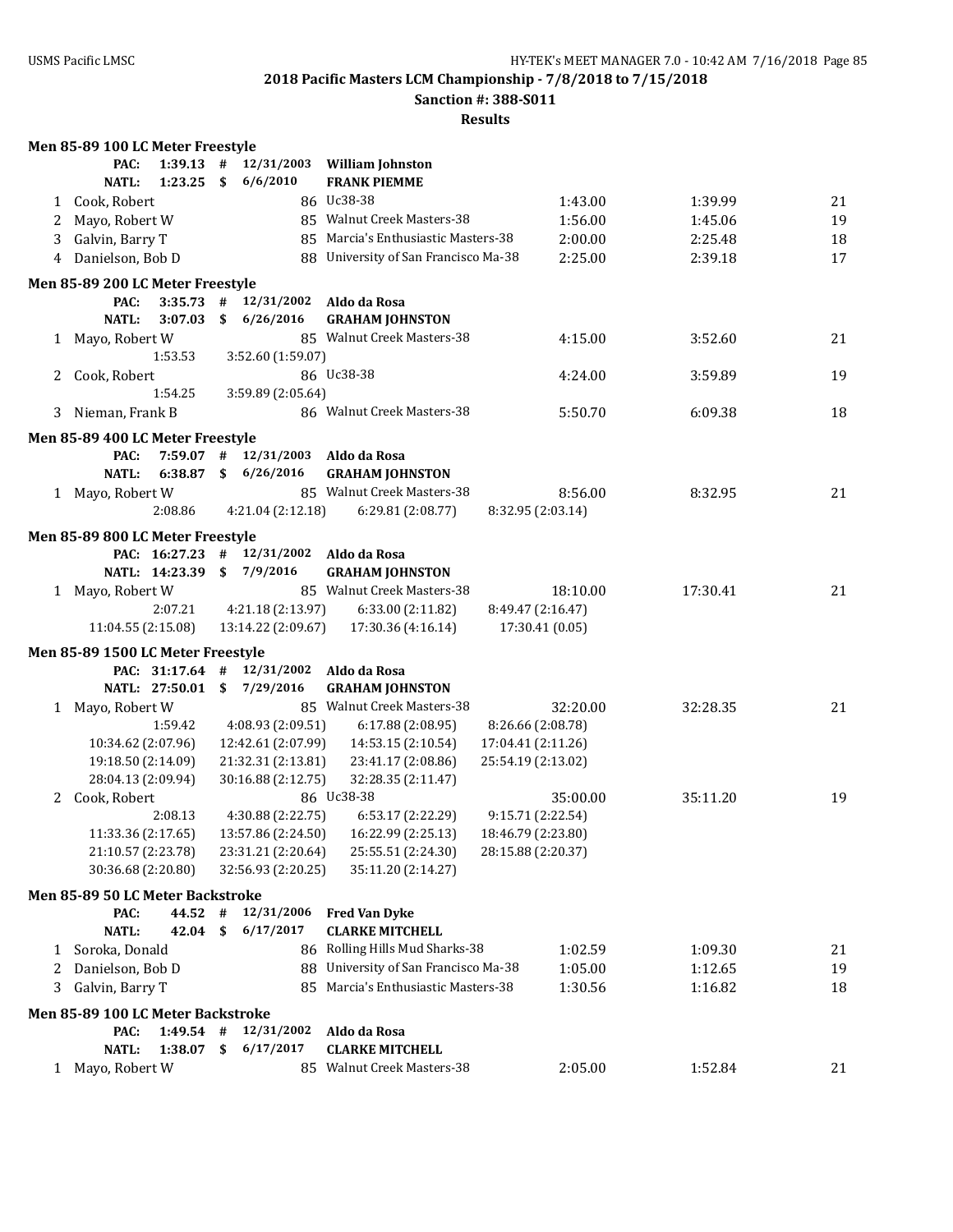**Sanction #: 388-S011**

|   | (Men 85-89 100 LC Meter Backstroke)              |              |    |                          |                                            |                      |         |                       |    |
|---|--------------------------------------------------|--------------|----|--------------------------|--------------------------------------------|----------------------|---------|-----------------------|----|
|   | 2 Soroka, Donald                                 |              |    |                          | 86 Rolling Hills Mud Sharks-38             |                      | 2:16.34 | 2:27.42               | 19 |
| 3 | Danielson, Bob D                                 |              |    |                          | 88 University of San Francisco Ma-38       |                      | 2:20.00 | 2:40.63               | 18 |
|   | Men 85-89 200 LC Meter Backstroke                |              |    |                          |                                            |                      |         |                       |    |
|   | PAC:                                             | 4:07.72      | #  | 12/31/2002               | Aldo da Rosa                               |                      |         |                       |    |
|   | <b>NATL:</b>                                     | 3:51.72      | \$ | 7/1/2017                 | <b>CLARKE MITCHELL</b>                     |                      |         |                       |    |
| 1 | Mayo, Robert W                                   |              |    |                          | 85 Walnut Creek Masters-38                 |                      | 4:28.00 | 4:12.04               | 21 |
| 2 | Danielson, Bob D                                 |              |    |                          | 88 University of San Francisco Ma-38       |                      | 5:20.00 | 6:02.03               | 19 |
|   |                                                  | 2:54.26      |    | 6:02.03 (3:07.77)        |                                            |                      |         |                       |    |
|   | Men 85-89 50 LC Meter Breaststroke               |              |    |                          |                                            |                      |         |                       |    |
|   | PAC:                                             | $52.39$ #    |    | 12/31/2002               | Aldo da Rosa                               |                      |         |                       |    |
|   | <b>NATL:</b>                                     | 49.49        | \$ | 7/24/2010                | <b>FRANK PIEMME</b>                        |                      |         |                       |    |
| 1 | Galvin, Barry T                                  |              |    |                          | 85 Marcia's Enthusiastic Masters-38        |                      | 1:05.00 | 1:07.98               | 21 |
| 2 | Soroka, Donald                                   |              |    |                          | 86 Rolling Hills Mud Sharks-38             |                      | 1:00.75 | 1:12.60               | 19 |
| 3 | Danielson, Bob D                                 |              |    |                          | 88 University of San Francisco Ma-38       |                      | 1:20.00 | 1:22.13               | 18 |
|   | Men 85-89 100 LC Meter Breaststroke              |              |    |                          |                                            |                      |         |                       |    |
|   | PAC:                                             | 2:00.89      | #  | 12/31/2003               | Aldo da Rosa                               |                      |         |                       |    |
|   | <b>NATL:</b>                                     | $1:51.79$ \$ |    | 7/24/2010                | <b>FRANK PIEMME</b>                        |                      |         |                       |    |
|   | 1 Soroka, Donald                                 |              |    |                          | 86 Rolling Hills Mud Sharks-38             |                      | 2:27.37 | 2:55.43               | 21 |
| 2 | Danielson, Bob D                                 |              |    |                          | 88 University of San Francisco Ma-38       |                      | 2:47.00 | 3:09.67               | 19 |
|   | Men 85-89 200 LC Meter Breaststroke              |              |    |                          |                                            |                      |         |                       |    |
|   | PAC:                                             | $4:25.31$ #  |    | 12/31/2003               | Aldo da Rosa                               |                      |         |                       |    |
|   | <b>NATL:</b>                                     | 4:10.75      | \$ | 7/22/2012                | <b>AL CRAIG</b>                            |                      |         |                       |    |
|   | 1 Cook, Robert                                   |              |    |                          | 86 Uc38-38                                 |                      | 5:37.00 | 5:48.92               | 21 |
|   |                                                  | 2:45.27      |    | 5:48.92 (3:03.65)        |                                            |                      |         |                       |    |
| 2 | Nieman, Frank B                                  |              |    |                          | 86 Walnut Creek Masters-38                 |                      | 6:15.20 | 6:17.62               | 19 |
|   | Galvin, Barry T                                  |              |    |                          | 85 Marcia's Enthusiastic Masters-38        |                      | 6:00.00 | DQ                    |    |
|   |                                                  | 2:49.74      |    | DQ (2:58.62)             |                                            |                      |         |                       |    |
|   |                                                  |              |    |                          |                                            |                      |         |                       |    |
|   | Women 72-99 200 LC Meter Freestyle Relay<br>PAC: |              |    | $1:57.34$ # $12/31/2011$ | <b>TVM</b>                                 |                      |         |                       |    |
|   |                                                  |              |    |                          | N Doi, V Espiritu, L Rowe, C Schneider     |                      |         |                       |    |
|   | <b>NATL:</b>                                     | 1:53.83      |    | \$8/8/2009               | FT LAUDERDALE AQUATICS                     |                      |         |                       |    |
|   |                                                  |              |    |                          | N PIKE, M BRESNAHAN, K ALYABYEVA, J MARTIN |                      |         |                       |    |
| 1 | University of San Francisco Ma-3                 |              |    |                          | A                                          |                      | 2:10.00 | 2:07.68               | 42 |
|   | 1) Schallert, Lia W28                            |              |    |                          | 2) Lane, Julia W24                         | 3) Vidano, Laura W21 |         | 4) Chu, Christine W25 |    |
|   |                                                  | 1:02.51      |    | 2:07.68 (1:05.17)        |                                            |                      |         |                       |    |
|   | Women 72-99 400 LC Meter Medley Relay            |              |    |                          |                                            |                      |         |                       |    |
|   | PAC:                                             | $5:07.42$ #  |    | 12/31/1992               | <b>SAC</b>                                 |                      |         |                       |    |
|   |                                                  |              |    |                          | Wright, Christo, Lowrie, Nicholas          |                      |         |                       |    |
|   | <b>NATL:</b>                                     | 4:52.87      | S  | 7/24/2010                | <b>LAS VEGAS MASTERS</b>                   |                      |         |                       |    |
|   |                                                  |              |    |                          | S PEARSON, C SMITH, M KELLEY, S COLAVITO   |                      |         |                       |    |
| 1 | University of San Francisco Ma-3                 |              |    |                          | A                                          |                      | 5:05.00 | 5:21.74               | 42 |
|   | 1) Schallert, Lia W28                            |              |    |                          | 2) Lane, Julia W24                         | 3) Vidano, Laura W21 |         | 4) Chu, Christine W25 |    |
|   |                                                  | 1:16.07      |    | 2:46.70 (1:30.63)        | 4:07.23 (1:20.53)                          | 5:21.74 (1:14.51)    |         |                       |    |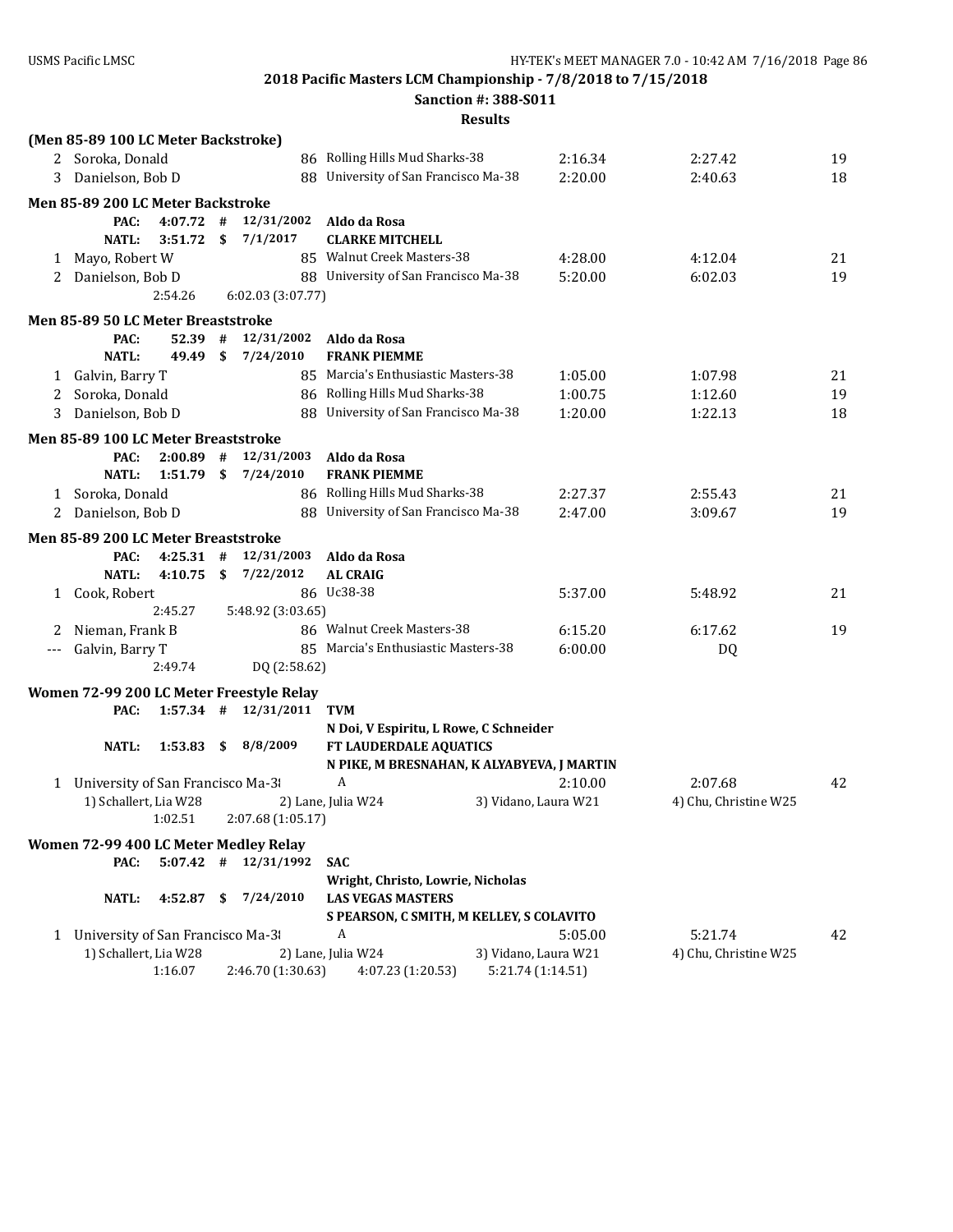**Sanction #: 388-S011**

|       |                                    |              | Women 100-119 200 LC Meter Freestyle Relay                            |                                                                             |                                                   |                           |    |
|-------|------------------------------------|--------------|-----------------------------------------------------------------------|-----------------------------------------------------------------------------|---------------------------------------------------|---------------------------|----|
|       | PAC:                               |              | $1:53.61$ # $12/31/2006$                                              | <b>TOC</b>                                                                  |                                                   |                           |    |
|       |                                    |              |                                                                       |                                                                             | McCall Dorr, von Hartitzsch, Katie Lyons, Tamayo  |                           |    |
|       | <b>NATL:</b>                       | $1:50.04$ \$ | 7/30/2011                                                             | <b>ARIZONA MASTERS</b>                                                      |                                                   |                           |    |
|       |                                    |              |                                                                       |                                                                             | K HARRIGAN, B LARSON, L URBATCHKA, H CALDAS       |                           |    |
|       | 1 University of San Francisco Ma-3 |              |                                                                       | $\boldsymbol{A}$                                                            | 2:03.00                                           | 2:00.35                   | 42 |
|       | 1) Torres, Erika W25               |              |                                                                       | 2) Dove, Jeanette W26                                                       | 3) Petrakis, Danae W26                            | 4) Petrakis, Kristina W29 |    |
|       |                                    | 1:02.74      | 2:00.35 (57.61)                                                       |                                                                             |                                                   |                           |    |
|       |                                    |              |                                                                       |                                                                             |                                                   |                           |    |
|       | PAC:                               |              | Women 100-119 400 LC Meter Freestyle Relay<br>$4:09.42$ # $7/11/2010$ | <b>TOC</b>                                                                  |                                                   |                           |    |
|       |                                    |              |                                                                       |                                                                             |                                                   |                           |    |
|       |                                    | $4:19.02$ \$ | 7/19/2009                                                             | F O'Donnell-McCar, C L Reilly, C Davidoff, M Gi                             |                                                   |                           |    |
|       | NATL:                              |              |                                                                       | WOODLANDS MASTERS SWIM TEAM                                                 | L KOCH DAVIS, J KENLINE, A BERGFIELD, R ARMSTRONG |                           |    |
|       |                                    |              |                                                                       | B                                                                           |                                                   |                           | 42 |
|       | 1 University of San Francisco Ma-3 |              |                                                                       |                                                                             | 4:35.00                                           | 4:25.13                   |    |
|       | 1) Dove, Jeanette W26              |              |                                                                       | 2) Siegel, Kathryn I W24                                                    | 3) Petrakis, Kristina W29                         | 4) Petrakis, Danae W26    |    |
|       |                                    | 1:03.55      | 2:10.20 (1:06.65)                                                     | 3:20.78(1:10.58)                                                            | 4:25.13 (1:04.35)                                 |                           |    |
|       | 2 University of San Francisco Ma-3 |              |                                                                       | $\mathbf{A}$                                                                | 5:25.00                                           | 4:51.95                   | 38 |
|       | 1) Chu, Christine W25              |              |                                                                       | 2) Schallert, Lia W28                                                       | 3) Torres, Erika W25                              | 4) Hosking, Paige E W26   |    |
|       |                                    | 1:12.75      | 2:21.84 (1:09.09)                                                     | 3:37.72 (1:15.88)                                                           | 4:51.95 (1:14.23)                                 |                           |    |
|       |                                    |              | Women 100-119 200 LC Meter Medley Relay                               |                                                                             |                                                   |                           |    |
|       | PAC:                               |              | $2:05.68$ # $12/31/2006$                                              | <b>TOC</b>                                                                  |                                                   |                           |    |
|       |                                    |              |                                                                       |                                                                             | Diamond, von Hartitzsch, McCall Dorr, Katie Lyons |                           |    |
|       | <b>NATL:</b>                       |              | 2:01.91 \$ 7/31/2011                                                  | <b>ARIZONA MASTERS</b>                                                      |                                                   |                           |    |
|       |                                    |              |                                                                       |                                                                             | K HARRIGAN, B LARSON, L URBATCHKA, H CALDAS       |                           |    |
|       | 1 University of San Francisco Ma-3 |              |                                                                       | A                                                                           | 2:25.00                                           | 2:09.84                   | 42 |
|       | 1) Dove, Jeanette W26              |              |                                                                       | 2) Petrakis, Danae W26                                                      | 3) Siegel, Kathryn I W24                          | 4) Petrakis, Kristina W29 |    |
|       |                                    | 1:08.74      | 2:09.84 (1:01.10)                                                     |                                                                             |                                                   |                           |    |
| $---$ | University of San Francisco Ma-3   |              |                                                                       | B                                                                           | 2:40.00                                           | DQ                        |    |
|       | 1) Schallert, Lia W28              |              |                                                                       | 2) Chu, Christine W25                                                       | 3) Torres, Erika W25                              | 4) Hosking, Paige E W26   |    |
|       |                                    | 1:16.82      | DQ (1:09.68)                                                          |                                                                             |                                                   |                           |    |
|       |                                    |              |                                                                       |                                                                             |                                                   |                           |    |
|       | PAC:                               |              | Women 100-119 400 LC Meter Medley Relay<br>$4:55.59$ # $12/31/1992$   | <b>WCM</b>                                                                  |                                                   |                           |    |
|       |                                    |              |                                                                       |                                                                             |                                                   |                           |    |
|       |                                    |              | 4:49.16 \$ 8/8/2009                                                   | YMCA INDY SWIMFIT                                                           | Boscovich, Tallman, Debbie Flansburg, Ingraham    |                           |    |
|       | NATL:                              |              |                                                                       |                                                                             |                                                   |                           |    |
|       |                                    |              |                                                                       | <b>B TAFLINGER, C HINE, J WEAVER, M SOBECKI</b><br>$\boldsymbol{A}$         | 5:15.00                                           |                           |    |
|       | 1 University of San Francisco Ma-3 |              |                                                                       |                                                                             |                                                   | 5:02.52                   | 42 |
|       | 1) Torres, Erika W25               |              |                                                                       | 2) Petrakis, Danae W26                                                      | 3) Dove, Jeanette W26                             | 4) Petrakis, Kristina W29 |    |
|       |                                    |              |                                                                       | $1:24.14$ $2:42.91$ $(1:18.77)$ $3:54.42$ $(1:11.51)$ $5:02.52$ $(1:08.10)$ |                                                   |                           |    |
|       |                                    |              | Women 120-159 200 LC Meter Freestyle Relay                            |                                                                             |                                                   |                           |    |
|       | PAC:                               | $1:55.13$ #  | 12/31/2012                                                            | <b>TOC</b>                                                                  |                                                   |                           |    |
|       |                                    |              |                                                                       | N Watanabe, L Welting, K Houston, M Gill                                    |                                                   |                           |    |
|       | <b>NATL:</b>                       | 1:50.53      | \$<br>6/9/2013                                                        | N CAROLINA MASTERS SWIMMING                                                 |                                                   |                           |    |
|       |                                    |              |                                                                       |                                                                             | RUTH JONES, CELIA WOLFF, ALICIA UHL, ERIKA BRAUN  |                           |    |
|       | 1 Walnut Creek Masters-38          |              |                                                                       | A                                                                           | 2:00.00                                           | 2:01.07                   | 42 |
|       | 1) Lawrence, Laura A W38           |              |                                                                       | 2) Gaudinier, Lindsay E W29                                                 | 3) Tiernan, Heather W35                           | 4) Hwang, Jenn W26        |    |
|       |                                    | 1:01.13      | 2:01.07 (59.94)                                                       |                                                                             |                                                   |                           |    |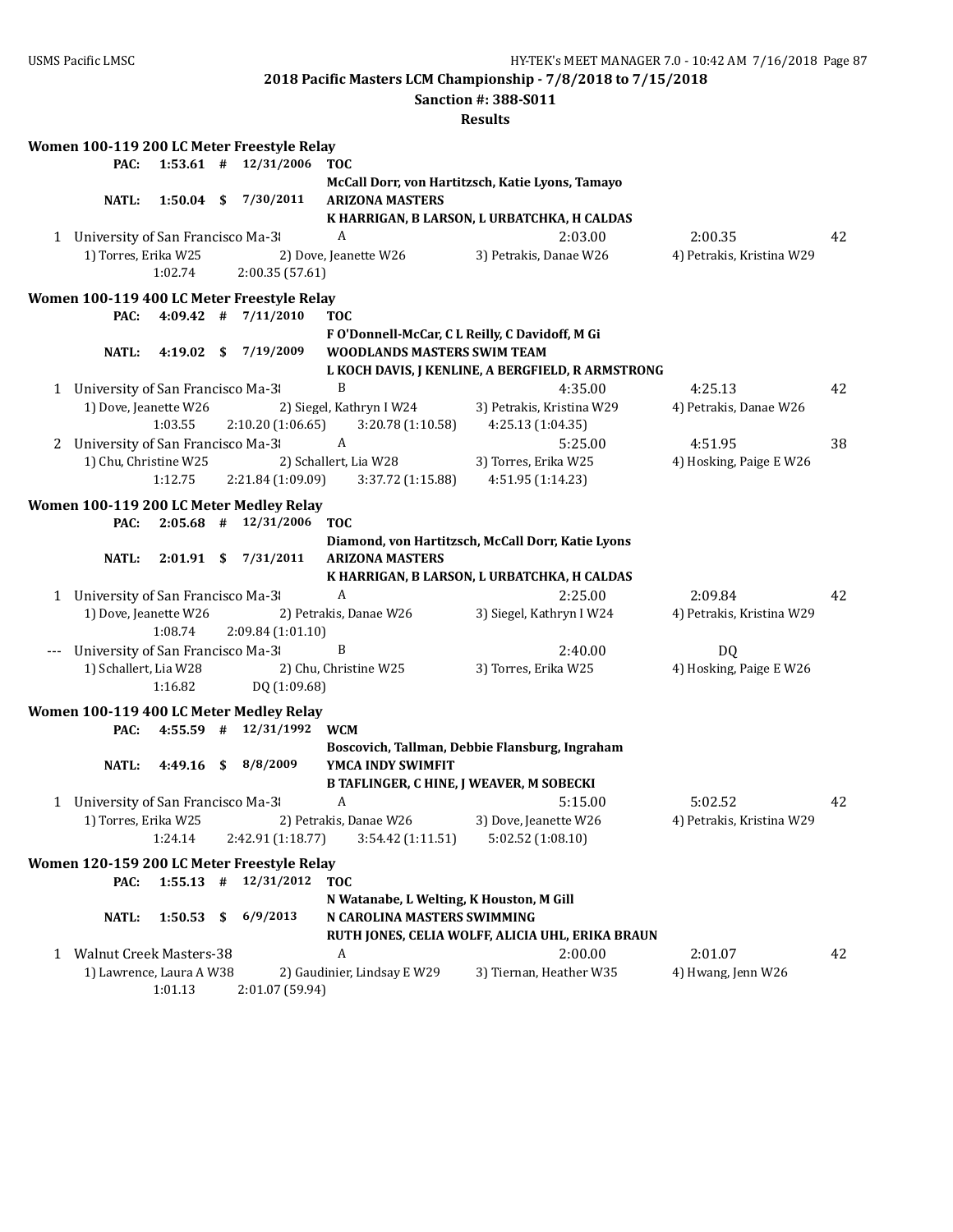**2018 Pacific Masters LCM Championship - 7/8/2018 to 7/15/2018 Sanction #: 388-S011**

|   |                                    |              |     |                                            |                                               | <b>Results</b>                                                |                              |    |
|---|------------------------------------|--------------|-----|--------------------------------------------|-----------------------------------------------|---------------------------------------------------------------|------------------------------|----|
|   |                                    |              |     | Women 120-159 400 LC Meter Freestyle Relay |                                               |                                                               |                              |    |
|   | PAC:                               | $4:17.94$ #  |     | 12/31/1994                                 | <b>STAN</b>                                   |                                                               |                              |    |
|   |                                    |              |     |                                            | McKinney, Chichester, Danielle Ogier, Shibuya |                                                               |                              |    |
|   | <b>NATL:</b>                       | $4:17.94$ \$ |     | 7/31/1994                                  | <b>STANFORD MASTERS SWIMMING</b>              |                                                               |                              |    |
|   |                                    |              |     |                                            |                                               | M MC KINNEY, C CHICHESTER, D OGIER, K SHIBUYA                 |                              |    |
|   | 1 University of San Francisco Ma-3 |              |     |                                            | A                                             | 5:40.00                                                       | 5:03.49                      | 42 |
|   | 1) Alwon-Mount, Georgia W33        |              |     |                                            | 2) Arnold, Malisa W32                         | 3) Arnold, Sarina W30                                         | 4) Stewart, Heather W31      |    |
|   |                                    | 1:17.73      |     | 2:29.10 (1:11.37)                          | 3:49.59 (1:20.49)                             | 5:03.49 (1:13.90)                                             |                              |    |
|   | 2 University of San Francisco Ma-3 |              |     |                                            | B                                             | 8:30.00                                                       | 6:21.09                      | 38 |
|   | 1) Harris, Meghan E W27            |              |     |                                            | 2) Andrews, Elizabeth W54                     | 3) Squyer, Michelle P W50                                     | 4) Behm, Meredith W27        |    |
|   |                                    | 1:18.20      |     | 3:22.38 (2:04.18)                          | 5:07.76 (1:45.38)                             | 6:21.09 (1:13.33)                                             |                              |    |
|   |                                    |              |     |                                            |                                               |                                                               |                              |    |
|   |                                    |              |     | Women 120-159 800 LC Meter Freestyle Relay |                                               |                                                               |                              |    |
|   | PAC:                               |              |     | $9:43.49$ # $12/31/1997$                   | <b>WCM</b>                                    |                                                               |                              |    |
|   |                                    |              |     |                                            | Thompson, Vidal, Lisa Ward, Leach             |                                                               |                              |    |
|   | NATL:                              | $9:41.97$ \$ |     | 7/24/1999                                  | <b>GOLD COAST MASTERS</b>                     |                                                               |                              |    |
|   |                                    |              |     |                                            | A                                             | T MOLL, G DERKS-GARDNER, J HERRINGTON, C VICTORIA<br>10:20.00 |                              |    |
|   | 1 Walnut Creek Masters-38          |              |     |                                            |                                               |                                                               | 10:10.65                     | 42 |
|   | 1) Lawrence, Laura A W38           |              |     |                                            | 2) Rogers, Rebecca C W33                      | 3) Tiernan, Heather W35                                       | 4) Gaudinier, Lindsay E W29  |    |
|   |                                    | 1:13.36      |     | 2:30.11 (2:30.11)                          | 3:47.82 (1:17.71)<br>8:51.87 (1:14.29)        | 5:05.30 (2:35.19)                                             |                              |    |
|   | 6:18.90 (1:13.60)                  |              |     | 7:37.58 (2:32.28)                          |                                               | 10:10.65 (2:33.07)                                            |                              |    |
|   | 2 University of San Francisco Ma-3 |              |     |                                            | A                                             | 12:00.00                                                      | 10:57.03                     | 38 |
|   | 1) Petrakis, Kristina W29          |              |     |                                            | 2) Nishimoto, Amber D W40                     | 3) Chu, Christine W25                                         | 4) Petrakis, Danae W26       |    |
|   |                                    | 1:13.61      |     | 2:38.37 (2:38.37)                          | 4:06.32 (1:27.95)                             | 5:43.77 (3:05.40)                                             |                              |    |
|   | 7:03.40 (1:19.63)                  |              |     | 8:31.61 (2:47.84)                          | 9:41.39 (1:09.78)                             | 10:57.03 (2:25.42)                                            |                              |    |
|   |                                    |              |     | Women 120-159 200 LC Meter Medley Relay    |                                               |                                                               |                              |    |
|   | PAC:                               | $2:10.15$ #  |     | 12/31/2010                                 | <b>TOC</b>                                    |                                                               |                              |    |
|   |                                    |              |     |                                            | J Schriger, L Welting, M Gill, E Reilly       |                                                               |                              |    |
|   | <b>NATL:</b>                       | $2:04.19$ \$ |     | 8/23/1998                                  | <b>GOLD COAST MASTERS</b>                     |                                                               |                              |    |
|   |                                    |              |     |                                            |                                               | <b>B GARDNER, S GEYER, T MOLL, J HERRINGTON</b>               |                              |    |
| 1 | University of San Francisco Ma-3   |              |     |                                            | A                                             | 2:55.00                                                       | 2:31.59                      | 42 |
|   | 1) Alwon-Mount, Georgia W33        |              |     |                                            | 2) Arnold, Malisa W32                         | 3) Arnold, Sarina W30                                         | 4) Stewart, Heather W31      |    |
|   |                                    | 1:19.31      |     | 2:31.59 (1:12.28)                          |                                               |                                                               |                              |    |
| 2 | <b>Walnut Creek Masters-38</b>     |              |     |                                            | A                                             | 2:45.00                                                       | 2:37.38                      | 38 |
|   | 1) Tiernan, Heather W35            |              |     |                                            | 2) Abbott, Bridget W37                        | 3) Lawrence, Laura A W38                                      | 4) Peoples, Katie W26        |    |
|   |                                    | 1:31.86      |     | 2:37.38 (1:05.52)                          |                                               |                                                               |                              |    |
|   |                                    |              |     | Women 160-199 200 LC Meter Freestyle Relay |                                               |                                                               |                              |    |
|   | PAC:                               | $1:55.89$ #  |     | 12/31/2006                                 | <b>WCM</b>                                    |                                                               |                              |    |
|   |                                    |              |     |                                            |                                               | Hanley, Paula Roemer, McNamara, Alison Zamanian               |                              |    |
|   | <b>NATL:</b>                       | 1:48.44      | -\$ | 8/8/2006                                   | <b>TEAM TYR</b>                               |                                                               |                              |    |
|   |                                    |              |     |                                            |                                               | C HART, C SAPPEY, A PETTIS-SCOTT, S VON DER LIPPE             |                              |    |
| 1 | Santa Rosa Masters-38              |              |     |                                            | A                                             | 2:20.00                                                       | 2:08.45                      | 42 |
|   | 1) Rueda, Marcela W36              |              |     |                                            | 2) Walts, Merrie E W58                        | 3) Jones, Sara H W50                                          | 4) Carlstrom, Erin W35       |    |
|   |                                    | 1:04.76      |     | 2:08.45 (1:03.69)                          |                                               |                                                               |                              |    |
| 2 | Davis Aquatic Masters-38           |              |     |                                            | A                                             | 2:16.00                                                       | 2:19.46                      | 38 |
|   | 1) Tannehill, Aimee A W45          |              |     |                                            | 2) Mohn, Jennifer L W27                       | 3) Sprouse, Cecily W62                                        | 4) Belluomini, Melanie C W41 |    |
|   |                                    | 1:09.84      |     |                                            |                                               |                                                               |                              |    |
| 3 |                                    |              |     |                                            |                                               |                                                               |                              |    |
|   |                                    |              |     | 2:19.46 (1:09.62)                          | A                                             |                                                               |                              |    |
|   | University of San Francisco Ma-3   |              |     |                                            |                                               | 2:50.00                                                       | 2:30.97                      | 36 |
|   | 1) Cooper, Carla W51               | 1:05.66      |     | 2:30.97 (1:25.31)                          | 2) Schachter, Amelia W24                      | 3) Squyer, Michelle P W50                                     | 4) Maze, Ghislaine W44       |    |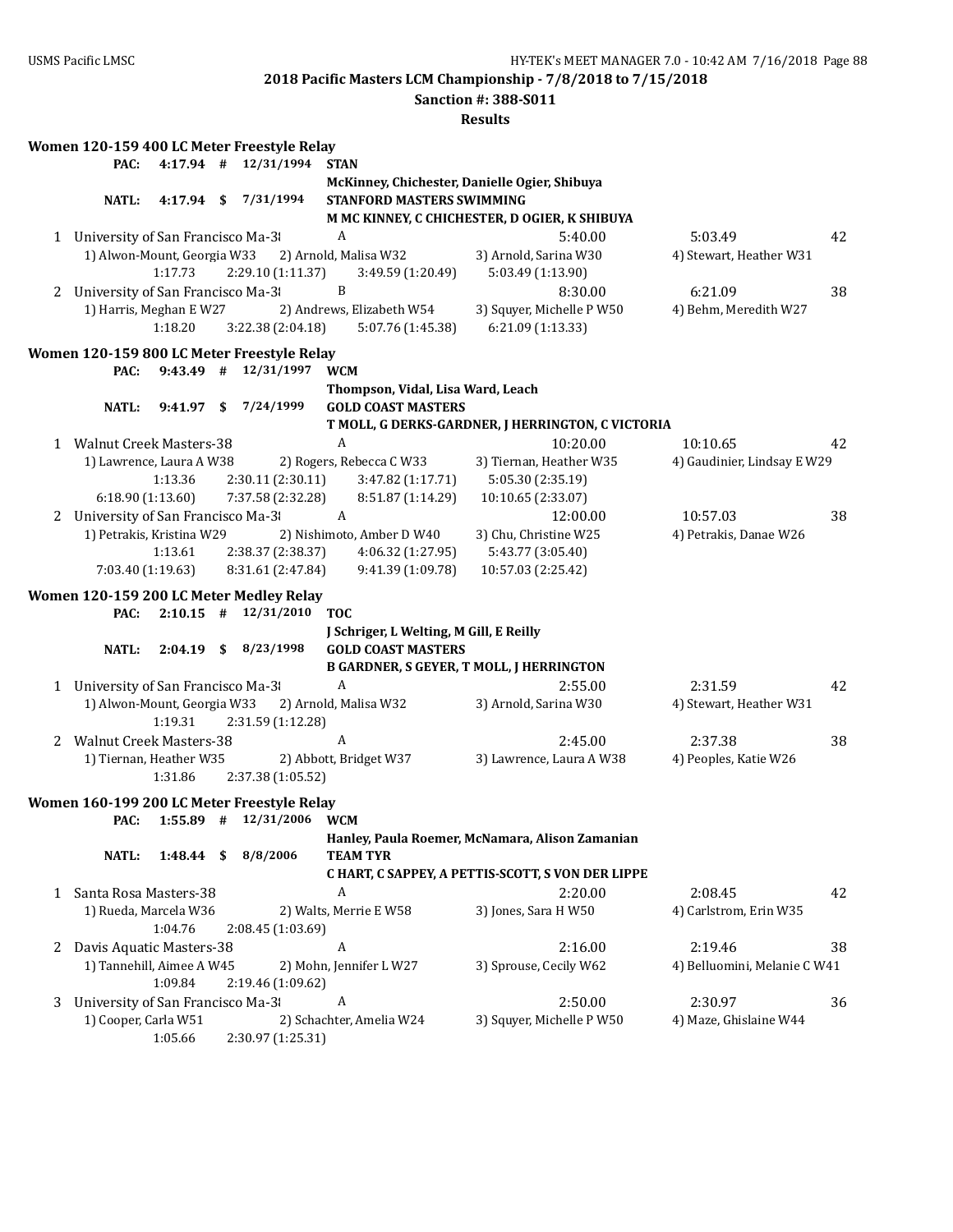**Sanction #: 388-S011**

|   |                                                                |              | Women 160-199 400 LC Meter Freestyle Relay                          |                                                                           |                                                           |                                       |    |
|---|----------------------------------------------------------------|--------------|---------------------------------------------------------------------|---------------------------------------------------------------------------|-----------------------------------------------------------|---------------------------------------|----|
|   | PAC:                                                           |              | 4:33.74 # 12/31/2006                                                | <b>WCM</b>                                                                |                                                           |                                       |    |
|   | <b>NATL:</b>                                                   |              | 4:06.90 \$ 6/14/2015                                                | D Santos, M Curran, C McNamara, P Roemer<br><b>NORTH CAROLINA MASTERS</b> |                                                           |                                       |    |
|   |                                                                |              |                                                                     | E BRAUN, J STRINGER, A UHL, K LINDAUER                                    |                                                           |                                       |    |
|   | 1 University of San Francisco Ma-3<br>1) Stoner, Stephanie W43 | 1:14.88      | 2:42.20 (1:27.32)                                                   | A<br>2) Jeong, Michelle W49<br>4:05.17 (1:22.97)                          | 6:15.00<br>3) Nishimoto, Amber D W40<br>5:33.74 (1:28.57) | 5:33.74<br>4) Maze, Ghislaine W44     | 42 |
|   | 2 Walnut Creek Masters-38<br>1) Ongerth, Ann Michelle W44      |              |                                                                     | $\mathbf{A}$<br>2) Peoples, Katie W26                                     | 5:20.00<br>3) Dibley, Allison M W56                       | 5:33.79<br>4) Taylor, Catherine W W55 | 38 |
|   |                                                                | 1:26.67      | 2:41.95 (1:15.28)                                                   | 4:12.89 (1:30.94)                                                         | 5:33.79 (1:20.90)                                         |                                       |    |
|   |                                                                |              | Women 160-199 200 LC Meter Medley Relay                             |                                                                           |                                                           |                                       |    |
|   | PAC:                                                           |              | $2:09.95$ # $12/31/2006$                                            | <b>STAN</b>                                                               |                                                           |                                       |    |
|   | <b>NATL:</b>                                                   |              | $2:04.75$ \$ 8/8/2006                                               | Jody Smith, Gelman, Jane Worden, Still<br><b>TEAM TYR</b>                 |                                                           |                                       |    |
|   |                                                                |              |                                                                     |                                                                           | J STEIN, S VON DER LIPPE, B CLEARY, C SAPPEY              |                                       |    |
|   | 1 Walnut Creek Masters-38                                      |              |                                                                     | A                                                                         | 3:45.00                                                   | 2:38.26                               | 42 |
|   | 1) Darling, Colleen M W44                                      | 1:26.48      | 2:38.26 (1:11.78)                                                   | 2) Hwang, Jenn W26                                                        | 3) Boone, Danielle W53                                    | 4) Ongerth, Ann Michelle W44          |    |
|   | 2 University of San Francisco Ma-3                             |              |                                                                     | A                                                                         | 3:10.00                                                   | 2:45.13                               | 38 |
|   | 1) Stoner, Stephanie W43                                       | 1:26.80      | 2:45.13 (1:18.33)                                                   | 2) Jeong, Michelle W49                                                    | 3) Nishimoto, Amber D W40                                 | 4) Maze, Ghislaine W44                |    |
|   | PAC:                                                           |              | Women 160-199 400 LC Meter Medley Relay<br>$4:56.95$ # $12/31/2009$ | <b>WCM</b>                                                                |                                                           |                                       |    |
|   |                                                                |              |                                                                     |                                                                           | Lisa Ward, Debbie Santos, Sandi Easton, BJ Henry          |                                       |    |
|   | <b>NATL:</b>                                                   | 4:41.71S     | 6/13/2015                                                           | <b>NORTH CAROLINA MASTERS</b>                                             |                                                           |                                       |    |
|   |                                                                |              |                                                                     | E BRAUN, K LINDAUER, A UHL, J STRINGER                                    |                                                           |                                       |    |
| 1 | Santa Rosa Masters-38                                          |              |                                                                     | $\boldsymbol{A}$                                                          | 5:40.00                                                   | 5:34.25                               | 42 |
|   | 1) Jones, Sara H W50                                           | 1:28.84      | 3:01.42 (1:32.58)                                                   | 2) Rueda, Marcela W36<br>4:16.74 (1:15.32)                                | 3) Carlstrom, Erin W35<br>5:34.25 (1:17.51)               | 4) Walts, Merrie E W58                |    |
|   | 2 University of San Francisco Ma-3                             |              |                                                                     | $\boldsymbol{A}$                                                          | 7:00.00                                                   | 7:23.83                               | 38 |
|   | 1) Squyer, Michelle P W50                                      | 2:50.82      | 4:09.43 (1:18.61)                                                   | 2) Schachter, Amelia W24<br>5:54.90 (1:45.47)                             | 3) Maze, Ghislaine W44<br>7:23.83 (1:28.93)               | 4) Cooper, Carla W51                  |    |
|   |                                                                |              | Women 200-239 200 LC Meter Freestyle Relay                          |                                                                           |                                                           |                                       |    |
|   | PAC:                                                           |              | $2:00.50$ # $12/31/2006$                                            | <b>WCM</b>                                                                |                                                           |                                       |    |
|   |                                                                |              |                                                                     |                                                                           | L Crittendem, R Brittingeham, C O'Brien, S Heim-Bo        |                                       |    |
|   | NATL:                                                          | $1:57.21$ \$ | 8/8/2006                                                            | PACIFIC NORTHWEST AQUATICS                                                |                                                           |                                       |    |
|   |                                                                |              |                                                                     | L DAHL, D GLASSMAN, C DAVIS, M LIPPOLD                                    |                                                           |                                       |    |
|   | 1 Davis Aquatic Masters-38                                     |              |                                                                     | A                                                                         | 2:20.00                                                   | 2:24.42                               | 42 |
|   | 1) Russell, Jane E W55                                         | 1:07.70      | 2:24.42 (1:16.72)                                                   | 2) Kahn, Mary W58                                                         | 3) Crow, Joan A W54                                       | 4) Phalen, Jennifer R W54             |    |
| 2 | <b>Walnut Creek Masters-38</b>                                 |              |                                                                     | A                                                                         | 2:30.00                                                   | 2:27.61                               | 38 |
|   | 1) Darling, Colleen M W44                                      | 1:14.26      | 2:27.61 (1:13.35)                                                   | 2) Taylor, Catherine W W55                                                | 3) Ongerth, Ann Michelle W44                              | 4) Dibley, Allison M W56              |    |
| 3 | Manatee Aquatic Masters Inc-38                                 |              |                                                                     | A                                                                         | 2:25.00                                                   | 2:37.39                               | 36 |
|   | 1) Maidenberg, Eve G W42                                       | 1:16.91      | 2:37.39 (1:20.48)                                                   | 2) Palmer, Teddy W64                                                      | 3) Chachkin, Myra W50                                     | 4) Cox, Juliet E W50                  |    |
| 4 | Marcia's Enthusiastic Masters-38                               |              |                                                                     | A                                                                         | 2:35.00                                                   | 2:37.67                               | 34 |
|   | 1) Rafkin, Louise W60                                          | 1:12.71      | 2:37.67 (1:24.96)                                                   | 2) Benjamin, Marcia W61                                                   | 3) Espinosa, Rebecca W48                                  | 4) Shu, Vicki W50                     |    |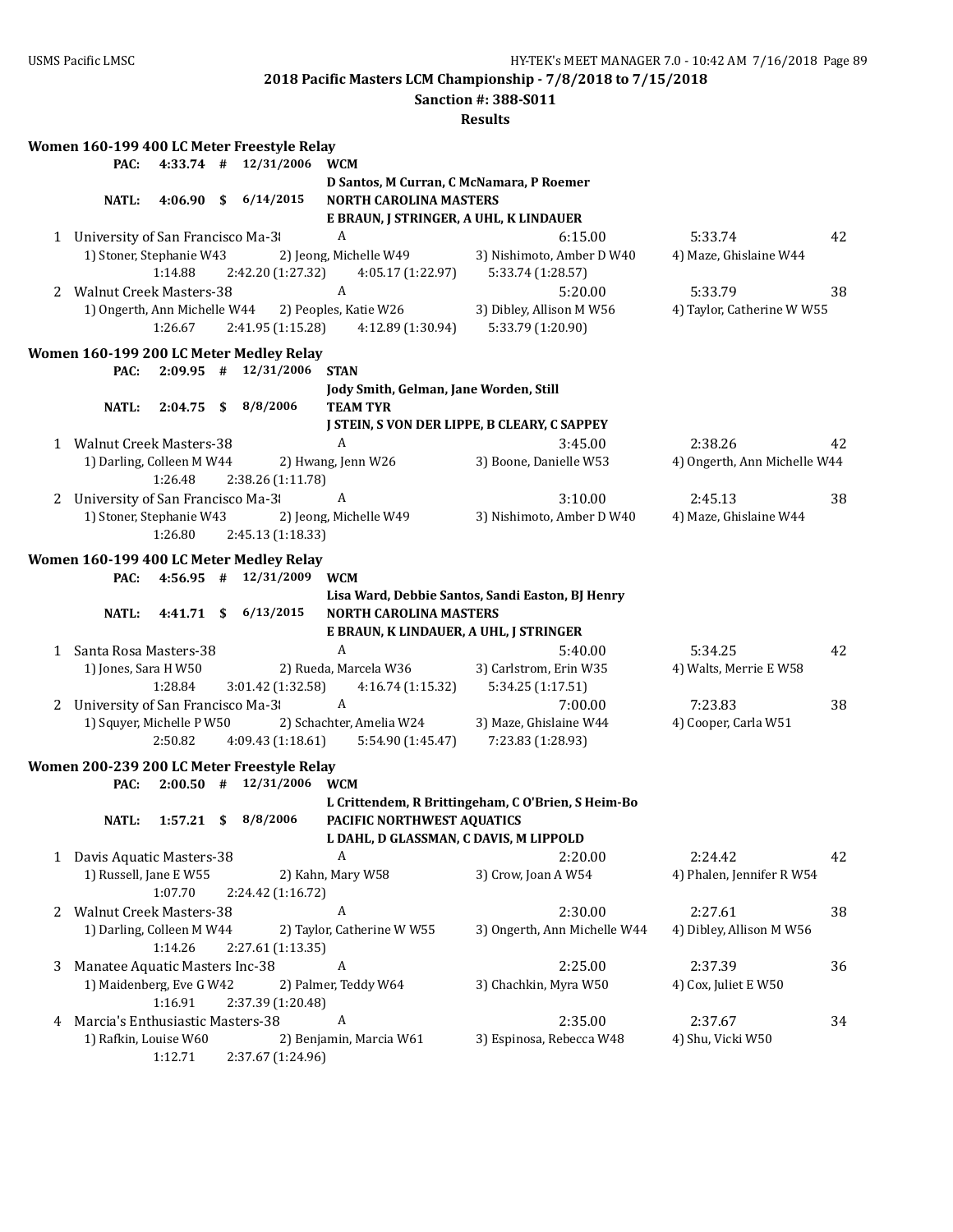|   |                                                          |                             |      |                                                                     |                                          | <b>Sanction #: 388-S011</b>                      |                             |    |
|---|----------------------------------------------------------|-----------------------------|------|---------------------------------------------------------------------|------------------------------------------|--------------------------------------------------|-----------------------------|----|
|   |                                                          |                             |      |                                                                     |                                          | <b>Results</b>                                   |                             |    |
|   |                                                          |                             |      | (Women 200-239 200 LC Meter Freestyle Relay)                        |                                          |                                                  |                             |    |
|   | 5 Albany Armada Aquatic Masters-                         |                             |      |                                                                     | A                                        | 3:14.07                                          | 3:13.98                     | 32 |
|   | 1) Klensch, Sabine A W38                                 |                             |      |                                                                     | 2) Carroll, Leah A W57                   | 3) Pabon, Elizabeth W58                          | 4) Nip, Carol J W61         |    |
|   |                                                          | 1:36.09                     |      | 3:13.98 (1:37.89)                                                   |                                          |                                                  |                             |    |
|   |                                                          |                             |      | Women 200-239 400 LC Meter Freestyle Relay                          |                                          |                                                  |                             |    |
|   | PAC:                                                     | $4:53.21$ #                 |      | 12/31/2012                                                          | <b>MELO</b>                              |                                                  |                             |    |
|   |                                                          |                             |      |                                                                     | L Sheeper, B Breen, M Armstrong, B Jones |                                                  |                             |    |
|   | <b>NATL:</b>                                             | 4:26.53                     | - \$ | 7/6/2014                                                            | <b>UCLA BRUIN MASTERS</b>                |                                                  |                             |    |
|   |                                                          |                             |      |                                                                     | E STEBBINS, C CIRAULO, V HIBBEN, L DODD  |                                                  |                             |    |
|   | 1 University of San Francisco Ma-3                       |                             |      |                                                                     | A                                        | 6:30.00                                          | 5:33.27                     | 42 |
|   | 1) McNamara, Kathleen A W58                              |                             |      |                                                                     | 2) Juson, Justine W50                    | 3) Bohnel Buch, Suzanne W43                      | 4) Ogilvie, Carol M W63     |    |
|   |                                                          | 1:18.30                     |      | 2:39.29 (1:20.99)                                                   | 4:11.80 (1:32.51)                        | 5:33.27 (1:21.47)                                |                             |    |
|   | 2 Walnut Creek Masters-38                                |                             |      |                                                                     | A                                        | 6:00.00                                          | 6:41.65                     | 38 |
|   | 1) Abbott, Bridget W37                                   |                             |      |                                                                     | 2) Asta, Lisa M W53                      | 3) Darling, Colleen M W44                        | 4) Crooks, Marni W39        |    |
|   |                                                          | 1:31.91                     |      | 3:34.47 (2:02.56)                                                   | 5:17.00 (1:42.53)                        | 6:41.65(1:24.65)                                 |                             |    |
|   |                                                          |                             |      | Women 200-239 800 LC Meter Freestyle Relay                          |                                          |                                                  |                             |    |
|   |                                                          | PAC: 10:44.68 #             |      | 12/31/2009                                                          | <b>TOC</b>                               |                                                  |                             |    |
|   |                                                          |                             |      |                                                                     | M Meyer, A Felton, P Quinn, L Welting    |                                                  |                             |    |
|   | <b>NATL:</b>                                             | $9:37.01$ \$                |      | 7/6/2014                                                            | <b>UCLA BRUIN MASTERS</b>                |                                                  |                             |    |
|   |                                                          |                             |      |                                                                     | E STEBBINS, C CIRAULO, V HIBBEN, L DODD  |                                                  |                             |    |
|   | 1 Walnut Creek Masters-38                                |                             |      |                                                                     | $\boldsymbol{A}$                         | 11:15.00                                         | 11:19.26                    | 42 |
|   | 1) Ward, Lisa A W54                                      |                             |      |                                                                     | 2) Cannon, Lindsey A W52                 | 3) Curran, Margee M W57                          | 4) Boone, Danielle W53      |    |
|   |                                                          | 1:17.56                     |      | 2:36.83 (2:36.83)                                                   | 3:49.52 (1:12.69)                        | 5:05.31 (2:28.48)                                |                             |    |
|   |                                                          | 6:44.50 (1:39.19)           |      | 8:28.48 (3:23.17)                                                   | 9:51.74 (1:23.26)                        | 11:19.26 (2:50.78)                               |                             |    |
|   | 2 Davis Aquatic Masters-38                               |                             |      |                                                                     | $\boldsymbol{A}$                         | 11:25.00                                         | 11:39.00                    | 38 |
|   | 1) Sprouse, Cecily W62                                   |                             |      |                                                                     | 2) Russell, Jane E W55                   | 3) Garforth, Emma W50                            | 4) Mohn, Jennifer L W27     |    |
|   |                                                          | 1:29.72                     |      | 3:12.97 (3:12.97)                                                   | 4:32.29 (1:19.32)                        | 5:59.08 (2:46.11)                                |                             |    |
|   |                                                          | 7:23.63 (1:24.55)           |      | 8:50.09 (2:51.01)                                                   | 10:11.01 (1:20.92)                       | 11:39.00 (2:48.91)                               |                             |    |
|   |                                                          |                             |      |                                                                     |                                          |                                                  |                             |    |
|   | PAC:                                                     |                             |      | Women 200-239 200 LC Meter Medley Relay<br>$2:15.21$ # $12/31/2006$ | <b>WCM</b>                               |                                                  |                             |    |
|   |                                                          |                             |      |                                                                     | P Landers, L Crittenden, S Heim-Bowen, T |                                                  |                             |    |
|   | <b>NATL:</b>                                             | 2:10.98                     |      | \$8/17/2008                                                         | <b>OREGON MASTERS</b>                    |                                                  |                             |    |
|   |                                                          |                             |      |                                                                     |                                          | K ANDRUS-HUGHES, B OBLETZ, A DELMAGE, R PARISI   |                             |    |
|   | 1 Davis Aquatic Masters-38                               |                             |      |                                                                     | $\boldsymbol{A}$                         | 2:44.00                                          | 2:36.99                     | 42 |
|   | 1) Kahn, Mary W58                                        |                             |      |                                                                     | 2) Garforth, Emma W50                    | 3) Russell, Jane E W55                           | 4) Sprouse, Cecily W62      |    |
|   |                                                          | 1:24.82                     |      | 2:36.99 (1:12.17)                                                   |                                          |                                                  |                             |    |
|   | 2 University of San Francisco Ma-3                       |                             |      |                                                                     | A                                        | 3:15.00                                          | 2:51.94                     | 38 |
|   |                                                          | 1) McNamara, Kathleen A W58 |      |                                                                     | 2) Juson, Justine W50                    | 3) Ogilvie, Carol M W63                          | 4) Bohnel Buch, Suzanne W43 |    |
|   |                                                          | 1:27.40                     |      | 2:51.94 (1:24.54)                                                   |                                          |                                                  |                             |    |
|   |                                                          |                             |      |                                                                     |                                          |                                                  |                             |    |
|   |                                                          |                             |      | Women 200-239 400 LC Meter Medley Relay                             |                                          |                                                  |                             |    |
|   | PAC:                                                     | $6:09.54$ #                 |      | 12/31/2009                                                          | <b>USF</b>                               |                                                  |                             |    |
|   |                                                          |                             |      | 7/30/2016                                                           | <b>NORTH TEXAS LONESTARS</b>             | Diane Smith, Cathy Huang, Gwen Dornan, Mary Saal |                             |    |
|   | <b>NATL:</b>                                             | $4:58.86$ \$                |      |                                                                     |                                          | S STONE, K MACCURDY, M REA, K HENDERSON          |                             |    |
|   |                                                          |                             |      |                                                                     | A                                        | 6:00.00                                          | 7:07.74                     |    |
|   | 1 Manatee Aquatic Masters Inc-38<br>1) Cox, Juliet E W50 |                             |      |                                                                     | 2) Palmer, Teddy W64                     | 3) Maidenberg, Eve G W42                         | 4) Chachkin, Myra W50       | 42 |
|   |                                                          | 1:21.44                     |      | 3:45.05 (2:23.61)                                                   | 7:07.74 (3:22.69)                        |                                                  |                             |    |
| 2 | Marcia's Enthusiastic Masters-38                         |                             |      |                                                                     | A                                        | 7:40.00                                          | 7:07.75                     | 38 |
|   |                                                          | 1) Espinosa, Rebecca W48    |      |                                                                     | 2) Rafkin, Louise W60                    | 3) Shu, Vicki W50                                | 4) Benjamin, Marcia W61     |    |
|   |                                                          | 2:22.80                     |      | 4:17.03 (1:54.23)                                                   | 5:43.10 (1:26.07)                        | 7:07.75 (1:24.65)                                |                             |    |
|   |                                                          |                             |      |                                                                     |                                          |                                                  |                             |    |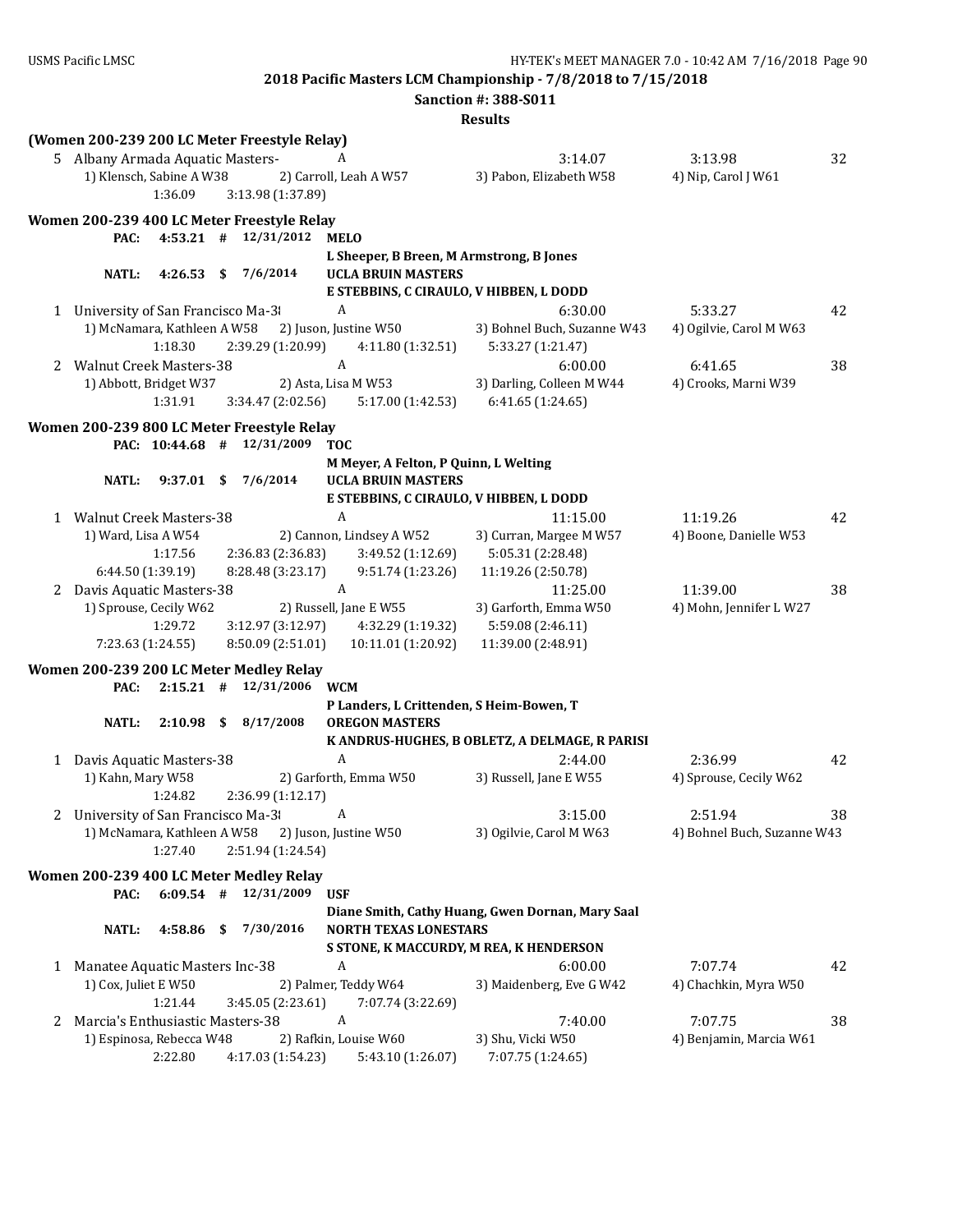**Sanction #: 388-S011**

| (Women 200-239 400 LC Meter Medley Relay)                                                  |                                                    |                            |    |
|--------------------------------------------------------------------------------------------|----------------------------------------------------|----------------------------|----|
| 3 Walnut Creek Masters-38<br>A                                                             | 7:30.00                                            | 7:29.00                    | 36 |
| 2) Cannon, Lindsey A W52<br>1) Darling, Colleen M W44                                      | 3) Asta, Lisa M W53                                | 4) Dibley, Allison M W56   |    |
| 1:36.62<br>3:28.08 (1:51.46)<br>5:56.70 (2:28.62)                                          | 7:29.00 (1:32.30)                                  |                            |    |
| A<br>Albany Armada Aquatic Masters-                                                        | 8:21.00                                            | <b>DQ</b>                  |    |
| 1) Klensch, Sabine A W38<br>2) Ewing, Nancy H W71                                          | 3) Carroll, Leah A W57                             | 4) Pabon, Elizabeth W58    |    |
| 1:47.43<br>4:02.95 (2:15.52)<br>6:01.41(1:58.46)                                           | DQ (2:17.56)                                       |                            |    |
|                                                                                            |                                                    |                            |    |
| Women 240-279 400 LC Meter Freestyle Relay                                                 |                                                    |                            |    |
| 12/31/2012<br>PAC:<br>$5:43.36$ #<br><b>MAM</b>                                            |                                                    |                            |    |
|                                                                                            | Ruth Shaps, Susie Caso, Peg McPartland, Juliet Cox |                            |    |
| 7/20/2014<br>NATL:<br>4:49.89<br>\$<br><b>PLANO WETCATS</b>                                |                                                    |                            |    |
|                                                                                            | J COLE, K MACCURDY, C MCKELVEY, L MORRISON         |                            |    |
| $\boldsymbol{A}$<br>1 Walnut Creek Masters-38                                              | 4:55.50                                            | 5:28.06#                   | 42 |
| 1) Bilich, Bonnie M W60<br>2) Fox-Yoder, Kimberly W62                                      | 3) Newacheck, Pamela K W63                         | 4) O'Brien, Charlene W61   |    |
| 1:13.38<br>2:46.08 (1:32.70)<br>4:12.98 (1:26.90)                                          | 5:28.06 (1:15.08)                                  |                            |    |
| A<br>2 Rolling Hills Mud Sharks-38                                                         | 6:10.00                                            | 6:10.07                    | 38 |
| 1) Houts, Jennifer W53<br>2) Hepworth, Linda W65                                           | 3) Coholan, Annette M W70                          | 4) Tevis, Maggie H W70     |    |
| 1:16.89<br>2:44.33 (1:27.44)<br>4:25.83 (1:41.50)                                          | 6:10.07 (1:44.24)                                  |                            |    |
| Women 240-279 800 LC Meter Freestyle Relay                                                 |                                                    |                            |    |
| 12/31/1992<br>PAC: 13:28.86 #<br><b>WCM</b>                                                |                                                    |                            |    |
|                                                                                            | B Barabash, J Alexander, A Pisciotta, B Jordan     |                            |    |
| 6/12/2016<br>NATL: 10:49.07 \$<br><b>PALM BEACH MASTERS</b>                                |                                                    |                            |    |
|                                                                                            | D LAFOUNTAIN, F HARE, L SAMUELSON, C WENZEL        |                            |    |
| $\boldsymbol{A}$<br>1 Marcia's Enthusiastic Masters-38                                     | 14:00.00                                           | 14:49.82                   | 42 |
| 1) Shu, Vicki W50<br>2) Rafkin, Louise W60                                                 | 3) Benjamin, Marcia W61                            | 4) Robben, Barbara W84     |    |
| 2:50.86 (2:50.86)<br>1:24.16<br>4:21.02 (1:30.16)                                          | 5:59.51 (3:08.65)                                  |                            |    |
| 9:13.62(3:14.11)<br>11:53.44 (2:39.82)<br>7:32.19 (1:32.68)                                | 14:49.82 (5:36.20)                                 |                            |    |
|                                                                                            |                                                    |                            |    |
| Women 240-279 200 LC Meter Medley Relay<br>$2:53.08$ #<br>12/31/2012<br>PAC:<br><b>MAM</b> |                                                    |                            |    |
|                                                                                            | Juliet Cox, Susie Caso, Ruth Shaps, Peg McPartland |                            |    |
| 8/7/2014<br><b>NATL:</b><br>2:24.95<br>- \$<br><b>NEW ENGLAND MASTERS</b>                  |                                                    |                            |    |
| D UUSTAL, B ESTEL, L DELOREY, J HIRSTY                                                     |                                                    |                            |    |
| $\boldsymbol{A}$<br>1 Walnut Creek Masters-38                                              | 2:50.00                                            | 2:42.85#                   | 42 |
| 1) Newacheck, Pamela K W63<br>2) Fox-Yoder, Kimberly W62                                   | 3) O'Brien, Charlene W61                           | 4) Taylor, Catherine W W55 |    |
| 1:30.86<br>2:42.85 (1:11.99)                                                               |                                                    |                            |    |
|                                                                                            |                                                    |                            |    |
| Women 280-319 200 LC Meter Freestyle Relay                                                 |                                                    |                            |    |
| PAC: $2:10.65$ # $7/16/2017$<br><b>TAM</b>                                                 |                                                    |                            |    |
| B Jordan, D Monroe, M Kraetzer, A Hirsch                                                   |                                                    |                            |    |
| 8/15/2014<br>VIRGINIA MASTERS SWIM TEAM<br><b>NATL:</b><br>2:29.97<br>- \$                 |                                                    |                            |    |
|                                                                                            | J DETRICK, B SCHREINER, T SUE GAULT, M BARRY       |                            |    |
| 1 Manatee Aquatic Masters Inc-38<br>A                                                      | 2:57.00                                            | 3:00.58                    | 42 |
| 1) Mc Partland, Peg K W76<br>2) Caso, Susie A W72                                          | 3) Stanton, Susan G W66                            | 4) Shaps, Ruth Y W71       |    |
| 1:31.25<br>3:00.58 (1:29.33)                                                               |                                                    |                            |    |
| 2 Walnut Creek Masters-38<br>A                                                             | 4:00.00                                            | 3:43.48                    | 38 |
| 2) Morton, Judith L W79<br>1) Thursby, Nancy L W71                                         | 3) Ackerman, Dolly J W77                           | 4) Boettler, Lori D W72    |    |
| Davis Aquatic Masters-38<br>A<br>3                                                         | 3:13.00                                            | 3:43.81                    | 36 |
| 1) Norris, Roswita D W76<br>2) Iwamoto, Mizuho W70                                         | 3) Westergaard, Leslie M W75                       | 4) Hornof, Kristine T W71  |    |
| 1:51.58<br>3:43.81 (1:52.23)                                                               |                                                    |                            |    |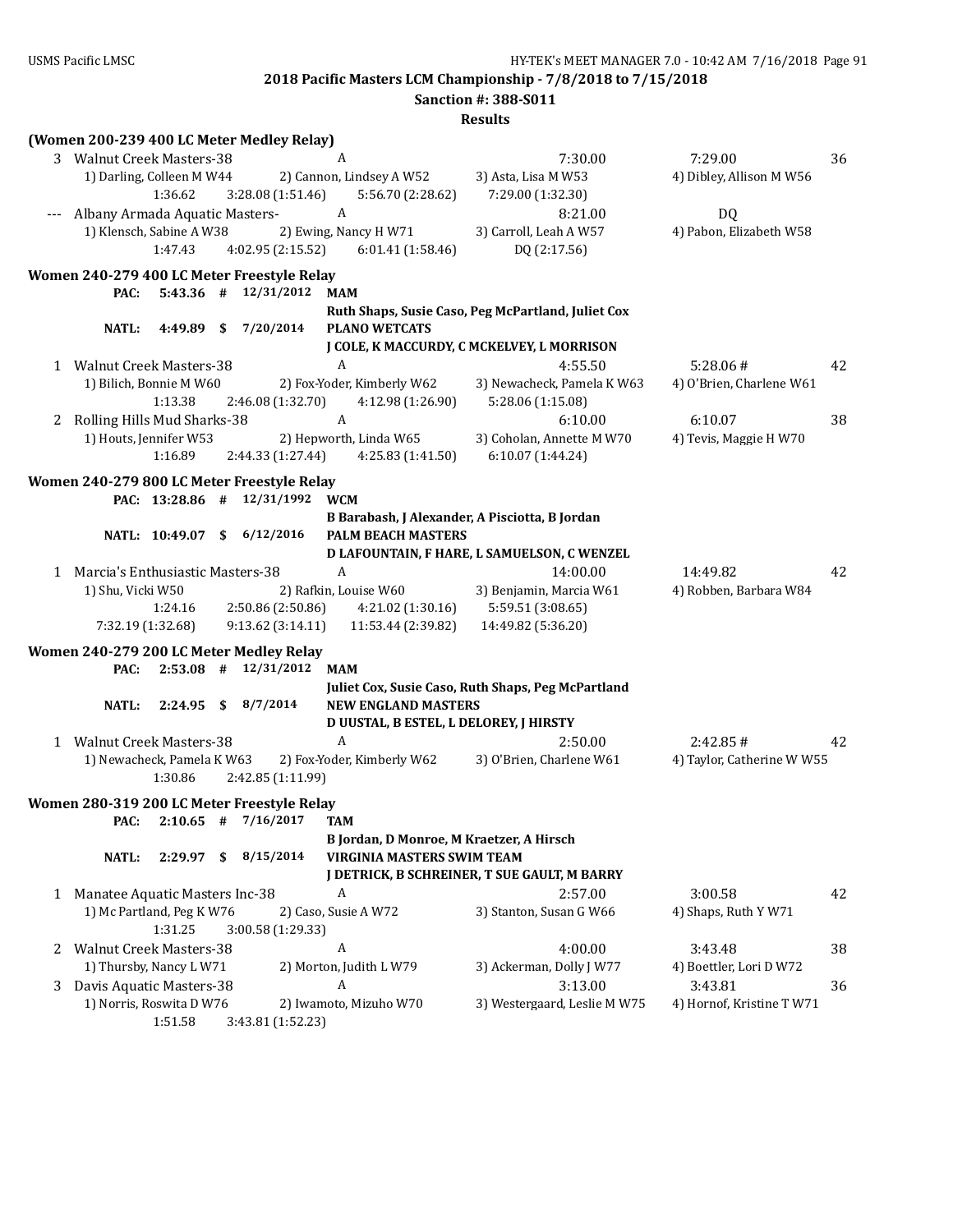**Sanction #: 388-S011**

|   | Women 280-319 400 LC Meter Freestyle Relay |              |                                                                    |                                                                    |                                                |                              |    |
|---|--------------------------------------------|--------------|--------------------------------------------------------------------|--------------------------------------------------------------------|------------------------------------------------|------------------------------|----|
|   | PAC:                                       |              | $7:01.16$ # $6/28/2014$                                            | <b>WCM</b>                                                         |                                                |                              |    |
|   |                                            |              |                                                                    | A Hirsch, D Ackerman, M Hill, M Alexander                          |                                                |                              |    |
|   | <b>NATL:</b>                               |              | 5:45.80 \$ 6/22/2013                                               | <b>VIRGINIA MASTERS SWIM TEAM</b>                                  |                                                |                              |    |
|   |                                            |              |                                                                    |                                                                    | M BARRY, J DETRICK, L WALKER, S LOFTUS-CHARLEY |                              |    |
|   | 1 Manatee Aquatic Masters Inc-38           |              |                                                                    | A                                                                  | 7:30.00                                        | 6:52.14#                     | 42 |
|   | 1) Caso, Susie A W72                       |              |                                                                    | 2) Stanton, Susan G W66                                            | 3) Mc Partland, Peg K W76                      | 4) Shaps, Ruth Y W71         |    |
|   |                                            | 1:49.80      | 3:44.42 (1:54.62)                                                  | 5:29.69 (1:45.27)                                                  | 6:52.14 (1:22.45)                              |                              |    |
| 2 | Davis Aquatic Masters-38                   |              |                                                                    | A                                                                  | 7:40.00                                        | 7:40.60                      | 38 |
|   | 1) Hornof, Kristine T W71                  |              |                                                                    | 2) Iwamoto, Mizuho W70                                             | 3) Munn, Susan L W80                           | 4) Westergaard, Leslie M W75 |    |
|   |                                            | 1:45.20      | 3:50.22 (2:05.02)                                                  | 5:20.74 (1:30.52)                                                  | 7:40.60 (2:19.86)                              |                              |    |
| 3 | <b>Walnut Creek Masters-38</b>             |              |                                                                    | $\boldsymbol{A}$                                                   | 8:00.00                                        | 9:09.70                      | 36 |
|   | 1) Thursby, Nancy L W71                    |              |                                                                    | 2) Ackerman, Dolly J W77                                           | 3) Morton, Judith L W79                        | 4) Rothrock, Gretchen A W69  |    |
|   |                                            | 2:15.43      | 9:09.70 (6:54.27)                                                  |                                                                    |                                                |                              |    |
|   |                                            |              |                                                                    |                                                                    |                                                |                              |    |
|   |                                            |              | Women 280-319 200 LC Meter Medley Relay<br>$3:08.14$ # $7/15/2017$ | <b>MAM</b>                                                         |                                                |                              |    |
|   | PAC:                                       |              |                                                                    |                                                                    |                                                |                              |    |
|   | <b>NATL:</b>                               |              | 2:53.85 \$ 8/21/2016                                               | P McPartland, D Barnea, R Shaps, T Picchi<br><b>OREGON MASTERS</b> |                                                |                              |    |
|   |                                            |              |                                                                    |                                                                    |                                                |                              |    |
|   |                                            |              |                                                                    | J WARD, J GETTLING, S ROUSSEAU, R KAY                              |                                                |                              |    |
|   | 1 Walnut Creek Masters-38                  |              |                                                                    | A                                                                  | 3:45.00                                        | 3:51.04                      | 42 |
|   | 1) Rothrock, Gretchen A W69                |              |                                                                    | 2) Kloos, Michelle D W68                                           | 3) Boettler, Lori D W72                        | 4) Ackerman, Dolly J W77     |    |
|   |                                            | 2:07.95      | 3:51.04 (1:43.09)                                                  |                                                                    |                                                |                              |    |
| 2 | Davis Aquatic Masters-38                   |              |                                                                    | A                                                                  | 5:10.00                                        | 4:47.00                      | 38 |
|   | 1) Munn, Susan L W80                       |              |                                                                    | 2) Hornof, Kristine T W71                                          | 3) Norris, Roswita D W76                       | 4) Iwamoto, Mizuho W70       |    |
|   |                                            | 2:05.97      | 4:47.00 (2:41.03)                                                  |                                                                    |                                                |                              |    |
|   | Manatee Aquatic Masters Inc-38             |              |                                                                    | A                                                                  | 4:00.00                                        | <b>DQ</b>                    |    |
|   | 1) Shaps, Ruth Y W71                       |              |                                                                    | 2) Caso, Susie A W72                                               | 3) Stanton, Susan G W66                        | 4) Mc Partland, Peg K W76    |    |
|   |                                            | 1:44.96      | DQ (1:45.55)                                                       |                                                                    |                                                |                              |    |
|   |                                            |              | Women 280-319 400 LC Meter Medley Relay                            |                                                                    |                                                |                              |    |
|   | PAC:                                       |              | 7:35.67 # 7/16/2017                                                | <b>MAM</b>                                                         |                                                |                              |    |
|   |                                            |              |                                                                    | P McPartland, D Barnea, R Shaps, S Caso                            |                                                |                              |    |
|   | <b>NATL:</b>                               |              | 6:31.16 \$ 8/26/2017                                               | <b>OREGON MASTERS</b>                                              |                                                |                              |    |
|   |                                            |              |                                                                    | J WARD, G PIERSON, J GETTLING, M TOPPEL                            |                                                |                              |    |
|   | 1 Manatee Aquatic Masters Inc-38           |              |                                                                    | A                                                                  | 6:05.00                                        | 8:19.48                      | 42 |
|   | 1) Mc Partland, Peg K W76                  |              |                                                                    | 2) Caso, Susie A W72                                               | 3) Shaps, Ruth Y W71                           | 4) Stanton, Susan G W66      |    |
|   |                                            | 2:01.84      | 4:13.04 (2:11.20)                                                  | 6:12.74 (1:59.70)                                                  | 8:19.48 (2:06.74)                              |                              |    |
|   |                                            |              |                                                                    |                                                                    |                                                |                              |    |
|   | Men 72-99 200 LC Meter Freestyle Relay     |              |                                                                    |                                                                    |                                                |                              |    |
|   |                                            |              | PAC: 1:41.14 # 12/31/1993 TOC                                      |                                                                    |                                                |                              |    |
|   |                                            |              |                                                                    | Antonick, Tarbell, Goth, Murray                                    |                                                |                              |    |
|   | <b>NATL:</b>                               | $1:38.83$ \$ | 7/14/2013                                                          | <b>UNIVERSITY SAN FRANCISCO</b>                                    |                                                |                              |    |
|   |                                            |              |                                                                    |                                                                    | J DILLANE, N VIZCARRA, D ROTHBERG, J WANG      |                              |    |
| 1 | University of San Francisco Ma-3           |              |                                                                    | A                                                                  | 2:10.00                                        | 1:48.82                      | 42 |
|   | 1) Leber, Nathan M26                       |              |                                                                    | 2) Brilhante, Andre M24                                            | 3) Vu, Erin K M24                              | 4) Munoz, Kyle R M20         |    |
|   |                                            | 53.98        | 1:48.82 (54.84)                                                    |                                                                    |                                                |                              |    |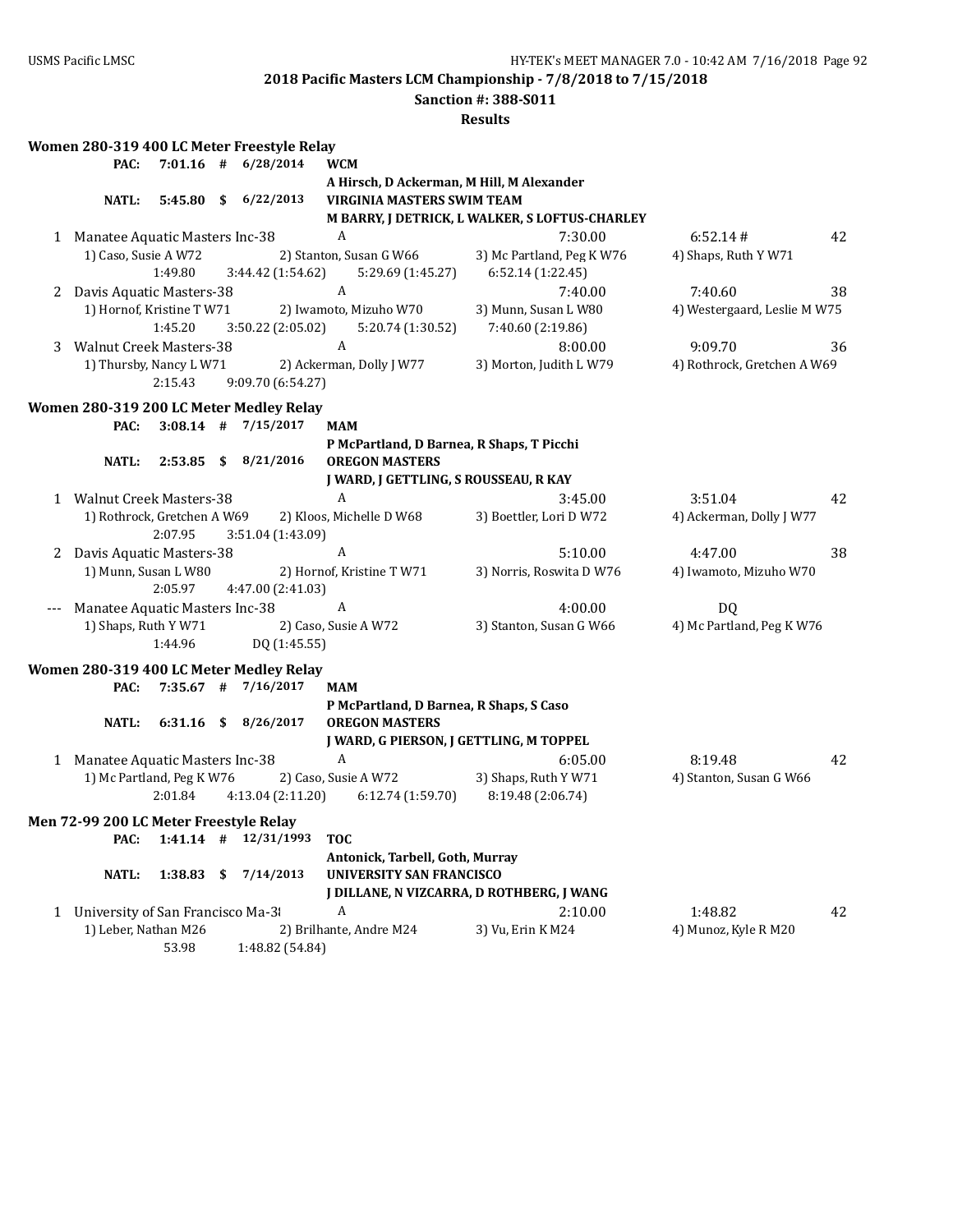**Sanction #: 388-S011**

|   | Men 72-99 400 LC Meter Freestyle Relay |              |                                          |                                             |                                                  |                         |    |
|---|----------------------------------------|--------------|------------------------------------------|---------------------------------------------|--------------------------------------------------|-------------------------|----|
|   | PAC:                                   | $3:41.87$ #  | 6/28/2014                                | <b>SMM</b>                                  |                                                  |                         |    |
|   |                                        |              |                                          | E Rennspiess, A Navarro, C Sanchez, K Tan   |                                                  |                         |    |
|   | <b>NATL:</b>                           |              | 3:41.87 \$ 6/28/2014                     | <b>SAN MATEO MASTER MARLINS</b>             |                                                  |                         |    |
|   |                                        |              |                                          |                                             | E RENNSPIESS, A NAVARRO, C SANCHEZ, K TAN        |                         |    |
|   | 1 University of San Francisco Ma-3     |              |                                          | A                                           | 5:15.00                                          | 4:21.51                 | 42 |
|   | 1) Leber, Nathan M26                   |              |                                          | 2) Liberman, David M24                      | 3) Vu, Erin K M24                                | 4) Kassianik, Paul M19  |    |
|   |                                        | 1:02.21      |                                          |                                             |                                                  |                         |    |
|   |                                        |              | 2:11.01 (1:08.80)                        | 3:15.09(1:04.08)                            | 4:21.51 (1:06.42)                                |                         |    |
|   | Men 72-99 800 LC Meter Freestyle Relay |              |                                          |                                             |                                                  |                         |    |
|   | PAC:                                   |              | 8:38.99 # 12/31/2003                     | <b>WCM</b>                                  |                                                  |                         |    |
|   |                                        |              |                                          |                                             | Brown, Russell Mikuni, Aaron Mikuni, Andy Nonaka |                         |    |
|   | <b>NATL:</b>                           | $8:12.62$ \$ | 8/6/2016                                 | <b>GOLDEN ROAD AQUATICS</b>                 |                                                  |                         |    |
|   |                                        |              |                                          | A ACEINO, N KORTH, N POPOV, F WENDEL        |                                                  |                         |    |
|   |                                        |              |                                          | A                                           |                                                  |                         |    |
| 1 | University of San Francisco Ma-3       |              |                                          |                                             | 11:00.00                                         | 11:26.73                | 42 |
|   | 1) Leber, Nathan M26                   |              |                                          | 2) Liberman, David M24                      | 3) Lung, Leo M28                                 | 4) Munoz, Kyle R M20    |    |
|   |                                        | 1:07.18      | 2:20.15(2:20.15)                         | 3:44.57 (1:24.42)                           | 5:28.18 (3:08.03)                                |                         |    |
|   | 7:00.11(1:31.93)                       |              | 8:37.64 (3:09.46)                        | 9:57.95(1:20.31)                            | 11:26.73 (2:49.09)                               |                         |    |
|   | Men 72-99 200 LC Meter Medley Relay    |              |                                          |                                             |                                                  |                         |    |
|   | PAC:                                   |              | $1:49.35$ # $12/31/1996$                 | <b>TOC</b>                                  |                                                  |                         |    |
|   |                                        |              |                                          |                                             |                                                  |                         |    |
|   |                                        |              |                                          | Colley, Patrick, Budney, Gary Larson        |                                                  |                         |    |
|   | NATL:                                  | $1:49.35$ \$ | 8/27/1995                                | THE OLYMPIC CLUB                            |                                                  |                         |    |
|   |                                        |              |                                          | M COLLEY, J PATRICK, B BUDNEY, G LARSON     |                                                  |                         |    |
|   | 1 University of San Francisco Ma-3     |              |                                          | $\boldsymbol{A}$                            | 2:25.00                                          | 2:12.95                 | 42 |
|   | 1) Leber, Nathan M26                   |              |                                          | 2) Liberman, David M24                      | 3) Vu, Erin K M24                                | 4) Kassianik, Paul M19  |    |
|   |                                        | 1:13.92      | 2:12.95 (59.03)                          |                                             |                                                  |                         |    |
|   |                                        |              |                                          |                                             |                                                  |                         |    |
|   | Men 72-99 400 LC Meter Medley Relay    |              |                                          |                                             |                                                  |                         |    |
|   | PAC:                                   | $4:14.28$ #  | 7/12/2013                                | <b>SMM</b>                                  |                                                  |                         |    |
|   |                                        |              |                                          |                                             | Alex Navarro, Al Andaluz, Masa Oto, Evan Navarro |                         |    |
|   | <b>NATL:</b>                           | $4:11.46$ \$ | 7/18/1999                                | <b>GREATER INDIANA</b>                      |                                                  |                         |    |
|   |                                        |              |                                          |                                             | D PETTE, B CHRISTOFFEL, G COMER, A DAWKINS       |                         |    |
|   | 1 University of San Francisco Ma-3     |              |                                          | A                                           | 5:30.00                                          | 5:02.79                 | 42 |
|   | 1) Leber, Nathan M26                   |              |                                          | 2) Liberman, David M24                      | 3) Vu, Erin K M24                                | 4) Munoz, Kyle R M20    |    |
|   |                                        | 1:13.86      | 2:46.99 (1:33.13)                        | 3:59.91(1:12.92)                            | 5:02.79 (1:02.88)                                |                         |    |
|   |                                        |              |                                          |                                             |                                                  |                         |    |
|   |                                        |              | Men 100-119 200 LC Meter Freestyle Relay |                                             |                                                  |                         |    |
|   | PAC:                                   |              | $1:34.24$ # 8/7/2013                     | <b>TOC</b>                                  |                                                  |                         |    |
|   |                                        |              |                                          |                                             | K Ferguson, T Holsman, S Greenwood, C Talbott    |                         |    |
|   | NATL:                                  |              | 1:34.24 \$ 8/10/2013                     | THE OLYMPIC CLUB                            |                                                  |                         |    |
|   |                                        |              |                                          |                                             | K FERGUSON, T HOLSMAN, S GREENWOOD, C TALBOTT    |                         |    |
|   |                                        |              |                                          |                                             |                                                  |                         |    |
|   | 1 University of San Francisco Ma-3     |              |                                          | A                                           | 2:00.00                                          | 1:53.63                 | 42 |
|   | 1) Fuzellier, Matthieu M38             |              |                                          | 2) Lung, Leo M28                            | 3) Brady, James M26                              | 4) Kassianik, Paul M19  |    |
|   |                                        | 55.87        | 1:53.63 (57.76)                          |                                             |                                                  |                         |    |
|   |                                        |              | Men 100-119 400 LC Meter Freestyle Relay |                                             |                                                  |                         |    |
|   |                                        |              | 12/31/1994                               |                                             |                                                  |                         |    |
|   | PAC:                                   | $3:39.63$ #  |                                          | <b>SCSC</b>                                 |                                                  |                         |    |
|   |                                        |              |                                          | S Mariniuk, J Parrack, M Moore, F Mortensen |                                                  |                         |    |
|   | <b>NATL:</b>                           | $3:37.49$ \$ | 8/8/2009                                 | YMCA INDY SWIMFIT                           |                                                  |                         |    |
|   |                                        |              |                                          |                                             | C CLARKE, D MICHAEL, G WIECZOREK, B CHRISTOFFEL  |                         |    |
| 1 | University of San Francisco Ma-3       |              |                                          | B                                           | 4:15.00                                          | 4:05.46                 | 42 |
|   | 1) Gouvea, Arthur M30                  |              |                                          | 2) Brilhante, Andre M24                     | 3) Brady, James M26                              | 4) Vizcarra, Nathan M31 |    |
|   |                                        | 1:09.66      | 2:06.79 (57.13)                          | 3:10.06 (1:03.27)                           | 4:05.46 (55.40)                                  |                         |    |
|   |                                        |              |                                          |                                             |                                                  |                         |    |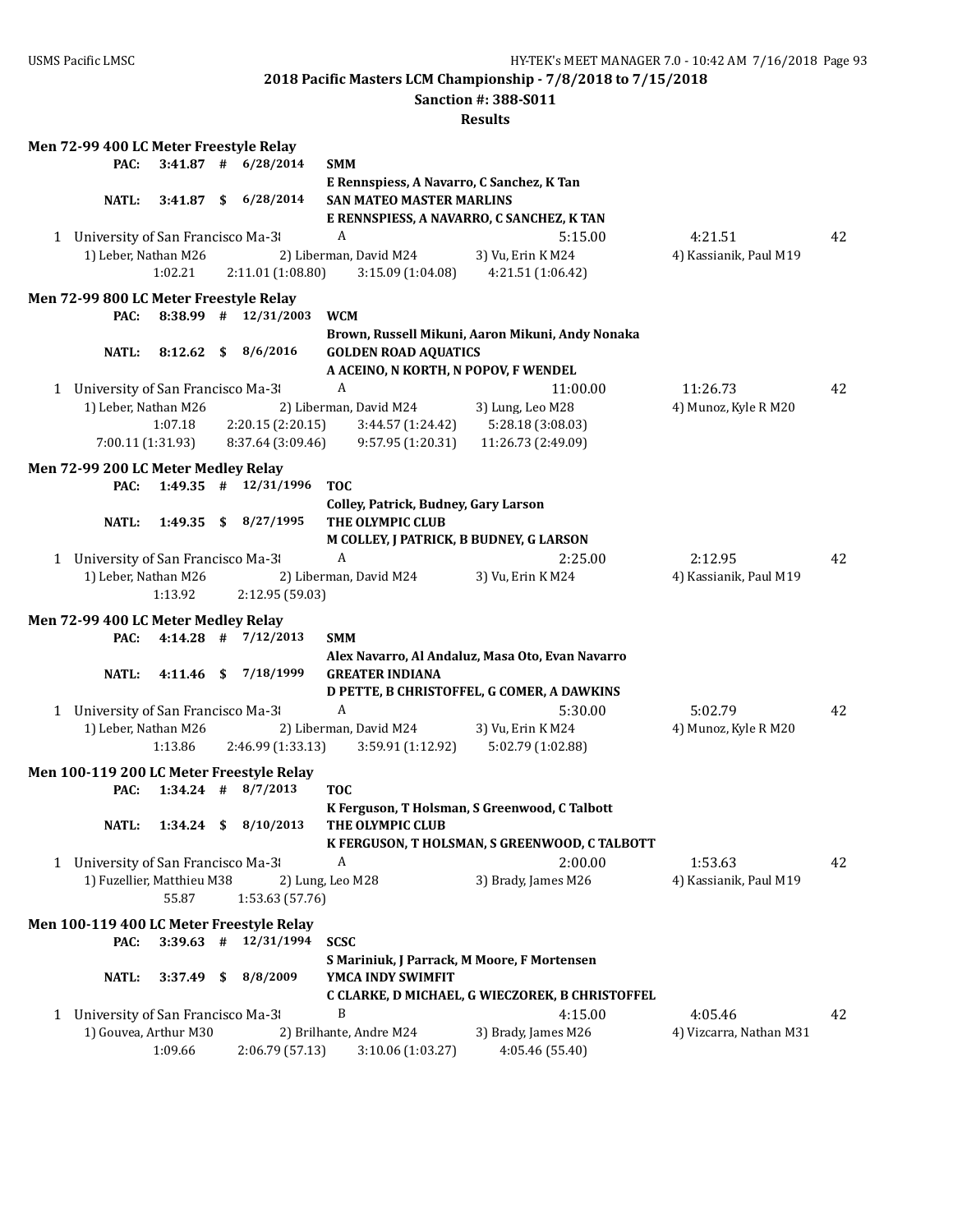|                                                                      |                                                              | <b>Sanction #: 388-S011</b>                     |                                             |  |
|----------------------------------------------------------------------|--------------------------------------------------------------|-------------------------------------------------|---------------------------------------------|--|
|                                                                      |                                                              | <b>Results</b>                                  |                                             |  |
| (Men 100-119 400 LC Meter Freestyle Relay)                           |                                                              |                                                 |                                             |  |
| 2 University of San Francisco Ma-3                                   | A                                                            | 6:30.00                                         | 38<br>5:34.53                               |  |
| 1) Donlon, Kevin H M40                                               | 2) Arias, Bernard M49                                        | 3) Mai, Ping M48                                | 4) Robinson, John S M53                     |  |
| 1:05.99<br>2:22.69 (1:16.70)                                         | 3:53.20 (1:30.51)                                            | 5:34.53 (1:41.33)                               |                                             |  |
| Men 100-119 200 LC Meter Medley Relay                                |                                                              |                                                 |                                             |  |
| $1:49.60$ # $12/31/2006$<br>PAC:                                     | <b>TOC</b>                                                   |                                                 |                                             |  |
|                                                                      | Holsman, Lee Wanie, Brown, Greenwood                         |                                                 |                                             |  |
| 8/20/1990<br>$1:48.46$ \$<br>NATL:                                   | <b>HOUSTONION CLUB</b>                                       |                                                 |                                             |  |
|                                                                      |                                                              | C BRITT, D PUTTERMAN, R KILLEEN, J PRINGLE      |                                             |  |
| 1 University of San Francisco Ma-3                                   | A                                                            | 2:20.00                                         | 2:05.73<br>42                               |  |
| 1) Gouvea, Arthur M30                                                | 2) Berry, Raymond M31                                        | 3) Brady, James M26                             | 4) Vizcarra, Nathan M31                     |  |
| 1:09.57<br>2:05.73 (56.16)                                           |                                                              |                                                 |                                             |  |
| Men 100-119 400 LC Meter Medley Relay                                |                                                              |                                                 |                                             |  |
| $4:11.09$ # $7/12/2013$<br>PAC:                                      | USF                                                          |                                                 |                                             |  |
|                                                                      | D Rothberg, I Litvak, J Wang, N Vizcarra                     |                                                 |                                             |  |
| 8/8/2009<br><b>NATL:</b><br>$4:06.58$ \$                             | YMCA INDY SWIMFIT                                            |                                                 |                                             |  |
|                                                                      |                                                              | G WIECZOREK, B CHRISTOFFEL, D MICHAEL, W MERKLE |                                             |  |
| 1 University of San Francisco Ma-3                                   | A                                                            | 5:30.00                                         | 42<br>4:46.99                               |  |
| 1) Fuzellier, Matthieu M38                                           | 2) Lung, Leo M28                                             | 3) Brady, James M26                             | 4) Kassianik, Paul M19                      |  |
| 1:07.71<br>2:32.44 (1:24.73)                                         | 3:42.10(1:09.66)                                             | 4:46.99 (1:04.89)                               |                                             |  |
|                                                                      |                                                              |                                                 |                                             |  |
| Men 120-159 200 LC Meter Freestyle Relay<br>$1:37.49$ # $12/31/1986$ | <b>TOC</b>                                                   |                                                 |                                             |  |
| PAC:                                                                 | F Hubbell, B Barthold, B Placak, J Griffith                  |                                                 |                                             |  |
| 7/26/2009<br>NATL:<br>$1:34.82$ \$                                   | SOUTHERN CAL AQUATIC MASTERS                                 |                                                 |                                             |  |
|                                                                      |                                                              | M CORNUE, E HOCHSTEIN, E TOLMACHOFF, C BEACH    |                                             |  |
| 1 Rolling Hills Mud Sharks-38                                        | A                                                            | 1:50.00                                         | 1:53.02<br>42                               |  |
| 1) Mercurio, Thomas M24                                              | 2) Tevis, Nick M36                                           | 3) Castro Abrams, Kenneth M23                   | 4) Erickson, Douglas B M46                  |  |
| 55.49<br>1:53.02 (57.53)                                             |                                                              |                                                 |                                             |  |
|                                                                      |                                                              |                                                 |                                             |  |
| Men 120-159 400 LC Meter Freestyle Relay                             |                                                              |                                                 |                                             |  |
| $3:44.37$ # $12/31/2006$<br>PAC:                                     | <b>TOC</b>                                                   |                                                 |                                             |  |
| 3:34.83 \$ 8/8/2009<br><b>NATL:</b>                                  | Lee Wanie, Davie, Gaggero, Gary Larson                       |                                                 |                                             |  |
|                                                                      | <b>MICHIGAN MASTERS</b><br>K DOAK, A MULL, C MULL, P SAUCEDO |                                                 |                                             |  |
| 1 University of San Francisco Ma-3                                   | $\boldsymbol{A}$                                             | 4:30.00                                         | 4:23.20<br>42                               |  |
| 1) Fuzellier, Matthieu M38                                           | 2) Lim, Hubert M37                                           | 3) Lung, Leo M28                                | 4) Samotyj, John M37                        |  |
| 1:01.12<br>2:21.86 (1:20.74)                                         | 3:25.14 (1:03.28)                                            | 4:23.20 (58.06)                                 |                                             |  |
| 2 Rolling Hills Mud Sharks-38                                        | A                                                            | 4:10.00                                         | 4:24.44<br>38                               |  |
| 1) Mercurio, Thomas M24                                              | 2) Castro Abrams, Kenneth M23                                | 3) Laudenslager, Greg L M57                     | 4) Erickson, Douglas B M46                  |  |
| 1:01.78<br>2:03.93 (1:02.15)                                         | 3:13.52 (1:09.59)                                            | 4:24.44 (1:10.92)                               |                                             |  |
|                                                                      |                                                              |                                                 |                                             |  |
| Men 120-159 200 LC Meter Medley Relay                                |                                                              |                                                 |                                             |  |
| 12/31/2006<br>$1:49.98$ #<br>PAC:                                    | <b>WCM</b>                                                   |                                                 |                                             |  |
|                                                                      | Jones, Roque Santos, Rendick, Brown                          |                                                 |                                             |  |
| 8/8/2009<br><b>NATL:</b><br>$1:46.23$ \$                             | <b>MICHIGAN MASTERS</b>                                      |                                                 |                                             |  |
|                                                                      | K DOAK, P SAUCEDO, C MULL, A MULL<br>A                       |                                                 |                                             |  |
| 1 Rolling Hills Mud Sharks-38<br>1) Van Boer, Eric D M64             | 2) Mercurio, Thomas M24                                      | 2:14.00<br>3) Castro Abrams, Kenneth M23        | 2:07.32<br>42<br>4) Erickson, Douglas B M46 |  |
| 1:08.70<br>2:07.32 (58.62)                                           |                                                              |                                                 |                                             |  |
| Manatee Aquatic Masters Inc-38<br>2                                  | A                                                            | 2:20.00                                         | 2:07.79<br>38                               |  |
| 1) Dunlap, Ryan M36                                                  | 2) Law, David M33                                            | 3) Nisenbaum, Adam M41                          | 4) Boden, Alexander M M45                   |  |
|                                                                      |                                                              |                                                 |                                             |  |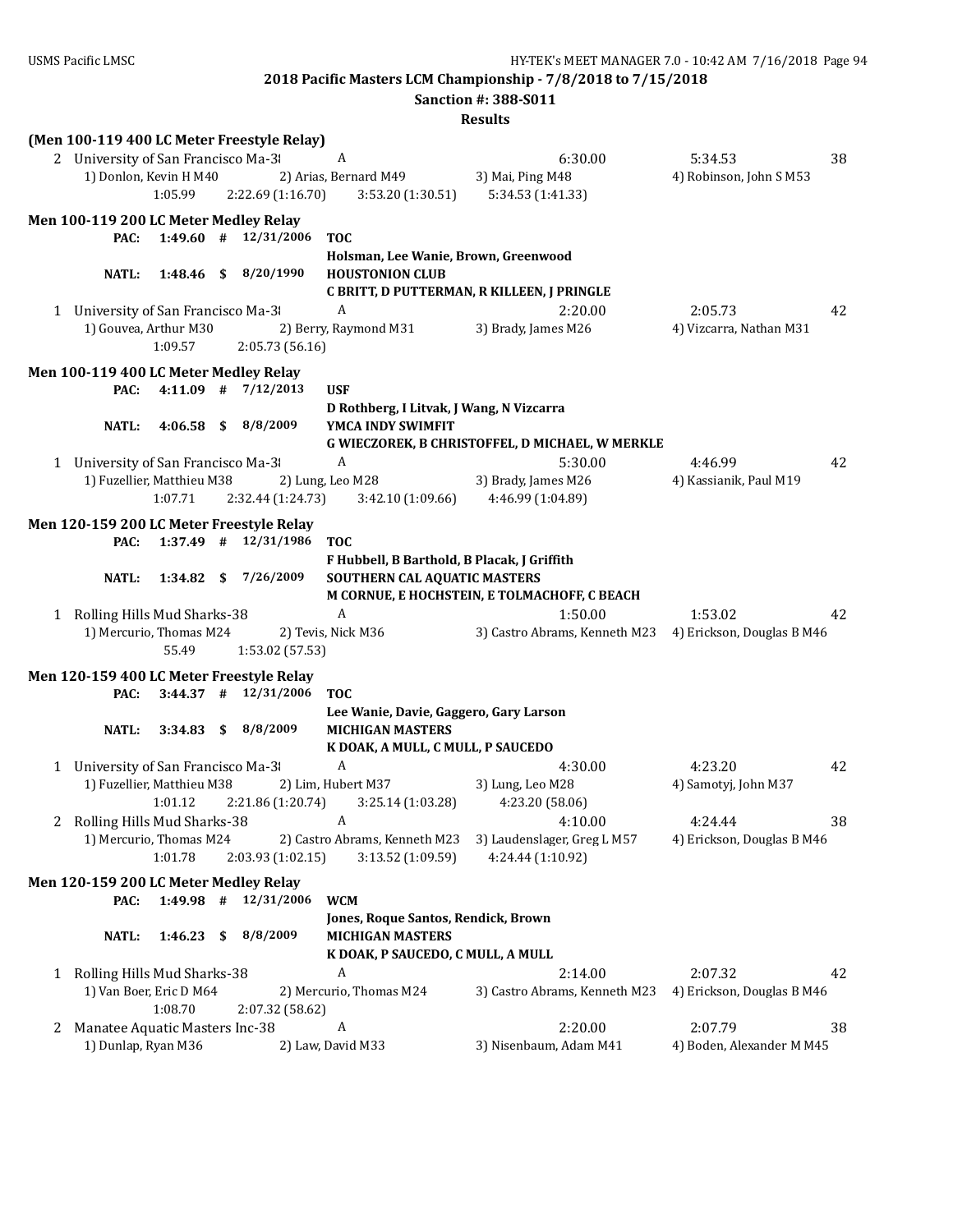**2018 Pacific Masters LCM Championship - 7/8/2018 to 7/15/2018 Sanction #: 388-S011**

|   |                                          |             |      |                          |                                            | <b>Results</b>                                            |                            |    |
|---|------------------------------------------|-------------|------|--------------------------|--------------------------------------------|-----------------------------------------------------------|----------------------------|----|
|   | (Men 120-159 200 LC Meter Medley Relay)  |             |      |                          |                                            |                                                           |                            |    |
|   | 3 University of San Francisco Ma-3       |             |      |                          | B                                          | 2:17.00                                                   | 2:08.49                    | 36 |
|   | 1) Fuzellier, Matthieu M38               |             |      |                          | 2) Lim, Hubert M37                         | 3) Samotyj, John M37                                      | 4) Brilhante, Andre M24    |    |
|   |                                          | 1:16.30     |      | 2:08.49 (52.19)          |                                            |                                                           |                            |    |
|   | Men 160-199 200 LC Meter Freestyle Relay |             |      |                          |                                            |                                                           |                            |    |
|   | PAC:                                     |             |      | $1:40.32$ # $12/31/1994$ | <b>TOC</b>                                 |                                                           |                            |    |
|   |                                          |             |      |                          |                                            | B Placak, B Barthold, J Griffith, K Vander Bogart         |                            |    |
|   | NATL:                                    | 1:36.28     | - \$ | 8/8/2006                 | <b>TEAM TYR</b>                            |                                                           |                            |    |
|   |                                          |             |      |                          | M EISENHUTH, J SMITH, R SAEGER, P SMITH    |                                                           |                            |    |
|   | 1 University of San Francisco Ma-3       |             |      |                          | A                                          | 2:17.00                                                   | 2:09.20                    | 42 |
|   | 1) Paris, Lorenzo M52                    |             |      |                          | 2) Ewing, Jack M58                         | 3) Coad, David M60                                        | 4) Liberman, David M24     |    |
|   |                                          | 1:06.89     |      | 2:09.20 (1:02.31)        |                                            |                                                           |                            |    |
|   | Men 160-199 400 LC Meter Freestyle Relay |             |      |                          |                                            |                                                           |                            |    |
|   | PAC:                                     | $3:52.36$ # |      | 12/31/2002               | <b>TSUN</b>                                |                                                           |                            |    |
|   |                                          |             |      |                          | Geoff Glaser, Fitzgibbons, McDermott, Oaks |                                                           |                            |    |
|   | <b>NATL:</b>                             | 3:38.60     | \$   | 7/3/2011                 | <b>LONGHORN AQUATICS</b>                   |                                                           |                            |    |
|   | 1 Manatee Aquatic Masters Inc-38         |             |      |                          | A                                          | T BLESSING, M VAROZZA, A RASMUSSEN, C ECKERMAN<br>4:20.00 | 4:09.95                    | 42 |
|   | 1) Boden, Alexander M M45                |             |      |                          | 2) Dunlap, Ryan M36                        | 3) Cutting, Steve M61                                     | 4) Nisenbaum, Adam M41     |    |
|   |                                          | 1:01.58     |      | 2:04.56 (1:02.98)        | 3:08.26 (1:03.70)                          | 4:09.95 (1:01.69)                                         |                            |    |
|   | 2 Marcia's Enthusiastic Masters-38       |             |      |                          | A                                          | 5:40.00                                                   | 4:47.71                    | 38 |
|   | 1) Jegers, Daniel M48                    |             |      |                          | 2) Hertzer, Keith M45                      | 3) Lehnert, Ahren E M45                                   | 4) Song, James C M35       |    |
|   |                                          | 1:06.38     |      |                          | 3:35.43()                                  | 4:47.71 (1:12.28)                                         |                            |    |
|   | Men 160-199 800 LC Meter Freestyle Relay |             |      |                          |                                            |                                                           |                            |    |
|   |                                          |             |      |                          |                                            |                                                           |                            |    |
|   |                                          |             |      |                          |                                            |                                                           |                            |    |
|   | PAC:                                     | $8:46.21$ # |      | 12/31/2005               | <b>STAN</b>                                |                                                           |                            |    |
|   | <b>NATL:</b>                             | 8:15.15     | - \$ | 7/16/2006                | <b>TEAM TYR</b>                            | Kemp, Matt Kanzler, Tim Broderick, Ken Shilling           |                            |    |
|   |                                          |             |      |                          | R SAEGER, P SMITH, M RUFFNER, D WEGNER     |                                                           |                            |    |
|   | 1 Walnut Creek Masters-38                |             |      |                          | A                                          | 9:10.00                                                   | 9:24.85                    | 42 |
|   | 1) Lemke, Zebron J M38                   |             |      |                          | 2) Tiernan, Robert M M35                   | 3) Boatwright, David M57                                  | 4) Flakoll, Jonathan D M44 |    |
|   |                                          | 1:09.15     |      | 2:19.27 (2:19.27)        | 3:26.23 (1:06.96)                          | 4:36.05 (2:16.78)                                         |                            |    |
|   | 5:44.00 (1:07.95)                        |             |      | 6:55.42 (2:19.37)        | 8:07.27 (1:11.85)                          | 9:24.85 (2:29.43)                                         |                            |    |
|   | 2 University of San Francisco Ma-3       |             |      |                          | $\boldsymbol{A}$                           | 13:00.00                                                  | 11:55.18                   | 38 |
|   | 1) Bucy, John S M40                      |             |      |                          | 2) Mai, Ping M48                           | 3) Renko, John R M44                                      | 4) Mc Bride, Patrick F M49 |    |
|   |                                          | 1:32.42     |      | 3:09.72 (3:09.72)        | 4:50.68 (1:40.96)                          | 6:40.05 (3:30.33)                                         |                            |    |
|   | 7:51.92 (1:11.87)                        |             |      | 9:08.63 (2:28.58)        | 10:28.30 (1:19.67)                         | 11:55.18 (2:46.55)                                        |                            |    |
|   | Men 160-199 200 LC Meter Medley Relay    |             |      |                          |                                            |                                                           |                            |    |
|   | PAC:                                     | $1:52.30$ # |      | 12/31/2006               | <b>STAN</b>                                |                                                           |                            |    |
|   |                                          |             |      |                          | Rick Gould, Scottoline, Phelan, Lundberg   |                                                           |                            |    |
|   | <b>NATL:</b>                             | 1:47.72     | \$   | 8/8/2006                 | <b>TEAM TYR</b>                            |                                                           |                            |    |
|   |                                          |             |      |                          |                                            | R SAEGER, G RHODENBAUGH, P SMITH, J SMITH                 |                            |    |
|   | 1 Walnut Creek Masters-38                |             |      |                          | A                                          | 2:17.00                                                   | 2:09.41                    | 42 |
|   | 1) Tiernan, Robert M M35                 | 1:10.03     |      | 2:09.41 (59.38)          | 2) Flakoll, Jonathan D M44                 | 3) Sway, David A M45                                      | 4) Stahl, Stephen A M53    |    |
|   | 2 Marcia's Enthusiastic Masters-38       |             |      |                          | A                                          | 3:00.00                                                   | 2:27.73                    | 38 |
|   | 1) Hertzer, Keith M45                    |             |      |                          | 2) Song, James C M35                       | 3) Jegers, Daniel M48                                     | 4) Lehnert, Ahren E M45    |    |
|   |                                          | 1:22.23     |      | 2:27.73 (1:05.50)        |                                            |                                                           |                            |    |
| 3 | University of San Francisco Ma-3         |             |      |                          | A                                          | 4:00.00                                                   | 2:57.09                    | 36 |
|   | 1) Donlon, Kevin H M40                   | 1:32.30     |      | 2:57.09 (1:24.79)        | 2) Arias, Bernard M49                      | 3) Mai, Ping M48                                          | 4) Robinson, John S M53    |    |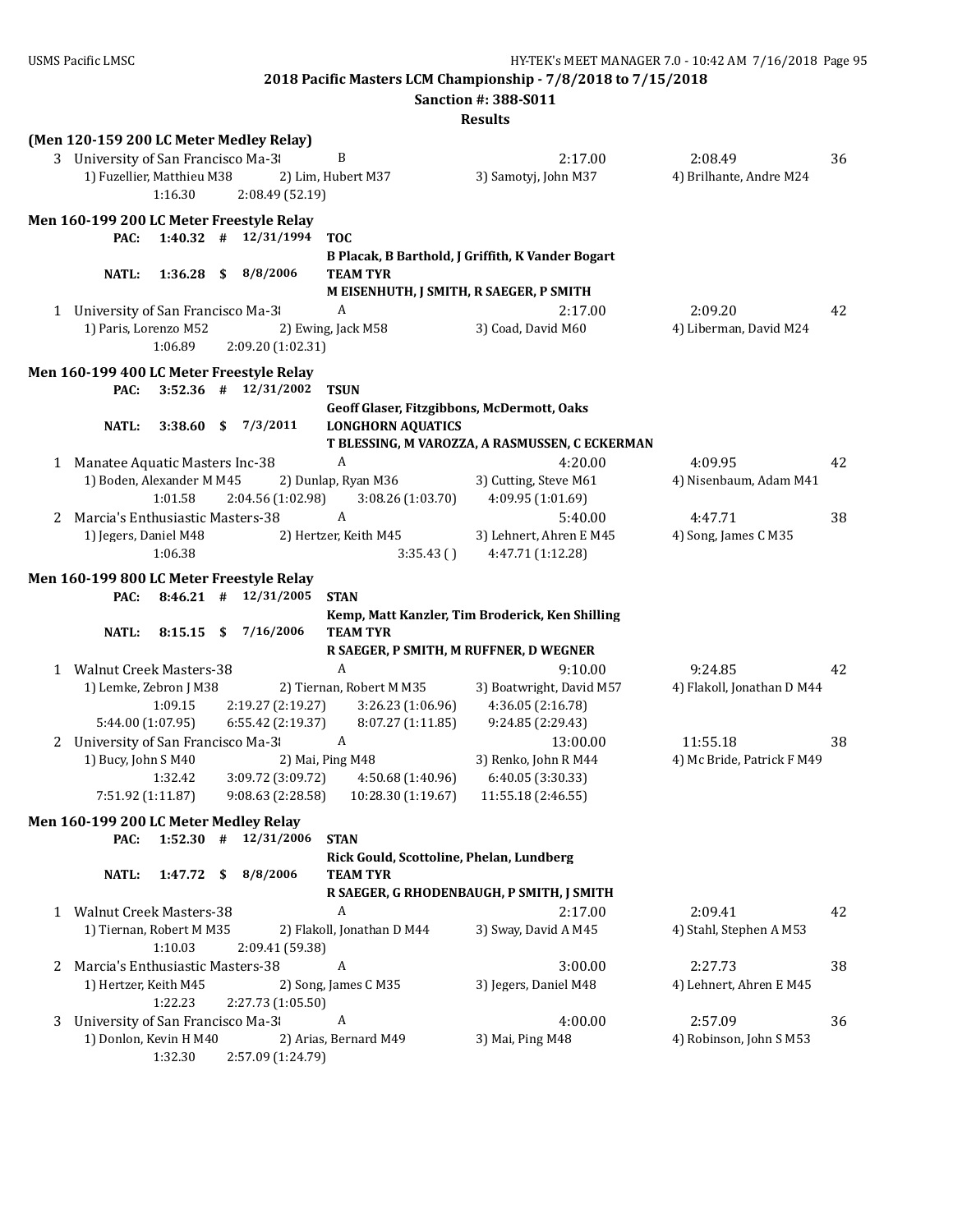**Sanction #: 388-S011**

|   | Men 160-199 400 LC Meter Medley Relay |             |                                          |                                                 |                                                                                   |                          |    |
|---|---------------------------------------|-------------|------------------------------------------|-------------------------------------------------|-----------------------------------------------------------------------------------|--------------------------|----|
|   | PAC:                                  |             | $4:36.07$ # $12/31/2002$                 | <b>TSUN</b>                                     |                                                                                   |                          |    |
|   |                                       |             |                                          |                                                 | Robinson, Chappell, McDermott, Fitzgibbons                                        |                          |    |
|   | <b>NATL:</b>                          |             | 4:02.07 \$ 5/10/2015                     | <b>STAN</b>                                     |                                                                                   |                          |    |
|   |                                       |             |                                          |                                                 | RICK GOULD, BJ JOHNSON, DARREN PHELAN, MIKE PYLE                                  |                          |    |
|   | 1 Rolling Hills Mud Sharks-38         |             |                                          | $\boldsymbol{A}$                                | 4:55.00                                                                           | 4:52.53                  | 42 |
|   | 1) Van Boer, Eric D M64               |             |                                          |                                                 | 2) Mercurio, Thomas M24 3) Castro Abrams, Kenneth M23 4) Laudenslager, Greg L M57 |                          |    |
|   |                                       | 1:19.66     | 2:34.90 (1:15.24)                        | 3:41.75 (1:06.85)                               | 4:52.53 (1:10.78)                                                                 |                          |    |
|   |                                       |             |                                          |                                                 |                                                                                   |                          |    |
|   |                                       |             | Men 200-239 200 LC Meter Freestyle Relay |                                                 |                                                                                   |                          |    |
|   | PAC:                                  |             | $1:44.06$ # $12/31/2006$                 | <b>BAC</b>                                      |                                                                                   |                          |    |
|   |                                       |             |                                          | <b>Whatley, McAweeney, Finch, Butler</b>        |                                                                                   |                          |    |
|   | <b>NATL:</b>                          |             | 1:38.24 \$ 8/8/2006                      | <b>COLORADO MASTERS</b>                         |                                                                                   |                          |    |
|   |                                       |             |                                          |                                                 | J GROSELLE, T HEDRICK, S WOOD, R ABRAHAMS                                         |                          |    |
|   | 1 Walnut Creek Masters-38             |             |                                          | A                                               | 1:52.00                                                                           | 1:49.28                  | 42 |
|   | 1) Stahl, Stephen A M53               |             |                                          | 2) Nootbaar, Tom T M55                          | 3) Boatwright, David M57                                                          | 4) Tiernan, Robert M M35 |    |
|   |                                       | 56.18       | 1:49.28 (53.10)                          |                                                 |                                                                                   |                          |    |
| 2 | Manatee Aquatic Masters Inc-38        |             |                                          | $\mathbf{A}$                                    | 1:58.00                                                                           | 2:02.34                  | 38 |
|   | 1) Heath, Robert H M61                |             |                                          | 2) Fitschen, Gary T M73                         | 3) Cutting, Steve M61                                                             | 4) Dunlap, Ryan M36      |    |
|   |                                       | 1:03.74     | 2:02.34 (58.60)                          |                                                 |                                                                                   |                          |    |
|   | 3 Cal Maritime Academy Masters-3      |             |                                          | A                                               | 2:36.00                                                                           | 2:18.67                  | 36 |
|   | 1) Manipis, William M42               |             |                                          | 2) Deltorchio, Fred M61                         | 3) Kennedy, James B M67                                                           | 4) Cort, Doug A M68      |    |
|   |                                       | 1:07.86     | 2:18.67 (1:10.81)                        |                                                 |                                                                                   |                          |    |
|   | 4 University of San Francisco Ma-3    |             |                                          | A                                               | 3:30.00                                                                           | 2:46.27                  | 34 |
|   |                                       |             |                                          | 1) Young, Stephen L M60 2) Faitos, Ernest D M61 | 3) Gendreau, David P M58                                                          | 4) Kennedy, Jeff M M55   |    |
|   |                                       | 1:29.31     | 2:46.27 (1:16.96)                        |                                                 |                                                                                   |                          |    |
|   |                                       |             |                                          |                                                 |                                                                                   |                          |    |
|   |                                       |             | Men 200-239 400 LC Meter Freestyle Relay |                                                 |                                                                                   |                          |    |
|   | PAC:                                  |             | $4:05.19$ # $6/28/2014$                  | <b>SMM</b>                                      |                                                                                   |                          |    |
|   |                                       |             |                                          | M Coquillard, T Reudy, J Baker, M Kiedel        |                                                                                   |                          |    |
|   | <b>NATL:</b>                          |             | 3:52.34 \$ 8/12/2012                     | <b>LONGHORN AQUATICS</b>                        |                                                                                   |                          |    |
|   |                                       |             |                                          |                                                 | M VAROZZA, J SAUER, D GUTHRIE, A RASMUSSEN                                        |                          |    |
|   | 1 Walnut Creek Masters-38             |             |                                          | $\boldsymbol{A}$                                | 4:30.00                                                                           | 4:09.25                  | 42 |
|   | 1) Boatwright, David M57              |             |                                          | 2) Boone, Jon M55                               | 3) Flakoll, Jonathan D M44                                                        | 4) Sway, David A M45     |    |
|   |                                       | 1:00.36     | 2:07.36 (1:07.00)                        |                                                 | $3:09.08(1:01.72)$ $4:09.25(1:00.17)$                                             |                          |    |
|   | 2 Walnut Creek Masters-38             |             |                                          | $\, {\bf B}$                                    | 5:00.00                                                                           | 4:56.14                  | 38 |
|   | 1) Carter, Paul A M50                 |             |                                          | 2) Potter, Donald R M53                         | 3) King, Ian E M56                                                                | 4) Stahl, Stephen A M53  |    |
|   |                                       | 1:15.44     |                                          | 2:29.76 (1:14.32) 3:42.10 (1:12.34)             | 4:56.14 (1:14.04)                                                                 |                          |    |
|   | 3 Cal Maritime Academy Masters-3      |             |                                          | A                                               | 5:50.00                                                                           | 5:27.93                  | 36 |
|   | 1) Manipis, William M42               |             |                                          | 2) Deltorchio, Fred M61                         | 3) Kennedy, James B M67                                                           | 4) Cort, Doug A M68      |    |
|   |                                       | 1:12.55     | 2:40.29 (1:27.74)                        | 4:09.76 (1:29.47)                               | 5:27.93 (1:18.17)                                                                 |                          |    |
|   |                                       |             |                                          |                                                 |                                                                                   |                          |    |
|   |                                       |             | Men 200-239 800 LC Meter Freestyle Relay |                                                 |                                                                                   |                          |    |
|   | PAC:                                  | $9:22.12$ # | 12/31/2007                               | <b>WCM</b>                                      |                                                                                   |                          |    |
|   |                                       |             |                                          | R Santos, P Guadagni, D Galine, K O'Brien       |                                                                                   |                          |    |
|   | <b>NATL:</b>                          | 8:41.77     | \$<br>6/8/2012                           | <b>ARIZONA MASTERS</b>                          |                                                                                   |                          |    |
|   |                                       |             |                                          | <b>J UTSCH, K DICKSON, S SHAKE, B ROTH</b>      |                                                                                   |                          |    |
| 1 | Marcia's Enthusiastic Masters-38      |             |                                          | A                                               | 12:00.00                                                                          | 11:28.52                 | 42 |
|   | 1) Jegers, Daniel M48                 |             |                                          | 2) Lehnert, Ahren E M45                         | 3) Tsugawa, Peter M60                                                             | 4) Small, Stephen A M66  |    |
|   |                                       | 1:12.99     | 2:29.06 (2:29.06)                        | 3:57.71 (1:28.65)                               | 5:29.94 (3:00.88)                                                                 |                          |    |
|   | 7:03.40 (1:33.46)                     |             | 8:42.39 (3:12.45)                        | 10:01.58 (1:19.19)                              | 11:28.52 (2:46.13)                                                                |                          |    |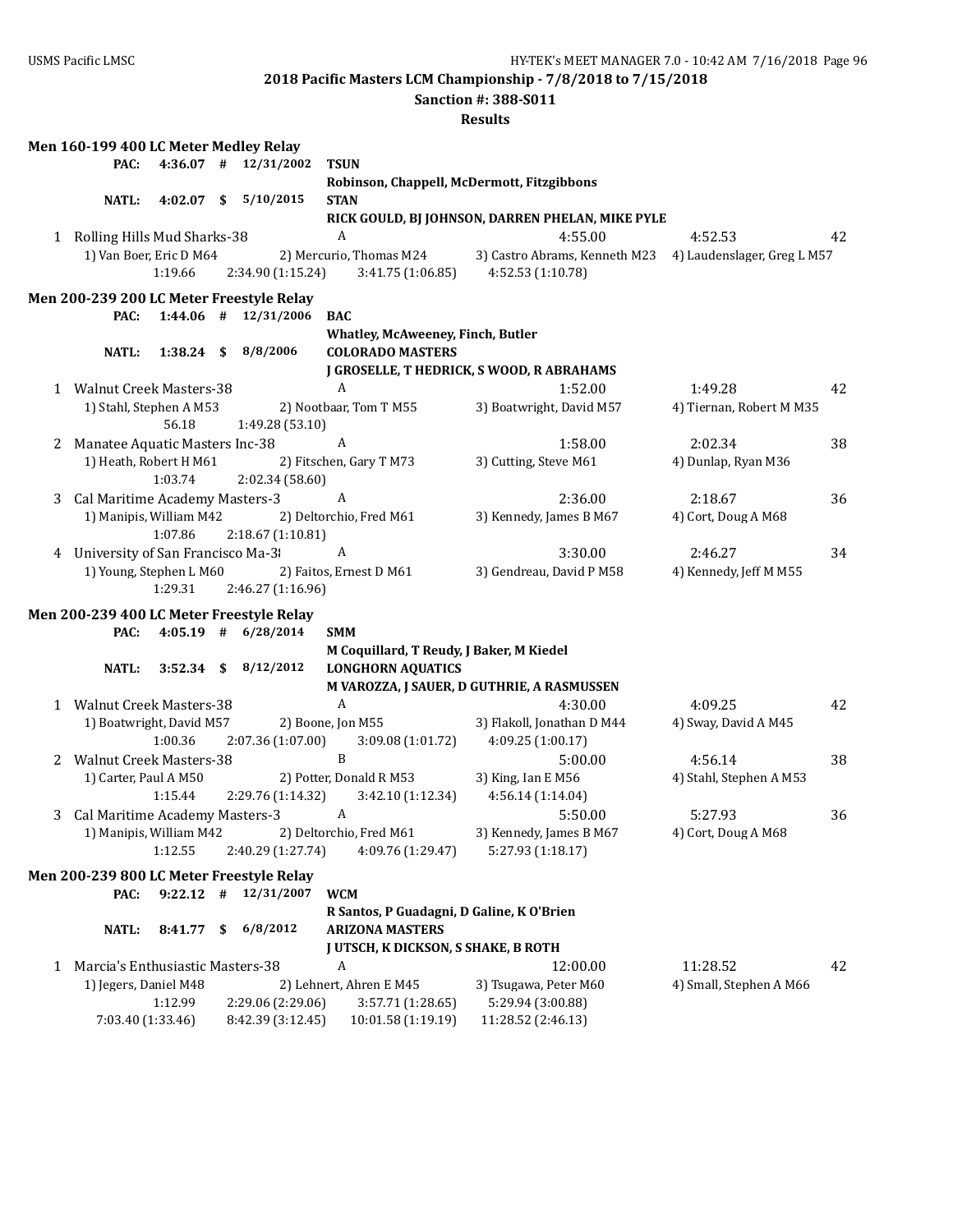**Sanction #: 388-S011**

|              | Men 200-239 200 LC Meter Medley Relay |         |    |                                          |                                                 |                                                   |                           |    |
|--------------|---------------------------------------|---------|----|------------------------------------------|-------------------------------------------------|---------------------------------------------------|---------------------------|----|
|              | PAC:                                  |         |    | $1:57.72$ # $12/31/2005$                 | <b>RHMS</b>                                     |                                                   |                           |    |
|              |                                       |         |    |                                          | P Djang, L Rider, B Adkison, E van Boer         |                                                   |                           |    |
|              | <b>NATL:</b>                          |         |    | $1:50.83$ \$ $8/8/2006$                  | <b>COLORADO MASTERS</b>                         |                                                   |                           |    |
|              |                                       |         |    |                                          |                                                 | S WOOD, J GROSELLE, T HEDRICK, R ABRAHAMS         |                           |    |
|              | 1 Walnut Creek Masters-38             |         |    |                                          | A                                               | 2:22.22                                           | 2:30.33                   | 42 |
|              | 1) King, Ian E M56                    |         |    |                                          | 2) Carter, Paul A M50                           | 3) O'Brien, Kerry L M61                           | 4) Potter, Donald R M53   |    |
|              |                                       | 1:24.47 |    | 2:30.33 (1:05.86)                        |                                                 |                                                   |                           |    |
|              | 2 Cal Maritime Academy Masters-3      |         |    |                                          | A                                               | 2:55.00                                           | 3:07.89                   | 38 |
|              | 1) Kennedy, James B M67               |         |    |                                          | 2) Cort, Doug A M68                             | 3) Manipis, William M42                           | 4) Deltorchio, Fred M61   |    |
|              |                                       | 1:51.66 |    |                                          |                                                 |                                                   |                           |    |
|              |                                       |         |    | 3:07.89 (1:16.23)                        |                                                 |                                                   |                           |    |
|              | Men 200-239 400 LC Meter Medley Relay |         |    |                                          |                                                 |                                                   |                           |    |
|              | PAC:                                  |         |    | 4:38.46 # 12/31/1994                     | <b>TOC</b>                                      |                                                   |                           |    |
|              |                                       |         |    |                                          | Tim Birnie, Bob Strand, Rich Bassi, Jim Elder   |                                                   |                           |    |
|              | <b>NATL:</b>                          |         |    | 4:13.76 \$ 8/11/2012                     | <b>LONGHORN AQUATICS</b>                        |                                                   |                           |    |
|              |                                       |         |    |                                          |                                                 | A RASMUSSEN, D GUTHRIE, J SAUER, M VAROZZA        |                           |    |
|              | 1 Manatee Aquatic Masters Inc-38      |         |    |                                          | A                                               | 5:16.00                                           | 5:21.37                   | 42 |
|              | 1) Cutting, Steve M61                 |         |    |                                          | 2) Law, David M33                               | 3) Dunlap, Ryan M36                               | 4) Fitschen, Gary T M73   |    |
|              |                                       | 1:17.24 |    | 2:40.99 (1:23.75)                        | 3:57.97 (1:16.98)                               | 5:21.37 (1:23.40)                                 |                           |    |
|              | 2 Cal Maritime Academy Masters-3      |         |    |                                          | A                                               | 6:43.00                                           | 6:48.57                   | 38 |
|              | 1) Kennedy, James B M67               |         |    |                                          | 2) Cort, Doug A M68                             | 3) Manipis, William M42                           | 4) Deltorchio, Fred M61   |    |
|              |                                       | 1:51.78 |    | 3:43.29 (1:51.51)                        | 5:15.04 (1:31.75)                               | 6:48.57 (1:33.53)                                 |                           |    |
| 3            | University of San Francisco Ma-3      |         |    |                                          | A                                               | 10:00.00                                          | 8:05.32                   | 36 |
|              | 1) Young, Stephen L M60               |         |    |                                          | 2) Faitos, Ernest D M61                         | 3) Kennedy, Jeff M M55                            | 4) Gendreau, David P M58  |    |
|              |                                       | 2:35.08 |    | 4:48.74 (2:13.66)                        | 6:14.84 (1:26.10)                               | 8:05.32 (1:50.48)                                 |                           |    |
|              |                                       |         |    |                                          |                                                 |                                                   |                           |    |
|              |                                       |         |    | Men 240-279 200 LC Meter Freestyle Relay |                                                 |                                                   |                           |    |
|              | PAC:                                  |         |    | $1:48.79$ # $8/7/2013$                   | <b>TAM</b>                                      |                                                   |                           |    |
|              |                                       |         |    |                                          |                                                 | Richard Burns, Alan Bernard, Tate Holt, Greg Tull |                           |    |
|              | <b>NATL:</b>                          |         |    | 1:42.40 \$ 8/19/2016                     | <b>SARASOTA Y SHARKS</b>                        |                                                   |                           |    |
|              |                                       |         |    |                                          | S WOOD, D MARTIN, T HEDRICK, J GROSELLE         |                                                   |                           |    |
|              | 1 University of San Francisco Ma-3    |         |    |                                          | B                                               | 2:32.00                                           | 2:15.66                   | 42 |
|              | 1) Ford, Kent P M64                   |         |    |                                          | 2) Ridinger, Kim S M67                          | 3) Mc Bride, Patrick F M49                        | 4) Mortimer, Niland B M67 |    |
|              |                                       | 1:08.66 |    | 2:15.66 (1:07.00)                        |                                                 |                                                   |                           |    |
|              | 2 Marcia's Enthusiastic Masters-38    |         |    |                                          | A                                               | 2:45.00                                           | 2:34.89                   | 38 |
|              |                                       |         |    |                                          | 1) Small, Stephen A M66 2) Lehnert, Ahren E M45 | 3) Jegers, Daniel M48                             | 4) Galvin, Barry T M85    |    |
|              |                                       | 1:09.15 |    | 2:34.89 (1:25.74)                        |                                                 |                                                   |                           |    |
|              |                                       |         |    |                                          |                                                 |                                                   |                           |    |
|              |                                       |         |    | Men 240-279 400 LC Meter Freestyle Relay |                                                 |                                                   |                           |    |
|              |                                       |         |    | PAC: 4:01.34 # 12/31/2012 SMM            |                                                 |                                                   |                           |    |
|              |                                       |         |    |                                          | J Sweeney, R Brown, S Finch, T Reudy            |                                                   |                           |    |
|              | <b>NATL:</b>                          | 4:07.77 | -S | 8/15/2015                                | <b>VENTURA COUNTY MASTERS</b>                   |                                                   |                           |    |
|              |                                       |         |    |                                          | H KERNS, G GRUBER, M BLATT, M SHAFFER           |                                                   |                           |    |
| $\mathbf{1}$ | <b>Walnut Creek Masters-38</b>        |         |    |                                          | A                                               | 4:30.00                                           | 4:28.43                   | 42 |
|              | 1) Volpp, Bryan D M61                 |         |    |                                          | 2) O'Brien, Kerry L M61                         | 3) Remmert, Greg A M56                            | 4) Druz, Loren M62        |    |
|              |                                       | 1:09.99 |    | 2:18.85 (1:08.86)                        | 3:23.87 (1:05.02)                               | 4:28.43 (1:04.56)                                 |                           |    |
| 2            | University of San Francisco Ma-3      |         |    |                                          | B                                               | 5:45.00                                           | 5:24.19                   | 38 |
|              | 1) Andrews, Bryan W M67               |         |    |                                          | 2) Coad, David M60                              | 3) Sapirstein, Julian B M69                       | 4) Gregor, Eugene C M58   |    |
|              |                                       | 1:42.30 |    | 2:56.89 (1:14.59)                        | 4:15.34 (1:18.45)                               | 5:24.19 (1:08.85)                                 |                           |    |
|              |                                       |         |    |                                          |                                                 |                                                   |                           |    |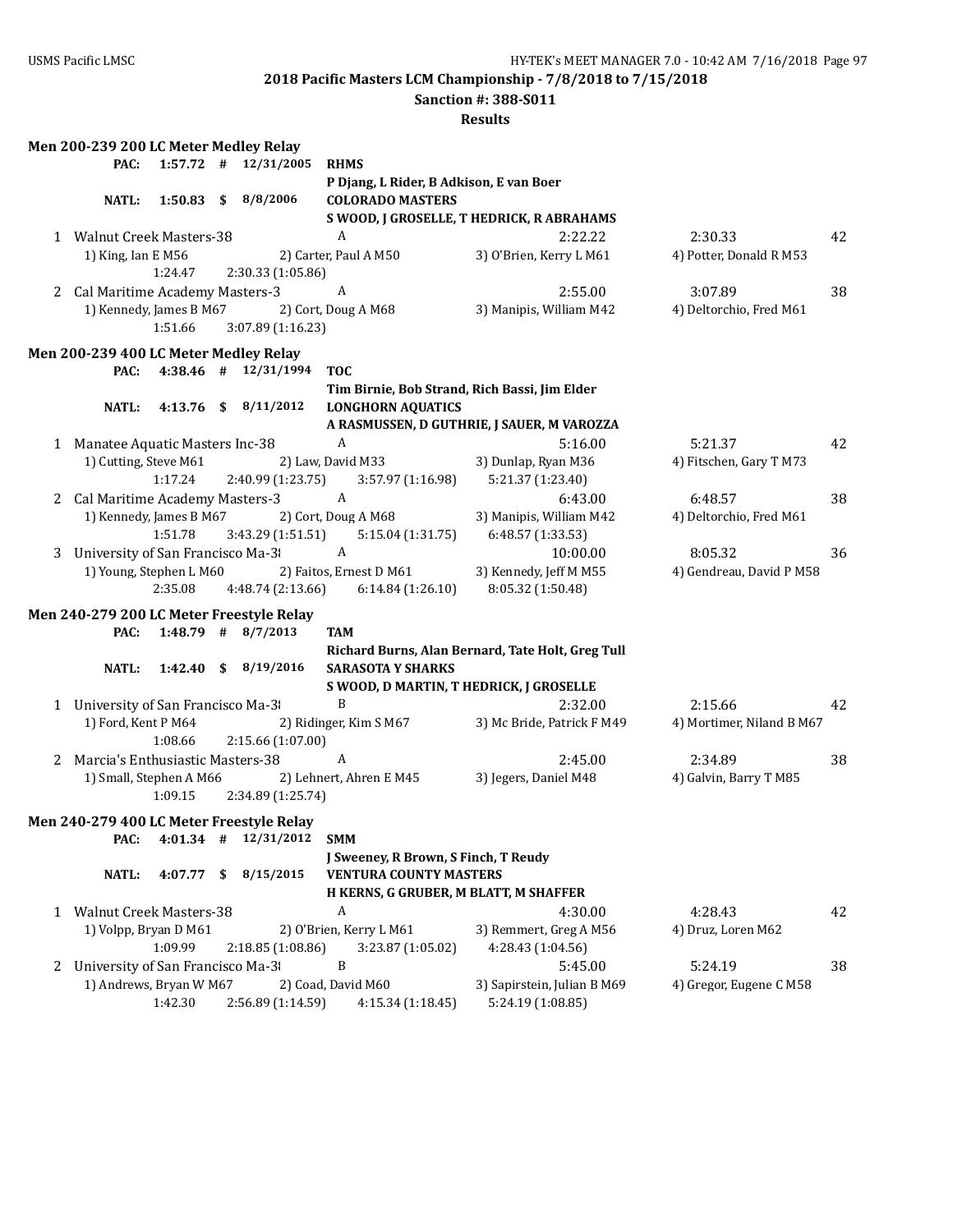**Sanction #: 388-S011**

|   |                                       |              |    | Men 240-279 800 LC Meter Freestyle Relay |                         |                                        |                                                    |                             |    |
|---|---------------------------------------|--------------|----|------------------------------------------|-------------------------|----------------------------------------|----------------------------------------------------|-----------------------------|----|
|   | PAC:                                  |              |    | $1:03.51$ # $7/2/2003$                   | <b>SMM</b>              |                                        |                                                    |                             |    |
|   |                                       |              |    |                                          |                         |                                        | S Finch, T Watley, J Tom Reudy, J Sweeney          |                             |    |
|   | <b>NATL:</b>                          | $9:09.92$ \$ |    | 7/22/2016                                |                         | STANFORD MASTERS SWIMMING              |                                                    |                             |    |
|   |                                       |              |    |                                          |                         |                                        | T BRODERICK, S STRONG, J KEMP, D PHELAN            |                             |    |
|   | 1 Walnut Creek Masters-38             |              |    |                                          | A                       |                                        | 10:15.00                                           | 10:41.22                    | 42 |
|   | 1) O'Brien, Kerry L M61               |              |    |                                          | 2) Jester, Mal M69      |                                        | 3) Nootbaar, Tom T M55                             | 4) Boone, Jon M55           |    |
|   |                                       | 1:16.00      |    | 2:36.59 (2:36.59)                        |                         |                                        | 4:04.40 (1:27.81) 5:35.61 (2:59.02)                |                             |    |
|   | 6:44.89 (1:09.28)                     |              |    | 7:59.39 (2:23.78)                        |                         | 9:18.93 (1:19.54)                      | 10:41.22 (2:41.83)                                 |                             |    |
|   |                                       |              |    |                                          |                         |                                        |                                                    |                             |    |
|   | Men 240-279 200 LC Meter Medley Relay |              |    |                                          |                         |                                        |                                                    |                             |    |
|   | PAC:                                  |              |    | $2:02.72$ # $12/31/2012$                 | <b>TAM</b>              |                                        |                                                    |                             |    |
|   |                                       |              |    |                                          |                         |                                        | Richard Burns, Kenneth Frost, Greg Tull, Tate Holt |                             |    |
|   | <b>NATL:</b>                          |              |    | 1:57.46 \$ 8/21/2016                     |                         | <b>SARASOTA Y SHARKS</b>               |                                                    |                             |    |
|   |                                       |              |    |                                          |                         |                                        | S WOOD, J GROSELLE, T HEDRICK, D MARTIN            |                             |    |
|   | 1 Walnut Creek Masters-38             |              |    |                                          | $\boldsymbol{A}$        |                                        | 2:25.00                                            | 2:18.79                     | 42 |
|   | 1) Volpp, Bryan D M61                 |              |    |                                          | 2) Jester, Mal M69      |                                        | 3) Tittle, Kenneth W M55                           | 4) Endres, Paul D M55       |    |
|   |                                       | 1:19.86      |    | 2:18.79 (58.93)                          |                         |                                        |                                                    |                             |    |
| 2 | University of San Francisco Ma-3      |              |    |                                          | $\, {\bf B}$            |                                        | 3:00.00                                            | 2:36.87                     | 38 |
|   | 1) Andrews, Bryan W M67               |              |    |                                          | 2) Gregor, Eugene C M58 |                                        | 3) Coad, David M60                                 | 4) Sapirstein, Julian B M69 |    |
|   |                                       | 1:27.76      |    | 2:36.87 (1:09.11)                        |                         |                                        |                                                    |                             |    |
| 3 | University of San Francisco Ma-3      |              |    |                                          | A                       |                                        | 4:45.00                                            | 3:38.27                     | 36 |
|   | 1) Boreyko, Valeriy A M65             |              |    |                                          |                         | 2) Moore, Michael W M68                | 3) Williams, Syd M63                               | 4) Young, Stephen L M60     |    |
|   |                                       | 2:02.49      |    | 3:38.27 (1:35.78)                        |                         |                                        |                                                    |                             |    |
|   | Men 240-279 400 LC Meter Medley Relay |              |    |                                          |                         |                                        |                                                    |                             |    |
|   | PAC:                                  |              |    | 5:31.14 # 12/31/1991 RINC                |                         |                                        |                                                    |                             |    |
|   |                                       |              |    |                                          |                         | G, A da Rosa, D Levinson, E Kerswill   |                                                    |                             |    |
|   | <b>NATL:</b>                          |              |    | 4:40.96 \$ 8/7/2016                      |                         | <b>VENTURA COUNTY MASTERS</b>          |                                                    |                             |    |
|   |                                       |              |    |                                          |                         |                                        | J MC CONICA, H KERNS, M SHAFFER, G GRUBER          |                             |    |
|   | 1 University of San Francisco Ma-3    |              |    |                                          | $\, {\bf B}$            |                                        | 6:00.00                                            | 5:54.48                     | 42 |
|   | 1) Ford, Kent P M64                   |              |    |                                          | 2) Ridinger, Kim S M67  |                                        | 3) Mc Bride, Patrick F M49                         | 4) Mortimer, Niland B M67   |    |
|   |                                       | 1:23.57      |    | 3:08.94 (1:45.37)                        |                         | 4:27.50 (1:18.56)                      | 5:54.48 (1:26.98)                                  |                             |    |
|   | 2 University of San Francisco Ma-3    |              |    |                                          | $\mathbf{A}$            |                                        | 12:08.00                                           | 7:09.00                     | 38 |
|   | 1) Andrews, Bryan W M67               |              |    |                                          | 2) Ewing, Jack M58      |                                        | 3) Boreyko, Valeriy A M65                          | 4) Coad, David M60          |    |
|   |                                       | 1:51.78      |    | 3:26.89 (1:35.11)                        |                         | 5:55.43 (2:28.54)                      | 7:09.00 (1:13.57)                                  |                             |    |
|   |                                       |              |    |                                          | $\mathbf{A}$            |                                        |                                                    |                             |    |
| 3 | Marcia's Enthusiastic Masters-38      |              |    |                                          |                         |                                        | 7:20.00                                            | 7:36.75                     | 36 |
|   | 1) Small, Stephen A M66               |              |    |                                          | 2) Lehnert, Ahren E M45 |                                        | 3) Tsugawa, Peter M60                              | 4) Galvin, Barry T M85      |    |
|   |                                       | 1:35.25      |    | 3:17.85(1:42.60)                         |                         | 5:11.23 (1:53.38)                      | 7:36.75 (2:25.52)                                  |                             |    |
|   |                                       |              |    | Men 280-319 200 LC Meter Freestyle Relay |                         |                                        |                                                    |                             |    |
|   | PAC:                                  | 2:08.47      | #  | 12/31/2012                               | <b>WCM</b>              |                                        |                                                    |                             |    |
|   |                                       |              |    |                                          |                         | J DeLacy, R Olson, J Smyers, N Stupfel |                                                    |                             |    |
|   | <b>NATL:</b>                          | 1:56.91      | \$ | 8/15/2014                                |                         | <b>GOLD COAST MASTERS</b>              |                                                    |                             |    |
|   |                                       |              |    |                                          |                         |                                        | D QUIGGIN, D PAINTER, K LODWIG, L CHILDS           |                             |    |
| 1 | <b>Walnut Creek Masters-38</b>        |              |    |                                          | A                       |                                        | 2:12.50                                            | 2:13.33                     | 42 |
|   | 1) DeLacy, James R M72                |              |    |                                          | 2) Dennis, D Craig M72  |                                        | 3) Upshaw, Bob B M69                               | 4) Smyers, Jesse B M72      |    |
|   |                                       | 1:02.51      |    | 2:13.33 (1:10.82)                        |                         |                                        |                                                    |                             |    |
| 2 | Davis Aquatic Masters-38              |              |    |                                          | A                       |                                        | 2:22.00                                            | 2:25.59                     | 38 |
|   | 1) Kahn, Stuart L M65                 |              |    |                                          | 2) Norris, Robert F M80 |                                        | 3) Swenor, Gary D M64                              | 4) McPherson, Andrew M M71  |    |
|   |                                       | 1:17.39      |    | 2:25.59 (1:08.20)                        |                         |                                        |                                                    |                             |    |
|   |                                       |              |    |                                          |                         |                                        |                                                    |                             |    |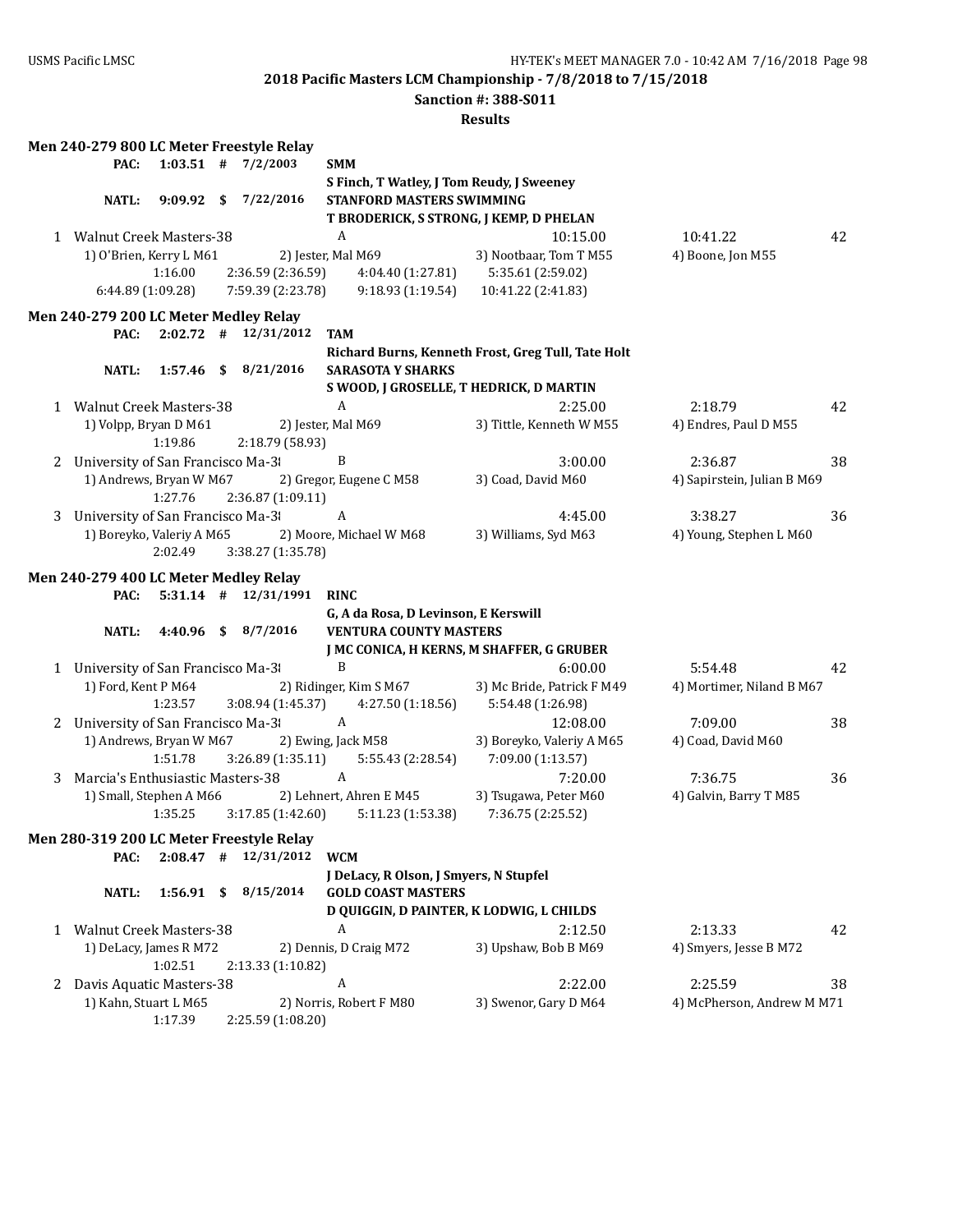### **Sanction #: 388-S011**

|   | Men 280-319 400 LC Meter Freestyle Relay |                |                          |                                             |                                                 |                         |    |
|---|------------------------------------------|----------------|--------------------------|---------------------------------------------|-------------------------------------------------|-------------------------|----|
|   | PAC:                                     |                | $5:16.88$ # 12/31/2012   | <b>MELO</b>                                 |                                                 |                         |    |
|   |                                          |                |                          | M McLachlan, R Cottrell, B Dawson, D Gildea |                                                 |                         |    |
|   | <b>NATL:</b>                             | 4:27.17        | \$<br>6/18/2017          | <b>PALM BEACH MASTERS</b>                   |                                                 |                         |    |
|   |                                          |                |                          | L CHILDS, K LODWIG, G SCHMIDT, D QUIGGIN    |                                                 |                         |    |
|   | 1 Walnut Creek Masters-38                |                |                          | $\boldsymbol{A}$                            | 5:00.00                                         | 5:15.43#                | 42 |
|   | 1) Upshaw, Bob B M69                     |                |                          | 2) Jester, Mal M69                          | 3) Dennis, D Craig M72                          | 4) DeLacy, James R M72  |    |
|   |                                          | 1:20.22        | 2:40.96 (1:20.74)        | 4:05.01 (1:24.05)                           | 5:15.43 (1:10.42)                               |                         |    |
|   | 2 Walnut Creek Masters-38                |                |                          | $\, {\bf B}$                                | 5:20.00                                         | 5:36.18                 | 38 |
|   | 1) Piazza, Michael S M72                 |                |                          | 2) Flickinger, Tom R M71                    | 3) Smyers, Jesse B M72                          | 4) Bell, Gordon E M66   |    |
|   |                                          | 1:26.40        | 3:00.91 (1:34.51)        | 4:24.39 (1:23.48)                           | 5:36.18 (1:11.79)                               |                         |    |
| 3 | Davis Aquatic Masters-38                 |                |                          | A                                           | 5:30.00                                         | 5:48.43                 | 36 |
|   | 1) Kahn, Stuart L M65                    |                |                          | 2) McPherson, Andrew M M71                  | 3) Norris, Robert F M80                         | 4) Stoner, Gregory M66  |    |
|   |                                          | 1:10.50        | 2:22.32 (1:11.82)        | 4:08.32 (1:46.00)                           | 5:48.43 (1:40.11)                               |                         |    |
| 4 | Rolling Hills Mud Sharks-38              |                |                          | $\boldsymbol{A}$                            | 6:20.00                                         | 6:39.65                 | 34 |
|   | 1) Van Boer, Eric D M64                  |                |                          | 2) Sutton-Beattie, Eric L M66               | 3) Pierce, Donald A M73                         | 4) Soroka, Donald M86   |    |
|   |                                          | 1:12.59        | 2:34.73 (1:22.14)        | 6:39.82 (4:05.09)                           | 6:39.65()                                       |                         |    |
|   |                                          |                |                          |                                             |                                                 |                         |    |
|   | Men 280-319 200 LC Meter Medley Relay    |                |                          |                                             |                                                 |                         |    |
|   | PAC:                                     |                | $2:26.93$ # $12/31/2012$ | <b>WCM</b>                                  |                                                 |                         |    |
|   |                                          |                |                          | J DeLacy, J Smyers, R Olson, N Stupfel      |                                                 |                         |    |
|   | <b>NATL:</b>                             | $2:16.74$ \$   | 8/9/2009                 | <b>SAN DIEGO SWIM MASTERS</b>               |                                                 |                         |    |
|   |                                          |                |                          |                                             | V VAN BAALEN, P ANDERSEN, K LODWIG, D HUBBARD   |                         |    |
|   | 1 Walnut Creek Masters-38                |                |                          | A                                           | 2:37.00                                         | 2:30.66                 | 42 |
|   | 1) Upshaw, Bob B M69                     |                |                          | 2) Smyers, Jesse B M72                      | 3) DeLacy, James R M72                          | 4) Dennis, D Craig M72  |    |
|   |                                          | 1:25.61        | 2:30.66 (1:05.05)        |                                             |                                                 |                         |    |
| 2 | Davis Aquatic Masters-38                 |                |                          | A                                           | 2:58.00                                         | 2:57.52                 | 38 |
|   | 1) Kahn, Stuart L M65                    |                |                          | 2) Stoner, Gregory M66                      | 3) McPherson, Andrew M M71                      | 4) Norris, Robert F M80 |    |
|   |                                          | 1:37.75        | 2:57.52 (1:19.77)        |                                             |                                                 |                         |    |
|   | Men 320-359 200 LC Meter Freestyle Relay |                |                          |                                             |                                                 |                         |    |
|   | PAC:                                     |                | $3:14.31$ # $12/31/2006$ | <b>TOC</b>                                  |                                                 |                         |    |
|   |                                          |                |                          | Jones, Frank Grannis, Moretto, Frankel      |                                                 |                         |    |
|   | <b>NATL:</b>                             | $2:24.56$ \$   | 8/19/2016                | <b>OREGON MASTERS</b>                       |                                                 |                         |    |
|   |                                          |                |                          | J FERRAZ, W LAMB, F PHILIPPS, D RADCLIFF    |                                                 |                         |    |
|   | 1 Walnut Creek Masters-38                |                |                          | $\boldsymbol{A}$                            | 3:55.50                                         | 3:00.97#                | 42 |
|   | 1) Bledsoe, Dennis M79                   |                |                          | 2) Mayo, Robert W M85                       | 3) Silvey, Rick M76                             | 4) Morner, Stan F M84   |    |
|   |                                          | 1:27.54        | 3:00.97 (1:33.43)        |                                             |                                                 |                         |    |
|   |                                          |                |                          |                                             |                                                 |                         |    |
|   | Men 320-359 400 LC Meter Freestyle Relay |                |                          |                                             |                                                 |                         |    |
|   | PAC:                                     | $7:11.40$ #    | 7/11/2010                | AAM                                         |                                                 |                         |    |
|   |                                          |                |                          |                                             | H S Goldsmith, A Motmans, P Hathaway, A O Jones |                         |    |
|   | <b>NATL:</b>                             | 5:43.81        | \$<br>7/30/2017          | <b>MICHIGAN MASTERS</b>                     |                                                 |                         |    |
|   |                                          |                |                          |                                             | J LOCKWOOD, K OLZMANN, R MARTIN, W JEFFRIES     |                         |    |
|   | 1 Walnut Creek Masters-38                |                |                          | A                                           | 7:50.00                                         | 9:42.84                 | 42 |
|   | 1) Pedder, Stan M83                      |                |                          | 2) Mayo, Robert W M85                       | 3) Nieman, Frank B M86                          | 4) Morner, Stan F M84   |    |
|   |                                          | 3:00.30        | 4:57.21 (1:56.91)        | 7:50.67 (2:53.46)                           | 9:42.84 (1:52.17)                               |                         |    |
|   | Men 320-359 800 LC Meter Freestyle Relay |                |                          |                                             |                                                 |                         |    |
|   |                                          | NATL: 13:00.32 | \$<br>7/30/2017          | <b>MICHIGAN MASTERS</b>                     |                                                 |                         |    |
|   |                                          |                |                          |                                             | W JEFFRIES, R MARTIN, J LOCKWOOD, K OLZMANN     |                         |    |
|   | 1 Walnut Creek Masters-38                |                |                          | A                                           | 18:00.00                                        | 21:00.09                | 42 |
|   | 1) Pedder, Stan M83                      |                |                          | 2) Nieman, Frank B M86                      | 3) Mayo, Robert W M85                           | 4) Morner, Stan F M84   |    |
|   |                                          | 3:31.88        | 6:49.01 (6:49.01)        |                                             | 12:45.63 (5:56.62)                              |                         |    |
|   | 14:48.53 (2:02.90)                       |                | 16:55.34 (4:09.71)       | 18:55.85 (2:00.51)                          | 21:00.09 (4:04.75)                              |                         |    |
|   |                                          |                |                          |                                             |                                                 |                         |    |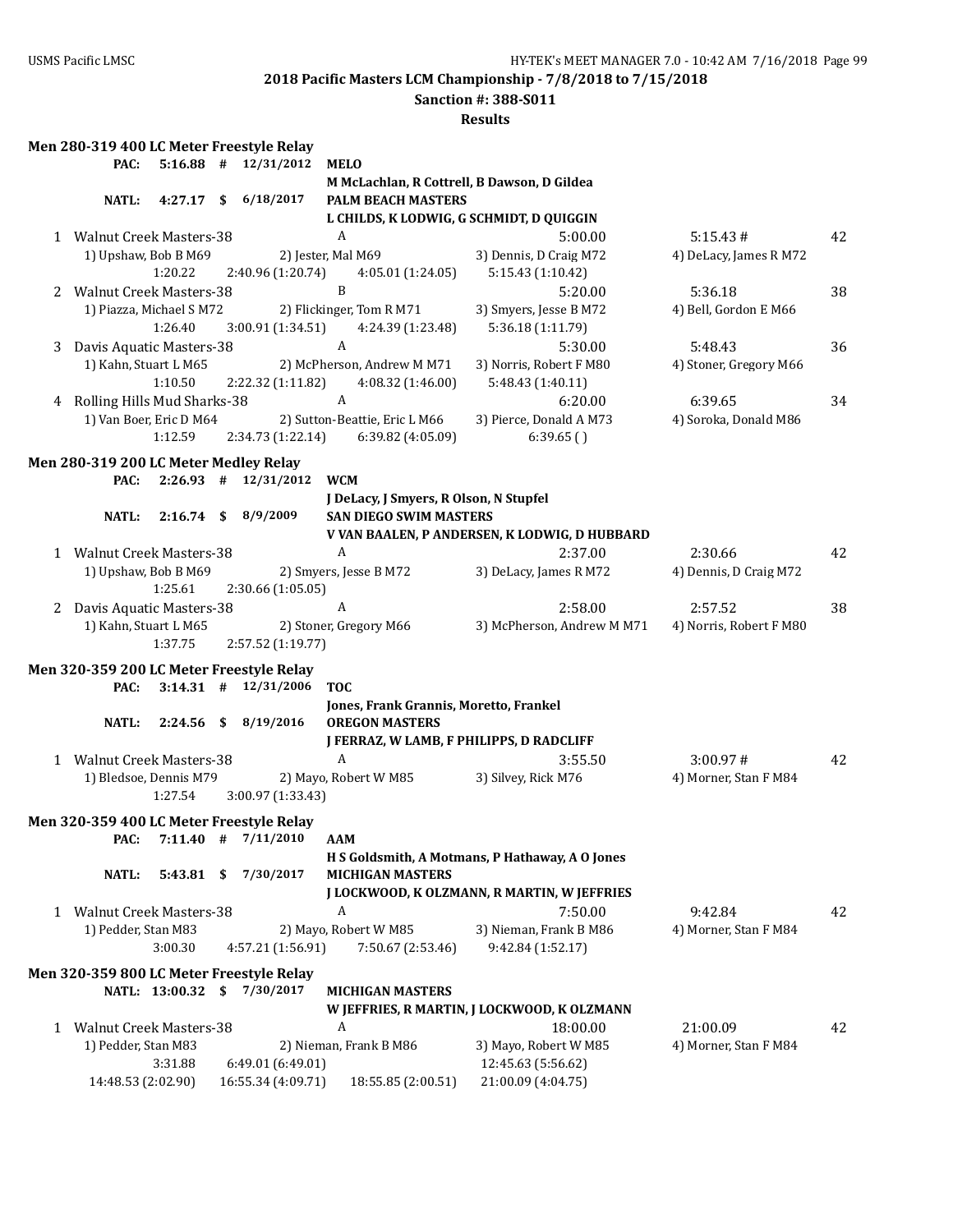**Sanction #: 388-S011**

|                                    |              | Mixed 100-119 200 LC Meter Freestyle Relay                             |                                                 |                                                    |                                                                                        |    |
|------------------------------------|--------------|------------------------------------------------------------------------|-------------------------------------------------|----------------------------------------------------|----------------------------------------------------------------------------------------|----|
| PAC:                               |              | $1:43.11$ # $7/11/2010$                                                | <b>TOC</b>                                      |                                                    |                                                                                        |    |
| <b>NATL:</b>                       |              | 1:43.11 \$ 7/11/2010                                                   | THE OLYMPIC CLUB                                | F O'Donnell-McCar, T T Holsman, E P Reilly, S C    |                                                                                        |    |
|                                    |              |                                                                        |                                                 | O'DONNELL-MCCARTH, T HOLSMAN, E REILLY, S GREENWOO |                                                                                        |    |
| 1 Davis Aquatic Masters-38         |              |                                                                        | A                                               | 2:03.00                                            | 2:01.90                                                                                | 42 |
| 1) Crow, Vivian A W21              |              |                                                                        |                                                 |                                                    | 2) Castano-Aguado, Ignacio M38 3) Martinez-Canton, Cristina L W34) Iwamoto, Satori M32 |    |
|                                    | 1:01.37      | 2:01.90 (1:00.53)                                                      |                                                 |                                                    |                                                                                        |    |
|                                    |              |                                                                        |                                                 |                                                    |                                                                                        |    |
| PAC:                               |              | Mixed 100-119 400 LC Meter Freestyle Relay<br>$3:50.59$ # $7/23/2016$  | <b>MEMO</b>                                     |                                                    |                                                                                        |    |
|                                    |              |                                                                        | T Gregory, R Ward, P Yamauchi, C Breed          |                                                    |                                                                                        |    |
| NATL:                              | $3:54.81$ \$ | 7/25/2009                                                              | SOUTHERN CAL AQUATIC MASTERS                    |                                                    |                                                                                        |    |
|                                    |              |                                                                        |                                                 | N JANOS, J CORCORAN, A YEARWOOD, E TOLMACHOFF      |                                                                                        |    |
| 1 Davis Aquatic Masters-38         |              |                                                                        | A                                               | 4:28.00                                            | 4:30.52                                                                                | 42 |
| 1) Blumberg, Marc A M25            |              |                                                                        | 2) Deer, LillyBelle K W25                       | 3) Mohn, Jennifer L W27                            | 4) Docken, Steffen S M30                                                               |    |
|                                    | 57.84        | 2:05.60 (1:07.76)                                                      | 3:24.30(1:18.70)                                | 4:30.52 (1:06.22)                                  |                                                                                        |    |
|                                    |              |                                                                        |                                                 |                                                    |                                                                                        |    |
| PAC:                               |              | Mixed 100-119 200 LC Meter Medley Relay<br>$1:55.34$ # $12/31/2011$    | <b>TOC</b>                                      |                                                    |                                                                                        |    |
|                                    |              |                                                                        | F O'Donnell-McCar, J W Dorr, E P Reilly, S C Gr |                                                    |                                                                                        |    |
| <b>NATL:</b>                       |              | 1:55.34 \$ 7/9/2011                                                    | THE OLYMPIC CLUB                                |                                                    |                                                                                        |    |
|                                    |              |                                                                        |                                                 | O'DONNELL-MCCARTH, J DORR, E REILLY, S GREENWOOD   |                                                                                        |    |
| 1 Davis Aquatic Masters-38         |              |                                                                        | A                                               | 2:10.00                                            | 2:20.07                                                                                | 42 |
| 1) Docken, Steffen S M30           |              |                                                                        | 2) Mohn, Jennifer LW27                          | 3) Blumberg, Marc A M25                            | 4) Deer, LillyBelle K W25                                                              |    |
|                                    | 1:21.89      | 2:20.07 (58.18)                                                        |                                                 |                                                    |                                                                                        |    |
|                                    |              | Mixed 100-119 400 LC Meter Medley Relay                                |                                                 |                                                    |                                                                                        |    |
| PAC:                               |              | $4:18.23$ # $7/24/2016$                                                | <b>MEMO</b>                                     |                                                    |                                                                                        |    |
|                                    |              |                                                                        | P Yamauchi, D Banks, C Breed, Z Zlotoff         |                                                    |                                                                                        |    |
| <b>NATL:</b>                       |              | 4:36.14 \$ 7/22/1990                                                   | <b>WALNUT CREEK MASTERS</b>                     |                                                    |                                                                                        |    |
|                                    |              |                                                                        |                                                 | P BOSCOVICH, J JACQUES, K O'BRIEN, P ROEMER        |                                                                                        |    |
| 1 Davis Aquatic Masters-38         |              |                                                                        | A                                               | 4:53.00                                            | 5:23.71                                                                                | 42 |
| 1) Iwamoto, Satori M32             |              |                                                                        | 2) Mohn, Jennifer LW27                          | 3) Docken, Steffen S M30                           | 4) Martinez-Canton, Cristina L W3.                                                     |    |
|                                    | 1:11.02      | 2:52.07 (1:41.05)                                                      | 4:04.12 (1:12.05)                               | 5:23.71 (1:19.59)                                  |                                                                                        |    |
|                                    |              |                                                                        |                                                 |                                                    |                                                                                        |    |
| PAC:                               |              | Mixed 120-159 200 LC Meter Freestyle Relay<br>$1:43.44$ # $12/31/2008$ | <b>TOC</b>                                      |                                                    |                                                                                        |    |
|                                    |              |                                                                        |                                                 | T Holsman, S Guzman, L Welting, S Greenwood        |                                                                                        |    |
| <b>NATL:</b>                       |              | 1:42.65 \$ 8/23/1998                                                   | <b>GOLD COAST MASTERS</b>                       |                                                    |                                                                                        |    |
|                                    |              |                                                                        | T PACE, T MOLL, J HERRINGTON, K WIENANTS        |                                                    |                                                                                        |    |
| 1 Marcia's Enthusiastic Masters-38 |              |                                                                        | A                                               | 2:20.00                                            | 2:14.07                                                                                | 42 |
| 1) Song, James C M35               |              |                                                                        | 2) Flynn, Elizabeth A W39                       | 3) Reilly, Marley O W36                            | 4) Hertzer, Keith M45                                                                  |    |
|                                    | 1:08.15      | 2:14.07 (1:05.92)                                                      |                                                 |                                                    |                                                                                        |    |
|                                    |              | Mixed 120-159 400 LC Meter Freestyle Relay                             |                                                 |                                                    |                                                                                        |    |
| PAC:                               |              | $3:58.19$ # $12/31/2009$                                               | <b>TOC</b>                                      |                                                    |                                                                                        |    |
|                                    |              |                                                                        | K Lyons, M Gill, P Carter, S Greenwood          |                                                    |                                                                                        |    |
| <b>NATL:</b>                       | 3:56.36      | \$<br>3/5/2011                                                         | <b>MOVY MASTERS</b>                             |                                                    |                                                                                        |    |
|                                    |              |                                                                        | T STEWART, C FUCHS, J STOVER, A DIERS           |                                                    |                                                                                        |    |
| 1 Walnut Creek Masters-38          |              |                                                                        | A                                               | 4:30.00                                            | 4:18.77                                                                                | 42 |
| 1) Tiernan, Robert M M35           |              |                                                                        | 2) Tiernan, Heather W35                         | 3) Gaudinier, Lindsay E W29                        | 4) Carpenter, Weston M22                                                               |    |
|                                    | 1:01.99      | 2:14.97 (1:12.98)                                                      | 3:22.46 (1:07.49)                               | 4:18.77 (56.31)                                    |                                                                                        |    |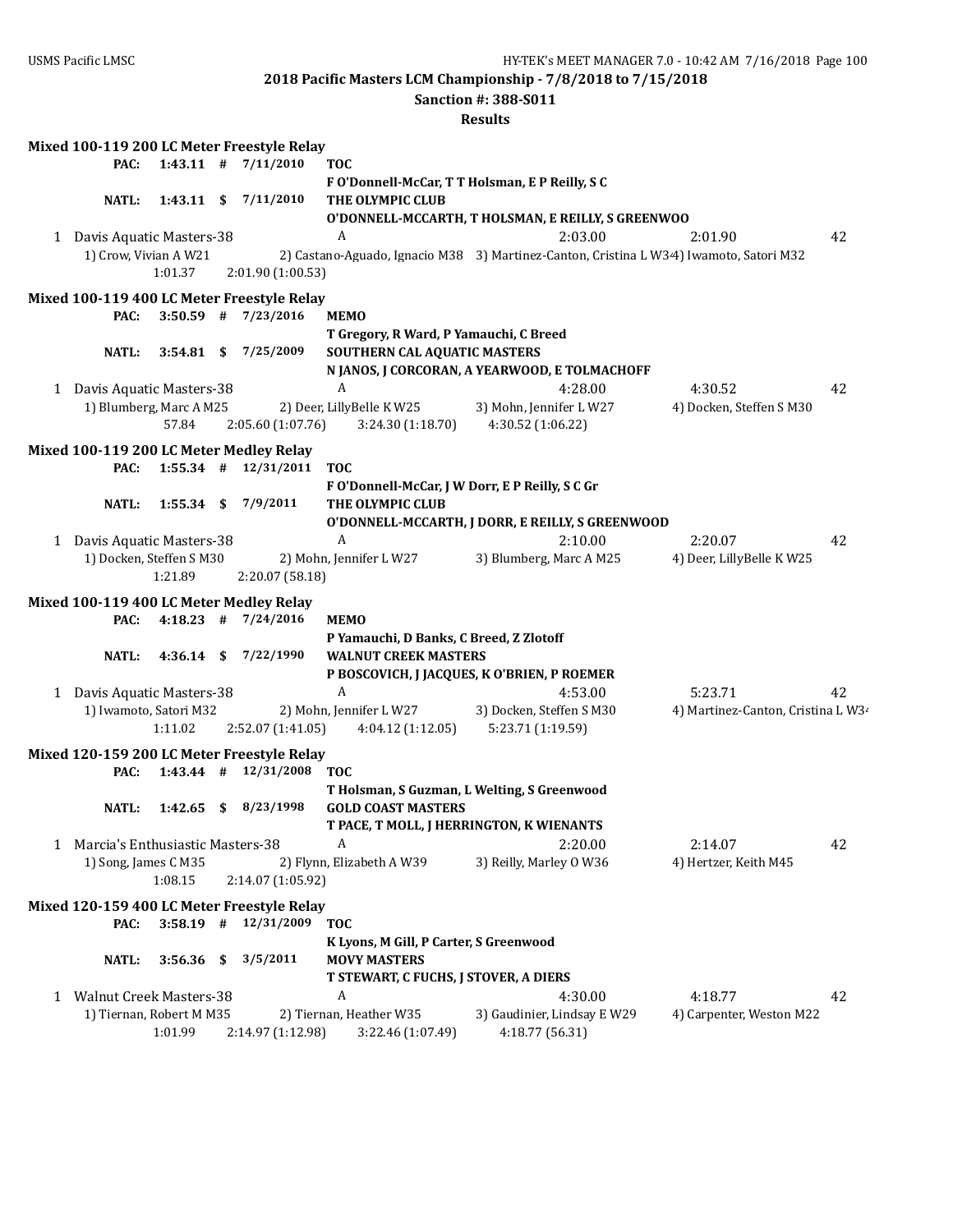|                                    |           |      |                                              |                                              | <b>Sanction #: 388-S011</b>                        |                              |    |
|------------------------------------|-----------|------|----------------------------------------------|----------------------------------------------|----------------------------------------------------|------------------------------|----|
|                                    |           |      |                                              |                                              | <b>Results</b>                                     |                              |    |
|                                    |           |      | (Mixed 120-159 400 LC Meter Freestyle Relay) |                                              |                                                    |                              |    |
| 2 Davis Aquatic Masters-38         |           |      |                                              | A                                            | 4:44.00                                            | 4:48.63                      | 38 |
| 1) Iwamoto, Satori M32             |           |      |                                              | 2) Tannehill, Aimee A W45                    | 3) Belluomini, Melanie C W41                       | 4) Waterson, Kevin M39       |    |
|                                    | 1:00.36   |      | 2:17.82 (1:17.46)                            | 3:36.87(1:19.05)                             | 4:48.63 (1:11.76)                                  |                              |    |
|                                    |           |      | Mixed 120-159 200 LC Meter Medley Relay      |                                              |                                                    |                              |    |
| PAC:                               |           |      | $1:59.68$ # $12/31/1997$                     | <b>WCM</b>                                   |                                                    |                              |    |
|                                    |           |      |                                              | Hartnett, Gary Patterson, Steve Stahl, Vidal |                                                    |                              |    |
| <b>NATL:</b>                       | 1:50.77 S |      | 7/8/2012                                     | PHOENIX SWIM CLUB                            |                                                    |                              |    |
|                                    |           |      |                                              | N INADA, J COMMINGS, M HYMAN, J PONCE        |                                                    |                              |    |
| 1 Davis Aquatic Masters-38         |           |      |                                              | A                                            | 2:21.00                                            | 2:27.23                      | 42 |
| 1) Chow, Jackie I W40              |           |      |                                              | 2) Waterson, Kevin M39                       | 3) Iwamoto, Satori M32                             | 4) Belluomini, Melanie C W41 |    |
|                                    | 1:22.73   |      | 2:27.23 (1:04.50)                            |                                              |                                                    |                              |    |
|                                    |           |      | Mixed 120-159 400 LC Meter Medley Relay      |                                              |                                                    |                              |    |
| PAC:                               |           |      | $4:40.74$ # $12/31/1992$                     | <b>RINC</b>                                  |                                                    |                              |    |
|                                    |           |      |                                              | Ken Fattler, Baxter, Kirk Koslowski, Elsbach |                                                    |                              |    |
| NATL:                              | 4:29.03   | - \$ | 8/8/2009                                     | <b>FORT LAUDERDALE AQUATICS</b>              |                                                    |                              |    |
|                                    |           |      |                                              |                                              | C FERNANDEZ, K LEGASPI, L GALVAN-SARABIA, J MARTIN |                              |    |
| 1 Marcia's Enthusiastic Masters-38 |           |      |                                              | $\boldsymbol{A}$                             | 6:00.00                                            | 5:48.63                      | 42 |
| 1) Flynn, Elizabeth A W39          |           |      |                                              | 2) Song, James C M35                         | 3) Hertzer, Keith M45                              | 4) Reilly, Marley O W36      |    |
|                                    | 1:34.33   |      | 3:00.51 (1:26.18)                            | 4:29.06 (1:28.55)                            | 5:48.63 (1:19.57)                                  |                              |    |
|                                    |           |      | Mixed 160-199 200 LC Meter Freestyle Relay   |                                              |                                                    |                              |    |
| PAC:                               |           |      | $1:49.12$ # $12/31/2002$                     | <b>TOC</b>                                   |                                                    |                              |    |
|                                    |           |      |                                              | M Meyer, , L Welting, T Holsman              |                                                    |                              |    |
| <b>NATL:</b>                       |           |      | 1:42.27 \$ 8/8/2006                          | <b>TEAM TYR</b>                              |                                                    |                              |    |
|                                    |           |      |                                              | J SMITH, R SAEGER, C SAPPEY, S HART          |                                                    |                              |    |
| 1 Walnut Creek Masters-38          |           |      |                                              | A                                            | 2:02.50                                            | 2:06.38                      | 42 |
| 1) O'Brien, Kerry L M61            |           |      |                                              | 2) O'Brien, Charlene W61                     | 3) Boone, Danielle W53                             | 4) Boone, Jon M55            |    |
|                                    | 1:04.96   |      | 2:06.38 (1:01.42)                            |                                              |                                                    |                              |    |
| 2 University of San Francisco Ma-3 |           |      |                                              | $\boldsymbol{A}$                             | 2:32.00                                            | 2:22.91                      | 38 |
| 1) Berry, Raymond M31              |           |      |                                              | 2) Wiesmann, Nicky C W48                     | 3) Niccolls, Dorothy J W65                         | 4) Samotyj, John M37         |    |
|                                    | 1:01.24   |      | 2:22.91 (1:21.67)                            |                                              |                                                    |                              |    |
|                                    |           |      | Mixed 160-199 800 LC Meter Freestyle Relay   |                                              |                                                    |                              |    |
| PAC:                               |           |      | $9:15.91$ # $12/31/1995$                     | <b>TOC</b>                                   |                                                    |                              |    |
|                                    |           |      |                                              | M Keck, M Meyer, B Strand, D Ogier           |                                                    |                              |    |
| <b>NATL:</b>                       |           |      | 8:50.20 \$ 8/15/2015                         | ROCKWELL AQUATIC MASTERS                     |                                                    |                              |    |
|                                    |           |      |                                              |                                              | S STONE, S CARPENTER, R ELDRIDGE, S CARROLL        |                              |    |
| 1 Manatee Aquatic Masters Inc-38   |           |      |                                              | A                                            | 9:40.00                                            | 9:45.16                      | 42 |
| 1) Dunlap, Ryan M36                |           |      |                                              | 2) Cox, Juliet E W50                         | 3) Maidenberg, Eve G W42                           | 4) Cutting, Steve M61        |    |
|                                    | 1:05.28   |      | 2:19.35 (2:19.35)                            | 3:32.92 (1:13.57)                            | 4:51.60 (2:32.25)                                  |                              |    |
| 6:02.55 (1:10.95)                  |           |      | 7:20.37 (2:28.77)                            | 8:30.24 (1:09.87)                            | 9:45.16 (2:24.79)                                  |                              |    |
| 2 University of San Francisco Ma-3 |           |      |                                              | $\boldsymbol{A}$                             | 13:00.00                                           | 11:26.54                     | 38 |
| 1) Tilds, Katrina W41              |           |      |                                              | 2) Berry, Raymond M31                        | 3) Samotyj, John M37                               | 4) Juson, Justine W50        |    |
| 6:01.06 (1:34.69)                  | 1:32.03   |      | 3:14.06 (3:14.06)<br>8:13.86 (3:47.49)       | 3:43.05 (28.99)<br>9:47.88 (1:34.02)         | 4:26.37 (1:12.31)<br>11:26.54 (3:12.68)            |                              |    |
|                                    |           |      |                                              |                                              |                                                    |                              |    |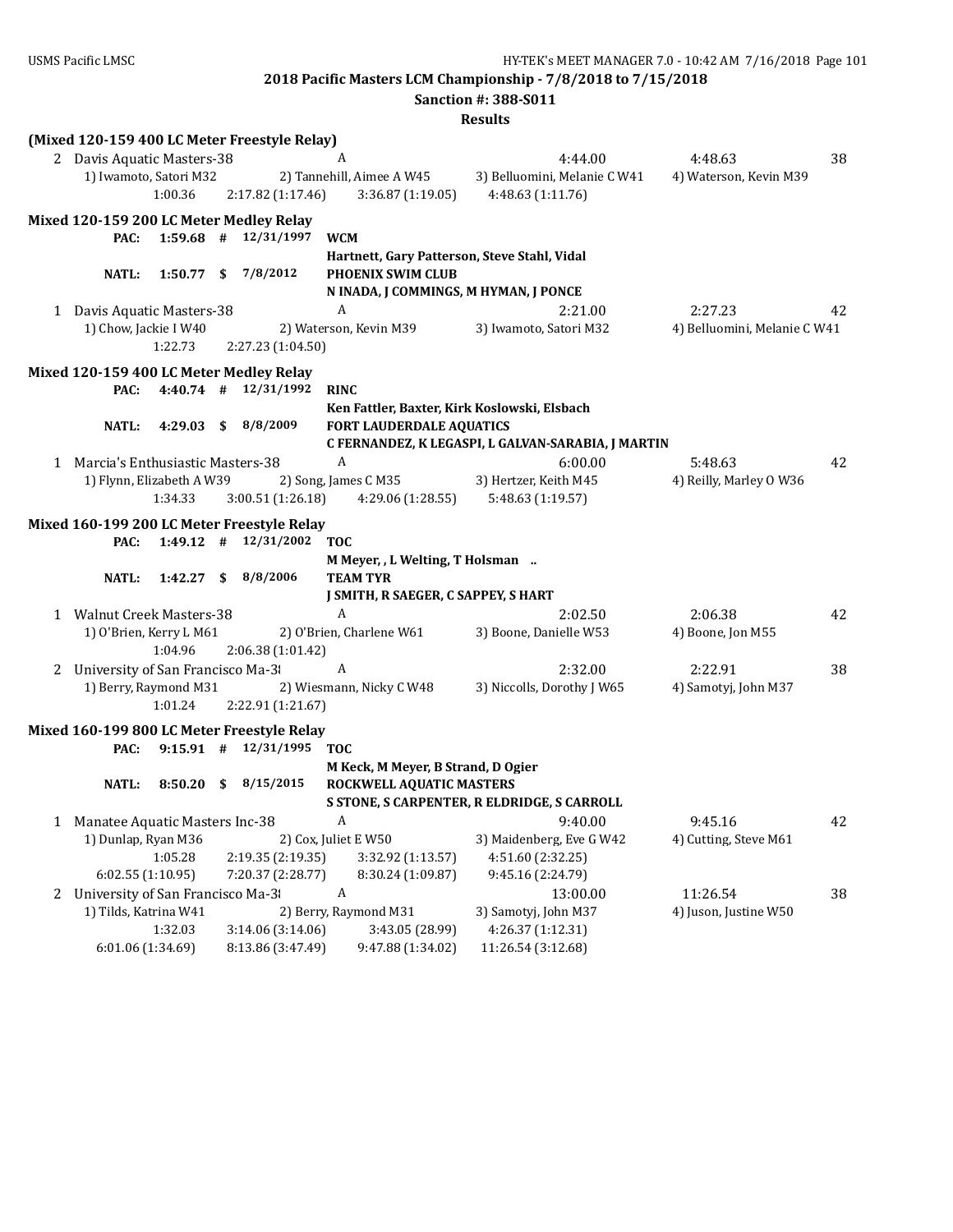**Sanction #: 388-S011**

|   | Mixed 160-199 200 LC Meter Medley Relay    |              |                          |                                        |                                                    |                           |    |
|---|--------------------------------------------|--------------|--------------------------|----------------------------------------|----------------------------------------------------|---------------------------|----|
|   | PAC:                                       |              | $2:00.53$ # $12/31/2004$ | <b>TOC</b>                             |                                                    |                           |    |
|   |                                            |              |                          | J Schriger, S Corliss, L Welting, M    |                                                    |                           |    |
|   | <b>NATL:</b>                               | $1:58.35$ \$ | 8/10/2006                | <b>TEAM TYR</b>                        |                                                    |                           |    |
|   |                                            |              |                          |                                        | M MCCUE, M RUFFNER, R SMIT, S VON DER LIPPE        |                           |    |
|   | 1 Walnut Creek Masters-38                  |              |                          | A                                      | 2:20.00                                            | 2:14.79                   | 42 |
|   | 1) Carpenter, Weston M22                   |              |                          | 2) Gaudinier, Lindsay E W29            | 3) Nootbaar, Tom T M55                             | 4) Curran, Margee M W57   |    |
|   |                                            | 1:12.50      | 2:14.79 (1:02.29)        |                                        |                                                    |                           |    |
|   | Mixed 160-199 400 LC Meter Medley Relay    |              |                          |                                        |                                                    |                           |    |
|   | PAC:                                       |              | $4:30.50$ # $12/31/2006$ | <b>STAN</b>                            |                                                    |                           |    |
|   |                                            |              |                          | Jody Smith, Becker, Preston, Kemp      |                                                    |                           |    |
|   | NATL:                                      | $4:26.15$ \$ | 8/7/2016                 | <b>NORTH CAROLINA MASTERS</b>          |                                                    |                           |    |
|   |                                            |              |                          |                                        | V FLETCHER, T TORRES, E BRAUN, K LINDAUER          |                           |    |
|   | 1 Walnut Creek Masters-38                  |              |                          | $\boldsymbol{A}$                       | 5:15.00                                            | 5:29.72                   | 42 |
|   | 1) Tiernan, Heather W35                    |              |                          | 2) Ongerth, Ann Michelle W44           | 3) Tiernan, Robert M M35                           | 4) Stahl, Stephen A M53   |    |
|   |                                            | 1:21.73      | 3:17.24(1:55.51)         | 4:22.28 (1:05.04)                      | 5:29.72 (1:07.44)                                  |                           |    |
|   |                                            |              |                          |                                        |                                                    |                           |    |
|   | Mixed 200-239 200 LC Meter Freestyle Relay |              |                          |                                        |                                                    |                           |    |
|   | PAC:                                       |              | $1:48.33$ # $12/31/2005$ | <b>WCM</b>                             |                                                    |                           |    |
|   |                                            |              |                          |                                        | S Heim-Bowen, L Crittenden, J DeLacy, D Boatwright |                           |    |
|   | <b>NATL:</b>                               | $1:44.96$ \$ | 8/10/2006                | <b>COLORADO MASTERS</b>                |                                                    |                           |    |
|   |                                            |              |                          |                                        | T HEDRICK, K CROUCH, K GARNIER, R ABRAHAMS         |                           |    |
|   | 1 Walnut Creek Masters-38                  |              |                          | A                                      | 2:02.50                                            | 2:01.88                   | 42 |
|   | 1) Volpp, Bryan D M61                      |              |                          | 2) Bilich, Bonnie M W60                | 3) Ward, Lisa A W54                                | 4) Druz, Loren M62        |    |
|   |                                            | 1:01.85      | 2:01.88 (1:00.03)        |                                        |                                                    |                           |    |
|   | 2 Rolling Hills Mud Sharks-38              |              |                          | A                                      | 2:23.00                                            | 2:16.58                   | 38 |
|   | 1) Laudenslager, Greg L M57                |              |                          | 2) Houts, Jennifer W53                 | 3) Sutton-Beattie, Eric L M66                      | 4) Hepworth, Linda W65    |    |
|   |                                            | 1:03.55      | 2:16.58 (1:13.03)        |                                        |                                                    |                           |    |
| 3 | <b>Walnut Creek Masters-38</b>             |              |                          | B                                      | 2:20.00                                            | 2:23.70                   | 36 |
|   | 1) Cannon, Lindsey A W52                   |              |                          | 2) Griest, Kelley W61                  | 3) Potter, Donald R M53                            | 4) King, Ian E M56        |    |
|   |                                            | 1:20.68      | 2:23.70 (1:03.02)        |                                        |                                                    |                           |    |
| 4 | University of San Francisco Ma-3           |              |                          | A                                      | 3:30.00                                            | 2:43.27                   | 34 |
|   | 1) McNamara, Kathleen A W58                |              |                          | 2) Mai, Ping M48                       | 3) Macleod, Pascale W54                            | 4) Lapin, Donald J M62    |    |
|   |                                            | 1:16.19      | 2:43.27 (1:27.08)        |                                        |                                                    |                           |    |
|   | Mixed 200-239 400 LC Meter Freestyle Relay |              |                          |                                        |                                                    |                           |    |
|   | PAC:                                       |              | $4:25.37$ # $12/31/2009$ | <b>WCM</b>                             |                                                    |                           |    |
|   |                                            |              |                          | M Curran, C O'Brien, K O'Brien, L Druz |                                                    |                           |    |
|   | NATL:                                      |              | 4:02.62 $$6/20/2015$     | <b>ILLINOIS MASTERS</b>                |                                                    |                           |    |
|   |                                            |              |                          | D SIMS, A BLOCK, L DILLMANN, J TUCHLER |                                                    |                           |    |
|   | 1 Santa Rosa Masters-38                    |              |                          | A                                      | 4:55.00                                            | 4:29.68                   | 42 |
|   | 1) Riblet, Jean-Philippe M M55             |              |                          | 2) Walts, Merrie E W58                 | 3) Carlstrom, Erin W35                             | 4) Morales, John R M60    |    |
|   |                                            | 1:02.46      | 2:13.43 (1:10.97)        | 3:21.05 (1:07.62)                      | 4:29.68 (1:08.63)                                  |                           |    |
|   | 2 Walnut Creek Masters-38                  |              |                          | A                                      | 4:40.00                                            | 4:44.18                   | 38 |
|   | 1) Tittle, Kenneth W M55                   |              |                          | 2) Ward, Lisa A W54                    | 3) Boone, Danielle W53                             | 4) Nootbaar, Tom T M55    |    |
|   |                                            | 1:07.81      | 2:26.01 (1:18.20)        | 3:40.91 (1:14.90)                      | 4:44.18 (1:03.27)                                  |                           |    |
| 3 | Manatee Aquatic Masters Inc-38             |              |                          | A                                      | 5:10.00                                            | 4:45.15                   | 36 |
|   | 1) Maidenberg, Eve G W42                   |              |                          | 2) Fitschen, Gary T M73                | 3) Cox, Juliet E W50                               | 4) Law, David M33         |    |
|   |                                            | 1:09.61      | 2:30.20 (1:20.59)        | 3:41.76 (1:11.56)                      | 4:45.15 (1:03.39)                                  |                           |    |
| 4 | Davis Aquatic Masters-38                   |              |                          | A                                      | 4:48.00                                            | 4:56.13                   | 34 |
|   | 1) McAdam, Samuel T M53                    |              |                          | 2) Krovetz, Ted M52                    | 3) Russell, Jane E W55                             | 4) Phalen, Jennifer R W54 |    |
|   |                                            | 1:06.58      | 2:15.56 (1:08.98)        | 3:31.58 (1:16.02)                      | 4:56.13 (1:24.55)                                  |                           |    |
|   |                                            |              |                          |                                        |                                                    |                           |    |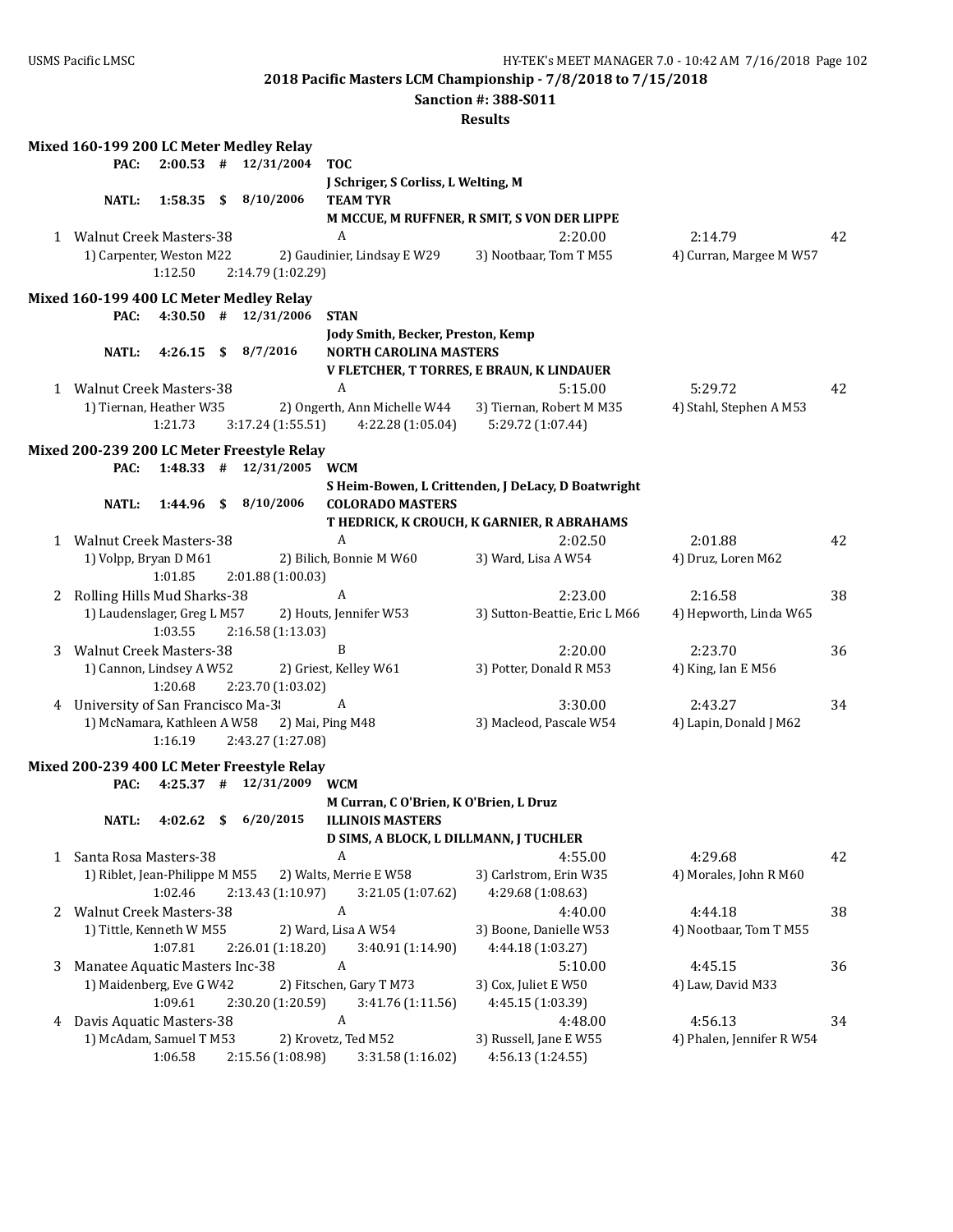**Sanction #: 388-S011**

|   |                                    |              | Mixed 200-239 800 LC Meter Freestyle Relay                          |                                                                           |                                                        |                               |    |
|---|------------------------------------|--------------|---------------------------------------------------------------------|---------------------------------------------------------------------------|--------------------------------------------------------|-------------------------------|----|
|   | PAC:                               |              | $9:34.66$ # $7/14/2017$                                             | <b>WCM</b>                                                                |                                                        |                               |    |
|   | <b>NATL:</b>                       |              | $9:19.01 \quad $6/28/2015$                                          | S. Heim-Bowen, S. Keeler, D. Sway, B. Volpp<br><b>CONNECTICUT MASTERS</b> |                                                        |                               |    |
|   |                                    |              |                                                                     | J SARGENT, A REUL, T MICHAEL, G RINALDI                                   |                                                        |                               |    |
|   | 1 University of San Francisco Ma-3 |              |                                                                     | A                                                                         | 17:00.00                                               | 14:27.81                      | 42 |
|   | 1) Cohn, Darcy C W67               |              |                                                                     | 2) Bohnel Buch, Suzanne W43                                               | 3) Young, Stephen L M60                                | 4) Gregor, Eugene C M58       |    |
|   |                                    | 2:00.82      | 4:11.68 (4:11.68)                                                   | 5:54.89 (1:43.21)                                                         | 7:45.40 (3:33.72)                                      |                               |    |
|   | 9:36.18 (1:50.78)                  |              | 11:38.66 (3:53.26)                                                  | 13:00.12 (1:21.46)                                                        | 14:27.81 (2:49.15)                                     |                               |    |
|   |                                    |              |                                                                     |                                                                           |                                                        |                               |    |
|   | PAC:                               |              | Mixed 200-239 200 LC Meter Medley Relay<br>$2:04.32$ # $12/31/2009$ | <b>WCM</b>                                                                |                                                        |                               |    |
|   |                                    |              |                                                                     |                                                                           | Lisa Ward, Gary Patterson, Sandi Easton, Bob Olson     |                               |    |
|   | NATL:                              | $2:01.98$ \$ | 8/20/2016                                                           | <b>OREGON MASTERS</b>                                                     |                                                        |                               |    |
|   | 1 Santa Rosa Masters-38            |              |                                                                     | A                                                                         | V JENKINS, K GROTE, G DUUS, K ANDRUS-HUGHES<br>2:25.00 | 2:17.41                       | 42 |
|   | 1) Riblet, Jean-Philippe M M55     |              |                                                                     | 2) Rueda, Marcela W36                                                     | 3) Morales, John R M60                                 | 4) Jones, Sara H W50          |    |
|   |                                    | 1:12.90      | 2:17.41 (1:04.51)                                                   |                                                                           |                                                        |                               |    |
| 2 | Manatee Aquatic Masters Inc-38     |              |                                                                     | A                                                                         | 2:35.00                                                | 2:27.12                       | 38 |
|   | 1) Cutting, Steve M61              |              |                                                                     | 2) Fitschen, Gary T M73                                                   | 3) Cox, Juliet E W50                                   | 4) Maidenberg, Eve G W42      |    |
|   |                                    | 1:17.45      | 2:27.12 (1:09.67)                                                   |                                                                           |                                                        |                               |    |
| 3 | Menlo Masters-38                   |              |                                                                     | A                                                                         | 2:37.00                                                | 2:33.53                       | 36 |
|   | 1) Couch, Stephanie D W54          |              |                                                                     | 2) Gildea, David R M75                                                    | 3) Furbershaw, Josie W24                               | 4) Pinto, Harlan A M61        |    |
|   |                                    | 1:25.51      | 2:33.53 (1:08.02)                                                   |                                                                           |                                                        |                               |    |
| 4 | Rolling Hills Mud Sharks-38        |              |                                                                     | A                                                                         | 2:50.00                                                | 2:42.11                       | 34 |
|   | 1) Hepworth, Linda W65             |              |                                                                     | 2) Laudenslager, Greg L M57                                               | 3) Tevis, Nick M36                                     | 4) Tevis, Maggie H W70        |    |
|   |                                    | 1:24.14      | 2:42.11 (1:17.97)                                                   |                                                                           |                                                        |                               |    |
| 5 | Davis Aquatic Masters-38           |              |                                                                     | A                                                                         | 2:32.00                                                | 2:42.72                       | 32 |
|   | 1) McAdam, Samuel T M53            |              |                                                                     | 2) Phalen, Jennifer R W54                                                 | 3) Woodruff, David L M62                               | 4) Gill, Kathy W64            |    |
|   |                                    | 1:21.76      | 2:42.72 (1:20.96)                                                   |                                                                           |                                                        |                               |    |
|   |                                    |              | Mixed 200-239 400 LC Meter Medley Relay                             |                                                                           |                                                        |                               |    |
|   | PAC:                               | $4:51.55$ #  | 12/31/1998                                                          | <b>TAM</b>                                                                |                                                        |                               |    |
|   |                                    |              |                                                                     | R Burns, P Jonckheer, L Val, N Ridout                                     |                                                        |                               |    |
|   | NATL:                              |              | 4:33.17 \$ 6/20/2015                                                | <b>ILLINOIS MASTERS</b>                                                   |                                                        |                               |    |
|   |                                    |              |                                                                     | J TUCHLER, D SIMS, A BLOCK, L DILLMANN                                    |                                                        |                               |    |
|   | 1 Walnut Creek Masters-38          |              |                                                                     | A                                                                         | 5:21.00                                                | 4:58.10                       | 42 |
|   | 1) Bilich, Bonnie M W60            |              |                                                                     | 2) Volpp, Bryan D M61                                                     | 3) Nootbaar, Tom T M55                                 | 4) Gaudinier, Lindsay E W29   |    |
|   |                                    | 1:17.41      | 2:41.60 (1:24.19)                                                   | 3:52.08 (1:10.48)                                                         | 4:58.10 (1:06.02)                                      |                               |    |
|   |                                    |              |                                                                     | 2 Rolling Hills Mud Sharks-38 A                                           | 5:55.00                                                | 6:16.49                       | 38 |
|   | 1) Hepworth, Linda W65             |              |                                                                     | 2) Erickson, Douglas B M46                                                | 3) Houts, Jennifer W53                                 | 4) Sutton-Beattie, Eric L M66 |    |
|   |                                    | 1:43.72      | 3:12.34 (1:28.62)                                                   | 4:53.00 (1:40.66)                                                         | 6:16.49 (1:23.49)                                      |                               |    |
| 3 | University of San Francisco Ma-3   |              |                                                                     | A                                                                         | 10:45.00                                               | 7:24.60                       | 36 |
|   | 1) McNamara, Kathleen A W58        |              |                                                                     | 2) Macleod, Pascale W54                                                   | 3) Mai, Ping M48                                       | 4) Lapin, Donald J M62        |    |
|   |                                    | 1:33.20      | 3:50.86 (2:17.66)                                                   | 4:17.03 (26.17)                                                           | 7:24.60 (3:07.57)                                      |                               |    |
|   |                                    |              | Mixed 240-279 200 LC Meter Freestyle Relay                          |                                                                           |                                                        |                               |    |
|   | PAC:                               |              | $1:56.00$ # $12/31/2011$                                            | <b>TAM</b>                                                                |                                                        |                               |    |
|   |                                    |              |                                                                     | R Burns, L Val, B Wheeler, T Holt                                         |                                                        |                               |    |
|   | <b>NATL:</b>                       | $1:54.54$ \$ | 8/20/2016                                                           | <b>SARASOTA Y SHARKS</b>                                                  |                                                        |                               |    |
|   |                                    |              |                                                                     |                                                                           | D MARTIN, J GROSELLE, N KRYKA, L KIRKPATRICK           |                               |    |
|   | 1 University of San Francisco Ma-3 |              |                                                                     | A                                                                         | 3:50.00                                                | 3:03.08                       | 42 |
|   | 1) Cohn, Darcy C W67               |              |                                                                     | 2) Dunn, Audrey J W65                                                     | 3) Kunihara, Daniel S M67                              | 4) Rolando, Franco M47        |    |
|   |                                    | 1:35.95      | 3:03.08 (1:27.13)                                                   |                                                                           |                                                        |                               |    |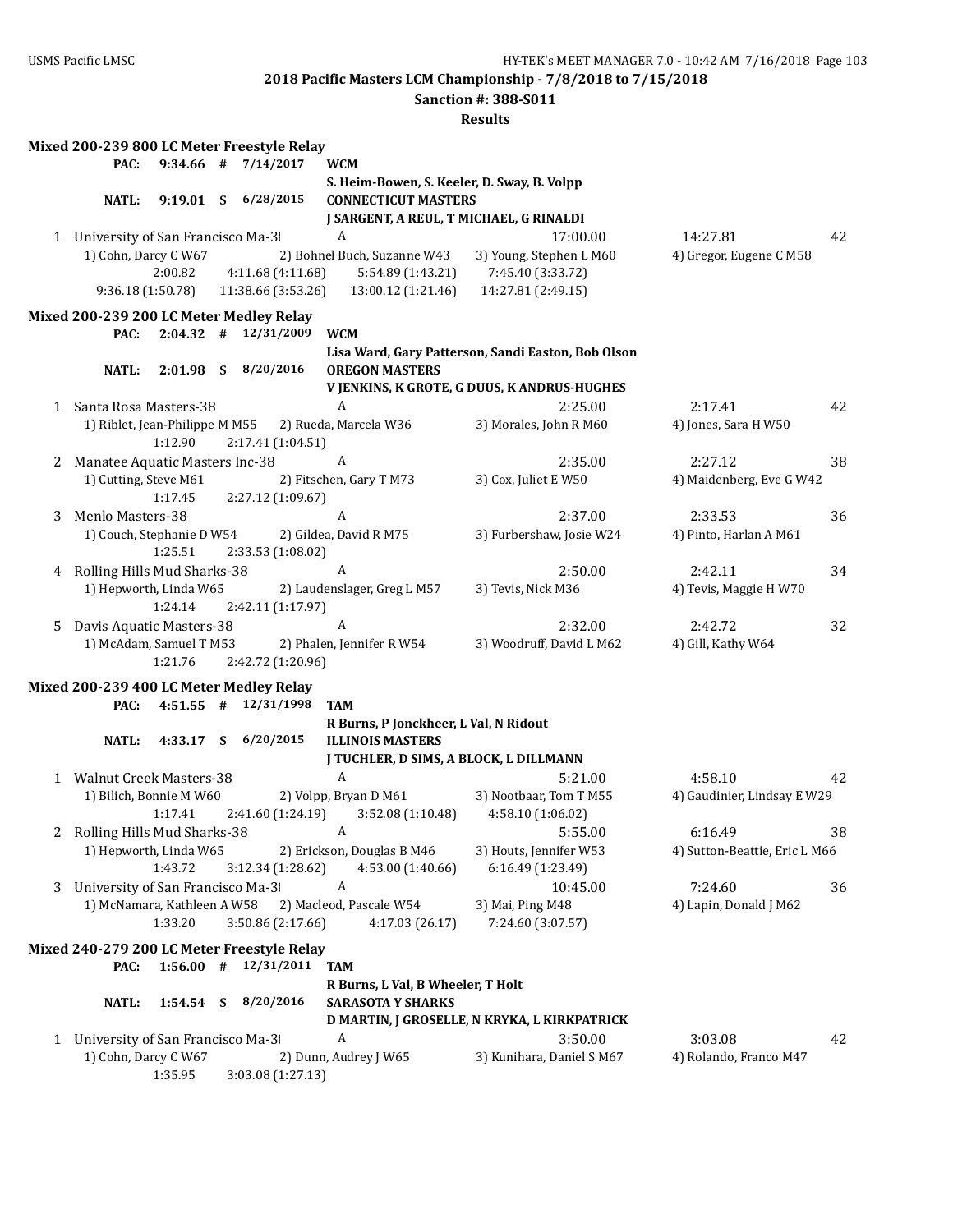**Sanction #: 388-S011**

|   |                                    |                             | Mixed 240-279 400 LC Meter Freestyle Relay                          |                                             |                                                   |                           |    |
|---|------------------------------------|-----------------------------|---------------------------------------------------------------------|---------------------------------------------|---------------------------------------------------|---------------------------|----|
|   | PAC:                               |                             | $4:32.62$ # $12/31/2011$                                            | <b>TAM</b>                                  |                                                   |                           |    |
|   |                                    |                             |                                                                     |                                             | Laura Val, Judy A Eisenman, Tate Holt, Rich Burns |                           |    |
|   | <b>NATL:</b>                       | $4:24.45$ \$                | 6/15/2014                                                           | <b>SARASOTA Y SHARKS</b>                    |                                                   |                           |    |
|   |                                    |                             |                                                                     | J GROSELLE, L GROSELLE, N KRYKA, B COUCH    |                                                   |                           |    |
|   | 1 University of San Francisco Ma-3 |                             |                                                                     | $\boldsymbol{A}$                            | 9:00.00                                           | 7:09.90                   | 42 |
|   |                                    | 1) Dunn, Audrey J W65       |                                                                     | 2) Aho, Kirsti M W59                        | 3) Kunihara, Daniel S M67                         | 4) Mortimer, Niland B M67 |    |
|   |                                    | 1:48.30                     | 4:04.04 (2:15.74)                                                   | 5:44.58 (1:40.54)                           | 7:09.90 (1:25.32)                                 |                           |    |
|   |                                    |                             | Mixed 240-279 800 LC Meter Freestyle Relay                          |                                             |                                                   |                           |    |
|   |                                    |                             | PAC: 10:09.67 # 7/11/2010                                           | <b>TAM</b>                                  |                                                   |                           |    |
|   |                                    |                             |                                                                     | R Burns, B C Wheeler, L B Val, K A Frost Jr |                                                   |                           |    |
|   | NATL:                              | $9:54.42 \quad$ \$          | 6/11/2017                                                           | <b>SARASOTA Y SHARKS</b>                    |                                                   |                           |    |
|   |                                    |                             |                                                                     |                                             | J GROSELLE, R WALKER, L GROSELLE, K PARKER PALACE |                           |    |
|   | 1 Walnut Creek Masters-38          |                             |                                                                     | $\boldsymbol{A}$                            | 10:12.00                                          | 10:20.22                  | 42 |
|   |                                    | 1) Volpp, Bryan D M61       |                                                                     | 2) Bilich, Bonnie M W60                     | 3) O'Brien, Kerry L M61                           | 4) Druz, Loren M62        |    |
|   |                                    | 1:09.39                     | 2:22.73 (2:22.73)                                                   | 3:36.79 (1:14.06)                           | 4:57.36 (2:34.63)                                 |                           |    |
|   |                                    | 6:18.14(1:20.78)            | 7:43.04 (2:45.68)                                                   | 8:06.82 (23.78)                             | 10:20.22 (2:37.18)                                |                           |    |
|   | 2 University of San Francisco Ma-3 |                             |                                                                     | $\mathbf{A}$                                | 12:15.00                                          | 11:31.02                  | 38 |
|   |                                    | 1) McNamara, Kathleen A W58 |                                                                     | 2) Virtue, Paul A M67                       | 3) Ogilvie, Carol M W63                           | 4) Coad, David M60        |    |
|   |                                    | 1:26.20                     | 3:01.76 (3:01.76)                                                   | 4:21.86(1:20.10)                            | 5:45.24 (2:43.48)                                 |                           |    |
|   |                                    | 7:12.72 (1:27.48)           | 8:46.60 (3:01.36)                                                   | 10:05.05 (1:18.45)                          | 11:31.02 (2:44.42)                                |                           |    |
| 3 | Rolling Hills Mud Sharks-38        |                             |                                                                     | $\boldsymbol{A}$                            | 13:48.79                                          | 13:54.19                  | 36 |
|   |                                    | 1) Van Boer, Eric D M64     |                                                                     | 2) Pierce, Donald A M73                     | 3) Coholan, Annette M W70                         | 4) Tevis, Maggie H W70    |    |
|   |                                    | 1:23.38                     | 2:52.96 (2:52.96)                                                   | 4:37.44 (1:44.48)                           |                                                   |                           |    |
|   |                                    | 6:24.22()                   | 8:08.94(                                                            | 11:55.75 (3:46.81)                          | 13:54.19 (5:45.25)                                |                           |    |
|   |                                    |                             |                                                                     |                                             |                                                   |                           |    |
|   | PAC:                               |                             | Mixed 240-279 200 LC Meter Medley Relay<br>$2:09.06$ # $12/31/2009$ | <b>TAM</b>                                  |                                                   |                           |    |
|   |                                    |                             |                                                                     |                                             | Rich Burns, Ken Frost, Laura Val, Barbara Wheeler |                           |    |
|   | NATL:                              | $2:08.11$ \$                | 8/20/2016                                                           | <b>PUGET SOUND MASTERS</b>                  |                                                   |                           |    |
|   |                                    |                             |                                                                     | L DAHL, R COLELLA, D GRAHAM, C DAVIS        |                                                   |                           |    |
|   | 1 Walnut Creek Masters-38          |                             |                                                                     | A                                           | 2:20.00                                           | 2:25.90                   | 42 |
|   |                                    | 1) Bilich, Bonnie M W60     |                                                                     | 2) Ward, Lisa A W54                         | 3) Bell, Gordon E M66                             | 4) Druz, Loren M62        |    |
|   |                                    | 1:20.07                     | 2:25.90 (1:05.83)                                                   |                                             |                                                   |                           |    |
|   | 2 University of San Francisco Ma-3 |                             |                                                                     | A                                           | 5:05.00                                           | 3:30.43                   | 38 |
|   |                                    | 1) Dunn, Audrey J W65       |                                                                     | 2) Andrews, Elizabeth W54                   | 3) Kunihara, Daniel S M67                         | 4) Mortimer, Niland B M67 |    |
|   |                                    | 2:09.07                     | 3:30.43 (1:21.36)                                                   |                                             |                                                   |                           |    |
|   |                                    |                             |                                                                     |                                             |                                                   |                           |    |
|   |                                    |                             | Mixed 240-279 400 LC Meter Medley Relay                             |                                             |                                                   |                           |    |
|   |                                    |                             | PAC: 4:51.95 # 12/31/2009                                           | <b>TAM</b>                                  |                                                   |                           |    |
|   |                                    |                             | 8/8/2009                                                            |                                             | Rich Burns, Ken Frost, Laura Val, Barb Wheeler    |                           |    |
|   | <b>NATL:</b>                       | 4:51.95 \$                  |                                                                     | <b>TAMALPAIS AQUATIC MASTERS</b>            |                                                   |                           |    |
|   |                                    |                             |                                                                     | R BURNS, K FROST, L VAL, B WHEELER<br>A     |                                                   |                           |    |
|   | 1 University of San Francisco Ma-3 | 1) Cohn, Darcy C W67        |                                                                     |                                             | 8:30.00<br>3) Kunihara, Daniel S M67              | 8:17.90                   | 42 |
|   |                                    |                             |                                                                     | 2) Rolando, Franco M47                      |                                                   | 4) Dunn, Audrey J W65     |    |
|   |                                    |                             | 4:17.59()                                                           | 6:53.90 (2:36.31)                           | 8:17.90 (1:24.00)                                 |                           |    |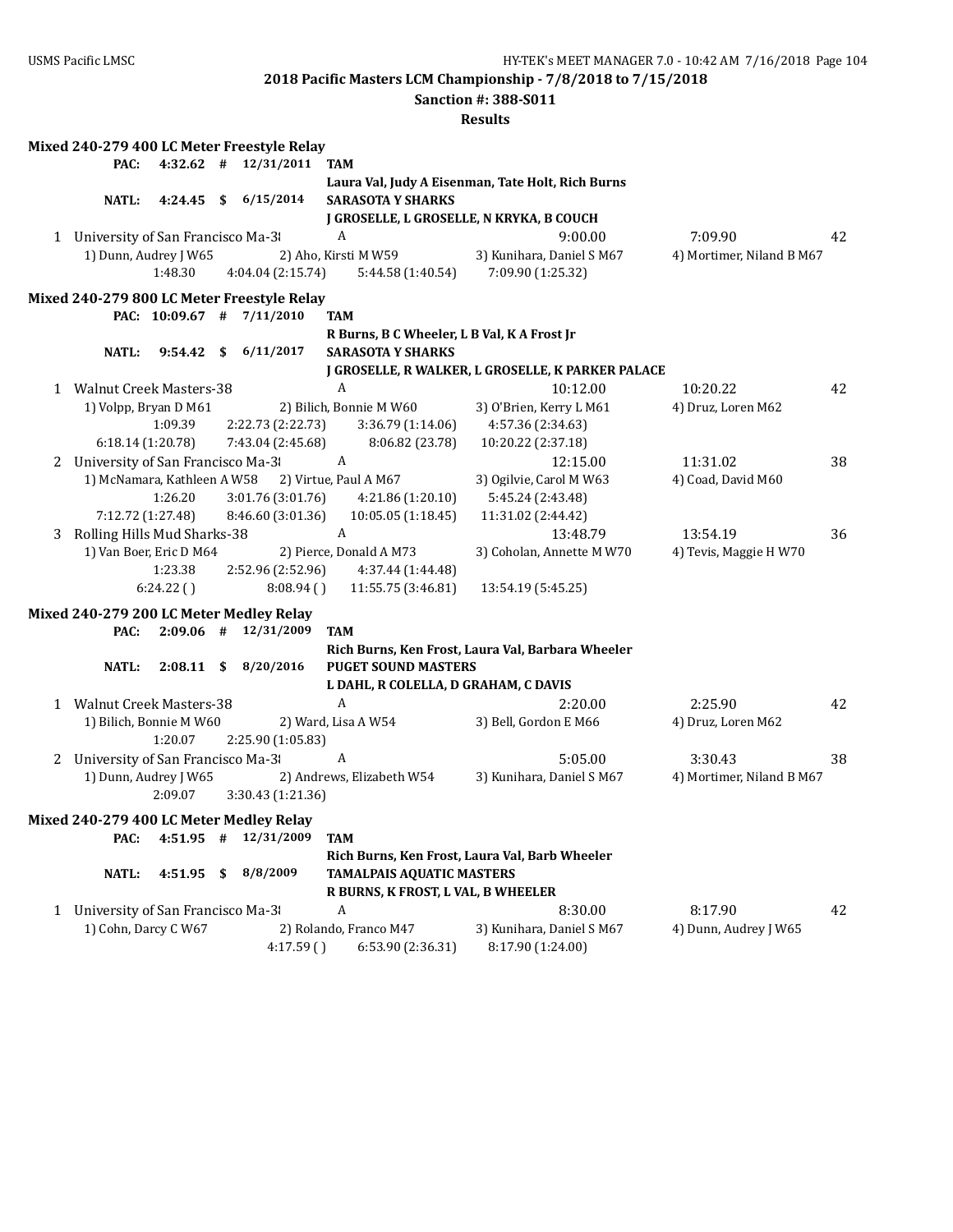**Sanction #: 388-S011**

|              | Mixed 280-319 200 LC Meter Freestyle Relay |                          |      |                    |           |                                                                          |                                                   |                           |    |
|--------------|--------------------------------------------|--------------------------|------|--------------------|-----------|--------------------------------------------------------------------------|---------------------------------------------------|---------------------------|----|
|              | PAC:                                       | $2:10.65$ #              |      | 7/16/2017          |           | <b>TAM</b>                                                               |                                                   |                           |    |
|              |                                            |                          |      |                    |           | R. Burns, N. Rideout, L. Val, T. Holt                                    |                                                   |                           |    |
|              | <b>NATL:</b>                               | $2:05.58$ \$             |      | 8/18/2017          |           | <b>TAMALPAIS AQUATIC MASTERS</b>                                         |                                                   |                           |    |
|              |                                            |                          |      |                    |           |                                                                          | RICHARD BURNS, LAURA VAL, NANCY RIDOUT, TATE HOLT |                           |    |
|              | 1 University of San Francisco Ma-3         |                          |      |                    |           | A                                                                        | 5:15.00                                           | 3:35.61                   | 42 |
|              | 1) Chaitkin, Lauren E W74                  |                          |      |                    |           | 2) Andrews, Bryan W M67                                                  | 3) Hewitt, Susan W70                              | 4) Wiscomb, Lance M73     |    |
|              |                                            | 1:47.65                  |      | 3:35.61 (1:47.96)  |           |                                                                          |                                                   |                           |    |
| 2            | Rolling Hills Mud Sharks-38                |                          |      |                    |           | A                                                                        | 4:10.00                                           | 3:58.72                   | 38 |
|              | 1) Pierce, Donald A M73                    |                          |      |                    |           | 2) Coholan, Annette M W70                                                | 3) Soroka, Donald M86                             | 4) Barry, Marty W86       |    |
|              |                                            | 1:16.22                  |      | 3:58.72 (2:42.50)  |           |                                                                          |                                                   |                           |    |
|              | Mixed 280-319 400 LC Meter Freestyle Relay |                          |      |                    |           |                                                                          |                                                   |                           |    |
|              | PAC:                                       | $5:03.30$ # $7/23/2016$  |      |                    |           | TAM                                                                      |                                                   |                           |    |
|              |                                            |                          |      |                    |           | L Val, N Ridout, R Meyerhoff, R Burns                                    |                                                   |                           |    |
|              | NATL:                                      | $5:03.30$ \$             |      | 7/23/2016          |           | <b>TAMALPAIS AQUATIC MASTERS</b>                                         |                                                   |                           |    |
|              |                                            |                          |      |                    |           |                                                                          | L VAL, N RIDOUT, R MEYERHOFF, R BURNS             |                           |    |
|              | 1 Marcia's Enthusiastic Masters-38         |                          |      |                    |           | A                                                                        | 10:30.00                                          | 7:37.46                   | 42 |
|              | 1) Galvin, Barry T M85                     |                          |      |                    |           | 2) Small, Stephen A M66                                                  | 3) Shu, Vicki W50                                 | 4) Robben, Barbara W84    |    |
|              |                                            |                          |      |                    | 3:43.57() | 5:02.35 (1:18.78)                                                        | 7:37.46 (2:35.11)                                 |                           |    |
| 2            | University of San Francisco Ma-3           |                          |      |                    |           | $\boldsymbol{A}$                                                         | 15:00.00                                          | 12:35.47                  | 38 |
|              | 1) Gurdin, J. Barry M71                    |                          |      |                    |           | 2) Snape, William J M75                                                  | 3) Cohn, Darcy C W67                              | 4) Chaitkin, Lauren E W74 |    |
|              |                                            |                          |      |                    | 8:32.82() | 10:29.02 (1:56.20)                                                       | 12:35.47 (2:06.45)                                |                           |    |
|              |                                            |                          |      |                    |           |                                                                          |                                                   |                           |    |
|              | Mixed 280-319 800 LC Meter Freestyle Relay | PAC: 11:18.04 #          |      | 7/14/2017          |           | <b>TAM</b>                                                               |                                                   |                           |    |
|              |                                            |                          |      |                    |           |                                                                          |                                                   |                           |    |
|              |                                            | NATL: 11:18.04 \$        |      | 7/14/2017          |           | R Burns, L Val, N Ridout, A. Bernard<br><b>TAMALPAIS AQUATIC MASTERS</b> |                                                   |                           |    |
|              |                                            |                          |      |                    |           | R BURNS, L VAL, N RIDOUT, A BERNARD                                      |                                                   |                           |    |
|              | 1 University of San Francisco Ma-3         |                          |      |                    |           | B                                                                        | 20:30.00                                          | 16:31.78                  | 42 |
|              | 1) Hagiwara, Tanako W80                    |                          |      |                    |           | 2) Sapirstein, Julian B M69                                              | 3) Boland, John L M69                             | 4) Dunn, Audrey J W65     |    |
|              |                                            | 2:25.92                  |      | 4:55.49 (4:55.49)  |           | 6:26.66 (1:31.17)                                                        | 8:02.34 (3:06.85)                                 |                           |    |
|              | 10:23.29 (2:20.95)                         |                          |      | 12:46.74 (4:44.40) |           | 14:37.64 (1:50.90)                                                       | 16:31.78 (3:45.04)                                |                           |    |
|              | 2 University of San Francisco Ma-3         |                          |      |                    |           | A                                                                        | 24:00.00                                          | 18:44.37                  | 38 |
|              | 1) Short, Laura J W69                      |                          |      |                    |           | 2) Chaitkin, Lauren E W74                                                | 3) Williams, Syd M63                              | 4) Snape, William J M75   |    |
|              |                                            | 2:24.21                  |      | 4:44.80 (4:44.80)  |           | 6:52.58 (2:07.78)                                                        | 9:11.04 (4:26.24)                                 |                           |    |
|              | 10:57.67 (1:46.63)                         |                          |      | 12:45.41 (3:34.37) |           | 15:39.95 (2:54.54)                                                       | 18:44.37 (5:58.96)                                |                           |    |
|              |                                            |                          |      |                    |           |                                                                          |                                                   |                           |    |
|              | Mixed 280-319 200 LC Meter Medley Relay    |                          |      |                    |           |                                                                          |                                                   |                           |    |
|              | PAC:                                       | $2:45.03$ # $12/31/2006$ |      |                    |           | <b>WCM</b>                                                               |                                                   |                           |    |
|              |                                            |                          |      |                    |           | D Brown, A Hirsch, D Bledsoe, M Kraetzer                                 |                                                   |                           |    |
|              | <b>NATL:</b>                               | 2:21.20                  | - \$ | 8/9/2015           |           | <b>TAMALPAIS AQUATIC MASTERS</b>                                         |                                                   |                           |    |
|              |                                            |                          |      |                    |           | L VAL, K FROST, R BURNS, N RIDOUT                                        |                                                   |                           |    |
| $\mathbf{1}$ | Marcia's Enthusiastic Masters-38           |                          |      |                    |           | A                                                                        | 4:45.00                                           | 3:54.02                   | 42 |
|              | 1) Benjamin, Marcia W61                    |                          |      |                    |           | 2) Galvin, Barry T M85                                                   | 3) Tsugawa, Peter M60                             | 4) Robben, Barbara W84    |    |
|              |                                            | 1:56.52                  |      | 3:54.02 (1:57.50)  |           |                                                                          |                                                   |                           |    |
| 2            | Rolling Hills Mud Sharks-38                |                          |      |                    |           | $\boldsymbol{A}$                                                         | 4:00.00                                           | 4:05.51                   | 38 |
|              | 1) Barry, Marty W86                        |                          |      |                    |           | 2) Soroka, Donald M86                                                    | 3) Houts, Jennifer W53                            | 4) Pierce, Donald A M73   |    |
|              |                                            | 2:46.44                  |      | 4:05.51 (1:19.07)  |           |                                                                          |                                                   |                           |    |
| 3            | University of San Francisco Ma-3           |                          |      |                    |           | $\boldsymbol{A}$                                                         | 7:30.00                                           | 4:48.74                   | 36 |
|              | 1) Chaitkin, Lauren E W74                  |                          |      |                    |           | 2) Snape, William J M75                                                  | 3) Cohn, Darcy C W67                              | 4) Ensor, Richard E M71   |    |
|              |                                            | 2:41.78                  |      | 4:48.74 (2:06.96)  |           |                                                                          |                                                   |                           |    |